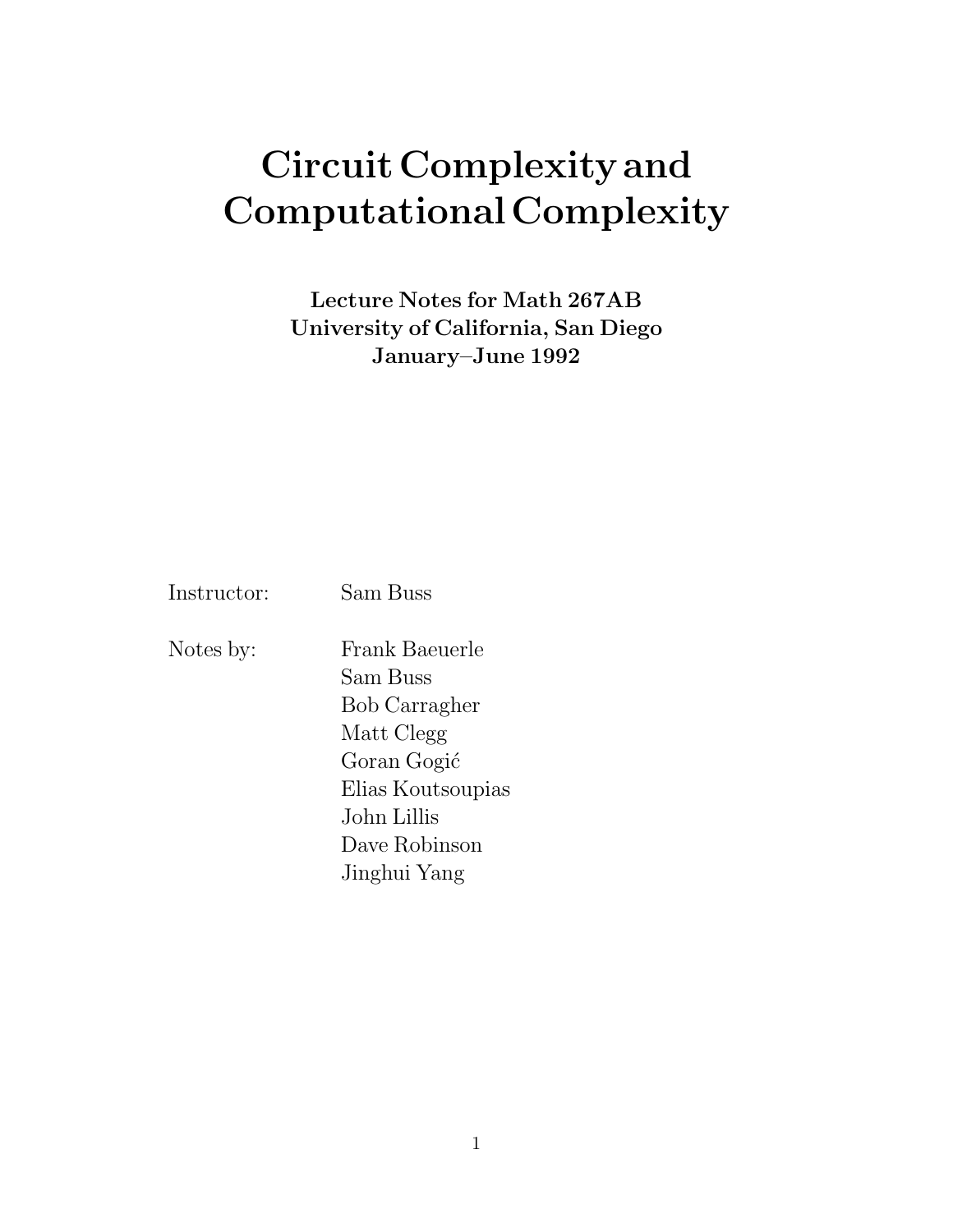These lecture notes were written for a topics course in the Mathematics Department at the University of California, San Diego during the winter and spring quarters of 1992. Each student wrote lecture notes for between two and five one and one half hour lectures.

I'd like to thank the students for a superb job of writing up lecture notes.

- January 9-14. Bob Carragher's notes on Introduction to circuit complexity. Theorems of Shannon and Lupanov giving upper and lower bounds of circuit complexity of almost all Boolean functions.
- January 14-21. Matt Clegg's notes on Spira's theorem relating depth and formula size Krapchenko's lower bound on formula size over AND/OR/NOT

January 23-28. Frank Baeuerle's notes on Neciporuk's theorem Simulation of time bounded TM's by circuits

January 30 - February 4. John Lillis's notes on NC/AC hierarchy Circuit value problem Depth restricted circuits for space bounded Turing machines Addition is in  $NC<sup>1</sup>$ .

February 6-13. Goran Gogić's notes on Circuits for parallel prefix vector addition and for symmetric functions.

February 18-20. Dave Robinson's notes on Schnorr's 2n-3 lower bound on circuit size Blum's 3n-o(n) lower bound on circuit size

- February 25-27. Jinghui Yang's notes on Subbotovskaya's theorem Andreev's  $n^{2.5}$  lower bound on formula size with AND/OR/NOT.
- March 3-5. Elias Koutsoupias's notes on Hastad's switching lemma.
- March 10-12. Sam Buss's notes on Applications of Hastad's Lemma.
- April 7-14. Frank Baeuerle's notes on Constant depth reducibilities (Chandra-Stockmeyer-Vishkin) Smolensky's theorem (beginning part)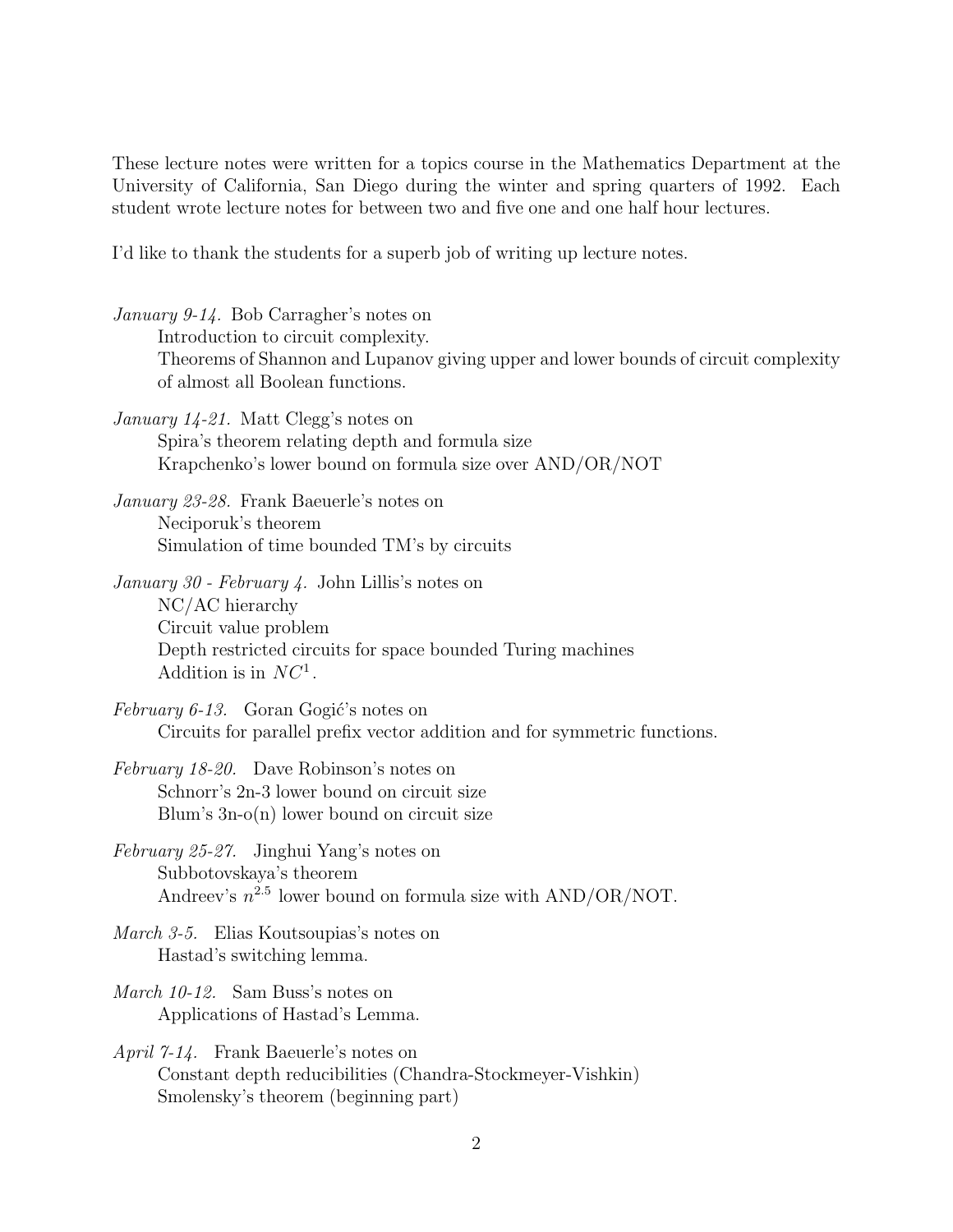April 16-23. Goran Gogić's notes on Smolensky's Theorem (concluding part) Probabalistic Circuits Valiant-Vazirani Theorem (beginning part)

April 28 - May 7. Jinghui Yang's notes on Vazirani-Valiant (concluding part) Theorems of Toda and Allender-Hertrampf

May 12-19. Dave Robinson's notes on Uniform circuit families, unbounded and bounded fanin

May 26 - June 2. Elias Koutsoupias's notes on Conclusion of uniformity for  $AC^0$ Linear-time Hierarchy Multiplication is in constant-alternation linear time Log depth circuits for division (Beame-Cook-Hoover)

June 4. Sam Buss's notes on Log depth circuits for division (concluding part)

January - June. Unified list of homework assignments.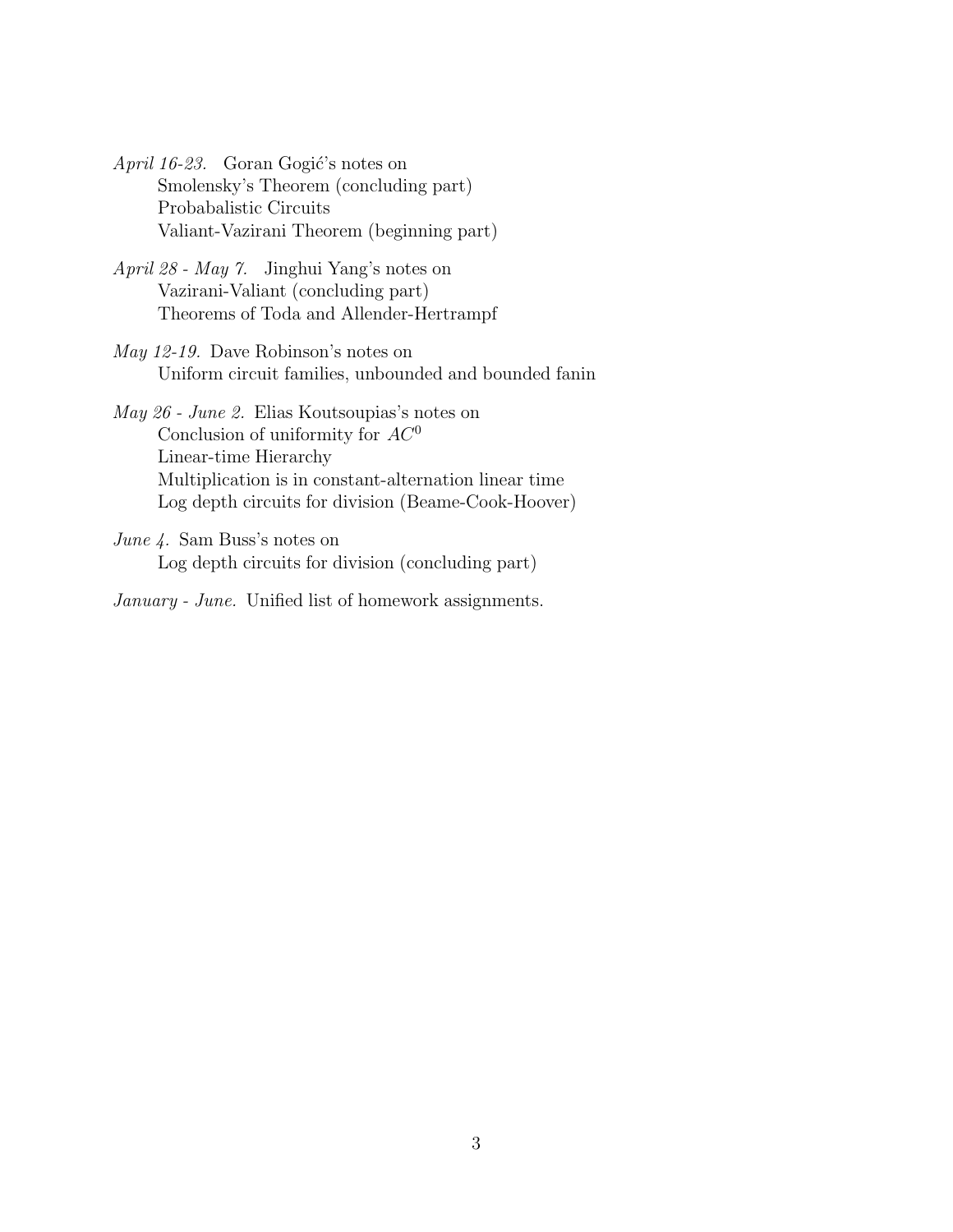## **MATH 267A Circuit Complexity & Computational Complexity**

**Lecture Date: 7 January 1991 Topic: Organizational Meeting**

**Instructor: Sam Buss Notes by: Robert J. Carragher** 

| Instructor Information |                 |
|------------------------|-----------------|
| Sam Buss               |                 |
| Office:                | AP&M 6210       |
| Phone:                 | x4-6455         |
| Email:                 | sbuss@ucsd.edu  |
|                        | sbuss@cs        |
|                        | sbuss@math      |
| Emergencies            | 792-9674 (home) |

There is a tentative room change to AP&M 7218. The change will be confirmed later this week via email.

The coverage of this course includes the following topics:

| Circuit complexity using<br>AND, OR, and NOT gates |
|----------------------------------------------------|
|                                                    |

Relevant papers and results to be discussed include those by

Hastad Razborov Smolensky Yao Toda

Note that the course is flexible, depending upon the interests of the students. For example, a preliminary survey revealed that necessary is a review of many theorems basic for a good understanding of the above results.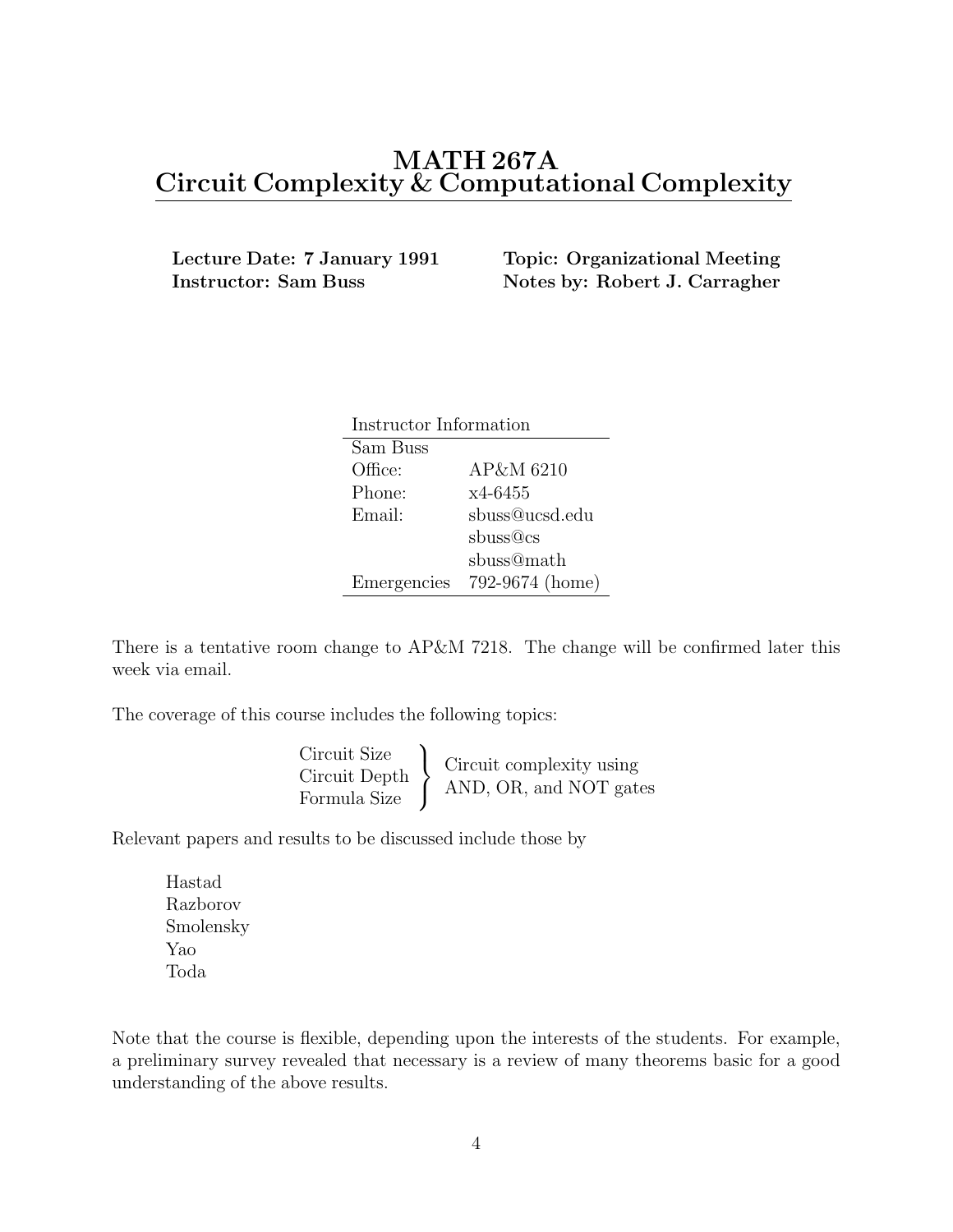Next Thursday's lecture will cover the Shannon and Lupanov theorem which states that most boolean functions over *n* inputs require circuits of size  $\frac{2^n}{n}$ .

In the meantime, there are several helpful references as well, none of which need be purchased. (Most are unavailable for purchasing in any case.) If a reference cannot be found at UCSD, then an interlibrary loan may work, although it usually takes two weeks to process.

| Complexity of Computing,                  |          | QA267.S28, S&E             | <b>UCSD</b> |
|-------------------------------------------|----------|----------------------------|-------------|
| John Savage                               |          | QA267.S28, Library         | <b>UCSB</b> |
|                                           |          | QA267.S28, Rivera          | <b>UCR</b>  |
|                                           |          | QA267.S28, Phy Sci         | <b>UCR</b>  |
|                                           |          | QA267.S28, Phys Sci        | <b>UCD</b>  |
|                                           |          | QA267.S281, Moffitt        | <b>UCB</b>  |
|                                           | 2 copies | QA267.S281, Astr/Math      | <b>UCB</b>  |
| Complexity of Boolean Networks,           |          | QA76.9.M35.D86, S&E        | <b>UCSD</b> |
| Paul Dunne                                |          | QA76.B7 no.29, Science     | <b>UCSC</b> |
|                                           |          | QA76.9.M35.D86, Library    | <b>UCSB</b> |
|                                           |          | QA76.9.M35.D86, Rivera     | <b>UCR</b>  |
|                                           |          | QA267.7.D86, Engr/Math     | <b>UCLA</b> |
|                                           |          | QA76.9.M35.D85, Phys Sci   | <b>UCD</b>  |
|                                           |          | QA76.9.M35.D861, Astr/Math | <b>UCB</b>  |
| Complexity of Boolean Functions,          |          | <b>Note: None at UCSD</b>  |             |
| Ingo Wegener                              |          | QA10.3.W431, Astr/Math     | <b>UCB</b>  |
|                                           |          | QA10.3.W44, Phys Sci       | <b>UCD</b>  |
|                                           |          | QA10.3.W44, Main Lib       | UCI         |
|                                           |          | QA10.3.W44, Rivera         | <b>UCR</b>  |
|                                           |          | QA10.3.W44, Library        | <b>UCSB</b> |
| Handbook of Theoretical Computer Science* |          | CSE Theory Lab             |             |
|                                           |          | QA76.H279, Astr/Math       | <b>UCB</b>  |
|                                           |          | QA76.H279, Engin           | <b>UCB</b>  |
|                                           |          | QA76.H279, Phys Sci        | <b>UCD</b>  |
|                                           |          | QA76.H279, Main Lib        | UCI         |
|                                           |          | QA76.H279, Library         | <b>UCSB</b> |
|                                           |          | QA76.H279, Science         | <b>UCSC</b> |

Forthcoming, unnamed book by Clote and Kranakis

<sup>∗</sup>Only the Boppana/Sipser section will be covered, although a perusal of the Karp/Ramachandran section may prove useful.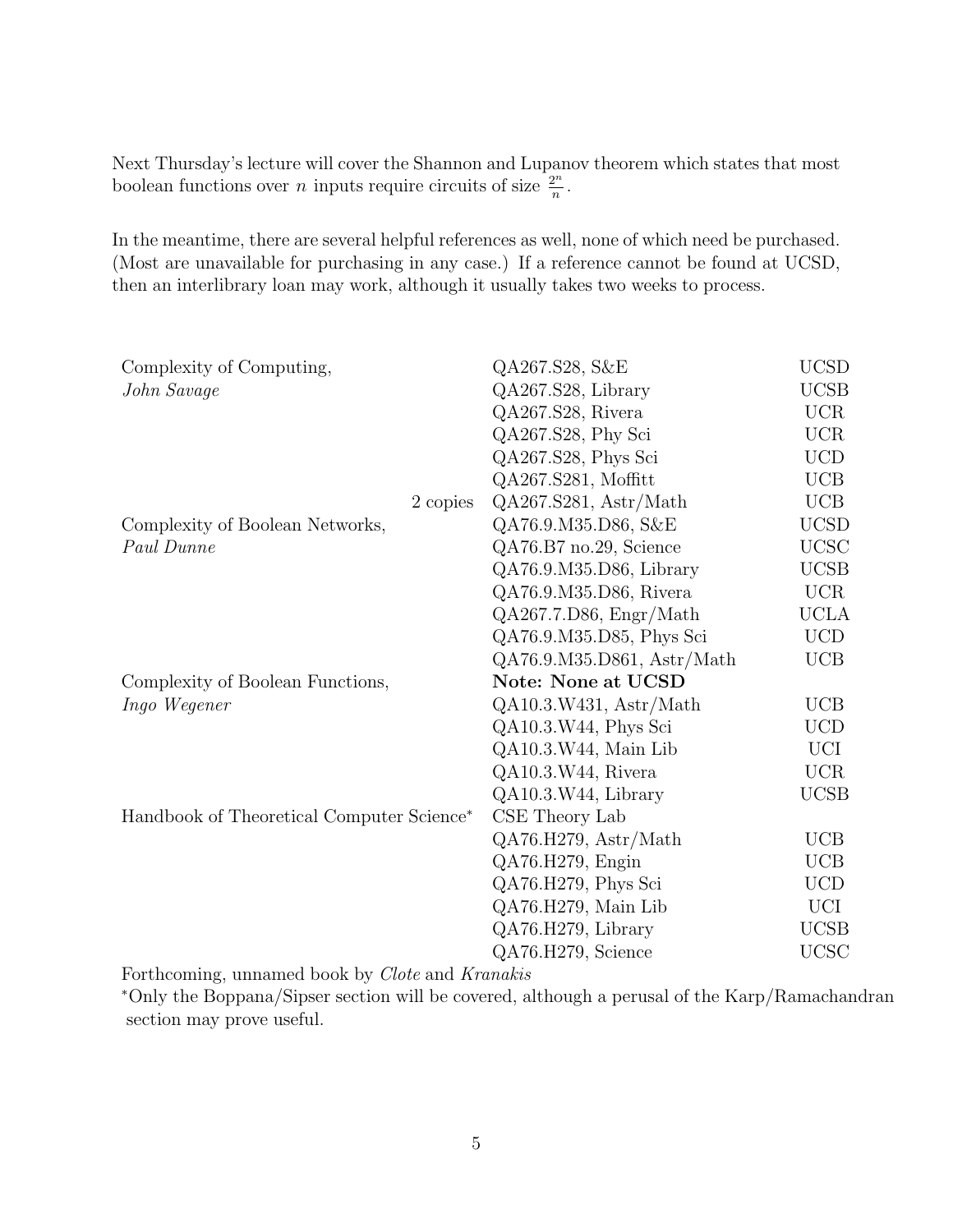## **MATH 267A Circuit Complexity & Computational Complexity**

**Lecture Date: 9 January 1991 Topic: Circuit Definitions and Shannon's Theorem Instructor: Sam Buss Notes by: Robert J. Carragher** 

**Definition 1** A Boolean function f is a mapping,  $f : \{0,1\}^n \rightarrow \{0,1\}$ . By convention, 1 means TRUE and 0 means FALSE.

**Example 1**  $\land$  and  $\lor$  are binary Boolean functions. (Note that  $\cdot$  and  $+$  are used as alternatives, respectively, for  $\land$  and  $\lor$ .)

 $\neg$  is a unary Boolean function. (An alternative for  $\neg x$  is  $\overline{x}$ .)

0 and 1 are zero-ary (constant) Boolean functions.

**Definition 2** Let  $\Omega$  be a set of Boolean functions (e.g.  $\Omega = \{\wedge, \vee, \neg\}$ ). An  $\Omega$ -circuit is a directed, acyclic, labelled graph such that for every node v, EITHER v has indegree 0 and is labelled by a variable  $x_1, \ldots, x_n$  OR v is labelled with a function in  $\Omega$  of arity m and has m incoming, ordered edges<sup>1</sup>. Nodes of the former type are called **inputs** and nodes of the latter type are called **gates**.

Note that each node in the circuit computes a Boolean function.

The circuit computes Boolean functions  $f_1, \ldots, f_k$  if there are k nodes in the circuit computing these functions.

Sometimes circuits are given as straight-line programs or as alternating AND-OR circuits with unbounded fan in.

**Definition 3** Ω is **complete** if and only if for any Boolean function f there is an Ω-circuit that computes f .

 $\Box$ 

<sup>&</sup>lt;sup>1</sup>The ordering of the edges is optional for symmetric functions.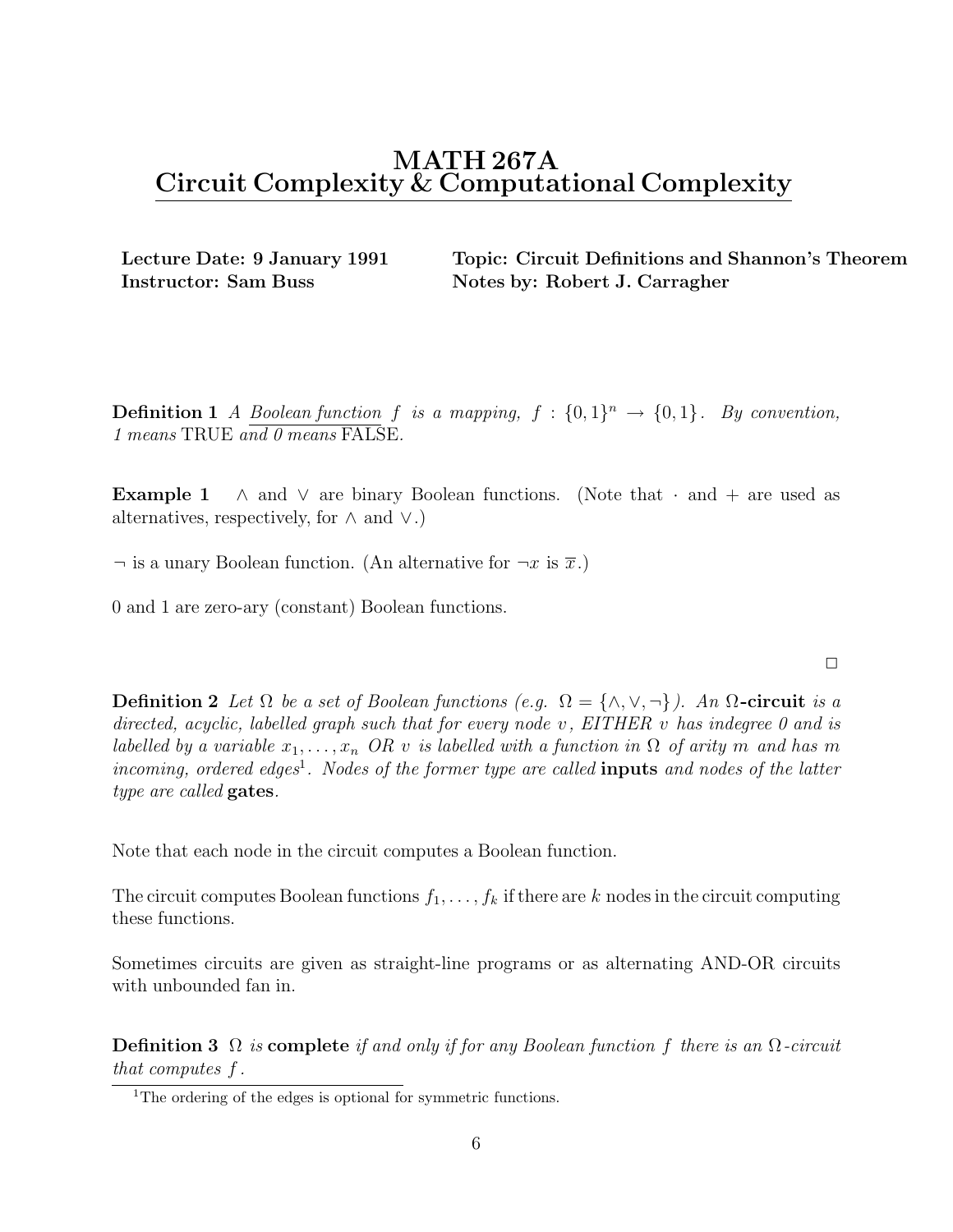**Definition 4** A circuit is a formula if and only if every node in the circuit has outdegree at most 1 and the circuit is connected.

**Definition 5** The depth of a circuit is the length of the longest, directed path in the circuit.

The following function definitions concern complexity measures for classes of circuits implementing functions over a given set of Boolean functions. Let  $g(C)$  be the number of gates in circuit  $C$ .

$$
C_{\Omega}(f) = \min\{g(C) : C \text{ computes } f \text{ and is an } \Omega\text{-circuit}\}
$$
  
 Circuit Complexity of  $f$   

$$
L_{\Omega}(f) = \min\{g(C) : C \text{ computes } f \text{ and is an } \Omega\text{-formula}\}
$$
  
Formula Complexity of  $f$   

$$
D_{\Omega}(f) = \min\{\text{depth of } C : C \text{ computes } f \text{ and is an } \Omega\text{-circuit}\}
$$
  
Depth Complexity of  $f$ 

As a special case of  $\Omega = \{\wedge, \vee, \neg\},\$  $C^*_{\{\wedge,\vee,\neg\}}(f) = \min\{\#\ \text{of} \wedge \text{and} \vee \text{ gates in } C: \varnothing\}$ C computes f and is an  $\Omega$ -circuit} Circuit Complexity of f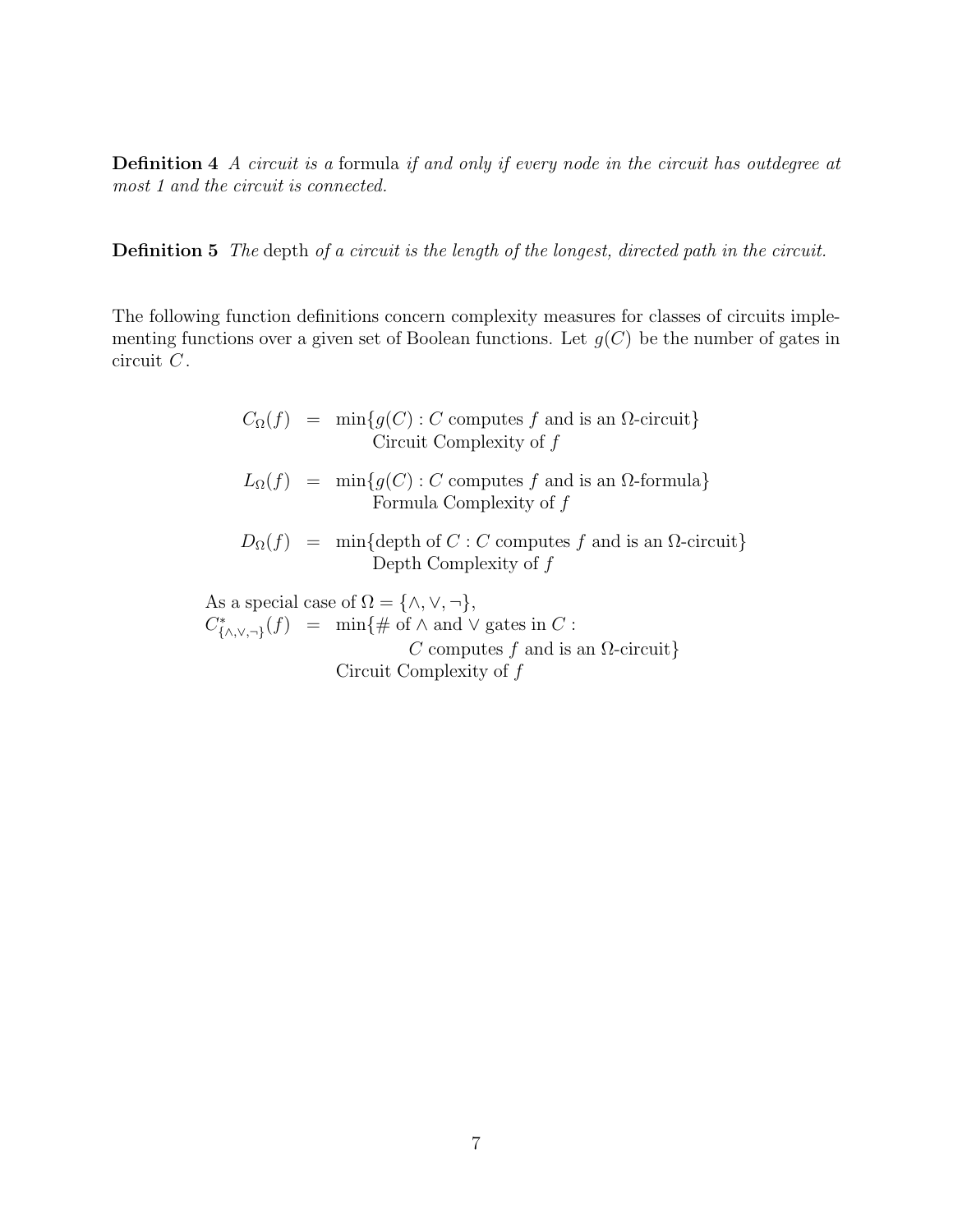**Example 2** Let  $f = x_1 \oplus x_2$ , the 2-variable parity function. Implemented as

 $(x_1 \wedge \neg x_2) \vee (\neg x_1 \wedge x_2)$ 

2-variable parity requires 5 gates. Thus,

$$
C_{\{\wedge,\vee,\neg\}}(\oplus) \leq 5.
$$

**HW 1**: Show  $C_{\{\wedge,\vee,\neg\}}(\oplus) \leq 4$ .

**HW 2**: Prove  $C_{\{\wedge,\vee,\neg\}}(\oplus) = 4$ .

**Observation 1** There are exactly  $2^{2^n}$  Boolean functions on n inputs.

*Proof.* There are  $2^n$  possible input values. Each value may be assigned the value 0 or 1 by the function. This gives us  $2^{2^n}$  possible functions.

#### **Q.E.D.**

**Theorem 1** Let  $n \geq 1$ . Let  $\Omega$  be any complete set of connectives. There exists a circuit of size  $2^{2^n}$  – n that computes all  $2^{2^n}$  Boolean functions of n variables.

*Proof.* Note that we get all functions of the form  $f(x_1,...,x_n) = x_i, 1 \leq i \leq n$  for free since these are given as inputs for the circuit. To build the rest of the circuit, we iteratively add new functions to the circuit. Each new node implements a different function (no function need be repeated). All functions will be computed since  $\Omega$  is complete.

#### **Q.E.D.**

**Claim 2** The above theorem is not true for formulas.

The proof is part of **HW 3**<sup>∗</sup> . (The <sup>∗</sup> means Sam didn't know the answer.) The remainder of  $HW3^*$  is to give a lower bound on the size of a formula computing all  $2^{2^{n}}$  Boolean functions of n variables.

Now we turn to the first interesting theorem of the class. In 1942, Riordan and Shannon provided a lower bound on the average formula complexity. Then, in 1949, Shannon provided a counting proof to the following theorem on average circuit complexity:

 $\Box$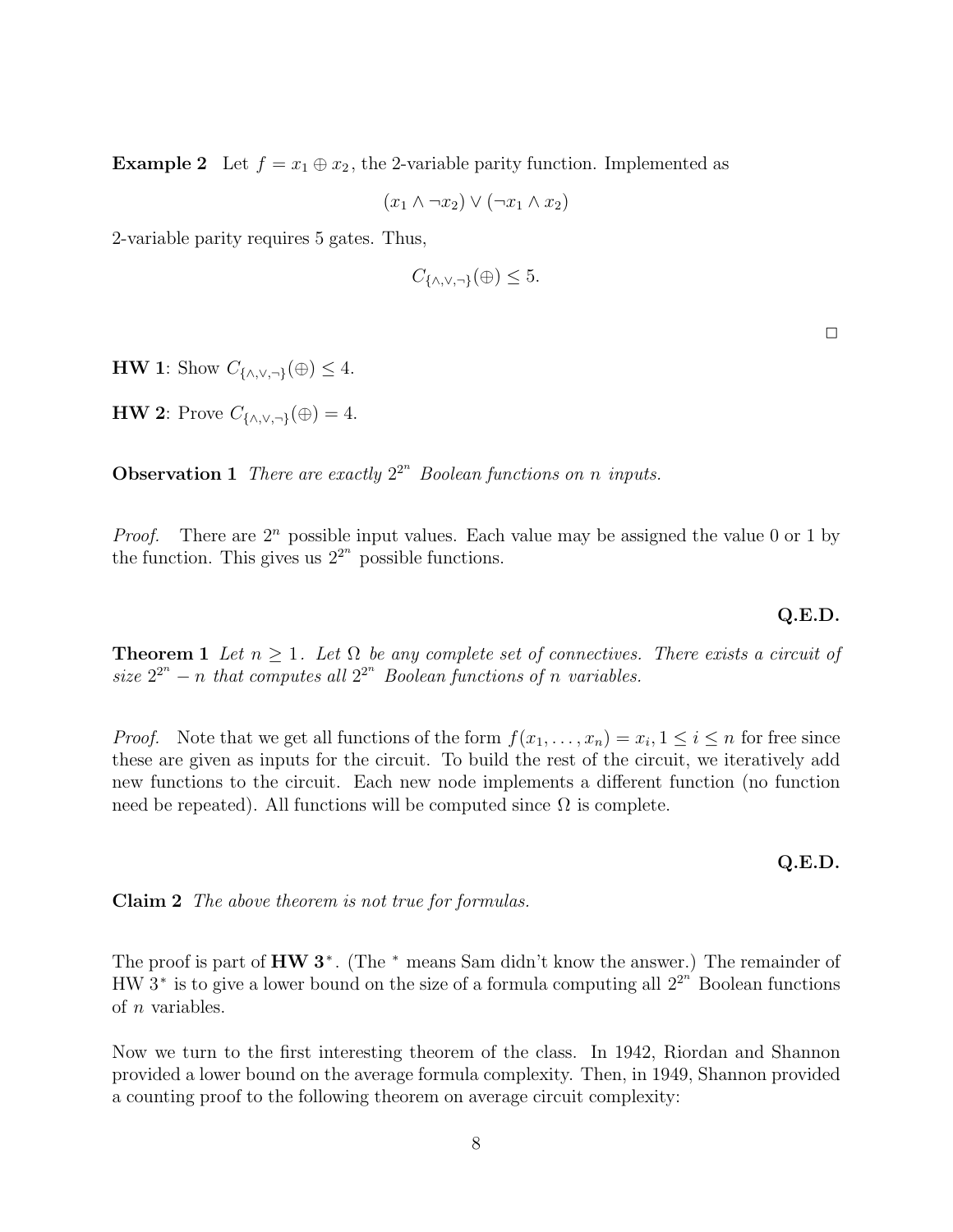**Theorem 3 (Shannon, 1949)** For n sufficiently large, almost all Boolean functions on  $x_1, \ldots, x_n$  require circuit size at least  $2^n/n(r-1)$ , where the circuit is over any finite, complete  $\Omega$  consisting of functions of arity at most r.

*Proof.* We will prove Shannon's Theorem for  $\Omega = \{\wedge, \vee, \neg\}$ . The proof for arbitrary  $\Omega$  with  $r \geq 2$  is analogous.

Let  $F(s, n)$  be the number of Boolean functions  $(n-ary)$  computable by circuits of size exactly s with no two nodes computing the same function. A circuit of size s

- has s gates with up to  $(s + n 1)^r$  possible inputs  $(r = 2$  in this case),
- has gates that can be  $\land$ ,  $\lor$ , or  $\neg$  (3 possibilities),
- computes  $s + n$  functions, and
- has s! permutations (renaming of the gates).

Thus,

$$
F(s,n) \leq \frac{3^s((s+n-1)^2)^s(s+n)}{s!}
$$
  
\n
$$
\leq \frac{3^s(2s)^{2s}(s+n)}{s!}
$$
 since  $s \geq n$   
\n
$$
\leq \frac{3^s 4^s s^{2s}(s+n)}{s^s/e^s}
$$
 using  $s! \geq (s/e)^s$  for sufficiently large *n* (see below)<sup>2</sup>  
\n
$$
\leq (24e)^s s^s
$$
  
\n
$$
= c^s s^s
$$
 for some constant *c*

(A quick proof that  $s! \geq (s/e)^s$ .)

$$
\ln s! = \sum_{i=1}^{s} \ln i
$$
  
\n
$$
\geq \int_{1}^{s} \ln x \, dx
$$
  
\n
$$
= x \ln x - x \Big|_{1}^{s}
$$
  
\n
$$
= s \ln s - s - (0 - 1)
$$
  
\n
$$
= s \ln s - (s - 1)
$$

<sup>2</sup>Stirling's formula could also be used here.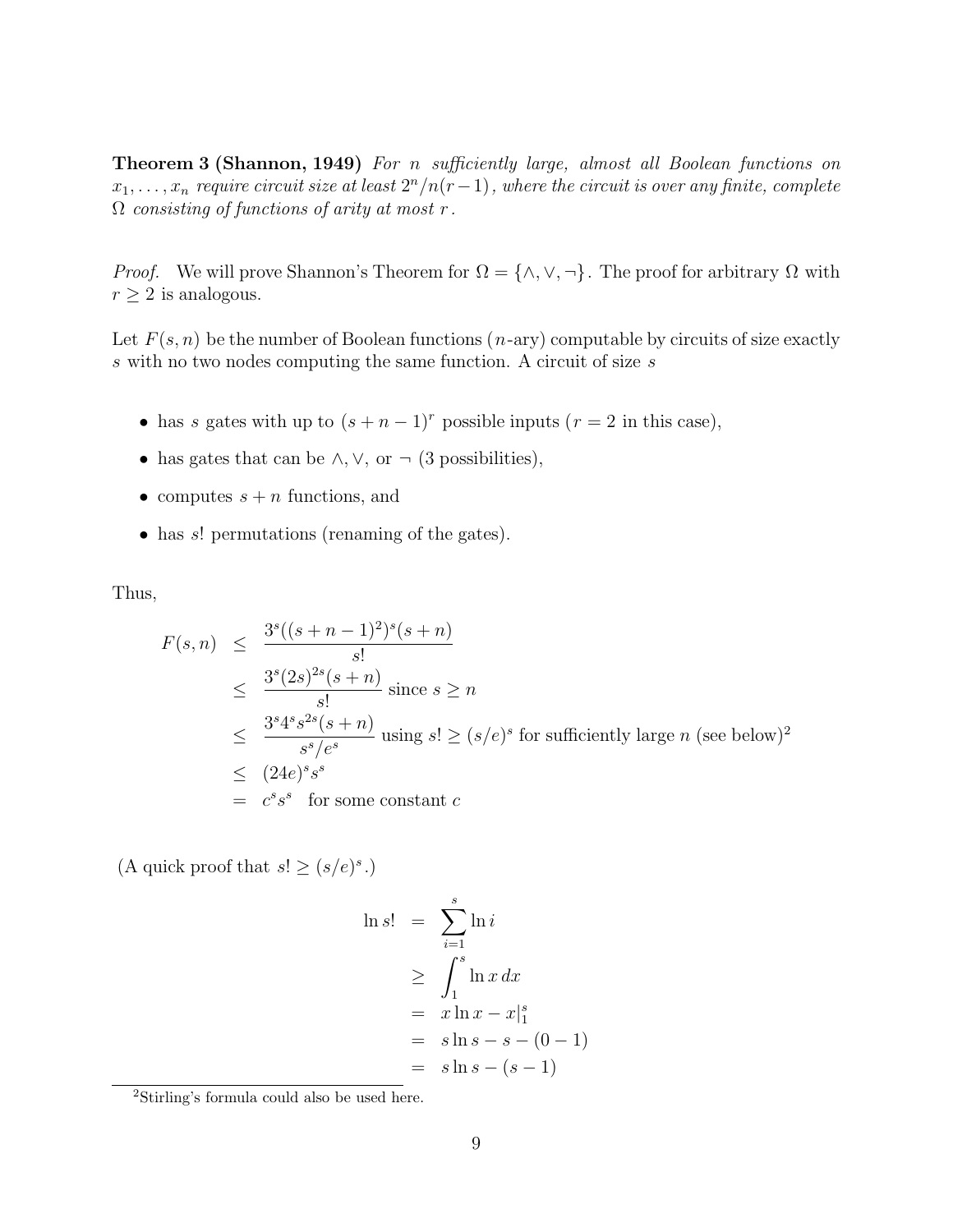So,

$$
\Rightarrow s! \ge \exp(s \ln s - (s - 1))
$$
  
=  $e^{s \ln s}/e^{s-1}$   

$$
\ge s^s/e^s
$$

What if  $s \leq 2^n/n$ ? (We will use log to mean  $\log_2$ .)

$$
\log F(s, n) \leq \log(c^s s^s)
$$
  
=  $s(\log c + \log s)$   
 $\leq (2^n/n)(\log c + \log(2^n/n))$   
=  $2^n \frac{1}{n} (\log c + n - \log n)$   
=  $2^n \left(1 - \frac{\log n - \log c}{n}\right)$   
 $< 2^n \left(1 - \frac{1}{n}\right)$  for sufficiently large *n*

Thus,

$$
F(s, n) \le 2^{2^n (1 - \frac{1}{n})}
$$
  
= 
$$
\frac{1}{2^{2^n/n}} 2^{2^n}
$$

In other words, the percentage of Boolean functions requiring no more than  $2^n/n$  gates is very tiny as  $n$  grows large.

#### **Q.E.D.**

Remark 1: there are no known, non-linear lower bounds for "natural" Boolean functions (e.g. Travelling Salesman Problem).

Remark 2: an obvious upper bound for the circuit complexity,  $C_{\Omega}(f)$ , over  $\Omega = \{\wedge, \vee, \neg\}$ is given by the disjunctive normal form of the function,  $f$ . Thus for any Boolean function  $f$ over  $n$  variables,

$$
C_{\Omega}(f) \leq (n-1)2^{n} + (2^{n} - 1) + n
$$
  
=  $n2^{n}(1 + o(1))$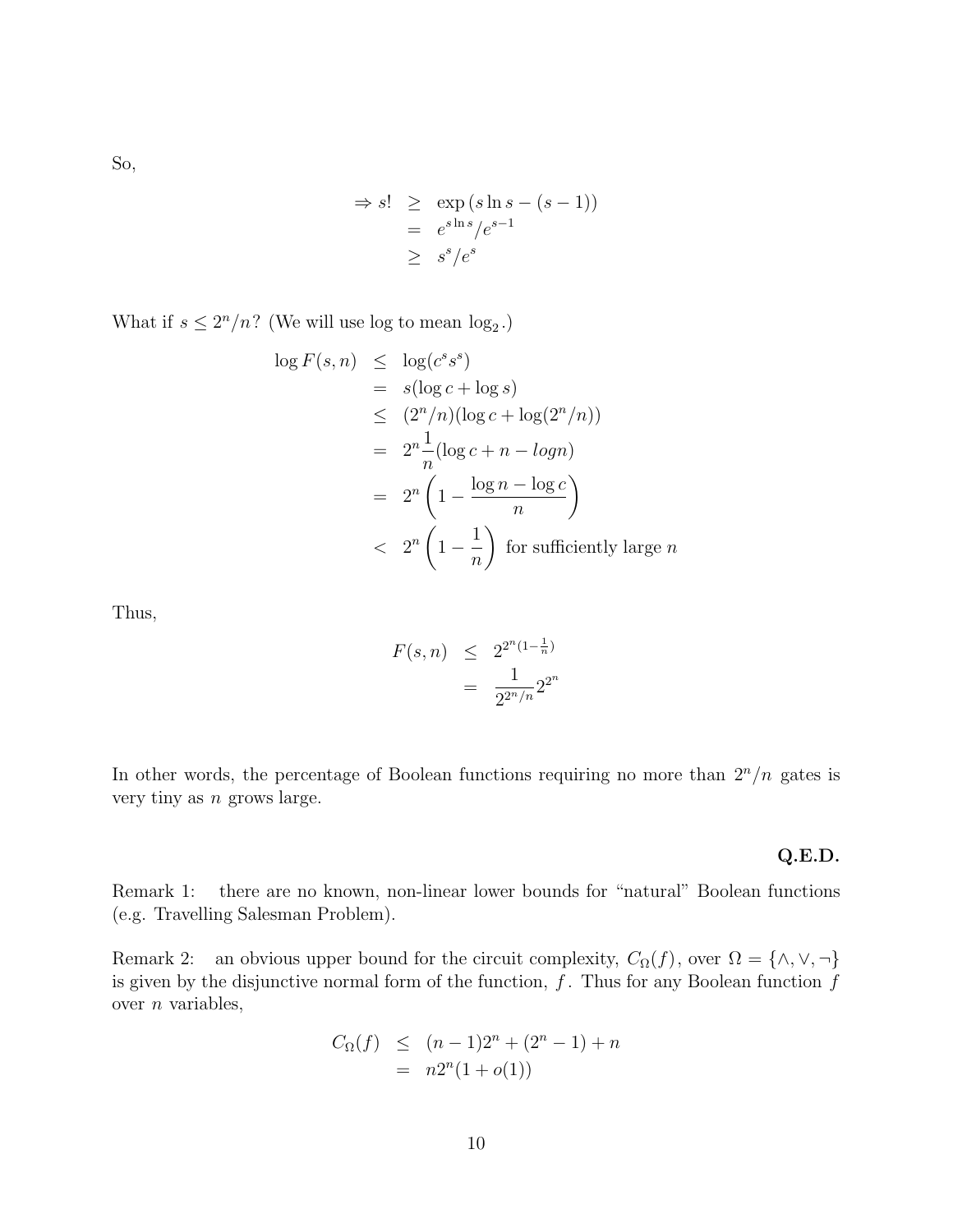where the first quantity in the first line represents an upper bound on the number of conjuncts in the formula, the second quantity represents an upper bound on the number of disjuncts, and the third quantity represents the negating of the input variables.

**Definition 6** Let  $x^1 \equiv x$  and  $x^{-1} \equiv \neg x$ . A full minterm of  $x_1, \ldots, x_n$  is a conjunct of the form  $x_1^{\pm 1}, \ldots, x_n^{\pm 1}$ .

**Theorem 4** There exists a circuit of size  $2^{n}(1 + o(1))$  which computes all full minterms of  $x_1,\ldots,x_n$ .

*Proof.* Let  $f_C(n)$  be the minimum size of a circuit, C, that computes all full minterms of  $x_1,\ldots,x_n$ . We will implement the above  $C_{\Omega}$  using a divide-and-conquer strategy which will give us  $f_C(n)=2^n(1 + o(1))$ . The circuit is formed as follows

- construct a circuit for all full minterms of the variables  $x_1, \ldots, x_{\lceil n/2 \rceil}$ ;
- construct a circuit for all full minterms of the variables  $x_{n/2+1},\ldots,x_n;$
- construct  $2^n$  many conjunctions of the minterms from the above two steps

This gives us the recursive formula

$$
f(n) \le 2^n + f(\lceil n/2 \rceil) + f(\lfloor n/2 \rfloor), \quad n \ge 4.
$$
  
For  $n \le 4$ , we have  $f(1) = 1, f(2) \le 6, f(3) \le 15$ , and  $f(4) \le 28$ .

To complete the proof, we need to show that  $f(n)=2<sup>n</sup>(1 + o(1))$ . This is given by induction on *n* (sketched below). Our hypothesis is  $f(n) \leq 2^n(1 + \epsilon_n)$ , where  $\epsilon_n < 1$  and  $\epsilon_n \to 0$  as  $n \to \infty$ . By inspection,  $\epsilon_n < 1$  for  $n = 1, 2, 3, 4$ . For  $n > 4$ ,

$$
f(n) \leq 2^n + f(\lceil n/2 \rceil) + f(\lfloor n/2 \rfloor)
$$
  
\n
$$
\leq 2^n + 2f(\lceil n/2 \rceil)
$$
  
\n
$$
\leq 2^n + 2 \cdot 2^{\lceil n/2 \rceil} (1 + \epsilon_{\lceil n/2 \rceil})
$$
  
\n
$$
= 2^n \left( 1 + \frac{1 + \epsilon_{\lceil n/2 \rceil}}{2^{n - \lceil n/2 \rceil - 1}} \right)
$$
  
\n
$$
= 2^n (1 + \epsilon_n)
$$

So  $\epsilon_n \to 0$  as  $n \to \infty$ , where

$$
\epsilon_n = \frac{1 + \epsilon_{\lceil n/2 \rceil}}{2^{n - \lceil n/2 \rceil - 1}} < \frac{1}{2^{n - \lceil n/2 \rceil - 2}} \le 1
$$

since  $n > 4$ .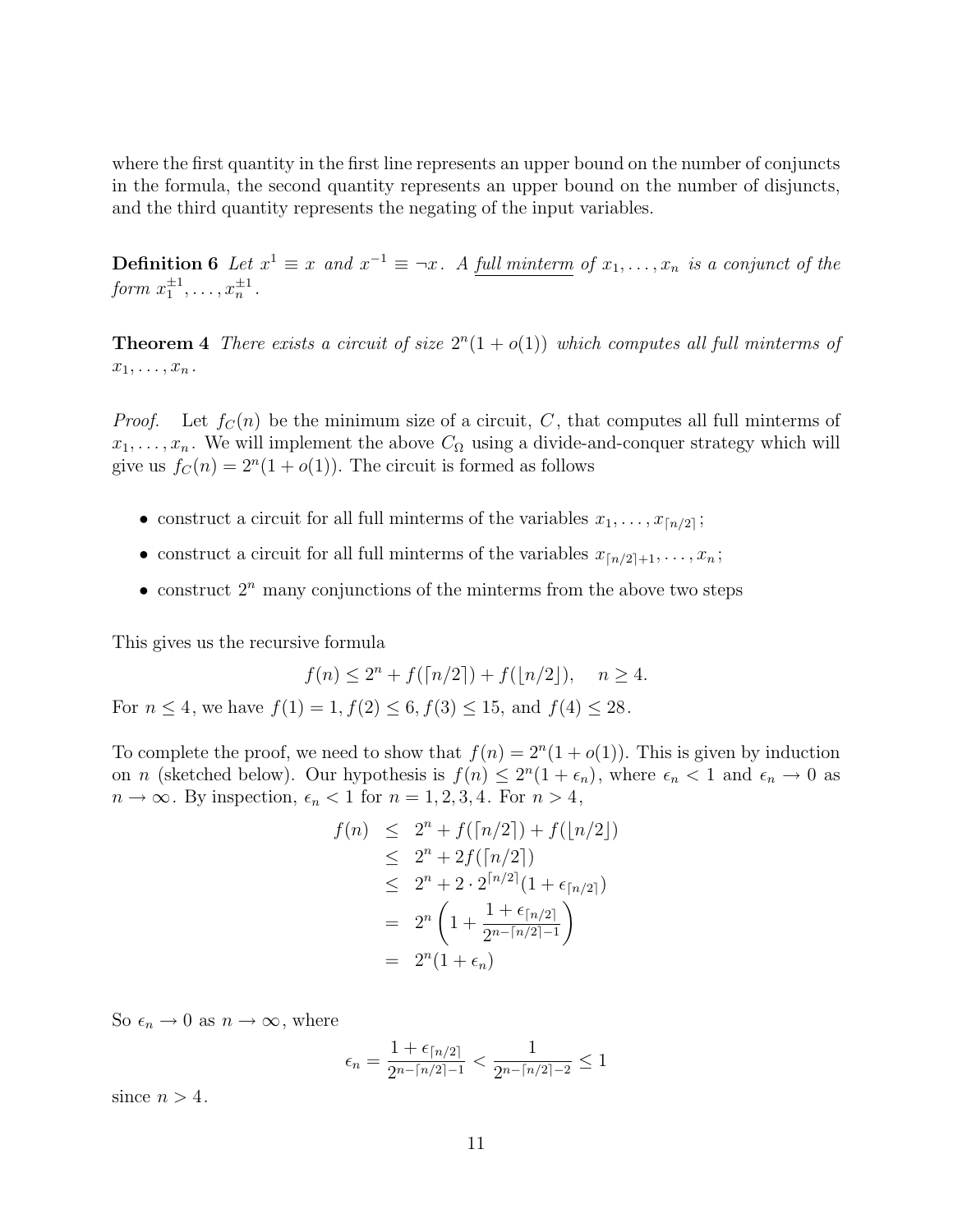### **Q.E.D.**

**HW** 4<sup>∗</sup>: Let  $g(1) = 1$  and  $g(n) = 2<sup>n</sup> + g(\lfloor n/2 \rfloor) + g(\lfloor n/2 \rfloor)$ . Is  $g(n)$  the size of the smallest circuit computing all the full minterms of  $x_1, \ldots, x_n$ ?

Remark 3: Theorem 4 can be used to improve Remark 2 to show that  $C_{\Omega}(f)(x_1,...,x_n) \le 2^n(1+o(1))$ , where  $\Omega = {\wedge, \vee, \neg}$ .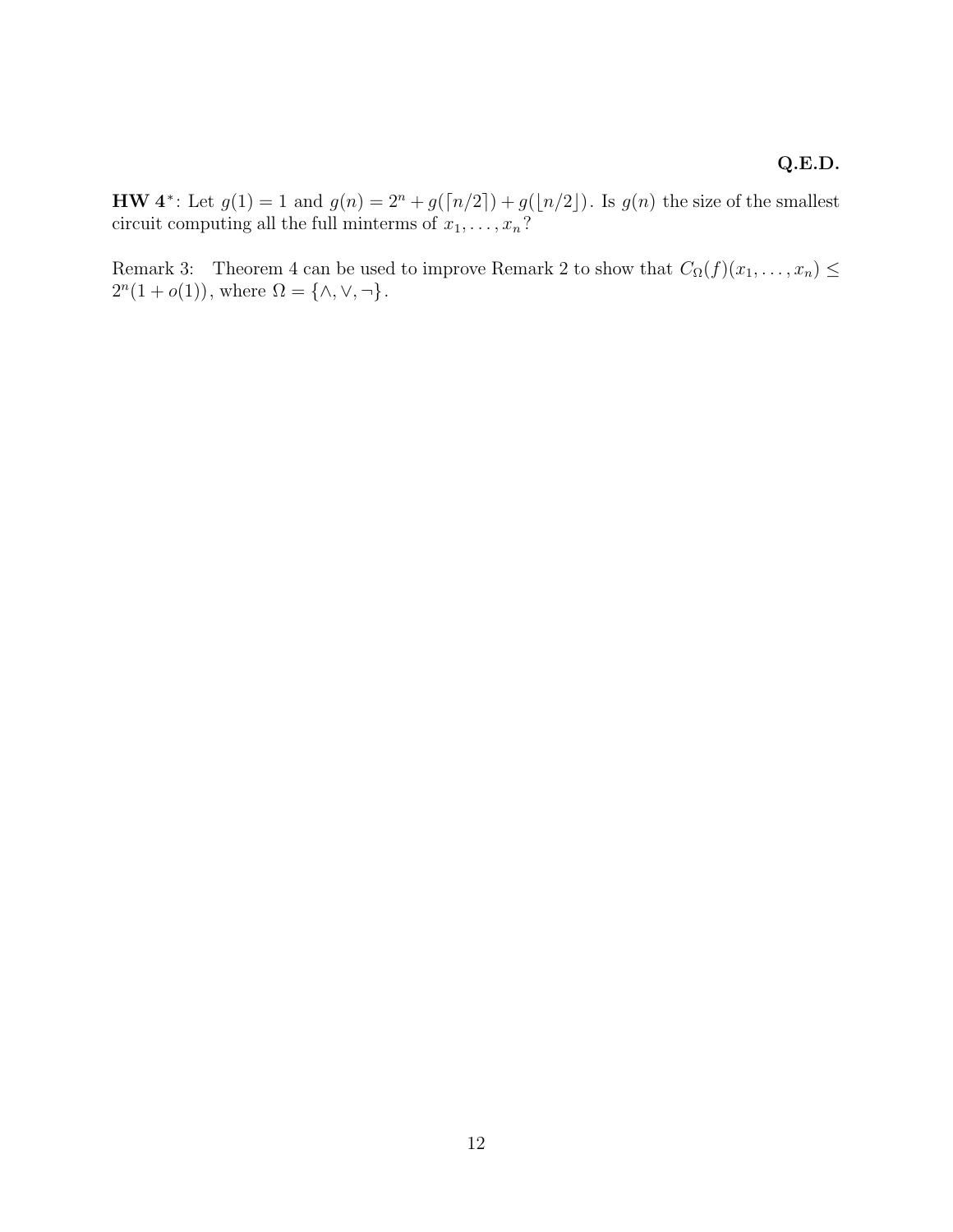## **MATH 267A Circuit Complexity & Computational Complexity**

**Lecture Date: 14 January 1991 Topic: Upper Bounds on Circuit Size Instructor: Sam Buss Notes by: Robert J. Carragher** 

Note: The current "solution" to **HW 3**<sup>∗</sup> , due to Matthew Clegg, is that the size of the formula is at least

$$
2^{2^n}\left(1+\frac{1}{2^n}\right)-\mathcal{O}\left(n^2\right).
$$

**Theorem 5** (Not proved in class.) Any  $f : \{0, 1\}^n \rightarrow \{0, 1\}$  has

$$
L_{\{\wedge,\vee,\neg\}}(f) \le 2 \cdot \frac{2^n}{\log n} (1 + o(1)).
$$

This gives an upper bound by multiplying by  $2^{2^n}$  to  $HW 3^*$  that is the best that Sam knows.

References for today's lecture:

- Shannon, "The Synthesis of Two-Terminal Switching Circuits." Bell System Technical Journal, v. 28 (1949):59-98.
- Lupanov, "On a Method of Circuit Synthesis (translated title)." Izvestia VUZ (Radiofizika), v. 1 (1958):120-140. (Not known whether an English translation exists.)

Recall Shannon's theorem from the previous class. Also, recall the theorems about a circuit computing all  $2^n$  full minterms and a circuit computing all  $2^{2^n}$  functions. We will now prove a converse for the upper bound on circuits.

**Theorem 6** a. **(Shannon)** Let  $f : \{0, 1\}^n \rightarrow \{0, 1\}$ . Then

$$
C_{\{\wedge,\vee,\neg\}}(f) \leq 2 \cdot \frac{2^n}{n} + o\left(\frac{2^n}{n}\right).
$$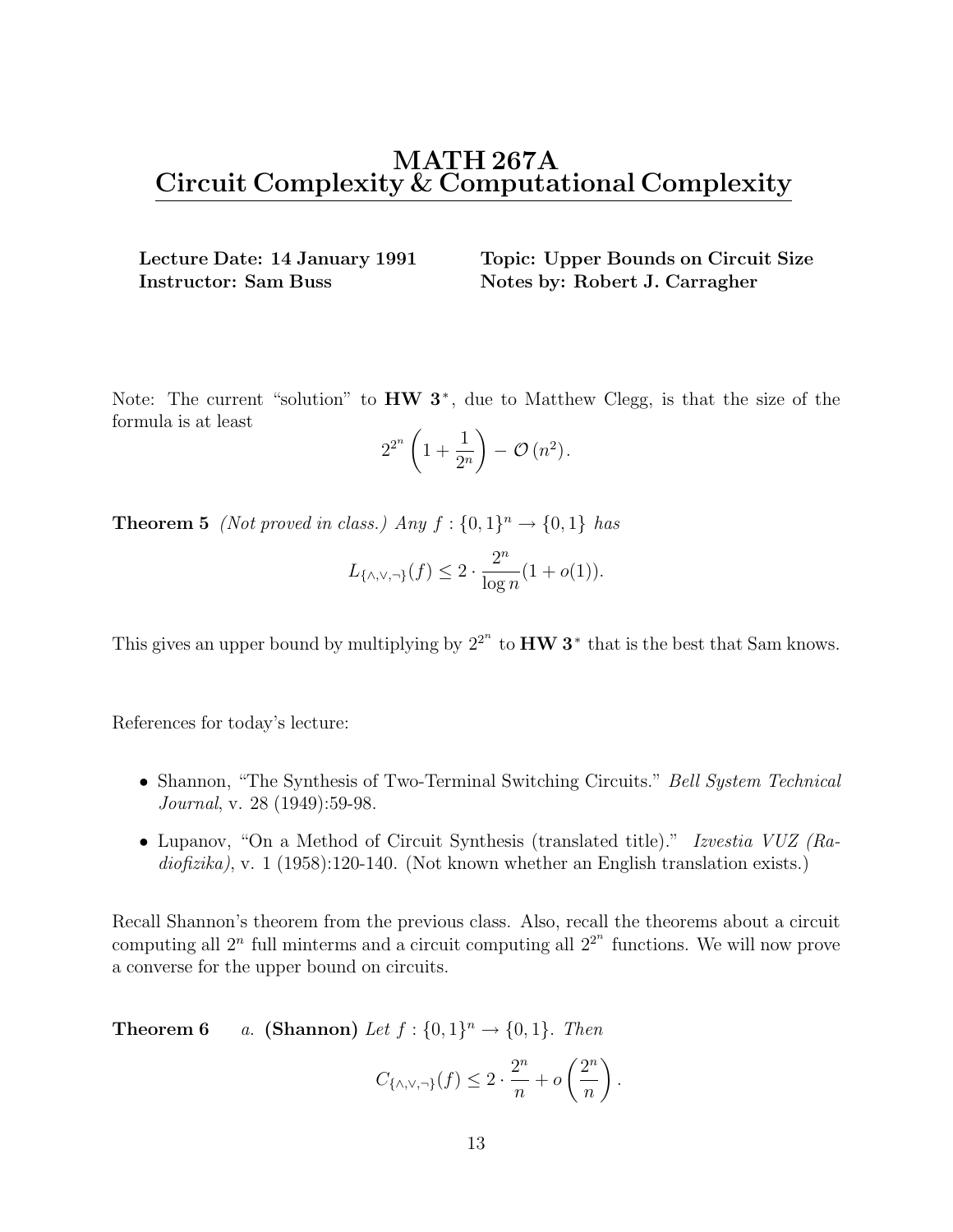b. Let  $f_1,\ldots,f_m:\{0,1\}^n\to\{0,1\}$ . Then there is a circuit computing all the  $f_i$ 's such that the circuit size is at most

$$
(m+1)\frac{2^n}{n} + o\left(\frac{2^n}{n}\right).
$$

**HW 5**: Improve part (b) using m instead of  $m+1$ . Hint, use the proof method of Lupanov's theorem below (theorem 7).

**HW 6**: Show a tight lower bound on a circuit computing  $f_1, \ldots, f_m$  for almost all  $f_1, \ldots, f_m$ .

Proof.

- a. Let  $k = \lceil \log(n 2 \log n) \rceil$ . The input variables will be divided into  $x_1, \ldots, x_{n-k}$  and  $x_{n-k+1},\ldots,x_n$ . We will build the circuit for f in three stages, using the large group to select functions over the small group.
	- 1. First, build the circuit for all  $2^{2^k}$  functions on  $x_{n-k+1}, \ldots, x_n$  of size  $2^{2^k} k$ . We have that

$$
2^{2^k} \le 2 \cdot 2^{n-2\log n} = 2 \cdot \frac{2^n}{n^2} = o\left(\frac{2^n}{n}\right).
$$

2. Build a circuit of size  $2^{n-k}(1+o(1))$  computing all full minterms on  $x_1, \ldots, x_{n-k}$ . We have that

$$
2^{n-k}(1+o(1)) \leq \frac{2^n}{n-2\log n}(1+o(1))
$$
  
= 
$$
\frac{2^n}{n(1-\frac{2\log n}{n})}(1+o(1))
$$
  
= 
$$
\frac{2^n}{n(1-o(1))}
$$
  
= 
$$
\frac{2^n}{n}(1+o(1))
$$

3. If  $\sigma$  is a full minterm over  $x_1, \ldots, x_{n-k}$  then there is a function,  $f_{\sigma}$ , on  $x_{n-k+1},...,x_n$  such that for all truth values for  $x_1,...,x_n$  satisfying  $\sigma$ , we have

$$
f(x_1,\ldots,x_n)=f_\sigma(x_{n-k+1},\ldots,x_n).
$$

With this in mind, we have

$$
f(x_1,\ldots,x_n)\equiv \bigvee_{\sigma}\sigma(x_1,\ldots,x_{n-k})\wedge f_{\sigma}(x_{n-k+1},\ldots,x_n),
$$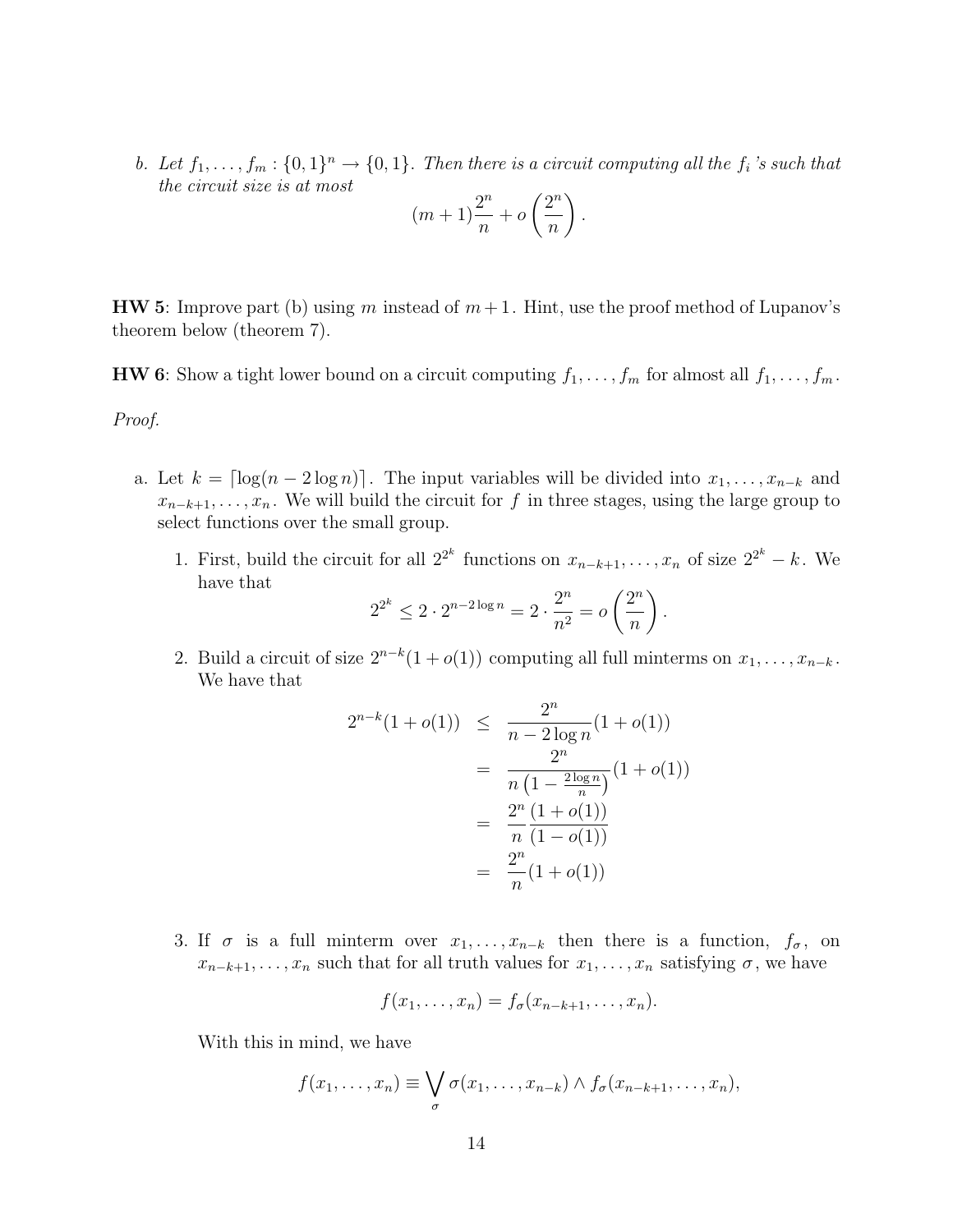where  $\sigma$  is any full minterm on  $x_1, \ldots, x_{n-k}$  and  $\bigvee$  means enough binary  $\vee$ 's, not one unbounded ∨. The problem with this approach is that the circuit built from this specification is twice as large as desired. With a simple distribution of the  $f_{\sigma}$ 's, there being far more  $\sigma$ 's than  $f_{\sigma}$ 's, we have

$$
\bigvee_{F} \left( F(x_{n-k+1}, \ldots, x_n) \wedge \bigvee_{\sigma \text{ s.t. } f_{\sigma} = F} \sigma(x_1, \ldots, x_{n-k}) \right),
$$

where F ranges over all functions on  $x_{n-k+1},...,x_n$ . There are  $2^{2^k} = o(2^n/n)$ <br>Eigend there  $e^{(2n/n)}$ ,  $\lambda i_n$  in the outer disjunct. For a fixed F if there are in  $i_n$ F's and thus  $o(2^n/n)$   $\vee$ 's in the outer disjunct. For a fixed F, if there are  $i \sigma$ 's such that  $f_{\sigma} = F$  then there are  $i - 1$  inner  $\vee$ 's and one  $\wedge$ . Since each  $\sigma$  is used exactly once, there are  $2^{n-k}$  inner connectives, so stage 3 uses  $\frac{2^n}{n}(1+o(1))$  gates

Putting all three stages together yields a circuit requiring

$$
2\cdot \frac{2^n}{n}(1+o(1))
$$

gates.

b. We repeat the first two stages of the previous proof, and repeat the third stage  $m$ times, giving us a circuit of the size stated in the theorem. Note that the  $o(1)$  quantity depends only upon  $n$ .

**Q.E.D.**

**Theorem 7 (Lupanov)** Let  $f : \{0,1\}^n \rightarrow \{0,1\}$ . Then

$$
C_{\{\wedge,\vee,\neg\}}(f) \leq \frac{2^n}{n} + o\left(\frac{2^n}{n}\right).
$$

*Proof.* Let  $n' = n - \lceil \log n \rceil$ . As in the previous proof, we split the input variables into two groups,  $x_1, \ldots, x_{n'}$  and  $x_{n'+1}, \ldots, x_n$ . We build a circuit in stages, but this time using the small group to select functions over the big group.

a. Form a circuit computing all full minterms on  $x_{n'+1},...,x_n$ . This has size at most

$$
2^{\lceil \log n \rceil} (1 + o(1)) \le 2 \cdot n(1 + o(1)) = o\left(\frac{2^n}{n}\right).
$$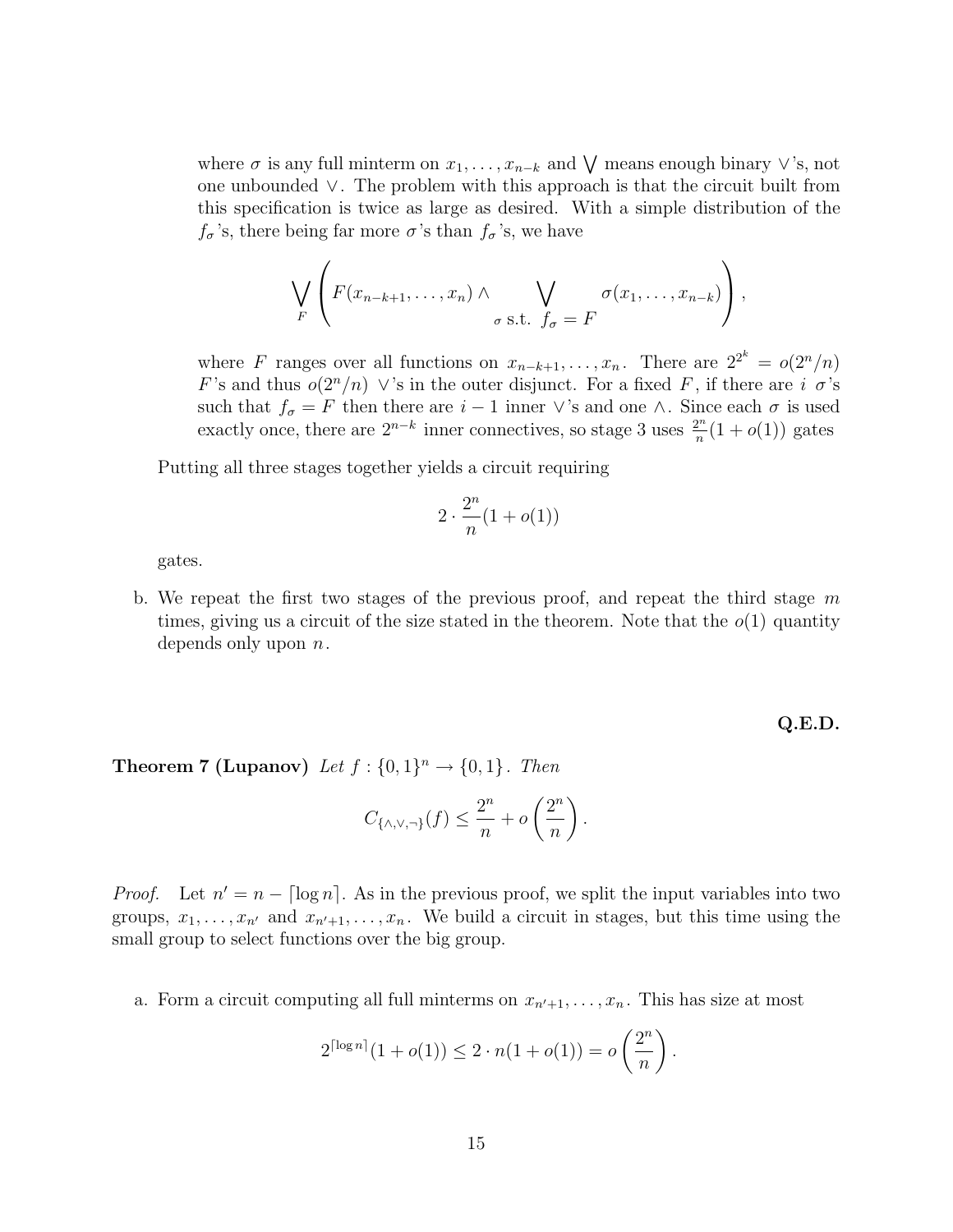b. For each full minterm  $\sigma$  on  $x_{n'+1},\ldots,x_n$ , let  $f_{\sigma}$  be the induced Boolean function on  $x_1,\ldots,x_{n'}$ . There are  $2^{\lceil \log n \rceil} f_\sigma$ 's. Now we use part (b) of the previous theorem to compute the circuit computing all the  $f_{\sigma}$ 's. Here,  $m = 2^{\lceil \log n \rceil}$ . This size is at most

$$
(2^{\lceil \log n \rceil} + 1) \frac{2^{n'}}{n'} (1 + o(1)).
$$

Thus, we have a circuit with size (number of gates) at most

$$
\frac{2^{n-\lceil \log n \rceil}}{n - \lceil \log n \rceil} \left( 2^{\lceil \log n \rceil} + 1 \right) + o\left( \frac{2^{n-\lceil \log n \rceil}}{n - \lceil \log n \rceil} \right) = \frac{2^n \left( 2^{\lceil \log n \rceil} + 1 \right)}{2^{\lceil \log n \rceil} (n - \lceil \log n \rceil)} + o\left( \frac{2^n}{n} \right)
$$

$$
= \frac{2^n}{n} \cdot \frac{\left( 1 + \frac{1}{2^{\lceil \log n \rceil}} \right)}{\left( 1 - \frac{\lceil \log n \rceil}{n} \right)} + o\left( \frac{2^n}{n} \right)
$$

$$
= \frac{2^n}{n} (1 + o(1)) + o\left( \frac{2^n}{n} \right)
$$

$$
= \frac{2^n}{n} (1 + o(1))
$$

c. Finally, we form the circuit

$$
\bigvee_{\sigma}\sigma(x_{n'+1},\ldots,x_n)\wedge f_{\sigma}(x_1,\ldots,x_{n'}),
$$

where  $\sigma$  ranges over all full minterms over  $x_{n'+1},...,x_n$ . There are  $2^{\lceil \log n \rceil}$  many  $\sigma$ 's, so the number of gates added in this step is at most

$$
2 \cdot 2^{\lceil \log n \rceil} = o\left(\frac{2^n}{n}\right).
$$

Putting the three steps together nets a circuit of the size given by the theorem.

#### **Q.E.D.**

Remark 4: (For "experts" only.) If  $k = \lceil \log n \rceil$  and  $s = \lceil 2 \log(n - k) \rceil$  in the above proof, then the above construction is a  $k - s$  Lupanov decomposition.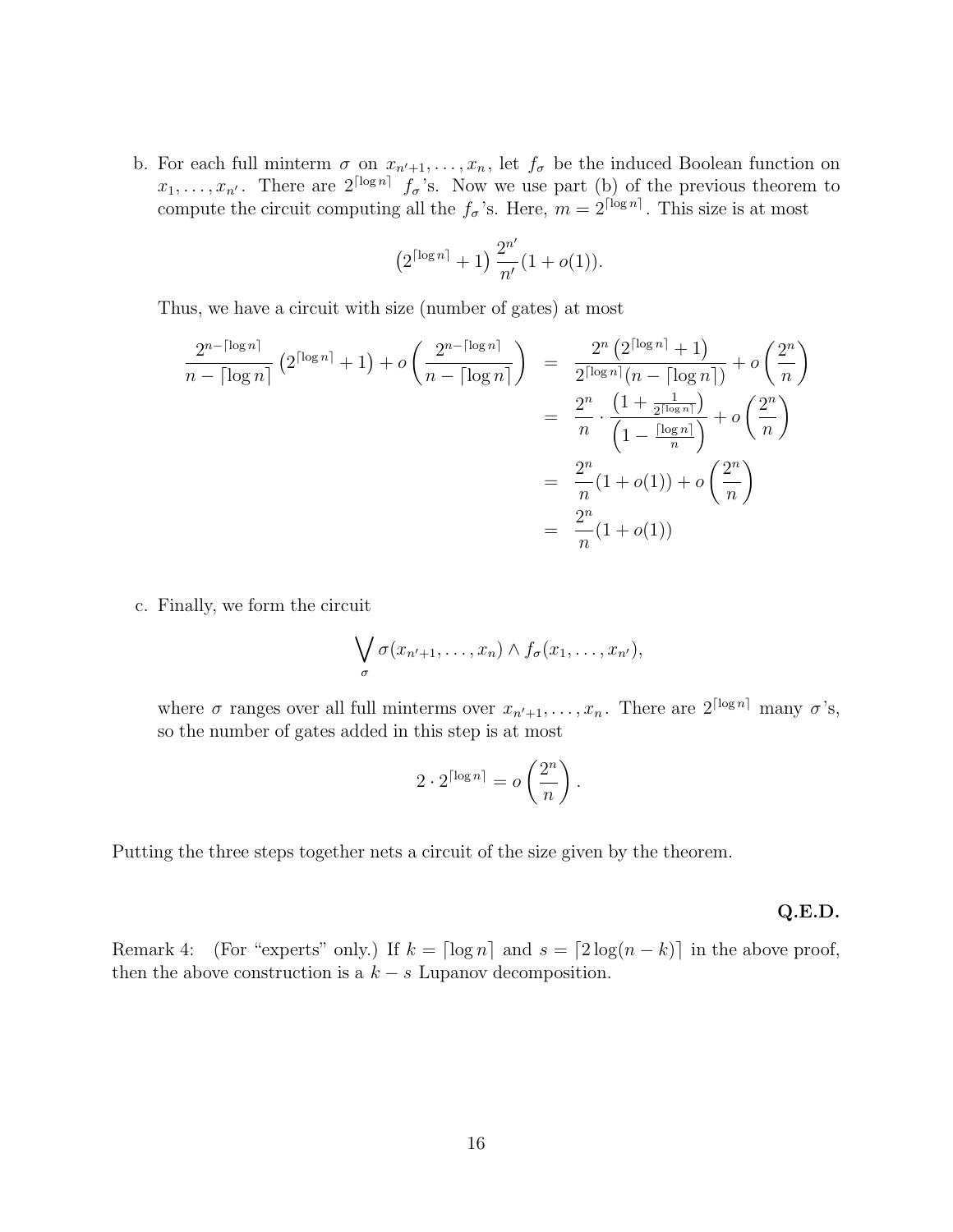## **MATH 267A Circuit Complexity & Computational Complexity**

**Lecture Date: January 14 & 16, 1992 Topic: Depth and Formula Size Instructor: Sam Buss Notes by: Matthew Clegg** 

We begin this section with the following simple observation about trees.

**Theorem 8** Let  $\Omega$  be a set of Boolean functions (gate types) of arity at most two. If an  $\Omega$ -formula has depth d, then it has size at most  $2^d - 1$ .

**Question 1** What if the maximum arity is r?

Assuming that every gate in  $\Omega$  has arity at most 2, this shows that  $L_{\Omega}(f) \leq 2D_{\Omega}(f) - 1$ . In other words,

$$
D_{\Omega}(f) \ge \log(L_{\Omega}(f) + 1)
$$

Our aim is to show that this inequality is asymptotically sharp, i.e, that

$$
D_{\Omega}(f) = \mathcal{O}\left(\log(L_{\Omega}(f))\right)
$$

**Definition 7** If  $\Omega = \{0, 1, \neg, \vee, \wedge\}$ , then  $D_{\Omega}^*(f)$  is defined to be the minimum over all given by  $C$  computing f of the maximum number of  $\vee$  and  $\wedge$  actes esseurcing in a directed noth circuits C computing f of the maximum number of  $\vee$  and  $\wedge$  gates occurring in a directed path in C. In other words,

 $D_{\Omega}^*(f) = \min_{C \text{ computing } f} \max\{\text{number of } \vee, \wedge \text{ gates in a directed path in } C\}$ 

*Note.* By abuse of notation, we will write  $L^*_{\Omega}(\varphi)$  and  $D^*_{\Omega}(\varphi)$  to refer to the size (respectively, donth) of the particular formula  $\varphi$  rather than to the minimum over all formulas of the depth) of the particular formula  $\varphi$  rather than to the minimum over all formulas of the function computed by  $\varphi$ .

**Proposition 9** If  $f : \{0,1\}^n \to \{0,1\}$  is a boolean function,  $\Omega = \{\neg, \vee, \wedge\}$ , and  $\Omega' =$  $\{0, 1, \neg, \vee, \wedge\}$ , then

$$
D_{\Omega}(f) \le \max\{2, 1 + D^*_{\Omega'}(f)\}.
$$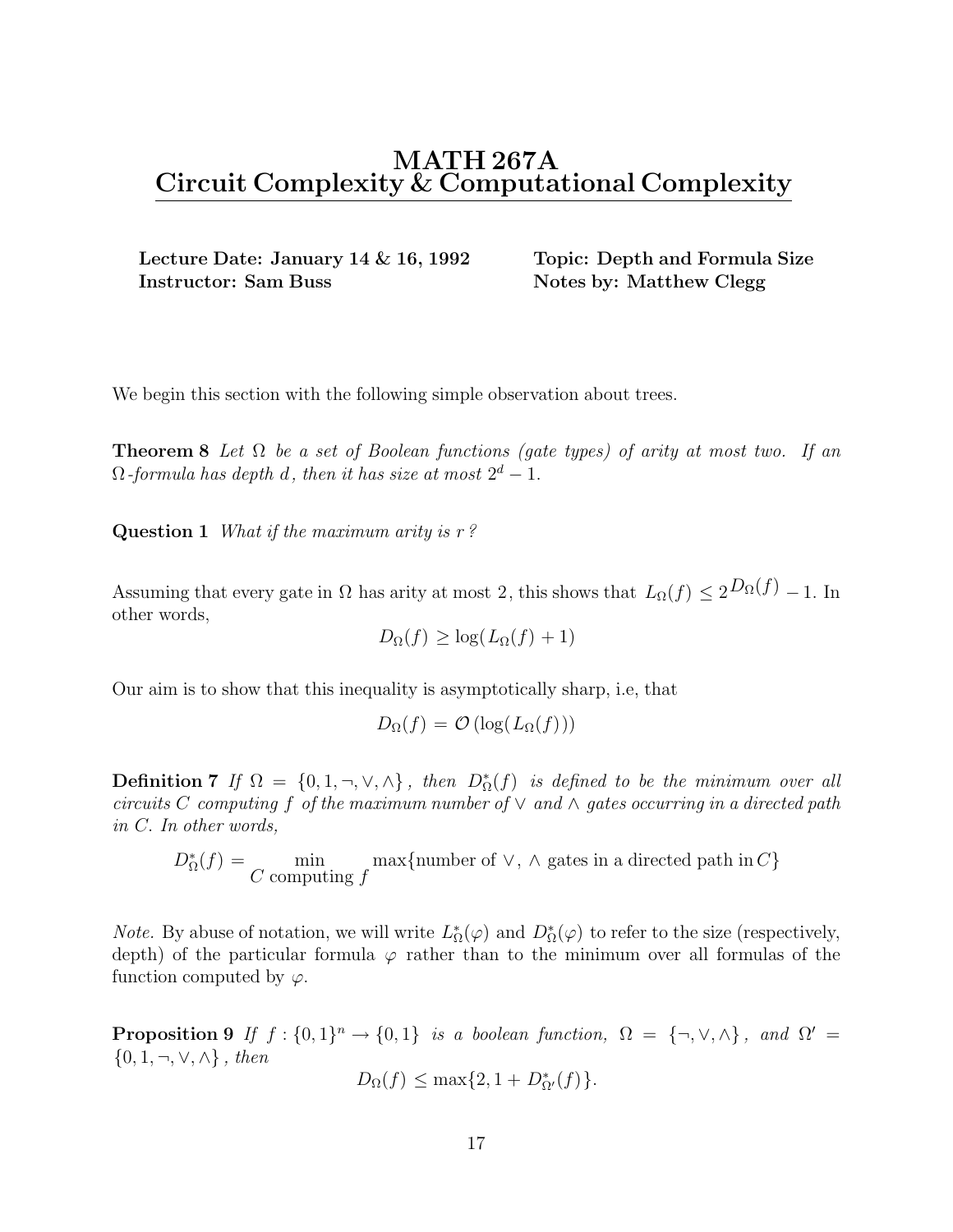*Proof.* Our approach in this proof is to show that for any  $\{0, 1, \neg, \vee, \wedge\}$ –formula computing f, we can find an equivalent  $\{\neg, \vee, \wedge\}$ -formula of the same (or smaller) depth where there is only one  $\neg$  gate along any path from the root to a leaf. If we are thus given a formula  $\varphi$  which is optimal with respect to the measure  $D_{\Omega'}^*(f)$ , we can convert this formula to one which is only dightly larger with respect to the measure  $D_{\phi}(f)$ which is only slightly larger with respect to the measure  $D_{\Omega}(f)$ .

Our construction proceeds in two phases. First, we push the negations down to the inputs using De Morgan's law, by replacing each subformula in  $\varphi$  of the form  $\neg(\psi \vee \chi)$  (respectively,  $\neg(\psi \wedge \chi)$ ) with the equivalent formula  $\neg \psi \wedge \neg \chi$  (respectively,  $\neg \psi \vee \neg \chi$ ). After repeating this procedure a number of times, we will arrive at a formula where every  $\neg$  gate occurs as part of a formula of the form  $\neg x_i$  or  $\neg 0$  or  $\neg 1$ .

In the second phase, we replace subformulas containing constants by subformulas without constants. Thus,  $0 \wedge \psi$  is replaced by  $0$ ,  $0 \vee \psi$  is replaced by  $\psi$  and so on. After repeating this step a number of times, we will arrive at a formula which is either itself a constant or which contains no constants. In the former case, we have  $D_{\Omega}(f) = 2$  but  $D_{\Omega'}^*(f) = 0$ . In the letter gase, we have  $D_{\Omega}(f) \leq D^*(f) + 1$ , since any path from the rest to a leaf contains at latter case, we have  $D_{\Omega}(f) \leq D_{\Omega'}^{*}(f) + 1$ , since any path from the root to a leaf contains at most one  $\Xi$  and most one  $\neg$  gate.

#### **Q.E.D.**

**Definition 8** If T is a tree, the leafsize of T is the number of leaves in T. For  $\varphi$  a formula, the leafsize of  $\varphi$  is the leafsize of the corresponding tree.

Notes.

• If every node in T has at most 2 children and b of the nodes in T have exactly 2 children, then

$$
leafsize(T) = 1 + b.
$$

• If every gate in  $\Omega$  has arity at most 2, then

$$
L_{\Omega}^{*}(\varphi) = \text{leafsize}(\varphi) - 1.
$$

**Lemma 10 (** $\frac{1}{3} - \frac{2}{3}$  **lemma)** If T is a tree with all nodes having arity at most 2, and if  $m \ge 2$ <br>is the leafsize of T, then there is a subtree S of T with leafsize s, where is the leafsize of  $T$ , then there is a subtree  $S$  of  $T$  with leafsize  $s$ , where

$$
\left\lceil \frac{1}{3}m\right\rceil \leq s \leq \left\lfloor \frac{2}{3}m\right\rfloor
$$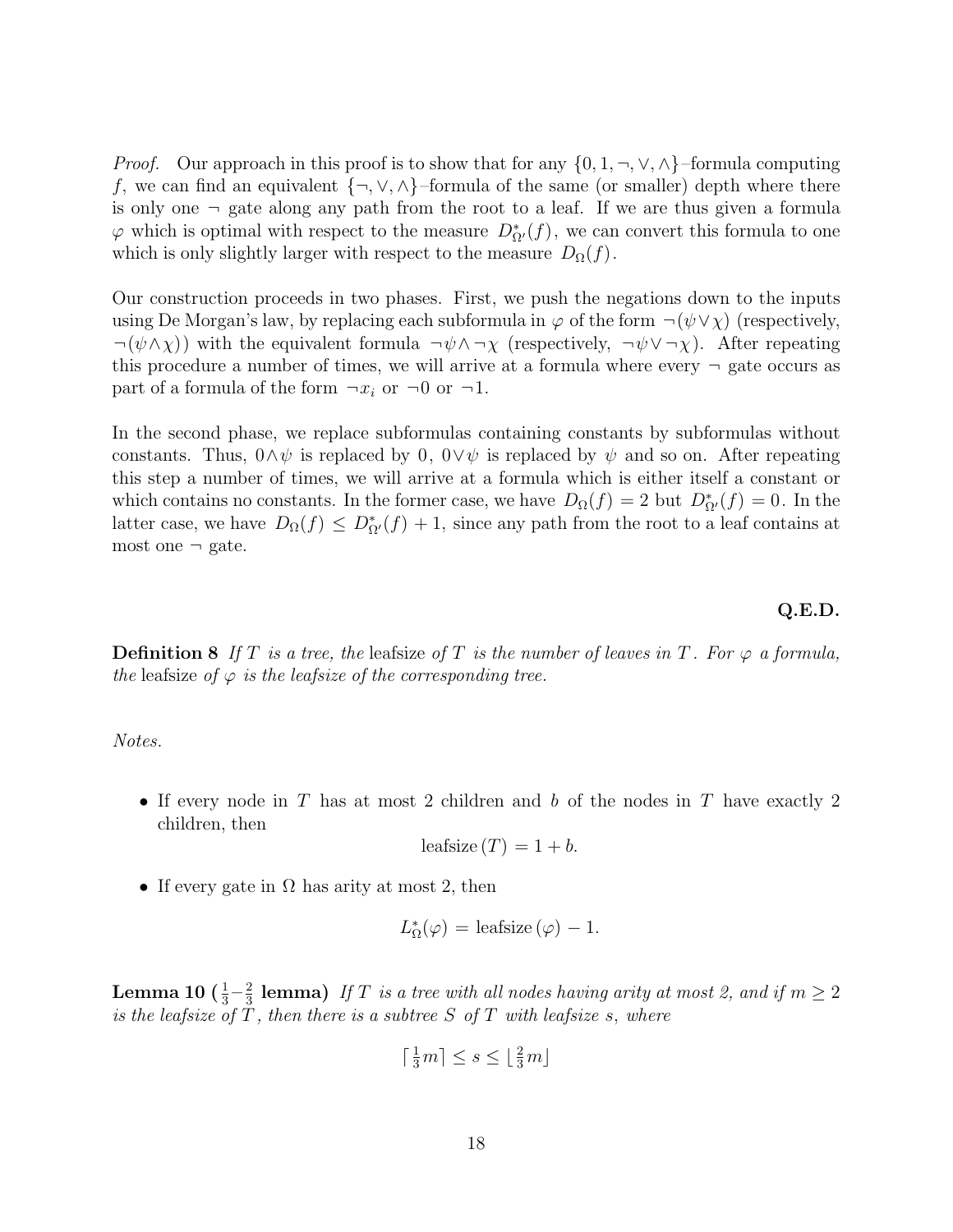*Proof.* Let S be a minimal subtree of T of leafsize  $s \geq \lceil \frac{1}{3}m \rceil$ . If  $s = 1$ , then  $m = 2$  or  $m = 3$  and we are done. Otherwise, consider the root node of S. If this node would have only  $m = 3$  and we are done. Otherwise, consider the root node of S. If this node would have only one child, then this child would be the root of a smaller subtree having the same leafsize as S. Thus, the root node of S has at least two children. Let the leaf sizes of the two immediate subtrees of S be  $s_1$  and  $s_2$ . By assumption, both  $s_1$  and  $s_2$  are strictly smaller than  $\lceil \frac{1}{3}m \rceil$ .<br>Thus Thus,

$$
s = s_1 + s_2 \le 2(\lceil \frac{1}{3}m \rceil - 1) \le 2(\left(\frac{1}{3}m + \frac{2}{3}\right) - 1) < \frac{2}{3}m.
$$

**Q.E.D.**

#### **Theorem 11 (Spira 1971)**

(a) Let C be a  $\{0, 1, \neg, \vee, \wedge\}$ -formula of leafsize m. Then, there is an equivalent  $\{0, 1, \neg, \vee, \wedge\}$  –formula C' such that

$$
D_{\Omega}^*(C') \le 2\log_{3/2} m = \frac{2}{\log 3 - 1} \log m \approx 3.419 \log m
$$

and such that

leafsize  $(C') \leq m^{\alpha}$ ,

where  $\alpha$  satisfies  $\frac{1+2^{\alpha}}{3^a} \leq \frac{1}{2}$ . (For example, taking  $\alpha \geq 2.1964$  will do.)

(b) Let  $B_2$  be the set of all binary gate types. If C is a  $B_2$ -formula of leafsize m, then there exists an equivalent  $\{0, 1, \neg, \vee, \wedge\}$  –formula C' such that

$$
D_{\Omega}^*(C') \le \frac{2}{\log 3 - 1} \log m \approx 3.419 \log m
$$

and such that

$$
leafsize(C') \le m^{\alpha},
$$

where  $\alpha$  is as in (a).

Proof.

(a) We proceed by induction on m. If  $m = 1$ , then C must compute one of the formulas  $x_i$ ,  $\neg x_i$ , 0, or 1. In each case, we can find a corresponding formula C' such that  $D_{\Omega}^*(C') = 0$  and leafsize  $(C') = 1$ .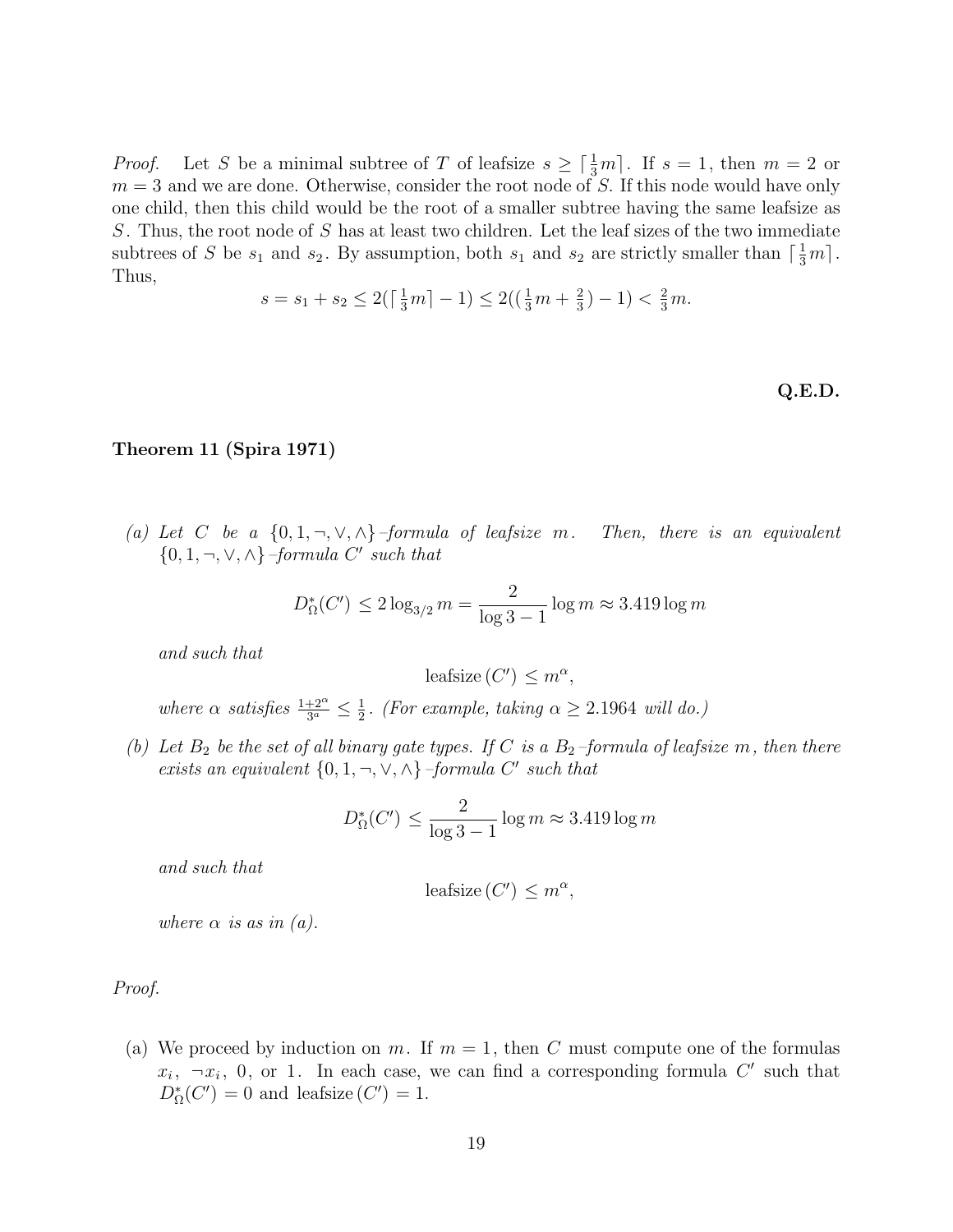For a larger value of m, the  $\frac{1}{3} - \frac{2}{3}$  lemma provides us with a subformula D of C having<br>leafsize s, where  $\lceil \frac{1}{3}m \rceil \leq s \leq \lfloor \frac{2}{3}m \rfloor$ . Consider the formulas  $C_0$  and  $C_1$  obtained from<br>C by replacing  $C$  by replacing the subformula  $D$  by the constant functions 0 and 1 respectively. For a given input to  $C$ , the subformula D will evaluate either to 0 or to 1. If D evaluates to 0, then C will have the same value as the formula  $C_0 \wedge \neg D$ . Similarly, if D evaluates to 1, C will have the same value as the formula  $C_1 \wedge D$ . Consequently, we see that

$$
C \equiv (C_0 \wedge \neg D) \vee (C_1 \wedge D).
$$

The constants introduced in  $C_0$  and  $C_1$  can be eliminated by collapsing the gates which use them. Thus,  $C_0$  and  $C_1$  are equivalent to formulas of leafsize at most  $\left\lfloor \frac{2}{3}m\right\rfloor$ .<br>Since D was chosen according to the  $\frac{1}{2}-\frac{2}{3}$  lemma, we know that D has leafsize at least Since D was chosen according to the  $\frac{1}{3} - \frac{2}{3}$  lemma, we know that D has leafsize at least  $\lceil \frac{1}{3}m \rceil$ . Now use the induction by nothesis to obtain formulas  $D'$ ,  $C'$  and  $C'$  which are  $\lceil \frac{1}{3}m \rceil$ . Now use the induction hypothesis to obtain formulas  $D', C'_0$  and  $C'_1$  which are respectively equivalent to D C<sub>0</sub> and C<sub>1</sub>. Then respectively equivalent to  $D, C_0$  and  $C_1$ . Then,

$$
D_{\Omega}^{*}(C') \leq 2 + \max\{D_{\Omega}^{*}(D'), D_{\Omega}^{*}(C'_{0}), D_{\Omega}^{*}(C'_{1})\}
$$
  
\n
$$
\leq 2 + 2\log_{3/2}(\frac{2}{3}m)
$$
  
\n
$$
= 2 + 2(\log_{3/2} m - 1) = 2\log_{3/2} m.
$$

Comparing leafsizes, we see that

$$
leafsize(C') \le 2leafsize(D') + leafsize(C'_0) + leafsize(C'_1).
$$

By induction, we have

$$
leafsize(C') \le 2s^{\alpha} + 2(m - s)^{\alpha}.
$$

By calculus, the maximum value occurs when  $s = \frac{1}{3}m$ . Thus, we have

$$
\begin{array}{rcl}\n\text{leafsize}\,(C') & \leq & 2\left(\frac{1}{3}m\right)^{\alpha} + 2\left(\frac{2}{3}m\right)^{\alpha} \\
& \leq & 2m^{\alpha}\left(\frac{1+2^{\alpha}}{3^{\alpha}}\right) \\
& \leq & m^{\alpha}.\n\end{array}
$$

(b) This is a straightforward modification of part (a).

#### **Q.E.D.**

**Corollary 12** Let  $\Omega = \{\neg, \vee, \wedge\}$  and  $f : \{0, 1\}^n \to \{0, 1\}$  be a boolean function. Then,

$$
D_{\Omega}^*(f) \le \max\{1, \frac{2}{\log 3 - 1} \log (L_{\Omega}^*(f) + 1)\},\
$$

and

$$
D_{\Omega}(f) \le \max\{1, \frac{2}{\log 3 - 1} \log (L_{\Omega}(f) + 1)\}.
$$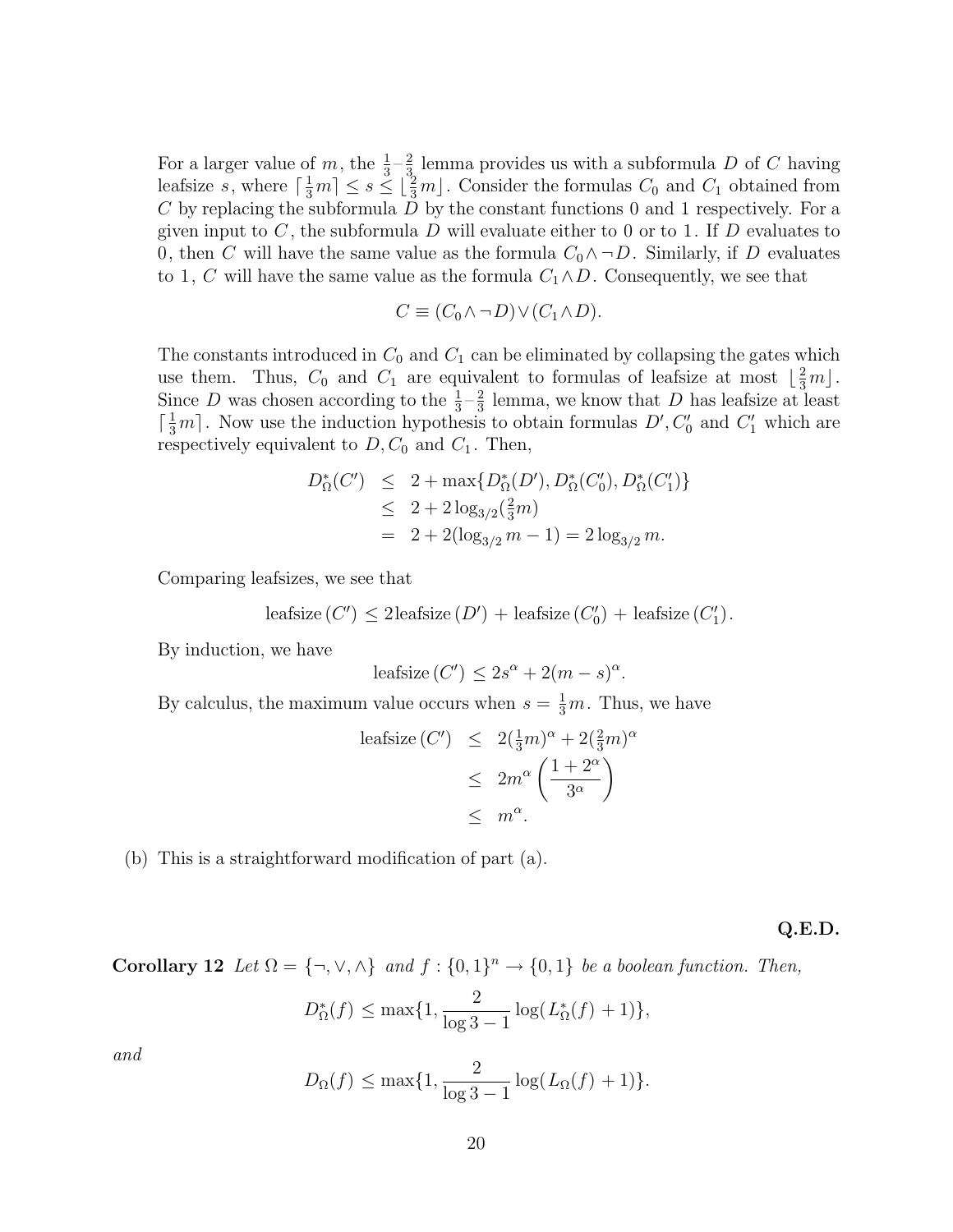**Corollary 13** Let  $\Omega = \{\neg, \vee, \wedge\}$  and  $f : \{0, 1\}^n \to \{0, 1\}$  be a boolean function. Then,

$$
\log(L_{\Omega}(f)+1) \le D_{\Omega}(f) \le 1 + \frac{2}{\log 3 - 1} \log(D_{\Omega}(f) + 1)
$$

**Homework**? Homework problems 7 and 8 sketch some improvements to the constants in Spira's theorem.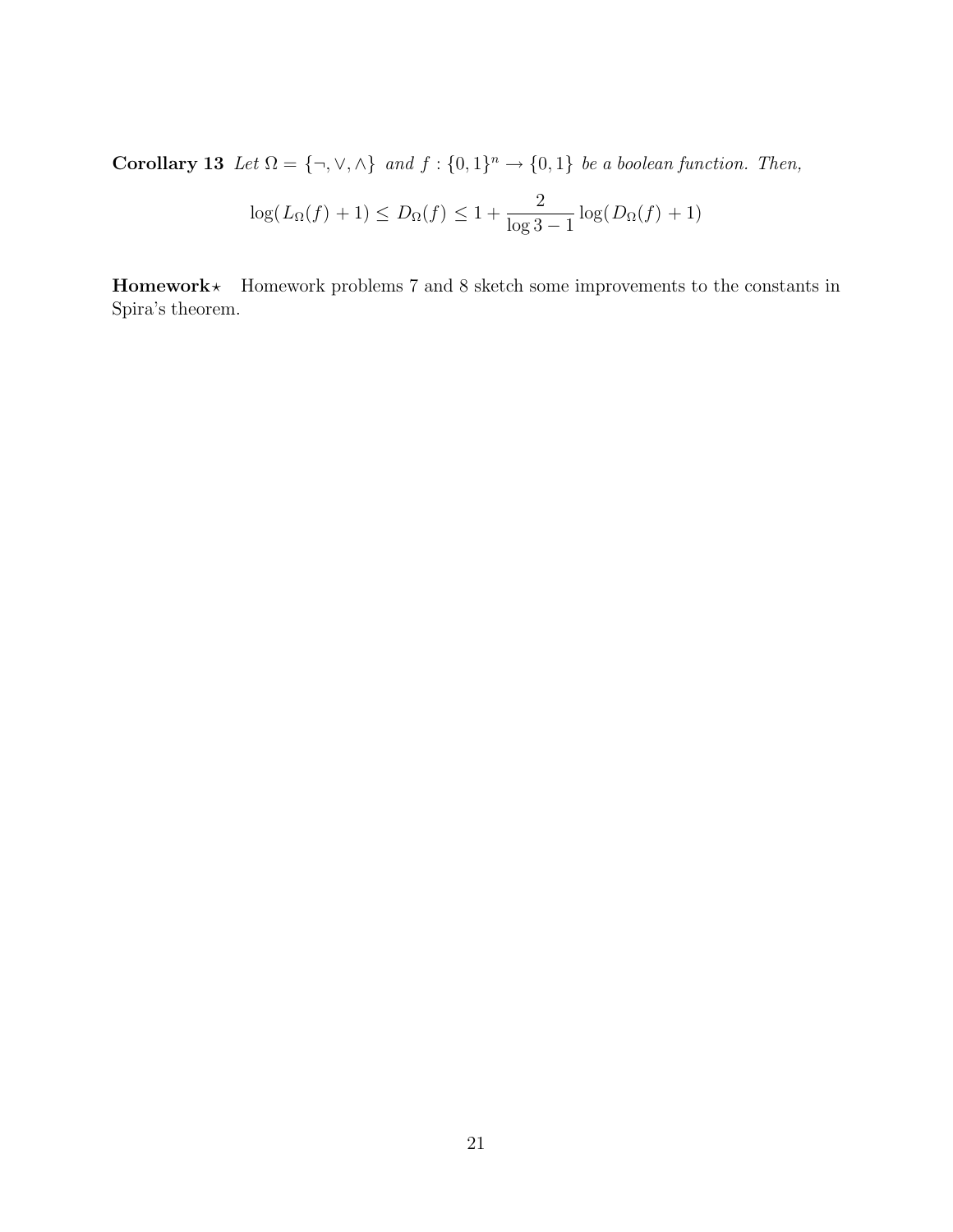## **MATH 267A Circuit Complexity & Computational Complexity**

**Instructor: Sam Buss Notes by: Matthew Clegg** 

**Lecture Date: January 21, 1992 Topic: Krapchenko's Lower Bounds**

Today we will give a quadratic lower bound on formula size for certain natural functions computed over the set of gates  $\Omega = \{\neg, \vee, \wedge\}$ . This will establish a lower bound of  $\alpha \geq 2$  for part (b) of Spira's theorem from last time.

**Definition 9** Let  $\sigma$  and  $\tau$  be truth assignments to  $x_1, x_2, \ldots, x_n$ , i.e.,  $\sigma, \tau$  :  ${x_1, x_2,...,x_n} \rightarrow {0, 1}.$  Then,  $\sigma$  and  $\tau$  are neighbors if  $\sigma(x_i) \neq \tau(x_i)$  for exactly one i.

**Definition 10** If A and B are sets of truth assignments to  $x_1, x_2, \ldots, x_n$ , then we define

 $N(A, B) = \{ (\sigma, \tau) \in A \times B \mid \sigma \text{ and } \tau \text{ are neighbors } \}.$ 

**Theorem 14 (Krapchenko)** Let  $f : \{0,1\}^n \to \{0,1\}$  be an n–ary boolean function. Suppose that  $A \subseteq f^{-1}(0), B \subseteq f^{-1}(1),$  and that neither A nor B are empty. Then,

$$
L_{\Omega}^*(f) \ge \frac{|N(A,B)|^2}{|A||B|} - 1,
$$

where  $\Omega = \{\neg, \vee, \wedge\}$ .

*Proof.* (Paterson) Let  $\varphi$  be an arbitrary  $\Omega$ –formula computing f, and let s be the leafsize of  $\varphi$ . We will show that

$$
s \ge \frac{|N(A,B)|^2}{|A||B|}.
$$

We proceed by induction on the  $L_{\Omega}$ -size of  $\varphi$ . If  $\varphi$  has no gates, then  $\varphi$  is  $x_i$  for some i. Then,  $N(A, B) \le A$  because each element in A has at most one neighbor in B and similarly  $N(A, B) \leq B$ . Hence,

$$
\frac{|N(A,B)|^2}{|A||B|} \le 1 \le s.
$$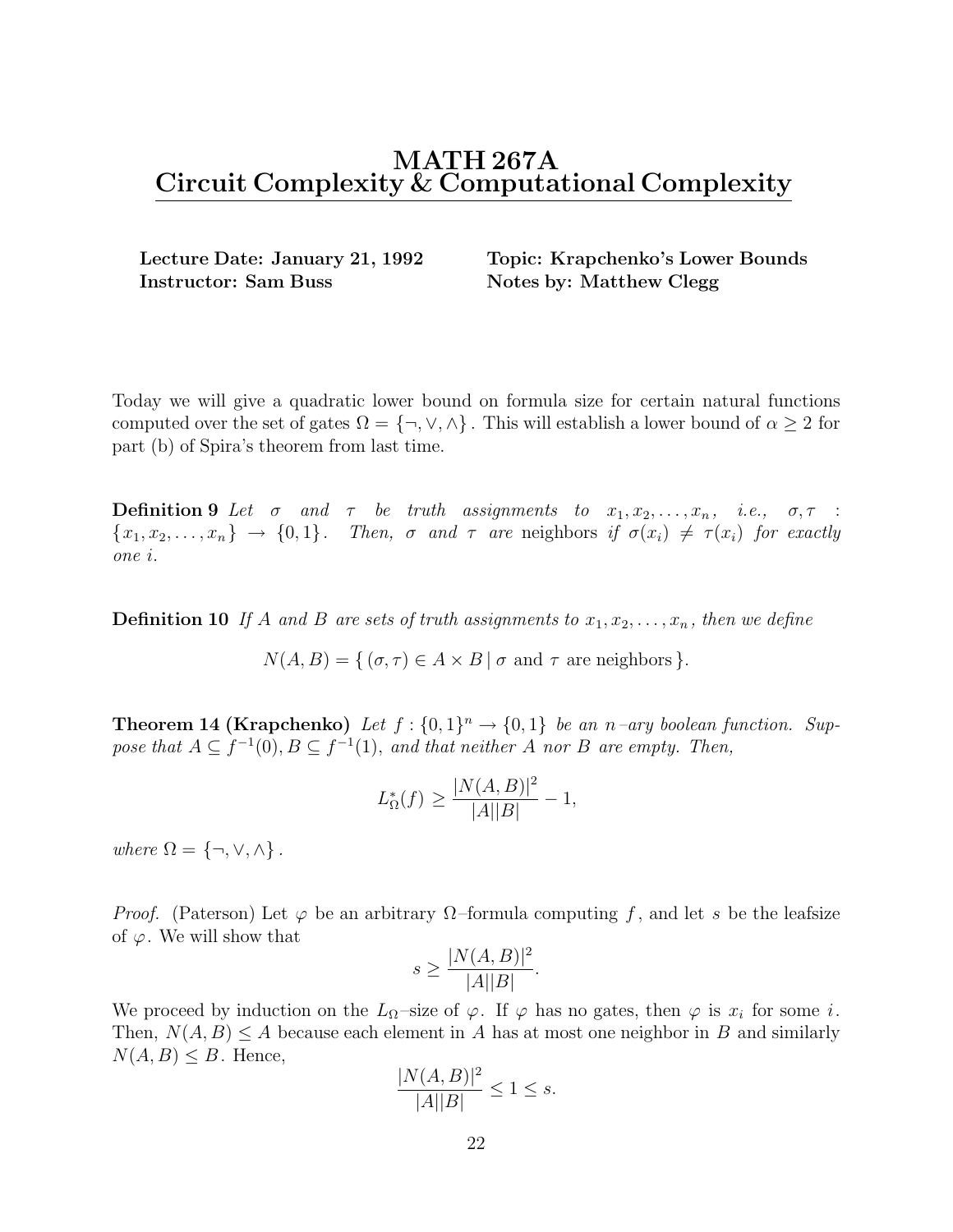Now suppose that  $\varphi$  has at least one gate. We divide our argument into cases, according to the topmost connective in  $\varphi$ .

- $\varphi = \neg \psi$ : In this case,  $\psi$  has fewer gates than  $\varphi$  but the same number s of leaves. Therefore, the result holds by induction.
- $\varphi = \psi \wedge \chi$ : Let  $s_{\psi}$  and  $s_{\chi}$  be the respective leaf sizes of  $\psi$  and  $\chi$ . Then,  $s = s_{\psi} + s_{\chi}$ . Since  $B \subseteq f^{-1}(1)$ , we must have  $B \subseteq \psi^{-1}(1)$  and also  $B \subseteq \chi^{-1}(1)$ . Also, we can pick  $A_{\psi} \subseteq \psi^{-1}(0)$  and  $A_{\chi} \subseteq \chi^{-1}(1)$  such that  $A_{\psi} \cup A_{\chi} = A$  and  $A_{\psi} \cap A_{\chi} = \emptyset$ . Suppose first that  $A_{\psi} = \emptyset$ . Then  $A_{\chi} = A$ , so by induction we would then have

$$
\frac{|N(A,B)|^2}{|A||B|} = \frac{|N(A_\chi, B)|^2}{|A_\chi||B|} \le s_\chi \le s.
$$

Since an identical argument holds if  $A_{\chi} = \emptyset$ , we may assume that neither  $A_{\psi}$  nor  $A_{\chi}$  are empty. Now let  $n_{\psi} = |N(A_{\psi}, B)|$  and  $n_{\chi} = |N(A_{\chi}, B)|$ . Note that since  $A_{\psi} \cap A_{\chi} = \emptyset$ and  $A_{\psi} \cup A_{\chi} = A$ , it follows that  $n_{\psi} + n_{\chi} = |N(A, B)|$ . Also let  $a_{\psi} = |A_{\psi}|$  and  $a_{\chi} = |A_{\chi}|$ . By our induction hypothesis, we have

$$
s_{\psi} \ge \frac{|N(A_{\psi}, B)|^2}{|A_{\psi}||B|}
$$
 and  $s_{\chi} \ge \frac{|N(A_{\chi}, B)|^2}{|A_{\chi}||B|}$ .

Putting these facts together, we then have

$$
s = s_{\psi} + s_{\chi}
$$
  
\n
$$
\geq \frac{|N(A_{\psi}, B)|^{2}}{|A_{\psi}||B|} + \frac{|N(A_{\chi}, B)|^{2}}{|A_{\chi}||B|} = \frac{n_{\psi}^{2}}{a_{\psi}|B|} + \frac{n_{\chi}^{2}}{a_{\chi}|B|}
$$
  
\n
$$
= \frac{n_{\psi}^{2}a_{\chi} + n_{\chi}^{2}a_{\psi}}{a_{\psi}a_{\chi}|B|}
$$
  
\n
$$
= \frac{(n_{\psi}^{2}a_{\chi} + n_{\chi}^{2}a_{\psi})(a_{\psi} + a_{\chi})}{a_{\psi}a_{\chi}(a_{\psi} + a_{\chi})|B|}
$$
  
\n
$$
= \frac{n_{\psi}^{2}a_{\psi}a_{\chi} + n_{\psi}^{2}a_{\chi}^{2} + n_{\chi}^{2}a_{\psi}^{2} + n_{\chi}^{2}a_{\psi}a_{\chi}}{a_{\psi}a_{\chi}(a_{\psi} + a_{\chi})|B|}
$$
  
\n
$$
= \frac{(n_{\psi}^{2}a_{\psi}a_{\chi} + 2n_{\psi}n_{\chi}a_{\psi}a_{\chi} + n_{\chi}^{2}a_{\psi}a_{\chi}) + (n_{\psi}^{2}a_{\chi}^{2} - 2n_{\psi}n_{\chi}a_{\psi}a_{\chi} + n_{\chi}^{2}a_{\psi}^{2})}{a_{\psi}a_{\chi}(a_{\psi} + a_{\chi})|B|}
$$
  
\n
$$
= \frac{a_{\psi}a_{\chi}(n_{\psi} + n_{\chi})^{2} + (n_{\psi}a_{\chi} - n_{\chi}a_{\psi})^{2}}{a_{\psi}a_{\chi}(a_{\psi} + a_{\chi})|B|}
$$
  
\n
$$
\geq \frac{a_{\psi}a_{\chi}(n_{\psi} + n_{\chi})^{2}}{a_{\psi}a_{\chi}(a_{\psi} + a_{\chi})|B|}
$$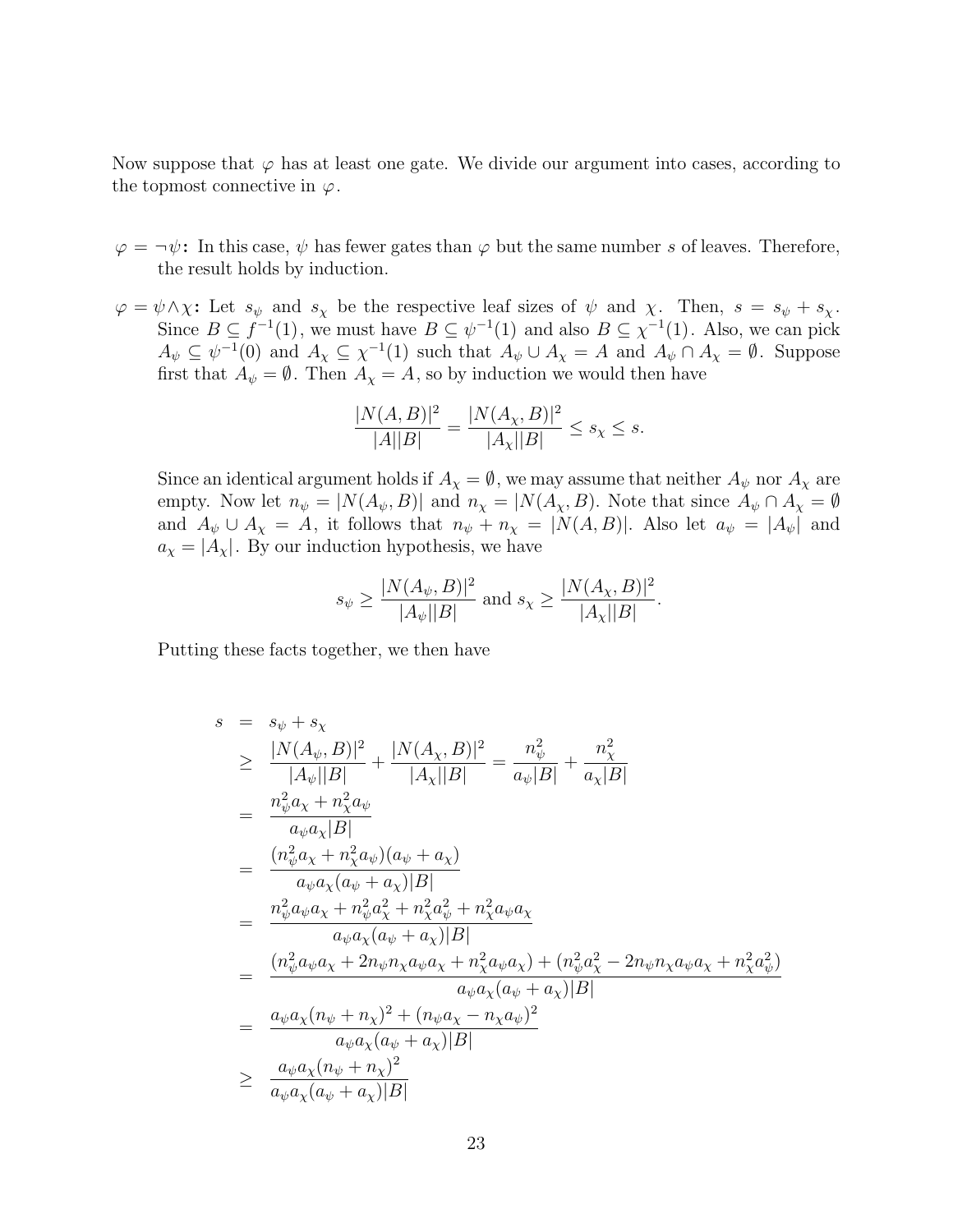$$
= \frac{(n_{\psi} + n_{\chi})^{2}}{(a_{\psi} + a_{\chi})|B|}
$$

$$
= \frac{|N(A, B)|^{2}}{|A||B|}.
$$

 $\varphi = \psi \vee \chi$ : The argument in this case is essentially the same as in the previous case.

**Q.E.D.**

Notes.

• What's going on? Let's define

$$
K(f) = \max_{A,B} \frac{|N(A,B)|^2}{|A||B|}.
$$

We have shown that  $K(f)$  is a *formal complexity measure*, i.e., that  $K(f)$  satisfies the following conditions:

$$
- K(x_i) \ge 1
$$
  
- K(-f) = K(f)  
- K(f \wedge g) \le K(f) + K(g)

These three facts alone imply Krapchenko's theorem.

• Note that Krapchenko's theorem can only prove a quadratic lower bound on formula size. A given element of A can have at most n neighbors in B, so  $|N(A, B)| \leq n|A|$ and similarly  $|N(A, B)| \leq n|B|$ . Consequently,

$$
\frac{|N(A,B)|^2}{|A||B|} \le \frac{(n|A|)(n|B|)}{|A||B|} = n^2.
$$

We will now turn to some applications of Krapchenko's theorem.

**Example 3** Let's consider the case when f is a full minterm. For example, suppose that  $f = x_1 \wedge x_2 \wedge \cdots \wedge x_n$ . Then, B can have at most one element, which is namely the assignment of 1 to each  $x_i$ . Changing any variable from 1 to 0 gives a possible element of A. Thus, when  $|B| = 1$ , we may take  $|A| = n$ . Krapchenko's theorem then tells us that

$$
L_{\Omega}^*(x_1 \wedge x_2 \wedge \cdots \wedge x_n) \geq n-1.
$$

In fact, it is easy to construct a formula of exactly this size computing  $f$ .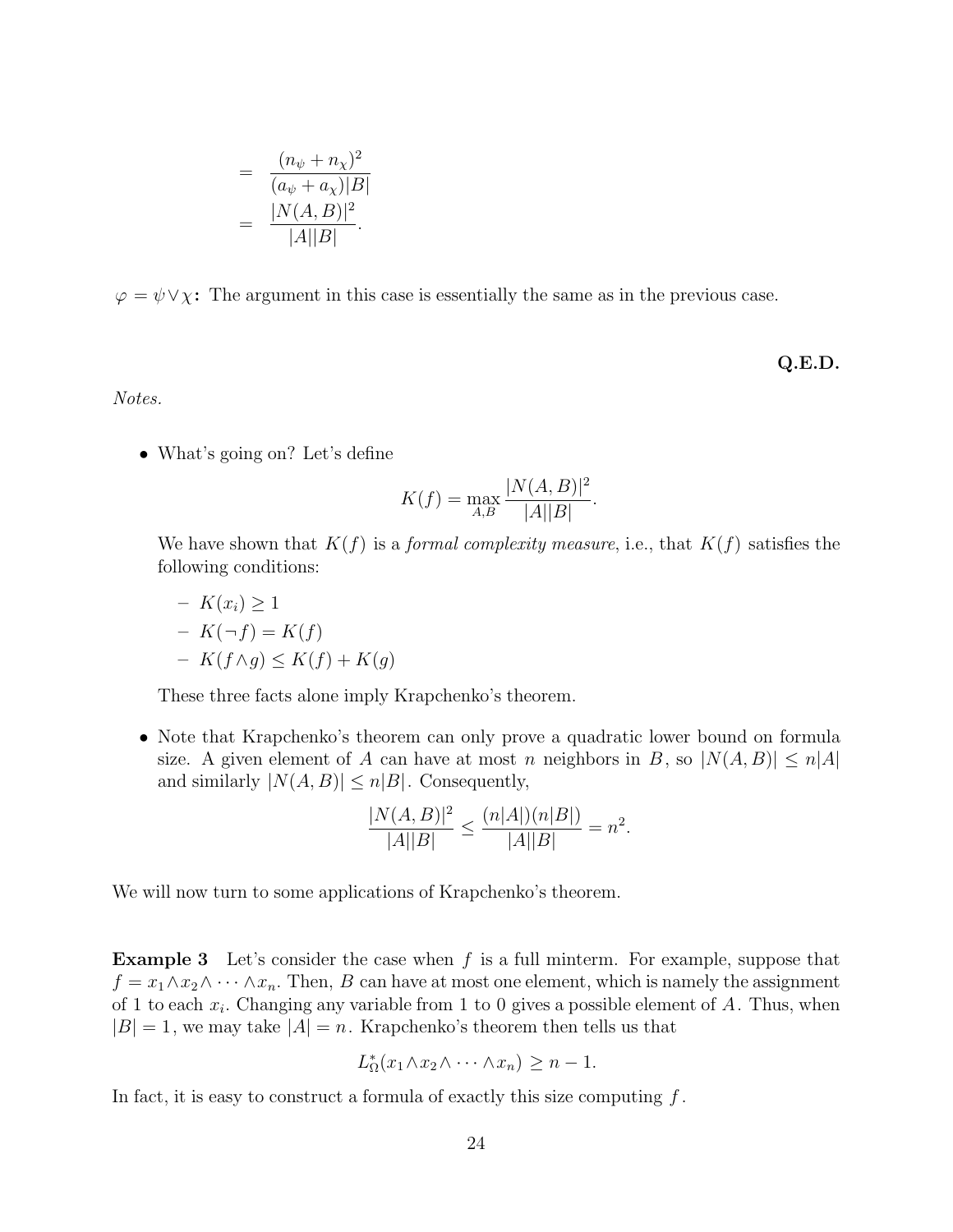**Example 4** We now turn to a more substantial example. We define

**Parity**
$$
(x_1, x_2,..., x_n)
$$
 =  $\begin{cases} 1 & \text{if an odd number of the } x_i\text{'s are 1} \\ 0 & \text{if an even number of the } x_i\text{'s are 1} \\ = x_1 \oplus x_2 \oplus \cdots \oplus x_n \end{cases}$ 

Let  $A =$  **Parity**<sup>-1</sup>(0) and  $B =$  **Parity**<sup>-1</sup>(1). For any choice of the first  $n - 1$  inputs,  $x_n$  can be chosen so as to guarantee that **Parity** $(x_1, x_2,...,x_n) = 0$  (respectively, **Parity** $(x_1, x_2,...,x_n) = 1$ , so we see that  $|A| = |B| = 2^{n-1}$ . Moreover, each element of  $|A|$ has exactly n neighbors in |B| and vice versa, so we have  $|N(A, B)| = n|A| = n|B| = n2^{n-1}$ . Putting these facts together, Krapchenko's theorem shows us that

$$
L_{\Omega}^*(
$$
**Parity**<sub>n</sub> $) \ge \frac{(n2^{n-1})^2}{(2^{n-1})(2^{n-1})} - 1 = n^2 - 1.$ 

|  | ___ |  |
|--|-----|--|

 $\Box$ 

In fact, this bound is sharp.

**Claim 15** For  $n = 2^k$ , we have  $L^*_{\Omega}(\text{Parity}_n) = n^2 - 1$ .

*Proof.* We proceed by induction on k. For  $k = 1$ , the claim is obvious. For larger k, we can write

$$
\begin{array}{rcl}\n\mathbf{Parity}_n(x_1, x_2, \ldots, x_n) & = & (\mathbf{Parity}_{n/2}(x_1, \ldots, x_{n/2}) \wedge \neg \mathbf{Parity}_{n/2}(x_{n/2+1}, \ldots, x_n)) \\
& \qquad \qquad \vee (\neg \mathbf{Parity}_{n/2}(x_1, \ldots, x_{n/2}) \wedge \mathbf{Parity}_{n/2}(x_{n/2+1}, \ldots, x_n)).\n\end{array}
$$

This formula uses  $\textbf{Parity}_{n/2}$  four times and includes an additional 3 binary gates. Consequently, the L<sup>\*</sup>-size of this formula is  $4((n/2)^2 - 1) + 3 = (n^2 - 4) + 3 = n^2 - 1$ .

**Q.E.D.**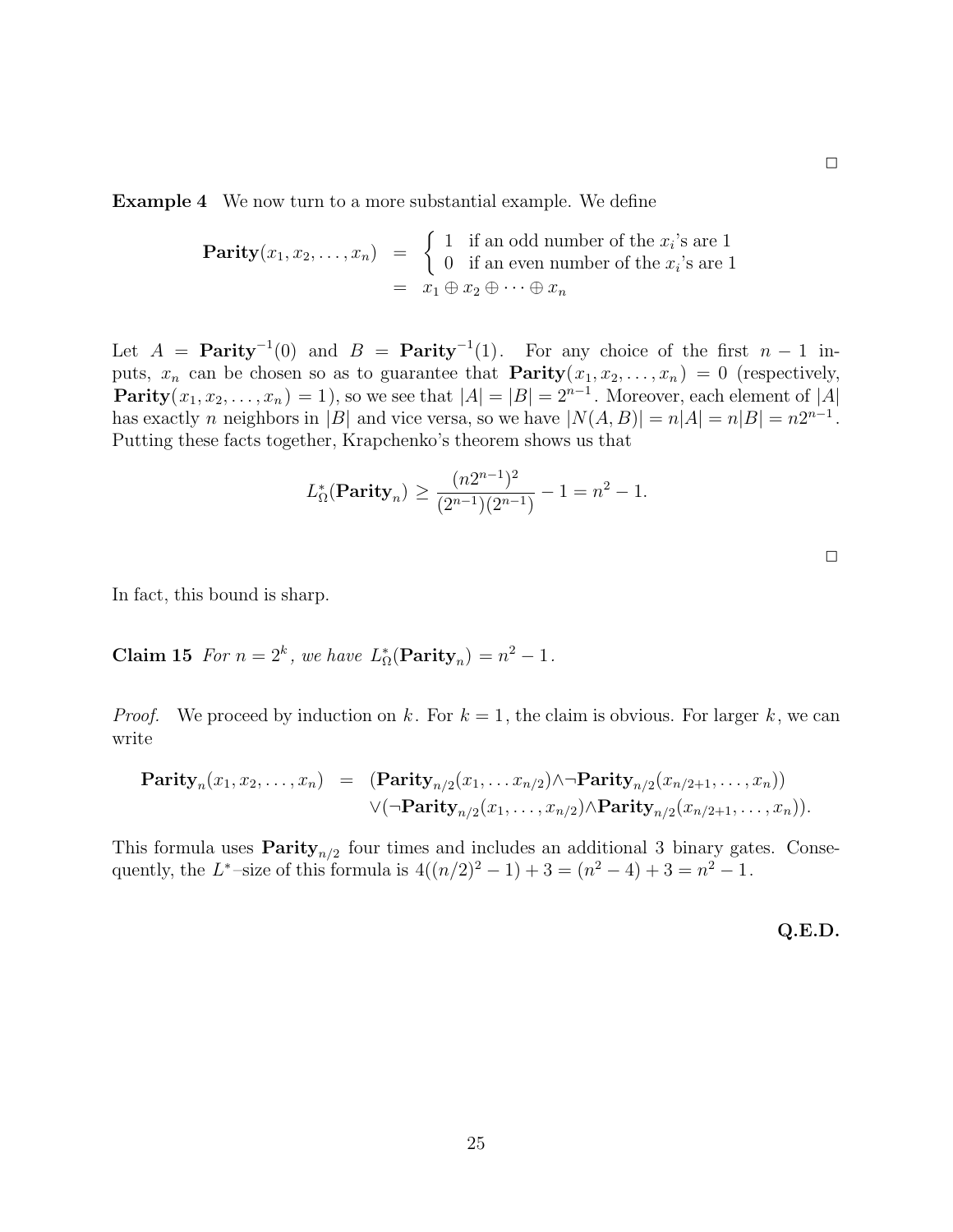**Example 5** As our third application of Krapchenko's theorem, we consider threshhold circuits. Define

**Threshold**<sub>k</sub><sup>n</sup>(x<sub>1</sub>, x<sub>2</sub>,..., x<sub>n</sub>) = 
$$
\begin{cases} 1 & \text{if at least } k \text{ of the } x_i\text{'s are 1} \\ 0 & \text{otherwise} \end{cases}
$$

**Claim 16** We claim that  $L_{\Omega}^*(\text{Threshold}_k^n) \ge k(n - k + 1)$ .

*Proof.* Let A consist of the assignments where exactly  $k - 1$  of the  $x_i$ 's are 1, and let B consist of the assignments where exactly k of the  $x_i$ 's are 1. Then,  $|A| = {n \choose k-1}$  $\binom{n}{k-1}$  and  $|B| = \binom{n}{k}$ . For any element of A, there are  $n-k+1$  of the variables  $x_i$  which can be changed from 0 to 1, giving an element of B. Consequently,  $|N(A, B)| = |A|(n - k + 1)$ . Similarly, for any element of B, there are k of the variables  $x_i$  which can be changed from 1 to 0, giving an element of A. Thus,  $|N(A, B)| = |B|k$ . Applying Krapchenko's theorem, we thus have

$$
L_{\Omega}^*(\mathbf{Threshold}_k^n) \ge \frac{(n-k+1)|A| \cdot k|B|}{|A||B|} = k(n-k+1).
$$

**Q.E.D.**

An important special case occurs when  $k = \lceil \frac{n}{2} \rceil$ , which is known as the **Majority** circuit. In this case, we have this case, we have

$$
L_{\Omega}^*(\mathbf{Majority}_n) = L_{\Omega}^*(\mathbf{Threshold}_{\lceil \frac{n}{2} \rceil}^n) \ge \lceil \frac{n}{2} \rceil \lceil \frac{n}{2} \rceil - 1 \ge \frac{n^2}{4} - 1.
$$

It is known that **Majority** has polynomial size {¬,∨,∧}–formulas.

 $\Box$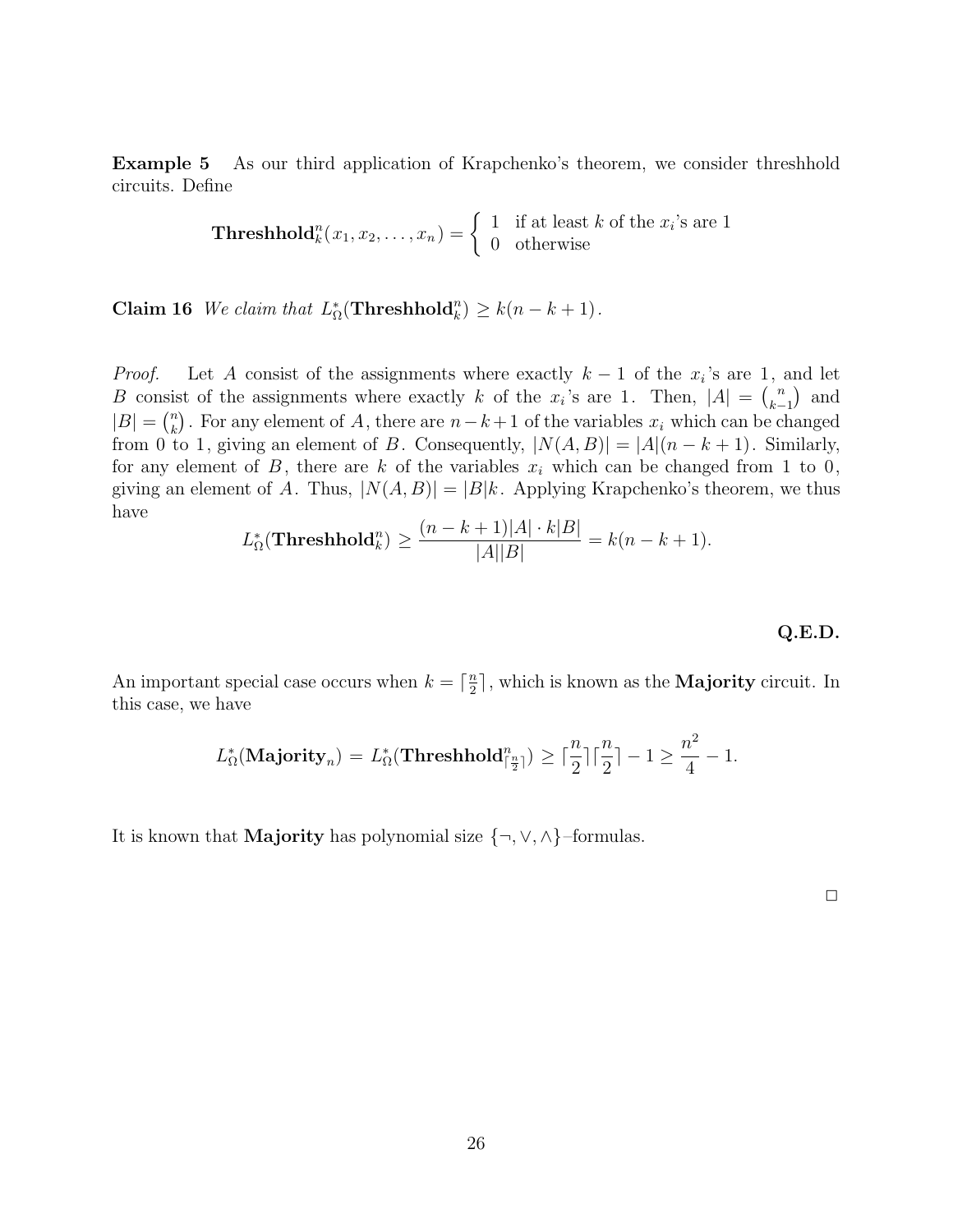## **MATH 267A Circuit Complexity & Computational Complexity**

**Lecture Date: 23 January 1992 Topic: Neciporuk's Theorem Instructor: Sam Buss Notes by: Frank Baeuerle** 

Let  $B_2$  be the set of all binary gate types.

**Definition 11** Let  $f(x_1,...,x_n)$  be a Boolean function. Let  $Y \subset \{x_1,...,x_n\}$ ,  $|Y| = m$  and let  $\sigma: Y \to \{0,1\}$  be a truthassignment to variables in Y. Then define a (n-m) -ary function  $f_{\vert_{\sigma}}$  via

$$
f_{|_{\sigma}}(z_1,\ldots,z_{n-m})=f(a_1,\ldots,a_n)
$$
 where

$$
a_i = \begin{cases} \sigma(x_i) & \text{if } x_i \in Y \\ z_j & \text{otherwise, where } x_j \text{ is the } i^{th} \text{ element of } \{x_1, \ldots, x_n\} - Y. \end{cases}
$$

 $f_{\vert_{\sigma}}$  is called an induced subfunction of f.

Let  $X = \{x_1, \ldots, x_n\}.$ 

**Definition 12**  $N_f(Y) =$  "the number of Y- subfunctions of  $f'' = |{f_{\vert_{\sigma}} : \sigma : (X - Y) \to}$  $\{0,1\}\}\$ 

**Example:** If  $\emptyset \subsetneq Y \subsetneq X$  then  $N_{Parity}(Y) = 2$ 

**Definition 13** If C is a formula,  $occur(Y, C) = \#$  of times Y variables occur in C.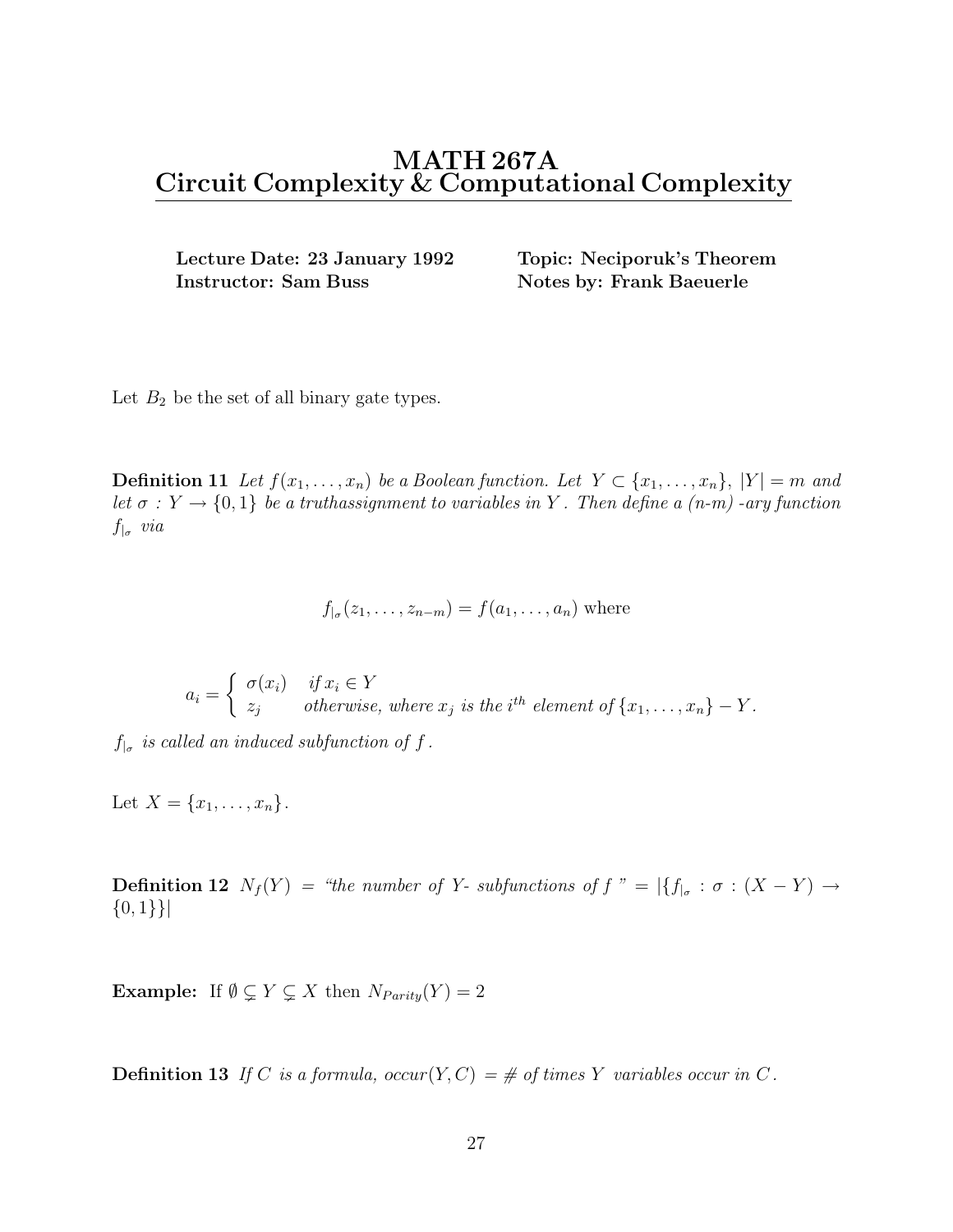#### **Theorem 17** (Neciporuk, 1966)

Let  $f: \{0,1\}^n \to \{0,1\}$ . Let  $\emptyset \subset Y \subset X$ . Then the number of occurrences of Y variables in any  $B_2$  - formula computing  $f$  is  $\geq \log_5 N_f(Y)$  provided  $N_f(Y) > 2$ .

*Proof.* (due to Paterson) Obvious ways to bound  $N_f(Y)$ :  $N_f(Y) \le 2^{|X-Y|}$  since there are only  $2^{|X-Y|}$  many truthassignments  $\sigma: (X-Y) \to \{0,1\}$  $N_f(Y) \leq 2^{2|Y|}$  since there exist at most  $2^{2^{|Y|}}$  functions  $Y \to \{0,1\}$ Neciporuk's bound:  $N_f(Y) \leq 5^{occur(Y,C)}$  where C is a  $B_2$ -formula computing f. Suppose  $\text{occur}(Y, C) = 1$  and suppose we have a circuit computing the following formula:

$$
(((x_i \oplus x_1) \wedge x_2) \vee x_3)
$$

where  $x_i \in Y$  and  $x_1, x_2, x_3 \notin Y$ . It can easily be seen that the only induced functions here are  $x_i, \overline{x_i}$ , 0 and 1.

Moral: If C is a circuit in which  $X - Y$  variables can be set so as to induce g, then there exists a circuit C computing  $\bar{g}$ , 0, 1 with the same number of Y-variables.

Thus we may as well make X very large (keeping Y fixed) and assume formulas do not contain multiple occurrences of the same  $X - Y$  variables.

## **Definition 14**  $M_f(Y) = |\{f_{\vert_{\sigma}}, \bar{f}_{\vert_{\sigma}} \mid \sigma : (X - Y) \to \{0, 1\}\}|$  – {constant functions 0 and 1}]

It suffices to show  $occur(Y, C) \geq log_5(2M_f(Y) + 1)$ since then  $occur(Y, C) \geq log_5(M_f(Y) + 2) \geq log_5(N_f(Y))$  where C computes f.

Now the proof is by induction on the size of a  $B_2$ -formula  $C$ . Base Case (1):  $occur(Y, C)=0$ Then  $M_f(Y) = 0$ , so  $\log_5(2M_f(Y) + 1) = 0$ <br>Base Case (2): C is just  $x_i$  who C is just  $x_i$  where  $x_i \in Y$ . Then  $M_f(Y) = 2$ , so  $\log_5(2M_f(Y) + 1) = \log_5(5) = 1.$ <br>Induction Step (1). C has ten m Induction Step  $(1)$ : C has top most gate of arity 1 Then C is  $\odot(D)$  and  $occur(Y, C) = occur(Y, D)$ . Let D compute q.

**Claim 18**  $M_f(Y) \leq M_g(Y)$ 

$$
\text{identity function} \n\left\{\n\begin{aligned}\nM_f(Y) &= M_g(Y) \\
\text{constant } 0 \\
\text{constant } 1\n\end{aligned}\n\right\} M_f(Y) = M_g(Y)
$$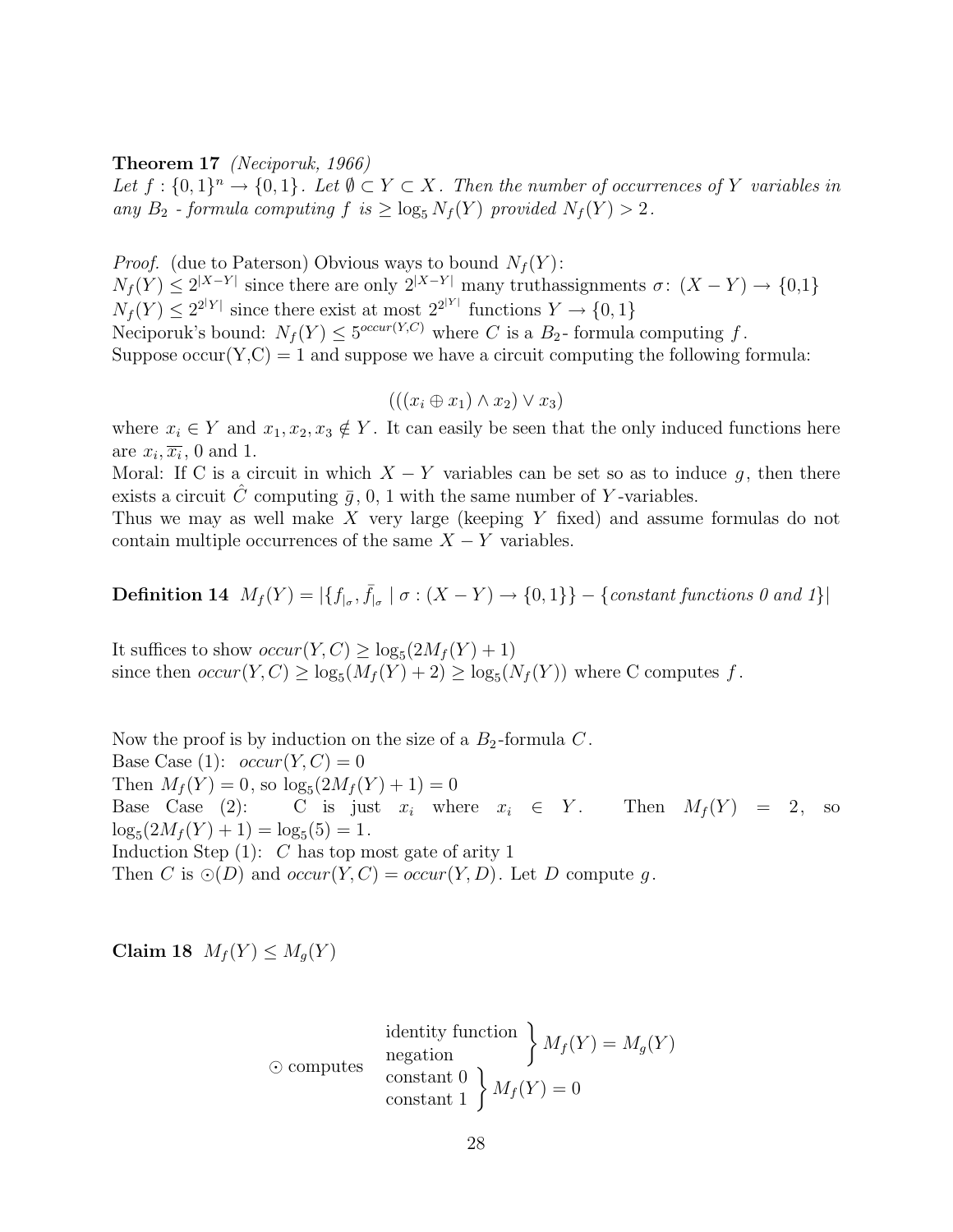Induction Step  $(2)$ : C has top most gate of arity 2 Then C is  $\odot(D, E)$ . Let D, E compute q, h respectively.

**Claim 19**  $M_f(Y) \leq 2M_g(Y) \cdot M_h(Y) + M_g(Y) + M_h(Y)$ 

What can  $g_{\vert_{\sigma}}$  and  $h_{\vert_{\sigma}}$  be? And what do they contribute to the  $M_f(Y)$  count?

- a.  $g_{\vert_{\sigma}}$  and  $h_{\vert_{\sigma}}$  can be constant, so  $f_{\vert_{\sigma}}$  is also constant. Therefore there is no contribution to  $M_f(Y)$ .
- b.  $g_{\vert_{\sigma}}$  is constant but  $h_{\vert_{\sigma}}$  is not constant. In this case  $f_{\vert_{\sigma}}$  is either  $\bar{h}_{\vert_{\sigma}}$  or  $h_{\vert_{\sigma}}$  or 0 or 1. So this contributes  $\leq M_h(Y)$  to  $M_f(Y)$ .
- c. Similarly where  $g_{\vert_{\sigma}}$  is not constant but  $h_{\vert_{\sigma}}$  is. This contributes  $\leq M_g(Y)$  to  $M_f(Y)$ .
- d. Both  $g_{\vert_{\sigma}}$  and  $h_{\vert_{\sigma}}$  are not constant. There are  $\leq M_g(Y) \cdot M_h(Y)$  many ways to have  $g_{\vert_{\sigma}}$ and  $h_{\vert_{\sigma}}$  be non-constant functions. We need to double this to put in negations as well. Thus  $g_{\vert_{\sigma}} \odot h_{\vert_{\sigma}}$  and  $\overline{g_{\vert_{\sigma}} \odot h_{\vert_{\sigma}}}$  contribute  $\leq 2M_h(Y) \cdot M_g(Y)$  to  $M_f(Y)$ .

Altogether  $g_{\vert_{\sigma}} \odot h_{\vert_{\sigma}}$  and  $\overline{g_{\vert_{\sigma}} \odot h_{\vert_{\sigma}}}$  contribute  $\leq 2 \cdot M_h(Y) \cdot M_g(Y) + M_g(Y) + M_h(Y)$  to  $M_f(Y)$ . This proves the Claim! This bound can be shown to be tight.

Now we prove the theorem as follows:

$$
2 \cdot M_f(Y) + 1 \leq 4 \cdot M_h(Y) \cdot M_g(Y) + 2 \cdot M_g(Y) + 2 \cdot M_n(Y) + 1
$$
  
= 
$$
(2 \cdot M_g(Y) + 1) \cdot (2 \cdot M_g(Y) + 1)
$$

So we have

$$
\log_5(2 \cdot M_f(Y) + 1) \leq \log_5(2 \cdot M_h(Y) + 1) + \log_5(2 \cdot M_g(Y) + 1)
$$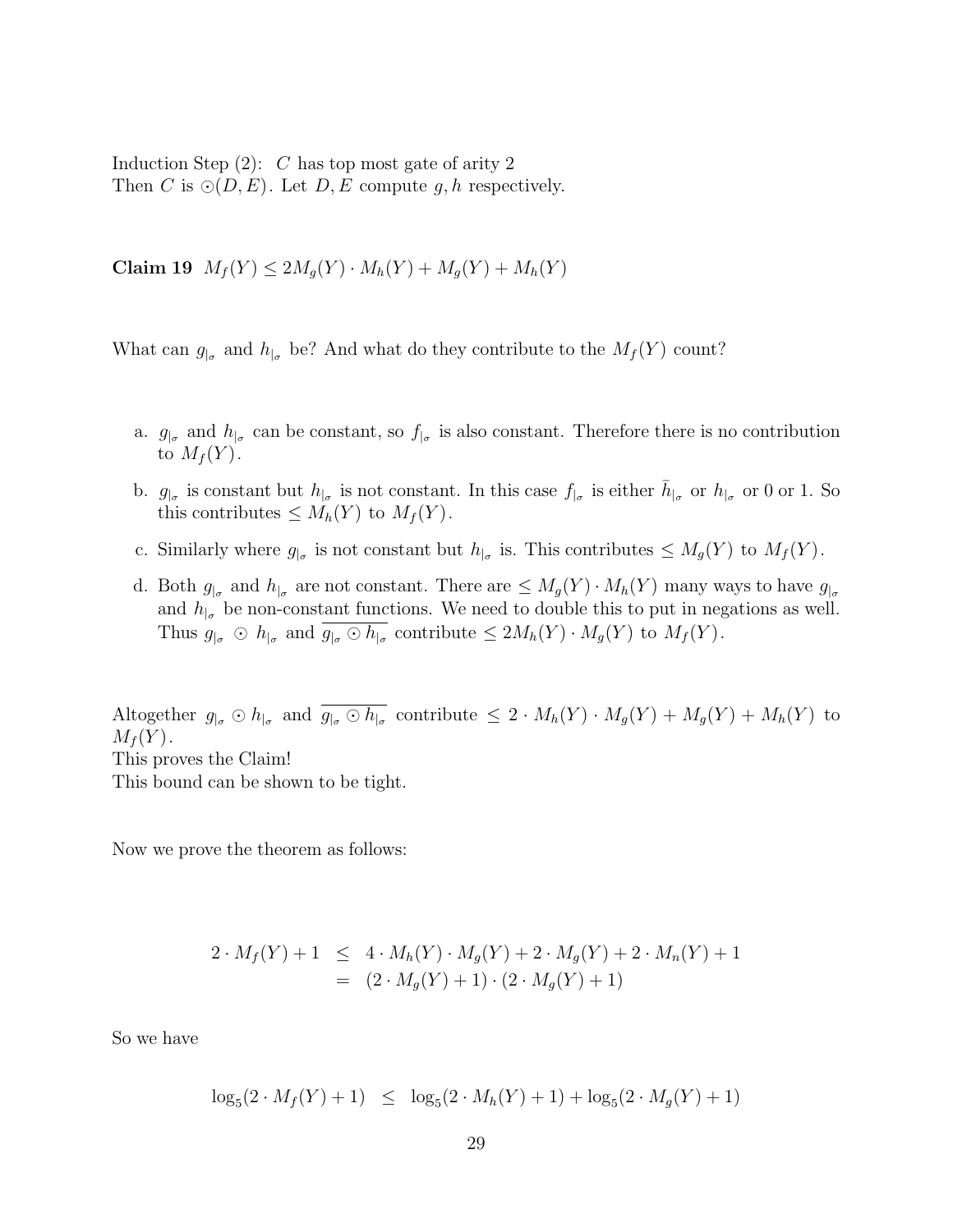$$
\leq \quad \text{occur}(Y, D) + \text{occur}(Y, E) \\
 = \quad \text{occur}(Y, C)
$$

**Q.E.D.**

### **Method of applying Neciporuk's Theorem:**

Given a Boolean function  $f$ : Pick  $Y_1, \ldots, Y_m$  disjoint subsets of  $\{x_1, \ldots, x_n\}$ . If C is a  $B_2$ -formula for f, then the

$$
leafsize \space of \space C \geq \sum_{i=1}^{m} occur(Y_i, C) \geq \sum_{i=1}^{m} loc_{5} N_{f}(Y_i)
$$

If we're lucky and  $Y_i$  has size  $\approx \log n$ , so  $m \approx \frac{n}{\log n}$  and each  $N_f(Y) \approx 2^n$ , so  $\log N_f(Y) = O(n)$ .  $\log_5 N_f(Y_i) = \Omega(n).$ Best case results are  $\Omega(\frac{n^2}{\log n})$ .

**Examples:** Clique, Matching, Determinant.

**Application:**  $DUP_n$  "duplicate" Let  $n = (m + 1) \cdot (\lceil \log m \rceil + 1)$  and  $b = \lceil \log m \rceil + 1$ . Break  $x_1, \ldots, x_n$  into (n+1) blocks of size b, i.e.  $x_1, \ldots, x_b, \ldots, x_{i \cdot b+1}, \ldots, x_{(i+1)\cdot b}, \ldots$  and define

$$
DUP_n(x_1,\ldots,x_n) = \begin{cases} 1 & \text{if } \exists i \neq j \text{ s.t. } x_{i\cdot b+k} = x_{j\cdot b+k} \text{ for } k = 1,\ldots,b \\ 0 & \text{otherwise} \end{cases}
$$

Let  $Y_i = \{x_{i \cdot b+1}, \dots, x_{(i+1) \cdot b}\}\)$  be the  $i^{th}$  block,  $i = 0, 1, \dots, m$ .

**Claim 20**  $N_f(Y_i) \geq \frac{2^{2m}}{m}$  where  $m > 2$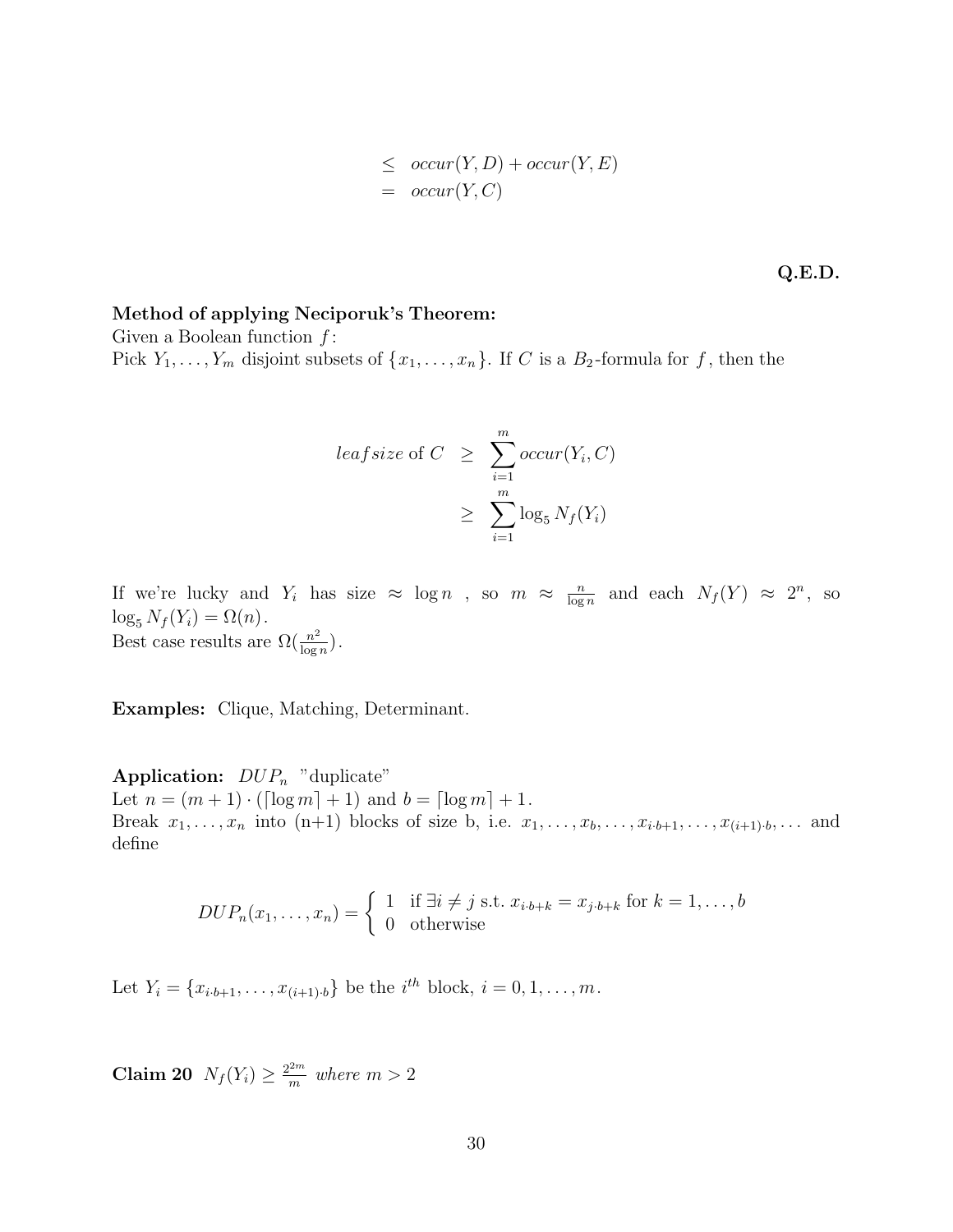$$
N_f(Y_i) = \binom{2^b}{m} + 1 \ge \binom{2m}{m} = \frac{(2m)!}{(m!)^2}
$$
  
\n
$$
\approx \frac{\sqrt{2\pi \cdot 2m} \cdot (\frac{2m}{e})^{2m}}{(\sqrt{2\pi \cdot m})^2 \cdot (\frac{m}{e})^{2m}} \approx \frac{\sqrt{\pi m} \cdot 2^{2m} \cdot (\frac{m}{e})^{2m}}{\pi m \cdot (\frac{m}{e})^{2m}}
$$
  
\n
$$
\approx \frac{2^{2m}}{\sqrt{\pi m}} > \frac{2^{2m}}{m}
$$

By Neciporuk,

$$
L_{B_2}^{\star}(DUP_n) \geq \sum_i \log_5(N_{DUP_n}(Y_i)
$$
  
\n
$$
\geq (m+1) \cdot \log_5 \frac{2^{2m}}{m}
$$
  
\n
$$
= (m+1) \cdot (2m \cdot \log_5 2 - \log_5 m)
$$
  
\n
$$
\geq \frac{(m+1) \cdot m}{c} \text{for some constant } c > 1 \text{ ( } c = 2 \text{ works )}
$$

Recall  $n = (m + 1) \lceil \log m \rceil + 1$ . Thus obviously  $\log n > \log m$  and hence

$$
m+1 = \frac{n}{\lceil \log m \rceil + 1} \ge \frac{n}{\lceil \log n \rceil + 1}
$$

hence  $m \geq \frac{n}{c' \log n}$  for some constant  $c'$  and therefore

$$
L_{B_2}^{\star}(DUP_n) \ge \frac{n^2}{c''(\log n)^2}
$$

for some constant  $c''$ .

**Definition 15** (Paul '77) Let  $ISA_n(x_1,...,x_n)$  ("indirect adressing") be defined as follows:  $n = 2 \cdot p + k$ , where  $p = 2^{2^l}, k = \log p - \log \log p$ . We define follows:  $n = 2 \cdot p + k$ , where  $p = 2^{2^l}, k = \log p - \log \log p$ . We define  $ISA_n(z_1,\ldots,z_k,x_1,\ldots,x_p,y_1,\ldots,y_p)$ , let  $(z_1,\ldots,z_k)_2 = i$  be the number with base 2 representation  $z_1, \ldots, z_k$ . Let  $b = \log p$  (blocksize for  $\vec{x}$ ) and  $j = (x_{i \cdot b+1}, \ldots, x_{(i+1) \cdot b})_2$ . Then  $ISA_n(\vec{z}, \vec{x}, \vec{y}) = y_j$  (by definition).

**Homework #10:** Prove that  $L_{B_2}^{\star}(ISA_n) = \Omega(\frac{n^2}{\log n})$ Hint: Let  $Y_i = \{x_{i \cdot b+1}, \ldots, x_{(i+1) \cdot b}\}\)$  be the  $i^{th}$  block of  $\vec{x}$ .

**Homework** #11: Show  $C^*_{\{\neg, \vee, \wedge\}}(ISA_n) = \mathcal{O}(n)$ Hint: Remember the circuits for computing all full minterms.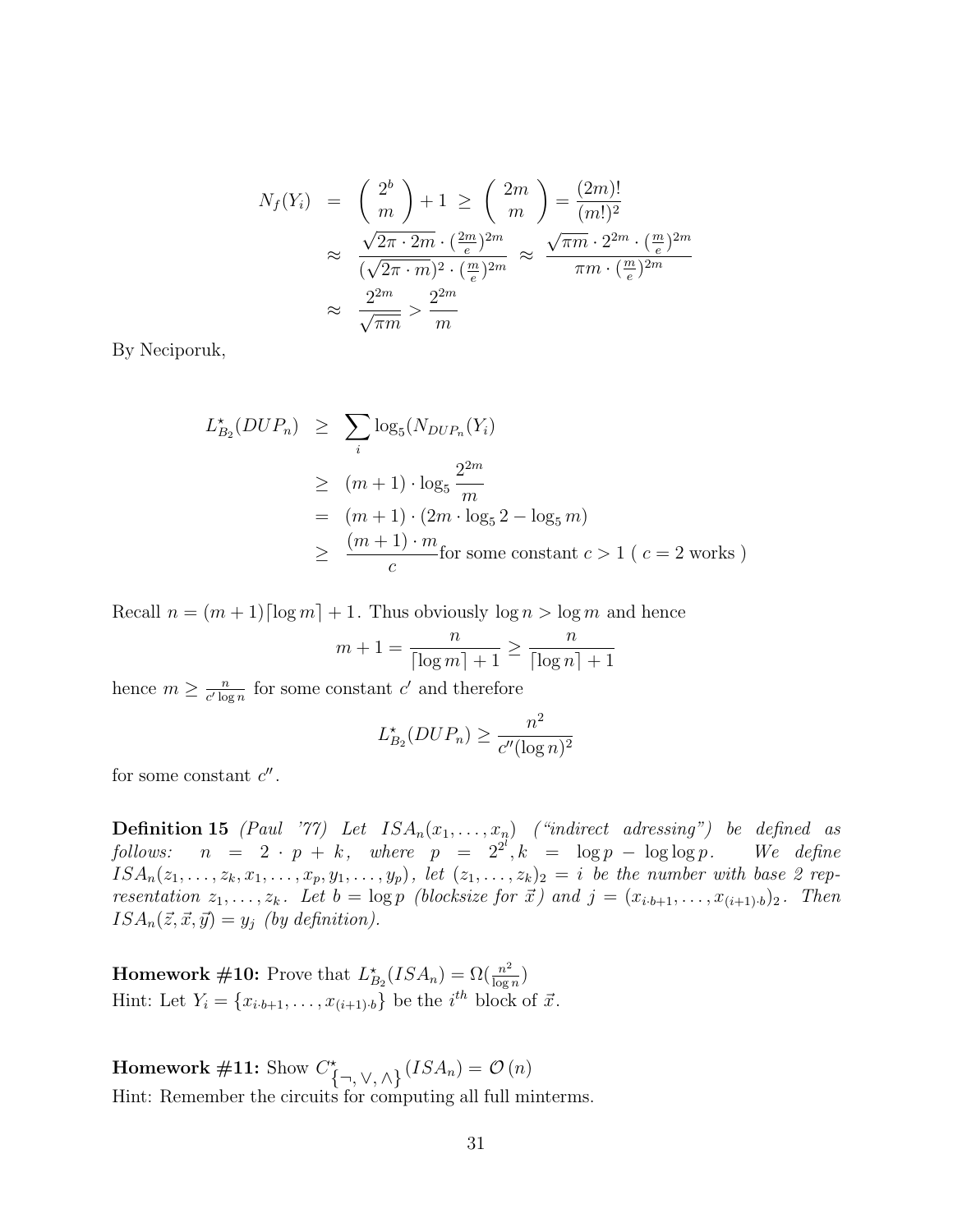## **MATH 267A Circuit Complexity & Computational Complexity**

**Instructor: Sam Buss Notes by: Frank Baeuerle** 

**Lecture Date: 28 January 1992 Topic: Turing Machines and Circuits**

The first half hour of lecture was spent on a joint effort by Sam and the class to solve a problem left on the blackboard.

**Problem:** (comp.theory) Given a string  $\sigma \in \{a \# \cup b \# \cup \# \}^*$  produce the unique string in  ${a\# \cup b\# \cup 0\#}^*$  which yields  $\sigma$  when you delete all the 0's. That is find all adjacent  $\#$ 's and insert a 0 between them and insert a 0 at the beginning if the first symbol is a  $\#$  sign. Question: Can this be done in size  $\mathcal{O}(n)$ ?

**Definition 16**  $f_n : \{0,1\}^n \to \{0,1\}$  is symmetric iff  $f(x_1,...,x_n)$  depends only on the number of  $x_i's = 1$ .

We could not verify the bound but we reduced parity to this problem and in fact all symmetric functions.

**Theorem 21** Any symmetric function  $f: \{0,1\}^n \to \{0,1\}$  can be reduced to the circuits solving the comp. theory problem for  $m = 2n + 2$  inputs.

*Proof.* (for reducing parity only) Given a string  $\delta$  over  $\{0,1\}^*$  of length n append it at the beginning with  $a\#$  and at the end with a string  $a\#b\#a\# \cdots b\#$  of length 2n (with a's and b's alternating). Now replace 0 with  $\#\#$  and 1 with  $a\#$ . Now use the circuit that computes the comp. theory problem to produce the string  $\sigma$  corresponding to the given string and look at the  $2n + 3^{rd}$  and  $2n + 4^{th}$  symbol of  $\sigma$ . Now the number of 0's is odd iff we see  $b\#$ .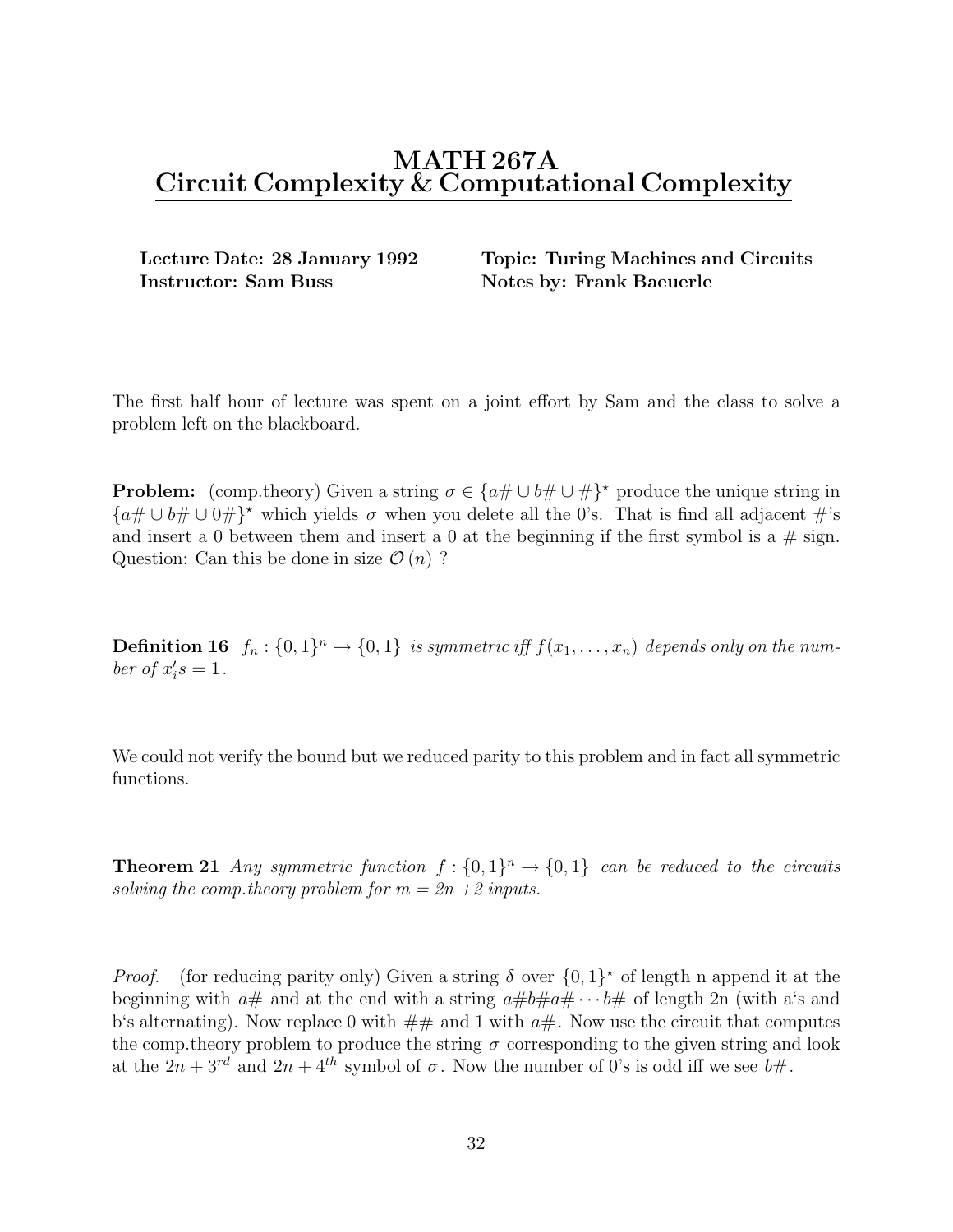This argument can be modified to prove the theorem in full generality.

**Definition 17** A language is a subset  $L \in \{0,1\}^{\star}$ 

A language L determines a family  $\{f_n\}_{n=0}^{\infty}$  of Boolean functions where  $f_n$  is  $n = ary$  and  $f(x) = 1$  if  $x = x \in I$  and viag varge  $[f_n]$ <sup>∞</sup> determines L  $f_n(x_1,\ldots,x_n) = 1$  iff  $x_1,\ldots,x_n \in L$  and vice versa  $\{f_n\}_{n=0}^{\infty}$  determines L.<br>Now set what is the size of circuits computing this  $L^2$  (This puts Turi

Now ask what is the size of circuits computing this L ? (This puts Turing machines and circuits into the same setting !)

**Example:** Hamiltonian Circuit: for  $n = \frac{m \cdot (m-1)}{2}$  let

$$
HC_n(x_1,\ldots,x_n) = \begin{cases} 1 & \text{if } G \text{ has a hamiltonian circuit} \\ 0 & \text{otherwise} \end{cases}
$$

where G is the graph on m nodes with  $\#x_i's$  indicating whether edges are present. ( $x_i$  says whether an edge is present)

Problem: This is not defined for all n! To overcome this let  $HC_n(\vec{x}) = 0$  for all other n. **Notation:** *n* is the  $\#$  of inputs to the circuit.

**Definition 18** We say  $\{f_n\}$  or L has  $\Omega$ -circuits of size  $s(n)$  (or  $\mathcal{O}(s(n))$  etc.) iff  $\forall n \exists \Omega$ circuit  $C_n$  of size  $\leq s(n)$  ( $\mathcal{O}(s(n))$  etc.) that computes  $f_n$ .

**Definition 19**  $\{f_n\}$  and/or L has polynomial circuits iff it has circuits of size  $(n+1)^{\mathcal{O}(1)}$ .

**Definition 20**  $L \in TIME(t(n))$  iff L is accepted by some deterministic multitape Turing machine which always halts in  $\leq t(n)$  steps.

**Theorem 22** If  $L \in TIME(t(n))$  then L has  $\{\neg, \vee, \wedge\}$  circuits of size  $\mathcal{O}(t(n)^2)$ .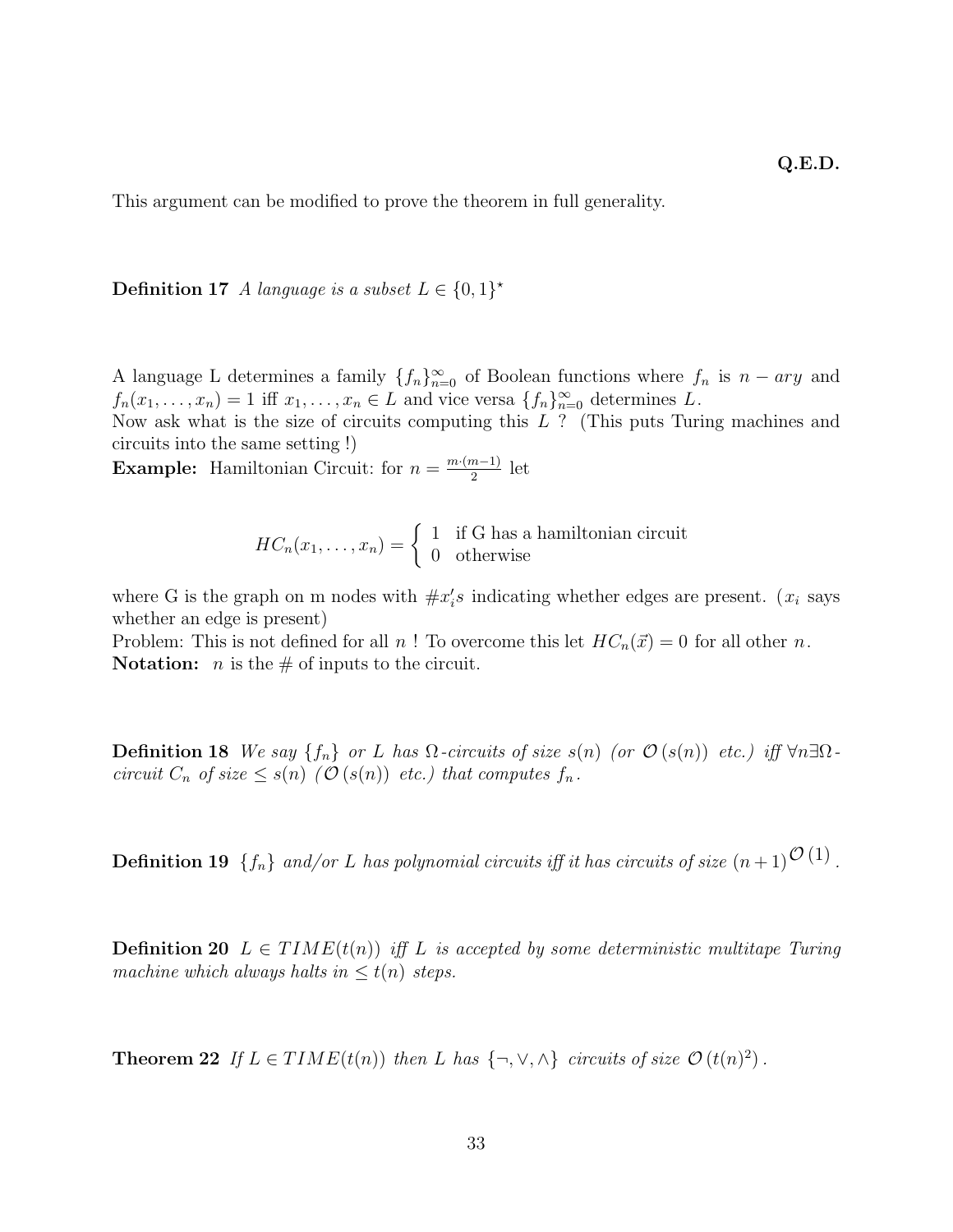**Corollary 23** If  $L \in P$  then L has polynomial size circuits.

**Observation:** If  ${HC_n}_n$  does not have polysize circuits then  $P \neq NP$ .

**Convention:** Let the Turing Machine alphabet be  $0, 1, blank, c_1, \ldots c_m$ . Initial tape setting is the input surrounded by blanks and the tapehead at the leftmost input symbol.

*Proof.* (of Theorem) Idea: The circuit will have gates giving facts like "  $i^{th}$  square of  $q^{th}$ tape has symbol  $c_p$  at time j"

Fix some Turing machine M accepting L in time  $t(n)$ . To avoid problems with position of tapehead w.r.t.  $i^{th}$  symbol look at the relative position of the tapehead. The circuit has nodes called

- $TR(q, i, j, p)$  which are true iff  $c_p$  is in the i<sup>th</sup> tape square to the right of tapehead on tape  $\#q$  at time *i*, where  $i \geq 0$ .
- $TL(q, i, j, p)$  which are true iff  $c_p$  is in the i<sup>th</sup> tape square to the left of tapehead on tape  $\#q$  at time *i*, where  $i > 0$ .
- $S(j, p)$  which are true iff we are in state p at time j.
- $ML(q, j)$  which are true iff tapehead on tape q moves left in step j. (step j takes machine from time j to time  $j + 1$ )
- $MR(q, j)$  which are true iff tapehead on tape q moves right in step j.
- $W(q, j, p)$  which are true iff M writes  $c_p$  in tape q in step j.

**Claim 24** There are  $\mathcal{O}(t(n)^2)$  many nodes of these types (for M's execution on inputs of length n).

Pf. q and p range over fixed finite sets. We have  $0 \leq j \leq t(n)$ , where  $t(n)$  is the time bound of M  $0 \leq i \leq t(n)$ , since space is bounded by time. q.e.d. Claim.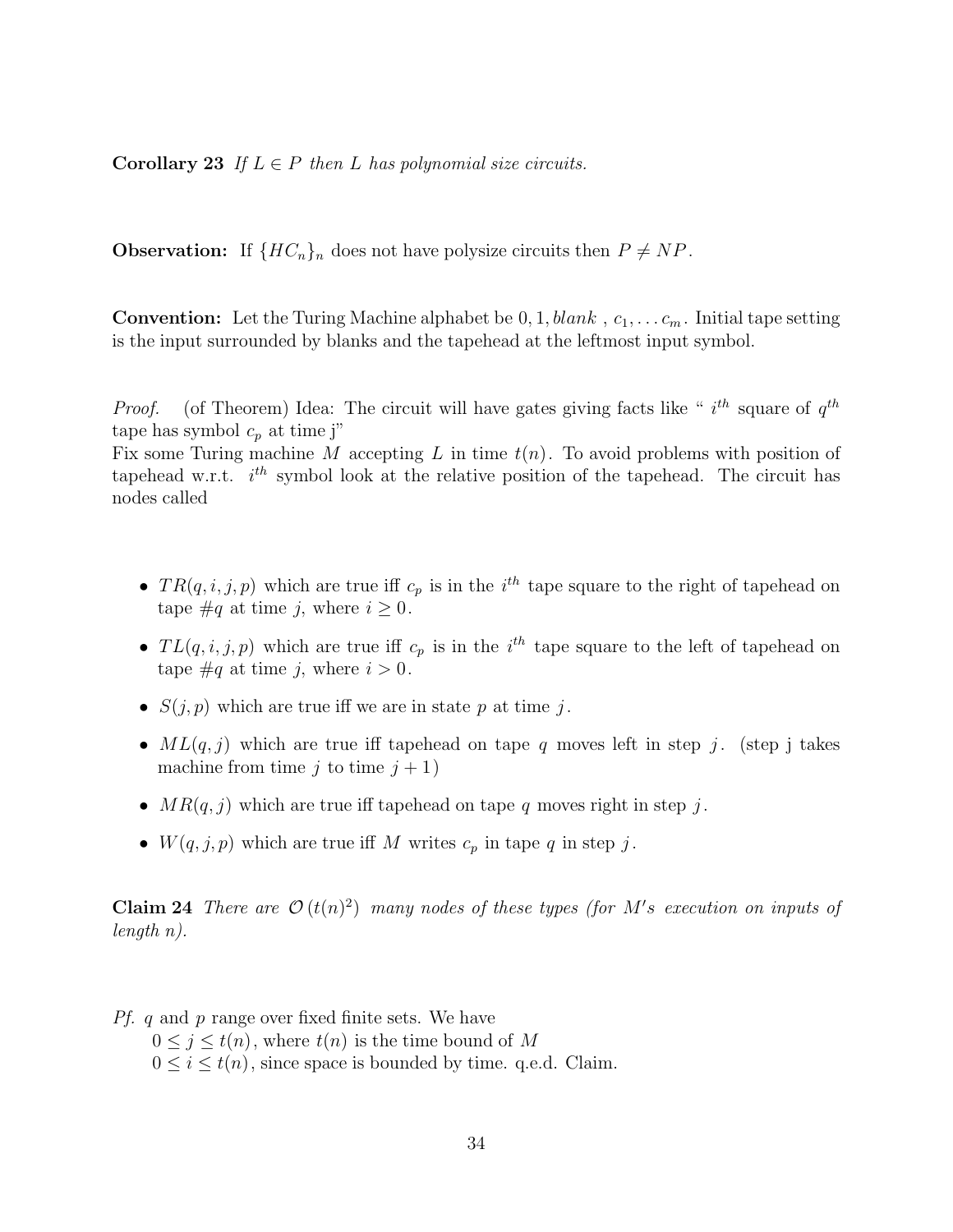$ML(q, j)$ ,  $MR(q, j)$ ,  $W(q, j, p)$  are computed as fixed Boolean functions of  $S(j, p')$  and  $TR(q', 0, j, p'')$  where p' ranges over states, p'' ranges over alphabet symbols and q' ranges over tapes

 $TR(q, i, j + 1, p)$  is a fixed Boolean function of  $ML(q, j)$ ,  $MR(q, j)$ ,  $TR(q, i, j, p)$ ,  $TR(q, i-1, j, p), TL(q, i + 1, j, p)$  for  $i > 0$ .

 $TR(q, 0, j + 1, p)$  is a fixed Boolean function of  $ML(q, j)$ ,  $MR(q, j)$ ,  $W(q, j, p')$  for all p',  $TR(q, 0, j, p), TR(q, 1, j, p), TL(q, 1, j, p).$ 

Similarly for  $TL(\cdots)$  and  $S(\cdots)$ .

W.l.o.g. M accepts iff  $S(t(n), r)$  for some fixed state r.

$$
TR(q, i, 0, p) = \begin{cases} = x_i & \text{iff } p = 1, 0 \le i < n \text{ and } q = 1 \text{ (input tape)} \\ = \bar{x}_i & \text{iff } p = 0, 0 \le i < n \text{ and } q = 1 \text{ (input tape)} \\ = 1 & \text{iff } p = blank \text{ and } x, q \text{ do not satisfy either of the above} \\ = 0 & \text{otherwise} \end{cases}
$$
  

$$
TL(q, i, 0, p) = \begin{cases} = 1 & \text{iff } p = blank \\ = 0 & \text{otherwise} \end{cases}
$$

 $S(0, p) = 1$  iff  $p = 1$  (initial state)

By induction on time (on j) the circuit accurately represents the execution of  $M$ . Overall size is still  $\mathcal{O}(t(n)^2)$  since each node is computed by a fixed size Boolean circuit. This is because we have  $\mathcal{O}(t(n)^2)$  "named" nodes each computed by a constant size circuit.

#### **Q.E.D.**

Encoding a circuit: A circuit is encoded by a set of tuples, nodes are given integer labels. The tuples are:

- $(i, j, l)$  node i is the  $l^{th}$  input to node j
- $(i, \tau)$  node *i* has type  $\tau$ ,  $\tau$  can be  $\vee, \wedge, \neg, \cdots$  or  $\tau = j$  meaning  $x_j$ .

These tuples can be encoded into binary strings over  $\{0,1\}^*$  and can be manipulated by Turing machines.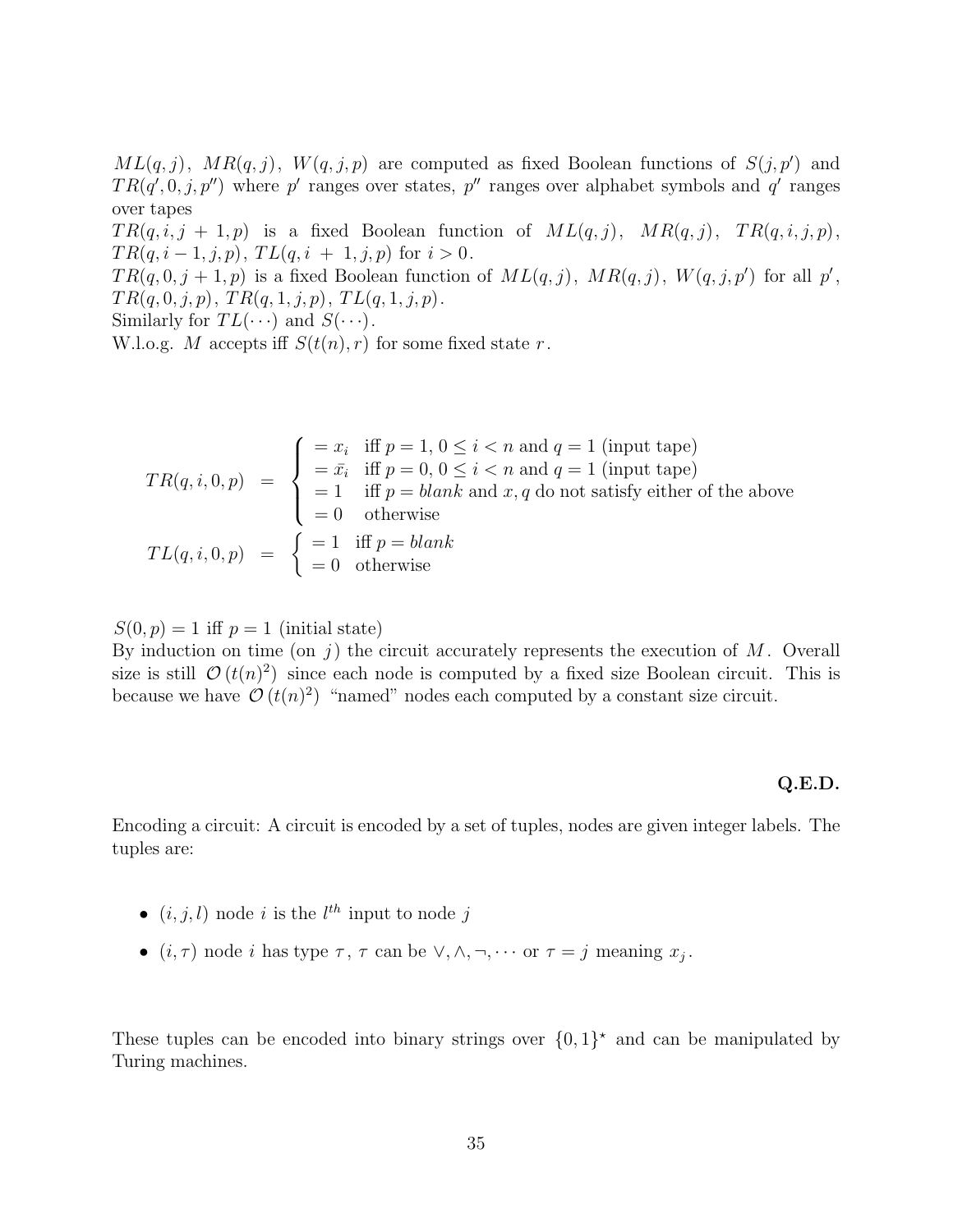**Corollary 25** If  $L \in P$  then L has polynomial size circuits, and furthermore there is a Logspace Turing machine (transducer) which on input  $x_1, \ldots, x_n \in \{0,1\}^*$  outputs a circuit over  $\{0, 1, \neg, \vee, \wedge\}$  which has value 1 iff  $x_1, \ldots, x_n \in L$ .

*Proof.* Observe that the previous construction can be performed by a *Logspace* transducer. Node numbers can be

$$
q \cdot 2^{4 \cdot d} + i \cdot 2^{3 \cdot d} + p \cdot 2^d + 1
$$

where  $d = [c \cdot \log n]$  where  $n^c$  bounds the run time of the Turing machine accepting L. This could be  $TR(q, i, j, p)$ . The Logspace machine also replaces input gates  $x_1, \ldots, x_n$  by 0 or 1 value that were input to the logspace machine. The result of the logspace computation is a variable-free circuit. However the True/False value of the circuit can not in general be computed in *Logspace* unless  $P = Logspace$ .

**Q.E.D.**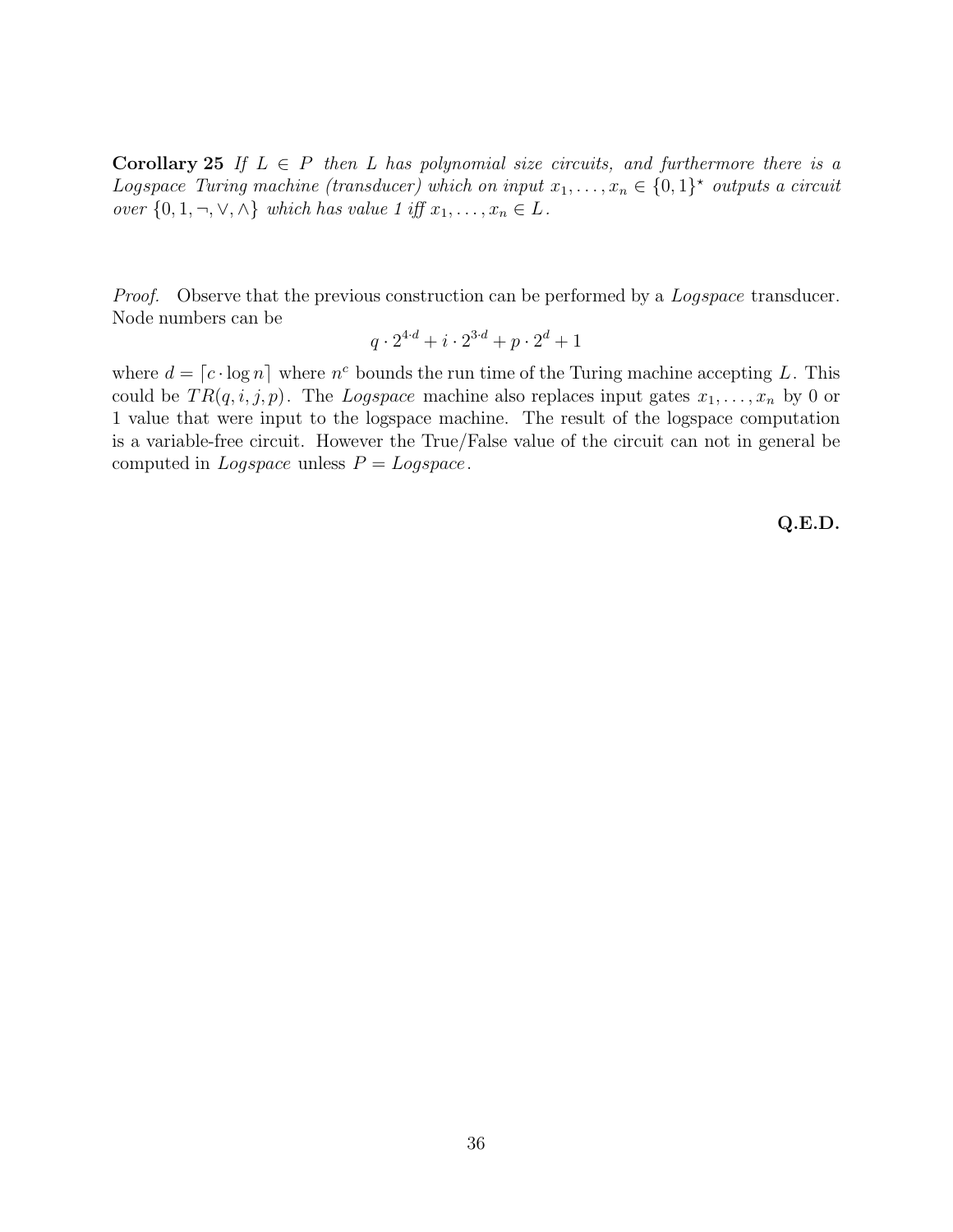**Instructor: Sam Buss Notes by: John Lillis** 

**Lecture Date: January 30 Topic: Circuit Value Problem & NC/AC Hierarchy**

From last lecture, we have the following result from Ladner ['75].

**Theorem 26** Let  $L \in TIME(t(n))$ . Then L has  $\mathcal{O}(t(n)^2)$  size circuits. Note. Fischer and Pippenger have improved this to  $\mathcal{O}(t(n) \cdot \log(t(n)))$ .

**Corollary 27** If  $L \in P$  then  $\exists a \text{ log-space machine which on input } x_1 x_2 ... x_n$  outputs a variable-free circuit of polynomial size which outputs 1 if and only if  $x_1x_2...x_n \in L$ .

**Definition 21** The Circuit Value Problem, CVP, is the set of encodings of circuits with output value 1. In other words, an instance of CVP is a circuit over, say,  $\{\neg, \vee, \wedge\}$  and values for the input variables of the circuit. We want to answer the question: Is the output value 1?

**Theorem 28 (Ladner 1975)** CVP is complete for P under many-one log-space reductions.

### Proof.

- (a)  $CVP$  is in P. The obvious algorithm (ie, bottom-up evaluation) is polynomial time.
- (b) If  $L \in P$  then  $\exists$  a logspace function f such that  $\forall w \in \{0,1\}^*, w \in L \Leftrightarrow f(w) \in CVP$ . [Ie, f performs a many-one reduction]

Let M be a Turing Machine accepting L in polynomial time. Let  $f(w)$  output a circuit with value 1 if and only if M accepts w. Note that this is possible by Corollary 1. So,  $w \in L \Leftrightarrow f(w) \in CVP$ .

**Q.E.D.**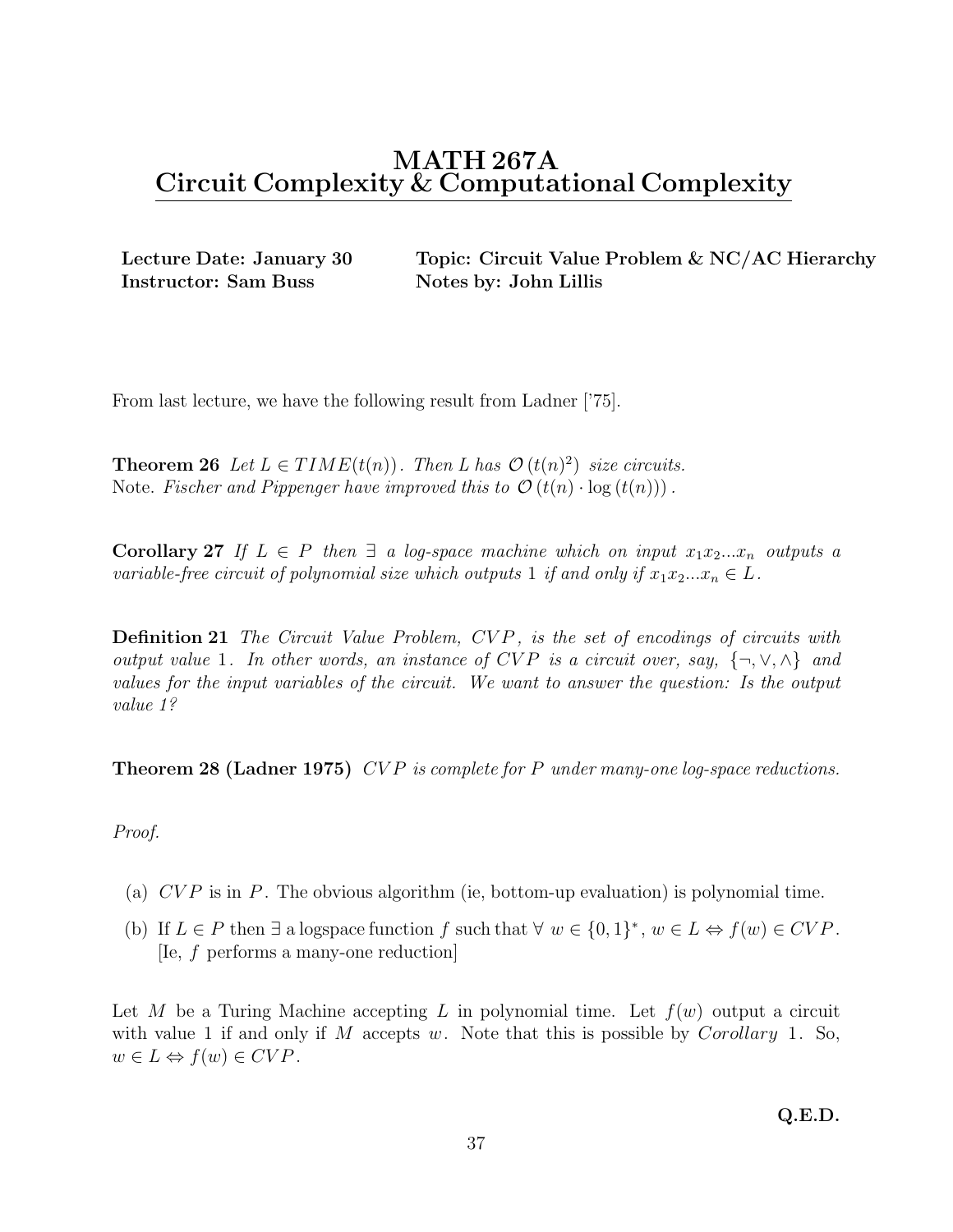We next discuss circuits with Unbounded Fanin.

**Notation:**  $U_f = \{\neg \text{, unbounded fanin} \lor \text{, unbounded fanin} \land \}.$ 

Note. Often negations are "pushed" to the inputs using DeMorgan's Law. This at most doubles the number of  $\land$  and  $\lor$  gates. This is because an  $\land$  or  $\lor$  gate may feed into both a  $\lnot$  gate and some other gate, so we still need the output of the "old" gate after the  $\lnot$  has been pushed down.

**Definition 22**  $\{f_n\}_n$  is in NC<sup>k</sup> (for fixed k) if and only if functions  $f_n$  have  $\{\neg, \vee, \wedge\}$ . circuits simultaneously of polynomial size and depth  $\mathcal{O}((\log n)^k)$ .

**Definition 23**  $\{f_n\}_n$  is in AC<sup>k</sup> if and only if functions  $f_n$  have unbounded-fanin (UF) circuits (again over  $\{\neg, \vee, \wedge\}$ ) simultaneously of polynomial size and depth  $\mathcal{O}((\log n)^k)$ . Note.  $AC^0$  = functions with constant depth, poly-size **UF** circuits.

*Note.* For  $AC^k$  and  $NC^k$ , circuits may be non-uniform.

**Definition 24**  ${f_n}_n$  is in logspace-uniform  $AC^k$  (or  $NC^k$ ) if and only if ∃ a logspace Turing Machine which on input  $0^n$ , outputs a circuit  $C_n$  computing  $f_n$  such that  $C_n$  has polynomial size and  $\mathcal{O}((\log n)^k)$  depth using UF (or  $\{\neg, \vee, \wedge\}$  for  $NC^k$ ) gates.

**Fact:**  $\exists$  a non-recursive language L in  $AC^0$ .

*Proof.* Let  $g : \mathbb{N} \to \{0,1\}$  be any non-recursive function. Define  $w \in L \Leftrightarrow g(|w|) = 1$ . Now, L is in  $AC^0$  since  $C_n$  is either just constant **0** or constant **1**.

**Q.E.D.**

**Theorem 29** (a)  $AC^k \subseteq AC^{k+1}$  where  $k \geq 0$ .

- (b)  $NC^k \subset NC^{k+1}$  where  $k \geq 1$ .
- (c)  $NC^k \subset AC^k$  where  $k \geq 1$ .
- (d)  $AC^k \subset NC^{k+1}$  where  $k > 0$ .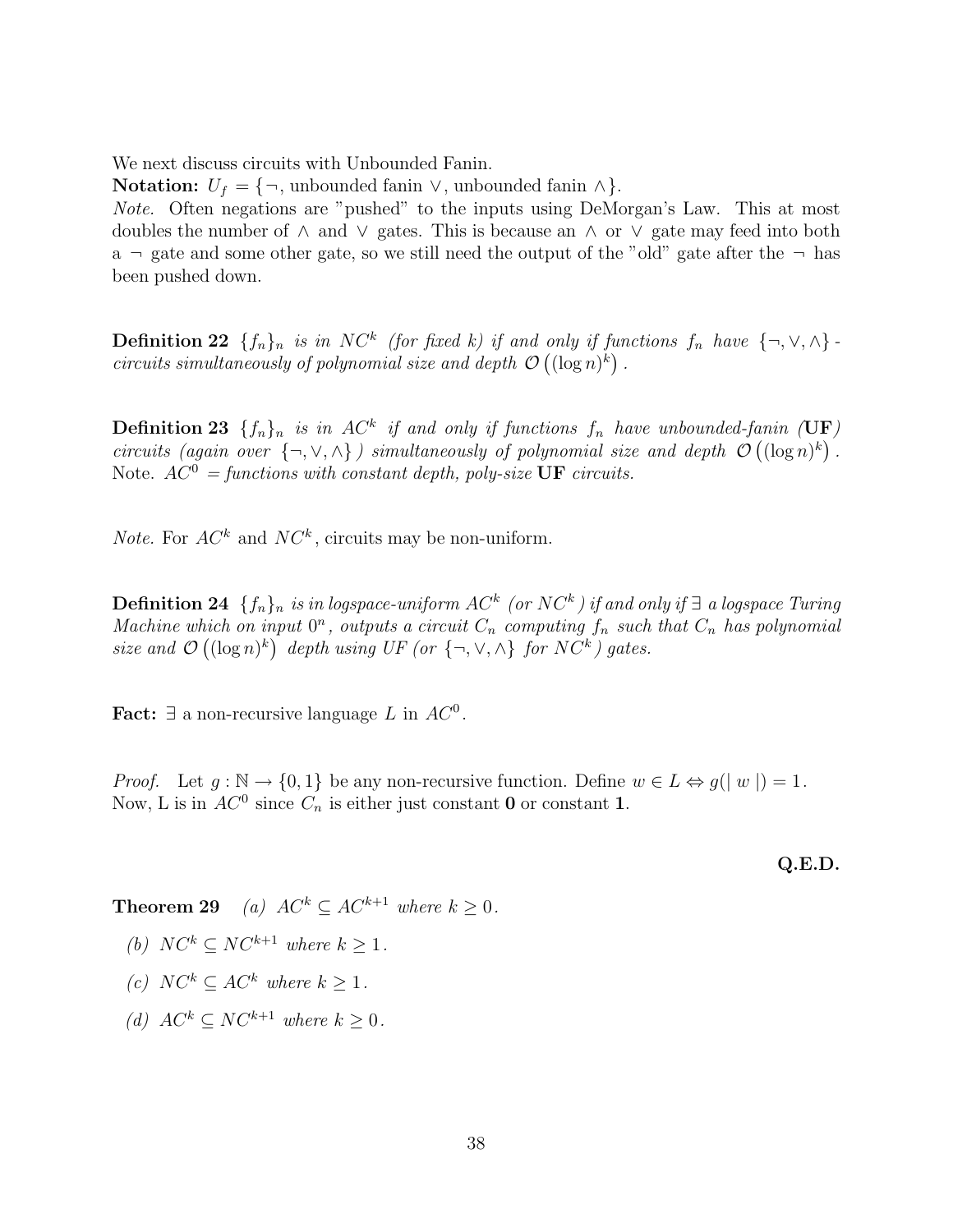*Proof.* (a) - (c) should be obvious.

(d): In an UF circuit of size  $n^{c_1}$  and depth  $c_2 \cdot (\log n)^k$ , each  $\wedge$  or  $\vee$  gate has fanin  $\langle n^{c_1} \cdot \rangle$ . Replace such a gate by a balanced tree of fanin-2  $\land$  or  $\lor$  gates respectively. This tree has size  $\langle n^{c_1} \rangle$  (ie, there is one leaf for every two inputs). It also has depth  $\leq \log n^{c_1} = c_1 \cdot \log n$ . Doing this for all gates gives a  $\{\neg, \vee, \wedge\}$ -circuit of size  $n^{c_1} \cdot n^{c_1} = n^{2c_1}$  and depth  $c_2 \cdot (\log n)^k$ .  $c_1 \cdot \log n = c_1 c_2 \cdot \log n^{k+1}$ .

### **Q.E.D.**

**Theorem 30** Let  $B_2$  be the set of all binary gates.

If C is a  $B_2$ -circuit of depth d and gate size s and if  $c < d$ , then there is an equivalent UF-circuit of depth  $2 \cdot \lceil \frac{d}{c} \rceil + 1$  and of size  $\leq 2sd \cdot (2^{2^c} + 1)$ .

**Corollary 31** If  $L \in NC^k$  then L has UF-circuits of polynomial size and depth  $\mathcal{O}\left(\frac{(\log n)^k}{\log \log n}\right)$  $\log \log n$ ´ .

*Proof.* Take  $c = \log \log n$  and  $2^{2^c} = n$ . Note. This corollary slightly improves (c) of the previous theorem.

**Q.E.D.**

*Proof.* [Proof of main theorem...]

We will proceed in 3 steps.

**Step 1:** We will make circuit C "layered". Each node in C has maximum path-length from an input, called the *level* of the node. We will modify C so that level l gates have inputs of level exactly  $l-1$ .

We accomplish this by adding extra "delayed" copies of gates using identity gates (which are in  $B_2$ ).

This increases the total number of gates to  $s \cdot d$  at most (d gates in new circuit for each gate in old circuit).

**Step 2:** We will take our leveled circuit of depth d and split it into layers of depth c each. Note that there are  $\lceil \frac{d}{c} \rceil$  such layers.

Now, we know that any gate at level i+c depends on at most  $2^c$  signals at level i (acheived when the gate in question roots a full binary tree of height c.

Now, we replace the levels i through  $i+c$  by disjunctive normal form circuits of depth 3 (using  $\{\neg, \vee, \wedge\}$ ). The top  $\wedge$ -gate will have fanin  $\leq 2^{2^c}$  (one input for each satisfying assignment to the  $\leq 2^c$  variables it depends on). The ∧-gates will have fanin  $\leq 2^c$ . So for each gate at level  $i + c$  we need  $\leq 2^{2^c} + 1$  many  $\wedge$  and  $\vee$  gates.

**Step 3:** Using DeMorgan's Law, we push all  $\neg$  gates to the inputs at most doubling the size. This gives  $C$ .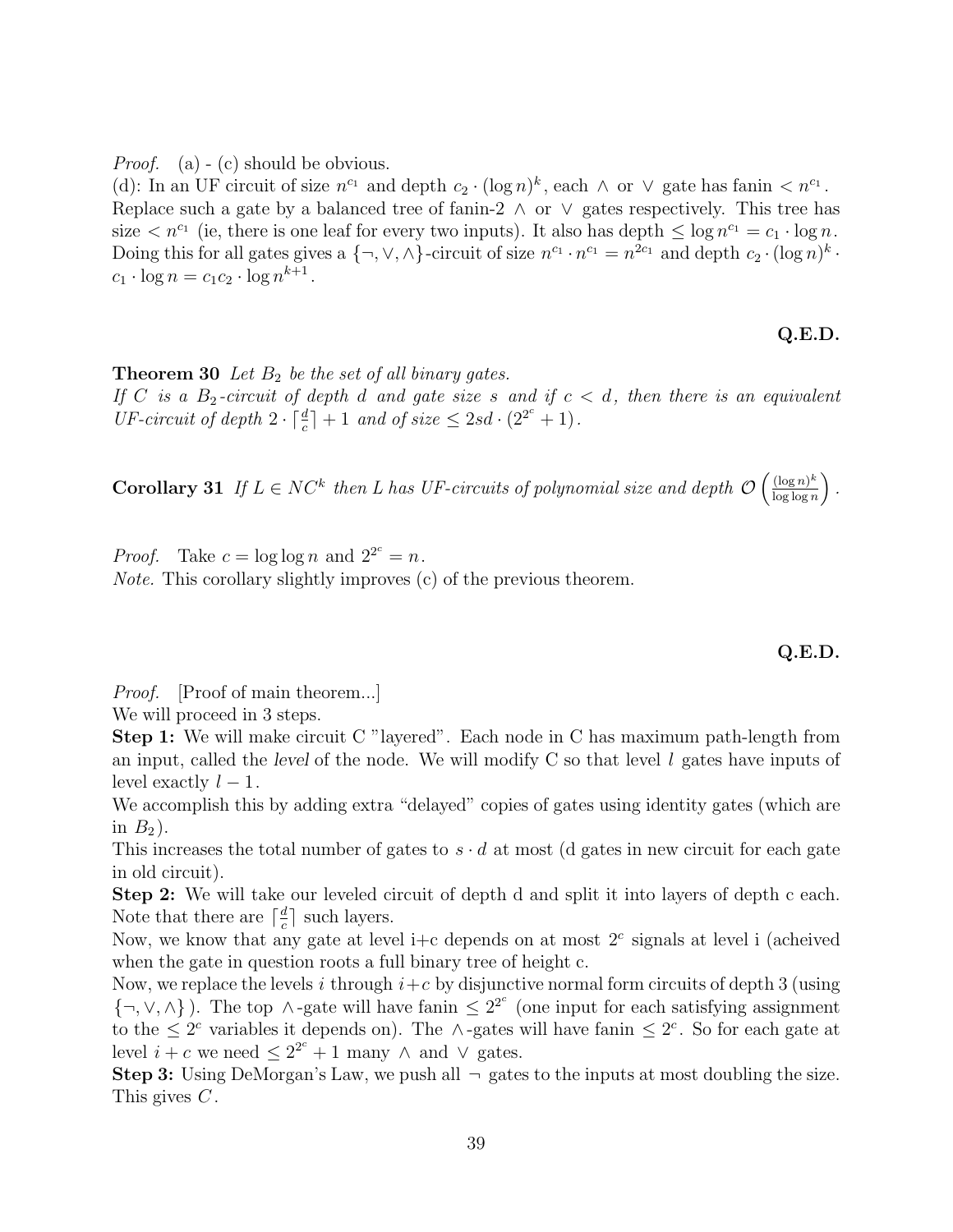*Note.* Depth  $\lceil \frac{d}{c} \rceil + 1$  depth is also achievable by a different proof.

## **Now we have an aside on real-world NMOS circuits.**



NOT gate in NMOS.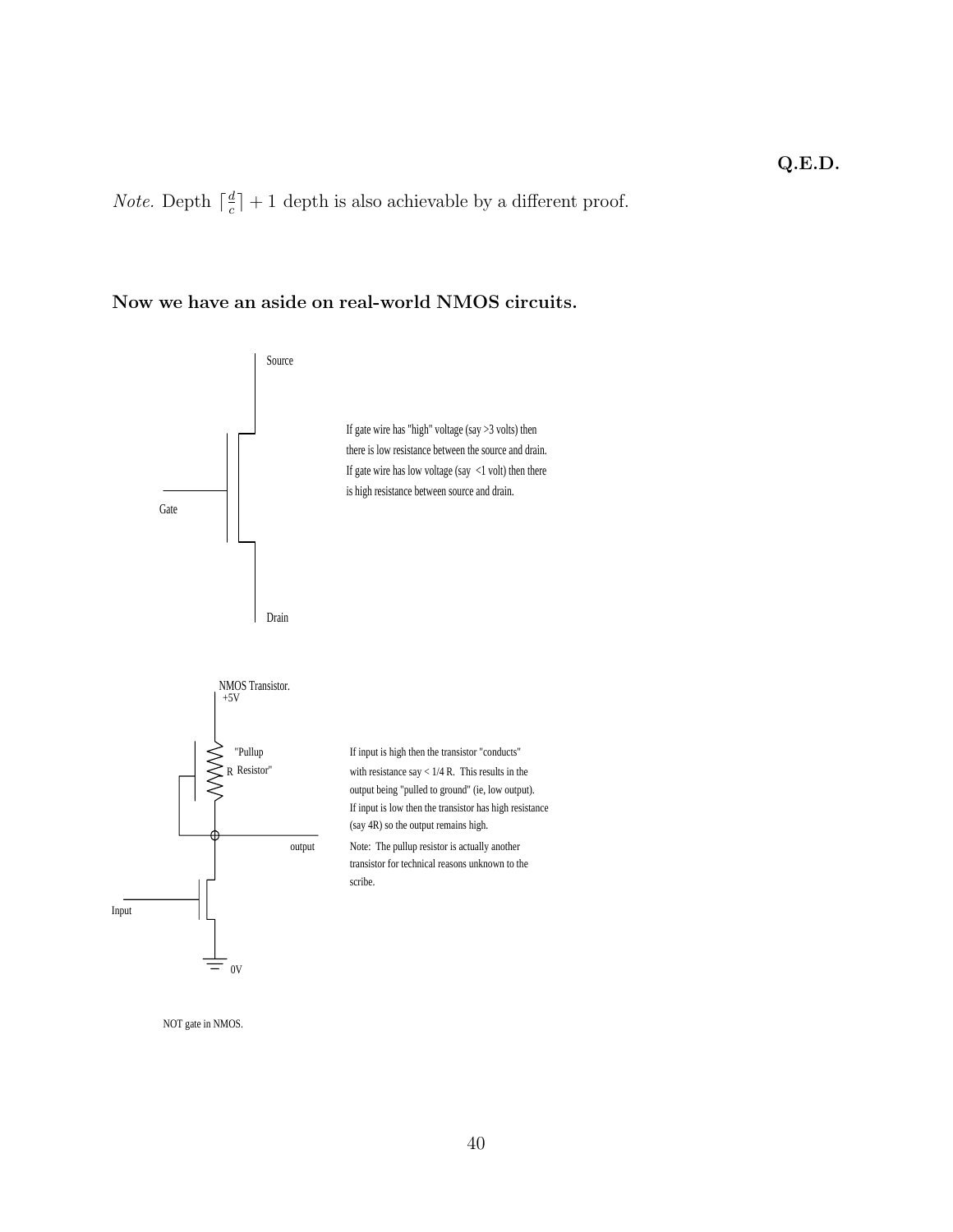

A 2-input NOR gate

 $\hat{\boldsymbol{\beta}}$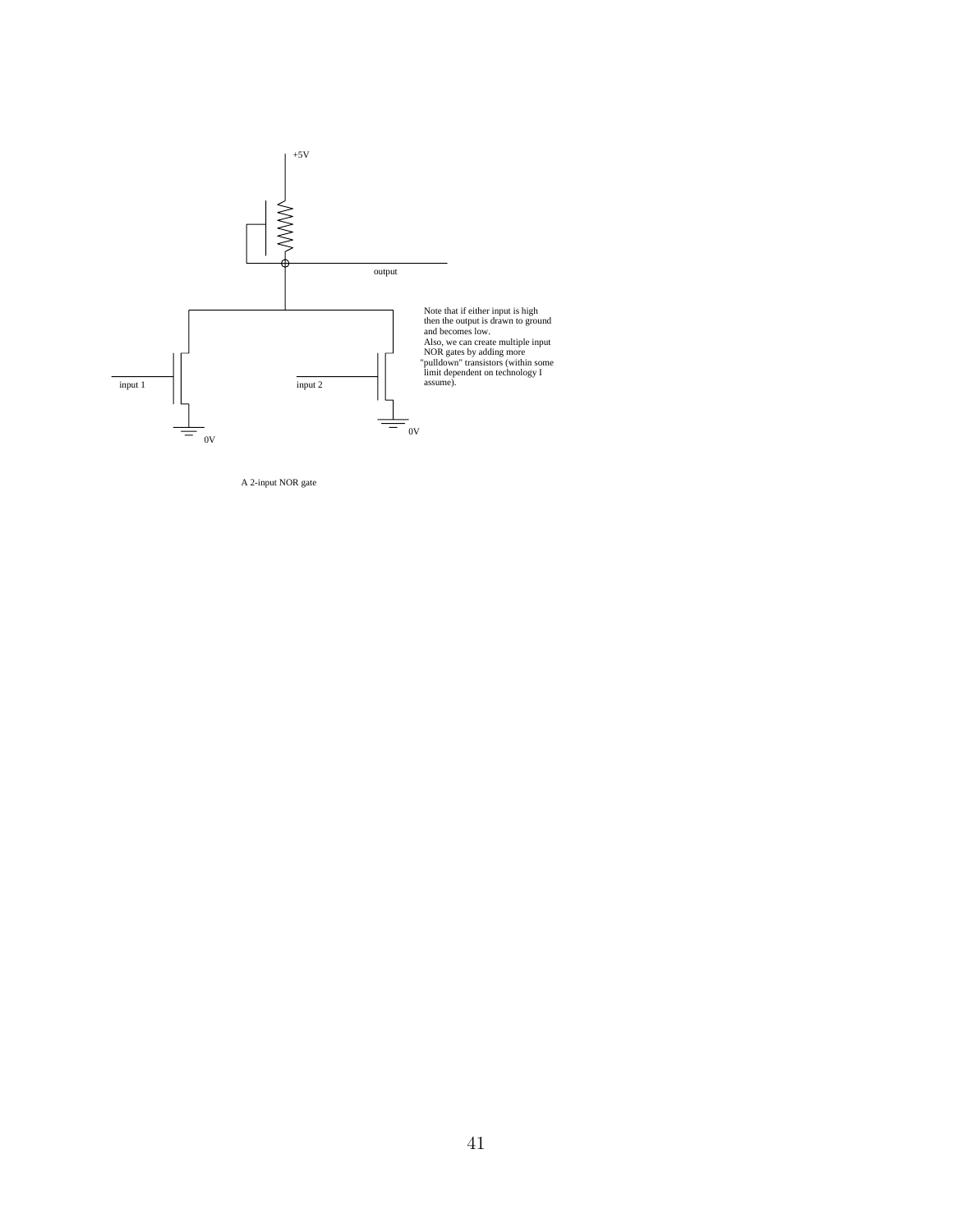**Instructor: Sam Buss Notes by: John Lillis** 

**Lecture Date: Februrary 4, 1992 Topic: T.M. - Circuit theorems and Addition circuits**

**Theorem 32 (Borodin?)** If L is a language recognized by a non-deterministic turing machine using space  $s(n)$  (where n is the input length and  $s(n) \geq \log n$ ), then L has UF-circuits which are simultaneously of depth  $\mathcal{O}(s(n))$  and size  $2^{\mathcal{O}(s(n))}$ . **Remark:**  $NSPACE(S(n)) \subseteq TIME(2^{\tilde{\mathcal{O}}(S(n))}) \subseteq CIRCUIT - SIZE(2^{\tilde{\mathcal{O}}(S(n))})$ First  $\subseteq$  we know by Savitch's theorem and the second is by Ladner's theorem. The new contribution of theorem 32 is that depth can be  $\mathcal{O}(S(n))$ .

Proof. A **configuration** of a Nondeterministic Turing Machine (NDTM) M consists of

- (1) Contents of work tapes and tape-head position for each work tape.
- (2) State of machine.
- (3) Tape head position on input tape (When  $S(n) < n$ , it is important to use head position instead of input tape contents).

**Claim 33** There are  $\langle c^{S(n)} \rangle$  configurations for some constant c and fixed n.

*Proof.* The number of configurations is bounded by  $\alpha^{S(n)\cdot k} \cdot 2^{S(n)\cdot k} \cdot q \cdot n \leq (\alpha^k \cdot 2^k \cdot q \cdot 2)^{S(n)}$ Since  $S(n) \ge \log n$ , ie  $2^{S(n)} \ge n$ . Where  $\alpha$  =alphabet size,  $k$  = number of tapes and  $q$  = number of states in  $M$ .

**Q.E.D.**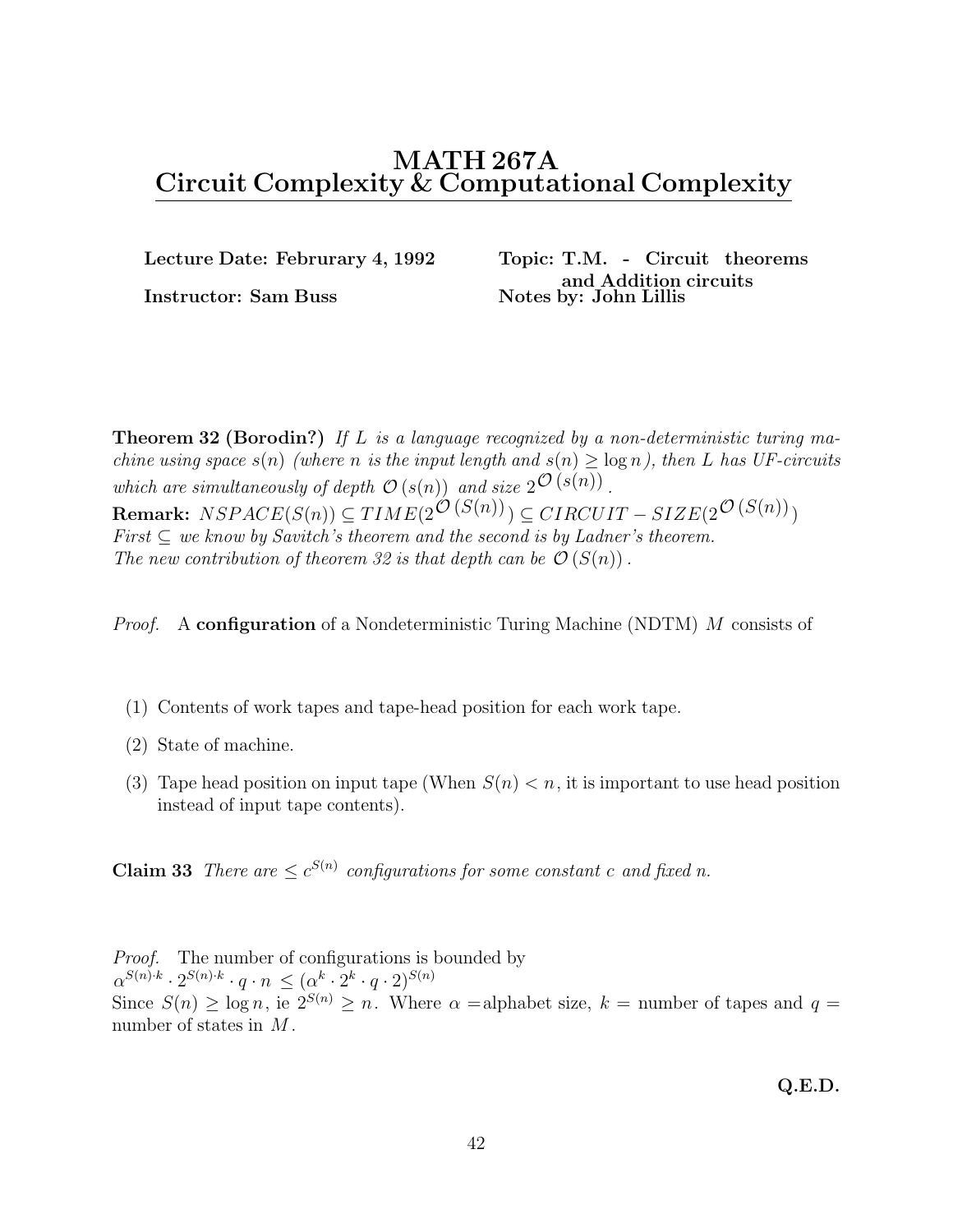So, on inputs of length n, M can accept within  $c^{S(n)}$  steps if it accepts at all.

Now, there is a fixed starting configuration  $INT$  and  $wlog$ , there is a fixed accepting configuration  $ACCEPT$  and further assume that M loops in  $ACCEPT$  configuration upon accepting.

Let  $d = \lceil \log c \rceil$  such that  $2^{d \cdot S(n)} > c^{S(n)}$ .

An UF-circuit for language L has nodes called  $(C_1, i, C_2)$  where  $C_1$  and  $C_2$  are configurations as above and  $i \in \{0, 1, \ldots, d \cdot S(n)\}.$ 

The meaning of this node is "M can go from configuration  $C_1$  to  $C_2$  in exactly 2<sup>i</sup> steps."

$$
Node(C_1, i + 1, C_2) = \begin{cases} 1 & \text{if } \exists \text{ configuration } C_3 \text{ s.t. } ((C_1, i, C_3) \land (C_3, i, C_2)) \\ 0 & \text{otherwise} \end{cases}
$$

[Ie, Savitch's proof technique. Also, this can be computed with a single UF-∨ gate] Nodes  $(C_1, 0, C_2)$  have value of one of  $\{0, 1, x_i, \neg x_i\}$  where  $i = \text{tape head position in}$ configuration  $C_1$ .

We also have output node  $(INIT, d \cdot S(n), ACCEPT)$ 

Each signal  $(C_1, i + 1, C_2)$  is computed by an Unbounded Fanin  $\vee$  gate of fanin n (from ∧-gates):

$$
(C_1, i + 1, C_2) \equiv \bigvee_{C_3} [(C_1, i, C_3) \wedge (C_3, i, C_2)]
$$

Depth of this circuit is  $2d \cdot S(n) = \mathcal{O}(S(n))$ . Size of circuit (number of gates):  $(d \cdot S(n) + 1) \cdot (c^{S(n)})^2$  many UF- $\vee$ 's for finding the existence of " $C_3$ 's".  $(d \cdot S(n) + 1) \cdot (c^{S(N)})^3$  many  $\wedge$ 's. Plus  $n \neg$ 's. In total, there are  $2^{\mathcal{O}}(S(n))$  gates.

### **Q.E.D.**

**Remark:** Only the UF-∨'s have unbounded fanin and ¬'s are only at the inputs. This is called "semi-unbounded fanin."

**Corollary 34** Logspace  $\subseteq NL \subseteq AC^1$  where NL is "Nondeterministic Logspace."

*Proof.* By above theorem, NL has UF-circuits of depth  $\mathcal{O}(\log n)$  and size  $2^{\mathcal{O}(\log n)}$  =  $n\mathcal{O}(1)$ So  $AC^0 \subset NC^1 \subseteq L \subseteq NL = co - NL \subseteq AC^1 \subseteq NC^2 \subseteq AC^2 \subseteq ...$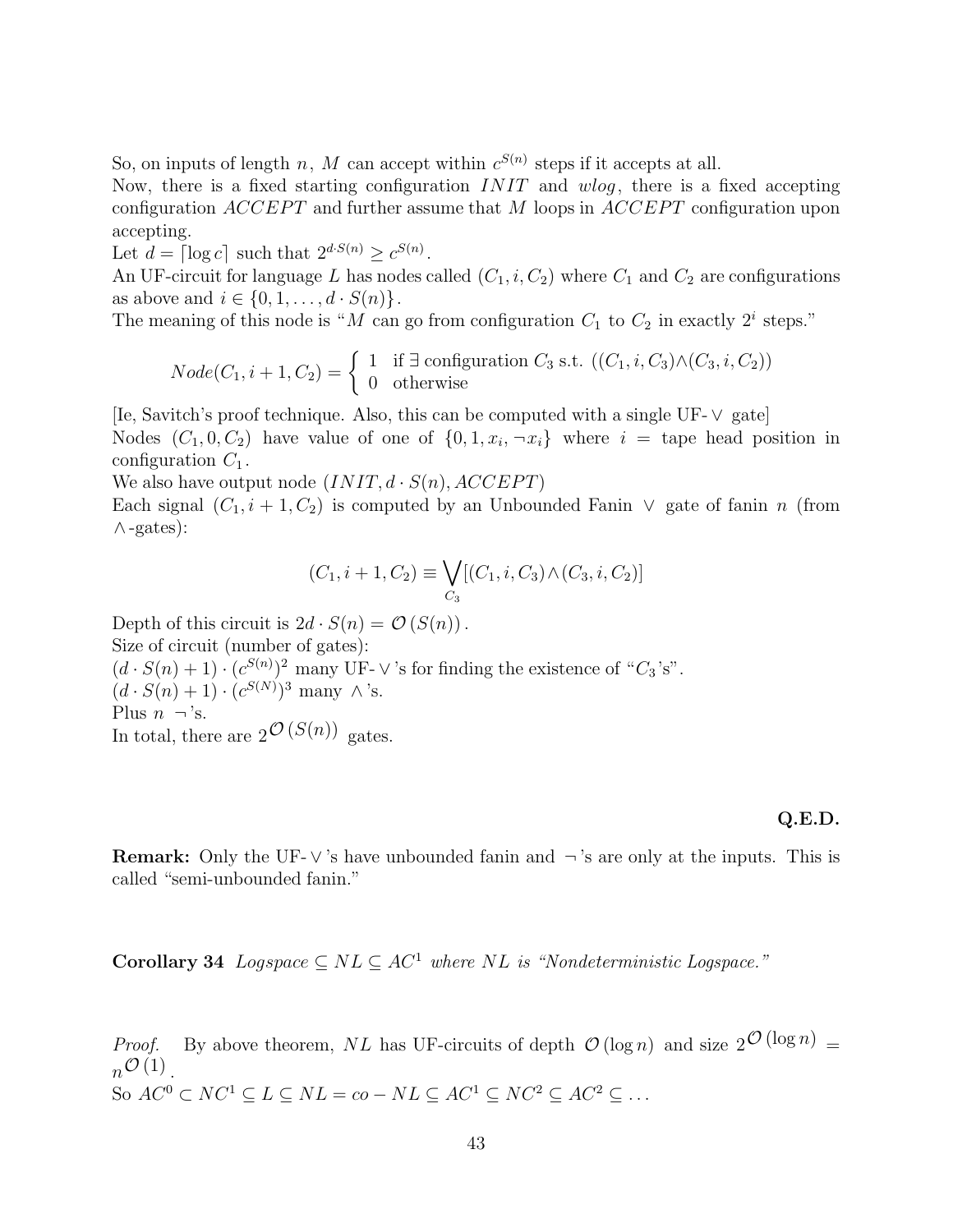Where  $L = Logspace$  and the first containment is strict. Also note that  $NL = co - NL$  is due to Immerman and Szelepcsényi.

**Q.E.D.**

Analogies (to within polynomial factors): Uniform Circuit Size  $\approx$  Turing Machine time. Uniform Circuit depth  $\approx$  Turing Machine space.

### **New Topic: Circuits for Addition**

The "School Method." **Inputs:** 2 non-negative n-bit integers.  $x_{n-1}, \ldots, x_0, y_{n-1}, \ldots, y_0$ <br>These represent  $\sum_{i=0}^{n-1} x_i$  and  $\sum_{i=0}^{n-1} y_i$ .<br>Outputs:  $n+1$  bits  $\alpha$  and  $\alpha$  ariting **Outputs:**  $n + 1$  bits  $z_n, \ldots, z_0$  giving the binary representation of their sum.

We will use two basic building blocks: The **Half Adder** and the **Full Adder**. The Half Adder has inputs x and y and outputs z and c where  $z = x \bigoplus y$  and  $c = x \wedge y$ . The Full Adder has inputs x, y and  $c_{in}$  (for "carry-in") and outputs z and  $c_{out}$  where  $z = x \bigoplus y \bigoplus c_{in}$  and  $c_{out} = (x \wedge y) \vee (x \wedge c_{in}) \vee (y \wedge c_{in}) = (x \wedge y) \vee ((x \bigoplus y) \wedge c_{in})$ So for our circuit, we will have one Half-Adder producing  $z_0$  and its carry out will feed to a Full Adder's carry in. We have  $n-1$  such full adders feeding each other with the  $(n-1)$ th producing  $z_{n-1}$  and  $z_n$  (on it's  $c_{out}$  wire). See drawing.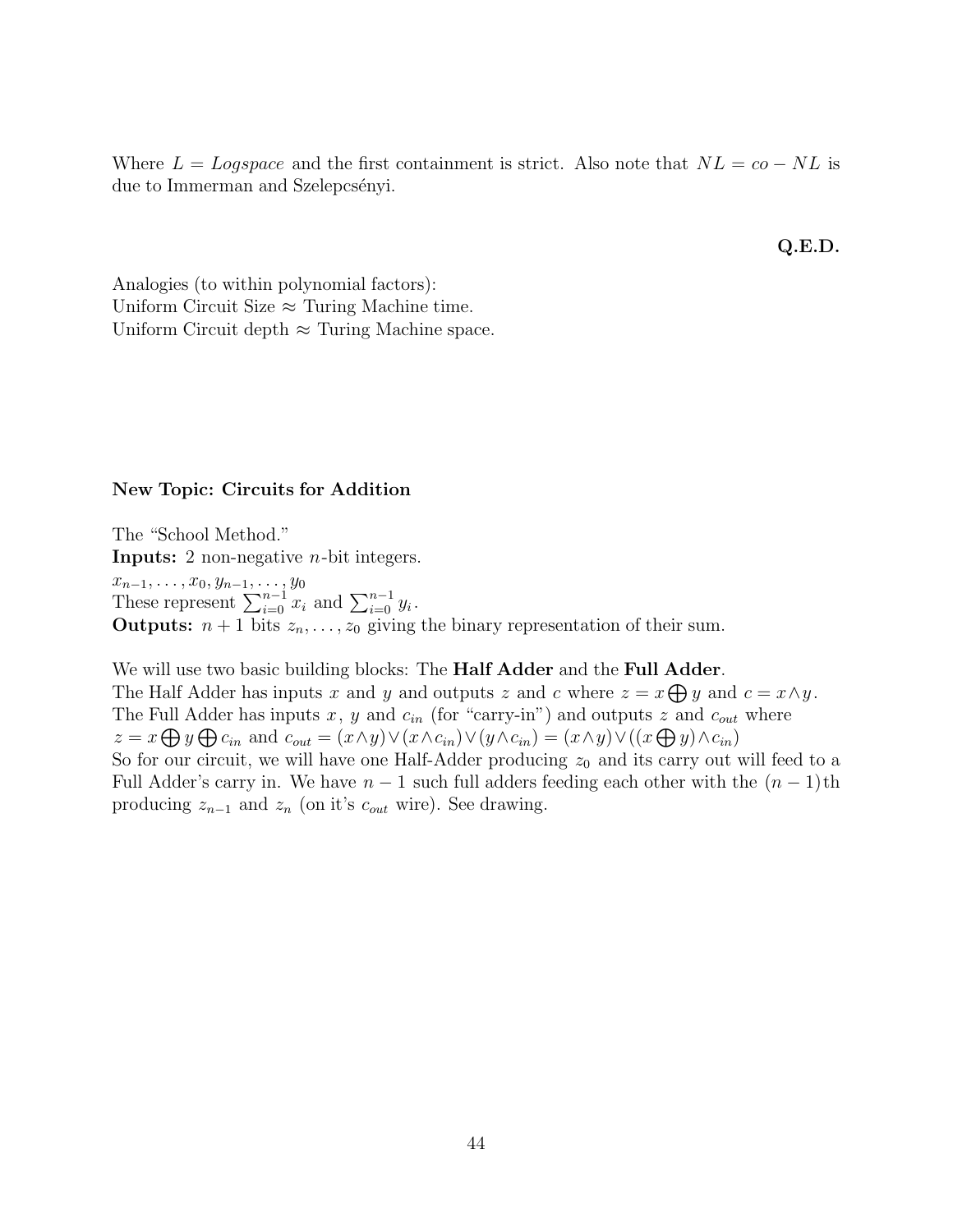

A Half-Adder (HA) <br>A Full-Adder (FA)



A complete n-bit adder.

**How to implement these building blocks:**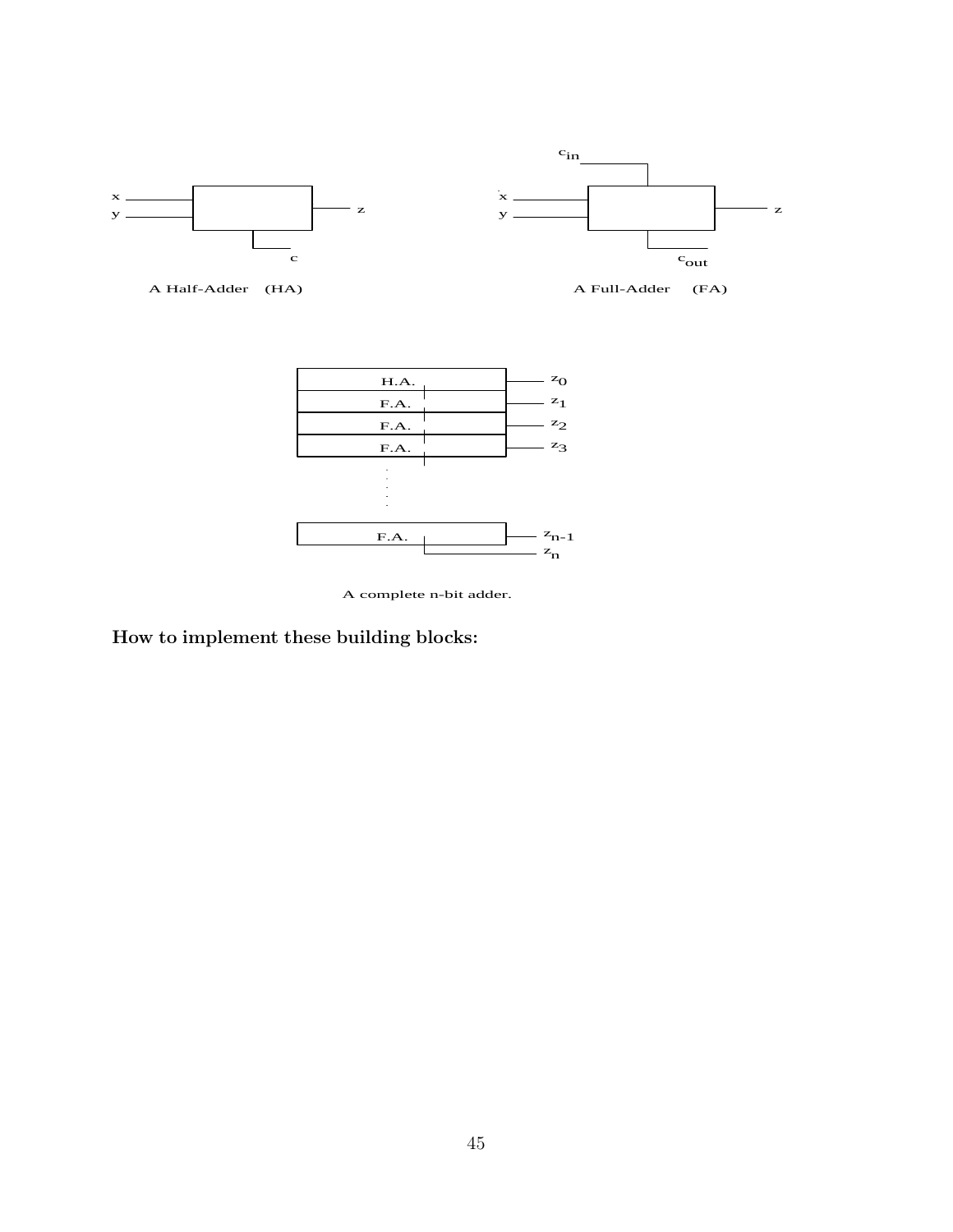

**Homework (\*):** Is 9 (or 7) the optimal size (or \*-size)?

*Note:* There is an error in the circuit above in the computation of  $c_{out}$ . There are two easy fixes, neither one changes the gates in the circuit.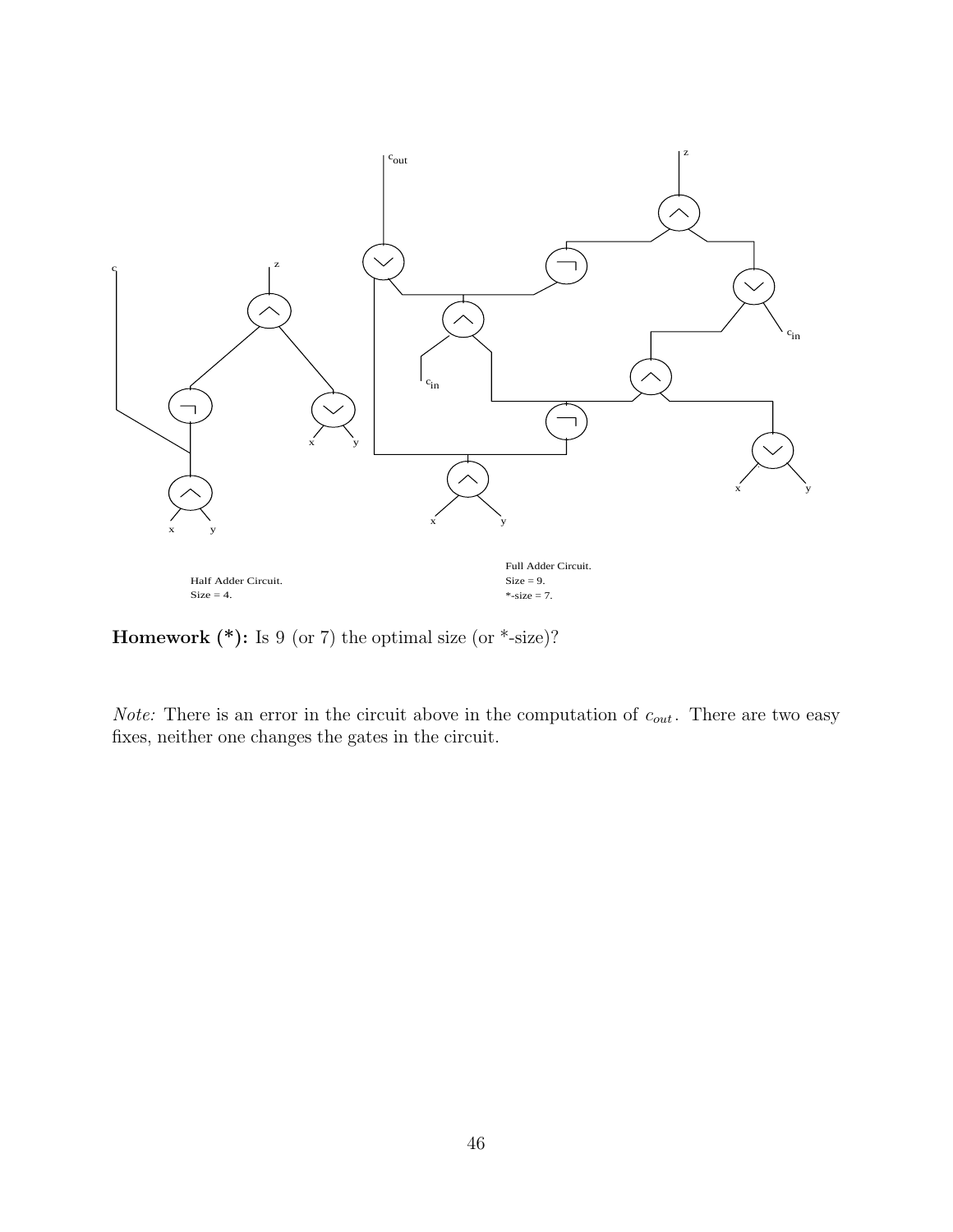Size of the "School Adder" =  $9(n-1) + 4 = 9n - 5$ Depth = (depth in HA to c) + (depth from  $c_{in}$  to  $c_{out}$  in  $n-2$  FA's) + (depth in last FA (to  $(c_{out})) =$  $1 + 2(n - 2) + 3 = 2n$  (at least for  $n \ge 3$ ). We would like to improve on this linear depth (the size is good).

**Theorem 35** Addition is in  $AC^o$ .

*Proof.* Let  $c_i$  be the carry into column i (ie, the  $2^i$  position).

Carries are "started" or generated in column j if and only if  $x_i = y_i = 1$ .

Carries are "propegated" from column j to column i if and only if at least one of  $x_k$  and  $y_k$ are 1 for all  $k$   $(i > k > j)$ .

We can express  $c_i$  as

.

$$
\bigvee_{j=1}^{i-1} [(x_j \wedge y_j) \wedge \bigwedge_{k=j+1}^{i-1} (x_j \vee y_j)]
$$

Remark:  $(x_j \vee x_i)$  could be replaced by  $(x_j \bigoplus x_i)$ . This is a depth-3 UF-circuit.

Now the  $AC^0$  circuit for addition.

Compute  $c_i$  as above with  $UF - \wedge$  and  $UF - \vee$  gates as above for  $i = 1 \dots n$ . Feed  $c_i$ 's,  $x_i$ 's and  $y_i$ 's into full adders to get output  $z_i$ .

 $z_n = c_n$  and  $z_0$  is computed by a half adder as before.

## **Q.E.D.**

**Corollary 36** Addition is in NC<sup>1</sup>. Ie, there are  $\mathcal{O}(\log n)$ -depth,  $n^{\mathcal{O}(1)}$ -size  $\{\neg, \vee, \wedge\}$ circuits for addition.

 $\mathcal{O}(\log n)$  depth is optimal (to within a constant).

The size is pretty bad however (using the binary-tree method of converting a UF circuit to a BF circuit). It is  $n^2$  or worse (looks like  $n^3$ ). Later it will be shown how to achieve bounded fanin  $\{\neg, \vee, \wedge\}$ -circuits for addition with  $\mathcal{O}(\log n)$  depth and size  $\mathcal{O}(n)$ .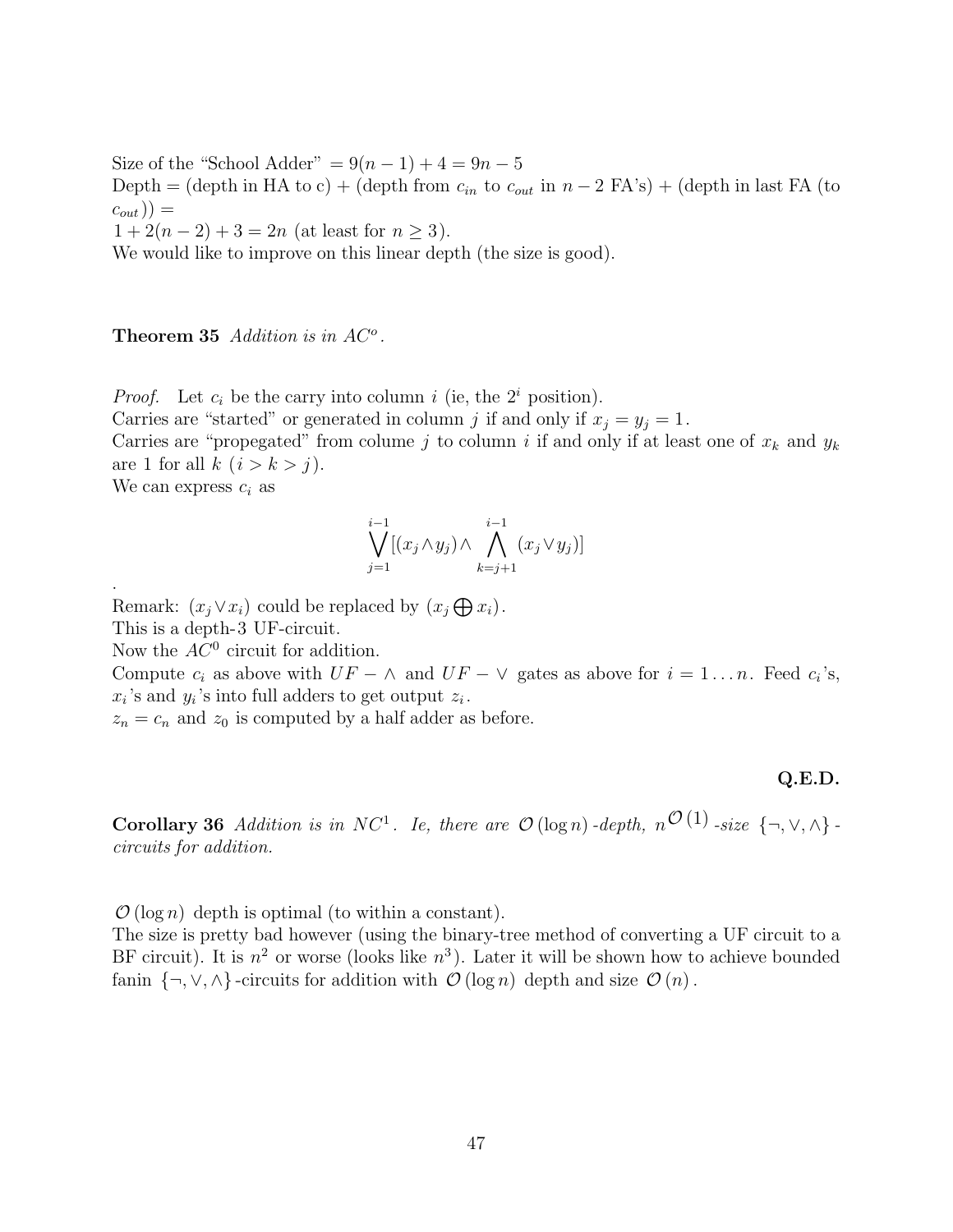**Instructor: Sam Buss Notes by: Goran Gogić** 

**Lecture Date: 6 February 1992 Topic: Parallel Prefix Problem**

We will now abstract the problem of precomputing the carry bits.

**Definition 25** A semigroup is a pair  $(S, \otimes)$  where  $\otimes$  is an associative operation and S is a set closed under this operation.

Fix a finite semigroup so that each element in S can be encoded by a finite, fix-length string of 0's and 1's. Let a fixed-number of binary strings code the elements in S. The operation ⊗ can be computed by a fixed  $\{\wedge, \vee, \neg\}$  circuit.

## **Parallel Prefix Problem**

**Inputs:**  $a_1, a_2, \ldots, a_n$ , each coded in binary.

**Outputs:**  $p_1, p_2, ..., p_n$ , where  $p_j = a_1 \otimes a_2 \otimes ... \otimes a_j$  for  $1 \leq j \leq n$ 

Example:

Carry semigroup  $S = \{C \text{ (carry)}\}, P \text{ (propagate)}\}, N \text{ (no carry)}\}$  $\forall x \ xC = C$  $\forall x \ xP = x$  $\forall x \ xN = N$ Consider 0101011

+1 1 0 0 1 1 0 PCNPPCPN  $reversed(PCNPPCPN) = NPCPPNCP$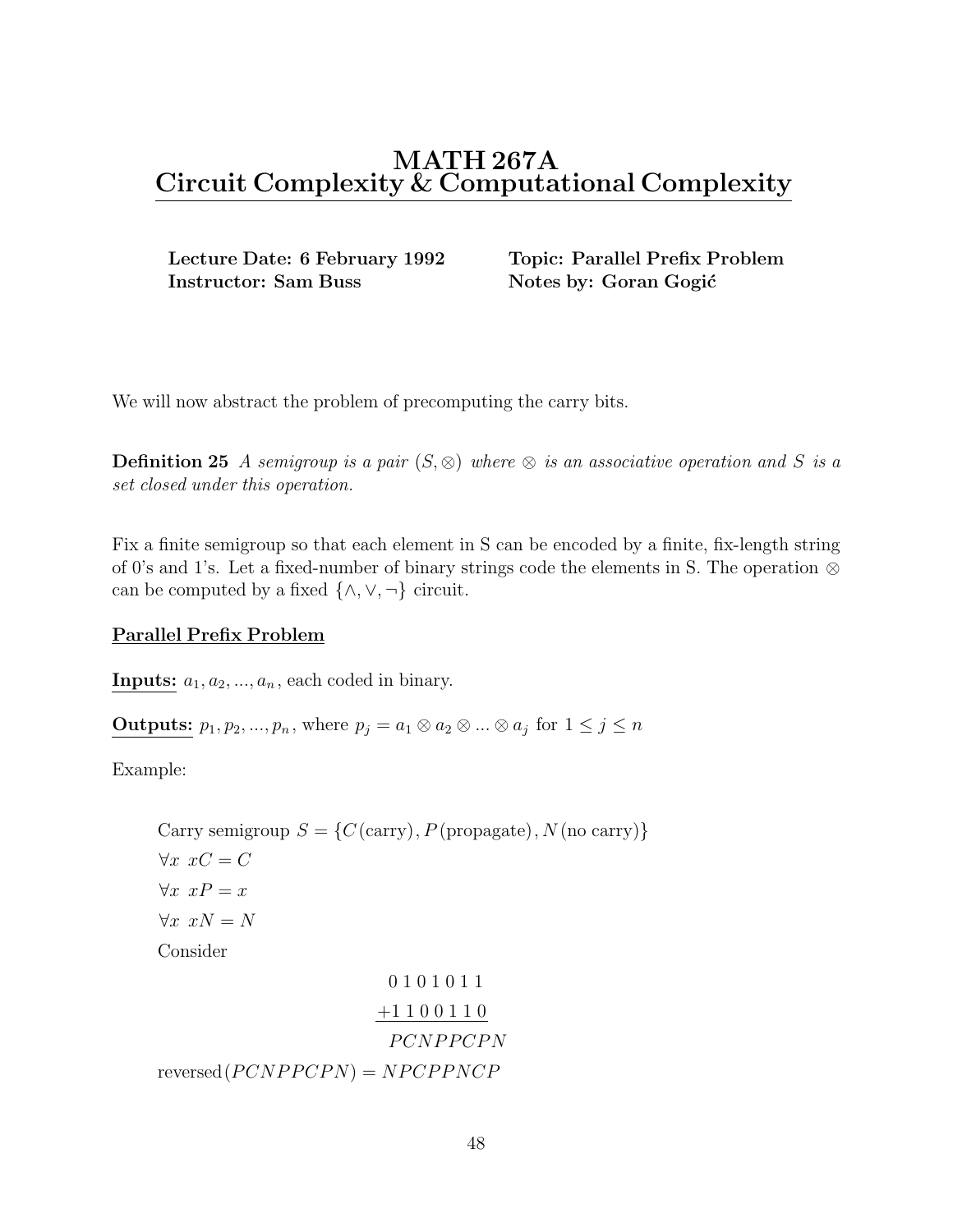We have written  $N$  in columns with two zeros,  $C$  in columns with two ones, and P in columns with one one and one zero. If we solve Parallel Prefix Problem for string NPCPPNCP, it will tell us where in the addition carry apear, and we will be able to do the addition.

input:NPCPPNCP output:NNCCCNCC

There is a carry into column i of the sum iff the  $i + 1$  symbol in the output is a carry (C).

**Convention** From now on without lose of generality, we will suppose that n is a power of 2.

**Theorem 37 (Ladner,Fischer 70's)** Fix a finite semigroup S, there are  $\{\wedge, \vee, \neg\}$  circuits of size  $\mathcal{O}(n)$  and depth  $\mathcal{O}(\log n)$  for Parallel Prefix Problem for S.

Proof.

**Definition 26**  $P_{i,j} = a_{i+1} \otimes ... \otimes a_j$ 

**Observation 2** There is a circuit that on input  $a_1, ..., a_n$  outputs only  $P_n$  and is a binary tree of  $\otimes$  circuits, and computes each  $P_{i,j}$ ,  $i = k \cdot 2^l$ ,  $j = (k+1) \cdot 2^l$ .

Circuit for Parallel Prefix Problem is:

stage 0:

The circuit above for computing all  $P_{i,j}$  where  $i = k \cdot 2^l$ ,  $j = (k+1) \cdot 2^l$ 

stage 1:

 $P_{0,\frac{3}{4}n} = P_{0,\frac{1}{2}n} \otimes P_{\frac{1}{2}n,\frac{3}{4}n}$ 

stage 2:

 $P_{0,\frac{3}{8}n} = P_{0,\frac{1}{4}n} \otimes P_{\frac{2}{8}n,\frac{3}{8}n}$  $P_{0,\frac{5}{8}n} = P_{0,\frac{2}{4}n} \otimes P_{\frac{4}{8}n,\frac{5}{8}n}$  $P_{0,\frac{7}{8}n} = P_{0,\frac{3}{4}n} \otimes P_{\frac{6}{8}n,\frac{7}{8}n}$ ...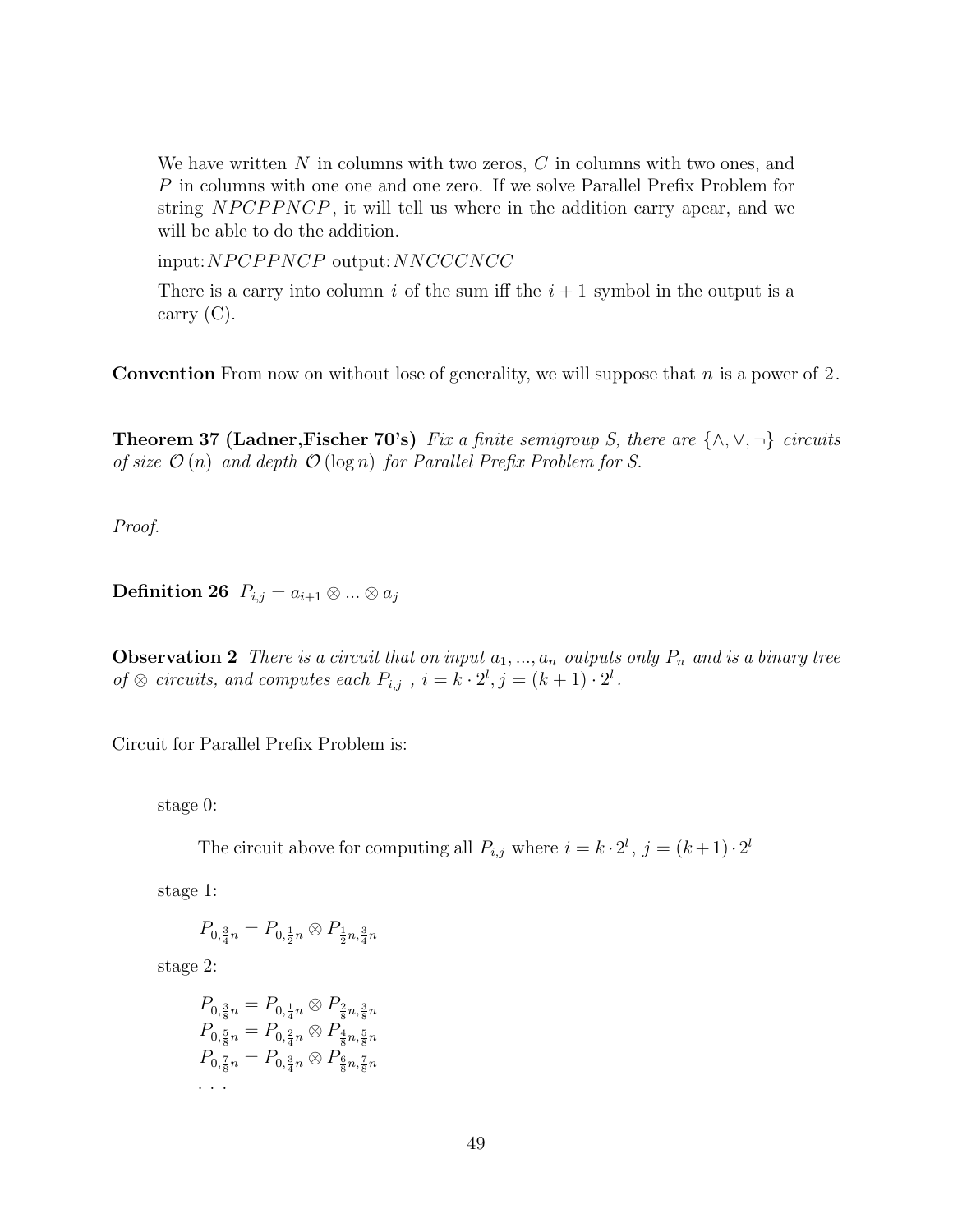stage l:

Compute 
$$
P_{0, \frac{k}{2^l \cdot n}}
$$
 when  $k$  is odd,  $1 < k < 2^l$ .

There are  $\mathcal{O}(\log n)$  stages. Each stage has  $\mathcal{O}(1)$  depth because all ⊗ computations in a stage are done in parallel.

 $P_{0, \frac{k}{2^l}n} = P_{0, \frac{k-1}{2^l}n} \otimes P_{\frac{k-1}{2^l}n, \frac{k}{2^l}n}$  where the first factor is known from an earlier step, and the second one is known from the zeroth step.

Total number of  $\otimes$  's is less than n.

Size of all stages is  $\mathcal{O}(n)$ .

Depth of all stages is  $\mathcal{O}(\log n)$ .

The whole circuit has size  $\mathcal{O}(n)$  and depth  $\mathcal{O}(\log n)$ .

#### **Q.E.D.**

**Corollary 38** The Addition problem has size  $\mathcal{O}(n)$ , depth  $\mathcal{O}(\log n)$  circuits and hence a polynomial size  $\mathcal{O}(n^k)$  and  $\mathcal{O}(\log n)$  depth  $\{\wedge, \vee, \neg\}$ -formula.

## **Vector Addition Problem**

**Inputs:**  $n = m \cdot p$  inputs, coding m integers of p bits each **Output:**  $p + \log m$  many bits giving the sum of the inputs

## Applications:

1) Counting

**Input:**  $x_1, x_2, ..., x_n$ **Output:**  $\sum_{i=1}^{n} x_i$  coded  $\lceil \log n \rceil$  bit integer.

2) Multiplication: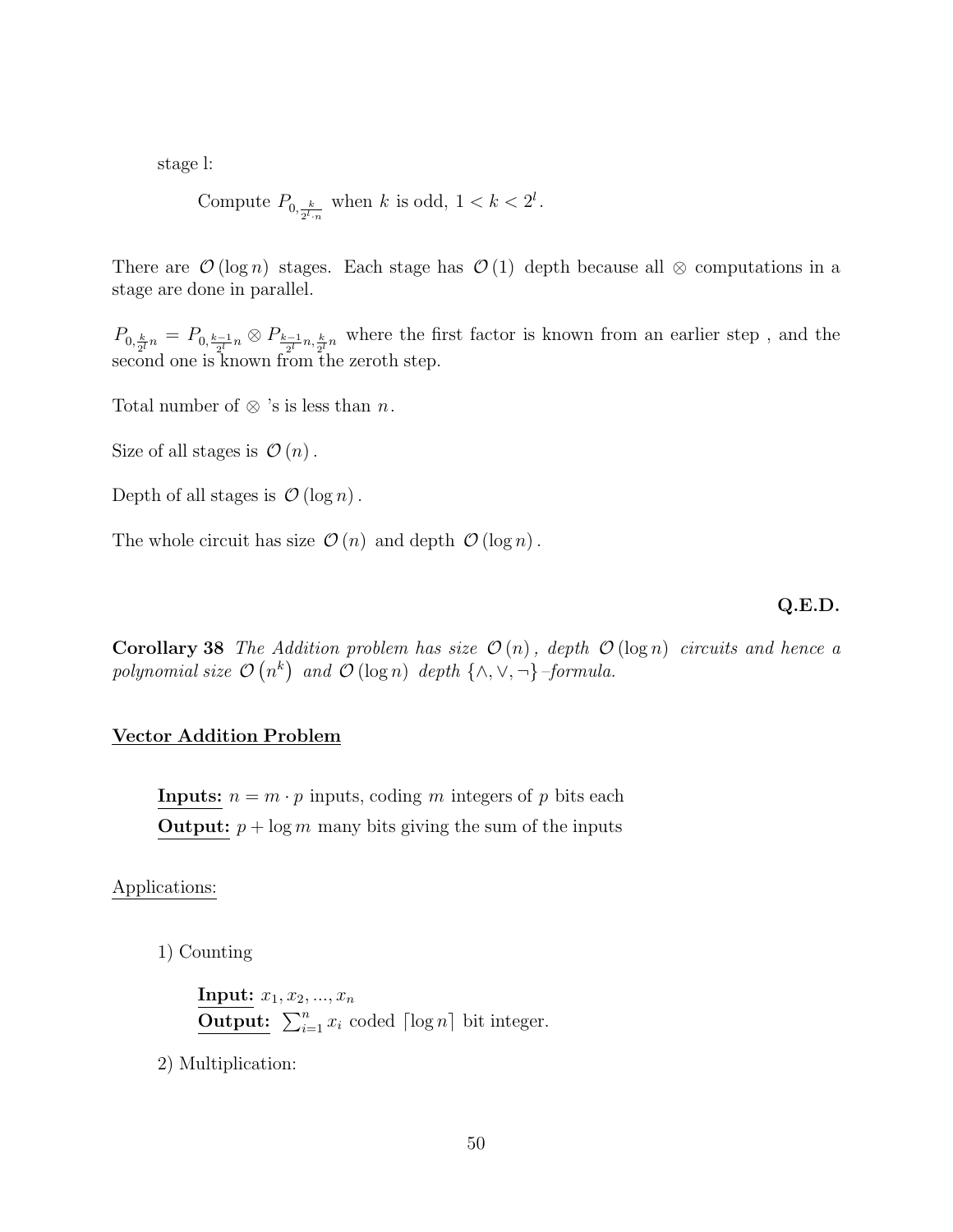**Input:** two n-bit numbers **Output:** Their product, a 2n-bit number School method for multiplication: Add up to  $n$  many integers at most 2n bit each.

We shall show that the Vector Addition Problem has a circuit of size  $\mathcal{O}(n)$  and depth  $\mathcal{O}(\log n)$ . Hence, multiplication has a circuit of depth  $\mathcal{O}(\log 2n^2) = \mathcal{O}(\log n)$  and size  $\mathcal{O}(2n^2) = \mathcal{O}(n_2)$ , so multiplication is in **NC**<sup>1</sup>.

**Open question:** Does multiplication has  $\mathcal{O}(n)$  size circuits? The best known has  $\mathcal{O}(n \log n \log \log n)$  size and depth  $\mathcal{O}(\log n)$  circuit.

Naive approach to the Vector Addition Problem:

Just add them one by one. This solution is fine for the size but bad for the depth.

## **Carry Save Addition (CSA) circuit**

**Input:** Three *p*-bit integers  $x_{p-1}^0, ..., x_0^0, x_{p-1}^1, ..., x_0^1, x_{p-1}^2, ..., x_0^2$ **Output:** Two  $p + 1$  bit integers, which have the same sum as the inputs. Outputs are  $y_{p-1},...,y_0$  and  $z_{p-1},...,z_0$  $z_i = x_i^0 \otimes x_i^1 \otimes x_i^2, z_p = 0 \; 1 \leq i \leq p-1$  $y_1 = 0, y_{i+1} = (x_i^0 \vee x_i^1) \wedge (x_i^0 \vee x_i^2) \wedge (x_i^1 \vee x_i^2) \; 1 \leq i \leq p-1$ Size is  $\mathcal{O}(p)$  and depth is constant.

**Definition 27** A 4 − 2 − CSA is a circuit composed of 2 CSA as above which on input: 4 numbers, p bits each outputs, 2 numbers of  $(p+2)$  bits each such that the sum of the inputs is equal to the sum of the outputs.

Now we present a circuit for Vector Addition

Stage 1: Let  $m = 2^k$ .

If  $m \geq 4$  use  $\frac{m}{4}$  4-2-CSA's to get  $\frac{m}{2}$  many  $p + 2$ -bit integers with the same sum.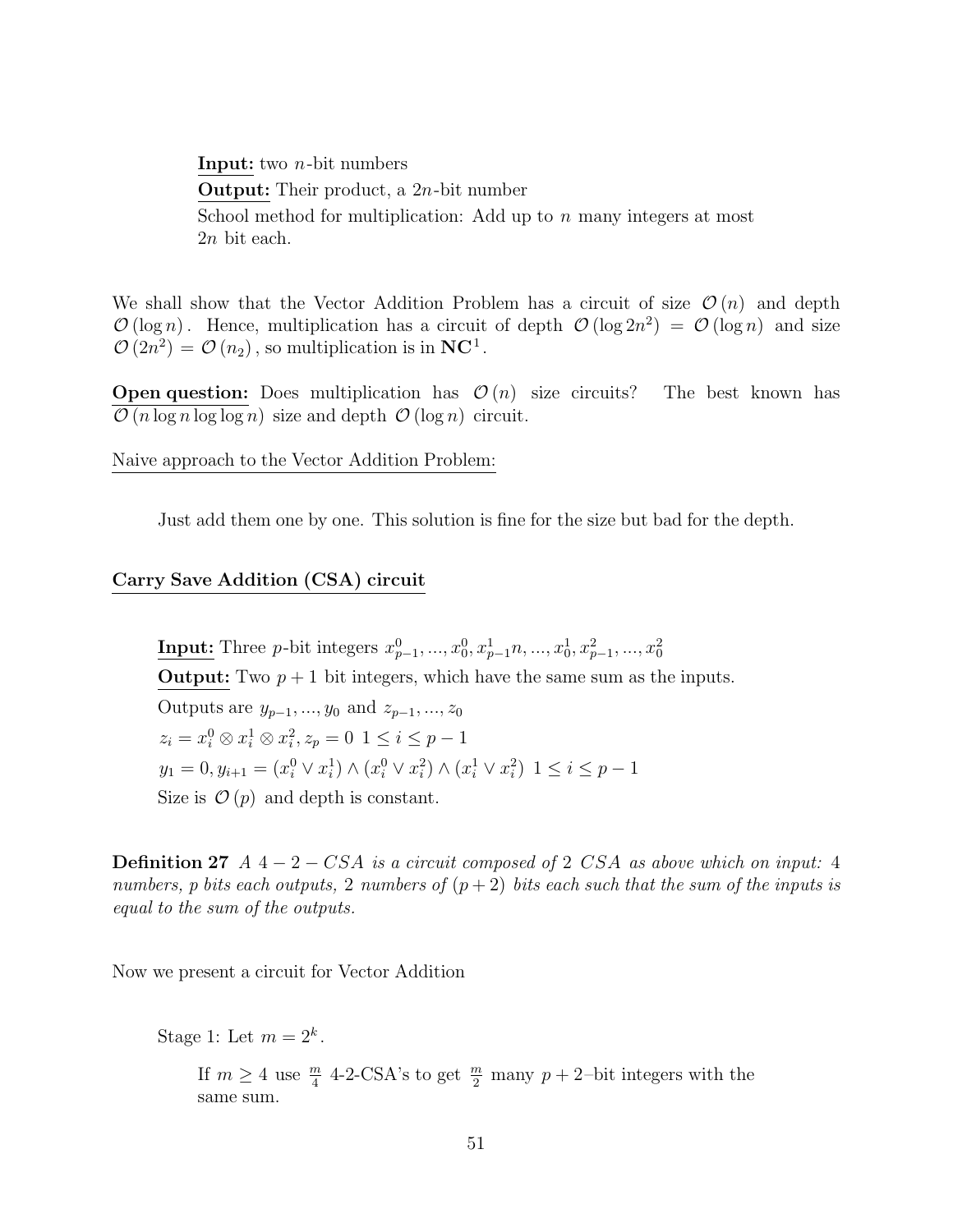### Stage 2:

If  $m \geq 8$  use  $\frac{m}{8}$  4-2-CSA's to get  $\frac{m}{4}$  many  $p + 3$ -bit integers with the same sum.

. . .

Until we get 2 integers  $p + k$  bit each with the same sum as the original m input integers. Use a  $\mathcal{O}(p+k)$  size and  $\mathcal{O}(\log(p+k))$  depth circuit to add these last two integers and produce the same sum.

Depth:

 $k-1$  stages of constant depth plus  $\mathcal{O}(\log(p+k))$ 

$$
\mathcal{O}(\log m) + \mathcal{O}(\log(p + \log n)) = \mathcal{O}(\log m + \log p) = \mathcal{O}(\log n)
$$

Size:

Stage 1:

the number of 4-2-CSA's is  $\frac{m}{4}$ the number of bits is  $p$ 

Stage 2:

the number of 4-2-CSA's is  $\frac{m}{8}$ the number of bits is  $p + 2$ 

. . .

Total size is  $\leq p(\frac{m}{4} + \frac{m}{8} + \frac{m}{10} + ...) + m(\frac{2}{8} + \frac{3}{16} + ...) \leq \frac{1}{2}mp + m = \mathcal{O}(n)$  plus  $\mathcal{O}(p + \log n) = \mathcal{O}(n)$  for the final addition  $\mathcal{O}(n)$  for the final addition.

**Corollary 39** Vector addition has circuits of size  $\mathcal{O}(n)$  and depth  $\mathcal{O}(\log n)$ .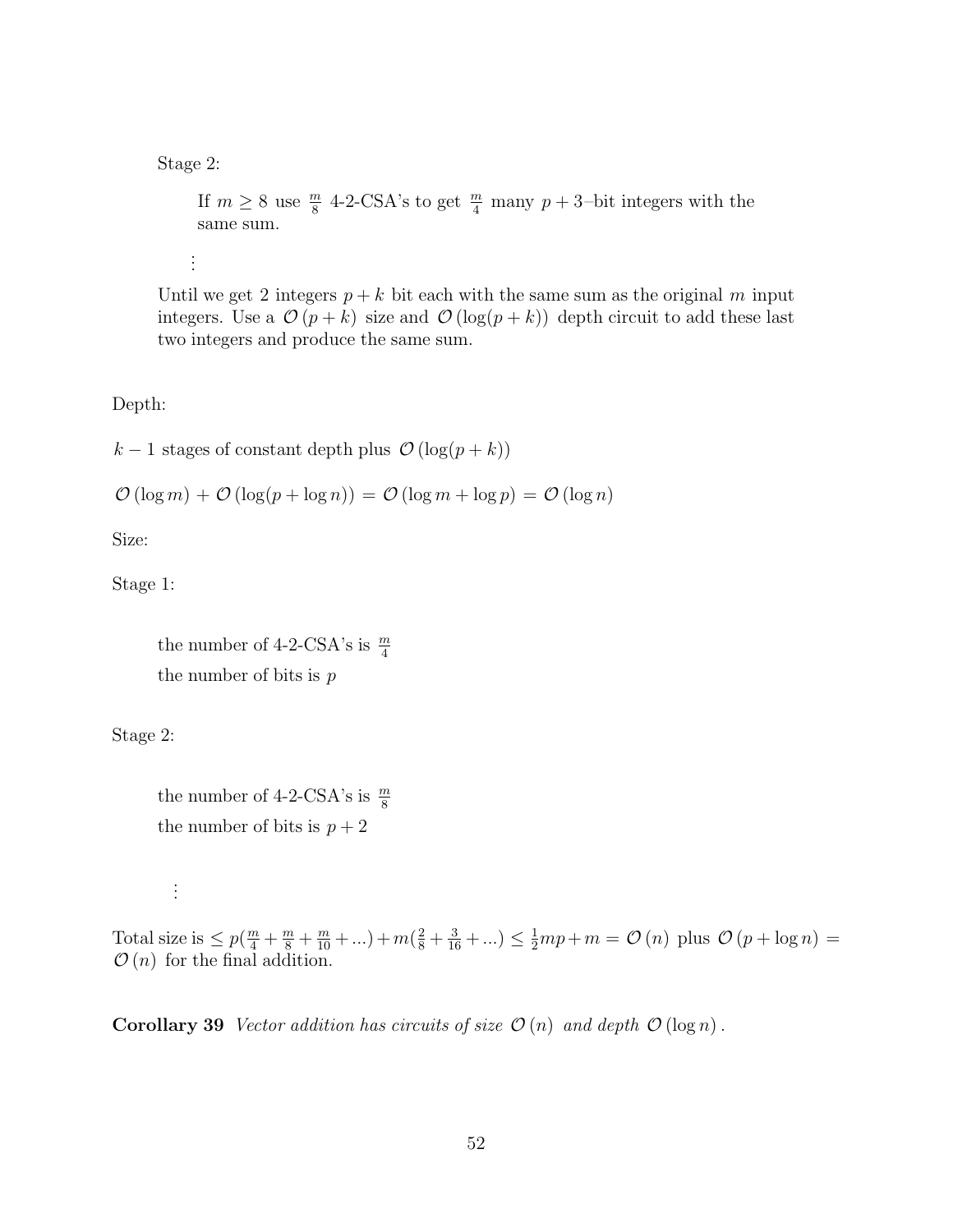**Lecture Date: 13 February 1992 Topic: Symmetric functions Instructor: Sam Buss Notes by: Goran Gogić** 

## **Symmetric functions**

**Definition 28** Let  $E(x_1, ..., x_n) = \begin{cases} 1 & \text{iff exactly } k \text{ of } x_1, ..., x_n \text{ are equal 1} \\ 0 & \text{otherwise} \end{cases}$ 

**Lemma 40** There is a circuit of size  $\mathcal{O}(n)$  and depth  $\mathcal{O}(\log n)$  that computes  $E_0^n, ..., E_n^n$ .

## Proof.

Build a circuit of size  $\mathcal{O}(n)$  and depth  $\mathcal{O}(\log n)$  that computes bits  $y_{\lceil \log n \rceil - 1}, ..., y_0$  coding the number of  $x_i$  (Vector Addition Circuit)

The  $E_k^n$ 's are computed by all full minterms on  $y_{\lceil \log n \rceil - 1}, ..., y_0$ . This gives all the  $E_k^n$ 's.

## **Q.E.D.**

**Theorem 41** Let  $f : \{0,1\}^n \to \{0,1\}$  be a symmetric function. Then, f has an  $\{\vee, \wedge, \neg\}$ circuit of size  $\mathcal{O}(n)$  and depth  $\mathcal{O}(\log n)$ .

### Proof.

Build a circuit for f by taking the circuit computing  $E_0^n, ..., E_n^n$  and computes f as a disjunction of the encounter of  $F^1$  of  $F^n$  this is  $\leq n-1$  disjunction which can be disjunction of the apropriate subset of  $E_0^1, ..., E_n^n$  — this is  $\leq n-1$  disjunction which can be "belonged" to have donth [log<sub>n</sub>] "balanced" to have depth  $\lceil \log n \rceil$ .

**Q.E.D.**

**Corollary 42** Any symetric function is in **NC**<sup>1</sup> .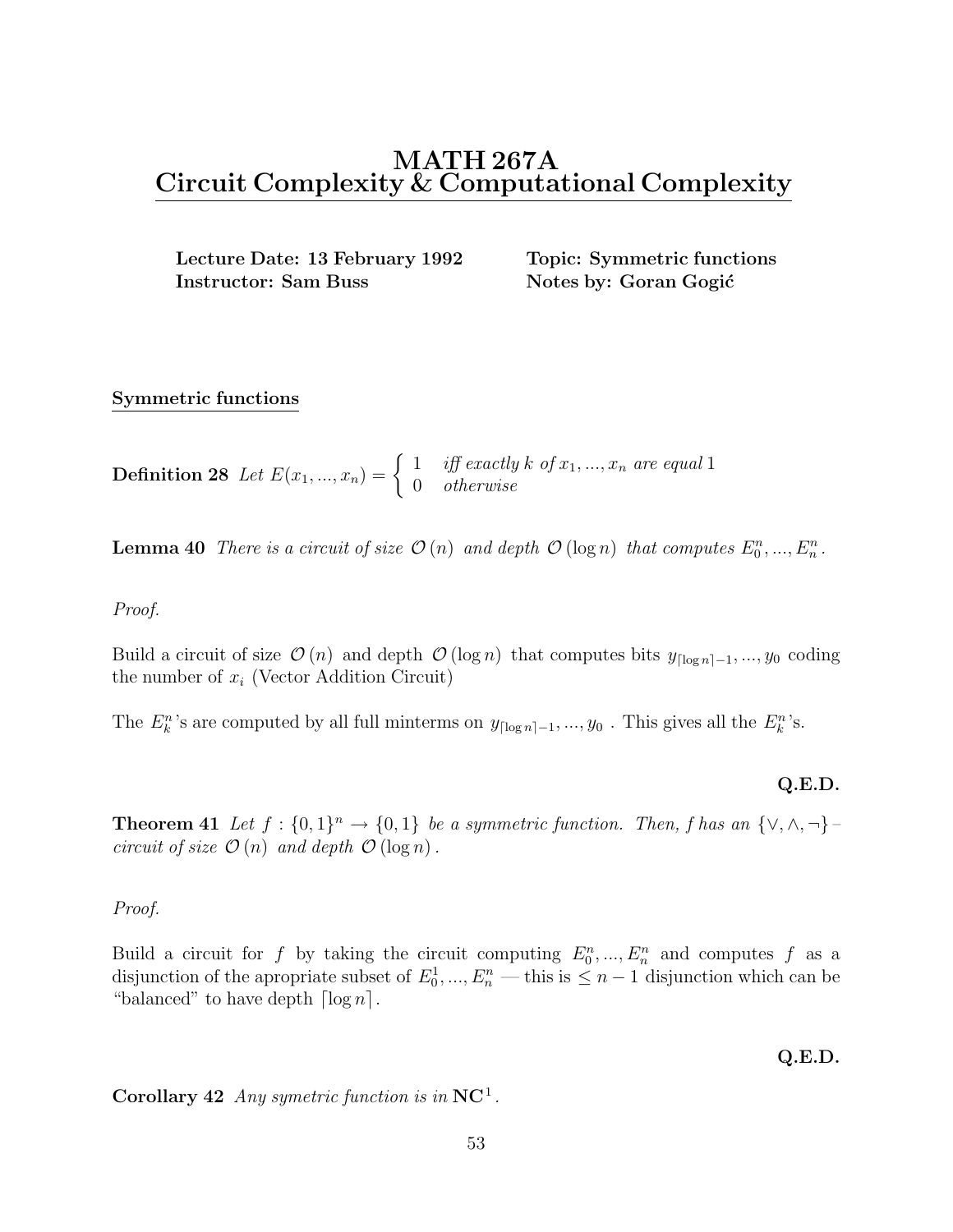## **Unary Sorting**

Consider  $f: (x_1, ..., x_n) \to (T_n^n, ..., T_1^n)$  where  $T_k^n(x) = 1$  iff at least k of  $x_i$ 's are equal 1.

**HW#14** Show that there is a  $\mathcal{O}(n)$  size and  $\mathcal{O}(\log n)$  depth circuit computing all of  $T_n^n, ..., T_1^n$ .

**HW#15** Find (and try to improve) the claimed circuit for the comp.theory problem.

### **Cumulative Counting**

Consider  $CC(x_1, x_2, ..., x_n) = (y_i^j)_{i=1,n}^{j=0, \lceil \log n \rceil-1}$  such that  $(y_i^{\log n-1}, ..., y_i^1, y_i^0)$  codes in binary the number of 1's in the array  $x_1, ..., x_i$ .

**HW#16** There are circuits of size  $\mathcal{O}(n \log n)$  and depth  $\mathcal{O}(\log n)$  that compute  $CC(\vec{x})$ .

Now, we return to the

## **Lower Bounds**

Recall that  $C_{B_2}(f) \geq n-1$  if f essentially depends on n of its inputs.

**Definition 29** A leaf gate is a gate which has as inputs two literals.

**Definition 30** A literal is a input  $x_i$  or the negation  $\overline{x_i}$  of the input.

**Theorem 43 (Schnoor 1974)**  $C^*_{\{\vee,\wedge,\neg\}}(\text{Parity}_n) = 3n - 3$ 

*Proof.* We already showed  $C^*_{\{\vee,\wedge,\neg\}}(\textbf{Parity}_n) \leq 3n-3$ . We'll show that  $C^*_{\{\vee,\wedge,\neg\}}(\textbf{Parity}_n) \geq$  $3n-3$  by induction on n.

<u>Base case:</u>  $n = 1$  Obvious

Induction step: Let C be a circuit of minimal size computing  $Parity_n, (n \geq 1)$ .

Pick any leaf gate  $g_1$  in C. Suppose  $g_1$  is an  $\vee$  - gate and has inputs  $x_i$  and  $x_j$  (cases where  $g_1$  is an  $\wedge$  gate and one or both are negated are similar).

**Claim 44**  $x_i$  or  $\overline{x_i}$  is input to at least one other  $\vee$  or  $\wedge$  gate  $g_2$  in C.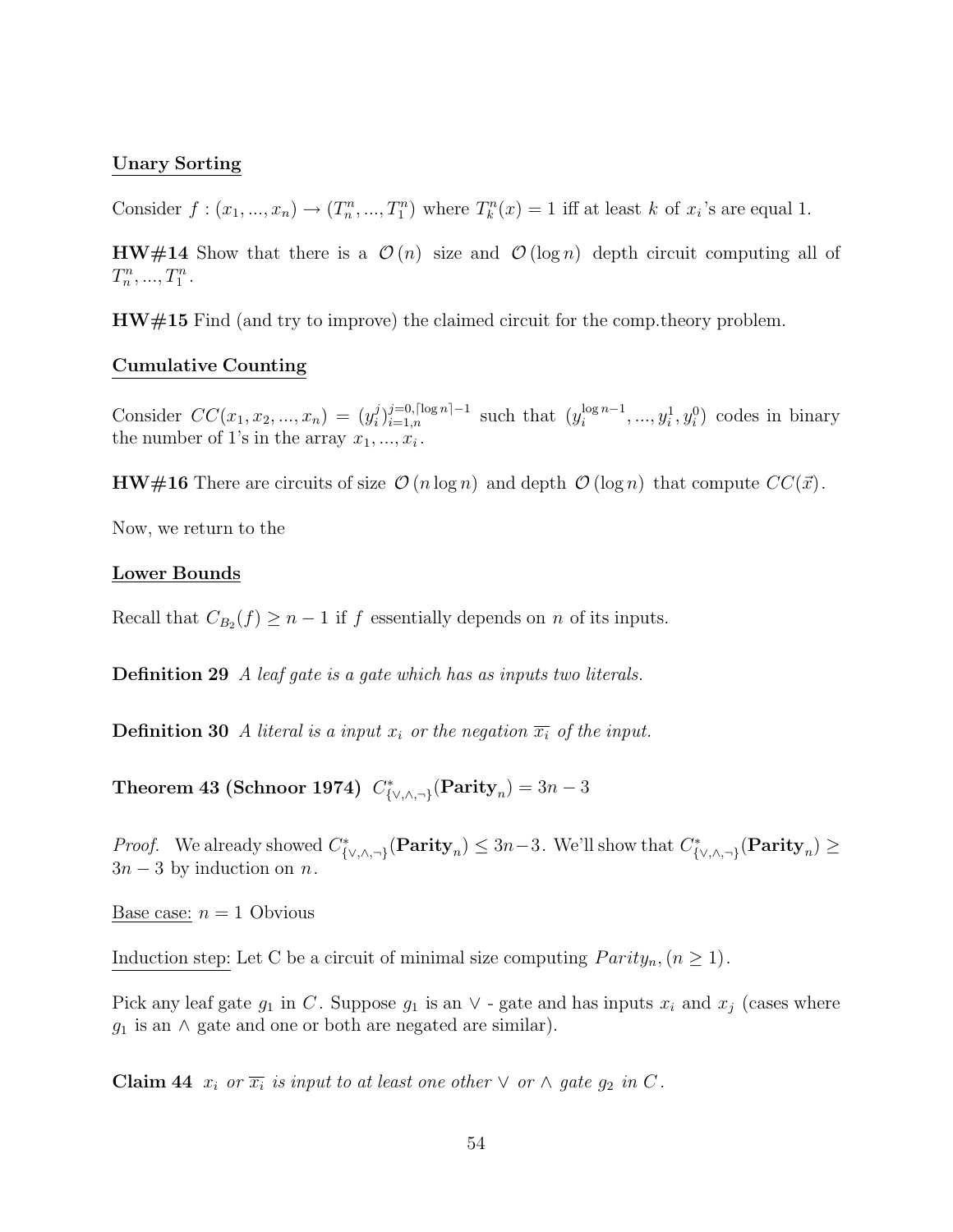*Proof.* Otherwise, when  $x_j = 1$ , then C's output is independent of  $x_i$ . This is imposible,  $\neg C_{|x_i=1}$  computes parity on  $(x_1, ..., x_{j-1}, x_{j+1}, ..., x_n)$  which is not independent of  $x_i$ .

### **Q.E.D.**

Eliminating the gate means "bypassing" the gate.  $(1 \vee \phi)$  is replaced by  $\phi$ .  $(0 \vee \phi)$  is replaced by  $φ$ .

Form  $C_{|x_i=1}$  and remove all constants by taking  $(0 \wedge \psi)$  to  $0$ ,  $(1 \wedge \psi)$  to  $\psi$  e.t.c.

In  $C_{x_i=1}$ , gate  $g_1$  has been fixed to 1, gate  $g_2$  has been eliminated and at least one gate  $g_3$ that has  $g_1$  or  $\overline{g_1}$  as input is eliminated. If  $g_3 = g_2$  then  $g_2$  has inputs  $\pm x_i$  and  $\pm g_1$ . Since both its inputs are set to constants,  $g_2$  is also set to constant, so any gate it feeds into will be eliminated. And  $g_1$  and  $g_2$  are not output gates, since they are ∨'s or ∧'s of  $x_i$  or  $\overline{x_i}$ .

In any event,  $C_{|x_i=1}$  has at least three fewer gates than C. The  $*$ -size must be  $\geq 3n-6$  by the induction hypothesis. Hence C has the size  $\geq 3n - 6 + 3 = 3n - 3$ .

#### **Q.E.D.**

Recall that  $B_2$  is the set of all binary connectives.

**Definition 31** A function  $f: \{0, 1\}^n \rightarrow \{0, 1\}$  is a  $C_{2,3}$  function iff:

- (1) It depends essentially on all its inputs
- (2) For all its inputs  $x_i$  there is a constant  $C \in \{0,1\}$  such that  $f_{|x=c}$  is in  $C_{2,3}$
- (3) For any inputs  $x_i, x_j$ , there are at least three subfunctions that can be induced from  ${x_1, ..., x_n} - {x_i, x_j}$  by seting  $x_i$  and  $x_j$  to constants. In other words,  $N_f({x_1, ..., x_n} - {x_i, x_j}) > 3$

#### **Example**

**Parity**  $\notin C_{2,3}$  because it does not satisfy conditions (2) and (3)  $\mathbf{mod3} \in C_{2,3}$ 

**Theorem 45 (Schnorr '74)** If  $f \in C_{2,3}$  where  $f : \{0,1\}^n \to \{0,1\}$  then  $C_{B_2}^*(f) \ge 2n-3$ .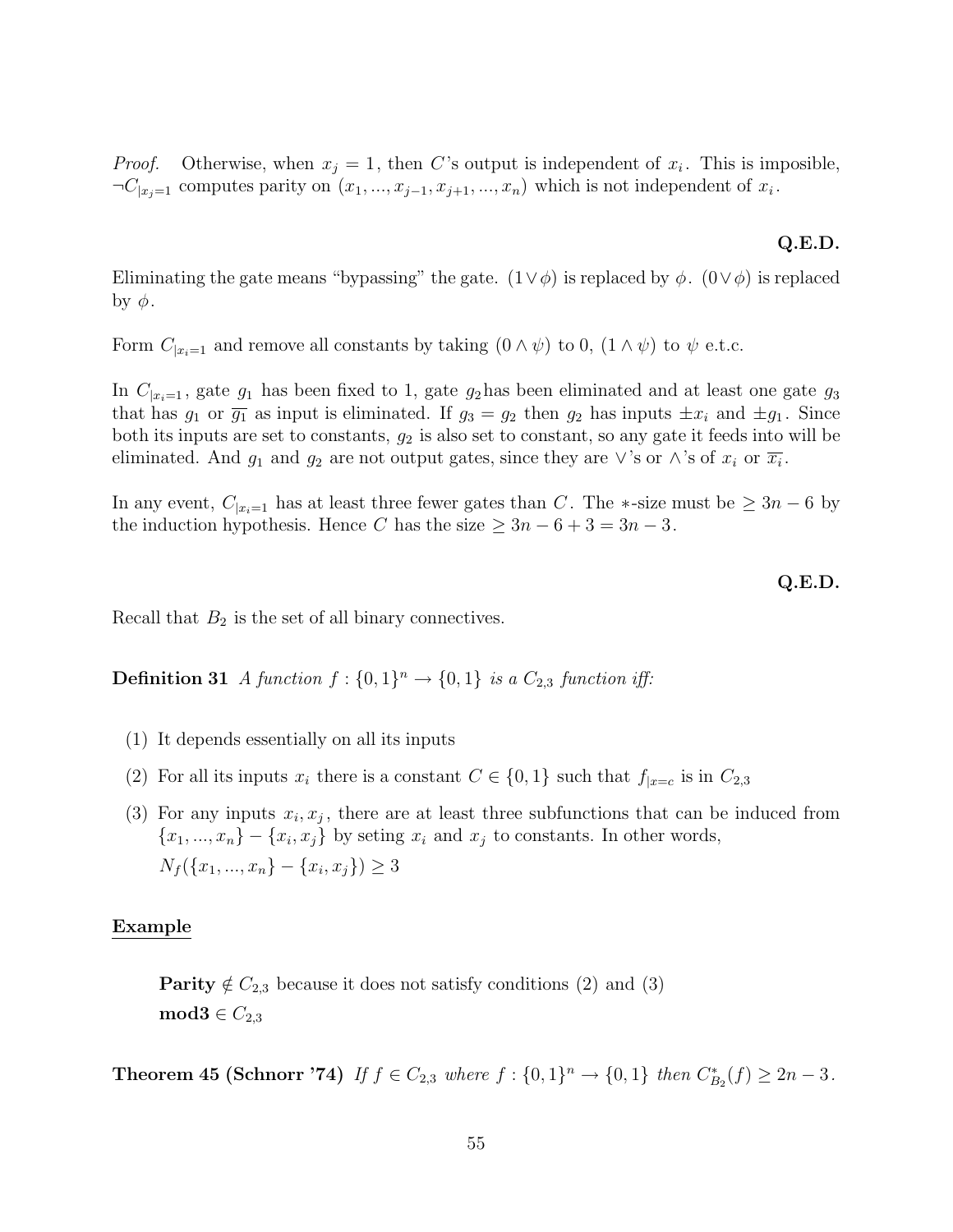Proof.

 $n=1$ : Trivial

 $n = 2$ : f depends on both inputs, so at least one two-input gate is needed.

Induction step; Assume C is a minimal circuit for computing  $f$ . Pick a "leaf gate" g that has literals  $\pm x_i$ ,  $\pm x_j$  where  $i \neq j$ .

**Claim 46** At least one of  $x_i$ ,  $x_j$  is input (perhaps in negated form) to another gate  $g_2$ .

*Proof.* Otherwise, the function f depends on  $x_i$ ,  $x_j$  which feed only into  $g(x_i, x_j)$ . So,  $x_i$ ,  $x_j$  could induce at most 2 subfunctions.

## **Q.E.D.**

Suppose  $\pm x_1$  feeds into  $g_1$  and  $g_2$ . Set  $x_1 = c, c \in \{0, 1\}$  such that  $f_{x_i=c}$  is a  $C_{2,3}$  function. This eliminates at least 2 gates. So, the original circuit C have at least  $2n-3$  gates.

### **Q.E.D.**

Remark 5:  $C_{B_2}^*(f) = \min(C_{B_2}(f), C_{B_2}(\neg f))$ 

Not gates can be incorporated into input gates, constants also.

### **All** <sup>B</sup>2 **functions:**

- Constant functions  $g = 0, g = 1$
- Projection functions  $x_1, x_2, \neg x_1, \neg x_2$
- Parity type gates  $\oplus$ ,  $\Leftrightarrow$
- ∨ type gates  $g(x_1, x_2) = \pm(\pm x_1 \vee \pm x_2)$ : ∨, ∧, NAND, NOR, IMPLIES, NOTIM-PLIES, IMPLIEDBY, NOTIMPLIEDBY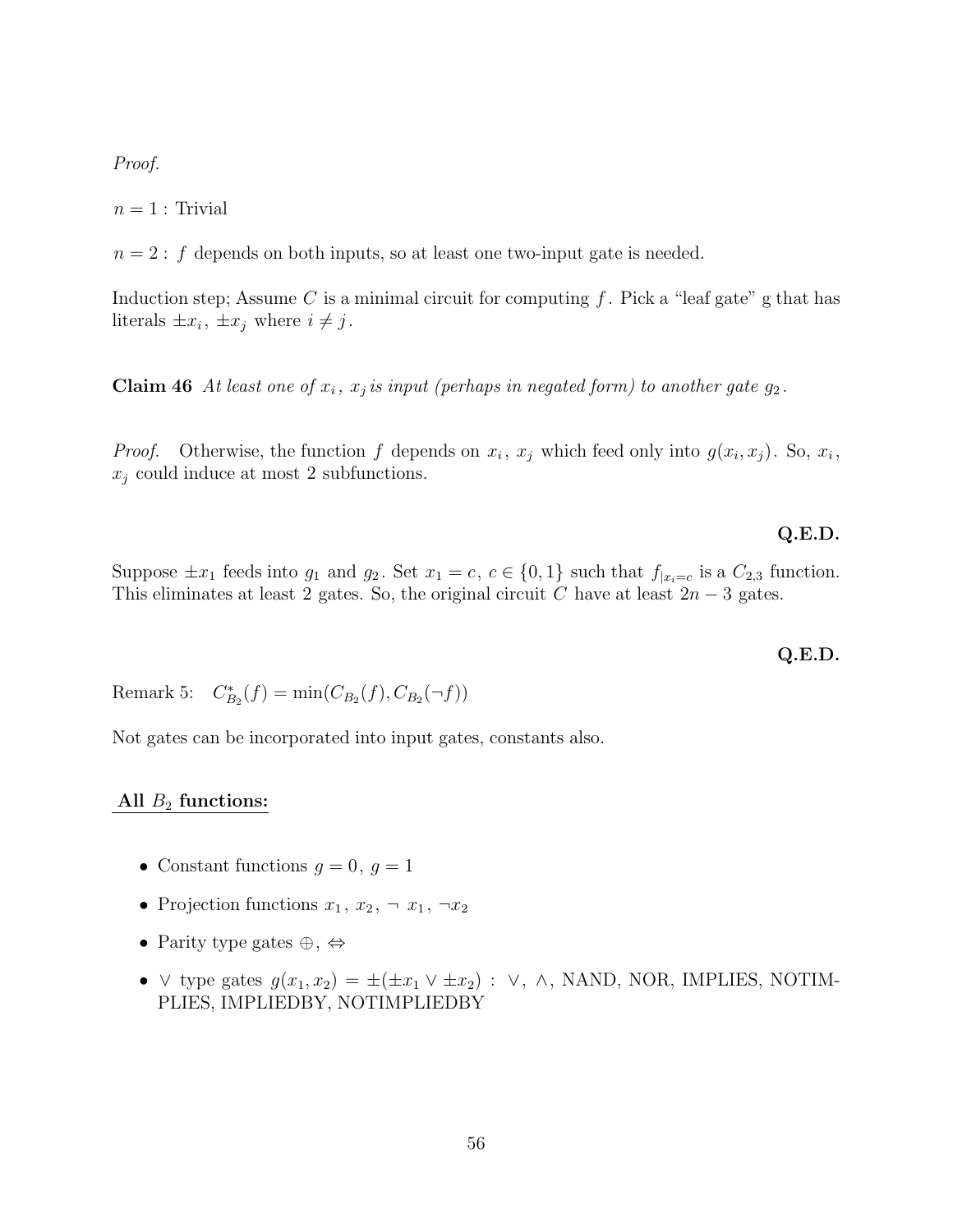**Instructor: Sam Buss Notes by: Dave Robinson** 

**Lecture Date: February 18, 1992 Topic: Schnorr/Blum lower bounds**

**Definition 32** A function f is a  $C_{2,3}$ -function iff

- (1) f depends on all its inputs.
- (2) If  $n \geq 3$ , then for any 2 inputs  $x_i$ ,  $x_j$  there are  $\geq 3$  functions that can be induced by setting  $x_i$ ,  $x_j$  to constants.
- (3) For all  $x_i$ , there is a constant  $c \in \{0,1\}$  such that  $f|_{x_i=c}$  is in  $C_{2,3}$ .)

**Theorem 47 (Schnorr, 1974)** Let  $f : \{0,1\}^n \rightarrow \{0,1\}$  be a  $C_{2,3}$ -function. Then

$$
C_{B_2}(f) \geq 2n-3.
$$

Recall that  $B_2$  is the set of all 2-input gates.

*Proof.* By induction on  $n$ .

Base case:  $n = 2$ — it's obvious that  $C_{B_2}(f) \geq 1$ , since f depends on both of its inputs. Induction step: Assume C is a minimal circuit computing  $f$ . Pick a leaf gate  $g$  that has literals  $\pm x_i, \pm x_j, (i \neq j)$  as inputs.

*Claim:* At least one of  $x_i, x_j$  is input (perhaps negated) to another gate  $g_2$ .

Pf: otherwise the function f depends on  $x_i, x_j$  only via g. So  $x_i, x_j$  can induce at most 2 subfunctions on the rest of the variables  $(g$  will either be 1 or 0). Q.e.d. claim.

Suppose  $\pm x_i$  feeds into g and  $g_i$ . Set  $x_i = c, c \in \{0, 1\}$ , such that  $f|_{x_i=c}$  is a  $C_{2,3}$  function. (Such a c exists by part (3) of the definition above.) This eliminates  $\geq 2$  gates. By induction hypothesis the induced function has  $\geq 2(n-1)-3$  gates, so the original circuit had at least  $2n-3$  gates.

**Q.E.D.**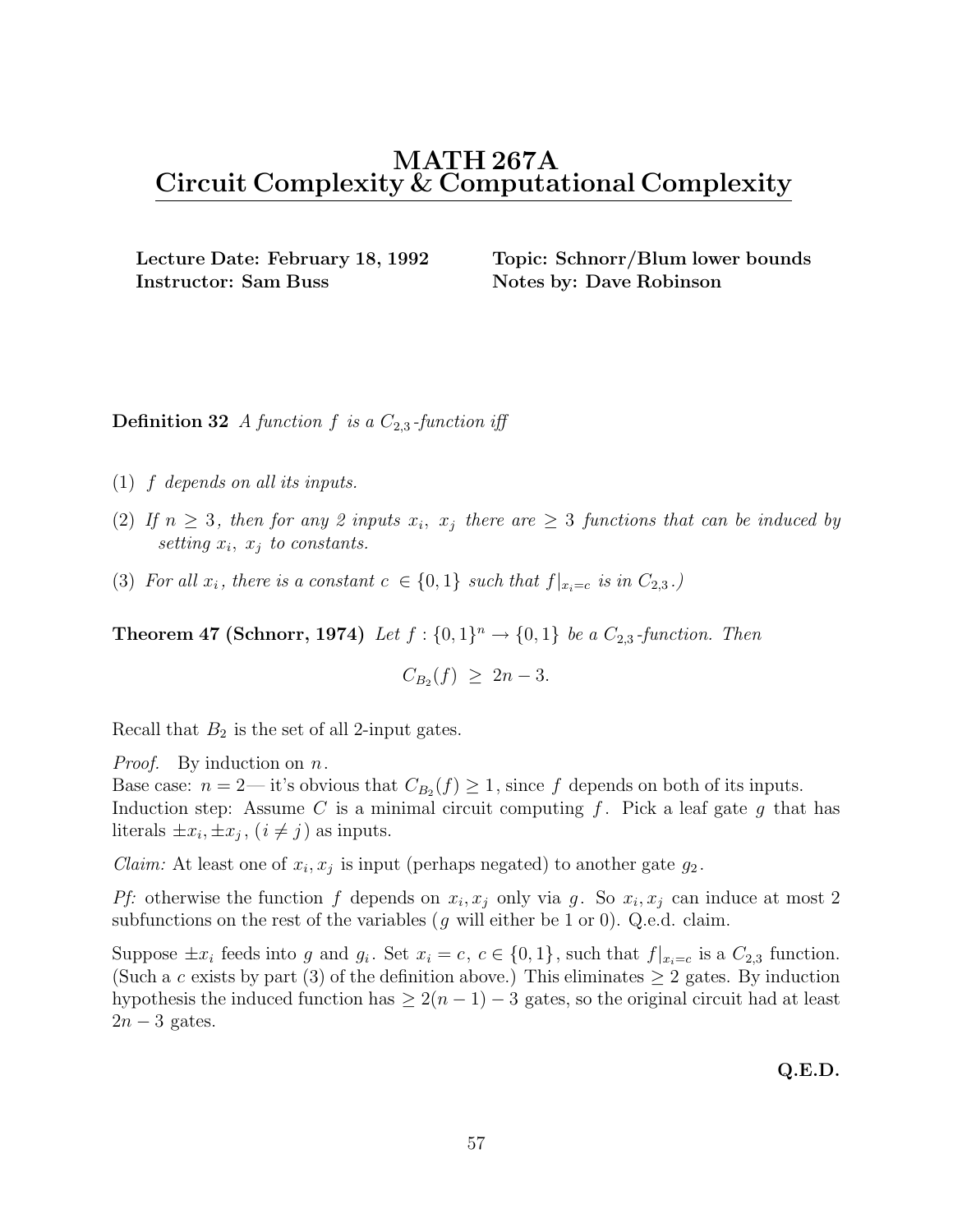References for the next topic: N. Blum "A boolean function requiring 3n network size," TCS (1984) 337-345. Paul, SIAM J. Comput. (1977). (Actually the lower bound is  $3n - o(n)$ .)

**Definition:** f will be a  $(n + 3logn + 1)$ -ary function.  $f(a_1, \ldots, a_{logn}, b_1, \ldots, b_{logn}, c_1, \ldots, c_{logn}, q, x_1, \ldots, x_n)$ The first three blocks will be used for addressing, and  $q$  will be the "control bit."  $|\vec{a}|$  = the integer with binary representation given by the a's. Similarly for the b's and c's.

 $f(\vec{a}, \vec{b}, \vec{c}, q, \vec{x}) = (q \oplus x_{|\vec{a}|}) \wedge (x_{|\vec{b}|} \oplus x_{|\vec{c}|})$ 

**Theorem 48 (N. Blum)**  $C_{B_2}(f) \geq 3n-3$ . So if  $N =$  the number of inputs to f, then  $C_{B_2}(f) \geq 3N - o(N)$ .

*Proof.* By induction. Fix n. Letting  $s = 0, \ldots, n$  define the proposition P:  $P(s) = \text{for all } S \subseteq \{x_0, \ldots, x_{n-1}\}\text{ such that } |S| = s, \text{ if } f(\vec{a}, \vec{b}, \vec{c}, q, \vec{x}) = (q \oplus x_{|\vec{a}|}) \wedge (x_{|\vec{b}|} \oplus x_{|\vec{c}|})$ whenever  $|\vec{a}|, |\vec{b}|, |\vec{c}| \in S$  then  $C_{B_2}(f) \ge 3s - 3$ .

Prove  $P(s)$  by induction on s.

Base cases:  $s = 0, 1$  are trivial since  $3s - 3 \leq 0$ .

In the case of  $s = 2$ , f depends on two of the x's (the ones in S), the control bit q, and on  $\geq 1$  address bits, making a total of  $\geq 4$  bits. This necessitates at the very least  $4-1=3$ two-input gates. So  $C_{B_2}(f) \geq 3 = 3(2) - 3$ . (Similar arguments work for  $s \leq 6$ .)

Induction Step:  $(s \geq 3)$  Assume C is a circuit of minimal size computing f. First idea: set one  $x_i$  to a constant and kill 3 gates.

Case(1): some  $x_i$  feeds into  $\geq 2$  gates, one of which is an ∧-type gate,  $(i \in S)$ . Set  $x_i = c, c \in \{0, 1\}$ , so as to force the ∧-type gate to a constant. This eliminates all gates  $x_i$  feeds into and all gates that this ∧-type gate feeds into. This will eliminate  $\geq 3$  gates. (Similar to the parity argument.)

Case(2): some  $x_i$  feeds into a parity-type gate.

*Claim:* wlog, each parity gate that  $x_i$  feeds into has property  $G$  ( $G = \text{good}$ ): Either g feeds into ≥ 2 gates or g feeds into an ∧-type gate, or g is an output gate.

Pf: otherwise we have gates  $g = g_1, g_2, g_3, \ldots, g_k$  such that each  $g_j$  is a parity-type gate, each  $g_j$  feeds into only  $g_{j+1}$  for  $i = 1, ..., k-1$  and  $g_{j+1}$  has property G.

Figure Goes Here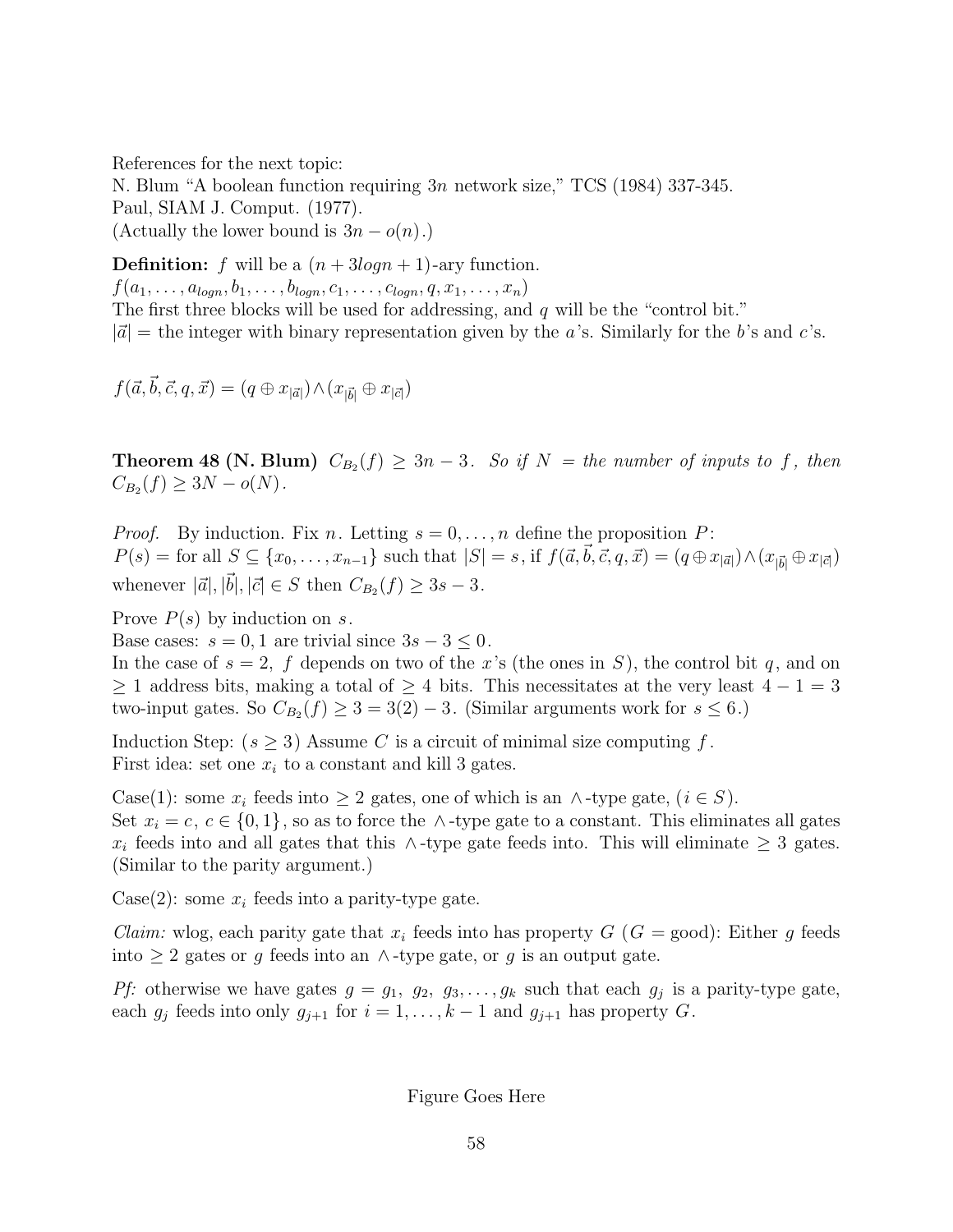We let  $A_j$  denote the other input of  $g_j$ . Note that no  $A_j$  is equal to  $x_i$ , because the ciruit is of minimal size.

We can modify  $g_1, \ldots, g_k$  by interchanging the input  $x_1$  of gate  $g_1$  and the input  $A_k$  of gate  $g_k$ :

#### Figure Goes Here

This makes  $g_k$  still compute the same function and has  $x_i$  feeding into a gate with property G. Repeat this with all the  $\oplus$ -type gates  $x_i$  feeds into. This makes the claim true (since none of the  $A_i$ 's equaled  $x_i$  or  $\neg x_i$ .)

Since a circuit C has no cycles, one of the  $\oplus$  that  $x_i$  feeds into does not depend on any of the other  $\oplus$ -gates  $x_i$  feeds into. So there is a gate A that feeds into one of the  $\oplus$ -gates that  $x_i$ feeds into that does not depend on  $x_i$ .

Now setting  $x_i = A$  or  $\neg A$  ( $x_i$  becomes a function of the rest of the variables) will force g to be constant 0 or 1 (resp.). If g feeds into  $\geq 2$  gates, either choice eliminates  $\geq 3$  gates. If g feeds into an  $\wedge$ -type gate, one of the choices eliminates g, the  $\wedge$ -type gate, and all the gates that that gate feeds into. (If g or an  $\wedge$ -type gate it feeds into is the output, this eliminates the whole circuit — in fact, they aren't though.) In any event  $\geq 3$  gates are eliminated. As before, use the induction hypothesis with S now equal to  $S - \{i\}$ .

Cases (3) and (4): every  $x_i$  feeds into exactly one ∧-type gate.

**Def:** Let  $G_i$  be the ∧-type gate that  $x_i$  feeds into. Let  $G = \{G_i : i \in S\}$  so  $|G| \leq s$ .

Case (3): Some  $G_i$  feeds into  $\geq 2$  gates. Set  $x_i = c$  such that  $G_i$  is forced to a constant. This eliminates  $G_i$  and the gates it feeds into, i.e.  $\geq 3$  gates, reducing to the induction hypothesis with  $S - \{i\}$ .

Case (4): each  $g_i$  feeds into exactly one gate  $Q_i$ . Let  $Q = \{Q_i : i \in S\}.$ 

**Lemma A:** If  $i \neq j$ ( $\in S$ ) then  $G_i \neq G_j$ .

Pf: otherwise we can set  $x_i = c \in \{0, 1\}$  which forces  $G_i = G_j$  to a constant. This makes the circuit independent of  $x_j$ . But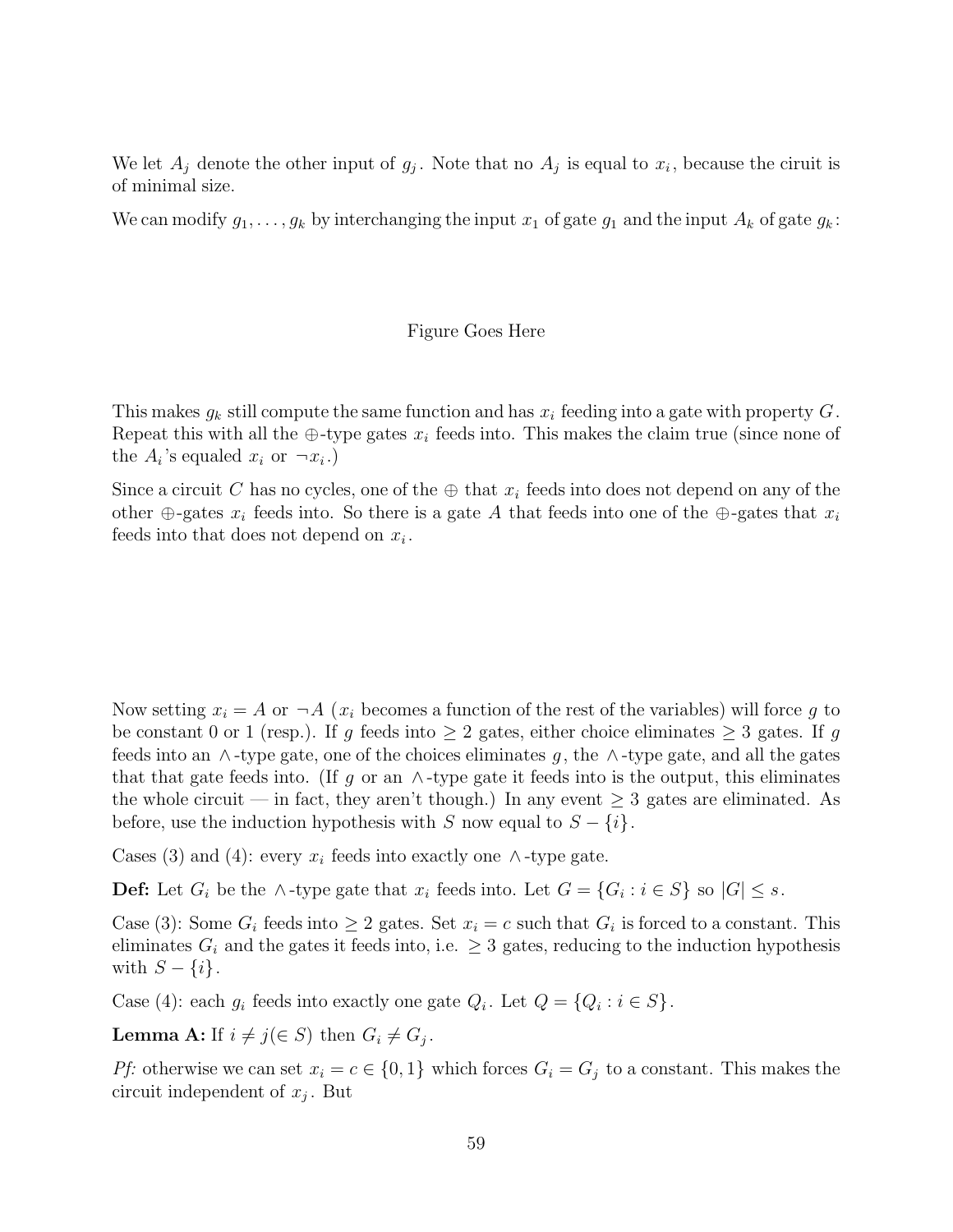$f([j], [j], [i], c, x_0 \ldots x_{i-1}, c, x_{i+1}, \ldots x_{n-1}) = (c \oplus x_j) \wedge (x_j \oplus c) = c \oplus x_j = \pm x_j$ . Where  $[j]$  is the bit string that is the binary representation of j. So f depends on  $x_j$  still —  $\#\text{contradiction}\,\#\!\!\text{. Q.e.d. lemma A.}$ 

So  $|G| = S$ .

**Def:** if  $u, v$  are gates in  $C$ , a path from  $u$  to  $v$  is a sequence of gates, starting at  $u$ , ending with  $v$  such that each gate feeds into the next gate in the sequence. Such a path is denoted  $u \Rightarrow v$ , (non-uniquely). The output node of C is denoted t. A path  $u \Rightarrow v$  is free if none of its internal nodes are in G. If  $u_1 \Rightarrow v_1$  and  $u_2 \Rightarrow v_2$  are paths then their collector is the first node in common to the two paths (if any).

**Lemma B:** For all  $i \in S$ , there is a free path  $G_i \Rightarrow t$ .

Pf: Fix i, for each  $j \in S, j \neq i$  choose  $c_j \in \{0,1\}$  so that  $x_j = c_j$  forces  $G_j$  to a constant. Make the assignments  $x_j = c_j$ . If there is no free path  $G_i \Rightarrow t$  this makes the circuit's value independent of  $x_i$ .

However, for any  $j \neq i$ ,  $f([i], [i], [j], c_i, c_0, \ldots c_{i-1}, x_i, c_{i+1}, \ldots c_{n-1}) = (c_i \oplus x_i) \wedge (x_i \oplus c_j)$ 

So  $f$  is not independent of  $x_i$ . Q.e.d. lemma B

**Corollary C:**  $G \cap Q = \phi$ .

Pf: Suppose  $Q_i = G_j$ . Then any path  $G_i \Rightarrow t$  must contain  $Q_i = G_j$  and is not free.

**Q.E.D.**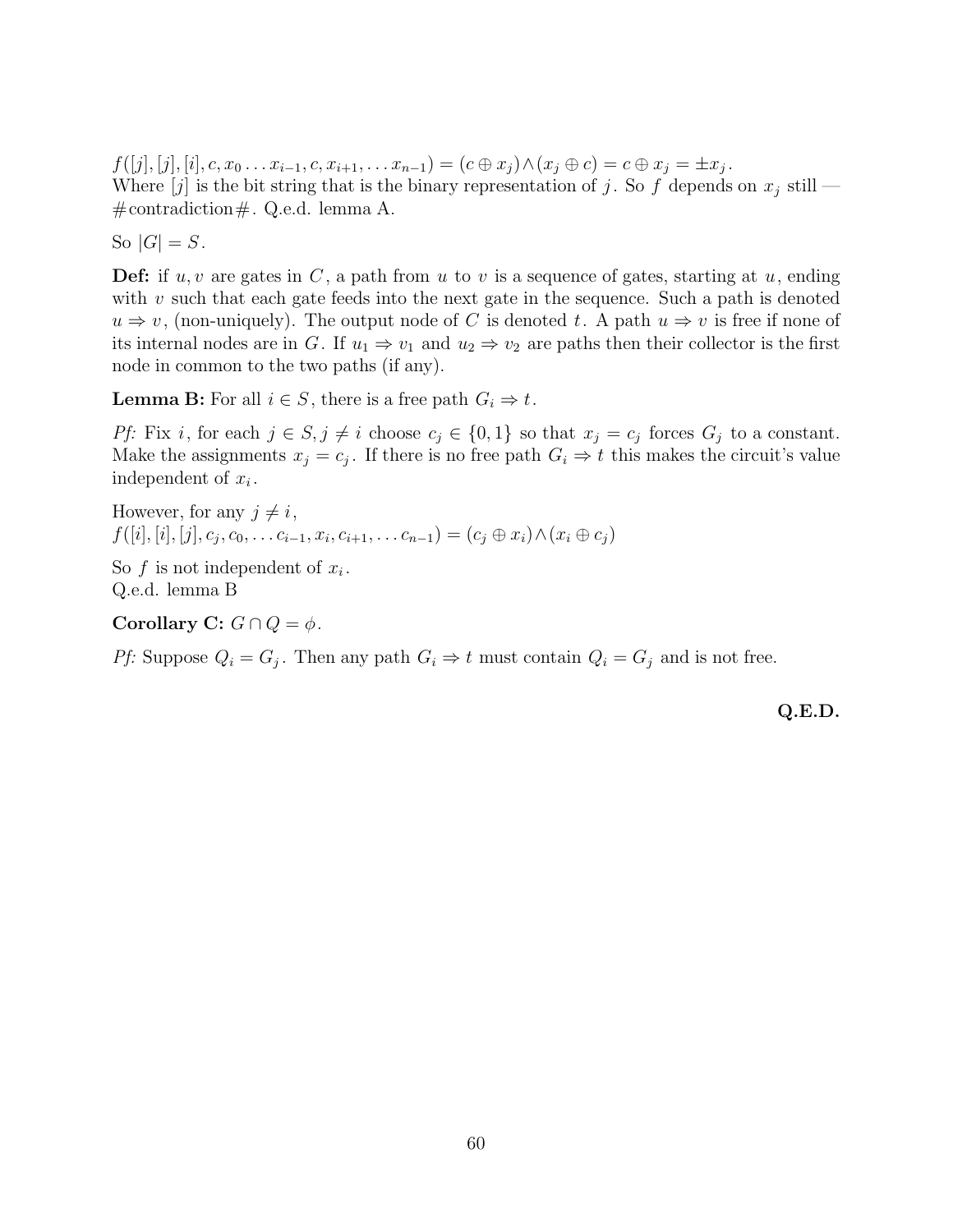**Instructor: Sam Buss Notes by: Dave Robinson** 

**Lecture Date: February 20, 1992 Topic: Blum lower bound theorem**

— continuation of proof of Blum theorem —

**Def:** A gate g is a split if g feeds into  $\geq 2$  gates. A gate g is a free split if for at least 2 gates  $g_1, g_2$  that g feeds into, there exist free paths  $g_1 \Rightarrow t, g_2 \Rightarrow t$ .

**Lemma D:** Let g be the collector of two free paths  $G_i \Rightarrow t$ ,  $G_j \Rightarrow t$ ,  $(i \neq j, i, j \in S)$ . Then at least one of the following holds:

(i) There is a free split  $\neq g$  on the path  $G_i \Rightarrow g$ .

(ii) There is a free split  $\neq g$  on the path  $G_j \Rightarrow g$ .

(iii) g is a  $\oplus$ -type gate and either there exists a free path  $G_i \Rightarrow G_j$  or a free path  $G_j \Rightarrow G_i$ .

Main idea: if (i) and (ii) fail then "all the free information" about  $x_i$  and  $x_j$  has to flow through  $q$ .

Pf: suppose (i) and (ii) fail. Fix assignments  $x_k := c_k$  for all  $k \in S - \{i, j\}$  which force  $G_k$ to a constant. This essentially "chokes off" any path through a  $G_k$  with  $k \neq i, j$ .

Case (a): Suppose g is a  $\oplus$ -type gate. Set rest of f's inputs other than  $x_i, x_j$  to constants so that f computes  $x_i \wedge (\pm x_j)$ , i.e.,  $f([i], [j], [k], 0, \vec{c}, x_i, \vec{c}, x_j, \vec{c}) = (0 \oplus x_i) \wedge (x_i \oplus c_k), \ (k \neq i, i)$  $= x_i \wedge \pm x_j$ 

So now assume there is no free path  $G_i \Rightarrow G_j$  and no free path  $G_j \Rightarrow G_i$ , Then claim: one of g's inputs depends only on  $x_i$  and the other only on  $x_j$ . Reason: if there is a path from  $x_i$  to the other input of g then either

(1) it's free so we get a split, or

(2) it goes through  $G_j$  so we have a free path  $G_i \Rightarrow G_j$ , or

(3) it goes to some  $G_l$ ,  $l \neq i, j$  in which case the path is "choked off."

So g has one input which is  $x_i$ ,  $\neg x_i$ , 0 or 1, and the other input is  $x_j$ ,  $\neg x_j$ , 0 or 1. So g computes  $\pm(x_i \oplus x_j)$ ,  $\pm x_i$ ,  $\pm x_j$ , 0, or 1. Hence the output t also computes one of these functions. But this contradicts the claim that t computes  $x_i \wedge (\pm x_j)$ .

Case (b): q is  $\wedge$ -type.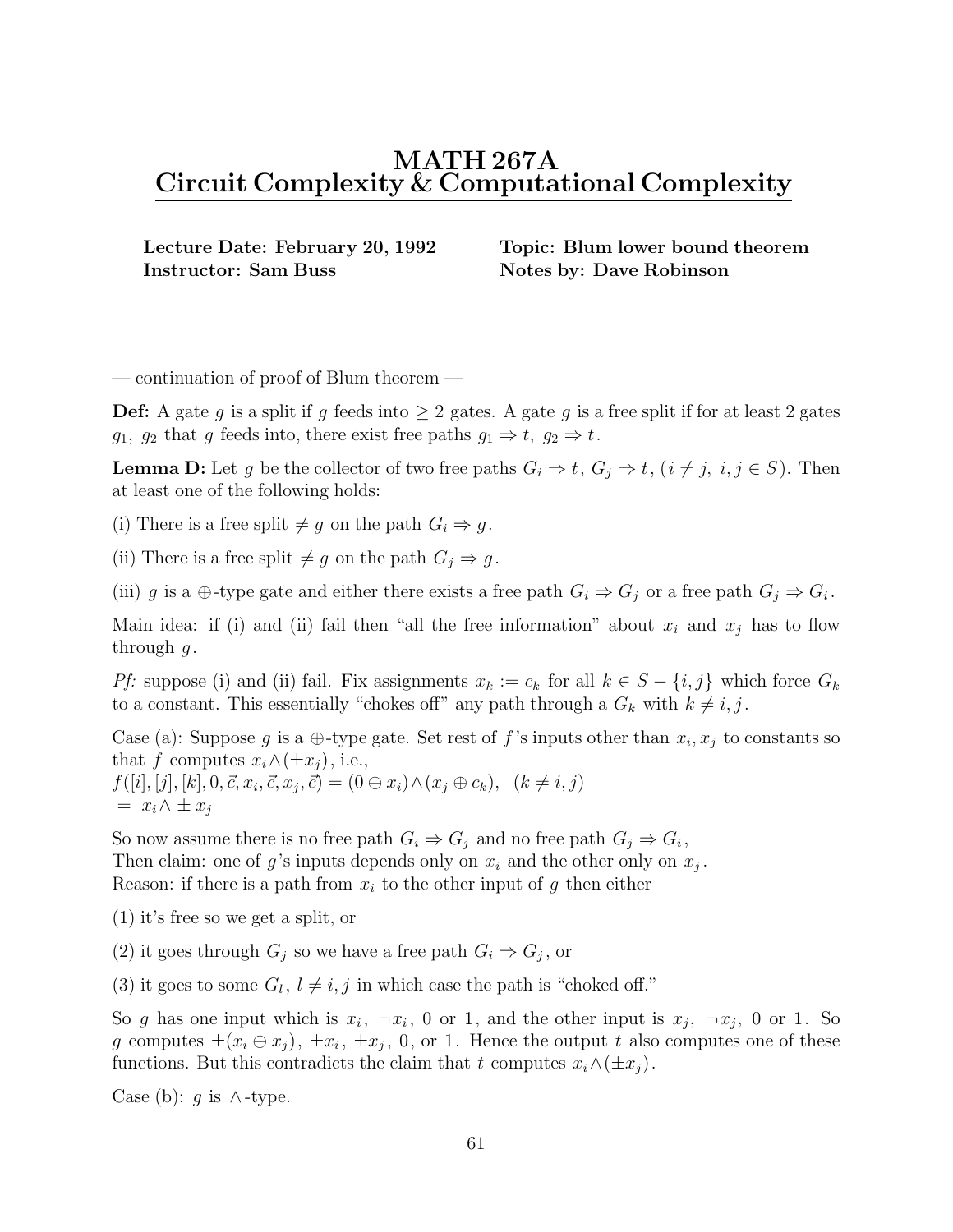Set the rest of the inputs other than  $x_i, x_j$  to constants so that f computes  $x_i \oplus x_j$ . For example,

$$
f([k],[i],[j],1-c_k,\vec{c},x_j,\vec{c},x_j,\vec{c})=(\neg c_k \oplus c_k) \land (x_i \oplus x_j), \quad k \neq i,j
$$

Suppose for the sake of contradiction that  $G_j$ 's input other than  $x_j$  depends on  $x_i$ . Then we can choose a value  $c_i$  such that setting  $x_i = c_i$  forces  $G_j$  to a constant  $(G_j$  is an ∧-type gate). This makes the circuit independent of  $x_j$  which contradicts the fact that it computes  $c_i \oplus x_j$ . Likewise  $G_i$ 's other input doesn't depend on  $x_j$ . So by reasoning exactly as before, g has one input which is  $x_i$ ,  $\neg x_i$ , 0, or 1, and the other  $x_j$ ,  $\neg x_j$ , 0, or 1. So g computes  $\pm(\pm x_i\wedge \pm x_j), \pm x_i, \pm x_j, 0$ , or 1. Thus t computes one of these, contradicting the fact that it should compute  $x_i \oplus x_j$ .

Q.e.d. Lemma D

**Corollary E:** The  $Q_i$ 's are distinct.

Pf: If  $Q_i = Q_j$  then  $g = Q_i = Q_j$  violates D.

**Lemma F:** There are  $\geq s - 1$  distinct splits.

Pf: Iterate the following process. Start with  $S' := S$ .

Pick i, j with  $G_i \Rightarrow t$  and  $G_j \Rightarrow t$  and with collector g such that g is not on any free path  $G_l \Rightarrow t$  where  $l \neq i, j \ (l, i, j \text{ range over } S').$ Choose the first option that applies:

(a) If  $G_i \Rightarrow g$  has a free split, choose it and set  $S' := S' - \{i\}.$ 

(b) If  $G_j \Rightarrow g$  has a free split, choose it and set  $S' := S' - \{j\}$ 

(c) otherwise by lemma D there is a free path  $G_i \Rightarrow G_j$  or a free path  $G_j \Rightarrow G_i$  and so either  $G_i \Rightarrow g$  has a split or  $G_j \Rightarrow g$  has a split (resp.). Choose that split and set  $S' := S' - \{j\}$  or  $S' := S' - \{i\}$  resp.

Iterate this process until  $|S'| = 1$ .

Claim: all the free splits chosen under under (a) and (b) are distinct.

*Pf*: By choice of  $i, j, q$ .

**Lemma H:** Option (c) is picked at most once.

By lemma H all  $s - 1$  splits picked are distinct. In fact, we have  $\geq s - 2$  distinct free splits.

**Lemma G:** Suppose option c is taken for some  $i, j$  in the process with a split being found on  $G_i \Rightarrow G_j$ . Then for all  $v \in S - \{j\}$  there exists a free path from  $G_v \Rightarrow G_j$  or  $G_v \Rightarrow G_i$ .

Pf: If  $v = i$  —true by assumption. If  $v \in S - \{i, j\}$  (Assume no free path  $G_v \Rightarrow G_j$  or  $G_v \Rightarrow G_i$  exists) fix assignments  $x_k := C_k \in \{0,1\}$   $(k \neq i, j, v)$  such that each  $G_k$  is forced to a constant and set rest of f's inputs to constants so that f computes  $x_i \wedge (x_i \oplus x_v)$ . Cases: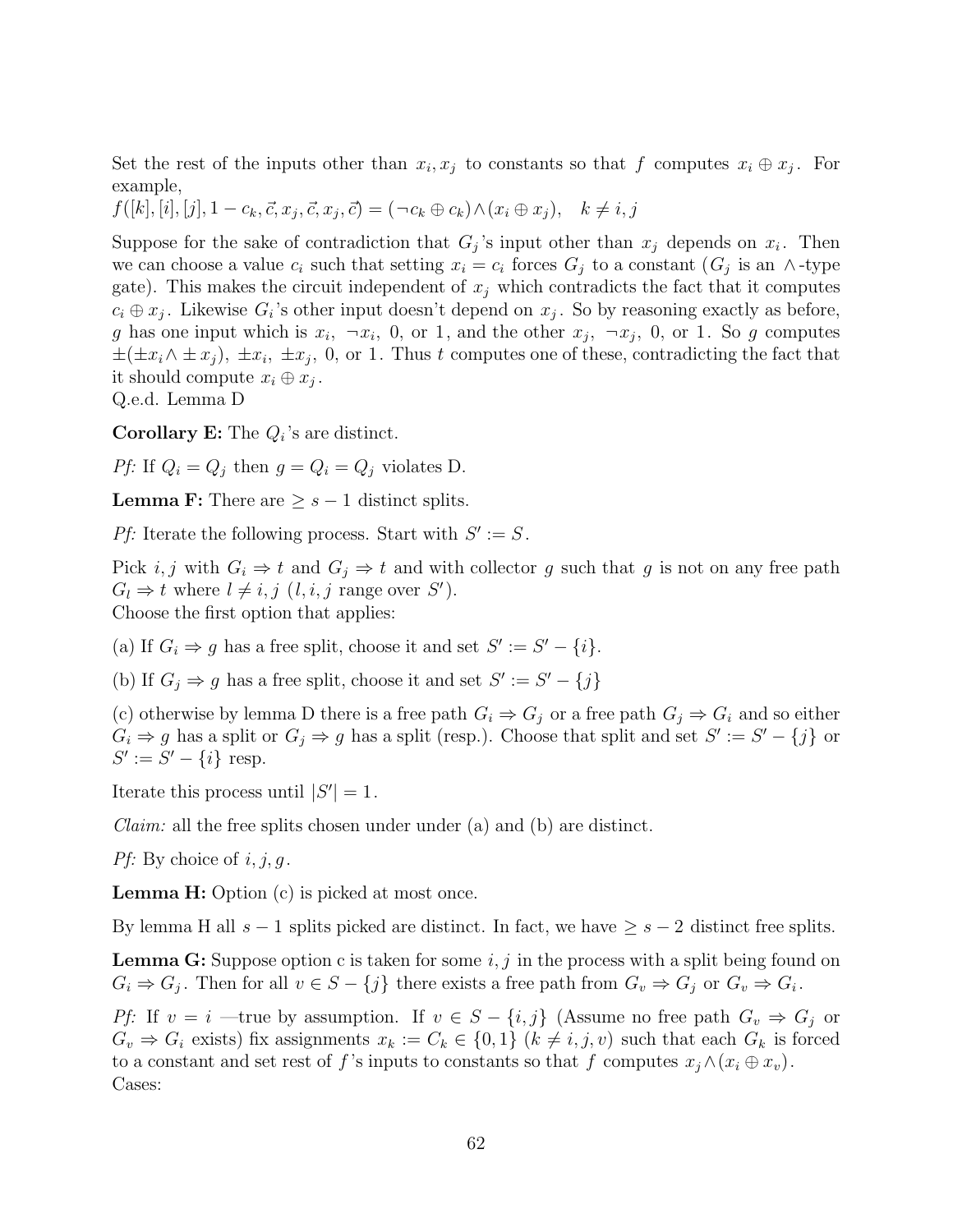(i)  $G_i$ 's other input depends on  $x_i$ .

Then set  $x_i = c_i$  so as to force  $G_i$  to a constant. This makes the circuit independent of  $x_j$ , contradicting the fact that it should compute  $x_i \wedge (c_i \oplus x_v)$ 

(ii) otherwise  $G_j$  is independent of  $x_i$  then set  $x_v = c_v$  so as to force  $G_v$  to a constant. So the circuit computes  $x_j \wedge (x_i \oplus c_v)$ . However, when option (c) is picked, the situation of (iii) of Lemma D holds. So g must be a  $\oplus$ -type gate and as argued in the proof of Lemma D circuit outputs  $\pm(x_i \oplus x_j)$  or  $\pm x_i$  or  $\pm x_j$  or 0 or 1 (since  $G_i$  doesn't depend on  $x_i$ ), which contradicts the fact that it is supposed to compute  $x_j \wedge (x_i \oplus c_v)$ . Q.e.d. Lemma G.

*Proof of Lemma H:* Suppose option (c) is chosen twice with values i, j (first) and  $i', j'$ (second). Since j was discarded the first time option (c) was used,  $j \neq j'$ . Lemma G (used twice) implies there is a path  $G_i \Rightarrow G_{i'}$  and a path  $G_{i'} \Rightarrow G_i$ . Impossible: this is a cycle. Q.e.d. Lemmas H and F.

*Proof of the Theorem:* Trying to find  $3s - 3$  gates.

Found so far:  $G - s$  gates

 $Q - s$  gates.

Problem: the s−2 free splits may not be distinct from the Q's. Let  $m = \# Q$ 's that are not one of these free splits. So  $m \geq 2$  (note: this differs from the Blum proof). The  $s - 2$  free splits give  $2s - 4$  beginnings of free paths. Plus we have m many beginnings of free paths from the nodes in Q that are not free splits. So the total number of beginnings of free paths is  $2s + m - 4$ . These paths all have to be "collected" (not in the technical sense) before they reach t. How can they be collected?

(a) s can feed into the Q's that are not free splits (actually it's  $s - 1$ )

(b) there are  $(s-2) - (s-m)$  free splits not in Q. They can collect two paths each— i.e.,  $2m - 4$  free paths can enter them.

(c) there are still  $\geq (2s + m - 4) - s - (2m - 4) = s - m$  beginnings left. They can't be collected by  $G, Q$  or the free splits, so we need  $s - m - 1$  more gates to collect them.

Total # of gates found in (a), (b), (c):  $s + (m-2) + (s-m-1) = 2s - 3$ .

Adding in the gates in  $G: s + 2s - 3 = 3s - 3$ .

**Q.E.D.**

Additional notes:

In fact  $3s - 2$  is achievable because of the comment in (a).

The best known upper bound is around  $6n$ .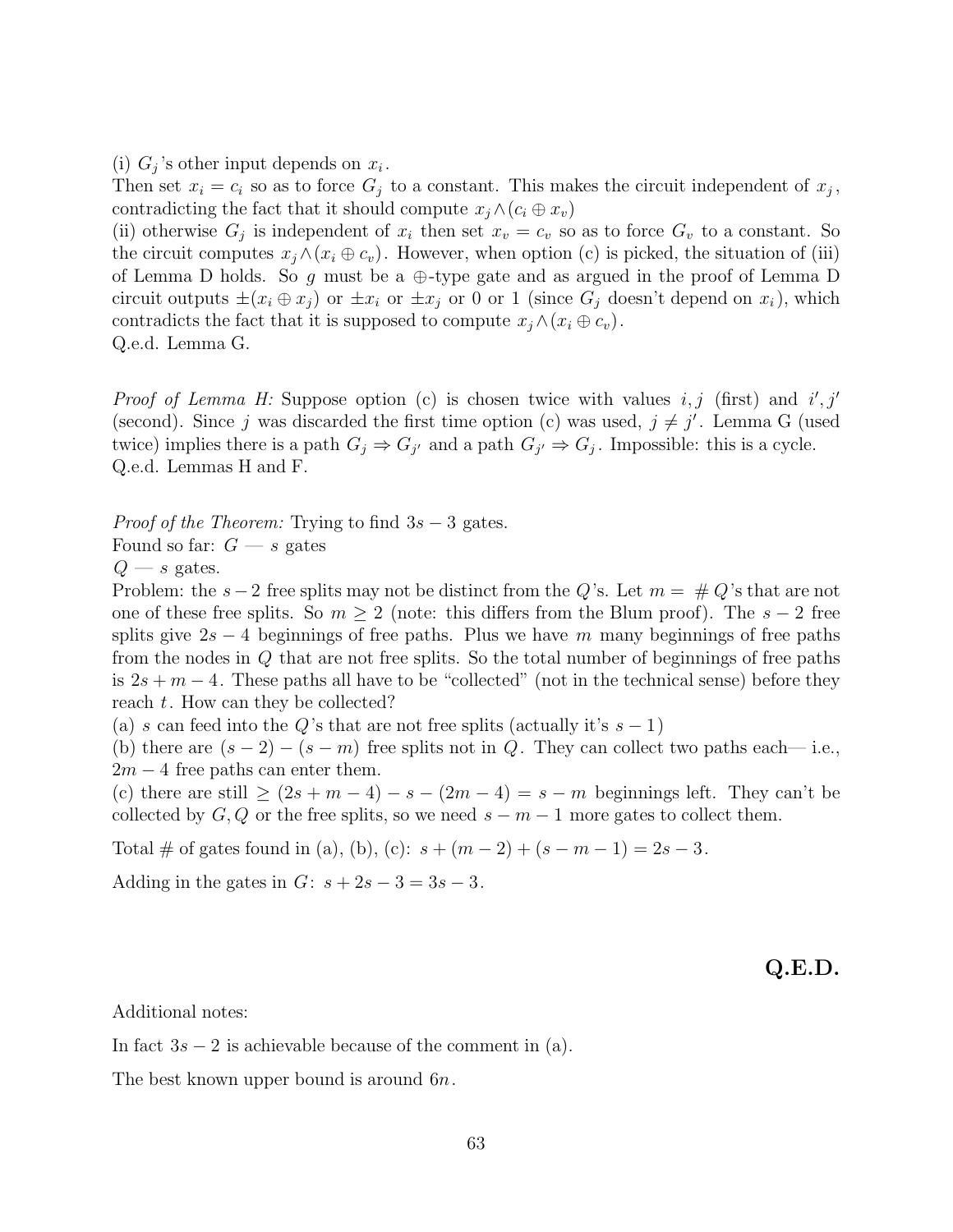**Instructor: Sam Buss Notes by: Jinghui Yang** 

**Lecture Date: 25 Febuary 1992 Topic: Subbotovskaya's theorem**

We will prove the results of Subbotovskaya and Andreev on lower bounds of {¬,∨,∧} formula size. The development of this approach to show lower bounds is roughly as follows:

- Subbotovskaya (1961)
- Andreev  $(1986)$
- Nissan-Impagliazzo ( $\sim$  1992)
- Paterson-Zwick  $(FOCS'91, \approx n^{2.63}$  lower bounds)

Miniproject: understand Paterson-Zwick's paper.

**Convention:** By  $\{\neg, \vee, \wedge\}$  formulas we mean those whose negation has been pushed to leaves.

**Proposition 49** The formula  $x \wedge \psi$  is equivalent to  $x \wedge \psi_{|x=1}$ . Similarly for  $(\neg x) \wedge \psi$ ,  $x \vee \psi$ and  $(\neg x) \vee \psi$ 

Proof. Obvious.

### **Q.E.D.**

**Convention:** Whenever a formula has  $(\pm x_i) \wedge \psi$  or  $(\pm x_i) \wedge \psi$  as a subformula, then  $x_i$ does not occur in  $\psi$ .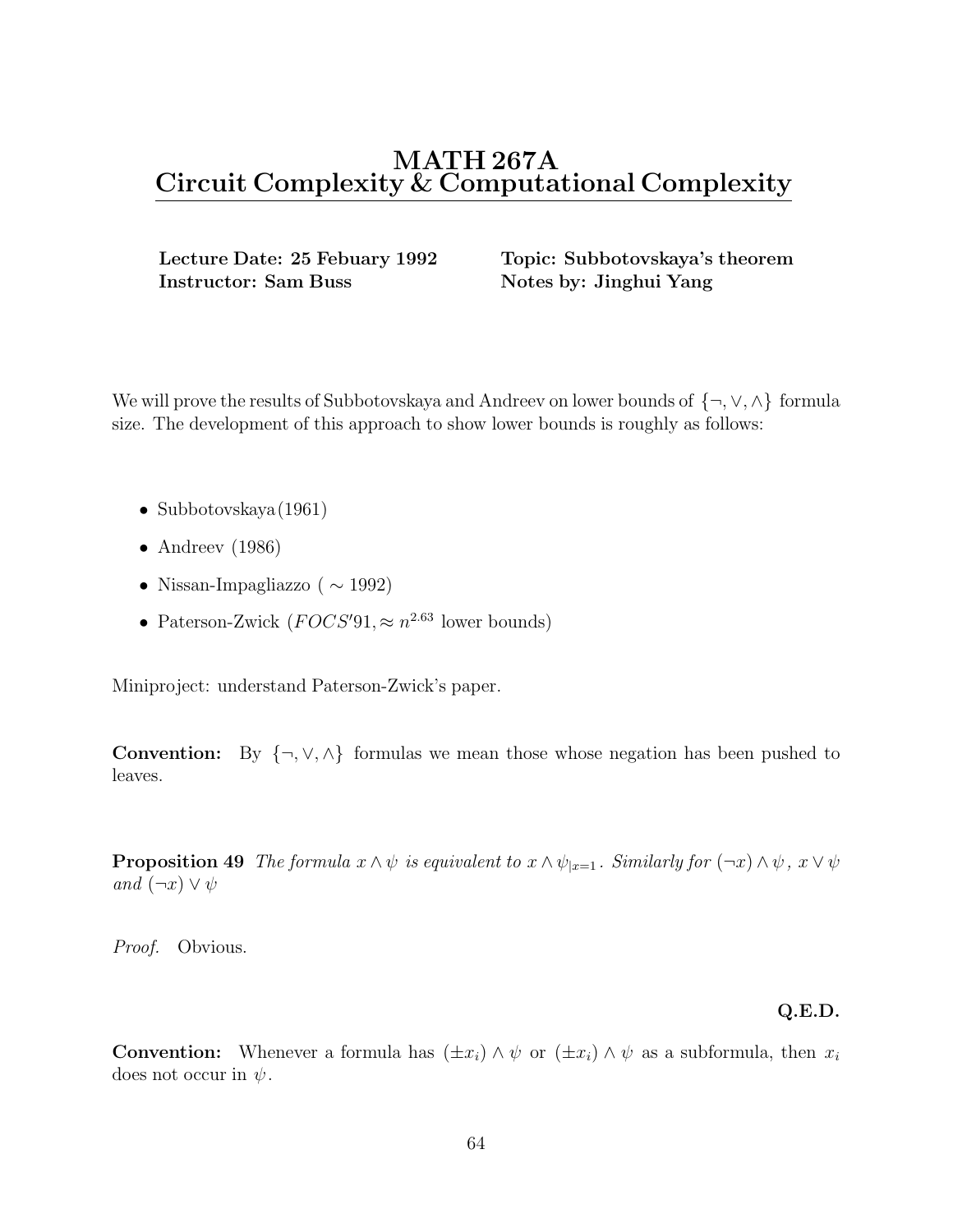**Notation:**

$$
|\varphi| = the \operatorname{leaf-size} \circ f \varphi
$$

$$
|0| = |1| = 0,
$$

$$
|\varphi|_0 = \begin{cases} |\varphi| & \text{if } |\varphi| > 0 \\ -\frac{1}{2} & \text{if } |\varphi| = 0 \end{cases}
$$

**Theorem 50** (Subbotovskaya) Let  $\varphi$  be an  $\{\neg, \vee, \wedge\}$ -formula with variables from  ${x_1, x_2,...,x_n}$ .  $1 < k < n$ . Let  $\sigma$  be a partial truth assigment randomly selected as follows:

- a. Pick subset of variables of  $\{x_1, x_2, \ldots x_n\}$  of size  $n k$  randomly, and let the domain of  $\sigma$ ,  $Dom(\sigma)$ , be this set.
- b. For each  $x_i \in dom(\sigma)$ , set  $\sigma(x_i)=0$  or 1 with equal (independent) probabilities.

Then

$$
E(|\varphi_{|\sigma}|) \le C(\frac{k}{n})^{\frac{3}{2}}|\varphi| + \frac{1}{2}
$$

for some constant  $C.$  (In fact C is close to 1 for large n).

(  $\varphi_{|\sigma}$  is the formula  $\phi$  with the values of variables assigned according to  $\sigma$ , eliminating  $\wedge$ ,  $\vee$ gates with constant inputs.)

**Lemma 51** Let  $\varphi$  be as in Subbotovskaya's theorem. Assume  $|\varphi| \neq 1$ . Pick a partial assignment  $\sigma$  with  $|dom(\sigma)| = 1$  by choosing a random  $x_i$  and setting  $\sigma(x_i) = 0$  or 1 with eaqual probabilities.

Then

$$
E(|\varphi_{|\sigma}|) \le (1 - \frac{1.5}{n})|\varphi|.
$$

 $\frac{1.5}{n}$  is a little surprising, since one might have expected  $\frac{1}{n}$  instead.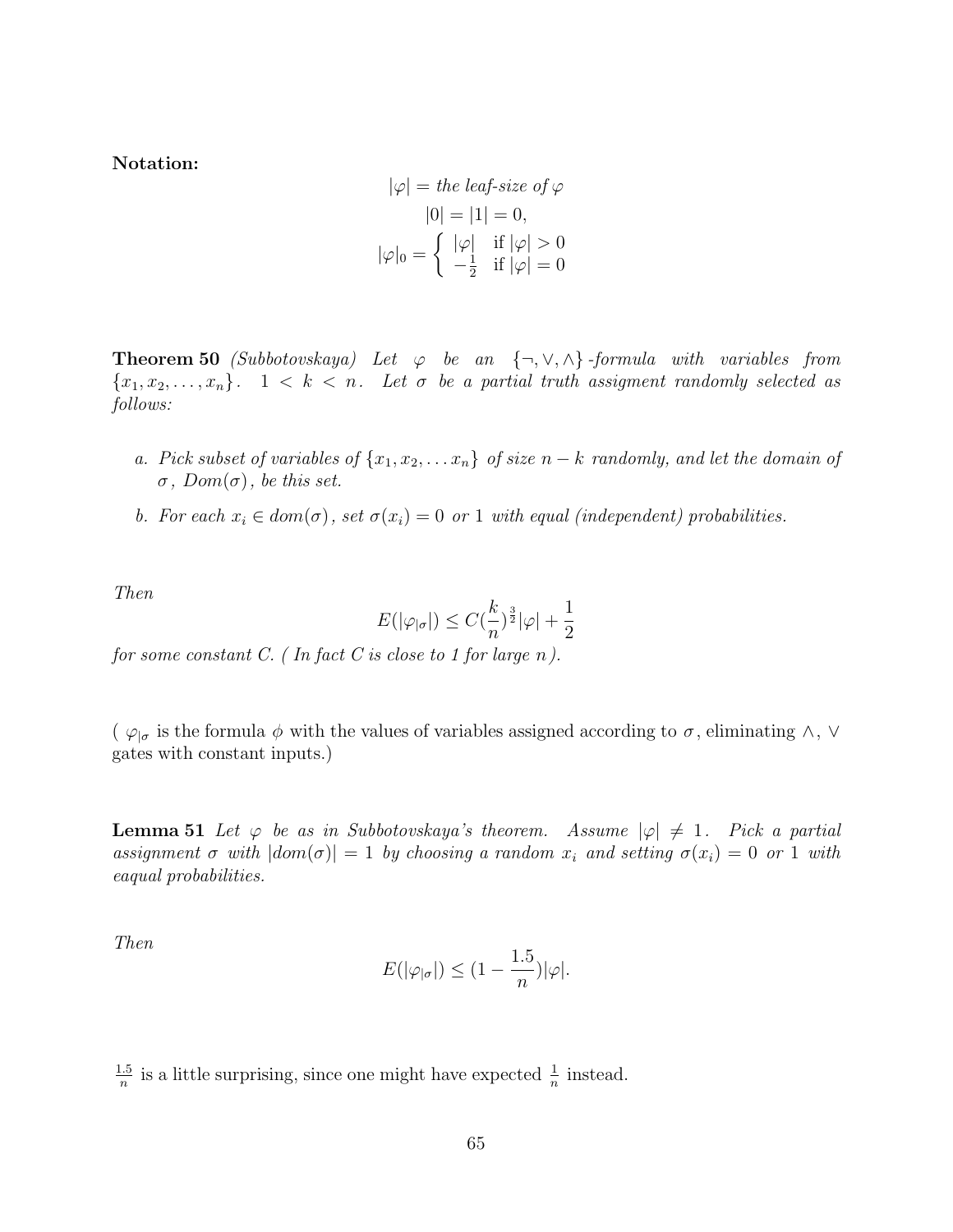*Proof.* The proof is by induction on  $|\varphi|$ . It is obviously true for  $|\varphi| = 0$ . Base case (1):  $|\varphi| = 2$ , i.e.  $\varphi$  is  $(\pm x_i) \wedge (\pm x_j)$  or  $(\pm x_i) \vee (\pm x_j)$ 

Let us just do the subcase that  $\varphi$  is  $x_i \wedge x_j$ . The probability with which  $x_i$  or  $x_j$  is chosen is  $\frac{2}{n}$ .

with further probability  $\frac{1}{2}$ :  $\sigma(x_i)$  or  $\sigma(x_j) = 1$ ,<br>with further probability  $\frac{1}{2}$ :  $\sigma(x_i)$  or  $\sigma(x_j) = 0$ 

and thus

with probability  $\frac{1}{p}$ ,  $|\varphi_{|\sigma}| = 1$ , with probability  $\frac{1}{n}$ ,  $|\varphi_{|\sigma}| = 0$ , with probability  $\frac{n-2}{n}$ ,  $\sigma(x_i)$  and  $\sigma(x_j)$  are undefined. Hence  $|\varphi_{|\sigma}| = |\varphi| = 2$ . So

$$
E(|\varphi_{|\sigma}|) = \frac{1}{n} \cdot + \frac{1}{n} \cdot 0 + \frac{n-2}{n} \cdot 2
$$
  
=  $\frac{1}{n} + (1 - \frac{2}{n}) \cdot 2$   
=  $(1 - \frac{2}{n} + \frac{1}{2n}) \cdot 2$   
=  $(1 - \frac{1.5}{n}) \cdot 2$   
=  $(1 - \frac{1.5}{n}) |\varphi|$ 

Induction step 1:

Assume that the top gate of  $\varphi$  has one input being a literal, e.g.  $\varphi$  is of the form  $x_i \wedge \psi$  with  $|\psi| > 1$ . Then with probability  $\frac{1}{n} \cdot \frac{1}{2}$ ,  $\sigma(x_i) = 0$  and  $|\varphi_{|\sigma}| = 0$ ,<br>with probability  $\frac{1}{n} \cdot \frac{1}{2}$ ,  $\sigma(x_i) = 1$  and  $|\varphi_{|\sigma}| = |\psi|$ ,<br>with probability  $\frac{n-1}{n}$ ,  $\sigma(x_i)$  is undefined.

Since  $x_i$  is not in  $\psi$ ,  $E(|\psi_{|\sigma}| : \sigma(x_i)$  undefined)  $\leq (1 - \frac{1.5}{n-1}) |\psi|$  by the induction hypothesis.

So,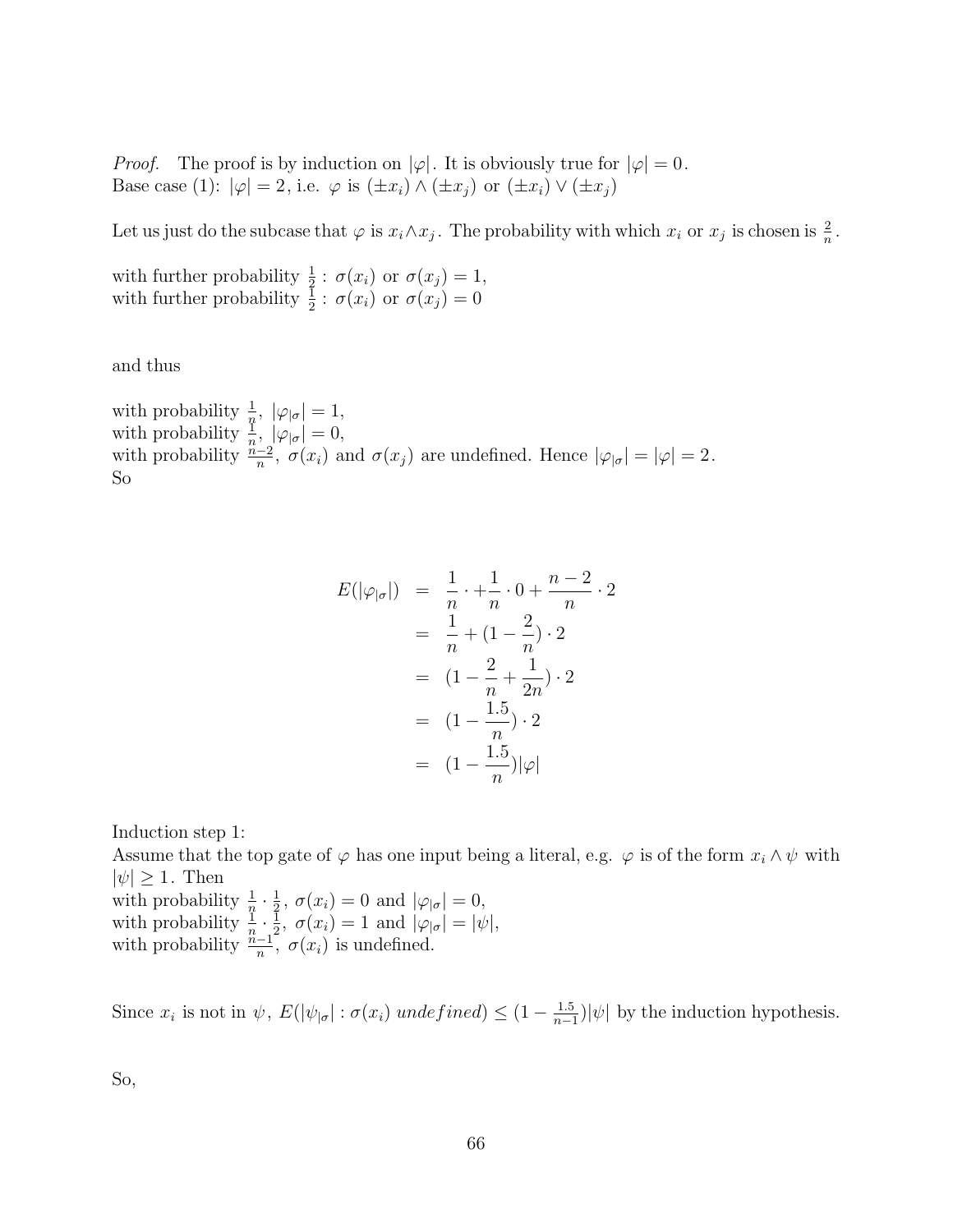$$
E(|\varphi_{|\sigma}|) \leq \frac{1}{2n} \cdot 0 + \frac{1}{2n} \cdot |\psi| + \frac{n-1}{n} \cdot [(1 - \frac{1.5}{n-1})|\psi| + 1]
$$
  
\n
$$
= \frac{1}{2n} |\psi| + (\frac{n-1}{n} - \frac{1.5}{n})|\psi| + 1 - \frac{1}{n}
$$
  
\n
$$
= (1 - \frac{1}{n} - \frac{1.5}{n} + \frac{1}{2n})|\psi| + 1 - \frac{1}{n}
$$
  
\n
$$
= (1 - \frac{1.5}{n})|\psi| + 1 - \frac{1}{n} - \frac{1}{2n}|\psi|
$$
  
\n
$$
\leq (1 - \frac{1.5}{n})|\psi| + 1 - \frac{1}{n} - \frac{1}{2n}
$$
  
\n
$$
\leq (1 - \frac{1.5}{n})|\psi| + (1 - \frac{1.5}{n})
$$
  
\n
$$
= (1 - \frac{1.5}{n})|\varphi|
$$

Induction step 2:  $\varphi$  is  $\psi \wedge \chi$  or  $\psi \vee \chi$  with  $|\psi|$  and  $|\chi| > 1$ . Then  $|\varphi| = |\psi| + |\chi|$  hence  $|\varphi_{|\sigma}| \leq |\psi_{|\sigma}| + |\chi_{|\sigma}|.$ 

$$
E(|\varphi_{|\sigma}|) \leq E(|\psi_{|\sigma}|) + E(\chi_{|\sigma})
$$
  
\n
$$
\leq (1 - \frac{1.5}{n})|\psi| + (1 - \frac{1.5}{n})|\chi|
$$
  
\n
$$
= (1 - \frac{1.5}{n})|\varphi|
$$

**Q.E.D.**

**Remark:** In Subbotovskaya's Theorem, the lower bound 1.5 cannot be improved past 2 because of "parity". The best result so far is 1.63.

**Lemma 52** Let  $\varphi$  be as in Subbotovskaya's theorem, where  $\varphi$  can be any formula. Choose  $\sigma$ randomly as in Lemma 51. Then

$$
E(|\varphi_{|\sigma}|_0) \le (1 - \frac{1.5}{n})|\varphi|_0
$$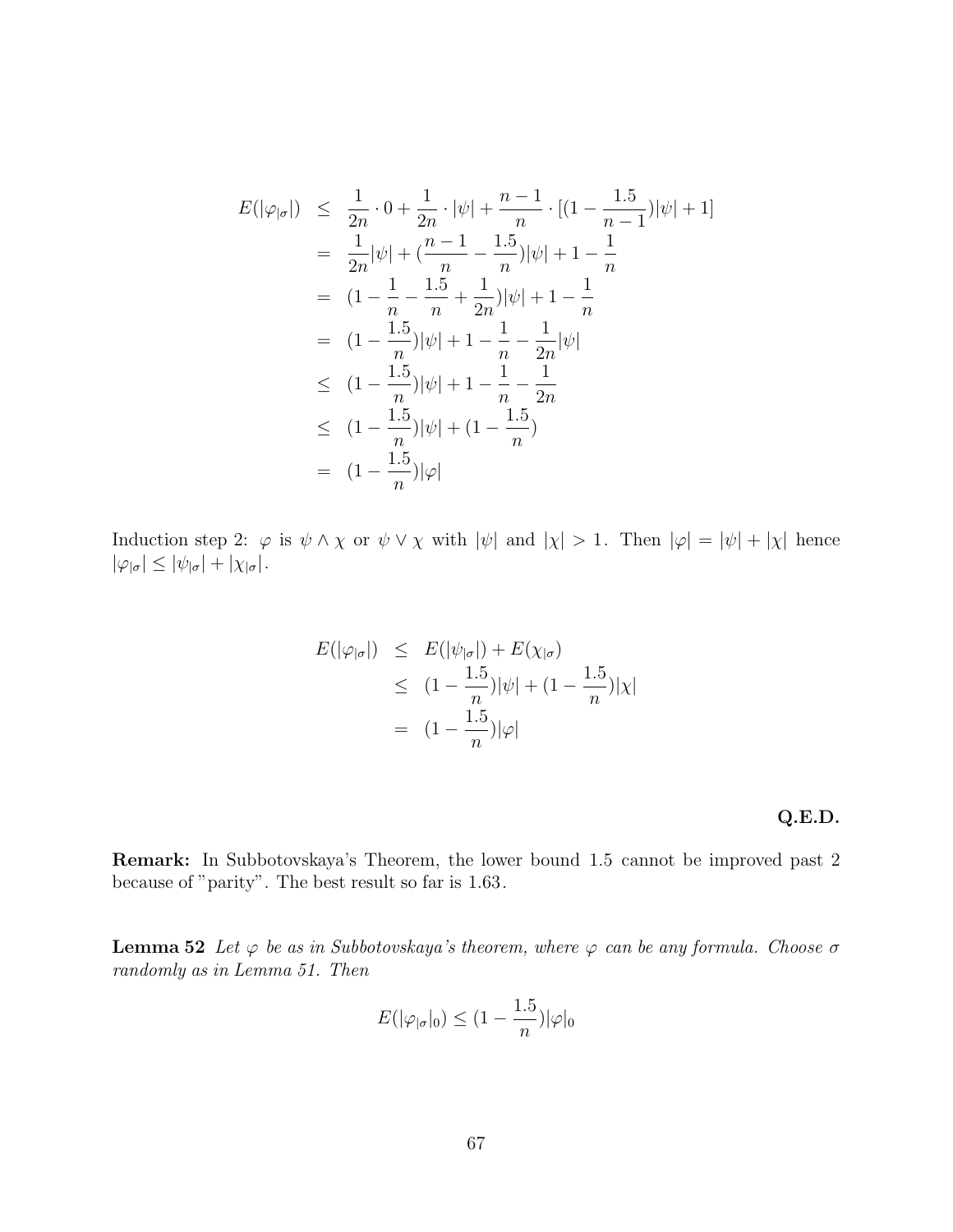*Proof.* Case 1:  $|\varphi| = 0$ , then  $|\varphi|_0 = -\frac{1}{2}$  and  $E(|\varphi_{|\sigma}|_0) = -\frac{1}{2}$ , Lemma 52 follows since  $1 - \frac{1.5}{n} < 1$ . Case 2:  $|\varphi| > 1$ ,

$$
E(|\varphi_{|\sigma}|_0) \leq E(|\varphi_{|\sigma}|)
$$
  
\n
$$
\leq (1 - \frac{1.5}{n})|\varphi| \quad (by Lemma 51)
$$
  
\n
$$
= (1 - \frac{1.5}{n})|\varphi|_0
$$

Case 3:  $|\varphi| = 1 = |\varphi|_0$ , then  $\varphi$  is a literal, say  $x_i$ . Then with probability  $\frac{1}{n}$ ,  $\sigma(x_i)$  is defined and  $|\varphi_{|\sigma}|_0 = -\frac{1}{2}$ , otherwise, with probability  $\frac{n-1}{n}$ ,  $|\varphi_{|\sigma}| = 1$ . So

$$
E(|\varphi_{|\sigma}|_0) = \frac{1}{n} \cdot \left(-\frac{1}{2}\right) + \frac{n-1}{n} \cdot 1
$$
  
=  $1 - \frac{1}{n} - \frac{1}{2n}$   
=  $1 - \frac{1.5}{n}$ 

**Q.E.D.**

Now we prove Subbotovskaya's theorem.

Proof. (For Subbotovskaya's theorem) Assuming the hypothesis of the theorem. By Lemma 52,

$$
E(|\varphi_{|\sigma}|_0) \leq (1 - \frac{1.5}{n})(1 - \frac{1.5}{n-1})\dots(1 - \frac{1.5}{k+1})|\varphi|_0
$$

It suffices to show

$$
r = (1 - \frac{1.5}{n}) \dots (1 - \frac{1.5}{k+1}) \le C(\frac{k}{n})^{\frac{3}{2}}
$$

for some constant C. Now,

$$
\ln r = \ln(1 - \frac{1.5}{n}) + \ln(1 - \frac{1.5}{n-1}) + \dots + \ln(1 - \frac{1.5}{k+1}),
$$

$$
\ln(1 - x) < -x, \text{ for } 0 < x < 1.
$$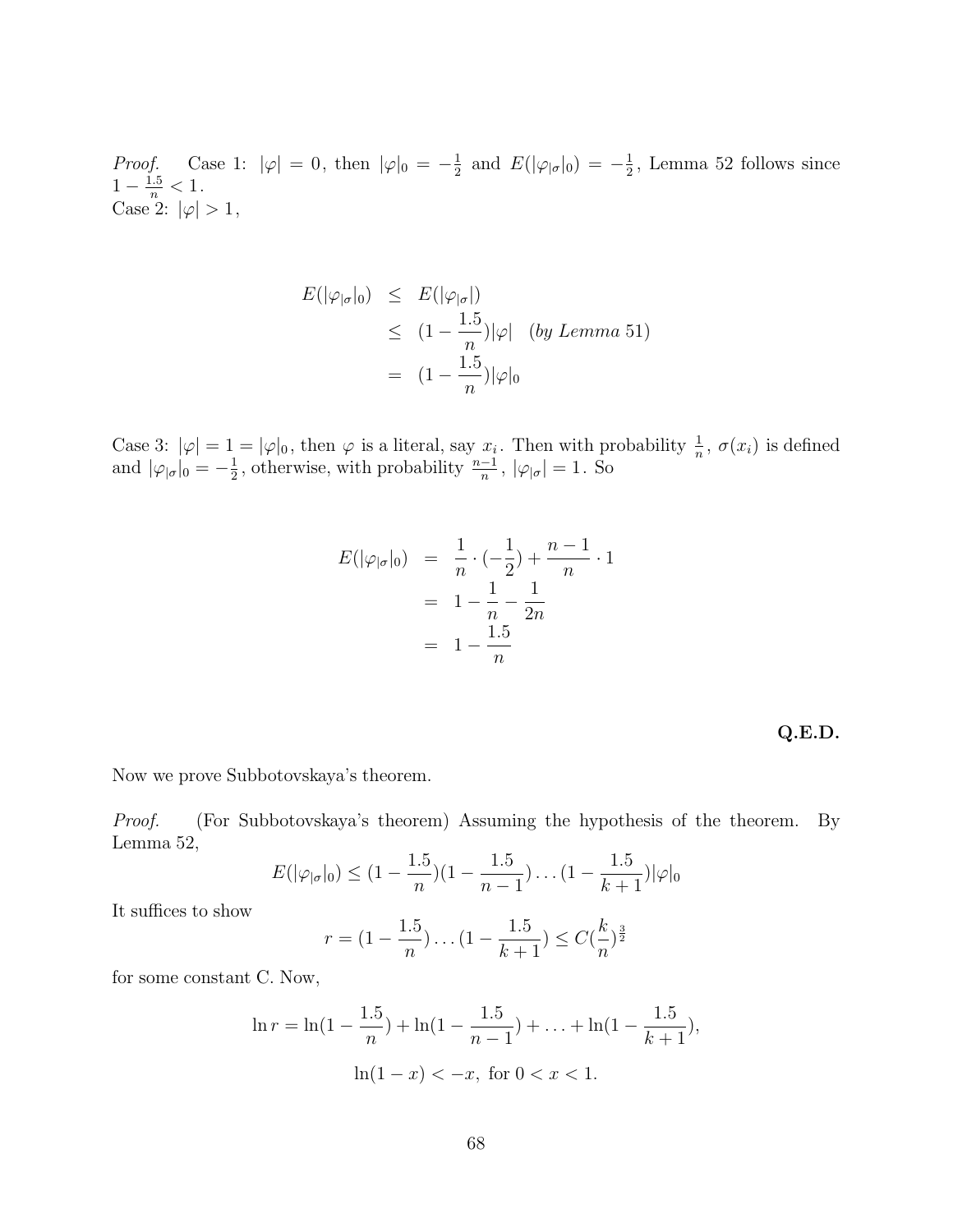So,

$$
\ln r < -\frac{1.5}{n} - \frac{1.5}{n-1} - \frac{1.5}{n-2} \dots - \frac{1.5}{k+1}
$$
\n
$$
\leq -1.5 \int_{k+1}^{n+1} \frac{1}{x}
$$
\n
$$
= -1.5 \ln x \Big|_{k+1}^{n+1}
$$
\n
$$
= -1.5(\ln(n+1) - \ln(k+1))
$$

and

$$
r < e^{-1.5 \ln \frac{n+1}{k+1}} \\
= \left(\frac{n+1}{k+1}\right)^{-1.5} \\
= \left(\frac{k+1}{n+1}\right)^{1.5} \\
\leq C\left(\frac{k}{n}\right)^{1.5}
$$

where C is some constant.

**Q.E.D.**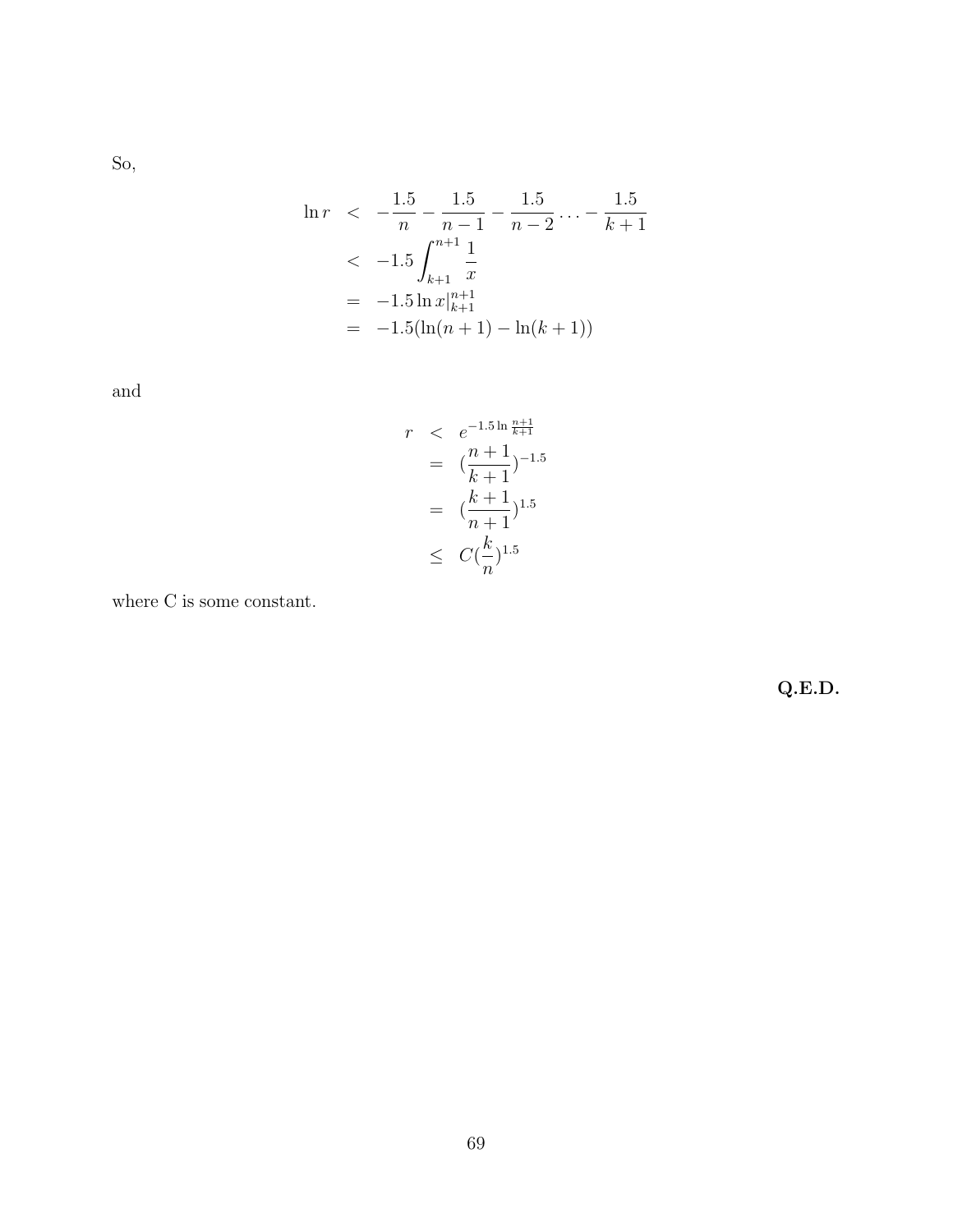**Instructor: Sam Buss Notes by: Jinghui Yang** 

**Lecture Date: 27 Febuary 1992 Topic: Andreev's lower bound on formula size**

We'll prove Andreev's theorem and Riordan-Shannan's theorem. If we take a function  $h$  of the form

$$
h(\vec{x}) = g(x_{1,1} \oplus x_{1,2} \oplus \ldots \oplus x_{1,n}, x_{2,1} \oplus x_{2,2} \oplus \ldots x_{2,n}, \ldots, x_{\log n,1} \oplus x_{\log n,2} \ldots, \oplus x_{\log n,n})
$$

where  $g(z_1,...,z_{\log n})$  will be known to have  $\{\neg, \vee, \wedge\}$ -fomula size  $\approx \frac{n}{\log \log n}$ . Then an obvious formula for h would have size  $=(size\ of\ g) \cdot (size\ of\ parity_n) \approx \frac{n^3}{\log \log n}$ . Actually we shall get the size to be  $\approx n^{\frac{3}{2}}$  by working to get some g explicitly defined.

**Lemma 53** Let  $s = \log n, x_{1,1},...,x_{1,n}, x_{2,1},...,x_{2,n},...,x_{s,1},...,x_{s,n}$  be variables, and  ${x_{i,j}}_j$  with i fixed is called a "block of variables". Let  $k = (\log n)(\log \log n)$ , choose  $\sigma$ randomly as in Subbotovskaya's theorem to assign  $\{0,1\}$  values to all but k variables. Then with probability  $> \frac{1}{2}$ ,  $\sigma$  will not map any entire block of variables to constants.

*Proof.* By  $\sigma(x_{i,j}) \downarrow$  we will mean  $\sigma(x_{i,j})$  is defined. Fix  $i$ ,

$$
Pr[(dom(\sigma) \supset i^{th} block] = Pr[\sigma(x_{i,1}) \downarrow] \cdot Pr[\sigma(x_{i,2}) \downarrow | \sigma(x_{i,1}) \downarrow] \cdots
$$

$$
\cdot Pr[\sigma(x_{i,n}) \downarrow | \sigma(x_{i,1}) \downarrow, \sigma(x_{i,2}) \downarrow, \dots, \sigma(x_{i,n-1}) \downarrow]
$$

$$
< \prod_{j=1}^{n} Pr[x_{i,j} \text{ is in domain of } \sigma]
$$

$$
= \prod_{j=1}^{n} \frac{n \log n - (\log n)(\log \log n)}{n \log n}
$$

$$
= \prod_{j=1}^{n} (1 - \frac{\log \log n}{n})
$$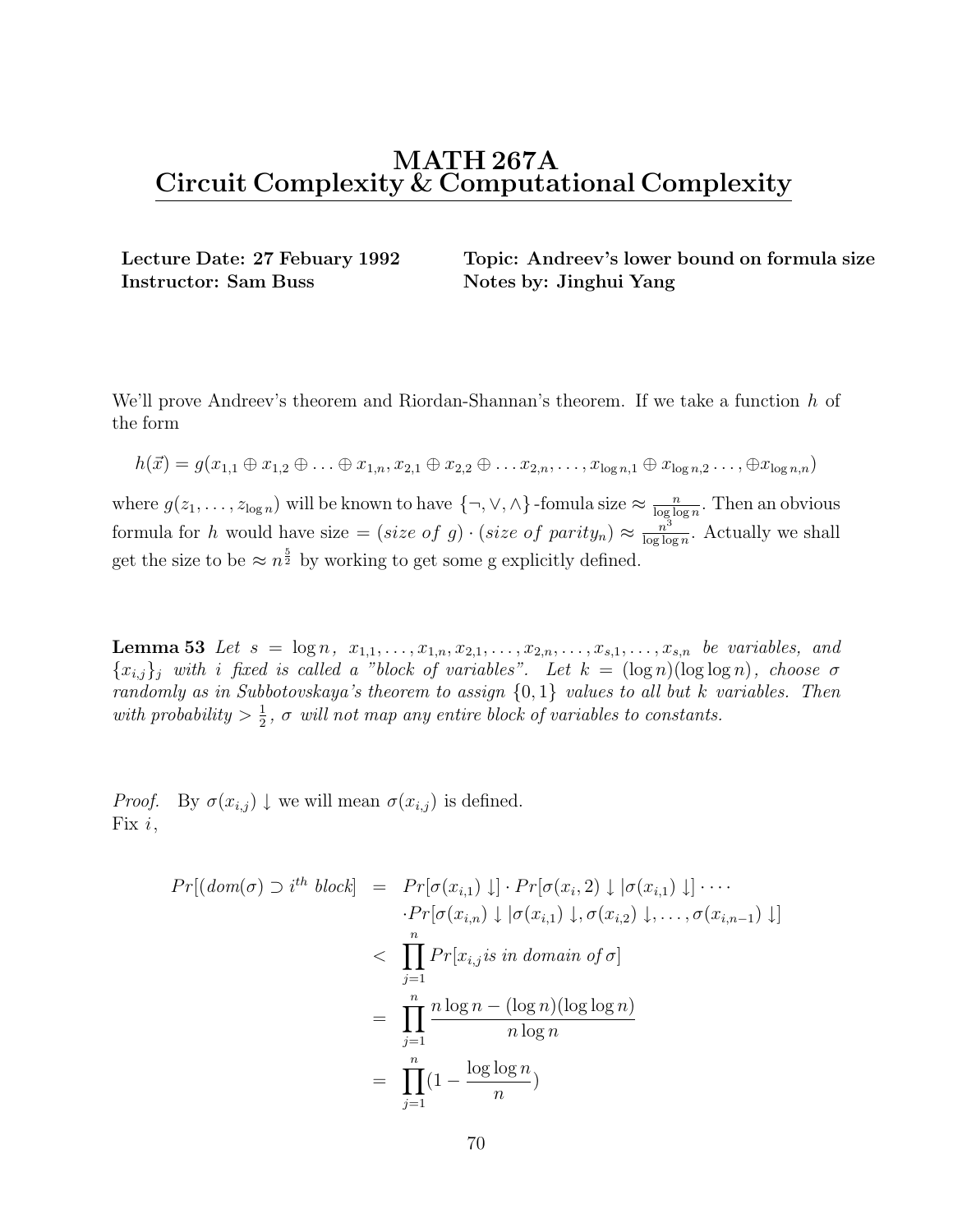$$
= (1 - \frac{\log \log n}{n})^n
$$
  
\n
$$
\leq e^{-\log \log n}
$$
  
\n
$$
< \frac{1}{2 \log n}
$$

Then,

$$
Pr[some block is contained in domain of \sigma] \le \sum_{i=1}^{\log n} Pr[the i^{th} block is in domain of \sigma]
$$
  

$$
< (\log n)(\frac{1}{2 \log n})
$$
  

$$
= \frac{1}{2}
$$

### **Q.E.D.**

**Lemma 54** Suppose  $\varphi = \varphi(x_{1,1}, \ldots, x_{s,n})$  is an  $\{\neg, \vee, \wedge\}$  -formula. Let  $\vec{x}$  be as in Lemma 53. Then there is at least one  $\sigma$  such that

- a.  $\sigma$  sets all but  $(\log n)(\log \log n)$  of the  $x_{i,j}$  's to  $\{0,1\}$ .
- b. the domain of  $\sigma$  does not contain any entire block.
- c.  $|\varphi_{|\sigma}| \leq C'(\frac{\log \log n}{n})^{\frac{3}{2}} |\varphi| + 1$  for some constant  $C'$ .

*Proof.* By Subbotovskaya's theorem,  $E(|\varphi_{|\sigma}|) \leq C(\frac{\log \log n}{n})^{\frac{3}{2}}|\varphi| + \frac{1}{2}$ . Since  $|\varphi_{|\sigma}| \geq 0$ , for all *σ*, it follows that for at least  $\frac{1}{2}$  of the possible *σ*'s,  $|\varphi_{|\sigma}| \leq 2C(\frac{\log \log n}{n})^{\frac{3}{2}}|\varphi| +$ Lemma 53, more than  $\frac{1}{2}$  of the  $\sigma$ 's satisfy b. Taking  $C' = 2C$ , at least one  $\sigma$  satisfies the condition condition.

### **Q.E.D.**

For the proof of the next theorems, we need to define a new function.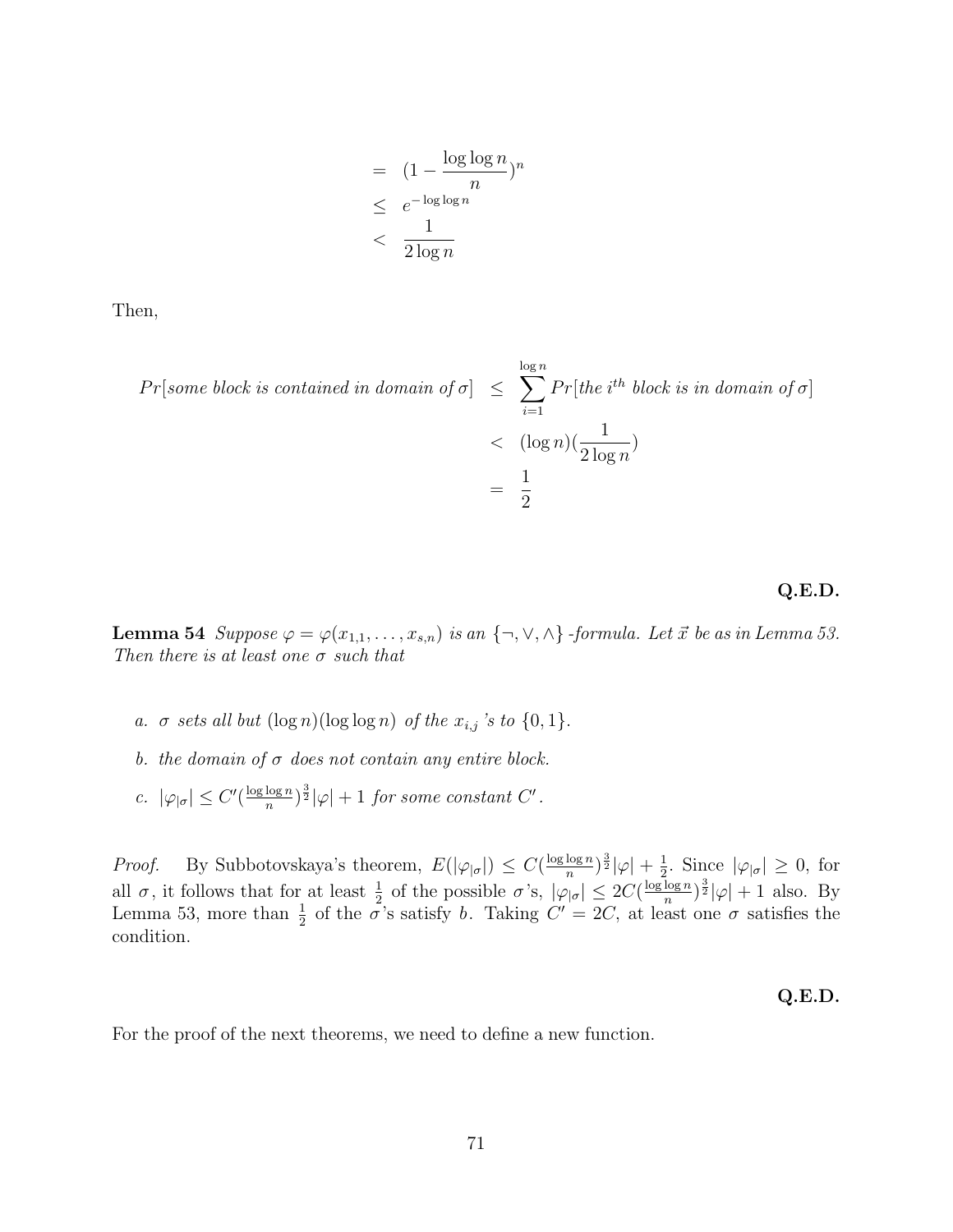**Definition 33** Let  $SA(y_0, y_1, \ldots, y_{n-1}, z_1, z_2, \ldots, z_{\log n}) = y_{|\vec{z}|}$  where  $|\vec{z}|$  is the integer with binary representation given by  $\vec{z}$ . Then define

 $\lambda(y_0, y_1, \ldots, y_{n-1}, x_{1,1}, \ldots, x_{1,n}, \ldots, x_{s,1}, \ldots, x_{s,n}) = SA(y_0, \ldots, y_{n-1}, \bigoplus$  $\bigoplus_j x_{1,j}, \bigoplus_j$  $\bigoplus_j x_{2,j}, \ldots, \bigoplus_j$  $x_{s,j}$ ).

**Theorem 55** (Andreev, 1986)

$$
L^*_{\{\neg,\vee,\wedge\}}(\lambda) \ge d \cdot \frac{N^{\frac{3}{2}}}{(\log N)^{\frac{5}{2}}(\log \log N)^{\frac{5}{2}}}
$$

where  $N = n(\log n + 1)$  is the number of inputs to  $\lambda$  and d is a constant.

**Theorem 56** (Riordan-Shannan) Almost all  $f: \{0, 1\}^n \rightarrow \{0, 1\}$  have

$$
L_{\{\neg,\ \vee,\ \wedge\}}^*(f) \geq (1-\epsilon)\cdot \frac{2^n}{\log n} \quad \text{\it (for any fixed $\epsilon$)}
$$

for sufficiently large n.

Andreev's theorem can be derived from Riordan and Shannan's theorem.

Proof. (of Andreev's theorem) From Riordan and Shannan's theorem, we know that there exist constants  $c_0, \ldots, c_{n-1}$ , such that if

$$
f(z_1,\ldots,z_{logn})=SA(c_0,\ldots,c_{n-1},z_1,\ldots,z_{logn})
$$

then

$$
L_{\{\neg, \vee, \wedge\}}^*(f) \ge \frac{1}{2} \cdot \frac{n}{\log \log n}.
$$
 (for large n)

Let  $\varphi_f$  be an  $\{\neg, \vee, \wedge\}$ -formula which computes  $f(\bigoplus_j x_{1,j}, \dots, \bigoplus_j x_{s,j})$ . Choosing a  $\sigma$ satisfying Lemma 54, we have

$$
|\varphi_{f|_{\sigma}}| \leq C''(\frac{\log\log n}{n})^{\frac{3}{2}}|\varphi_f| + 1
$$

and

$$
|\varphi_f| \geq \frac{1}{C''} \left( \frac{n}{\log \log n} \right)^{\frac{3}{2}} (|\varphi_f|_{\sigma}|-1)
$$
  
= 
$$
\frac{1}{C''} \left( \frac{n}{\log \log n} \right)^{\frac{3}{2}} L^*_{\{\neg, \vee, \wedge\}} (\varphi_f|_{\sigma})
$$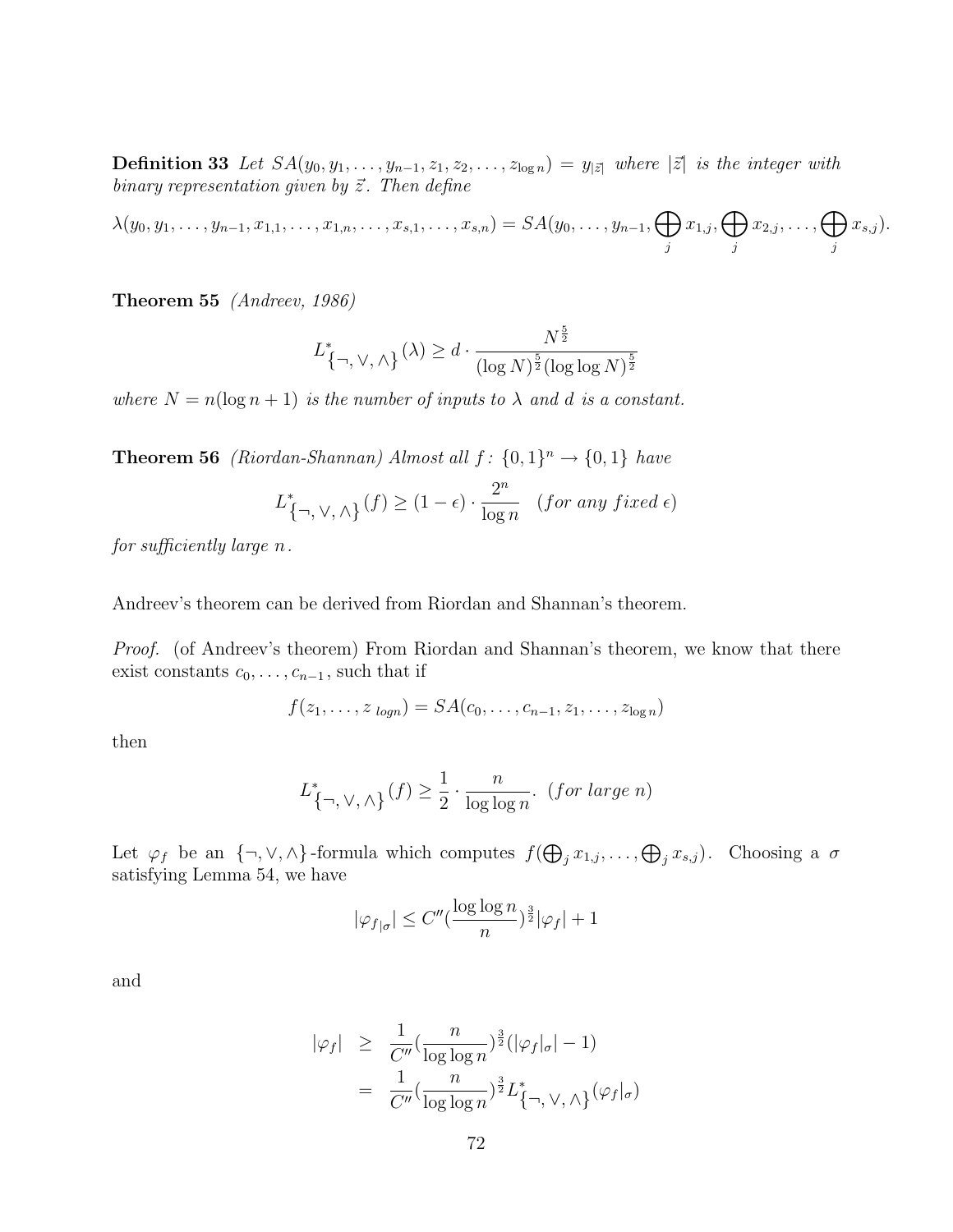Since  $\sigma$  does not set any entire block to a constant,

$$
L^*_{\{\neg, \vee, \wedge\}}(\varphi_{f_{|\sigma}}) \geq L^*_{\{\neg, \vee, \wedge\}}(f).
$$

Thus,

$$
|\varphi| \geq d \cdot \left(\frac{n}{\log \log n}\right)^{\frac{3}{2}} \frac{n}{\log \log n}
$$
  
= 
$$
d \cdot \frac{n^{\frac{5}{2}}}{(\log \log n)^{\frac{5}{2}}}
$$
  

$$
\geq d \cdot \frac{N^{\frac{5}{2}}}{(\log \log N)^{\frac{5}{2}} (\log N)^{\frac{5}{2}}}
$$

where  $d = \frac{1}{2C''}, N = n \log(n + 1)$ .<br>Finally,  $|\lambda| \ge |\varphi|$ ,  $L^*(\lambda) + 1 \ge |\varphi|$  and Andreev's theorem follows.

**Q.E.D.**

Now we prove Riordan and Shannan's theorem.

*Proof.* (of Riordan and Shannan's theorem) We will actually prove  $L_{B_2}(f) \geq (1 - \epsilon) \frac{2^n}{\log n}$ <br>which is stronger. If  $L_{\epsilon}(f) \leq e$ , then there is a B, formula of size s which computes f, so it which is stronger. If  $L_{B_2}(f) \leq s$ , then there is a  $B_2$ -formula of size s which computes f, so it suffices to count the number of functions which can be computed by formulas of size exactly s on inputs  $x_1, x_2, \ldots, x_n$ . Let  $F(s, n)$  denote this number, then  $F(s, n)$  can be bounded as follows (count the number of Reverse Polish notation formula):

$$
F(s, n) \leq {2s + 1 \choose s} \cdot 10^s \cdot n^{s+1}
$$

where in the righthand side of the above formula, the first term is the number of ways of placing s gates in between  $s + 1$  inputs, the second term is the number of choices of gates, and the third term is the number of choices of inputs.

So, 
$$
F(s, n) \le 2^{2s+1} \cdot 10^s \cdot n^{s+1} \le C^s \cdot n^{s+1}
$$
 for some constant C. Hence  $\frac{F(s,n)}{n} \le (Cn)^s$ .

Thus if  $s < (1 - \epsilon) \frac{2^n}{\log n}$ , then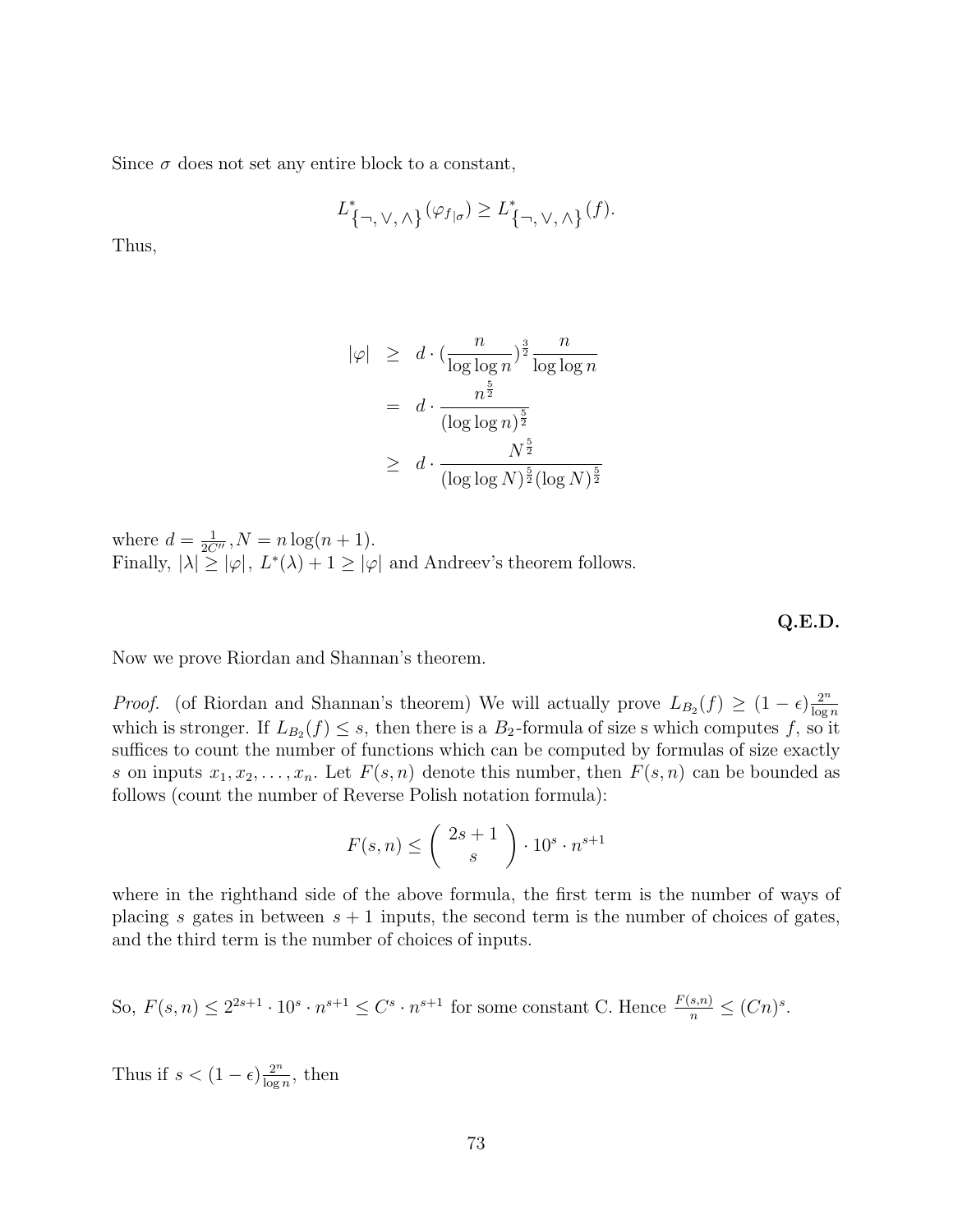$$
\log \frac{F(s, n)}{n} \leq s \log(Cn)
$$
  

$$
< (1 - \epsilon) \cdot \frac{2^n}{\log n} (\log C + \log n)
$$
  

$$
= (1 - \epsilon) \cdot 2^n \cdot (1 + \frac{\log C}{\log n})
$$
  

$$
< (1 - \frac{\epsilon}{2}) \cdot 2^n \quad (\text{for large } n)
$$

And we get

$$
F(s, n) \le n \cdot 2^{(1 - \frac{\epsilon}{2}) \cdot 2^n} = 2^{2^n} \left(\frac{n}{(2^{2^n})^{\frac{\epsilon}{2}}}\right) \ll 2^{2^n}
$$

for n large enough.

# **Q.E.D.**

**Miniproject:** Read Luponov's upper bound of  $(2 + \epsilon) \frac{2^n}{\log n}$  on  $\{\neg, \vee, \wedge\}$  formula size. Try to improve it to  $(1 + \epsilon) \frac{2^n}{\log n}$ .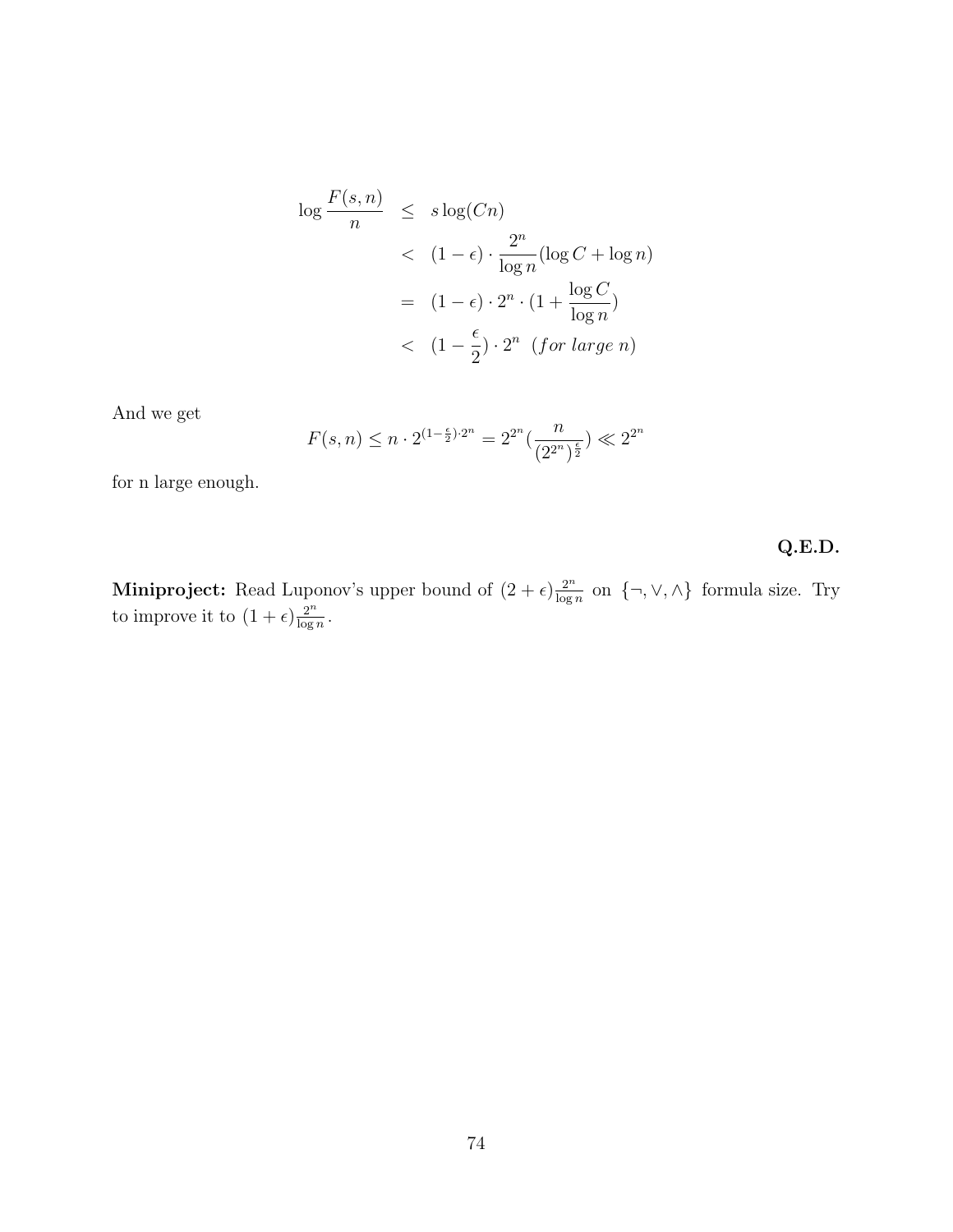# **MATH 267A Circuit Complexity & Computational Complexity**

**Lecture Date: March 3 and 5, 1992 Topic: Hastad's Lemma Instructor: Sam Buss Notes by: Elias Koutsoupias** 

The following lectures are about lower bounds for constant depth  $\{\wedge, \vee, \neg\}$ -circuits with unbounded fanin. We are going to employ some conventions:

- Negations are pushed down with De Morgan's Laws. Inputs are literals  $x_i, \overline{x}_i$ . This at most doubles the size of the circuit.
- ANDs and ORs alternate. So, no OR (AND) is an input to an OR (AND) gate.
- ANDs and ORs are layered, so every gate at a given depth is of the same type.
- Gates at depth d have all their inputs from depth  $d+1$ . This may increase the size of a depth d circuit by a factor of d and its depth by at most one.
- An AND gate with 0 inputs has truth value 1 (true).
- An OR gate with 0 inputs has truth value 0 (false).

Notice that the fanout of a gate may be greater than one. If the fanout were required to be one, i.e. to have a formula instead of a circuit, this would increase the circuit from size s and depth d to a formula of size at most  $s^{d-1}$  and depth d. In other words, poly-size constant-depth circuits are the same with poly-size constant-depth formulae. But we are going to consider circuits, not formulae.

Our interest for constant depth circuits comes mainly from the fact that a constant-depth circuit can be thought of as a generalization of a CNF and DNF formula. In the following lectures, we are going to show that Parity does not have a poly-size constant-depth circuit. The intuition behind the proof is the following: Consider a circuit that computes Parity and assume that the bottom level consists of OR gates (the case of AND gates is treated similarly). If we can replace the bottom two levels (ANDs of ORs) with ORs of ANDs, without increasing significantly the size of the circuit and the fanin at the bottom level, then we can collapse levels 2 and 3, since they will consist of OR gates. If we repeat this process, then we will get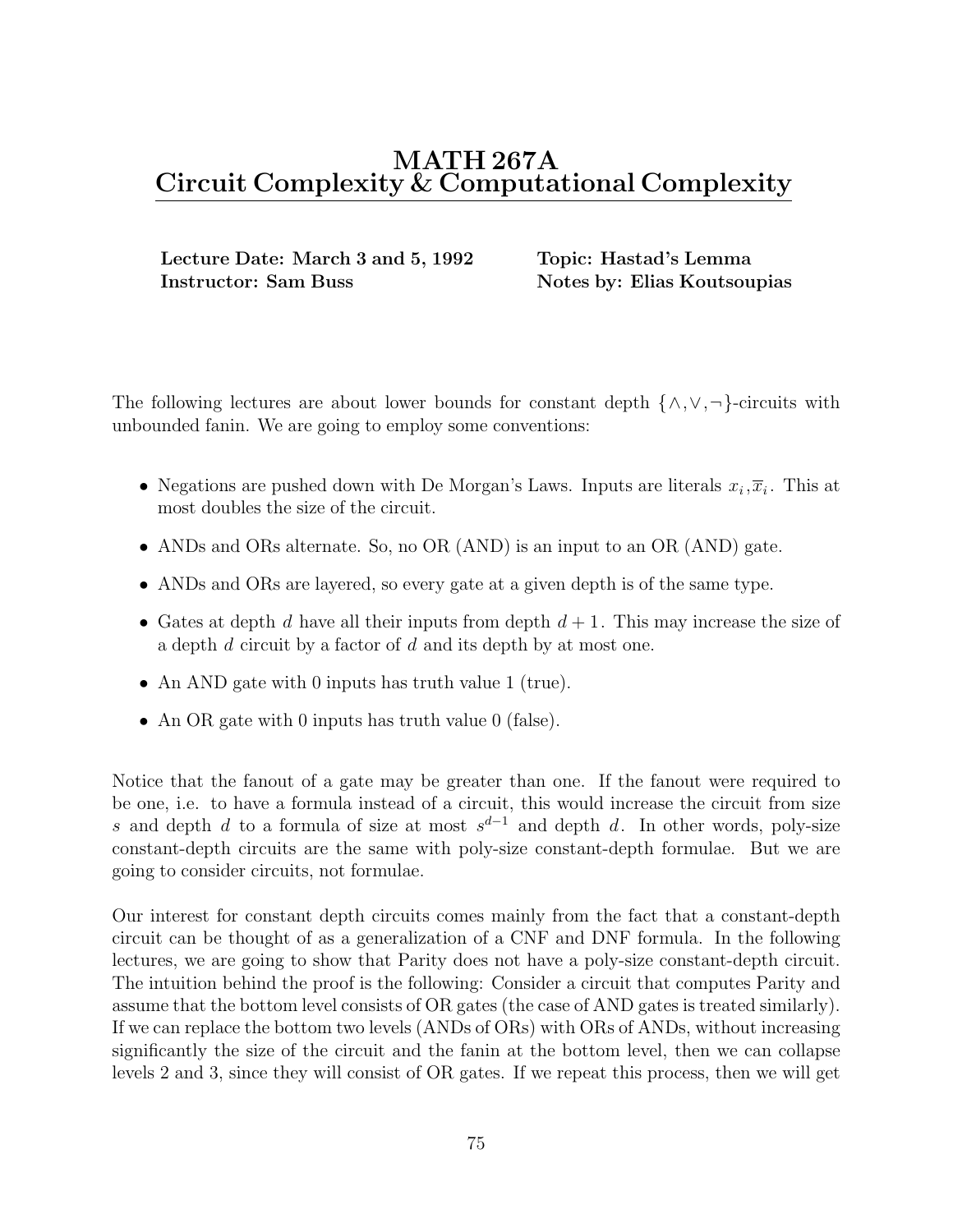a circuit of depth 2 with small fanin at the bottom level. Since we will show that this is not possible, we can conclude that the size of the initial circuit was large.

The problem is that in general, we cannot replace an AND of ORs with OR of ANDs without dramatically increasing the fanin. But if we are willing to sacrifice a small set of variables, i.e. fix the value of some variables, them we can do it. A combinatorial proof of this fact seems extremely hard. Instead, the probabilistic method can be used, i.e. it can be shown that the probability of this event is nonzero. Here we are going to prove this result, known as Hastad's Lemma.

We will need some definitions first:

**Definition 34** Fix n, the number of variables. Let  $0 < p < 1$ . R<sub>p</sub> is the probability space of restrictions  $\rho$ , i.e.  $\rho$  is a partial truth assignment to  $x_1, x_2, \ldots, x_n$ , chosen so that:

|                       |                  | with probability $p$             |
|-----------------------|------------------|----------------------------------|
| $\rho(x_i) = \langle$ | $\left( \right)$ | with probability $\frac{1-p}{2}$ |
|                       |                  | with probability $\frac{1-p}{2}$ |

The values of  $\rho(x_i)$ ,  $i = 1, 2, \ldots, n$ , are chosen independently and the value  $\star$  means undefined.

The following fact will be useful later, when we shall prove that Parity does not have a poly-size constant-depth circuit.

**Fact 1**  $Parity_n(x_1, x_2,...,x_n)$  |<sub>p</sub> is equal to a parity function or the negation of a parity function on the variables left undefined (value  $\star$ ) by  $\rho$ .

**Definition 35** A minterm of f is a partial truth assignment  $\sigma$  with  $f|_{\sigma} \equiv 1$  and there is no other partial truth assignment  $\sigma' \subset \sigma$  such that  $f|_{\sigma} \equiv 1$ . The size of the minterm is the number of variables for which  $\sigma$  is defined.

**Example 6** The only minterm of  $x \wedge y$  is  $\sigma(x) = \sigma(y) = 1$ . We may say that the minterm is just xy, that is we use conjunctions of literals to represent minterms. Also,  $x \oplus y$  has minterms  $x\overline{y}$  and  $\overline{x}y$  and Majority $(x, y, z)$  has minterms  $xy$ ,  $yz$  and  $zx$ .

 $\Box$ 

The following fact is obvious but it will be useful later.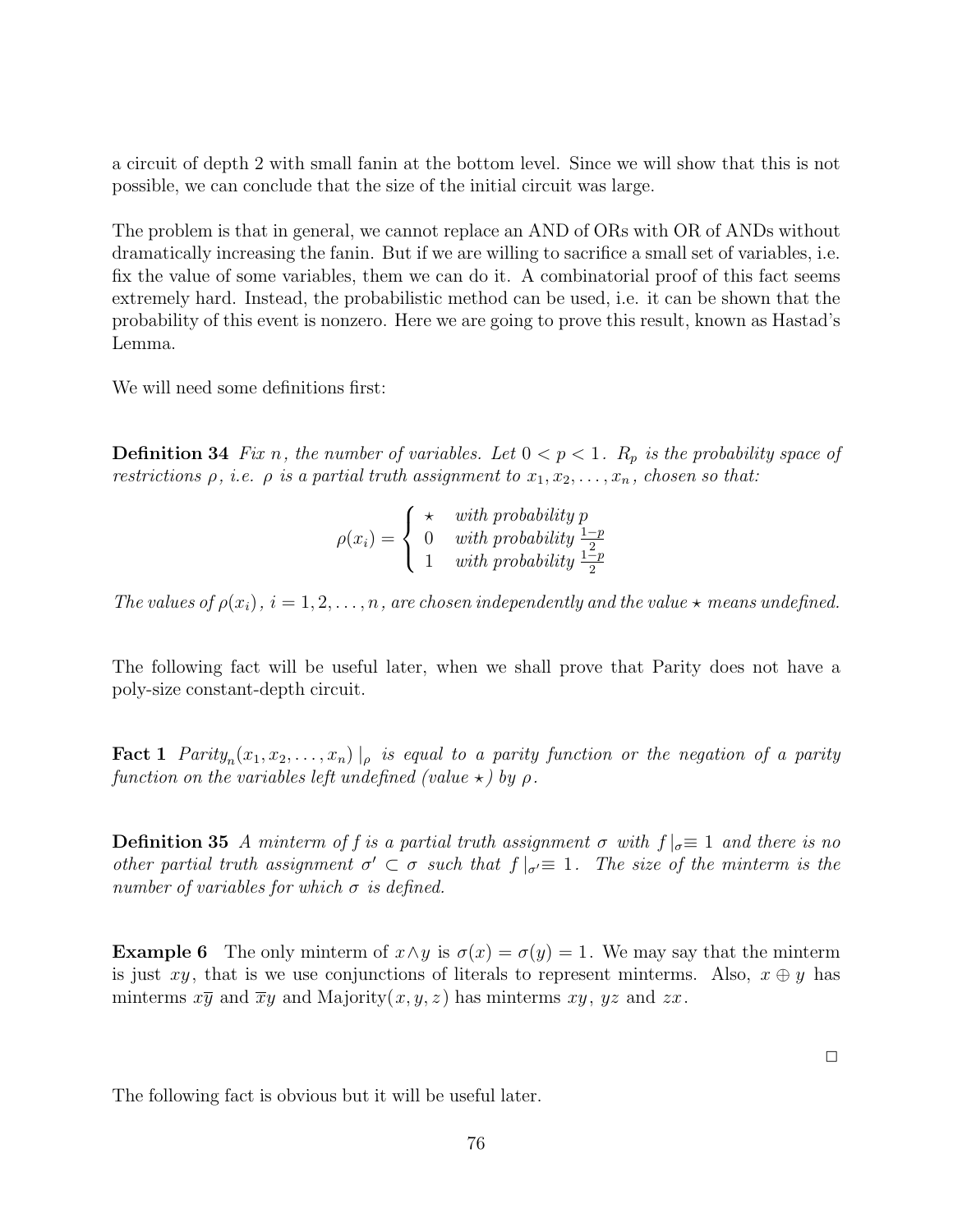**Fact 2**  $Parity(x_1, x_2, \ldots, x_n)$  has  $2^{n-1}$  minterms, each of size n.

Since every function can be written as the disjunction of its minterms we have that:

**Proposition 57**  $f(x_1, x_2, \ldots, x_n)$  can be written as an OR of ANDs each of fanin  $\leq s$ , if every minterm of f has size  $\leq s$ .

Now we are ready to state the Hastad's Switching Lemma:

**Lemma 58 (Hastad's First Switching Lemma)** Let G be an AND of ORs, with each OR of fanin  $\leq t$ . Let  $0 < p < 1$ . Let  $\rho$  be randomly chosen from the probabilistic space  $R_p$ . Then

$$
Pr[G]_{\rho} \text{ can not be written as an OR of ANDs each of } \{ \text{f} \text{anin} < s \} \leq \alpha^s \tag{1}
$$

where  $\alpha$  is the unique root of the equation

$$
\left(1 + \frac{4p}{p+1} \frac{1}{\alpha}\right)^t = \left(1 + \frac{2p}{p+1} \frac{1}{\alpha}\right)^t + 1\tag{2}
$$

By virtue of Proposition 57, Inequality 1 is identical to

$$
Pr[\min(G|_{\rho}) \ge s] \le \alpha^s \tag{3}
$$

where  $\min(f)$  denotes the maximum size of the minterms of a Boolean function f.

We are going to use Hastad's Lemma to convert many ANDs of ORs gates to ORs of ANDs gates. So, we need the probability in Inequality 1 to be very small, since we want the sum of all these probabilities to be less than one. By duality, Hastad's Lemma is also true for converting an OR of ANDs to an AND of ORs, because  $\rho$  is symmetric with respect to values 0 and 1.

Before we go on to prove Hastad's Lemma, let's first examine the Equation 2.

**Claim 59** Equation 2 has a unique positive root.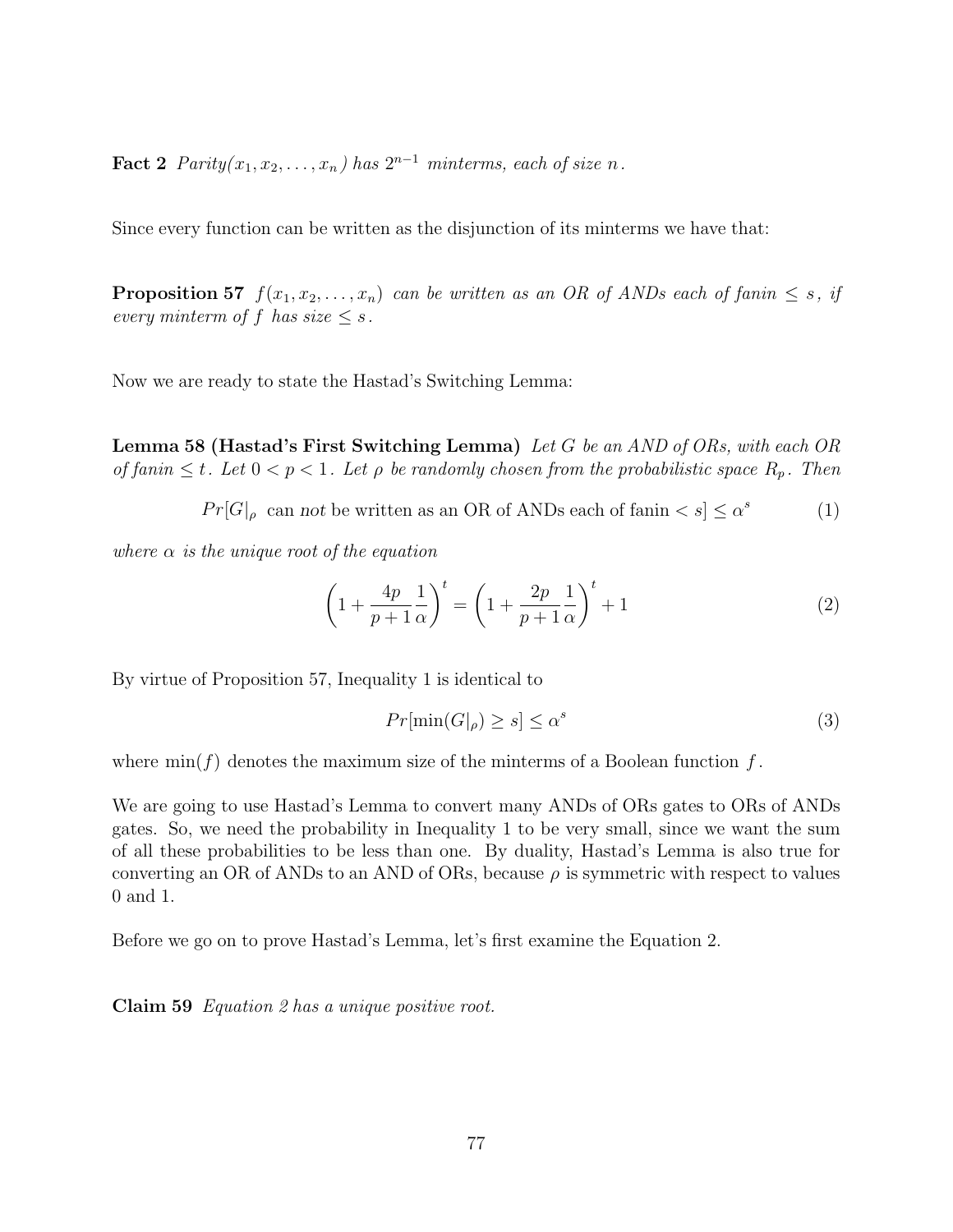*Proof.* Let  $x = \frac{2p}{n+1}$  $\frac{2p}{p+1} \frac{1}{\alpha}$  and  $q(x) = (1+2x)^t - (1+x)^t$ . Then the equation becomes  $q(x) = 1$ . It is easy to check that  $q'(x) > 0$  for  $x > 0$  and  $q(0) = 0$  and  $q(1) \ge 1$ . So, there exists a unique positive x and consequently there exists a unique positive  $\alpha$  that satisfies the equation.

**Claim 60** The unique positive root of Equation 2 is  $\alpha \approx 2pt/\ln \phi$ , where  $\phi = \frac{1+\sqrt{5}}{2}$  $\frac{1}{2}$ , *i.e.*  $\alpha \approx 4.156pt$ , assuming p small and t large.

*Proof.* Using the fact that  $(1 + a/t)^t \approx e^a$  we have that:

$$
\left(1 + \frac{4p}{p+1} \frac{1}{\alpha}\right)^t \approx \left(1 + \frac{4p}{\alpha}\right)^t \approx e^{2\beta}
$$

where  $\beta = \frac{2pt}{\alpha}$ . Similarly,

$$
\left(1 + \frac{2p}{p+1} \frac{1}{\alpha}\right)^t \approx e^{\beta}
$$

So, we have:

$$
e^{2\beta} - e^{\beta} - 1 \approx 0 \Rightarrow e^{\beta} \approx \frac{1 + \sqrt{5}}{2} \Rightarrow \beta \approx \ln(\frac{1 + \sqrt{5}}{2})
$$

|  | г.<br>٠ |  |
|--|---------|--|
|--|---------|--|

**Q.E.D.**

**Claim 61** If  $p < 1/10$  then  $\alpha < 5pt$ .

Proof. It suffices to show that

$$
\left(1+\frac{4p}{p+1}\frac{1}{5pt}\right)^t - \left(1+\frac{2p}{p+1}\frac{1}{5pt}\right)^t \le 1
$$

Using  $e^{a-a^2/(2t)} \leq (1+a/t)^t \leq e^a$  which follows easily by considering the Taylor series of their logarithms, we have that:

$$
\left(1 + \frac{4p}{p+1} \frac{1}{5pt}\right)^t \le e^{\frac{4}{5(p+1)}} \le e^{4/5} \le 2.226
$$

and

$$
\left(1 + \frac{2p}{p+1} \frac{1}{5pt}\right)^t \ge e^{\frac{2}{5(p+1)} - \frac{4}{2 \cdot 25(p+1)^2 t}} \ge e^{\frac{2}{5 \cdot 1.1} - \frac{4}{50}} \ge 1.327
$$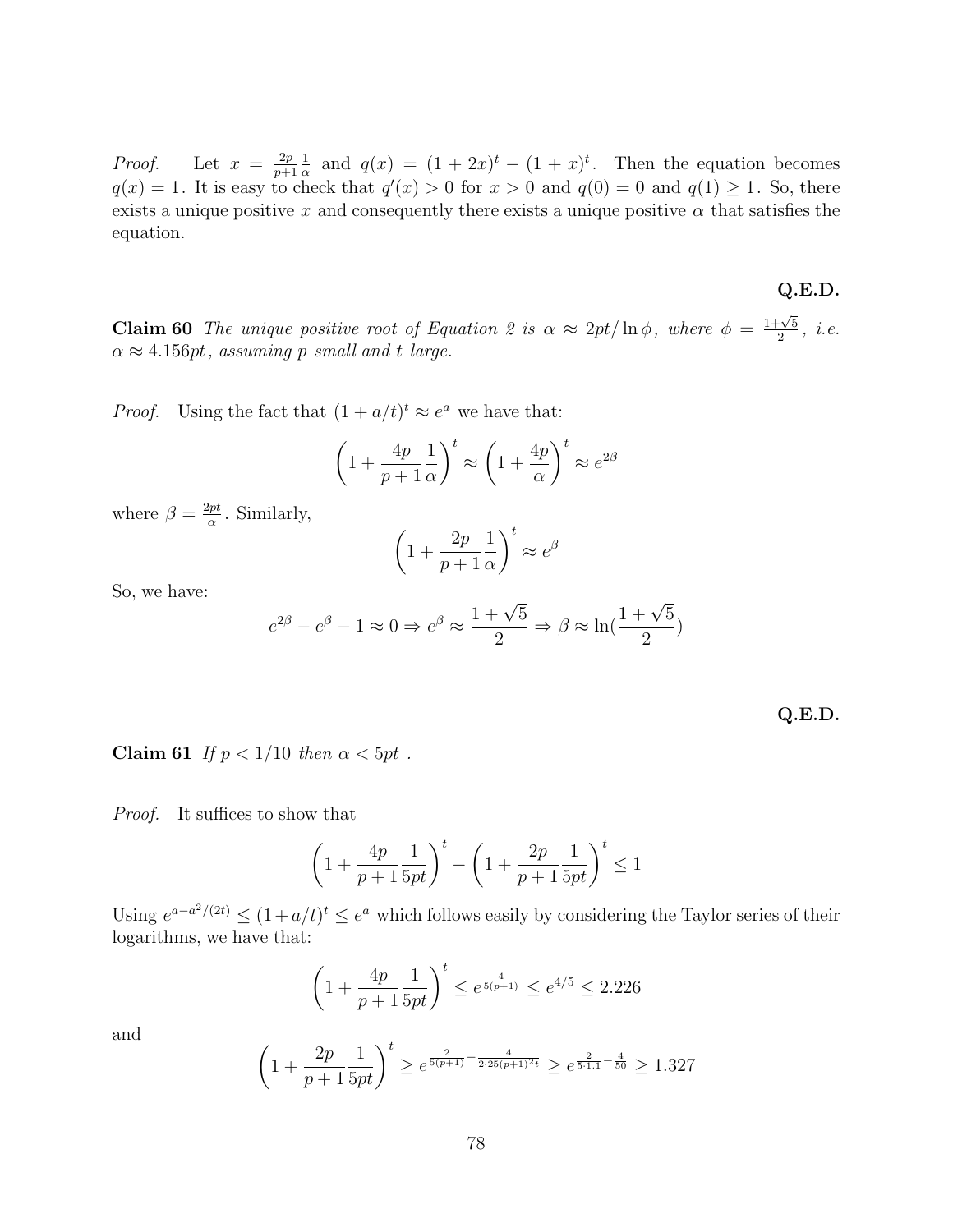Trying to prove Lemma 58 by induction it turns out that a stronger induction hypothesis is needed. So, instead of proving Lemma 58 we will prove the following stronger lemma:

**Lemma 62 (Hastad's First Switching Lemma Revisited)** Let G be an AND of ORs, with each OR of fanin  $\leq t$ . Let  $0 < p < 1$ . Let  $\rho$  be randomly chosen from the probabilistic space  $R_p$ . Let F be an arbitrary Boolean function. Then

$$
Pr[\min(G|_{\rho}) \ge s \mid F|_{\rho} \equiv 1] \le \alpha^s \tag{4}
$$

where  $\alpha$  as in Lemma 58.

Notice that this implies Lemma 58, since we can take  $F \equiv 1$ . From now on we will assume that if  $Pr[F |_{\rho} \equiv 1] = 0$  then  $Pr[\min(G |_{\rho}) \ge s | F |_{\rho} \equiv 1] = 0$ . Let  $G = \bigwedge_{i=1}^{w} G_i$ , where  $G_i$ <br>is an OB of  $\le t$  literals. Before proving the lemma let's see what is going on in the simple case is an OR of  $\leq t$  literals. Before proving the lemma let's see what is going on in the simple case where each  $G_i$  has size t and no variables appear twice in  $G$  (G is a 'read-once' function). So, let  $G_i = \bigvee_{j=1}^t x_{ij}$ .

If  $\rho(x_{ij}) = 1$  then  $G_i|_{\rho} \equiv 1$  and may be omitted from  $G|_{\rho}$ . So, we can have  $G_i|_{\rho} \not\equiv 1$  when

- **(1)**  $\rho(G_i) = \{0\}$  with probability  $\left(\frac{1-p}{2}\right)^t$ , or
- (2)  $\rho(G_i) \neq \{0\}$  and  $G_i|_{\rho} \neq 1$  with probability  $\left(\frac{1+p}{2}\right)^t \left(\frac{1-p}{2}\right)^t$ .

Intuitively, a minterm of size s exists iff  $(2)$  'occurs' s times without  $(1)$  'occuring'. Since the ratio of the probability of (2) over (1) is  $\left(\frac{1+p}{1-p}\right)$  $\frac{1-p}{11}$  $\int_{0}^{t} -1 \approx e^{2pt} - 1 \approx 2pt \leq \alpha$  we have that (2) 'occurs' s times without (1) 'occuring' at all with probability at most  $\alpha^s$ .

We will prove Lemma 62 by induction on w. First the base case,  $w = 0$ . Then  $G \equiv 1$  and the lemma trivially holds.

Assume now that the lemma holds for every number of  $G_i$ 's less than w. In order to use induction, let T be the set of variables occuring in  $G_1$  and let the restriction  $\rho$  be chosen in two stages: First pick  $\rho_1$ , a random restriction for the variables in T and then pick a random restriction  $\rho_2$  on the rest of the variables. It is clear that:

$$
Pr[\min(G|_{\rho}) \ge s \mid F|_{\rho} \equiv 1] \le max \left\{ \begin{array}{ll} Pr[\min(G|_{\rho}) \ge s \mid F|_{\rho} \equiv 1 \land G_1|_{\rho} \equiv 1] \\ Pr[\min(G|_{\rho}) \ge s \mid F|_{\rho} \equiv 1 \land G_1|_{\rho} \not\equiv 1] \end{array} \right.
$$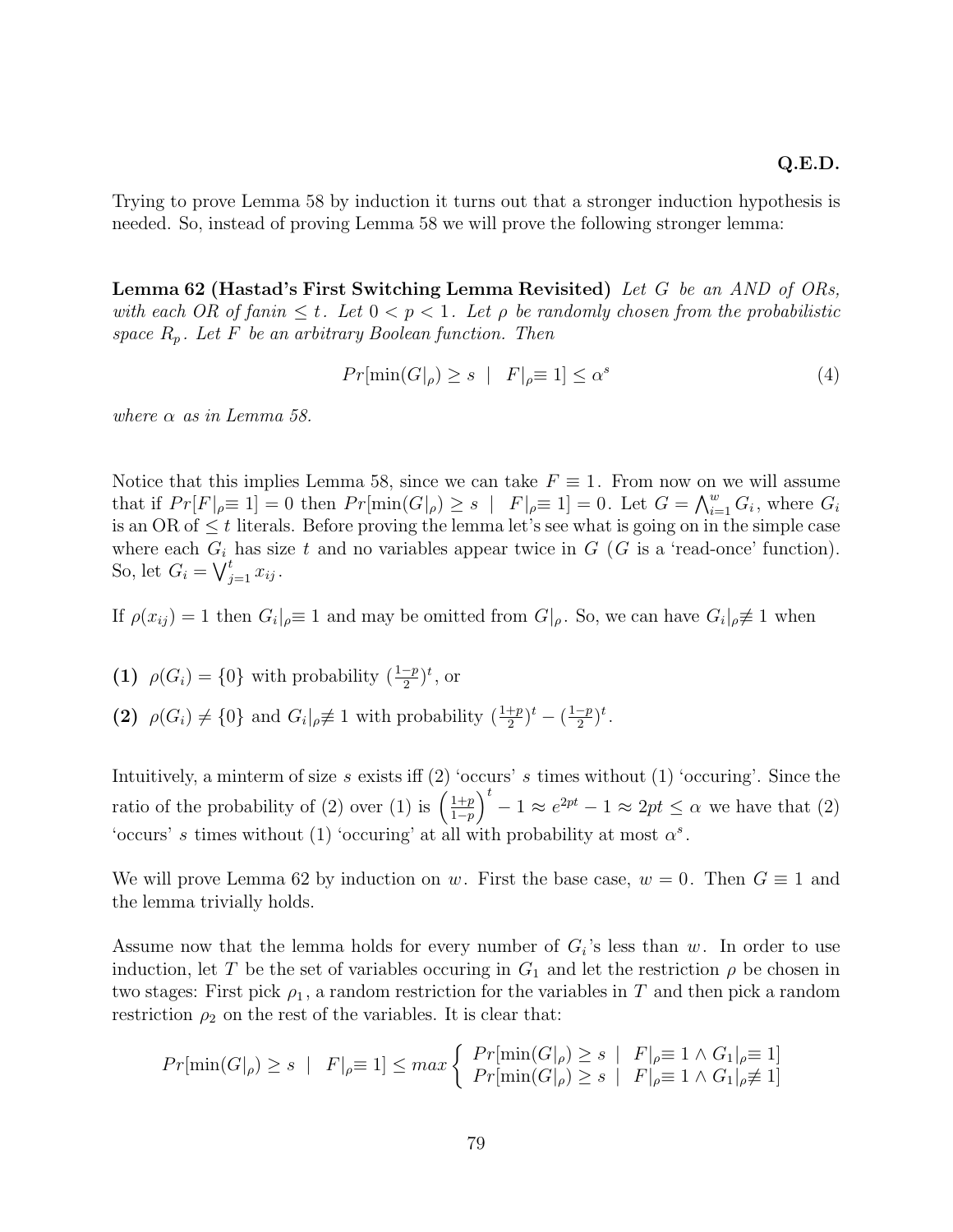So, it suffices to bound both these probabilities by  $\alpha^s$ . The first is easy:

$$
Pr[\min(G|_{\rho}) \ge s \mid F|_{\rho} \equiv 1 \land G_1|_{\rho} \equiv 1] = Pr[\min(G|_{\rho}) \ge s \mid (F \land G_1|) \rho \equiv 1] \le \alpha^{s}
$$

because we can apply the induction hypothesis i.e. the number of  $G_i$ 's is  $w - 1$  since we can drop the  $G_1 \equiv 1$  from  $G$ .

Without loss of generality, we can assume that  $G_1 = \bigvee_{i=1}^t x_i$  (i.e. interchange  $x_i$  and  $\overline{x}_i$  if necessary) If  $C_i \rvert = 0$  then  $\min(C_i \rvert) = 0$  so we will assume that  $C_i \rvert \neq 0$ . Now any if necessary). If  $G_1|_{\rho} \equiv 0$  then  $\min(G|_{\rho}) = 0$ , so we will assume that  $G_1|_{\rho} \not\equiv 0$ . Now, any minterm  $\sigma$  of  $G|_{\rho}$  must have  $\sigma(x_i) = 1$  for some  $x_i \in T$  such that  $\rho(x_i) = \star$ . For any minterm  $\sigma$  of  $G|_{\rho}$ , let  $Y_{\sigma}$  be the set of  $x_i \in T$  such that  $\sigma(x_i) \neq \star$ .

For  $Y \subset T$ , let  $\min(G|_{\rho})^Y \geq s$  denote the event: " $G|_{\rho}$  has a minterm  $\sigma$  of size  $\geq s$  such that  $Y_{\sigma} = Y$ ".

We have:

$$
Pr[\min(G|_{\rho}) \ge s \mid F|_{\rho} \equiv 1 \land G_1|_{\rho} \neq 1]
$$
  
\n
$$
\le \sum_{\emptyset \ne Y \subseteq T} Pr[\min(G|_{\rho})^Y \ge s \mid F|_{\rho} \equiv 1 \land G_1|_{\rho_1} \neq 1]
$$
  
\n
$$
= \sum_{\emptyset \ne Y \subseteq T} \left( Pr[\rho_1(Y) = \star \mid F|_{\rho} \equiv 1 \land G_1|_{\rho_1} \neq 1] \cdot
$$
  
\n
$$
\cdot Pr[\min(G|_{\rho})^Y \ge s \mid F|_{\rho_1} \equiv 1 \land G_1|_{\rho} \neq 1 \land \rho_1(Y) = \star] \right)
$$
\n(5)

where for notational convenience the singleton  $\{\star\}$  is denoted by  $\star$ .

Now we bound each part separately.

**Lemma 63** 
$$
Pr[\rho_1(Y) = \star \mid F]_{\rho} \equiv 1 \wedge G_1|_{\rho_1} \neq 1] \leq \left(\frac{2p}{p+1}\right)^{|Y|}.
$$

First we drop the condition  $F|_{\rho} \equiv 1$  and show that the lemma holds. The intuition behind this is that this condition can only decrease the probability.

So, if  $G_1|_{\rho_1} \neq 1$  then  $\rho_1(Y) \subseteq \{0, \star\}$  and since the probability of  $\star$  is p and the probability of 0 is  $(1-p)/2$  we have:

$$
Pr[\rho_1(Y) = \star \mid G_1 |_{\rho_1} \neq 1] = \left(\frac{p}{p + (1 - p)/2}\right)^{|Y|} = \left(\frac{2p}{p + 1}\right)^{|Y|}
$$

Now we will need the following fact: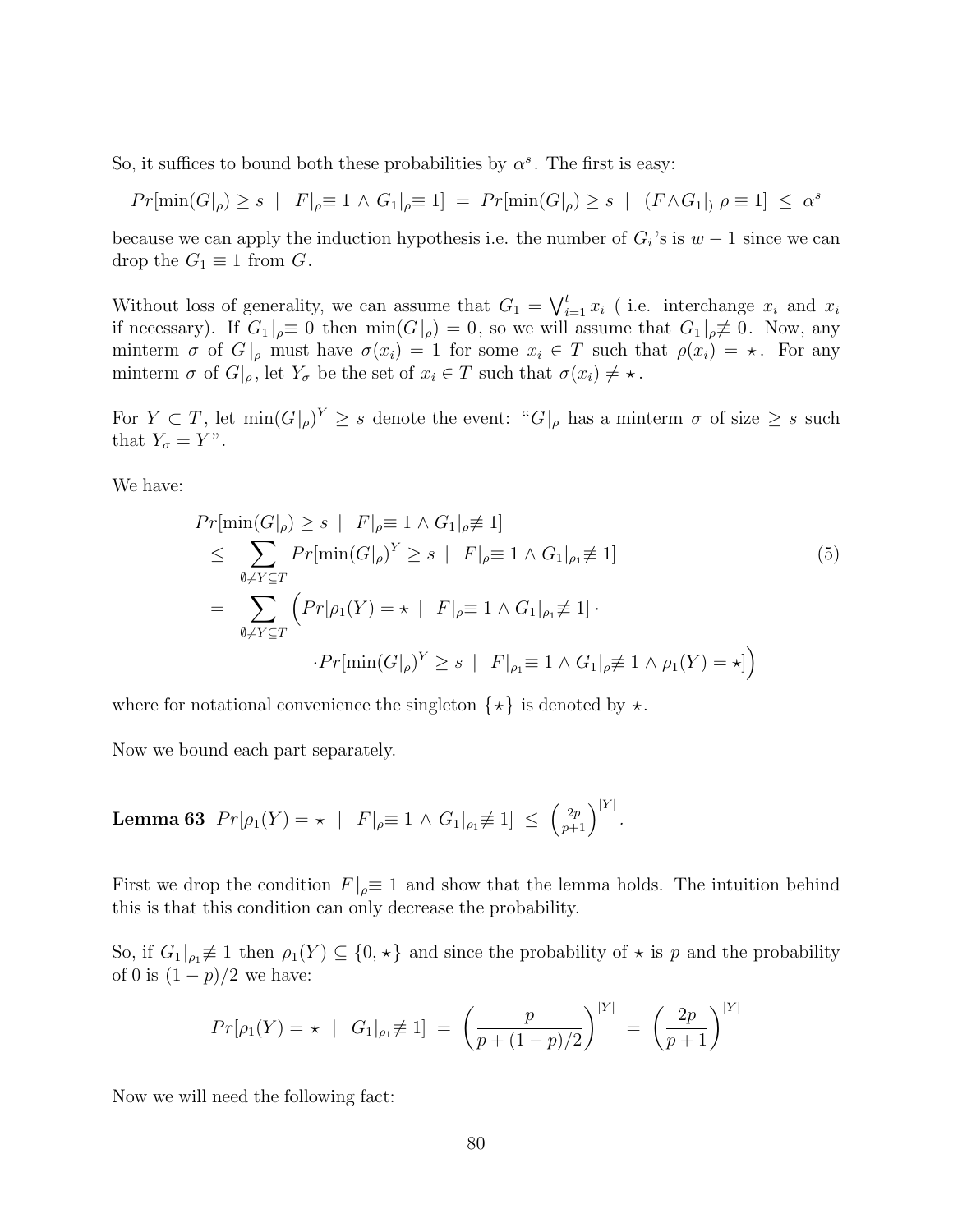Fact 3  $Pr[A \mid B \land C] \leq Pr[A \mid C] \Leftrightarrow Pr[B \mid A \land C] \leq Pr[B \mid C]$ 

Proof. By the definition of conditional probability we have that:  $Pr[A \mid B \land C] \leq Pr[A \mid C] \Leftrightarrow Pr[A \land B \land C] / Pr[B \land C] \leq Pr[A \land C] / Pr[C]$  $Pr[B \mid A \wedge C] \leq Pr[B \mid C] \Leftrightarrow Pr[B \wedge A \wedge C] / Pr[A \wedge C] \leq Pr[B \wedge C] / Pr[C]$ 

#### **Q.E.D.**

So, in order to prove Lemma 63 we need to show that:

$$
Pr[F|_{\rho} \equiv 1 \mid \rho_1(Y) = \star \wedge G_1|_{\rho_1} \not\equiv 1] \leq Pr[F|_{\rho} \equiv 1 \mid G_1|_{\rho_1} \not\equiv 1]
$$
 (6)

Consider the restrictions  $\rho$  with  $\rho(G_1) \subseteq \{0, \star\}$  and for each fixed  $\rho'_1 \colon Y \to \{0, \star\}$  consider

$$
P_{\rho'_1} = Pr_{\rho}[F|_{\rho} \equiv 1 \mid G_1|_{\rho_1} \not\equiv 1 \land \forall x \in Y : \rho_1(x) = \rho'_1(x)]
$$

But  $P_{\rho_1}$  is minimized by  $\rho_1'$  such that  $\rho_1'(Y) = \star$ , because if  $F|_{\rho} \neq 1$ , then modifying  $\rho$  is order to have  $\rho(X) = \star$  can't make  $F|_{\rho} = 1$ . So Inequality 6 holds and consequently in order to have  $\rho_1(Y) = \star$ , can't make  $F|_{\rho} \equiv 1$ . So, Inequality 6 holds and consequently Lemma 63 holds.

Now we are going to bound the second part:

$$
Pr[\min(G|_{\rho})^Y \ge s \mid F|_{\rho} \equiv 1 \land G_1|_{\rho} \neq 1 \land \rho(Y) = \star]
$$
\n<sup>(7)</sup>

Each minterm  $\sigma$  with  $Y_{\sigma} = Y$  consists of two parts:

 $\sigma_1$  with domain Y and

 $\sigma_2$  with domain the remaining variables.

Since, by definition,  $\sigma$  is not defined on  $T - Y$ ,  $\sigma_2$  has domain the variables not in T. Let  $\min(G|_{\rho})^{Y,\sigma_1} \geq s$  be the event " $G|_{\rho}$  has a minterm  $\sigma$  of size s such that  $Y_{\sigma} = Y$  and  $\sigma$  and  $\sigma_1$  agree on Y". We shall consider  $\sigma_1$  fixed and then we will look at the probability 7 with  $\sigma_2$  varying.

Then the probability 7 is at most:

$$
\sum_{\sigma_1: Y \to \{0,1\}, \sigma_1(Y) \neq \{0\}} Pr[\min(G|_{\rho})^{Y, \sigma_1} \ge s \mid F|_{\rho} \equiv 1 \land G_1|_{\rho_1} \not\equiv 1 \land \rho_1(Y) = \star]
$$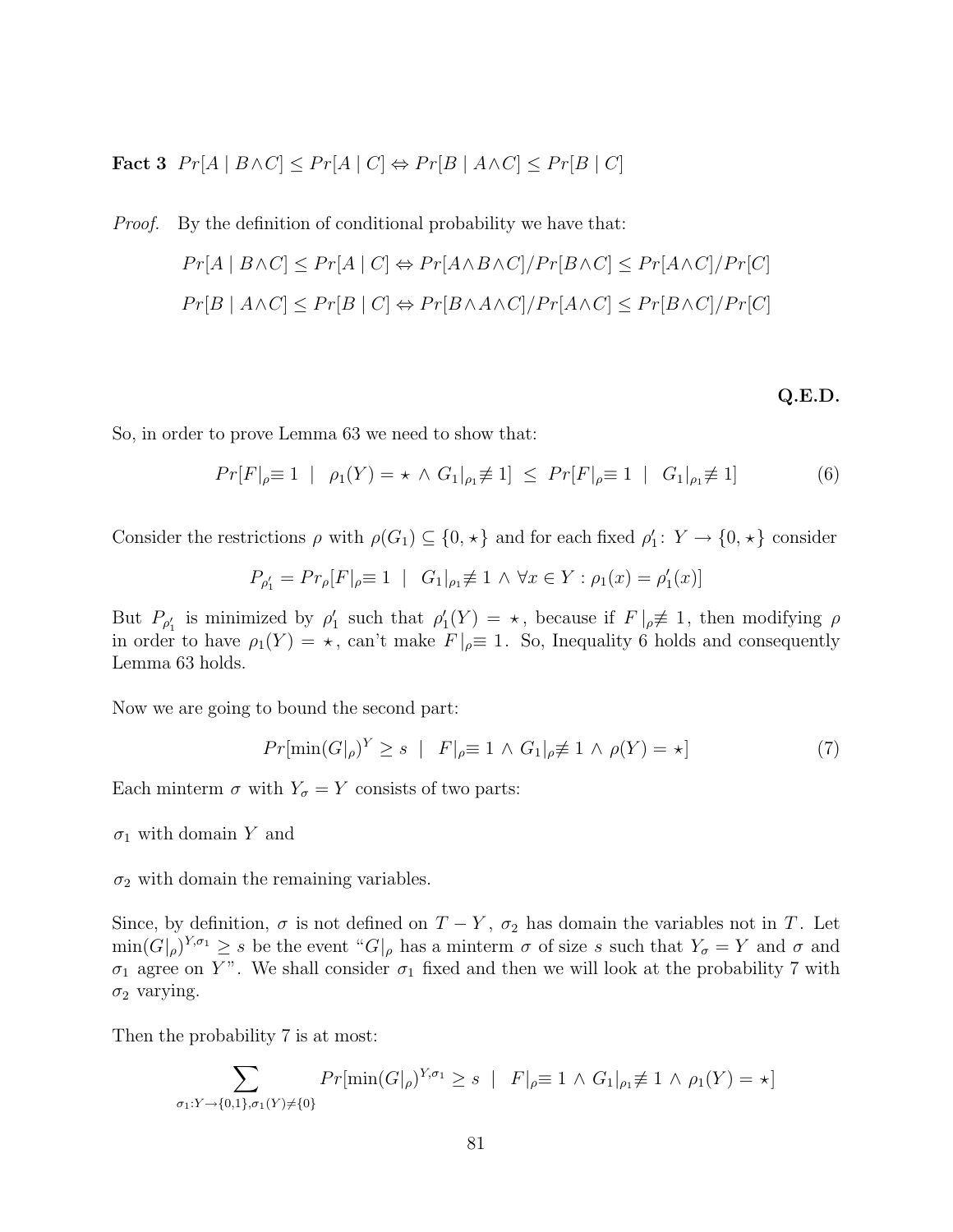Now we think of  $\rho_1$  as being fixed and bound the probability by:

$$
\sum_{\sigma_1:Y \to \{0,1\},\sigma_1(Y)\neq\{0\}} \max_{\rho_1: T \to \{0,\star\},\rho_1(Y)=\star} Pr_{\rho_2}[\min(G|_{\rho_1\rho_2})^{Y,\sigma_1} \ge s \mid F|_{\rho_1\rho_2} \equiv 1]
$$
(8)

because we can drop the condition  $G_1 |_{\rho_1} \neq 1 \wedge \rho_1(Y) = \star$  which does not affect the probability.

The crucial point here is that:

$$
\min(G|_{\rho_1\rho_2})^{Y,\sigma_1} \ge s \Rightarrow \min((G|_{\rho_1\sigma_1})|_{\rho_2}) \ge s - |Y|
$$

We want to use the induction hypothesis to show that:

$$
Pr_{\rho_2}[\min((G|_{\rho_1\sigma_1})|_{\rho_2}) \ge s - |Y| \mid (F|_{\rho_1})|_{\rho_2} \equiv 1] \le \alpha^{s - |Y|} \tag{9}
$$

But there is a problem here. In order to use the induction hypothesis we have to get rid of the variables in  $T - domain(\rho_1) - Y$ . The reason is that by definition,  $\rho_2$  does not assign values to these variables. The solution is easy. Let  $G'_{\rho\sigma_1}$  be  $G|_{\rho\sigma_1}$  *but* with all variables in  $T_{\rho\sigma_1}$  density (a) W emitted (delated). This halve because.  $T - domain(\rho_1) - Y$  omitted (deleted). This helps because:

**Claim 64**  $G'_{\rho\sigma_1}|_{\rho_2}$  has a minterm  $\geq s$  iff  $(G|_{\rho\sigma_1})|_{\rho_2}$  has a minterm of size  $\geq s$  which does not use any variables from  $T$ .

The proof is easy. Let term be a partial assignment that makes a function 1 (true). Then a term of  $G'_{\rho\sigma_1}|_{\rho_2}$  is precisely a term of  $(G|_{\rho\sigma_1})|_{\rho_2}$  that does not involve variables in T. The claim follows.

So, we have that

$$
Pr_{\rho_2}[\min((G|_{\rho_1\sigma_1})|_{\rho_2}) \ge s - |Y| \mid (F|_{\rho_1})|_{\rho_2} \equiv 1] = Pr_{\rho_2'}[\min(G_{\rho\sigma_1}'|_{\rho_2}') \ge s - |Y| \mid (F|_{\rho_1})|_{\rho_2'} \equiv 1]
$$

where  $\rho'_2$ , like  $\rho_2$ , is a restriction on the variables not in T. Notice that  $G'_{\rho\sigma_1}$  has less that  $w - 1$  ORs.

We can now use the induction hypothesis. We get that:

$$
Pr_{\rho_2'}[\min(G_{\rho\sigma_1}'|_{\rho_2'}) \ge s - |Y| \mid (F|_{\rho_1})|_{\rho_2'} \equiv 1] \le \alpha^{s - |Y|}
$$

and consequently Inequality 9 holds. So, the probability 8 is bounded by

$$
\sum_{\sigma_1:Y \to \{0,1\},\sigma_1(Y)\neq \{0\}} \max_{\rho_1: T \to \{0,\star\},\rho_1(Y)=\star} \alpha^{s-|Y|} = \sum_{\sigma_1:Y \to \{0,1\},\sigma_1(Y)\neq \{0\}} \alpha^{s-|Y|} = (2^{|Y|} - 1) \alpha^{s-|Y|}
$$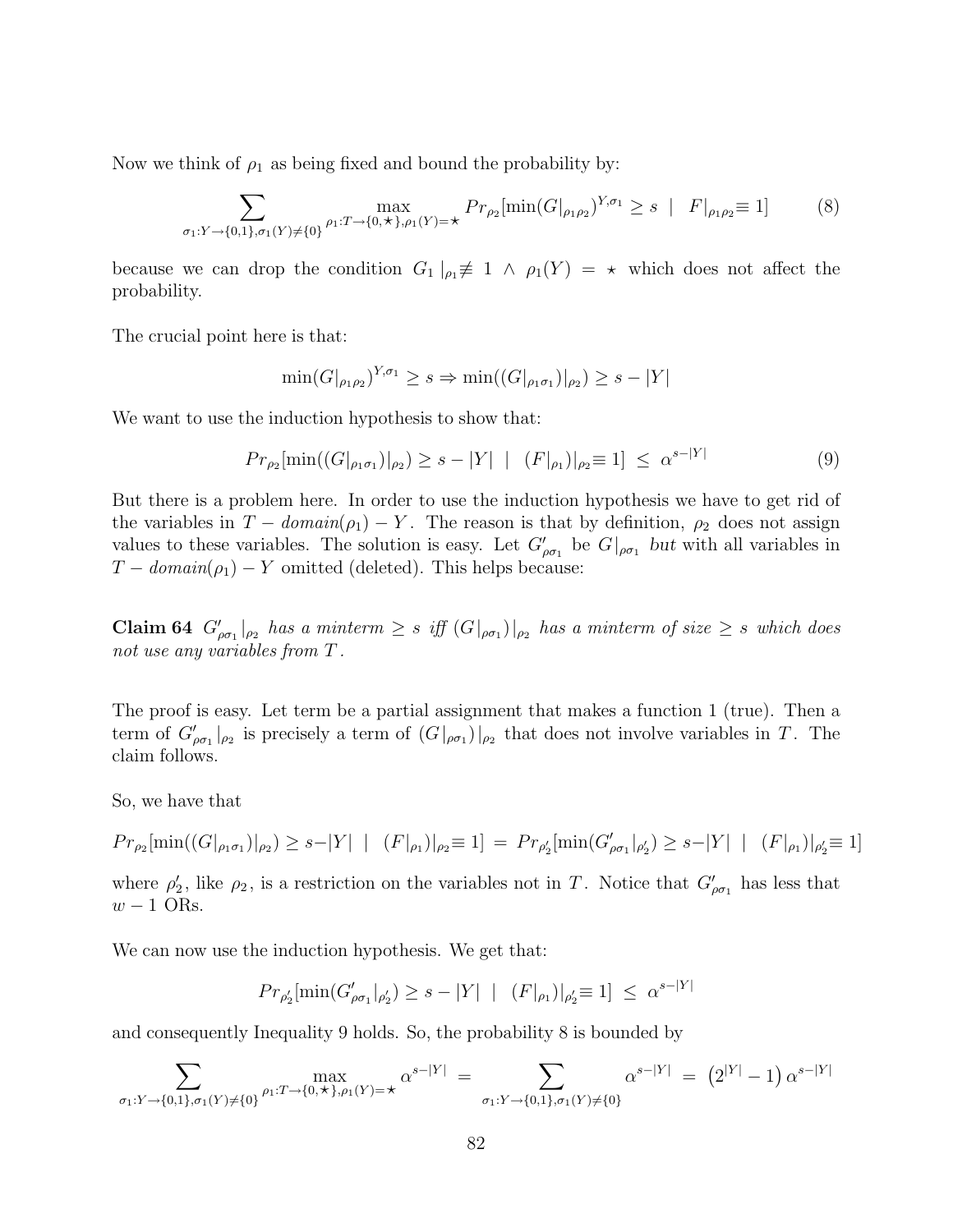Using this and Lemma 63 we can bound Probability 5 by

$$
\sum_{\emptyset \neq Y \subseteq T} \left( \frac{2p}{p+1} \right)^{|Y|} (2^{|Y|} - 1) \alpha^{s - |Y|} = \alpha^s \sum_{Y \subseteq T} \left( \frac{2p}{p+1} \frac{1}{\alpha} \right)^{|Y|} (2^{|Y|} - 1)
$$

We have used the fact that  $Y = \emptyset$  does not contribute to the sum. But now this is equal to

$$
\alpha^s \sum_{i=0}^{|T|} {\binom{|T|}{i}} \left[ \left( \frac{4p}{p+1} \frac{1}{\alpha} \right)^i - \left( \frac{2p}{p+1} \frac{1}{\alpha} \right)^i \right]
$$
  
=  $\alpha^s \left[ \left( 1 + \frac{4p}{p+1} \frac{1}{\alpha} \right)^{|T|} - \left( 1 + \frac{2p}{p+1} \frac{1}{\alpha} \right)^{|T|} \right]$   
 $\leq \alpha^s \left[ \left( 1 + \frac{4p}{p+1} \frac{1}{\alpha} \right)^t - \left( 1 + \frac{2p}{p+1} \frac{1}{\alpha} \right)^t \right]$   
 $\leq \alpha^s$ 

by the definition of  $\alpha$ . This concludes the proof of Hastad's Lemma.

**Example 7** Let us give an example here to help clarify some points in the proof.

Let 
$$
G = (x_1 \vee x_2 \vee x_3) \wedge (x_1 \vee x_4) \wedge (x_1 \vee \overline{x}_2) \wedge (\overline{x}_1 \vee x_5)
$$
, then  $T = \{x_1, x_2, x_3\}$ .

Suppose that  $\rho(x_1) = \rho(x_2) = \rho(x_3) = \star$  and consider  $Y = \{x_2, x_3\}$ , i.e.  $\sigma_1$  can be  $x_2x_3$ ,  $\overline{x}_2x_3$ , or  $x_2\overline{x}_3$ . Let  $\sigma_1 = \overline{x}_2x_3$ . Then

 $G|_{\rho_1} \equiv G$  and

$$
G|_{\rho_1\sigma_1} \text{ is } 1 \wedge (x_1 \vee x_4) \wedge (x_1 \vee 1) \wedge (\overline{x}_1 \vee x_5) \equiv (x_1 \vee x_4) \wedge (\overline{x}_1 \vee x_5)
$$

 $\rho_2$  has domain  $\{x_4, x_5\}$ 

 $G'_{\rho_1\sigma_1}$  is  $(x_4)\wedge(x_5)$  since we drop  $x_1$  that is in T and is undefined by both  $\rho$  and  $\sigma_1$ .

Notice that the only minterm of  $G'_{\rho_1\sigma_1}$  is  $x_4x_5$  and the only minterm of  $G|_{\rho}$  which agrees with  $\sigma_1$  in T is  $\sigma = \overline{x}_2 x_3 x_4 x_5$ 

 $\Box$ 

### **References**

J.Hastad. *Almost Optimal Lower Bounds For Small Depth Circuits*, Advances in Computing Research, 5 (1989) 143–170. (Also appeared in STOC '86)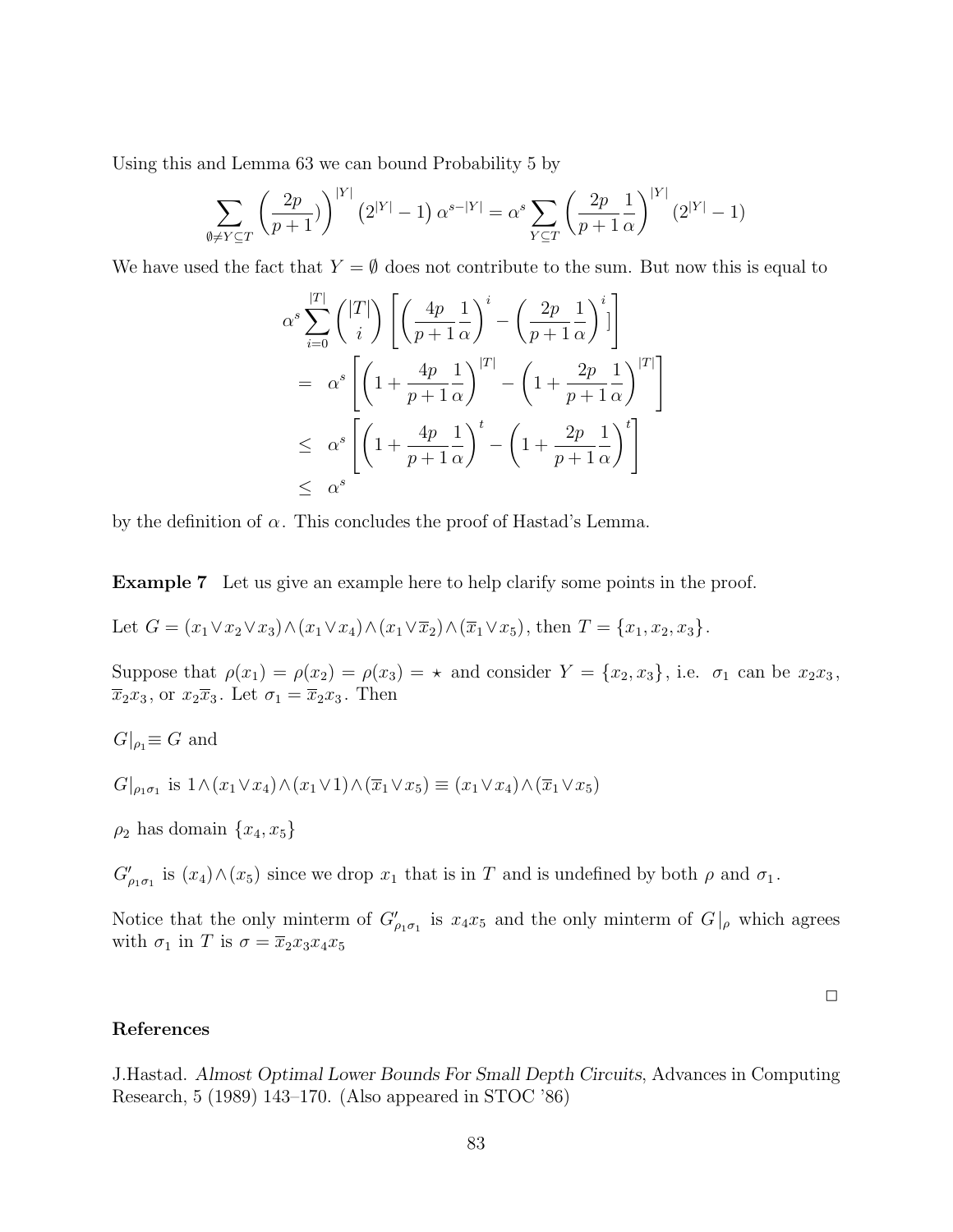# **MATH 267A Circuit Complexity & Computational Complexity**

**Lecture Date: March 10-12, 1992 Topic: Applications of Hastad's Switching Lemma Instructor: Sam Buss Notes by: Sam Buss** 

,

We now discuss how Hastad's Switching Lemma can be used to obtain lower bounds on the size of constant-depth (and restricted depth) circuits for PARITY.

**Theorem 65** There are no depth k circuits of size

$$
\leq 2^{\left(\frac{1}{10}\right)^{\frac{k}{k-1}}\cdot n^{\frac{1}{k-1}}}
$$

for Parity<sub>n</sub>, provided  $n>N^k$  for N some constant.

**Corollary 66** Polynomial size circuits which compute Parity must have depth at least

 $\log n/(c + \log \log n)$ 

for some constant c.

Proof. of Corollary 66 from Theorem 65: Given a family of polynomial-size circuits of depth  $k(n)$ , we must have

$$
2^{\left(\frac{1}{10}\right)^{\frac{k(n)}{k(n)-1}} \cdot n^{\frac{1}{k(n)-1}}} < n^a = 2^{a \log n} = 2^{2(\log a + \log \log n)}
$$

for some constant a. Define  $c(n)$  to be the real number such that  $k(n) = \log n/(c(n) +$  $log log n$ . We must prove that  $c(n)$  is bounded by a constant.

Now,

$$
\left(\frac{1}{10}\right)^{\frac{k(n)}{k(n)-1}} \cdot n^{\frac{1}{k(n)-1}} = \left(\frac{1}{10}\right)^{\frac{\log n}{\log n - c(n) - \log \log n}} \cdot n^{\frac{c(n) + \log \log n}{\log n - c(n) - \log \log n}}
$$

$$
= n^{\frac{c(n) + \log \log n - \log 10}{\log n - c(n) - \log \log n}}
$$

$$
= 2^{\frac{c(n) + \log \log n - \log 10}{(\log n - c(n) - \log \log n)/\log n}}
$$

$$
\geq 2^{\left(\log \log n + c(n) - \log 10\right)}.
$$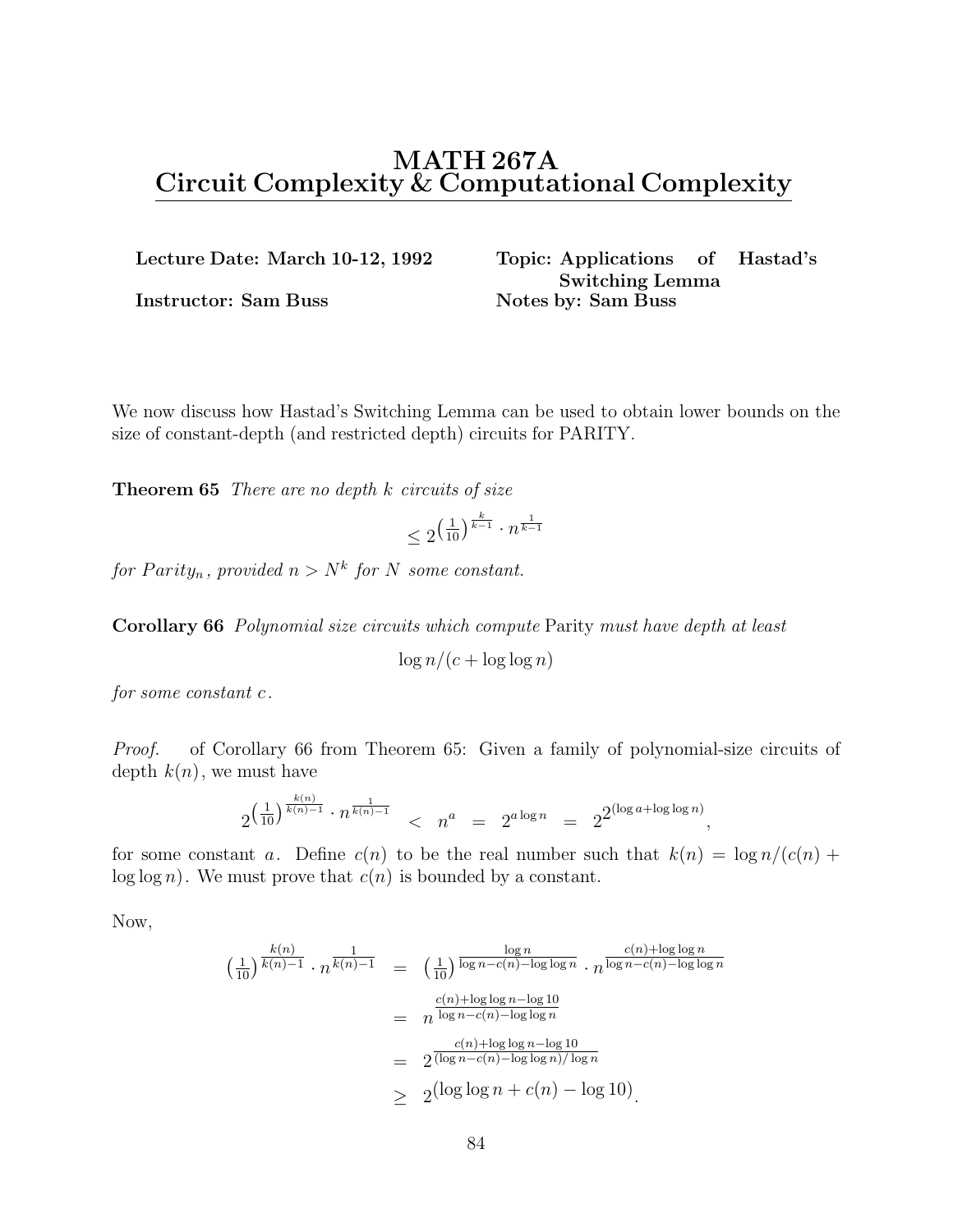And thus  $c(n) - \log 10 < \log a$ , so  $c(n) = O(n)$ , which is what we wished to show.

### **Q.E.D.**

Before proving Theorem 65, we need the following lemma (we are still using the convention that circuits use unbounded fanin AND's and OR's in alternating levels):

**Lemma 67** Parity<sub>n</sub> can not be computed by a depth k circuit containing  $\leq 2^{\left(\frac{1}{10}\right) \cdot n^{\frac{1}{k-1}}}$ gates at each level except possibly the bottom level, and having bottom fanin  $\leq (\frac{1}{10}) n^{\frac{1}{k-1}}$ ; for all  $n > N^k$  (where N is a fixed constant) all  $n>N^k$  (where N is a fixed constant).

*Proof.* The proof of Lemma 67 is by induction on  $k$ .

*Base Case:*  $k = 2$ . This case is easy since any disjunctive or conjunctive normal form expression for  $Parity_n$  must have bottom fanin equal n.

Induction Step: Let  $k > 2$ . Suppose, the sake of a contradiction that a circuit C exists which violates the statement of Lemma 67. We shall apply Hastad's Switching Lemma to show that, in this case, there is a circuit of depth  $k-1$  that violates Lemma 67.

We now apply Hastad's Switching Lemma to  $C$ : the fanin of bottom gates in  $C$  is bounded by  $t = \left(\frac{1}{10}\right)n^{\frac{1}{k-1}}$ ; the restriction  $\rho$  is chosen randomly from  $R_p$  where  $p = n^{\frac{-1}{k-1}}$ . (Thus  $\rho$  is expected to leave  $\approx n \cdot n^{\frac{-1}{k-1}} = n^{\frac{k-2}{k-1}}$  variables \*'ed.)

After applying the random restriction  $\rho$ , we can rewrite a *single* (arbitrary) bottom AND of OR's in C (or OR of AND's) as an OR of AND's (or AND of OR's, respectively) of fanin  $\leq s$  with probability at least  $1 - \alpha^s$ . In previous lectures, we proved that  $\alpha < 5pt$  provided  $p < \frac{1}{10}$ , but examination of the proof shows that  $\alpha < (5 - \epsilon)pt$  for some constant  $\epsilon$ ; thus

$$
\alpha \ < \ (5-\epsilon)pt \ < \ \frac{5-\epsilon}{10}n^{\frac{-1}{k-1}}n^{\frac{1}{k-1}} \ = \ \frac{1}{2}-\delta
$$

for some constant  $\delta$ . (We needed  $p < \frac{1}{10}$ , but this will hold if  $N \ge 10$ .) Let  $s = \frac{1}{10}n^{\overline{k-1}}$ ; the probability that *any* of the bottom denth 2 subcircuits of *C* can not be switched is probability that any of the bottom depth 2 subcircuits of C can not be switched is

$$
\leq 1 - \left(2^{\left(\frac{1}{10}\right)n^{\frac{1}{k-1}}}\right) \cdot \alpha^{\left(\frac{1}{10}\right)n^{\frac{1}{k-1}}} = 1 - \left(1 - 2\delta\right)^{\left(\frac{1}{10}\right)n^{\frac{1}{k-1}}}
$$

which tends to 1 for  $n^{\overline{k-1}}$  large enough (i.e.,  $n > N^k$ ).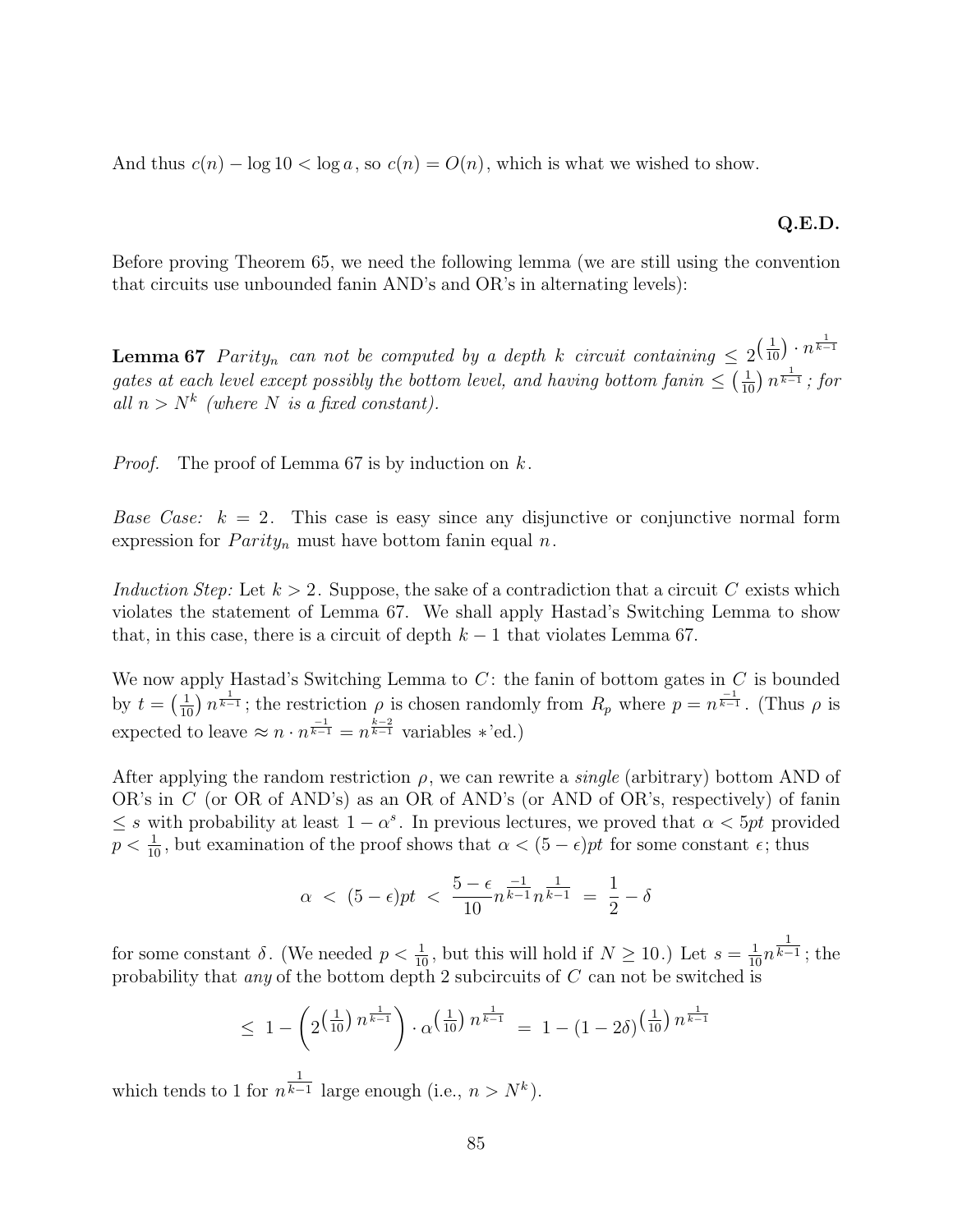On the other hand, with probability  $> \frac{1}{3}$ , the random restriction  $\rho$  leaves at least  $n^{k-2}$ <br>variables \*'ed. So with non-zero probability there is a c for which the follow hold.  $k-1$ variables \*'ed. So with non-zero probability, there is a  $\rho$  for which the follow hold:

- (a) Leaves at least  $m = n^{\frac{k-1}{k-2}}$  variables \*'ed, and
- (b) Collapses the bottom 3 levels in  $2$  making the circuit into a depth  $k-1$  circuit, and
- (c) Makes the new bottom fanin  $\frac{1}{10}n^{\overline{k-1}} = \frac{1}{10}m^{\overline{k-2}}$ , and
- (d) Has  $\leq 2^{\left(\frac{1}{10}\right)n^{\frac{1}{k-1}}}=2^{\left(\frac{1}{10}\right)m^{\frac{1}{k-2}}}$  gates at each level, except possibly the bottom level. In fact, the number of gates on any level except the bottom level is unchanged.

That completes the proof of Lemma 67

**Q.E.D.**

Proof. Of Theorem 65.

Assume, for sake of contradiction, that we are given a depth  $k$  circuit for parity which satisfies the size and fanin conditions in Theorem 65. This circuit can be viewed as a depth  $k + 1$ circuit of bottom fanin 1, by adding a bottom level of one input gates.

Use a random restriction from  $R_p$  with  $p = \frac{1}{10}$ . Take  $s = (\frac{1}{10})^{\frac{k}{k-1}}$ <br>Hastad's Switching Lemma, By calculations exactly as in the pro $k-1$   $n^{\frac{1}{k-1}}$  and  $t = 1$  and apply Hastad's Switching Lemma. By calculations exactly as in the proof of Lemma 67, we obtain, with non-zero probability, a depth k circuit with  $m \ge \frac{1}{10}n$  variables and with bottom fanin  $\leq s \leq \frac{1}{10}m^{\frac{1}{k-1}}$  and with  $\leq 2^{\left(\frac{1}{10}\right)^{\frac{k}{k-1}} \cdot n^{\frac{1}{k-1}}} \leq 2^{\left(\frac{1}{10}\right)^{\frac{k}{k-1}} \cdot (10m)^{\frac{1}{k-1}}} \leq 2^{\left(\frac{1}{10}\right) \cdot m^{\frac{1}{k-1}}}$  gates at each level other than the bottom level. But this is impossible by Lemma 67.

**Q.E.D.**

#### **Constant Depth Circuits and the Polynomial Time Hierarchy**

Reference: Furst-Saxe-Sipser, Math. Systems Theory, 17 (1984) 13-27.

Next we discuss the connections between constant depth, polynomial size (more correctly,  $2^{(\log n)^{O(1)}}$  size) circuits and relativized Turing compuation in the polynomial time hierarchy.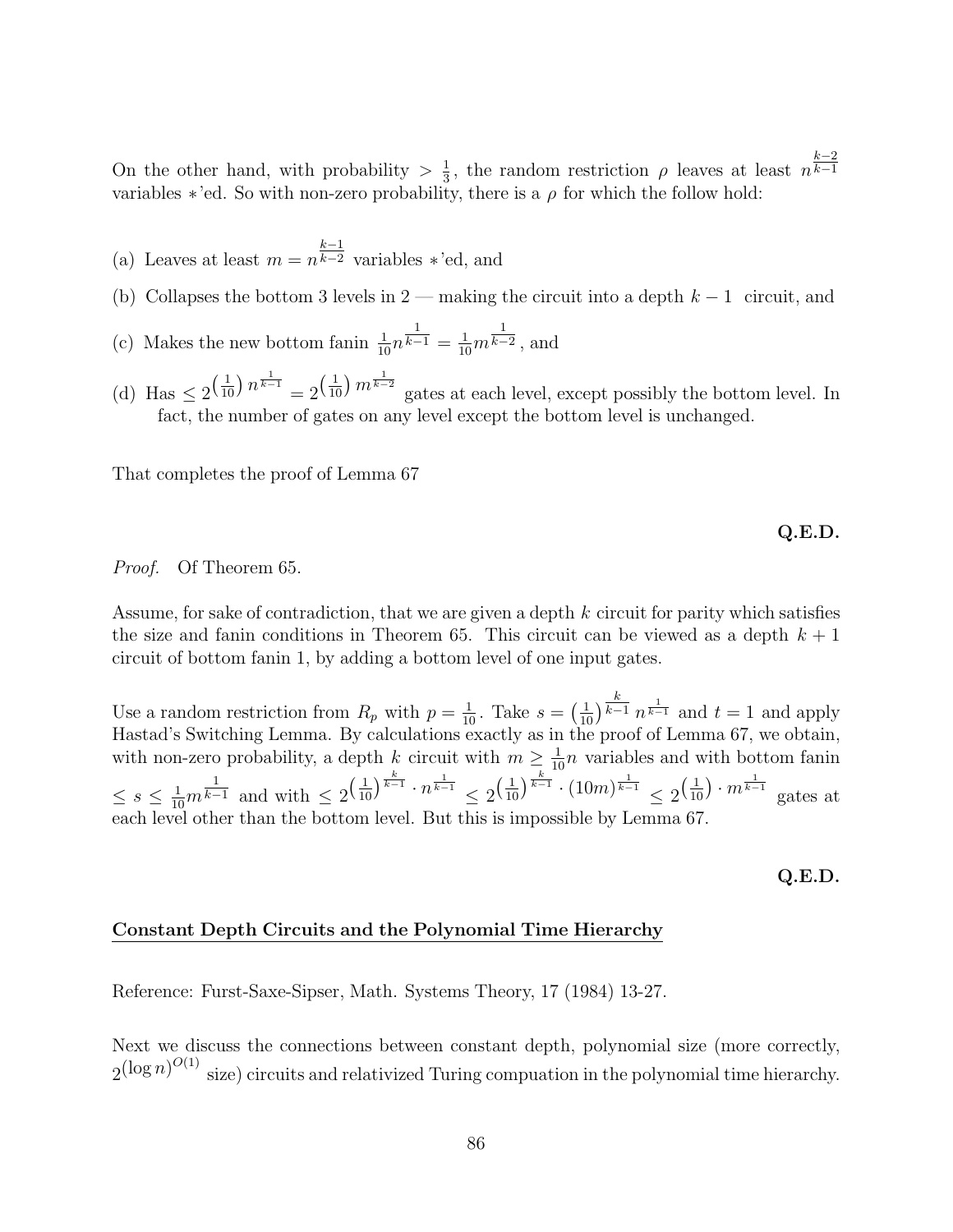**Observation:** There is a PSPACE Turing Machine  $M^{\phi}$  where  $\phi$  denotes an oracle  $\phi \supset$  $\{0,1\}^*$ , such that for all oracle  $\phi$  and all inputs of length n,  $M^{\phi}$  accepts if and only if there are an even number of strings  $w \in \phi$  of length equal to n.

**Theorem 68** There is no oracle Turing machine  $M^{\phi}$  in the (relativized) class  $\Sigma_k^p$  of the polynomial time hierarchy which computes for every oracle  $\phi$  the same parity predicate as the Turing machine in the Observation.

*Proof.* We shall give an informal sketch of the proof. The essential idea is that a  $\Sigma_k^p$  Turing machine  $M^{\phi}$  can be translated into a family of depth  $k+1$  circuits of super polylogarithmic size. And then since there are no super polylogarithmic size, constant depth circuits for Parity (by Theorem 65) then there can not be a  $\Sigma_k^p$  Turing machine computing the parity of the number of strings of length  $n$  in an oracle.

Since  $M^{\phi}$  is in  $\Sigma_k^p$ , M can w.l.o.g. be presumed to make k blocks of alternating existential and universal guesses and then perform some polynomial time computation. In particular,  $M^{\phi}$  can be constrained to make all non-deterministic moves before consulting the oracle. Thus  $M^{\phi}(x)$  accepts if and only if the following predicate is true:

$$
(\exists x_1, |x_1| < p(|x|))(\forall x_2, |x_2| < p(|x|)) \cdots (Qx_k, |x_k| < p(|x|)) R^{\phi}(x, x_1, \ldots, x_k)
$$

where Q is  $\forall$  or  $\exists$  depending on whether k is even or odd and where  $R^{\phi}$  computable by a polynomial time Turing machine which may consult the oracle  $\phi$ . Each  $R^{\phi}(\vec{x})$  may ask up to  $q(n)$  queries where  $n = |x|$  and q is some fixed polynomial (q depends only on M). Thus, there are  $2^n$  many possible sequences of Yes/No answers that  $R^{\phi}$  may receive to its oracle queries. Hence, for fixed values of  $\vec{x}$ , the predicate  $R^{\phi}(\vec{x})$  may be computed by an OR of AND's where there are  $\leq 2^{q(n)}$  many AND's, one AND for each sequence of oracle answers that causes  $R^{\phi}(\vec{x})$  to accept; and where each AND is a conjunction of statements  $w \in \phi$  or  $w' \notin \phi$  that describe the sequence of oracles that the AND corresponds to.

In other words, for fixed  $x, x_1, \ldots, x_k$  the predicate  $R^{\phi}(\vec{x})$  is a OR of  $\leq 2^{q(n)}$  ANDs of fanin  $\leq q(n)$ . Similar reasoning (applied to the negation of  $R^{\phi}$ ) shows that that the predicate  $R^{\phi}(\vec{x})$  can be expressed as an AND of  $\leq 2^{q(n)}$  ORs of fanin  $\leq q(n)$  with the inputs the ORs are of the forms  $w \in \phi$  and  $w' \notin \phi$ . Taking  $R^{\phi}(x)$  to be an OR of AND's if k is odd and to be an AND or OR's if k is even, we see that the condition that  $M^{\phi}(\vec{x})$  accepts can be written as a depth  $k + 1$  unbounded fanin circuit with  $\leq 2^{r(n)}$  gates at each level for some polynomial r. Without loss of generality,  $M^{\phi}(0^n)$  asks only queries of the form " $w \in \phi$ ?" with  $|w| = n$  (since if  $M^{\phi}$  correctly computes the parity of the number of strings  $w \in \phi$ of length n for all oracles  $\phi$ , then  $M^{\phi}$  can correctly compute the parity without consulting strings not of length  $n$ ).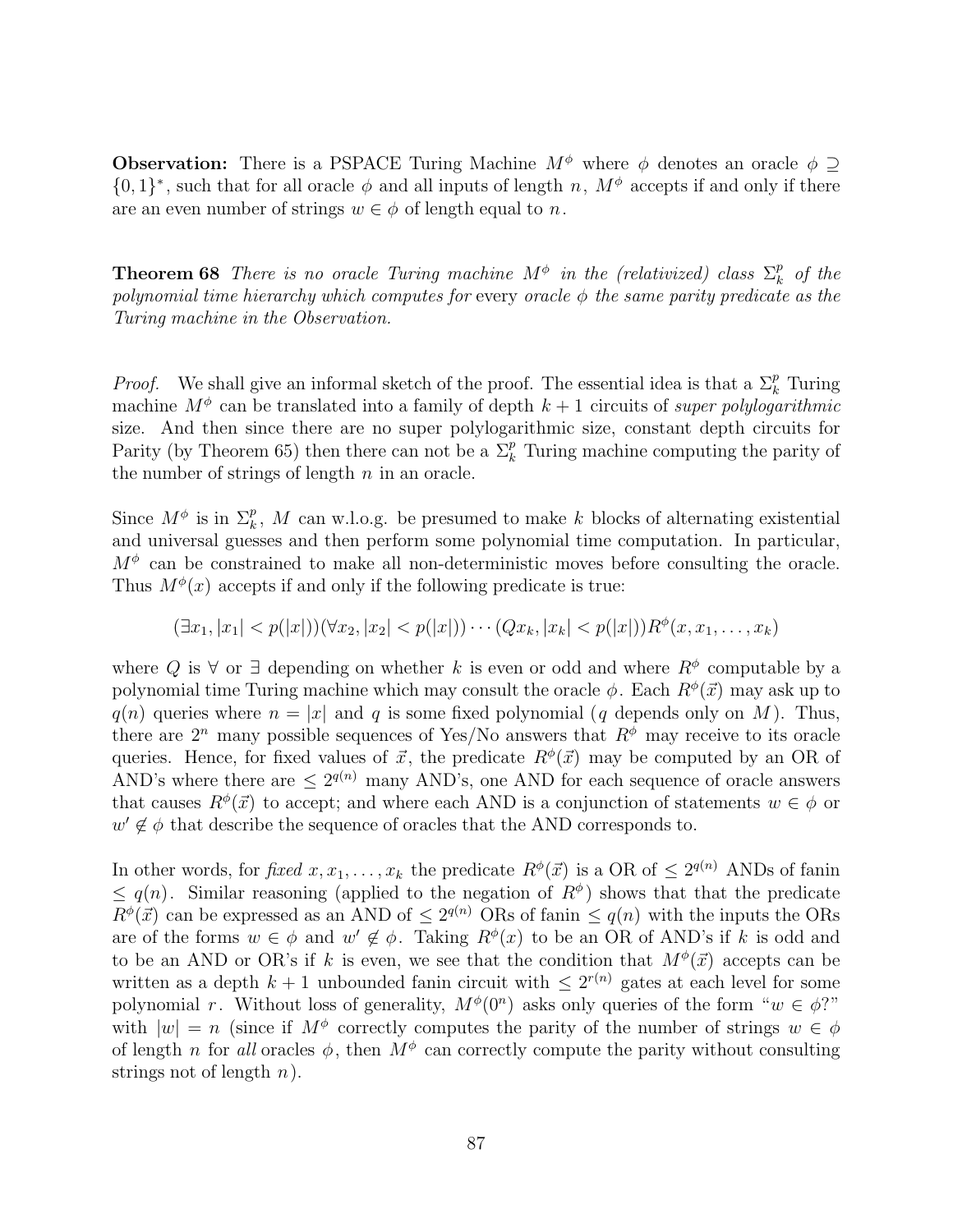Now, for each string w, let  $x_w$  be a propositional variable. In the constant depth circuits for  $M^{\phi}$  constructed in the previous paragraphs, replace each query " $w \in \phi$ ?" with the variable  $x_w$  and replace each query " $w \notin \phi$ ?" with the negated variable  $\overline{x}_w$ . For fixed n, there are  $m = 2^n$  strings of length w and thus  $m = 2^n$  many variables  $x_w$ . Thus, the above construction has given circuits that compute the parity of  $m$  many bits and these circuits are of constant depth and of size  $2^{(\log m)^c}$  for some constant c. But this contradicts Theorem 65

### **Q.E.D.**

Theorem 68 states that there is no polynomial hierarchy Turing machine M which computes parity for **all** oracles  $\phi$ . This can be strengthened (by a diagonalization argument) to show that there is a single oracle  $\phi$  for which no polynomial hierarchy Turing machine can compute the parity of all strings of length  $n$  (on input of length  $n$ ). This oracle separates the polynomial time hierarchy from polynomial space.

J. Cai has shown that a randomly chosen oracle separates the polynomial time hierachy from polynomial space. (We shall discuss this further in a later lecture; the argument above just shows that there is at least one oracle separating the polynomial time hierarchy from polynomial space.)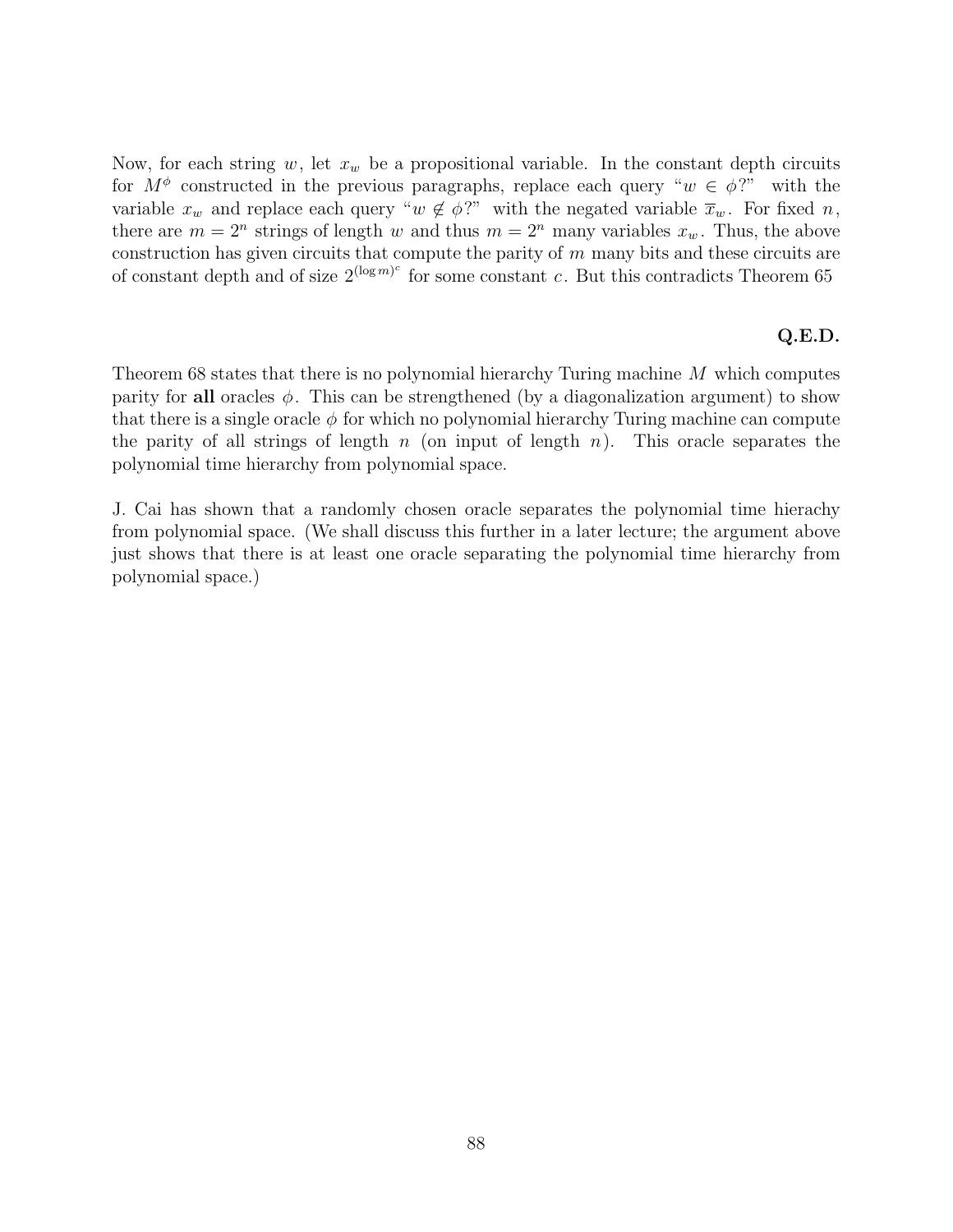# **MATH 267A Circuit Complexity & Computational Complexity**

**Instructor: Sam Buss Notes by: Frank Baeuerle** 

**Lecture Date: 7 April 1992 Topic: Constant Depth Reducibilities**

### **References:**

- a. Chandra-Stockmeyer-Vishkin, SIAM J. Comput. Vol 13, 1984, 423-439 "Constant Depth Reducibility"
- b. R. Smolensky,  $19^{th}$  STOC, 1987, 77-82

**Notation:**  $F = \{f_n\}$  is a family of boolean functions,  $f_n : \{0,1\}^n \longrightarrow \{0,1\}^{m_n}$  ( $m_n \leq$  $n^{\mathcal{O}(1)}$ 

**Definition 36**  $F \leq_{cd} G$ , F is constant depth reducible to G, iff each  $f_n(x_1,...,x_n)$  can be computed by a constant depth, polynomial size circuit using  $\neg$  gates, unbounded fan in ∧, ∨ gates and G-gates. A G-gate computes  $g_k$  (multiple G-gates with different k can occur) and the size of such a gate is the number k of inputs and its depth is one.

**Definition 37**  $F \leq_{cd-tt} G$ , F is constant depth truth table reducible to G, iff  $F \leq_{cd} G$  with the additional condition that on any path in the circuit for  $f_n$  there is at most one  $G$ -gate.

**Definition 38**  $F \leq_{proj} G$ , F is projection reducible to G, iff for all  $nf_n(x_1,...,x_n)$  can be computed by a circuit which contains one G-gate with inputs chosen from  $0, 1, x_1, \overline{x_1}, \ldots, x_n, \overline{x_n}$ such that the outputs of the circuit are chosen from the outputs of the G-gate and the number of inputs of the G-qate is  $\leq p(n)$  for some polynomial p.

**Definition 39**  $F \leq_{proj} G$  iff above holds except no negated inputs are allowed.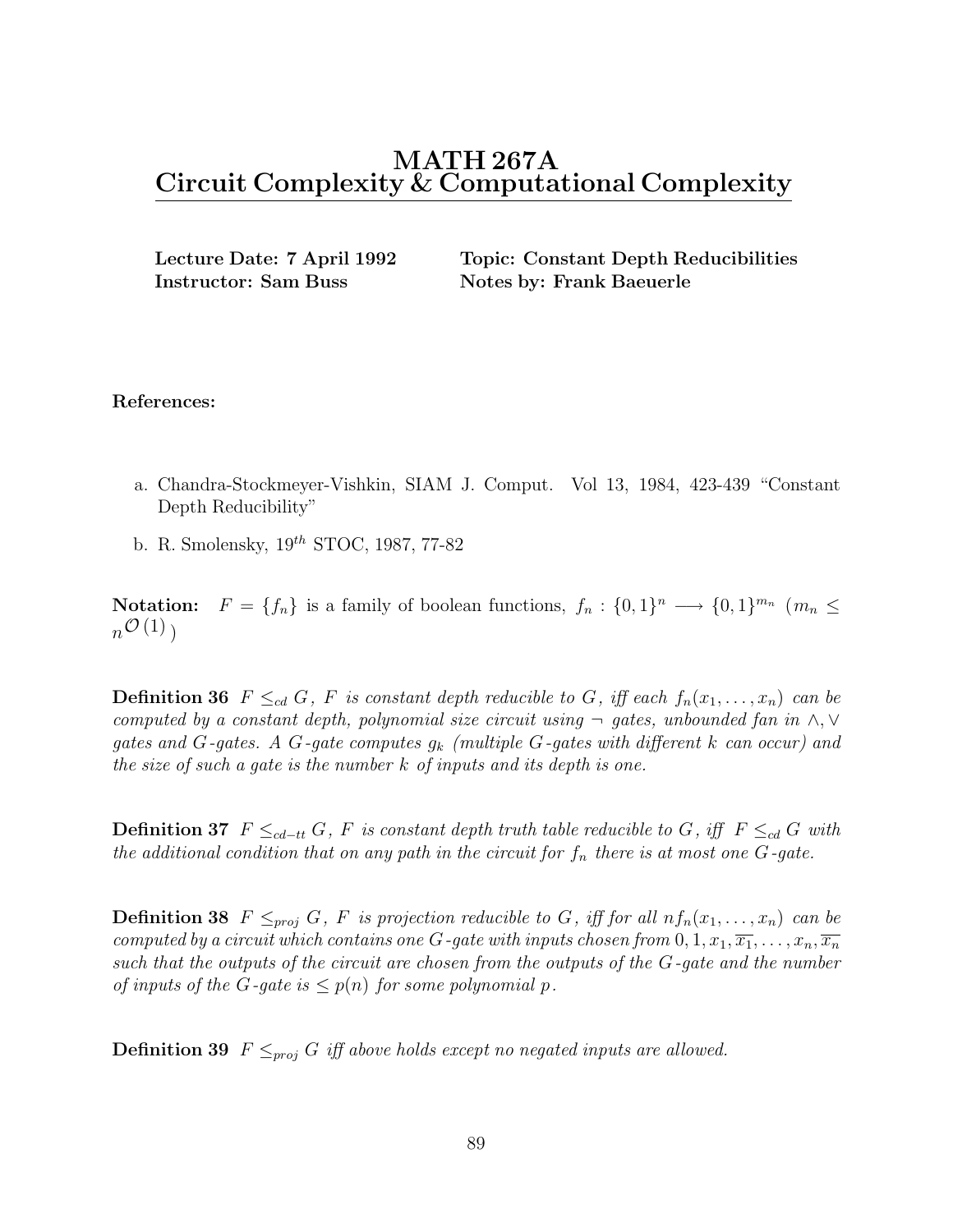**Remark:** We always give positive projection reductions in this class. See Skyum-Valiant for original definition of  $\leq_{proj}$ .

Definitions 1-4 also apply to families of F's and G's. For example, if  $Exact_n^k(x_1,...,x_n) =$  $\begin{cases} 1 & \text{iff } \sum x_i = k \\ 0 & \text{otherwise} \end{cases}$  then when we write  $Majority \leq_{proj} \{Exact_n^0, \ldots, Exact_n^k\}$  we mean:

 $Majority \leq_{proj} \{g_n\}$  where  $g_n(x_1,...,x_n) = (Exact_n^0,...,Exact_n^k).$ 

**Theorem 69**  $\leq_{proj}, \leq_{cd}, \leq_{cd-tt}$  are transitive and reflexive.

Proof: Obvious

**Theorem 70**  $F \leq_{proj} G \Rightarrow F \leq_{cd} G \Rightarrow F \leq_{cd-tt} G$ 

Proof: Obvious

**Theorem 71** If  $F \leq_{cd} G$  and  $G \in AC^i$  then  $F \in AC^i$ . In particular for  $i = 0$ , if  $G \in AC^0$ then  $F \in AC^0$ 

*Proof.* For  $n > 0, f_n(x_1,...,x_n)$  is computed by a circuit of polynomial size and constant depth containing  $\{\neg, \vee, \wedge\}$  and G-gates. Since  $G \in AC^i$  each G-gate (with  $n^{\mathcal{O}(1)}$  inputs) can be replaced by a  $\mathcal{O}(\log^i(n^{\mathcal{O}(1)}))$  depth polysize circuit. The result is a depth  $\mathcal{O}\left((\log n^{\mathcal{O}}(1))^i\right) = \mathcal{O}\left(\log^i n\right)$  circuit which is also polysize in n.

**Q.E.D.**

**Corollary 72** This Theorem also holds for  $\leq_{proj}$ ,  $\leq_{cd-tt}$ .

**Definition 40** Let  $m > 1$ 

$$
Mod-m(x_1, ..., x_n) = \begin{cases} 0 & \text{iff } \sum_{i=1}^n x_i = 0 \mod m \\ 1 & \text{otherwise} \end{cases}
$$

With this definition  $Parity \equiv Mod-2$ .

# **Theorem 73** Fix  $c > 0$

(a) Parity  $\leq_{proj} Mod-2^c$ (b) Mod- $2^c \leq_{cd-tt}$  Parity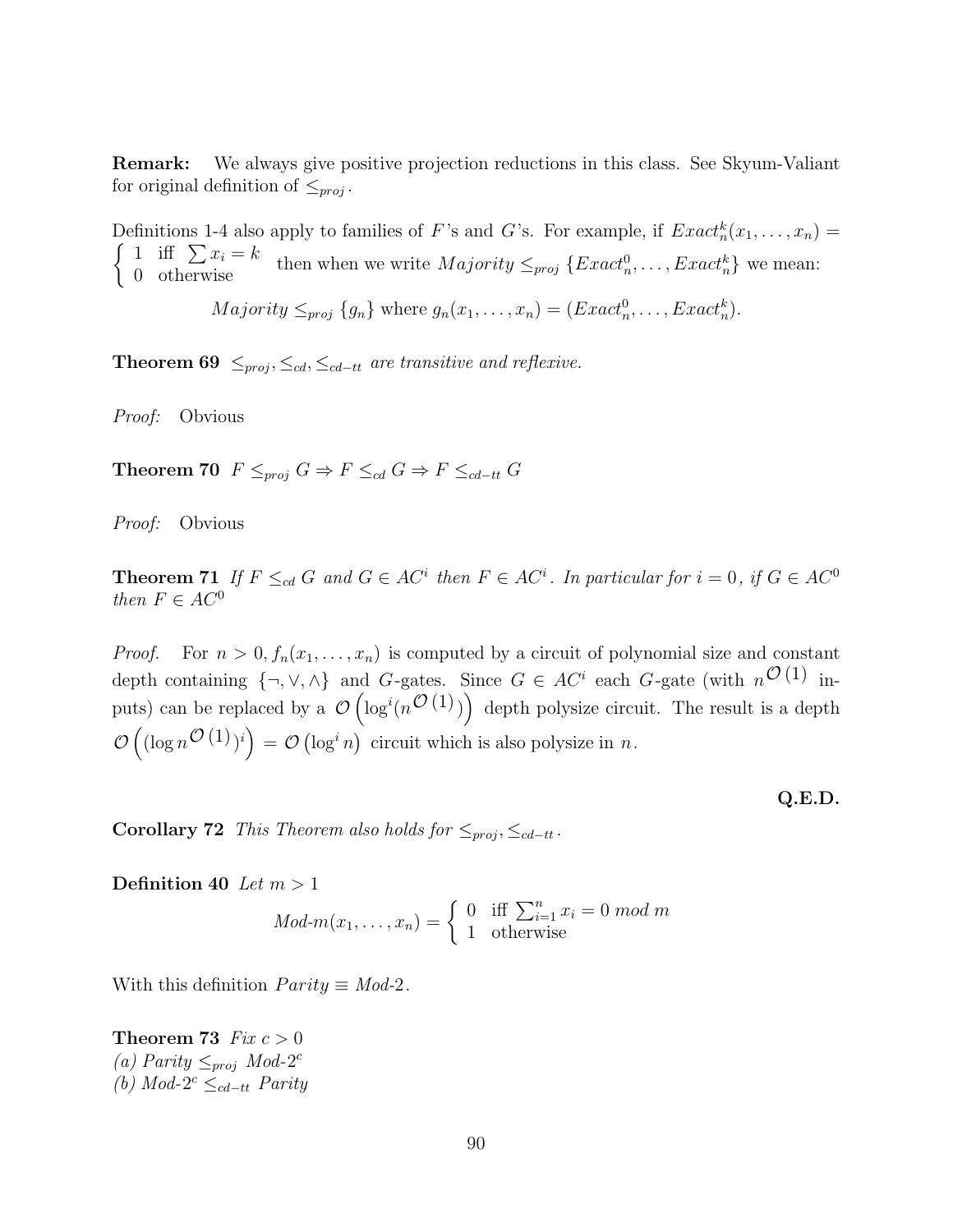*Proof.* (a) Make  $2^{c-1}$  copies of each  $x_i$  and feed them into Mod-2<sup>c</sup>.

$$
Parity(x_1, \ldots, x_n) \equiv Mod\text{-}2^c(\underbrace{x_1, \ldots, x_1}_{2^{c-1}}, \underbrace{x_2, \ldots, x_2}_{2^{c-1}}, \ldots, \underbrace{x_n, \ldots, x_n}_{2^{c-1}})
$$

(b) By induction on  $c$ :

Base case  $c = 1$  is obviously true. For the induction step it suffices to show:

$$
Mod\text{-}2^c \leq_{cd-tt} Mod\text{-}2^{c-1}
$$

The inputs are  $x_1, \ldots, x_n$ . Let  $y_{ij} = x_i \wedge x_j$  for  $1 \leq i < j \leq n$  (Depth 1,  $\mathcal{O}(n^2)$  size). If  $s = \sum x_i$  then  $\sum y_{ij} = \frac{s(s-1)}{2}$ . Now  $s \equiv 0 \mod 2^c$  iff  $(s \equiv 0 \mod 2^{c-1}$  and  $\frac{s(s-1)}{2} \equiv 0 \mod 2^{c-1}$ .  $\frac{(-1)^{n-1}}{2}$ . Now  $s \equiv 0 \mod 2^c$  iff  $(s \equiv 0 \mod 2^{c-1} \text{ and } \frac{s(s-1)}{2} \equiv 0 \mod 2^{c-1}).$ <br>mpute  $Mod^{-2c-1}(x, x)$  and  $Mod^{-2c-1}(y, 1 \leq i \leq n)$  to Thus it suffices to compute  $Mod-2^{c-1}(x_1,\ldots,x_n)$  and  $Mod-2^{c-1}(y_{ij}, 1 \leq i < j \leq n)$  to compute  $Mod-2^c(x_1,\ldots,x_n)$ .

**Q.E.D.**

## **Facts:**

(a) If  $p|m$  then  $Mod\neg p \leq_{cd-tt} Mod\neg m$ 

- (b) For p a prime, c a constant,  $Mod\text{-}p^c \leq_{cd-tt} Mod\text{-}p$
- (c) If m's prime factors are  $p_1, \ldots, p_k$  then

 $Mod-m \leq_{cd-tt} \{Mod-p_1, \ldots, Mod-p_k\}$ 

**Definition 41** •  $Exact_n^k(x_1,...,x_n)=1$  iff  $\sum x_i = k$ 

- Threshold ${}_{n}^{k}(x_1,\ldots,x_n)=1$  iff  $\sum x_i\geq k$
- $Majority(x_1,...,x_n)=1$  iff  $\sum x_i \geq \frac{n}{2}$
- Addition (two m bit integers in binary  $\rightarrow$  their sum in binary  $(m+1 \; \text{bits}))$
- Multiplication (two m bit integers in binary  $\rightarrow$  their product in binary (at most  $2m-1$ bits))
- Vectoraddition  $(m \ m\text{-}bit \ numbers \longrightarrow m + \lceil \log m \rceil \ bit \ sum)$
- Binary  $Count(x_1, \ldots, x_n) = \sum x_i$  coded in binary
- Unary  $Count(x_1,...,x_n) = \sum x_i$  coded in unary (= Unary Sorting)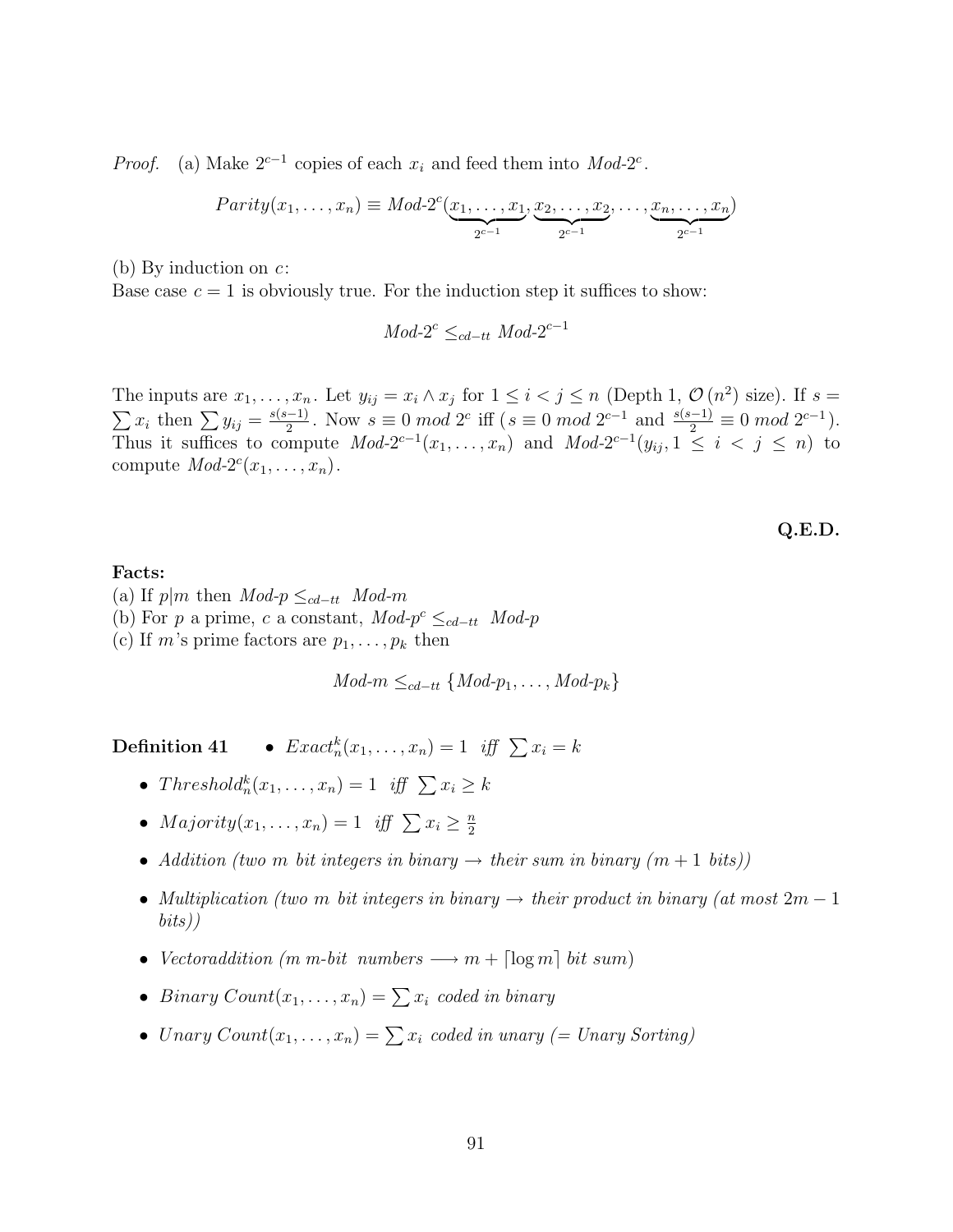Recall  $Addition \in AC^0$ . For fixed  $k, Exact_n^k$  and  $Threshold_n^k \in AC^0$ 

$$
Thresholdkn(x1,...,xn) = \bigvee_{1 \leq i_1 < i_2 < ... < i_k \leq n} x_{i_1} \wedge ... \wedge x_{i_k}
$$

This is a depth 2 size  $n^k = n^{\mathcal{O}(1)}$  circuit.

$$
Exact_n^k(x_1,...,x_n) = Threshold_n^k(x_1,...,x_n) \land \neg Threshold_n^{k+1}(x_1,...,x_n)
$$

**Theorem 74**  $Majority \leq_{cd-tt} \{Exact_n^k : 0 \leq k \leq n\}$  $Majority \leq_{proj} {Threshold_n^k : 0 \leq k \leq n}$ 

Proof.

$$
Majority(x_1, \ldots, x_n) = Threshold_n^{\lceil \frac{n}{2} \rceil}(x_1, \ldots, x_n)
$$

$$
= \bigvee_{k=\lceil \frac{n}{2} \rceil}^{n} Exact_n^k(x_1, \ldots, x_n)
$$

**Q.E.D.**

**Theorem 75** *Majority*  $\leq_{proj}$  *Unary Count* Binary Count  $\leq_{cd-tt}$  Unary Count

Proof.

Unary Count
$$
(x_1,...,x_n) = (Threshold_n^1(\vec{x}),...,Threshold_n^n(\vec{x}))
$$

and *Majority* =  $\lceil \frac{n}{2} \rceil^{th}$  bit of *Unary Count*. The *i*<sup>th</sup> bit of *Binary Count*( $x_1, \ldots, x_n$ ) is computed by computed by

$$
\bigvee_{m \in \{1, ..., n\}} (\underbrace{\text{Threshold}_n^m(\vec{x}) \land \neg \text{Threshold}_n^{m+1}(\vec{x})}_{n^{th} \text{ bit of } m \text{ in}})_{n^{th} \text{ and } m+1^{st} \text{ bits of } \text{Unary } \text{Count}(\vec{x})
$$

**Q.E.D.**

Theorem 76 Unary Count ≤<sub>cd−tt</sub> Binary Count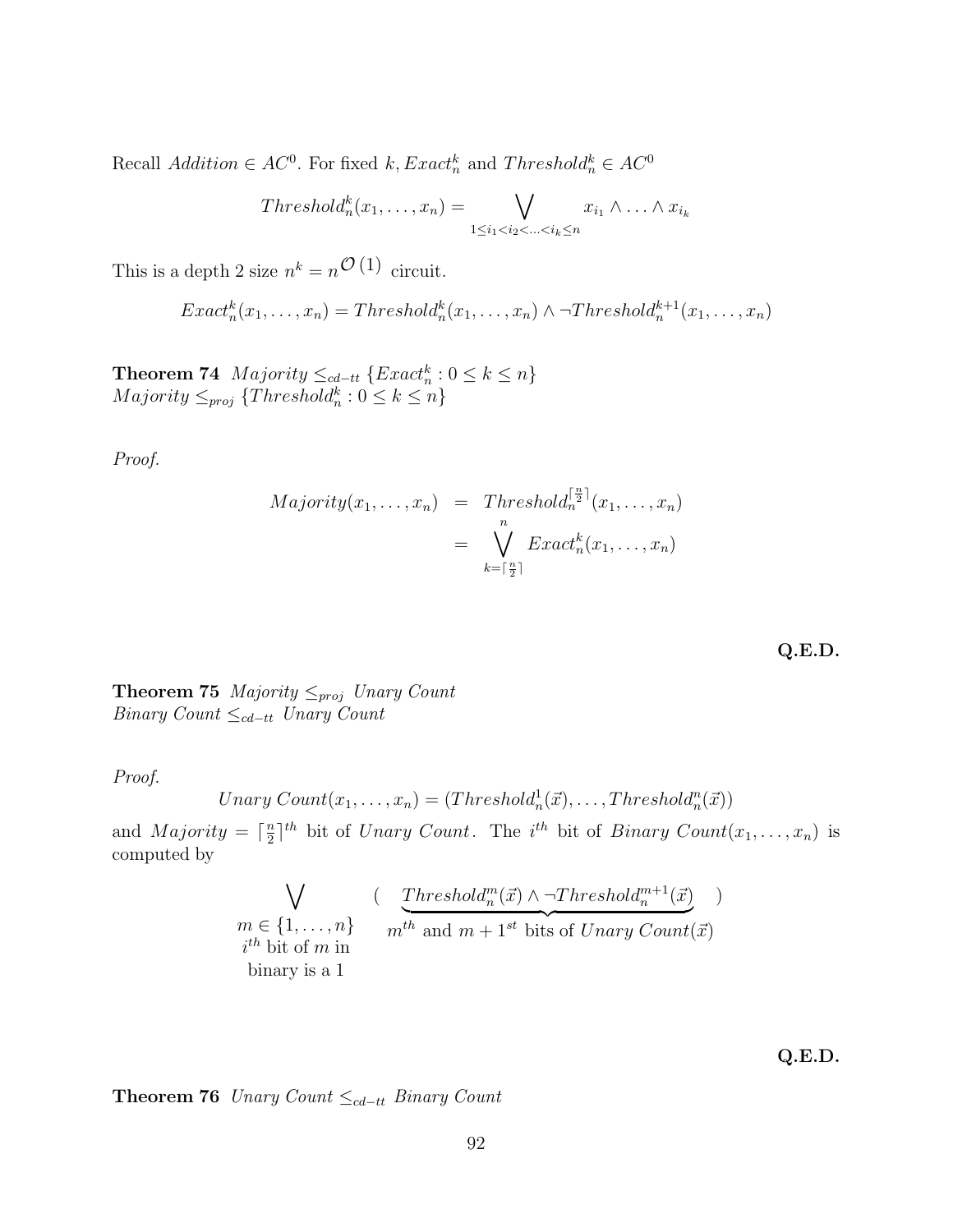Let  $y_1, \ldots, y_{\lceil \log n \rceil}$  be the output of  $Binary Count_n(x_1, \ldots, x_n)$ .  $Exact_n^i(x_1, \ldots, x_n)$  is  $\pm y_1 \wedge$ ...  $\wedge \pm y_{\lceil \log n \rceil}$  where  $\pm$ 's are chosen by the binary representation of *i*. Now the *i*<sup>th</sup> bit of Unary Count  $(\vec{x})$ is  $\bigvee_{j=i}^n Exact_n^j(\vec{x})$ 

**Theorem 77** (a) Parity  $\leq_{proj}$  Multiplication [due to Furst, Saxe, Sipser] (b) Binary Count  $\leq_{proj}$  Multiplication

*Proof.* Suffices to prove (b). To compute  $Binary Count(x_1, ..., x_n)$  let  $l = \lceil \log n \rceil$ . Form following integers in binary:

$$
\frac{1}{100\cdots 0} \underbrace{1}_{100\cdots 0} \underbrace{1}_{100\cdots 0} \underbrace{1}_{100\cdots 0} \underbrace{1}_{100\cdots 0} \underbrace{1}_{100\cdots 0} \underbrace{1}_{100\cdots 0} \underbrace{1}_{100\cdots 0} \underbrace{1}_{100\cdots 0} \underbrace{1}_{100\cdots 0} \underbrace{1}_{100\cdots 0} \underbrace{1}_{100\cdots 0} \underbrace{1}_{100\cdots 0} \underbrace{1}_{100\cdots 0} \underbrace{1}_{100\cdots 0} \underbrace{1}_{100\cdots 0} \underbrace{1}_{100\cdots 0} \underbrace{1}_{100\cdots 0} \underbrace{1}_{100\cdots 0} \underbrace{1}_{100\cdots 0} \underbrace{1}_{100\cdots 0} \underbrace{1}_{100\cdots 0} \underbrace{1}_{100\cdots 0} \underbrace{1}_{100\cdots 0} \underbrace{1}_{100\cdots 0} \underbrace{1}_{100\cdots 0} \underbrace{1}_{100\cdots 0} \underbrace{1}_{100\cdots 0} \underbrace{1}_{100\cdots 0} \underbrace{1}_{100\cdots 0} \underbrace{1}_{100\cdots 0} \underbrace{1}_{100\cdots 0} \underbrace{1}_{100\cdots 0} \underbrace{1}_{100\cdots 0} \underbrace{1}_{100\cdots 0} \underbrace{1}_{100\cdots 0} \underbrace{1}_{100\cdots 0} \underbrace{1}_{100\cdots 0} \underbrace{1}_{100\cdots 0} \underbrace{1}_{100\cdots 0} \underbrace{1}_{100\cdots 0} \underbrace{1}_{100\cdots 0} \underbrace{1}_{100\cdots 0} \underbrace{1}_{100\cdots 0} \underbrace{1}_{100\cdots 0} \underbrace{1}_{100\cdots 0} \underbrace{1}_{100\cdots 0} \underbrace{1}_{100\cdots 0} \underbrace{1}_{100\cdots 0} \underbrace{1}_{100\cdots 0} \underbrace{1}_{100\cd
$$

such that there are n ones (or  $x_i$ 's). The block size  $l + 1$  avoids carries from one block to the next. In the center block of the product is  $x_1 + x_2 + \ldots + x_n$  in binary.

**Q.E.D.**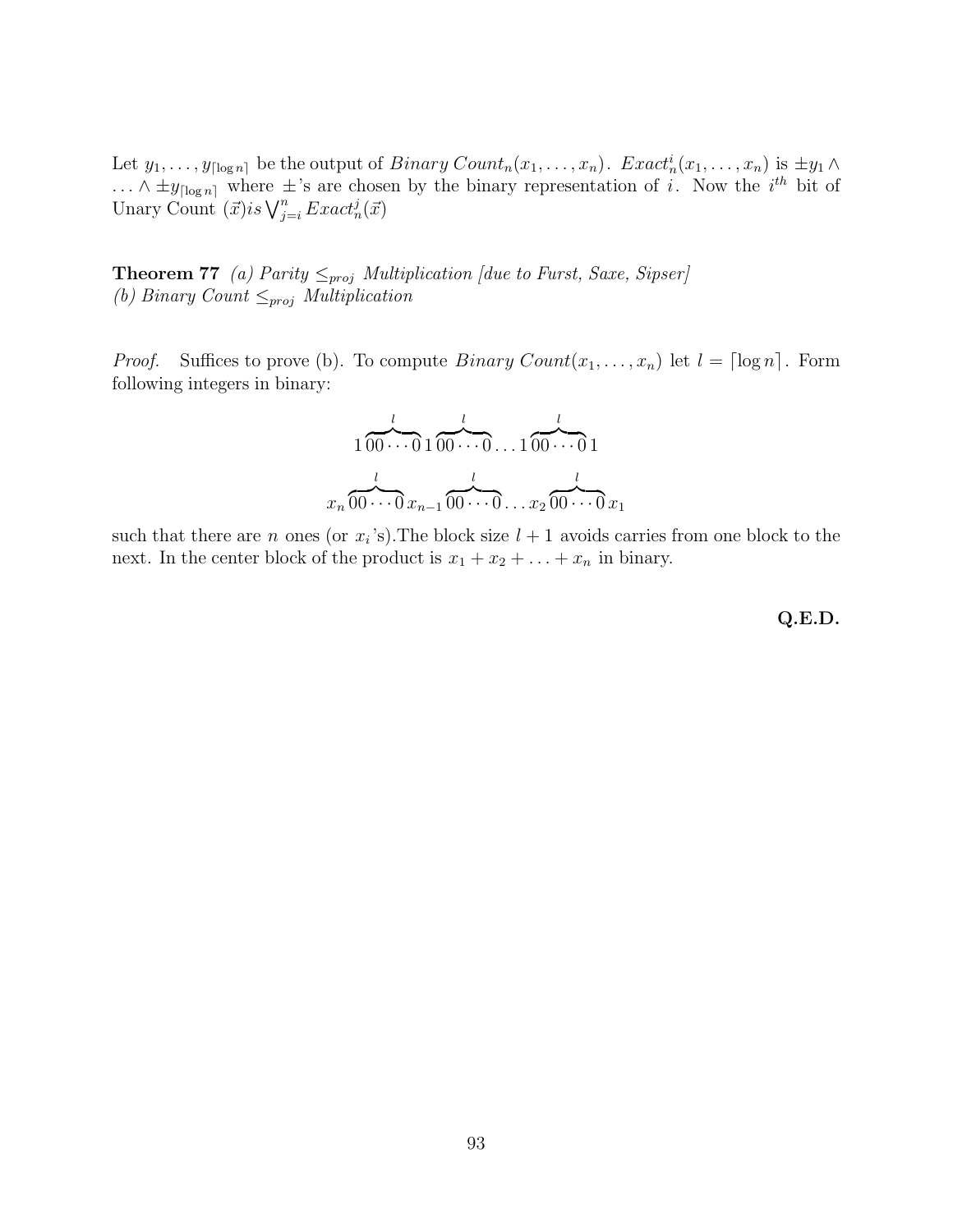# **MATH 267A Circuit Complexity & Computational Complexity**

**Instructor: Sam Buss Notes by: Frank Baeuerle** 

**Lecture Date: 9 April 1992 Topic: Constant Depth Reducibilities**

**Theorem 78** Multiplication  $\leq_{cd-tt}$  Vector Addition

Proof: Use "highschool" method of multiplication

**Theorem 79 (Chandra-Stockmeyer-Vishkin)** Vector Addition≤<sub>cd−tt</sub> Binary Count

*Proof.* Inputs to Vector Addition are m m-bit numbers  $(x_{i,m-1},...,x_{i,0})_2$  is the  $m^{th}$ number.

Circuit Computation:

**Stage 1:** For each k compute  $Binary Count(x_{1,k},...,x_{n,k})$ , the sum of the bits in the  $k<sup>th</sup>$  column of the summation. For each k this gives a  $l_1 = \lceil \log m \rceil$  bit number. Pack these l<sub>1</sub>-bit numbers into  $l_1$  many  $m + l_1 - 1$  bit numbers. These have the same sum as the input numbers.

**Stage 2:** Let  $l_2 = \lfloor \log l_1 \rfloor$  and compute the sums of the bits in each column of the result of stage 1. This produces  $l_2$  many numbers of  $\leq m + \lceil \log m \rceil$  bits each, with the same sum as the inputs. But, instead of using *Binary Count* gates to compute sums use a *DNF* circuit. Each column has  $l_1 = \lceil \log m \rceil$  many bits, thus using a DNF circuit with  $l_1$  inputs has size  $\mathcal{O}\left(2^{l_1}\right) = \mathcal{O}\left(m\right).$ 

**Stage 3 thru**  $i^*$ : In general let  $l_{i+1} = \lceil \log l_i \rceil$ . Let  $i^*$  be the least number such that  $l_{i^*} = 2$ . So  $i^* \approx \log^* m$ .

Idea: Iterate in stages  $3-i^*$  same process until 2 numbers are obtained. After stage  $i^*$  the two numbers can be added with an  $AC^0$ -circuit. Problem: straightforward iteration gives  $\log^* m$ depth. To fix this compute stages  $3-i^*$  in one step using  $DNF$ -circuits. This is possible since these stages compute a boolean function, thus we can collapse them into one DNF - circuit. Any signal computed in stage j depends on  $l_{j-1}$  many signals from the previous stage. So results from stage  $i^*$  depends on  $l_{i^*-1} \cdot l_{i^*-2} \cdot \ldots \cdot l_2$  many bits from stage 2. So it will suffice to show that

$$
l_{i^*-1}\cdot l_{i^*-2}\cdot\ldots\cdot l_2=\mathcal{O}(\log m)
$$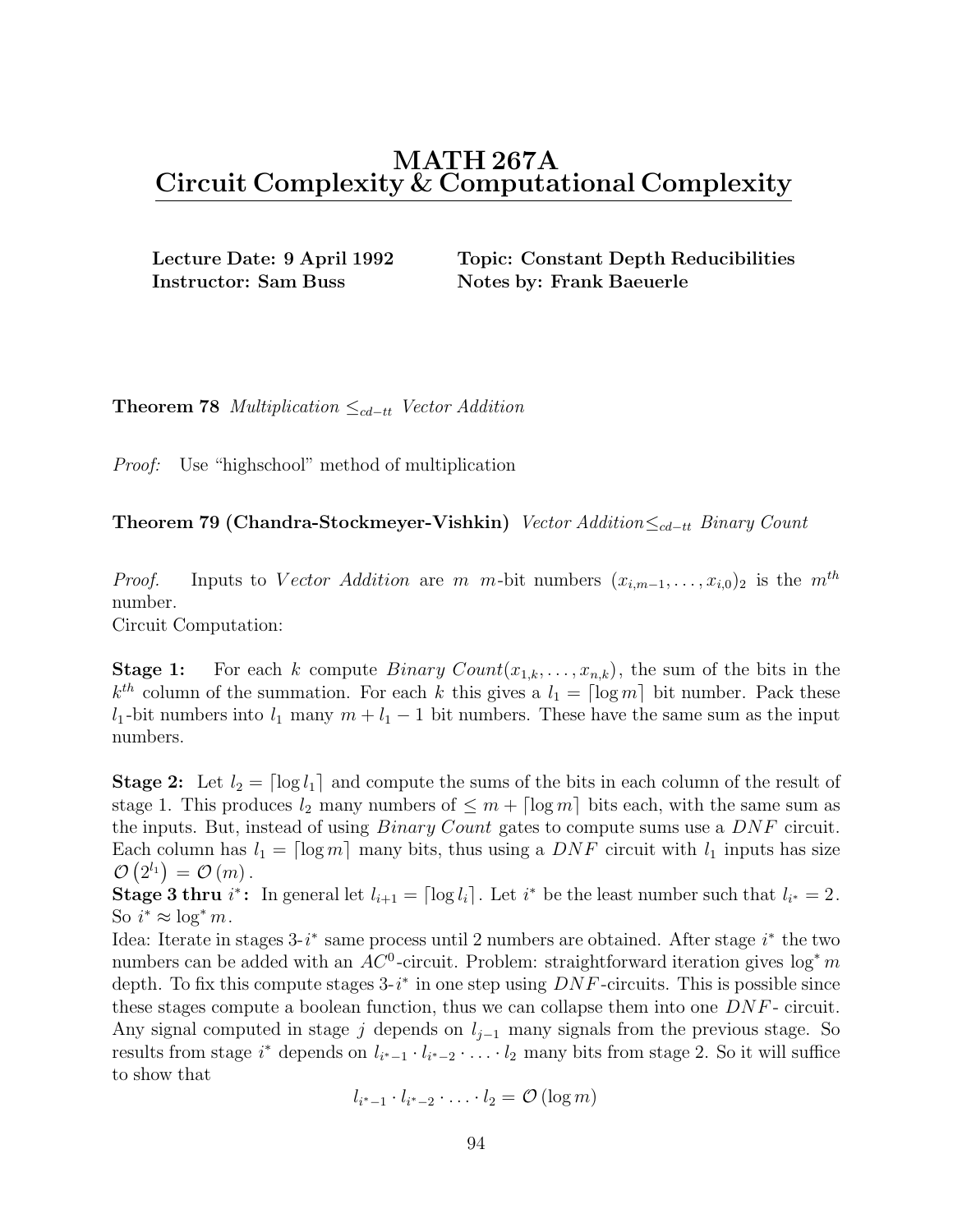$\approx (\log \log m) \cdot (\log \log \log m) \cdot \ldots = \mathcal{O}(\log m)$ 

To see this consider the following:

 $\forall a > 2, (\lceil \log a \rceil)^2 < 2a$  and  $\forall a \geq 37, (\lceil \log a \rceil)^2 < a$ Now  $l_{i^*} = 2$  and  $l_{i^*-1} > 2$ . Thus

$$
l_{i^{*}-2} > \frac{1}{2}(l_{i^{*}-1})^2 > \frac{1}{2}l_{i^{*}-1}l_{i^{*}}
$$
  
\n
$$
l_{i^{*}-3} > \frac{1}{2}(l_{i^{*}-2})^2 > \frac{1}{4}l_{i^{*}-2}l_{i^{*}-1}l_{i^{*}}
$$
  
\n
$$
l_{i^{*}-4} > 37 \text{ so}
$$
  
\n
$$
l_{i^{*}-4} > (l_{i^{*}-3})^2 > \frac{1}{4}l_{i^{*}-3}l_{i^{*}-2}l_{i^{*}-1}l_{i^{*}}
$$
  
\nby induction  
\n
$$
l_{i^{*}-i'} > \frac{1}{4}l_{i^{*}-i'+1}l_{i^{*}-i'+2} \dots l_{i^{*}-1}l_{i^{*}}
$$

**Q.E.D.**

**Homework<sup>∗</sup>:** Is the  $\leq_{cd-tt}$  reduction of Vector Addition to Binary Count logtime or loghierarchy or logspace uniform? (it is polytime uniform, logspace uniformity pretty easy)

**Homework:** Show Binary Count  $\leq_{cd-tt}$  Majority (Suffices to show Unary Count  $\leq_{cd-tt}$  $Majority)$  (due April 14)

**Homework:** Show  $\forall q \in N \; Mod\text{-}q \leq_{cd-tt} Binary \; Count$ 

**Definition 42**  $TC^0 = \{f : f \leq_{cd} Majority\}$ 

So far we have

$$
Addition \begin{array}{c} \leq_{cd-tt} \\ \geq_{cd-tt} \\ \geq_{cd-tt} \\ \vdots \end{array} \begin{Bmatrix} Mod-1 \\ Mod-2 \\ Mod-3 \\ \vdots \end{Bmatrix} \leq_{cd-tt} \begin{Bmatrix} \text{Majority} \\ \text{Unary Count} \\ \text{Minry Count} \\ \text{Multiplication} \\ \{Exact_n^k : n \geq k \geq 0 \} \\ \{Threshold_n^k : n \geq k \geq 0 \} \end{Bmatrix} \in NC^1
$$

The functions  $Mod-q$ ,  $q \geq 2$  will be defined later as  $ACC$ . We also know that Majority  $\not\leq_{cd}Mod\text{-}p^k, p$  a prime by Smolensky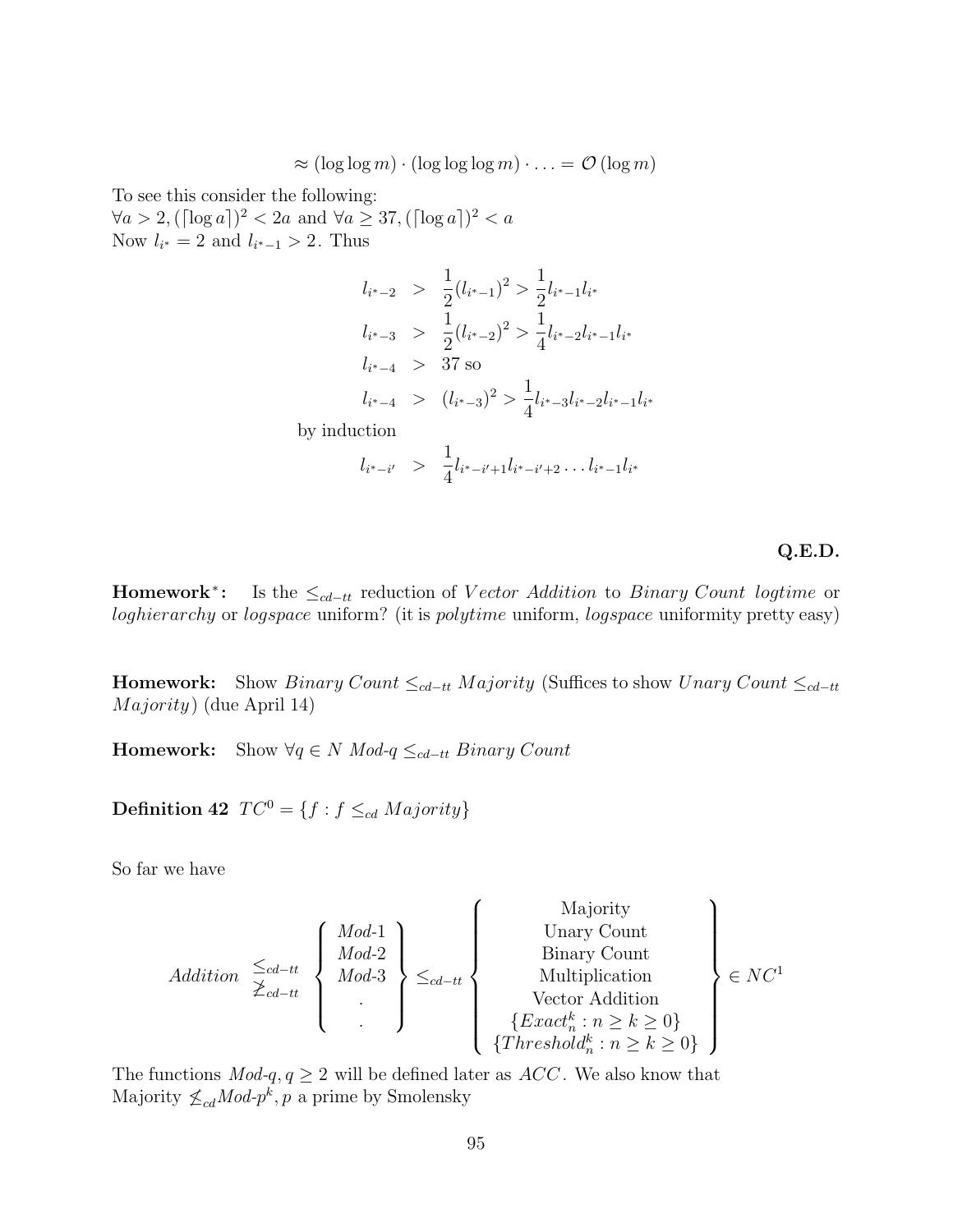$Mod-2 \notin AC^0$  (*Mod-2q*  $\notin AC^0$ ) by Hastad

## **Open Questions:**

- a.  $TC^0 = NC^1$  ??
- b.  $\{f : f \leq_{cd} Mod\text{-}6\} \equiv TC^0$  ??
- c.  $ACC = TC^0$  ??

#### **References:**

- a. Razborov, 1986
- b. Smolensky,  $19^{th}$  STOC, 1987

**Definition 43**  $F = \{f_n\}, F \in ACC$  iff  $\exists q \in N$  such that  $F \leq_{cd} Mod-q$ .

Equivalently,  $F \in ACC$  iff  $\exists$  primes  $p_1, p_2, \ldots, p_k$  such that  $F \leq_{cd} \{Mod-p_1, Mod-p_2, \ldots, Mod-p_k\}.$ 

**Definition 44** Let F be a field.  $U_F^n = \{f : \{0,1\}^n \longrightarrow F\}$ . An F-valued function  $f(x_1,...,x_n)$  is called a Boolean function if range(f)  $\subseteq$  {0,1}, where 0,1 are the zero and one of F .

**Goal:** Translate Boolean operations to operations in the field.  $\neg$  can be represented by  $f(x)=1-x$ ,  $\wedge$  can be represented by  $f(x_1, x_2) = x_1 \cdot x_2$ . If F has characteristic p represent Mod-p by addition and raising to power  $p-1$ .

In  $Z_p$ , for  $x \neq 0, x^p = x$  and  $x^{p-1} = 1$ .

 $U_F^n$  has  $\pm, \cdot$ , which are pointwise operations, i.e.  $(f+g)(x) = f(x) + g(x)$  etc. .  $U_F^n$  is a commutative ring and has a vector space structure, more generally it is an algebra.

Represent  $f \in U_F^n$  as a polynomial (in  $F(x_1, \ldots, x_n)$ ).  $U_F^n$  is a  $2^n$  dimensional vector space (over  $F$ ). A basis is

$$
\{f : f(\vec{x}) = \begin{cases} 1 & = \text{for one value of } \vec{x} \\ 0 & = \text{for rest of the values of } \vec{x} \end{cases} \}
$$

 $\vec{x}$  ranges over vectors of 0,1 entries of length n. Thus there are  $2^n$  many basis elements.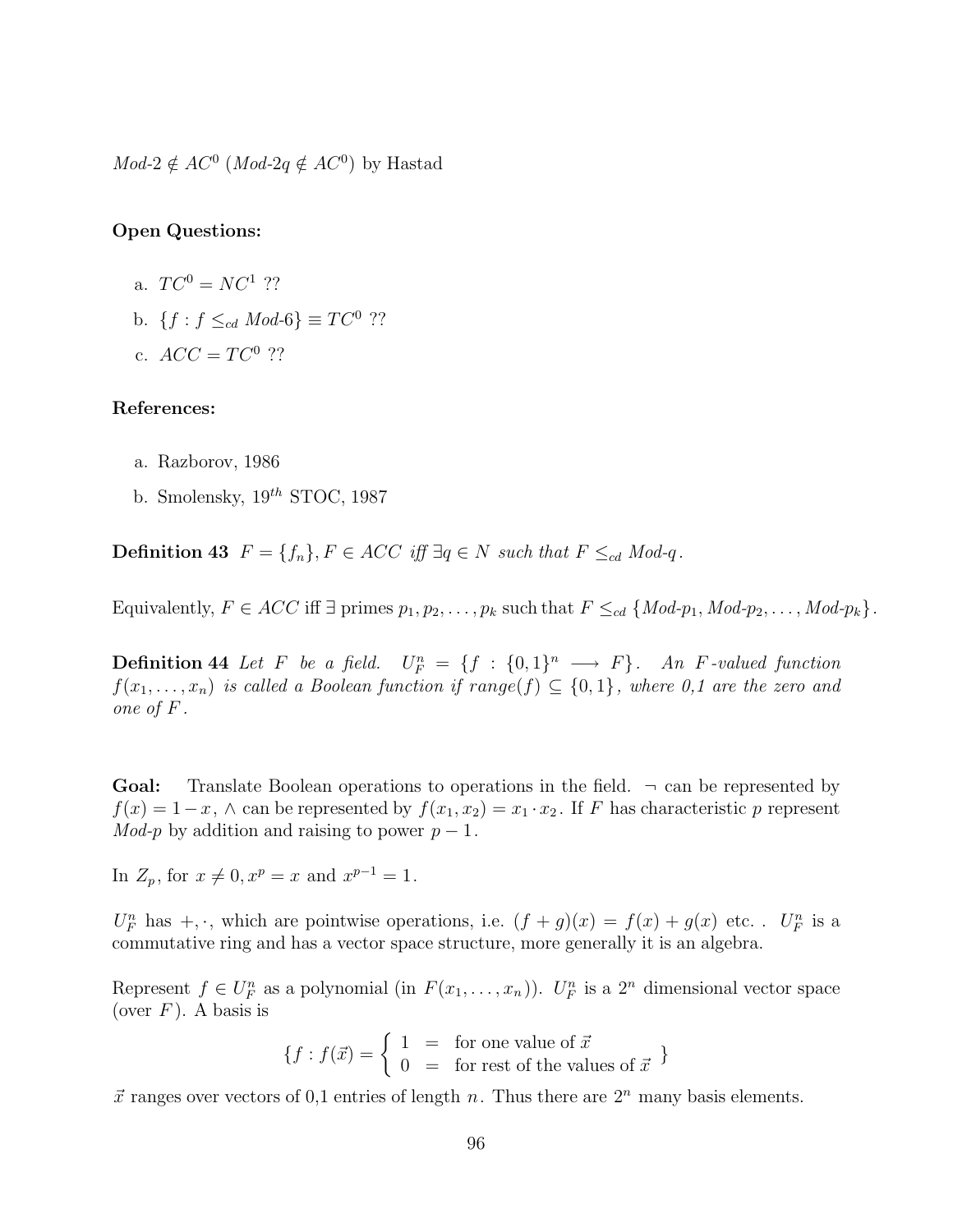# **MATH 267A Circuit Complexity & Computational Complexity**

**Instructor: Sam Buss Notes by: Frank Baeuerle** 

**Lecture Date: 14 April 1992 Topic: Smolensky's theorem (cont'd)**

Let F be a field.  $U_F^n = \{f : \{0,1\}^n \longrightarrow F\}$ .  $U_F^n$  is a commutative ring and a vector space over  $F$ .

### **Examples:**

- a.  $f(x)=1-x$
- b.  $f(x_1,...,x_n)=(x_1 + x_2 + ... + x_n)^{p-1}$  is *Mod-p* provided *char*(*F*) = *p*.

Representing  $f \in U_F^n$  by polynomials:

- a. If  $p(X_1, \ldots, X_n)$  with  $X_1, \ldots, X_n$  new variables then p represents a function in  $U_F^n$ . p is a polynomial over  $F$ .
- b. Conversely, any  $f \in U_F^n$  can be represented by a polynomial over F. Fix  $\vec{d} =$  $(d_1,\ldots,d_n) \in \{0,1\}^n$

$$
p_{\vec{d}}(X_1, \dots, X_n) = (\prod_{i \text{ such that}} X_i) \cdot (\prod_{i \text{ such that } i \text{ such that}} (1 - X_i))
$$
  

$$
d_i = 1
$$
 (1 - X<sub>i</sub>))

 $p_{\vec{d}}(\vec{d}) = 1$  and for all  $\vec{x} \neq \vec{d}, p_{\vec{d}}(\vec{x}) = 0$ . So

$$
f(\vec{x}) = \sum_{\vec{d} \in \{0,1\}^n} f(\vec{d}) \cdot p_{\vec{d}}(X_1, \dots, X_n)
$$

This is the polynomial representation of f and its degree is n. So  $f(\vec{x})$  is represented by a linear combination of monomials. Each monomial contains some of  $X_1, \ldots, X_n$ . Each  $X_i$  in a monomial has degree  $\leq 1$ .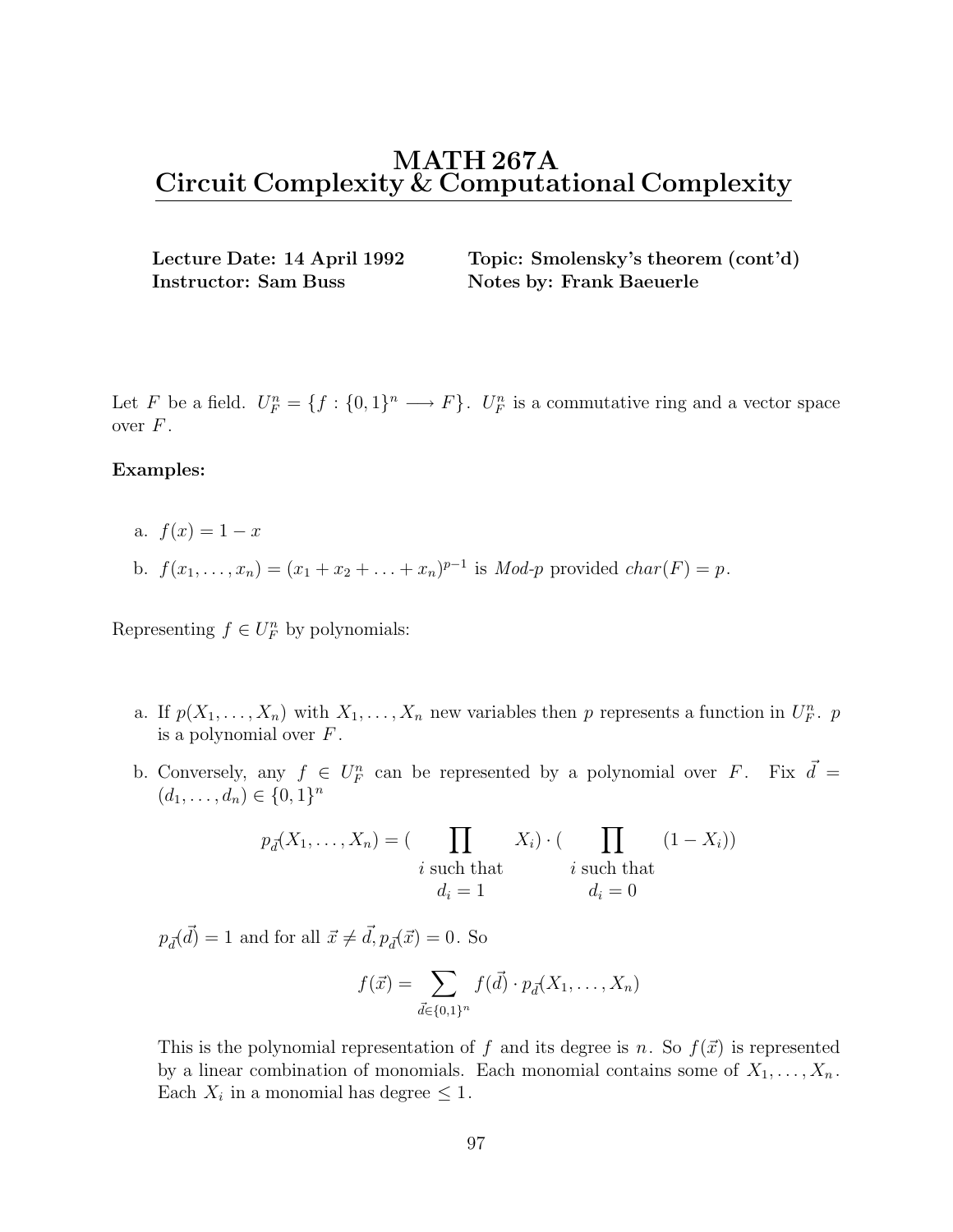- c. f is uniquely representable by a linear combination of monomials. This is because
	- 1. there are  $2^n$  many monomials
	- 2.  $U_F^n$  is a vector space of dimension  $2^n$

**Example:** "ring sum expansion of a Boolean function" Let  $F = Z_2 = (\{0, 1\}, \bigoplus, \wedge, 0, 1)$ . Any Boolean function is uniquely representable as follows: Z is a set of subsets of  $x_1, \ldots, x_n$ 

$$
f(x) = \bigoplus_{Y \in Z} (\bigwedge Y)
$$

with  $\bigwedge \emptyset = 1$  and  $\bigwedge \{x_1, x_2\} = x_1 \wedge x_2$ . This is a canonical representation of f over basis  $(\wedge, \bigoplus, 1)$ 

Algebraic description of  $U_F^n$  is

$$
F(x_1, \ldots, x_n)(mod)x_1^2 = x_1, x_2^2 = x_2, \ldots, x_n^2 = x_n
$$

**Definition 45** *J* is an ideal of  $U_F^n$  iff

- a.  $J \subseteq U_F^n, J \neq \emptyset$
- b. If  $f, g \in J$  then  $f g \in J$   $(0 \in J, -f \in J, f + g \in J)$
- c. If  $f \in J, g \in U_F^n$ , then  $f \cdot g \in J$

**Example:** Let E be a subset of  $\{0, 1\}^n$ . Let  $J = \{f : f(x) = 0 \text{ for all } \vec{x} \notin E \}$ . This is an ideal.

**Proposition 80** Any ideal  $J$  of  $U_F^n$  can be obtained as in this example.

*Proof.* Let  $E_J = \{\vec{x} \in \{0,1\}^n : \exists f \in J, f(\vec{x}) \neq 0\}$ Let

$$
f_E(\vec{x}) = \begin{cases} 1 & \colon & x \in E_J \\ 0 & \colon & x \notin E_J \end{cases}
$$

Claim:  $f_E \in J$ 

To prove the claim it suffices to show that there exists an  $f \in J$  such that  $f(\vec{x}) \neq 0$  for all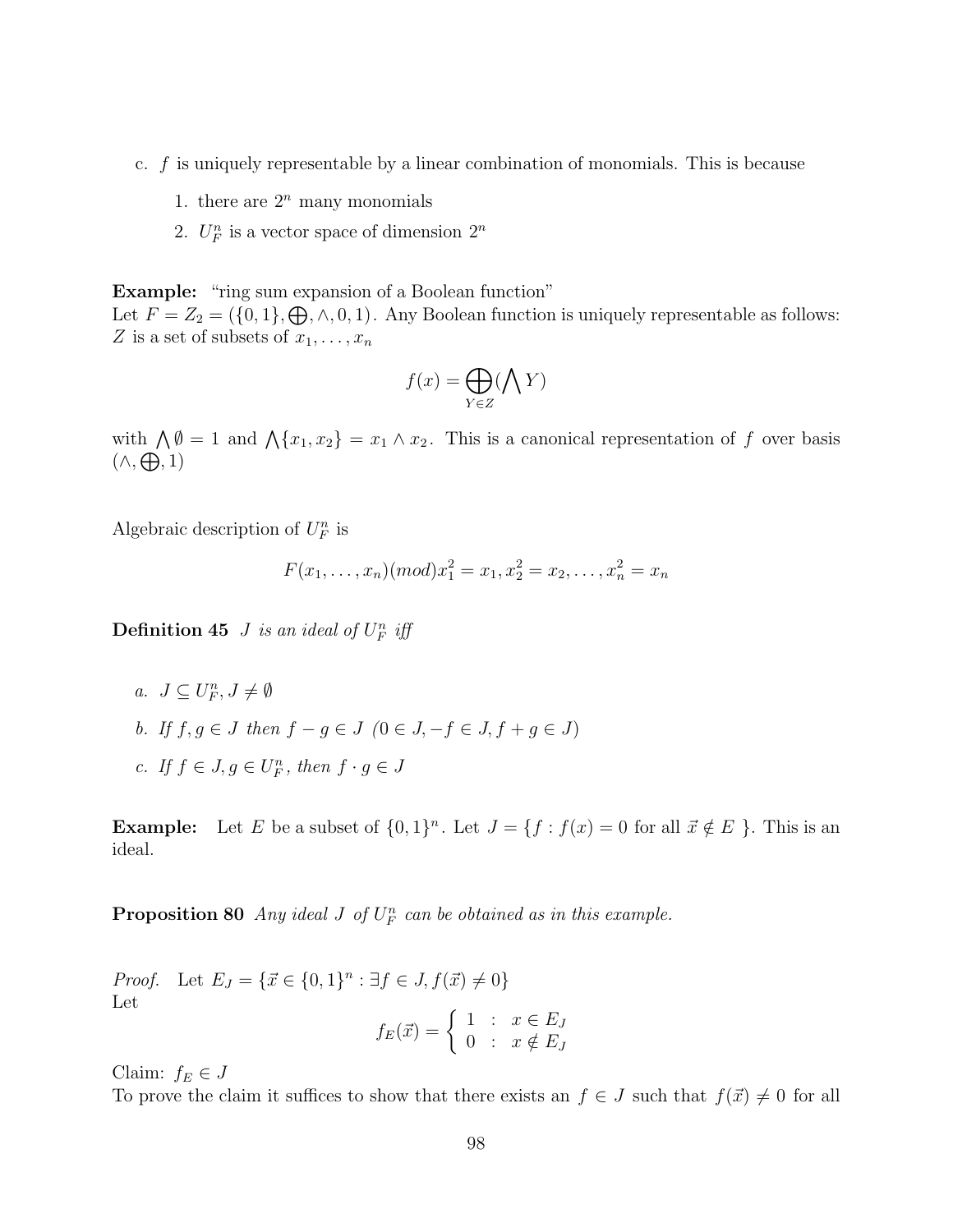$x \in E_J$ . Since then  $f_E = f \cdot f^*$  where  $f^*(\vec{x}) = \begin{cases} \frac{1}{f(\vec{x})} & \text{if } f(\vec{x}) \neq 0 \\ 0 & \text{otherwise} \end{cases}$  Prove the claim by showing (by induction) for  $j = 0, \ldots, |E_J|$  that there exists  $f \in J$  with  $\geq j$  non-zero values. Base case:  $j = 0$  is obvious

Induction Step: Suppose  $f(\vec{x})$  has  $j < |E_j|$  non-zero values, pick  $\vec{x_0} \in E_j$  such that  $f(\vec{x_0}) = 0$  and pick  $g \in J$  such that  $g(\vec{x_0}) \neq 0$ . Let

$$
h(\vec{x}) = \begin{cases} 1 & \text{if } g(\vec{x}) = 0 \\ 0 & \text{if } g(\vec{x}) \neq 0 \end{cases}
$$

Then  $f \cdot h + g \in J$  and  $(f \cdot h + g)(\vec{x})$  is non-zero iff either  $f(\vec{x})$  or  $g(\vec{x})$  is non-zero. This proves the claim.

Now want to show:  $J = \{f : f(\vec{x}) = 0 \text{ for all } \vec{x} \notin E_J\} = J_{E_J}$ . By definition of  $E_J, J \subseteq J_{E_J}$ . Now suppose  $k(\vec{x}) = 0$  for all  $\vec{x} \notin E_J$ . Then  $k = k \cdot f_E$  so  $k \in J$ .

#### **Q.E.D.**

**Definition 46** Let J be an ideal of  $U_F^n$ . Then  $A = U_F^n/J = \{f + J : f \in U_F^n\}$  where  $f + J = g + J$  iff  $f - g \in J$  iff  $f(\vec{x}) = g(\vec{x})$  for all  $\vec{x} \notin E_J$ .

 $U_F^n/J$  is a commutative ring, a vector space of dimension  $2^n - |E_J|$ . **Example** When  $E = \emptyset$  then  $U_F^n / J \cong U_F^n$  because  $J_E = \{0\}$ .

**Definition 47**  $\Omega_F^n = \{U_F^n / J : J \text{ an ideal}\}\$ 

**Definition 48** Let  $f = \{f_n : n \geq 1\}$  be a family of Boolean functions. f is F-easy iff for all n,  $f_n$  is represented by a polynomial over F, of degree  $\mathcal{O}(1)$ .

#### **Examples**

- a. Negation  $1 x$
- b.  $Mod\text{-}p(x_1,...,x_n)=(x_1 + ... + x_n)^{p-1}$  if  $char(F) = p$

However

$$
AND(x_1,...,x_n) = \bigwedge_{i=1}^n = \prod_{i=1}^n
$$

and has degree  $n$  and is definitely not  $F$ -easy.

Composition of F-easy functions is an F-easy function. If  $\{f_n\}$  is computed by a family of constant depth circuits, using only F-easy gates (uniformly F-easy), then  $\{f_n\}$  is F-easy.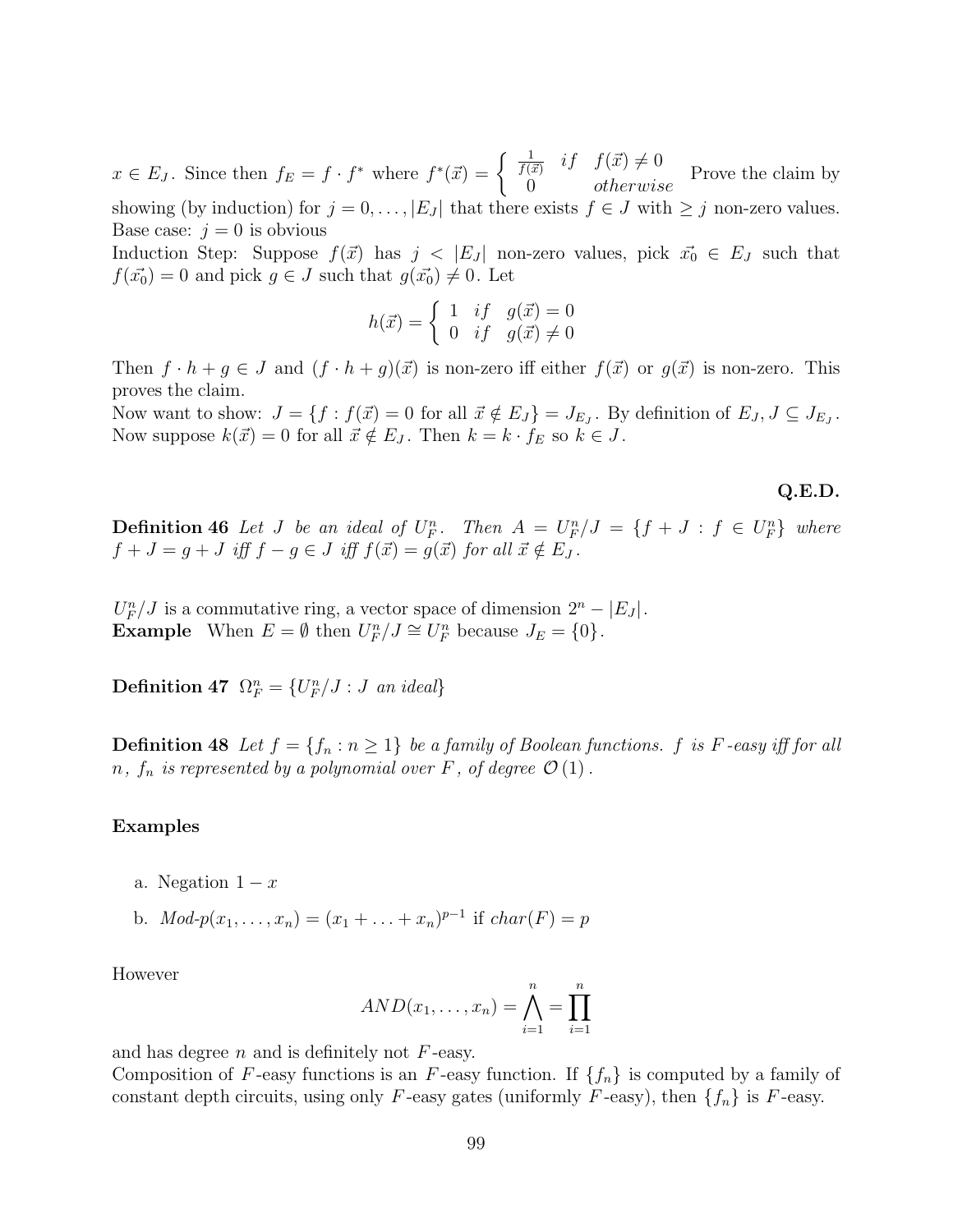**Definition 49**  $\{f_n(x_1,...,x_n)\}\$ is nearly F-easy iff  $\exists \lambda > 0$  such that for all n and for all n-ary Boolean functions  $g^1(x_1,...,x_n),...,g^n(x_1,...,x_n)$  for all  $0 \le l \le n$  there exists a quotient algebra  $A = U_F^n/J$  of dimension  $> 2^n - 2^{n-l}$  such that  $f_n(g^1,...,g^n)$  can be written in A as a degree  $\lambda \cdot l$  polynomial of  $q^1, \ldots, q^n$ .

In other words,  $\forall 0 \leq l \leq n, \exists$  polynomial p of degree  $\lambda \cdot l$  such that

$$
p(g^1(\vec{x}), \dots, g^n(\vec{x})) = f_n(g^1(\vec{x}), \dots, g^n(\vec{x}))
$$
 for  $> 2^n - 2^{n-l}$  many values of  $\vec{x}$ 

**Lemma 81** Suppose char(F)  $\neq$  0. Then OR is nearly F-easy, hence AND is nearly F -easy.

*Proof.* Given  $f(g^1(\vec{x}),...,g^n(\vec{x})) = OR(g^1(\vec{x}),...,g^n(\vec{x}))$ . Let  $0 \le l \le n$ . Need polynomial  $f_n^*$  of degree  $\lambda \cdot l$  such that  $f_n^*(g^1(\vec{x}), \ldots, g^n(\vec{x})) \neq f_n(g^1(\vec{x}), \ldots, g^n(\vec{x}))$  for at most  $2^{n-l}$  many values of  $\vec{x}$ . Since then we can choose  $E_J = \{ \vec{x} : f_n^*(g^1(\vec{x}), \ldots, g^n(\vec{x})) \neq f_n(g^1(\vec{x}), \ldots, g^n(\vec{x})) \}.$  $Char(F) = p$ , a prime.  $Z_p \subseteq F$ .  $f_n^*$  will be a polynomial of  $g^1, \ldots, g^n$  with coefficients in  $Z_p$ . We shall choose  $c_{i,j} \in Z_p$  and let

$$
f_n^*(g^1(\vec{x}), \dots, g^n(\vec{x})) = \bigvee_{i=1}^l \left( (\sum_{j=1}^n c_{i,j} g_j)^{p-1} \right)
$$
  
= 
$$
1 - \left[ \prod_{i=1}^l \left( 1 - (\sum_{j=1}^n c_{i,j} g_j)^{p-1} \right) \right]
$$

**Claim** Fix  $\vec{x} \in \{0, 1\}^n$ . If  $c_{i,j}$  are chosen randomly from  $Z_p$  then

$$
Pr[f_n^*(g^1(\vec{x}),...,g^n(\vec{x})) \neq f_n(g^1(\vec{x}),...,g^n(\vec{x}))] \leq (\frac{1}{p})^l
$$

*Proof* case (1)  $g^1(\vec{x}) = 0 = g^2(\vec{x}) = g^3(\vec{x}) = \ldots = g^n(\vec{x})$  then  $f_n^*(\vec{g}) = 0 = f_n(\vec{g})$ case (2) Suppose  $g^k(\vec{x}) \neq 0$ . Fix i. If  $c_{i,j}$ ,  $j \neq k$  have also been fixed then there is exactly one "bad" choice for  $c_{i,k}$  such that  $(\sum_{j=1}^n c_{i,j}g_j) = 0$ . So

$$
Pr[(\sum_{j=1}^{n} c_{i,j}g_j) = 0] = \frac{1}{p}
$$

Thus, since  $c_{i,j}$  are chosen independently,

$$
Pr[\forall i \le l(\sum_{j=1}^{n} c_{i,j}g_j) = 0] = (\frac{1}{p})^l
$$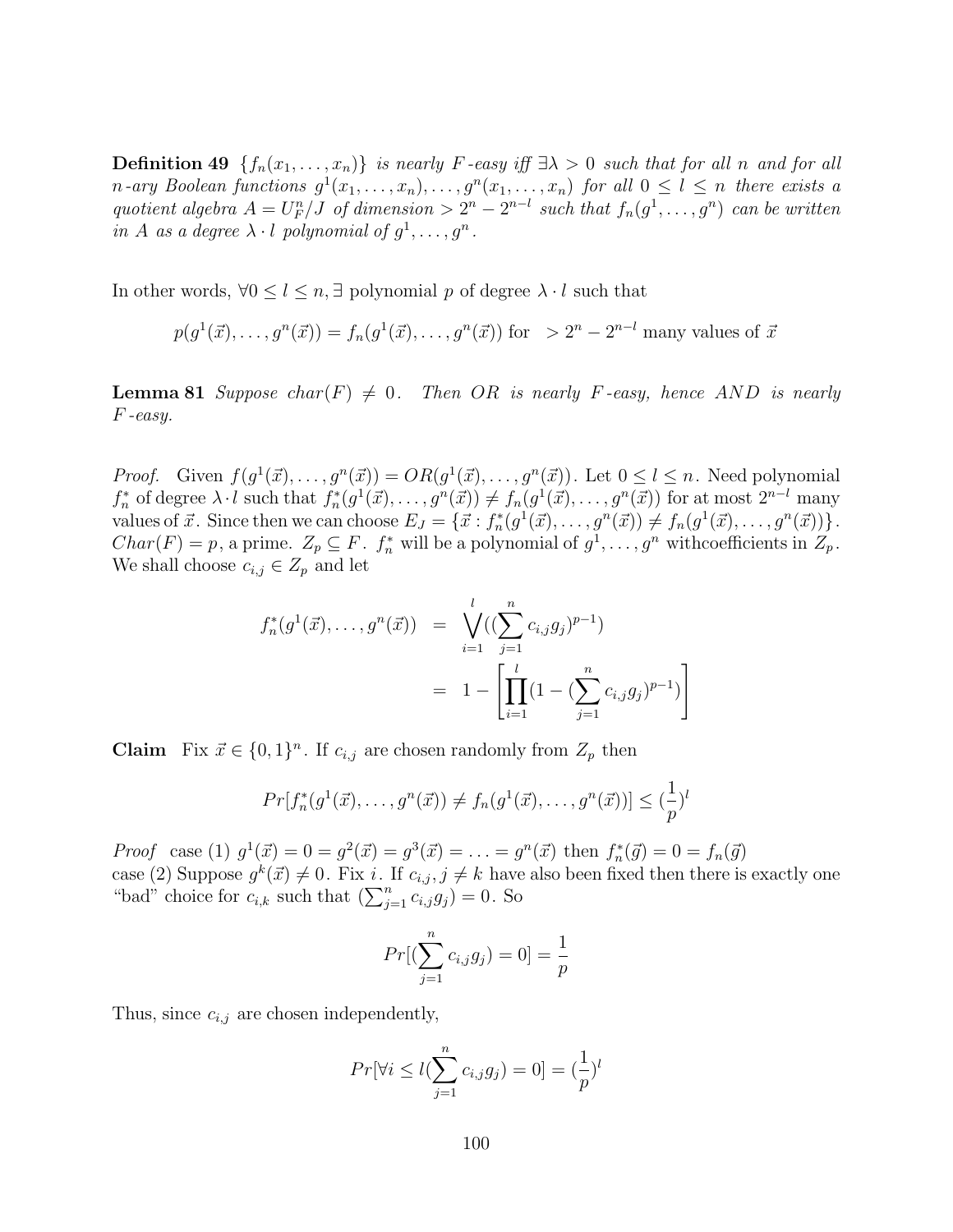This proves the claim. From the claim it follows that there exist choices for  $c_{i,j}$  so that  $f_n^*(g^1(\vec{x}),\ldots,g^n(\vec{x})) \neq f_n(g^1(\vec{x}),\ldots,g^n(\vec{x}))$  for at most  $(\frac{1}{p})^l \cdot 2^n$  many values of  $\vec{x}$ . The degree of  $f_n^*$  is  $l \cdot (p-1)$  and

$$
\left(\frac{1}{p}\right)^l \cdot 2^n \leq 2^n \cdot 2^{-l}
$$

$$
= 2^{n-l}
$$

In fact,  $\left(\frac{1}{p}\right)^l \cdot 2^n = 2^{n-l \cdot \log p}$ .

**Q.E.D.**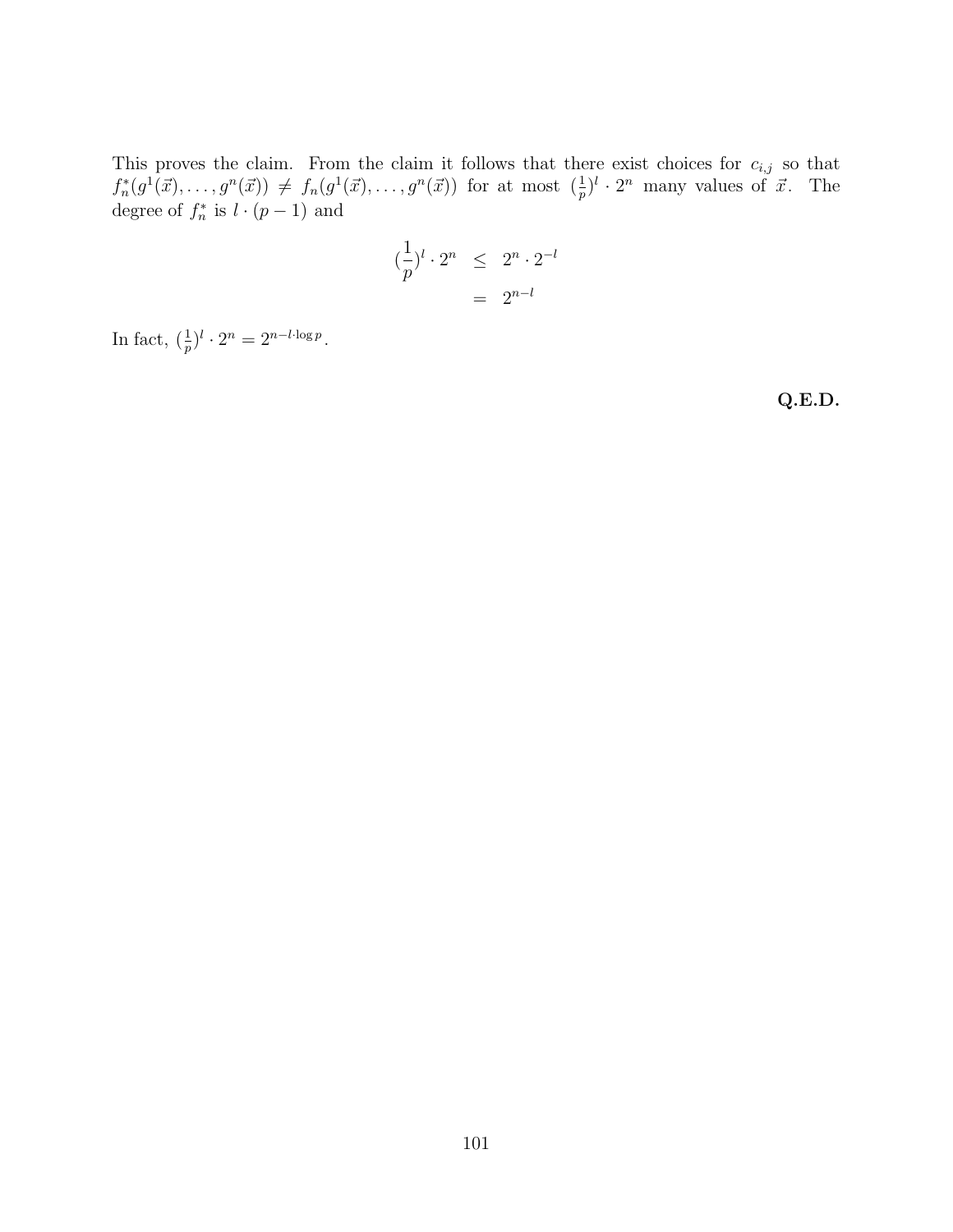# **MATH 267A Circuit Complexity & Computational Complexity**

**Lecture Date: April 16 & 21, 1992 Topic: Smolensky's theorem Instructor: Sam Buss Notes by: Goran Gogić** 

**Lemma 82** Let  $C_n$  be a family of circuits of depth k, such that  $C_n$  consists of  $2^r$  many nearly *F*-easy gates, where  $r(n) = o(n^{\frac{1}{2k}})$  and arbitrarily many *F*-easy gates. Then there is some  $A \in \Omega_F^n$  of dimension  $2^n - o(2^n)$  such that each output of  $C_n$  computes a function of degree  $A \in \Omega_F$  of annewsion  $\Omega = o(\Omega)$  such that each output of  $C_n$  computes a function of degree  $o(\sqrt{n})$  and  $o(\sqrt{n})$  in A. In other words, for each output  $h \in C_n$ , there exists an  $\tilde{h}$  of degree  $o(\sqrt{n})$  and  $2^{n} - o(2^{n})$  values of  $(x_1, x_2, ..., x_n)$  where  $h(x_1, x_2, ..., x_n) = h(x_1, x_2, ..., x_n)$ .

*Proof.* Let  $l = 2r$ . Consider a nearly F-easy gate  $f \in C_n$ . It computes  $f(g^1, g^2, ..., g^n)$  where  $g^1, g^2, ..., g^n$  are its inputs. Pick  $\tilde{f}$  of degree  $\lambda l$  such that  $f(g^1, g^2, ..., g^n) = \tilde{f}(g^1, g^2, ..., g^n)$  in some  $U_F^n/I_F$  of dimension  $2^n - 2^{n-l}$   $(f(g^1, g^2, ..., g^n) \neq \tilde{f}(g^1, g^2, ..., g^n))$  for  $\leq 2^{n-l}$  values of  $(x_1, 2, ..., x_n)$ . Replace gate f by  $\tilde{f}$ . Note that each F-easy gate computes a function of degree at most  $\lambda$ . So, as the result we have a depth k circuit where each gate computes a function at most  $\lambda$ . So, as the result we have a depth  $\kappa$  circuit where each gate computes a function of degree at most  $\lambda l = 2r\lambda$ . Circuits outputs are of degree  $\leq (2r\lambda)^k = (2\lambda o(n^{\frac{1}{2k}}))^k = o(\sqrt{n})$ . The new circuit and the original circuit output different values for at most  $2r \times 2^{n-l}$  =  $2^{n-r} = o(2^n)$  because there are  $2^n$  nearly F-easy gates and  $2^{n-l}$   $\vec{x}$ 's where  $f(g^1, g^2, ..., g^n) \neq \tilde{f}(g^1, g^2, ..., g^n)$ . Without loss of generality we suppose that  $n \to \infty$ .

#### **Q.E.D.**

**Definition 50** Let  $A \in \Omega_F^n$  and  $g \in U_F^n$ . Then degree of g in A is

.

.

$$
\deg_A(g) = \min_{h \in U_F^n} \{ \deg(h) : g(\vec{x}) = h(\vec{x}) \text{ when } \vec{x} \in A \}
$$

**Definition 51** Let  $\{f_n^1, f_n^2, ..., f_n^s\}$  be a family of functions. We say  $\{f_n^1, f_n^2, ..., f_n^s\}$  is  $U_F^n$ . complete iff for any quotient algebra A and for any  $g \in U_F^n$ ,

$$
\deg_A(g) \le \frac{n}{2} + \max_{1 \le i \le n} \{ \deg(f_n^i) \}
$$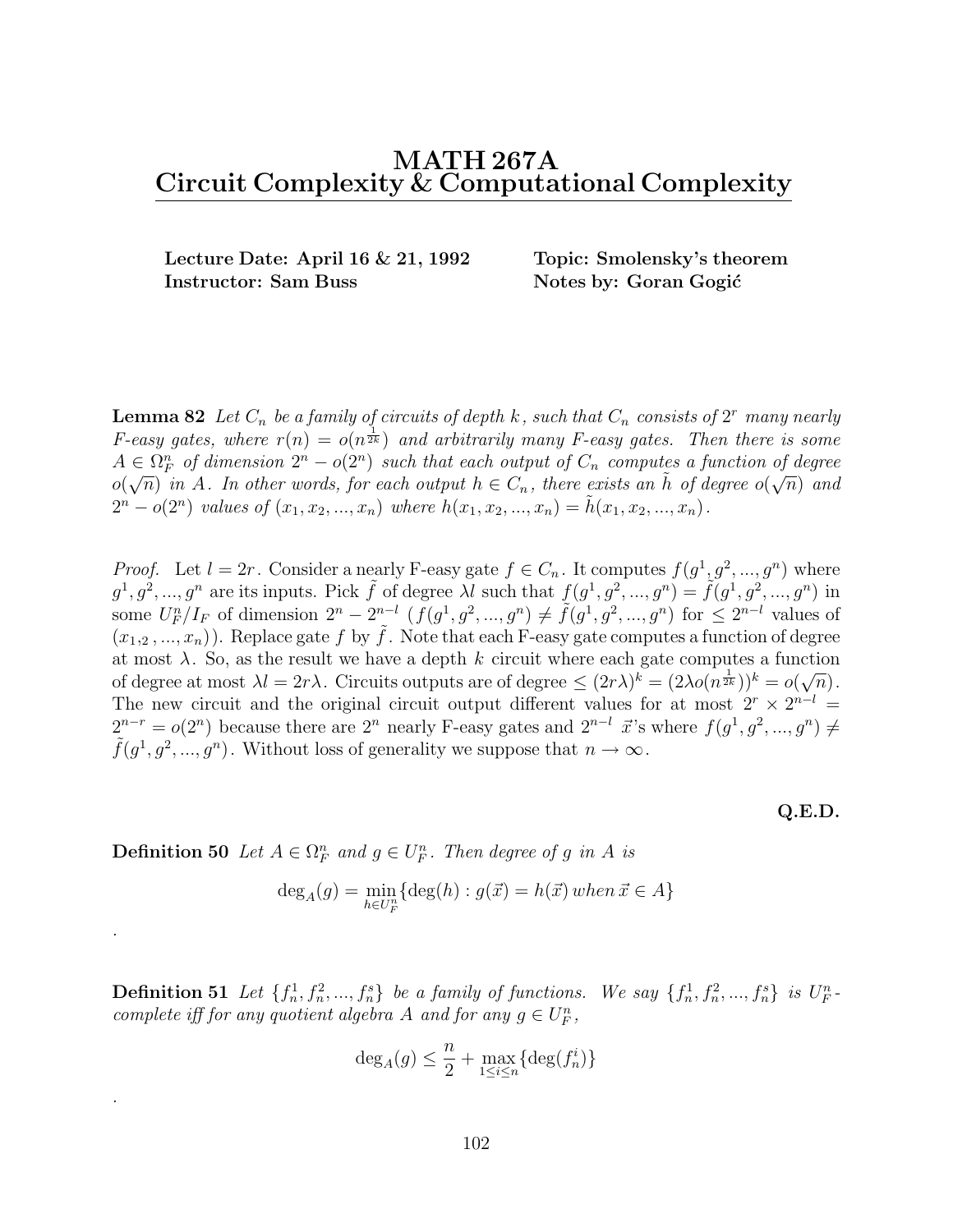**Lemma 83** If  $\{f_n^1, f_n^2, ..., f_n^s\}$  is  $U_F^n$ -complete and if  $A \in \Omega_F^n$  and

$$
\max_{1 \le i \le n} \{ \deg(f_n^i) \} = o(\sqrt{n})
$$

then dimension of A is at most  $2^{n-1} + o(2^n) = 2^{n-1}(1 + o(1)).$ 

*Proof.* Suppose  $g \in A \in \Omega_F^n$ , then by the definition of  $U_F^n$ -completeness,

$$
\deg_A(g) \le \frac{n}{2} + \max_{1 \le i \le n} \{ \deg(f_n^i) \} = \frac{n}{2} + o(\sqrt{n})
$$

So, all functions in A are expressible as linear combination of monomials of degree at most  $\frac{n}{2} + o($  $\sqrt{n}$ ). So, dimension of A is less than or equal to the number of such monomials of  $\frac{1}{2} + o(\sqrt{n})$ . So, differently of A is less than or equal to the number of such monomials of degree  $\leq \frac{n}{2} + o(\sqrt{n})$  which is equal to the number of subsets of  $\{x_1, ..., x_n\}$  of cardinality at most  $\frac{n}{2} + o(\sqrt{n})$ most  $\frac{n}{2} + o($  $\frac{+\nu}{\sqrt{n}}$ 

$$
= \sum_{j=0}^{\frac{n}{2}+o(\sqrt{n})} {n \choose j} = 2^{n-1} + \sum_{j=\frac{n}{2}}^{\frac{n}{2}+o(\sqrt{n})} {n \choose j}
$$
  

$$
\leq 2^{n-1} + o(\sqrt{n}) \frac{\sqrt{2\pi n} (\frac{n}{e})^n}{(\sqrt{2\pi \frac{n}{2}} (\frac{n}{2e})^{\frac{n}{2}})^2} = 2^{n-1} + o(\sqrt{n}) \frac{\sqrt{2\pi n}}{\pi n (\frac{1}{2})^n}
$$
  

$$
\leq 2^{n-1} + o(\sqrt{n}) \frac{1}{\sqrt{n}} \sqrt{\frac{2}{\pi}} 2^n = 2^{n-1} + o(2^n).
$$

#### **Q.E.D.**

**Corollary 84** If  $f_n^1, f_n^2, ..., f_n^{s(n)}$  are  $U_F^n$ -complete, then there is no family of depth k circuits consisting of  $2^{o(n\bar{2k})}$  nearly F-easy gates, and arbitrarily many F-easy gates computing  $f_n^1, f_n^2, ..., f_n^s$ .

Proof. Obvious, by combining Lemma 82 and Lemma 83. We will soon prove a more general theorem.

**Q.E.D.**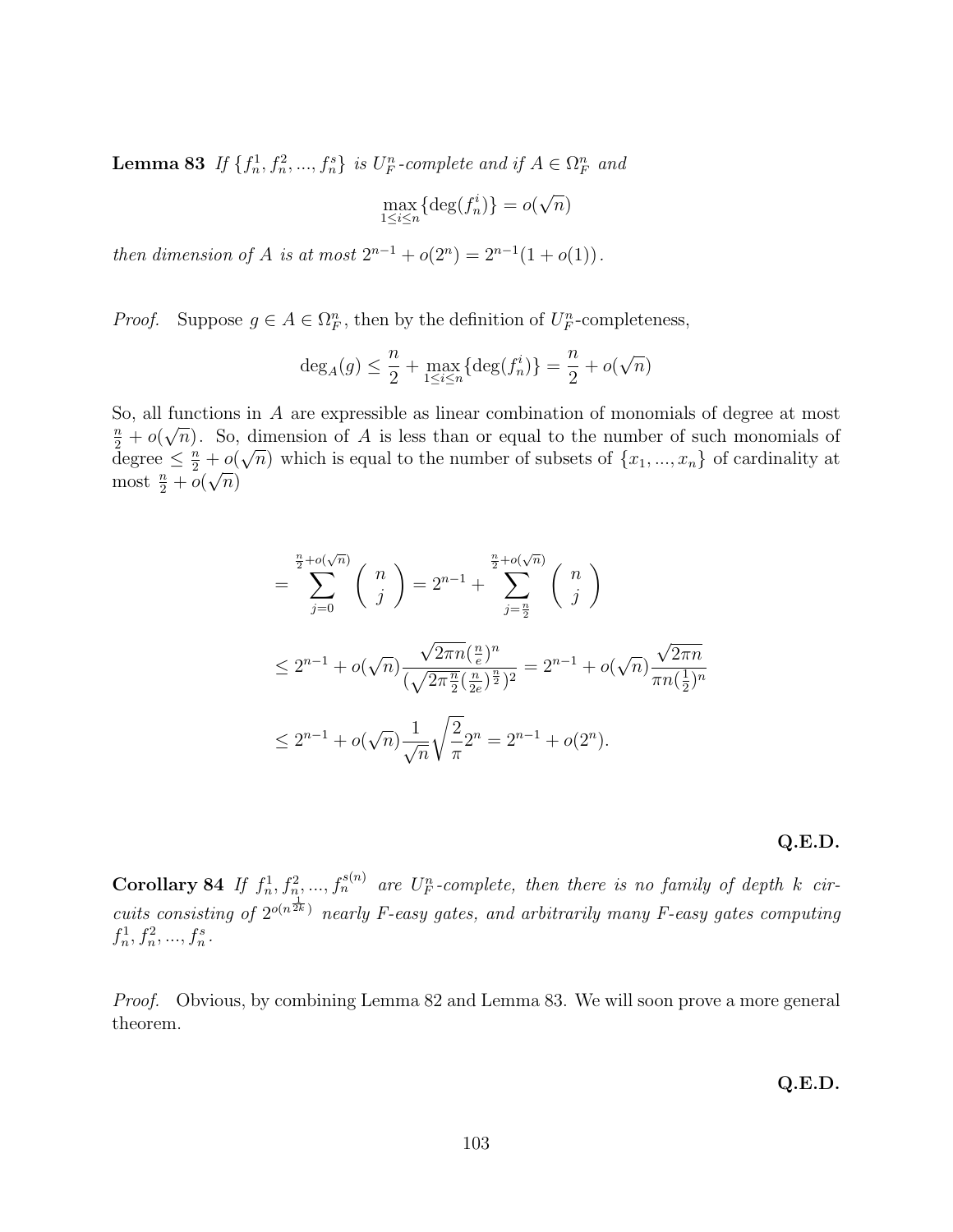**Lemma 85** Let  $h \in F \setminus \{0, 1\}$ . Define

$$
Y_i(X_1, X_2, ..., X_n) = \begin{cases} h, & X_i = 1 \\ 1, & X_i = 0 \end{cases}
$$

So,  $Y_i = (h-1)X_i + 1$ . Then,  $\prod_{i=1}^{n} Y_i$  is  $U_F^n$ -complete.

Proof.

Note that  $h^{-1}$  and  $(h-1)^{-1}$  exist because  $h \notin \{0,1\}$ . It is easy to see that  $\frac{1}{Y_i} = (\frac{1}{h} - 1)X_i + 1$ ,  $X_i = \frac{1}{h-1}(Y_i - 1)$ . Let  $A \in \Omega_F^n$  and  $g \in A$ . So, g can be written as a polynomial in  $Y_i$ 's since  $X_i - (h-1)^{-1}(Y_i - 1)$ . So, g is a linear combination of monomials of the form  $\Pi$ . since  $\tilde{X}_i = (h-1)^{-1}(Y_i-1)$ . So, g is a linear combination of monomials of the form  $\prod_{i\in\omega} Y_i$ where  $\omega \subseteq \{1, 2, ..., n\}$ . It suffices to show that

$$
\deg_A(\prod_{i\in\omega}Y_i) \leq \frac{n}{2} + \deg_A(\prod_{i=1}^n Y_i)
$$

If  $|A| \leq \frac{n}{2}$  it is obvious. If  $|A| > \frac{n}{2}$  then

$$
\prod_{i \in \omega} Y_i = \left( \prod_{i=1}^n Y_i \right) \left( \prod_{i \notin \omega} \frac{1}{Y_i} \right) \le \deg_A \left( \prod_{i=1}^n Y_i \right) + \frac{n}{2}
$$

since  $n - |A| \leq \frac{n}{2}$ .

**Q.E.D.**

**Homework 2** Is  $\{Y_1, ..., Y_n\}$  U<sub>F</sub>-complete for  $h \in F \setminus \{0, 1\}$ ?

**Homework 3** Is  $\prod_{i=1}^{n} X_i$  U<sub>F</sub>-complete?

**Definition 52** Let q be an integer. Then  $h \in F$  is called a q-th root of unity iff  $h^q = 1$ .

 $\textbf{Definition 53 \ } MOD_{i,q} =$  $\begin{cases} 1, & \text{iff } \sum_{j=1}^{n} X_j = i \text{ mod } q \\ 0, & \text{otherwise} \end{cases}$ 

**Proposition 86** If F has a q-th root of unity different of 1 then  $\{MOD_{0,q},...,MOD_{q-1,q}\}$ is  $U_F^n$ -complete.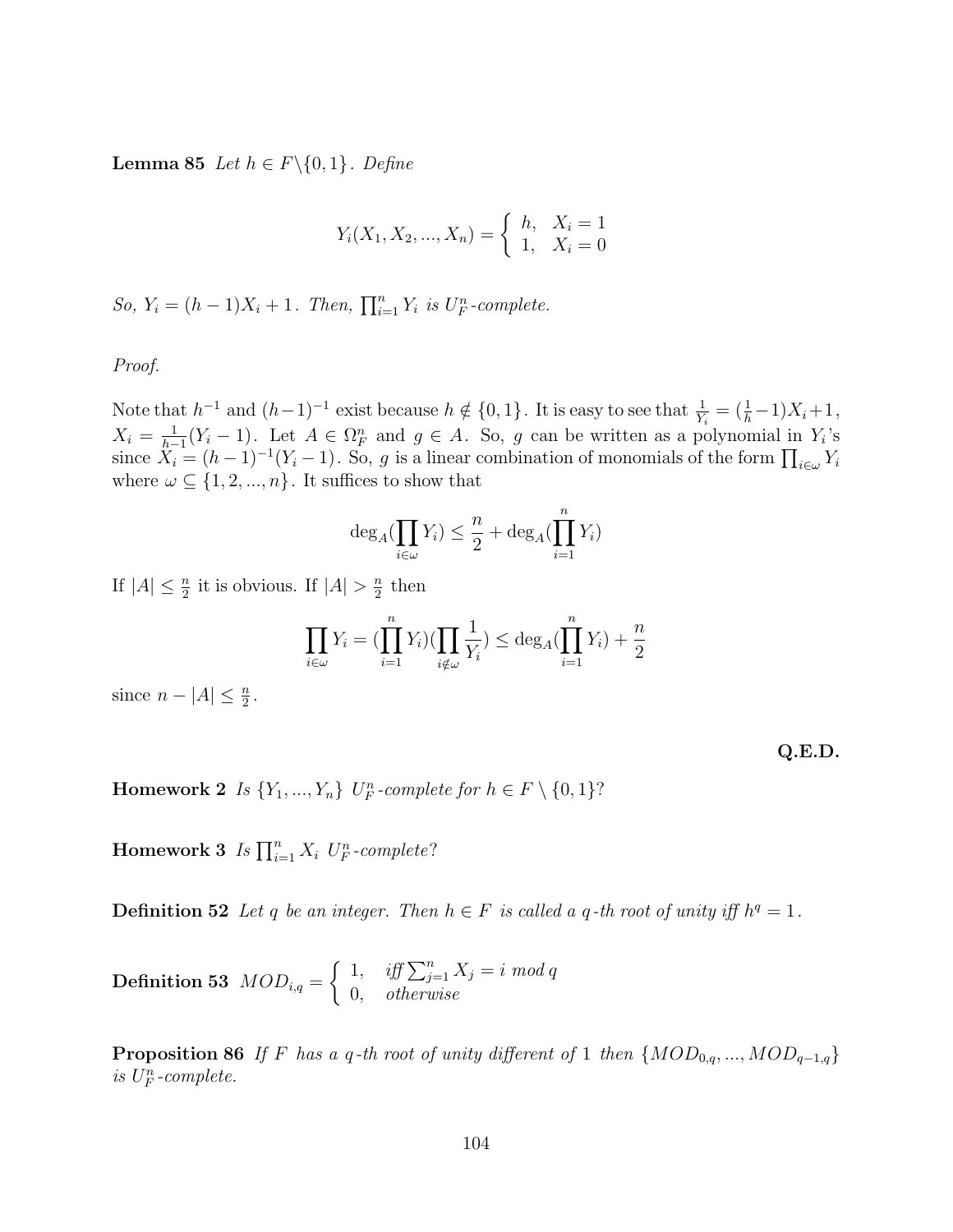*Proof.* Let h be a q-th root of unity,  $h \neq 1$ . Let  $Y_i = (h-1)X_i + 1$ . Then

$$
\prod_{i=1}^{n} Y_i(x_1, ..., x_n) = h^k = h^s
$$

where  $k = \sum_{i=1}^{n} X_i$  and  $s = (k \mod q)$ . So,  $\prod_{i=1}^{n} Y_i = \sum_{s=0}^{n-1} h^s \times MOD_{s,q}$ . Thus, for any  $A \in \Omega_F^n$  deg<sub>A</sub>( $\prod_{i=1}^{n} Y_i$ )  $\leq$  max<sub>s</sub> deg<sub>A</sub>( $MOD_{s,q}$ ). So, by previous lemma and definition of  $U_F^n$  complete and the completeness, the set  $\{MOD_{0,q},...,MOD_{q-1,q}\}$  is  $U_F^n$ -complete.

### **Q.E.D.**

**Theorem 87** Suppose  $C_n$  is a family of circuits of depth  $k$ , comprising of  $2^{o(n\bar{2k})}$  nearly F-easy gates, and arbitrarily many F-easy gates. Let  $g_n^1, ..., g_n^{s(n)}$  be the output of  $C_n$ . Also suppose that  $\{f_n^1, ..., f_n^{s(n)}\}$  are  $U_F^n$  complete. Then, the outputs of  $C_n$  are equal to the  $f_n$ values on at most  $2^{n-1} + o(2^n)$  many inputs. So, the circuit can compute  $f_n$  only slightly more than one half of the time.

*Proof.* Since  $g_n^1, ..., g_n^{s(n)}$  are computed by  $C_n$ , by Lemma 82, there is an algebra  $A \in \Omega_F^n$ of dimension  $2^n - o(2^n)$  such that each function  $g_n^1, ..., g_n^{s(n)}$  has degree  $o(\sqrt{n})$  in A. Let  $p_n^1, ..., p_n^{s(n)}$  be polynomials of degree  $o(\sqrt{n})$  which are equal to  $g_n^1, ..., g_n^{s(n)}$  in A. Let  $\tilde{A} \in \Omega_F^n$  be the algebra where  $p_n^1, ..., p_n^{s(n)}$  are computing  $\{f_n^1, ..., f_n^{s(n)}\}$ . By Lemma 83,  $\tilde{A}$ has dimension at most  $2^{n-1} + o(2^n)$ . So,  $g_n^1, ..., g_n^{s(n)}$  are equal to  $\{f_n^1, ..., f_n^{s(n)}\}$  for at most  $2^{n-1} + o(2^n)$  many x values.

#### **Q.E.D.**

**Corollary 88 (Yao-Hastad)** Parity cannot be computed by depth k AND/OR/NOT circuits of size  $2^{o(n\bar{2k}})$ .

**Corollary 89 (Cai)** Any formula of depth k circuits of size  $2^{o(n\bar{x}_k)}$  correctly computes Parity (for inputs of length n) for  $\leq 2^{n-1} + o(2^n)$  many inputs.

*Proof.* Take  $F = \mathbb{Z}_3 = \{0, 1, 2\}$  and notice that 2 is a primitive square of unity. So,  ${Parity, Not(Parity)}$  is  $U_F^n$  complete. Recall that AND/OR are nearly F-easy, and now we can apply the previous lemma for  $C_n = \{Parity, Not(Parity)\}\$  which gives the claimed result.

**Q.E.D.**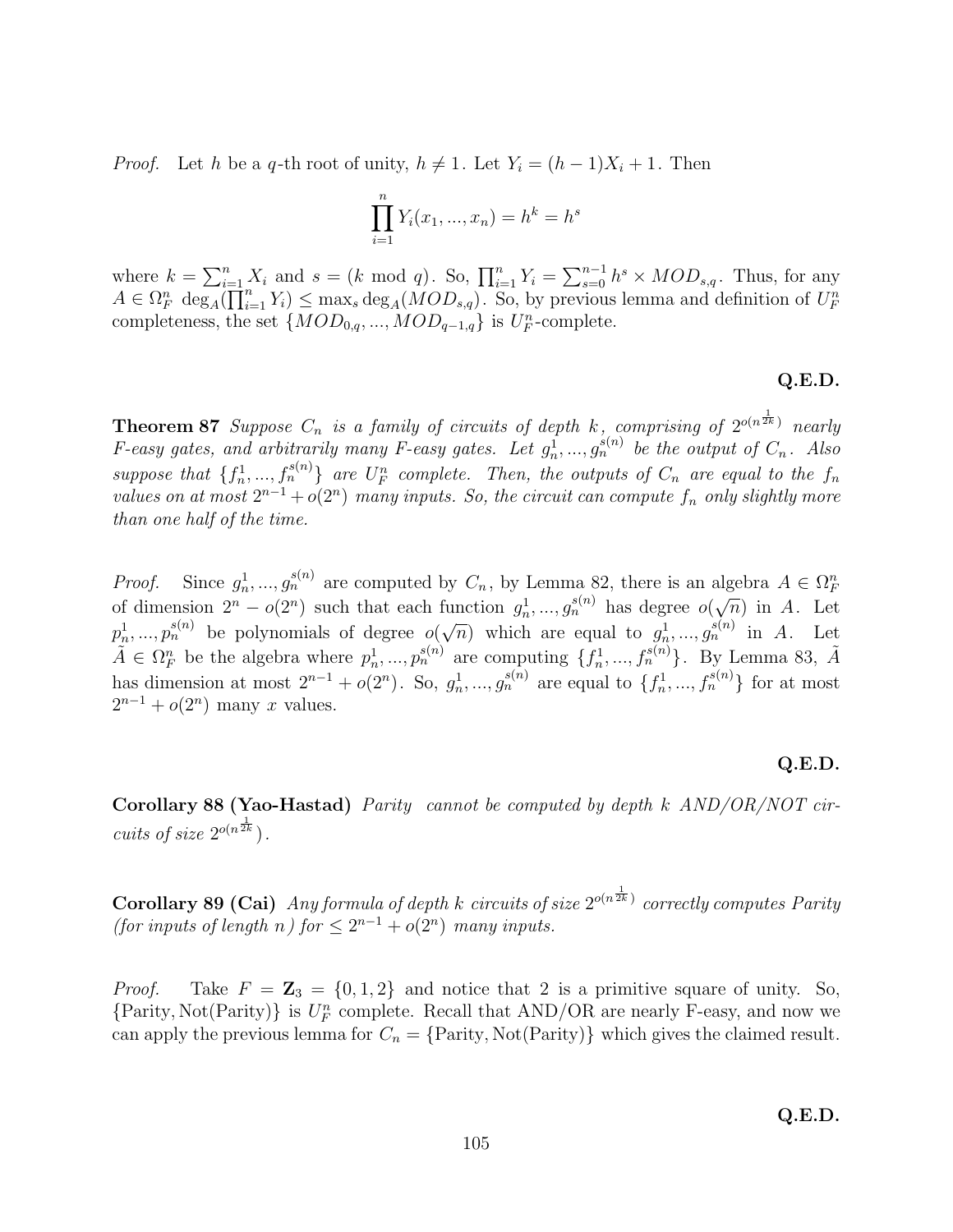We can see that the corollaries hold if arbitrarily MODs gates are allowed because those gates are F-easy.

**Corollary 90** Let p and q be distinct primes. Then, there is no family of depth k circuits comprising of  $2^{o(n\bar{2k})}$  AND/OR/MOD<sub>p</sub> gates and arbitrarily many NOT gates that compute  $MOD_q$ .

*Proof.* Let F be a field of characteristic p with a q-th root of unity (different of 1). We can get F by starting with  $\mathbf{Z}_p$  (which has characteristic p) and adjoining all the roots of the equation  $x^q - 1 = 0$ . Now,  $MOD_p$  and NOT are F-easy, AND/OR are nearly F-easy and  $\{MOD_{0,q},...,MOD_{q-1,q}\}\$  is  $U_F^n$ -complete, and we can apply the theorem, which gives that  ${MOD_{0,q},...,MOD_{q-1,q}}$  does not have such circuits. Hence,  $MOD_q$  does not have such circuits because

$$
MOD_{k,q}(x_1, ..., x_n) = MOD_q(x_1, ..., x_n, \overbrace{1, ..., 1}^{n-k})
$$
  
which means that  $\{MOD_{0,q}, ..., MOD_{q-1,q}\} \leq_{proj} MOD_q$ .

**Q.E.D.**

Results can be made stronger by fixing the exponent in the number of gates: there exists a function  $s(n)=2^{o(n\bar{2k})}$  such that for every n there are no circuits of constant depth with at most  $s(n)$  nearly F-easy gates.

**Homework 4** Suppose that  $\{f_n\}$  is a family of functions which are not computable by circuits of depth k of at most  $2^{o(n^{\frac{1}{2k}})}$  many nearly F-easy gates for any k. Further suppose  $\{f_n\} \leq_{cd}$  ${g_n}$ . Prove that there exists a constant r such that it is not the case that  $\forall n$   $g_n$  has circuits of depth k with  $\leq 2^{o(n\bar{\tau}\bar{k})}$  nearly F-easy gates.

**Corollary 91** Depth k circuits for Majority require  $2^{o(n\bar{r}\bar{k})}$  nearly F-easy gates for some constant r .

**Homework 5 (Smolensky-Barrington)** Prove that depth k circuits for Majority require  $2^{\Omega(n\bar{2k})}$  nearly F-easy gates.

**Open Problem 1** Is  $MOD_5 \leq_{cd} MOD_6$  (note that  $MOD_6 \leq_{cd-t} \{MOD_2, MOD_3\}$ ? Is  $NP \leq_{cd}$  $MOD_6$ ?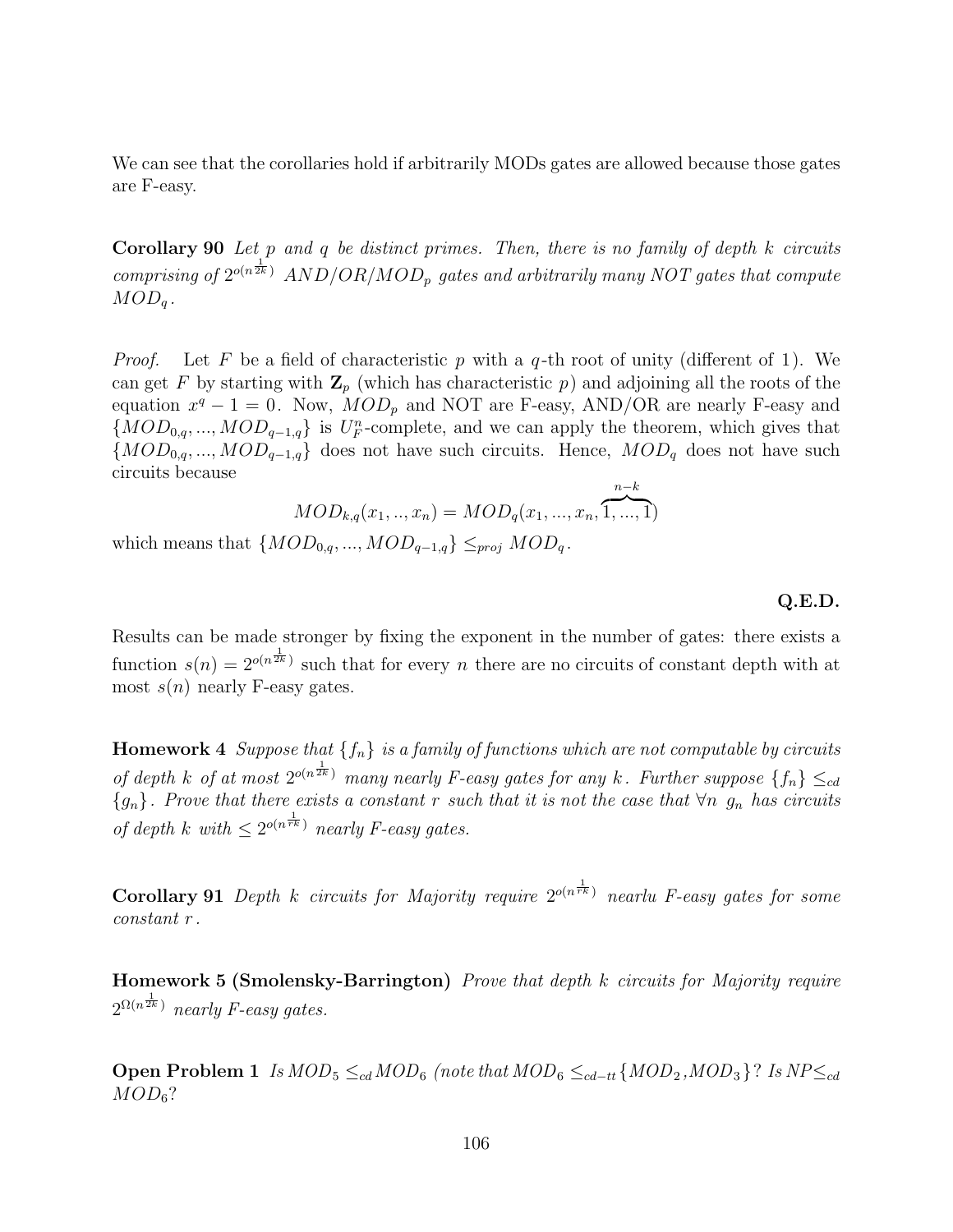## **Theorem 92 (Cai-Babai)**  $PH^A \neq PSPACE_A$  relative to a random oracle A.

A "random" oracle A is chosen by independently letting  $w \in A$  or  $w \notin A$  with a probability (for all  $w \in \{0,1\}$ ). Let us define a measure  $\mu$  as the space  $\{0,1\}$  with  $\mu(\{0\}) = \mu(\{1\}) = \frac{1}{2}$ .<br>It makes sense to say  $Pr[PH^A = PSPACF^A] = 0$  Oracles form a probability measure It makes sense to say  $Pr[PH^A = PSPACE^A] = 0$ . Oracles form a probability measure space.

*Proof.* Fix a TM  $M^{\phi}$  with an unspecified oracle  $\phi$ , constrained to make  $\mathcal{O}(1)$ -alternations and run in polinomial time.

**Claim 93**  $Pr[L(M^A) = \text{Parity}^A] = 0$  where  $\text{Parity}^A = \{x : \exists \text{ odd number of } w \in A \text{ of length }\}$  $|x|\}$ .

Recall from earlier lectures: If  $M^{\phi}$  makes k-alternations, then  $M^{\phi}$  can be transformed into a family of depth  $k+1$  circuits with literals of the form  $w \in A$  or  $w \notin A$  and of size  $2^{n^{o(1)}}$ . Can the  $\mu$ -circuit compute Parity $\{x_w : |w| = n\}$ ? Fix all truth values of  $x_w$  where  $|w| \neq n$ , then randomly chose truth values for  $x_w$ ,  $|w| = n$ . Then, Pr[circuit correctly computes Parity of  $x_w$ ,  $|w| = n \leq \frac{1}{2} + o(1) < \frac{2}{3}$  for n large enough. Choosing  $n_1 \ll n_2 \ll ...$ , oracle A can<br>be randomly chosen by deciding if  $w \in A$  for w in input to  $n_1$ , the circuit; then if  $w \in A$  for be randomly chosen by deciding if  $w \in A$  for w in input to  $n_1$ -th circuit; then if  $w \in A$  for  $|w| \leq n_2$  ... unless  $w \in A$  is already decided, etc.  $Pr[M^A$  correctly computes  $Parity_{n_i}] < \frac{2}{3}$ (independently of rest  $n_1, n_2, \ldots$ ). So Pr[ $M^A$  correctly computes Parity of inputs of the  $[n_1, n_2, \ldots] = 0$ . Thus, the claim is proven.

$$
Pr[PH^{A} = PSPACE^{A}] \le Pr[\exists M^{\phi} \in PH \text{ such that } M^{A} = \text{Parity}^{A}]
$$
  

$$
\le \sum_{i=1}^{\infty} Pr[M_{i}^{A} = \text{Parity}]
$$
  

$$
= \sum_{i=1}^{\infty} 0 = 0
$$

where  $M_i$  is the *i*-th oracle TM in PH.

**Q.E.D.**

**Open Problem 2** Does the Polynomial-Time Hierarchy collapse at a random oracle, *i.e.* 

$$
Pr[PHA collapses] = 0 or 1 ?
$$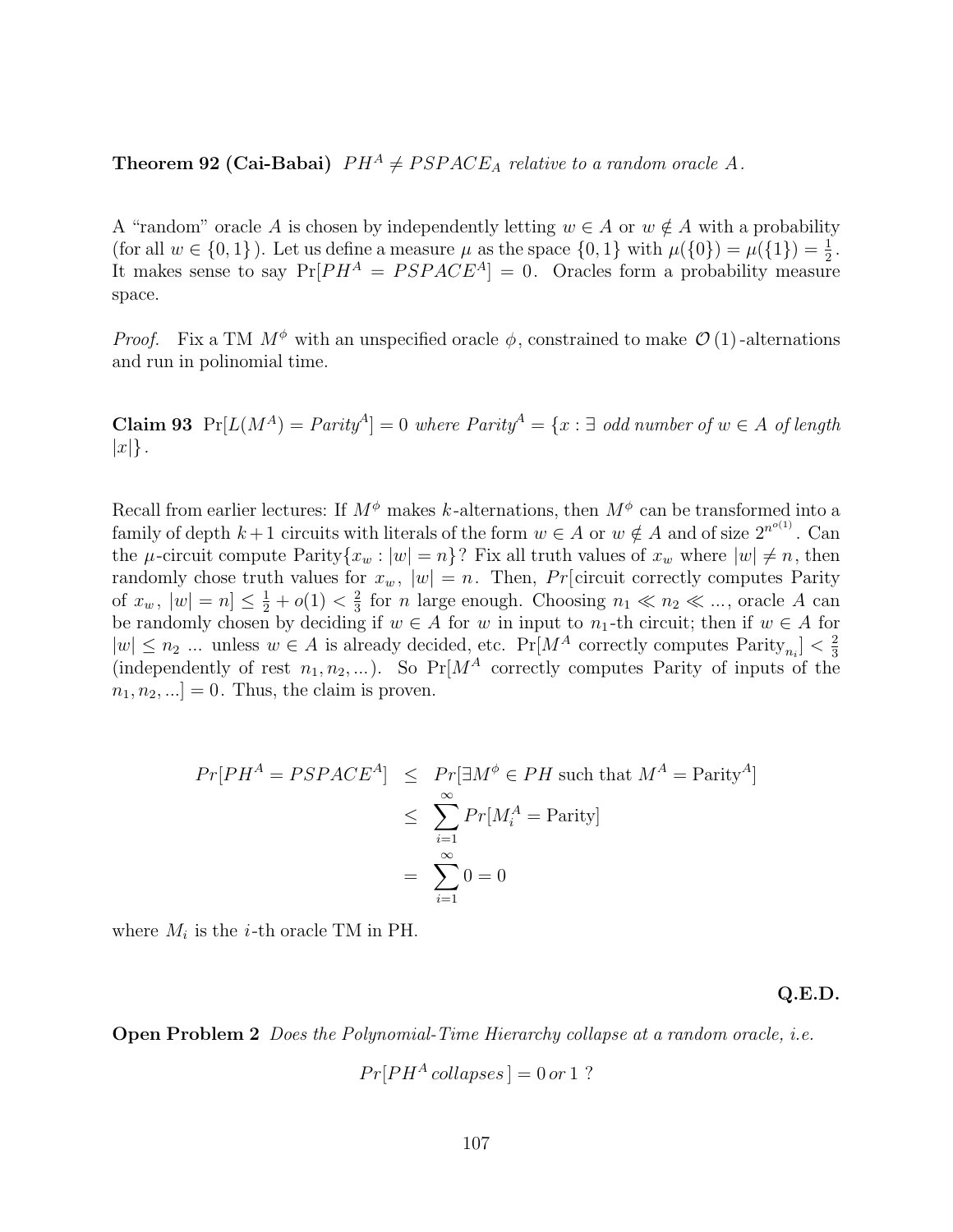# **MATH 267A Circuit Complexity & Computational Complexity**

**Lecture Date: April 23, 1992 Topic: Probabilistic circuits Instructor: Sam Buss Notes by: Goran Gogić** 

### References

- 1. E.Allender, A Note on the Power of Threshold Circuits,  $30^{th}$  FOCS 1989, 580-584
- 2. S.Toda, On the computational power of  $PP$  and  $\oplus P$ ,  $30^{th}$  FOCS 1989, 514-519
- 3. L.Valiant, V.Vazirani, NP is as easy as detecting unique solutions, Theoretical Computer Science, 47 (1986) 85-93
- 4. E.Allender, U. Hertrampf, On the power of uniform families of constant depth threshold circuits, Mathematical Foundations of Computer Science 1990

**Definition 54** A probabilistic circuit is a circuit C with inputs  $x_1, x_2, ..., x_n$  and with probabilistic inputs  $b_1, ..., b_s$ . If  $f : \{0,1\}^n \rightarrow \{0,1\}$  then  $C(x_1, ..., x_n, b_1, ..., b_n)$  computes  $f(x)$ with error  $\leq \varepsilon$  iff, for all  $\vec{x}$ ,

$$
Pr[C(x_1, ..., x_n, b_1, ..., b_n) = f(x)] \ge 1 - \varepsilon
$$

where the pobability is taken over all choices for values  $b_1, b_2, ..., b_n$ .

**Lemma 94 (Allender)** Let us fix  $k \geq 1$  and let  $OR_n$  be an n-input OR gate. Then  $OR_n$ can be computed by a probabilistic circuit of depth 2 consisting of a Parity of  $n^{\mathcal{O}}(\log n)$  AND gates of fan-in  $O(\log n)$  with error  $\leq n^{-k}$  and uses  $O(kn \log n)$  probabilistic bits.

*Proof.* Let  $B_n$  be the circuit which computes Parity $(1, x_1 \wedge b_1, ..., x_n \wedge b_n)$ . When  $x_1 =$  $x_2 = ... = x_n = 0$  then  $B_n$  outputs 1 independently of the choice of the b's. If some  $x_i \neq 0$ then  $B_n$  outputs 0 with probability  $\frac{1}{2}$  and 1 otherwise. Now make k log n copies of  $B_n$ <br>with new probability bits and form the AND of all. This circuit computes NOR with error with new probability bits and form the AND of all. This circuit computes NOR with error  $\left(\frac{1}{2}\right)^{k \log n} = \frac{1}{n^k}$ . Since if  $x_1 = x_2 = ... = x_n = 0$  then every copy of  $B_n$  outputs 1 so the AND also outputs 1. Otherwise B outputs 0 with probability  $\frac{1}{2}$ . So AND outputs 0 AND also outputs 1. Otherwise,  $B_n$  outputs 0 with probability  $\frac{1}{2}$ . So, AND outputs 0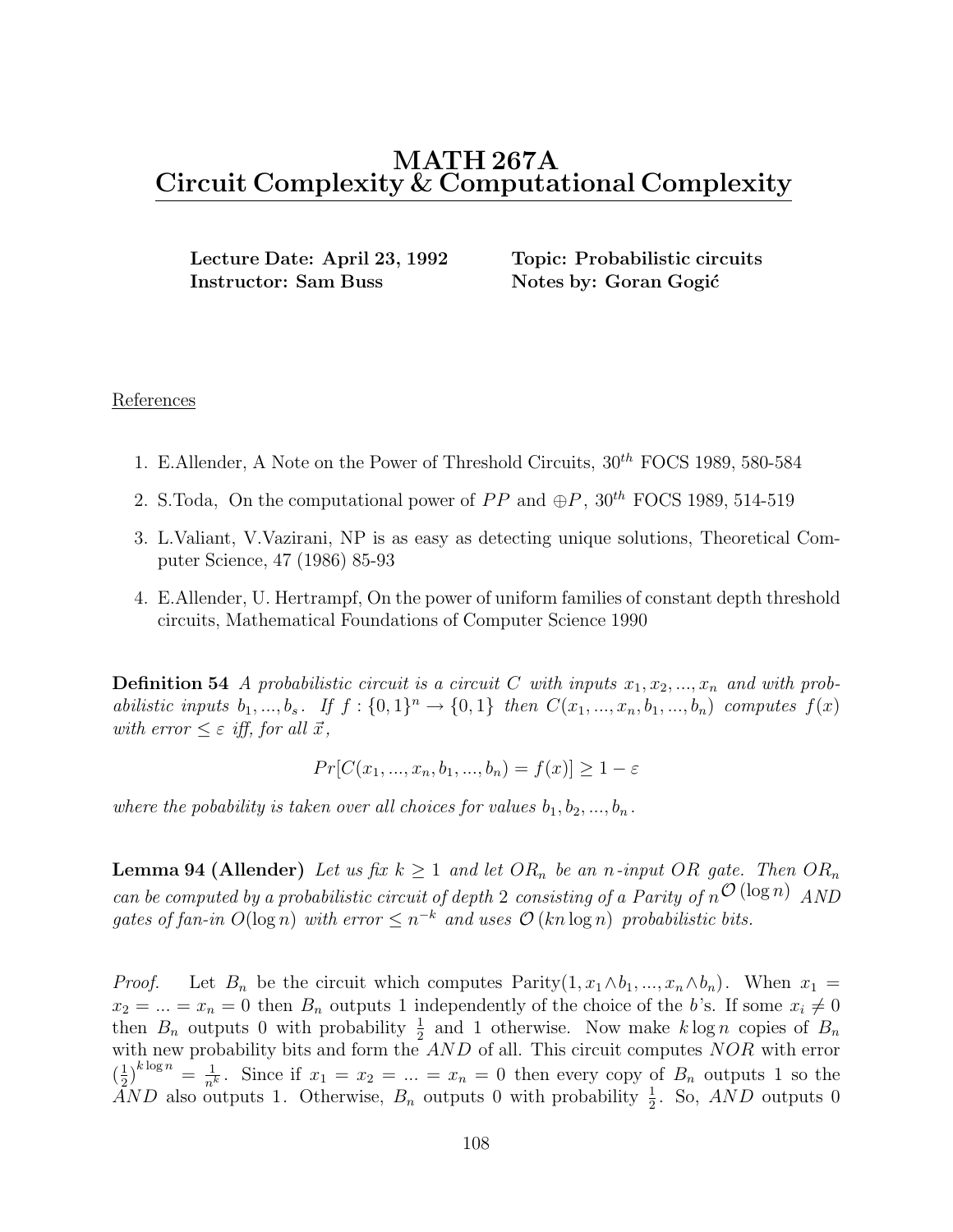with probability  $(\frac{1}{2})^{k \log n}$ . Use the distributive law to rewrite this as a parity of  $(n+1)k \log n$ <br>ANDs of fan-in  $\leq 2k \log n$ . Invert the output of the circuit by omitting the 1 input to the ANDs of fan-in  $\leq 2k \log n$ . Invert the output of the circuit by omitting the 1 input to the Parity gate.

#### **Q.E.D.**

#### **Corollary 95** The same thing holds for AND.

**Lemma 96** Fix  $d \geq 0$ . Let  $C_n$  be a family of  $AC^0$  circuits of depth d and size  $n^l$ . Then there are probabilistic circuits of depth 2 consisting of a Parity of  $n^{\mathcal{O}}(\left(\log n\right)^d)$  many ANDs of fan-in  $\mathcal{O}((\log n)^d)$  which use  $\mathcal{O}(n(d+l)\log n)$  probabilistic inputs and approximate  $C_n$ with error  $\leq \frac{1}{n^c}$ .

Remark 6: A similar theorem holds for  $C_n$  of size  $2^{(\log n)}\mathcal{O}(1)$ . In this case d has to be increased.

*Proof.* Replace each OR and  $AND$  gate in  $C_n$  by a depth 2 probabilistic circuit which has Parity of  $n^{\mathcal{O}(\log n)}$  ANDs of fan-in  $\mathcal{O}(\log n)$  which aproximates the gate with error  $\leq \frac{1}{n^{d+l}}$  and uses  $n(d+l)$  log n many probabilistic inputs. Use the same probabilistic inputs for each probabilistic circuits. After these replacements, the probability of error  $\leq \frac{1}{n^{d+1}} n^l = \frac{1}{n^d}$ . Finaly, use the distributive law to rewrite this as a parity of AND's. Use induction on d to argue that the circuit has the desired size. For depth  $d = 1$  we are done already. For  $d > 1$  suppose  $C_n$  has an AND of some number of at most  $n^l$  inputs, each computed in depth  $d = 1$ . This becomes a parity of  $(n^{\mathcal{O}\left((\log n)^{d-1}\right)})^{\log n} = n^{\mathcal{O}\left((\log n)^d\right)}$  ANDs of fan-in  $\mathcal{O}\left((\log n)^{d-1}\right)\mathcal{O}\left(\log n\right) = \mathcal{O}\left((\log n)^d\right).$ 

#### **Q.E.D.**

Next Goal: Reduce the number of probabilistic inputs to  $(\log n)^{\mathcal{O}(1)}$ .

**Definition 55** Let  $\mathbf{Z}_2 = \{0, 1\}$  and for the vectors  $v, w \in \mathbf{Z}_2^n$  let us define the inner product  $\therefore v \cdot w = \sum_{i=1}^{n} v^{i}w^{i}$  where  $v = (v^{1}, ..., v^{n}), w = (w^{1}, ..., w^{n}).$ 

**Theorem 97** [Valiant-Vazirani] Let  $S \neq \emptyset$ ,  $S \subseteq \{0,1\}^n$ . Chose randomly some vectors  $w_1, ..., w_n \in \{0,1\}^n$  ( $n^2$  many bits). Let  $S_0 = S$  and  $S_i = \{v \in S : v \cdot w_1 = v \cdot w_2 = ... = v \cdot w_n\}$  $w_i = 0\}$ . Obviously,  $S_0 \supseteq S_1 \supseteq ... \supseteq S_n$ . Then,  $\exists i$  such that  $|S_i| = 1$  with probability  $\geq \frac{1}{4}$ .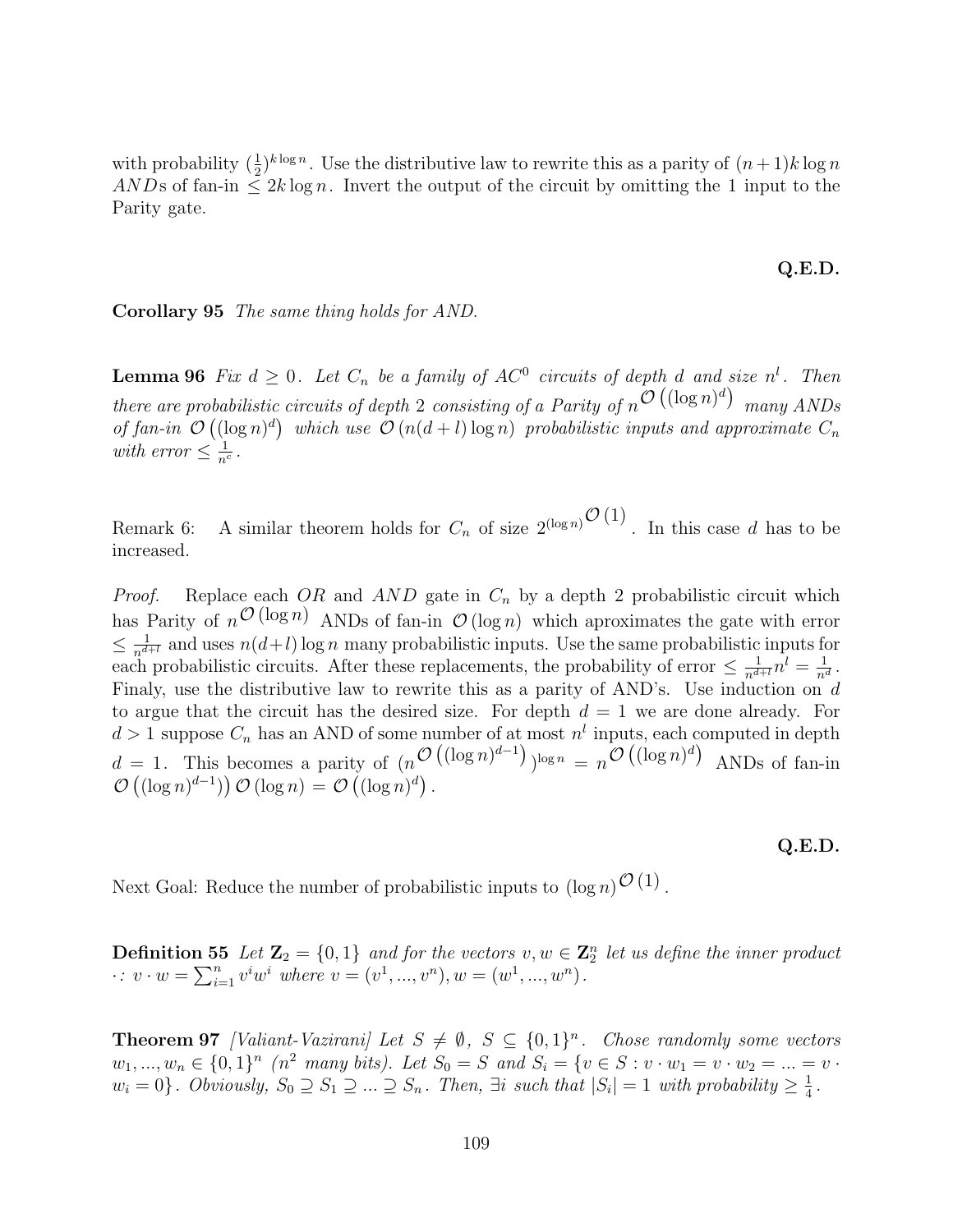Intuition:  $|S_{i+1}| \approx \frac{1}{2}|S_i|$ .

Proof. We will show:

**Claim 98**  $Pr[\exists i : |S_i| = 1 | w_1, ..., w_n$  are linearly independent  $] \geq \frac{1}{2}$ .

**Claim 99** a)  $Pr[w_1, ..., w_n]$  are linearly independent  $] \geq \frac{1}{4}$ 

b)  $Pr[w_1, ..., w_{n-1}]$  are linearly independent  $] \geq \frac{1}{2}$ .

Claim 98 and Claim 99.a almost prove the theorem, giving the probability that  $|S_i| = 1$  for some  $i$  is  $\geq \frac{1}{2} \cdot \frac{1}{4} = \frac{1}{8}$ .

To get the probability  $\geq \frac{1}{4}$  argue two cases as follows:

Case 1:  $0^n \in S$ . By Claim 99.a,

$$
Pr[\exists i : |S_i| = 1] \ge Pr[w_1, ..., w_n \text{are linearly independent}
$$

$$
\ge \frac{1}{4}
$$

Case 2:  $0^n \notin S$ .

$$
Pr[\exists i : |S_i| = 1] \ge Pr[\exists i : |S_i| = 1 | w_1, ..., w_{n-1} \text{ are linearly independent}
$$

$$
\cdot Pr[w_1, ..., w_{n-1} \text{ are linearly independent}
$$

$$
\ge \frac{1}{2} \cdot \frac{1}{2} = \frac{1}{4}
$$

So the theorem follows from Claim 98 and Claim 99.

Proof. of Claim 99:

 $Pr[w_1, ..., w_i]$  are linearly indep.  $|w_1, ..., w_{i-1}|$  are linearly indep. ]

 $= Pr[w_i$  is linearly indep. of  $w_1, ..., w_{i-1}$  | given  $w_1, ..., w_{i-1}$  are linearly indep. ]

$$
= 1 - \frac{2^{i-1}}{2^n}
$$

for all i such that  $0 \le i \le n$ , since  $i-1$  independent wectors  $w_1, ..., w_{i-1}$  span exactly  $2^{i-1}$ vectors.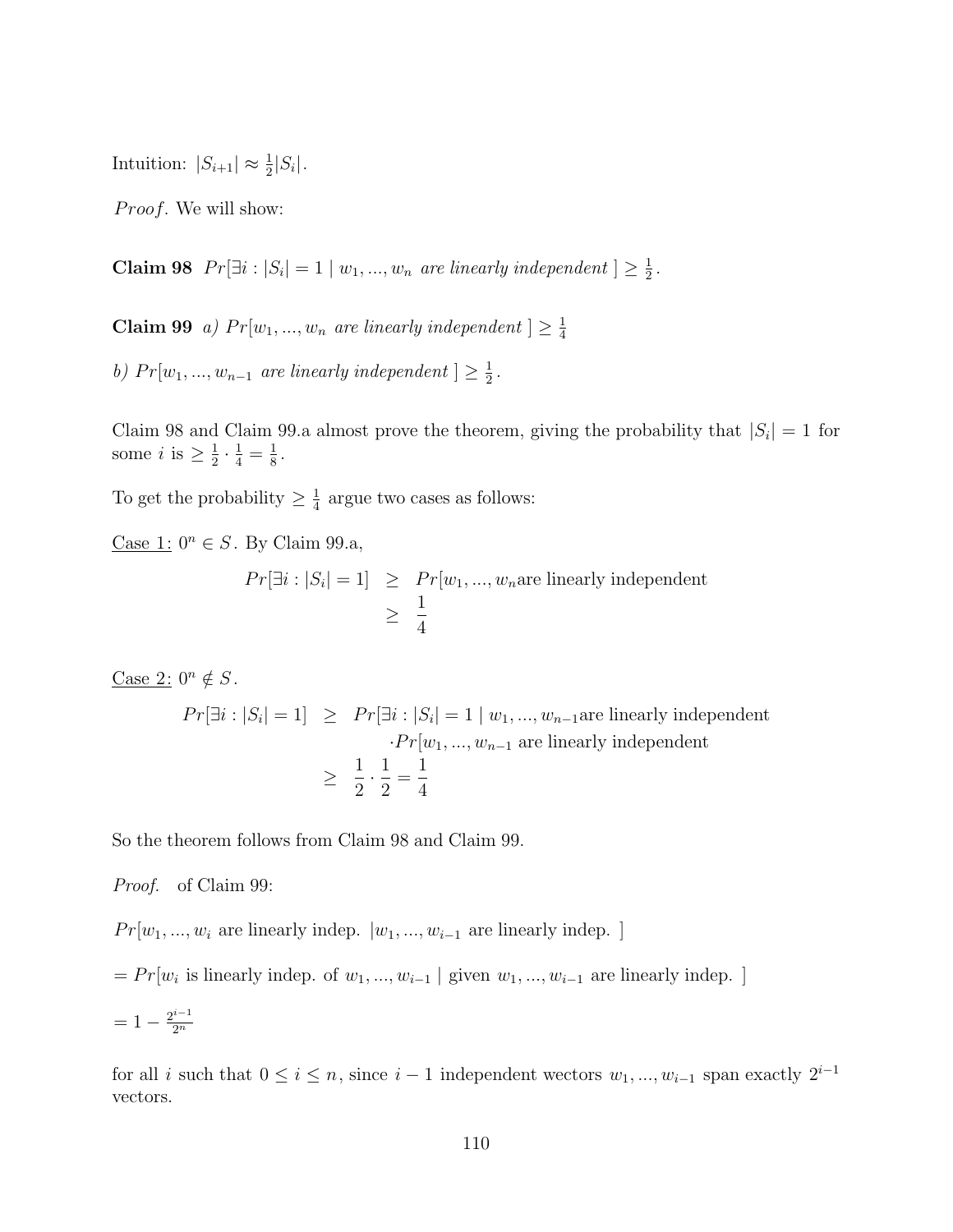$Pr[w_1, ..., w_n]$  are linearly independent  $] = (1 - \frac{1}{2^n})(1 - \frac{1}{2^{n-1}}) \cdots (1 - \frac{1}{8})(1 - \frac{1}{4})(1 - \frac{1}{2}) = (1 - \frac{1}{2^n}) \cdots (1 - \frac{1}{4}) \cdot \frac{1}{2} \geq [1 - (\frac{1}{2^n} + ... + \frac{1}{4})] \cdot \frac{1}{2} \geq \frac{1}{2} \cdot \frac{1}{2} = \frac{1}{4}$  $\frac{1}{2^n}\left[\cdots\left(1-\frac{1}{4}\right)\cdot\frac{1}{2}\geq\left[1-\left(\frac{1}{2^n}+\dots+\frac{1}{4}\right)\right]\cdot\frac{1}{2}\geq\frac{1}{2}\cdot\frac{1}{2}=\frac{1}{4}\right]$ 

This proves Claim 99.a, Claim 99.b is similar.

**Q.E.D.**

So, it remains to prove Claim 98 in order to finish the proof of the Theorem.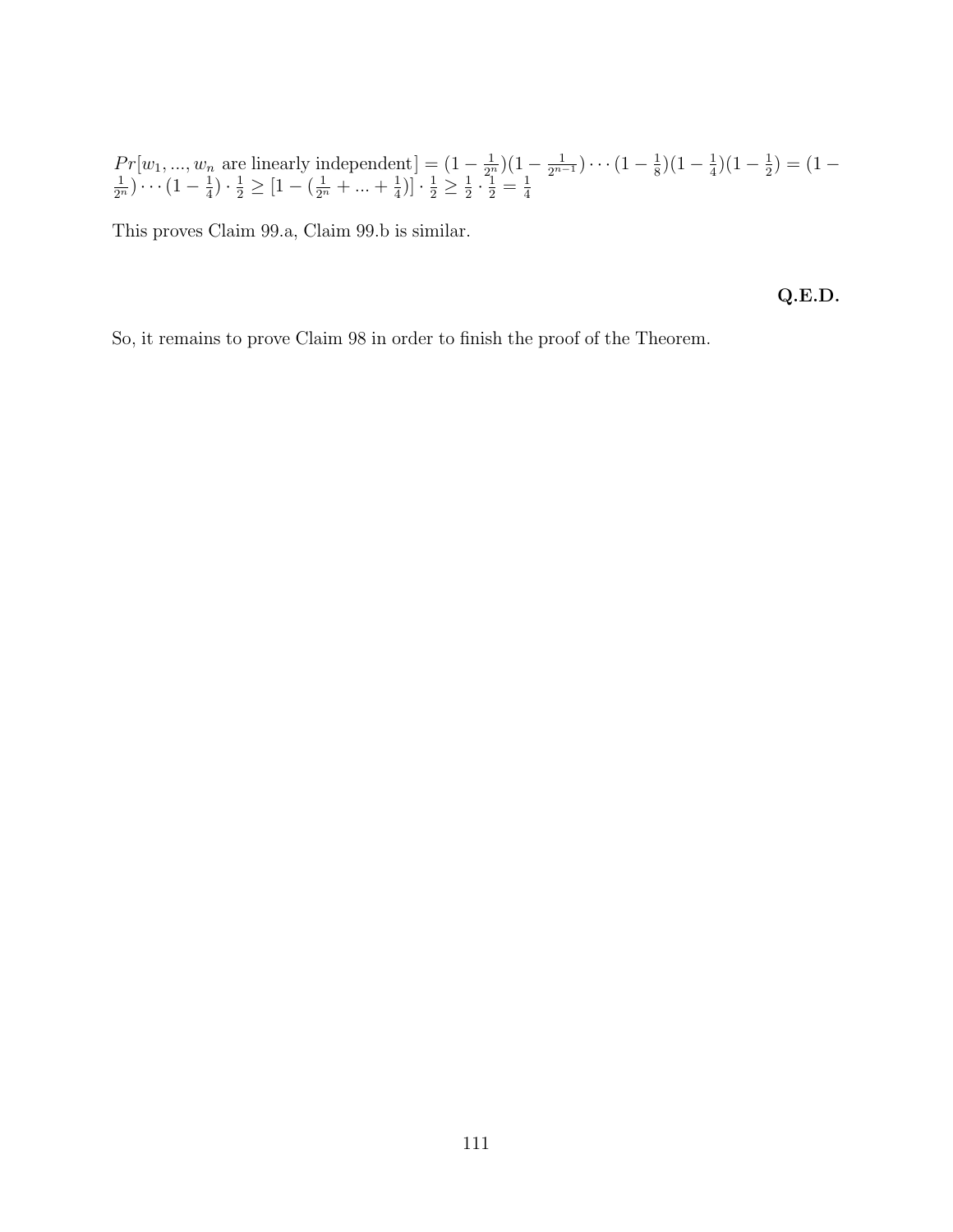**Instructor: Sam Buss Notes by: Jinghui Yang** 

**Lecture Date: 28 April 1992 Topic: Proof of Valiant-Vazirani Theorem**

We continue to talk about the proof of the Valiant-Vazirani's theorem.

If  $S \neq \emptyset$ ,  $S \subseteq \{0,1\}^n$ , and if  $w_1, ..., w_n \in \{0,1\}^n$  are randomly chosen and if  $S_0 = S$ ,

$$
S_i = \{v \in S : v \cdot w_1 = v \cdot w_2 = v \cdot w_2 = \dots = v \cdot w_i = 0\}
$$

then  $Prob[\exists i |S_i|] \geq \frac{1}{4}$ .

So far, we have proved that

$$
Prob[w_1, w_2, ..., w_n \ are \ linearly \ independent] \ge \frac{1}{4}
$$

and

$$
Prob[w_1, ..., w_{n-1} \text{ are linearly independent}] \ge \frac{1}{2}.
$$

For  $0 \in S$ , if  $w_1, w_2, ..., w_n$  are linearly independent, then  $|S_n| = 1$ , so we are done if  $0 \in S$ .

Now we consider the case that  $0<sup>n</sup> \notin S$ . We have

$$
Prob[\exists i|S_i| = 1 : w_1, ..., w_{n-1} \text{ are linearly independent}]
$$
  
= 
$$
Prob[\exists i|S_i| = 1 : w_1, ..., w_n \text{ are linearly independent}].
$$

To prove the Valiant- Vazirani theorem, it suffices to prove the following claim.

**Claim 100** Assume that  $S \neq \phi$ ,

$$
Prob[\exists i | S_i] = 1: w_1, ..., w_n \ linearly \ independent] \ge \frac{1}{2}.
$$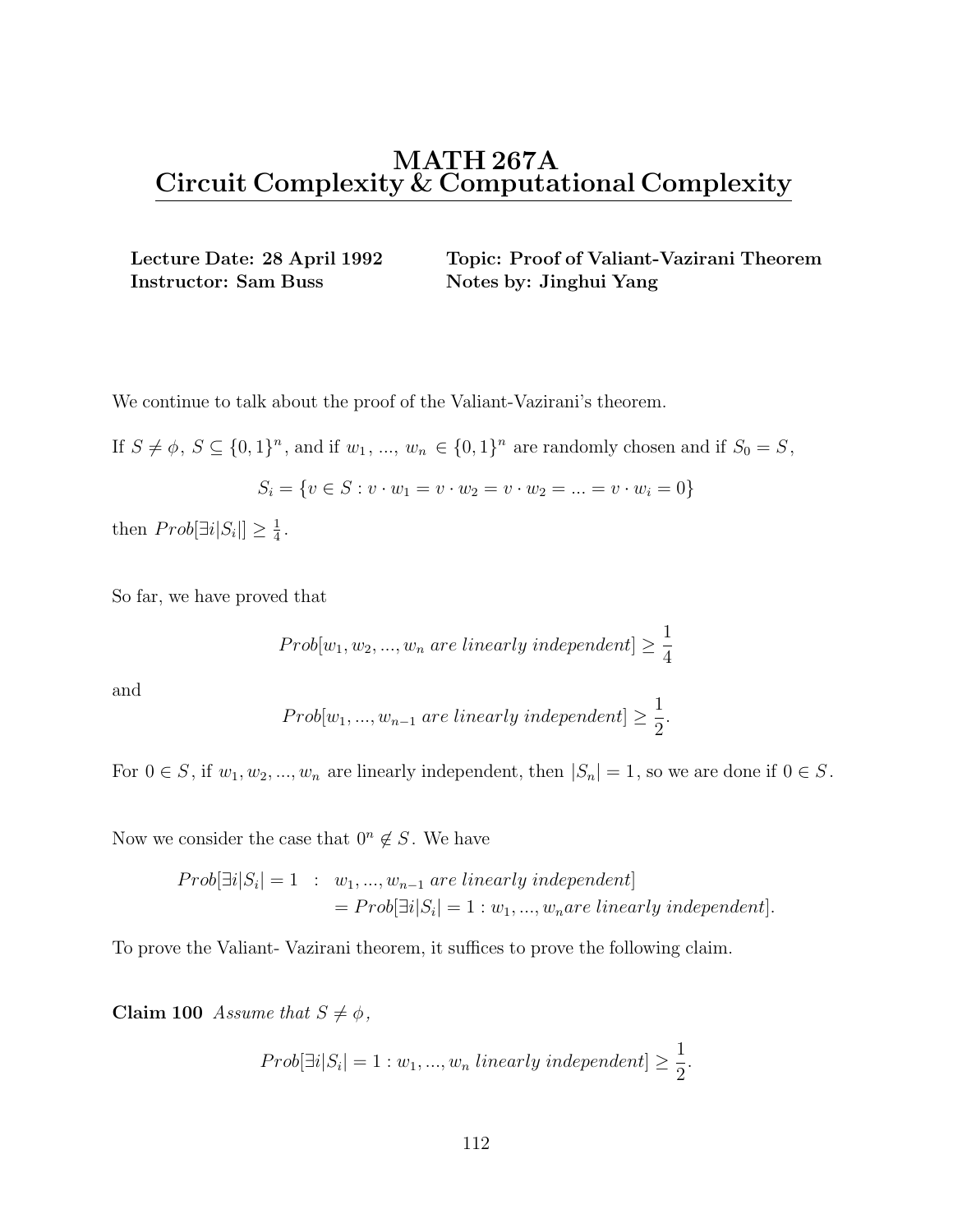### Proof.

By induction on the rank of s:  $k = r(s)$ , where  $r(s)$  is the dimension of the smallest subspace containing S and by subinduction on n.

Let

$$
P(S) = Prob[\exists i | S_i| = 1],
$$

and let E be the event that there is some i such that  $|S_i| = 1$ .

Base case (1):  $k = 0$ , so  $S = \{0^n\}$ , and  $P(S) = 1$ .

Base case (2):  $k = 1$ , so  $S = \{0^n, v\}$  or  $S = \{v\}$ . In the second subcase,  $S_0 = S$  and S has cardinality one, hence  $P(S) = 1$ . In the first case,  $S_n = \{0^n\}$  which has cardinality one,  $P(S) = 1$ .

We'll prove by induction that

$$
P(S) \ge \frac{2^{k-1}}{2^k - 1} \ \ (k \ge 1).
$$

Induction step: Assume that S has rank  $k > 1$ , i.e., S has k elements that span the vector space containing  $S$ .

We will make a change of basis such that we may assume that these  $k$  elements are  $e_1, e_2, ..., e_k$  where  $e_j = 0^{j-1} \cdot 1 \cdot 0^{n-j}$ . Note that this doesn't change the probability distribution since each vector still has probability  $\frac{1}{2^n}$  of being chosen.

We will think  $S \subseteq Z^n$  as a set of row vectors. Thus each  $v \in S$ , can be written as  $v = (v^1, v^2, ..., v^n)$  with  $v^i \in Z_2$ . Similarly, let w be a column vetor, define

$$
H_w = \{v : v \cdot w = 0\}
$$

where  $v \cdot w = \sum_j v^j \cdot w_j \pmod{2}$ .

Given  $v_1, ..., v_k \in S$  where  $v_1, v_2, ..., v_k$  are linearly independent with  $k = rank(S)$ . Find  $v_{k+1}$ , ...,  $v_n$  such that  $v_1, ..., v_k, v_{k+1}, ..., v_n$  are linearly independent in  $Z_n$ . Let  $e_1, e_2, ..., e_n$  are the unit vectors in  $Z_n$  and so any element x can be expressed as

$$
x = x^1 e_1 + x^2 e_2 + \dots + x^n e_n.
$$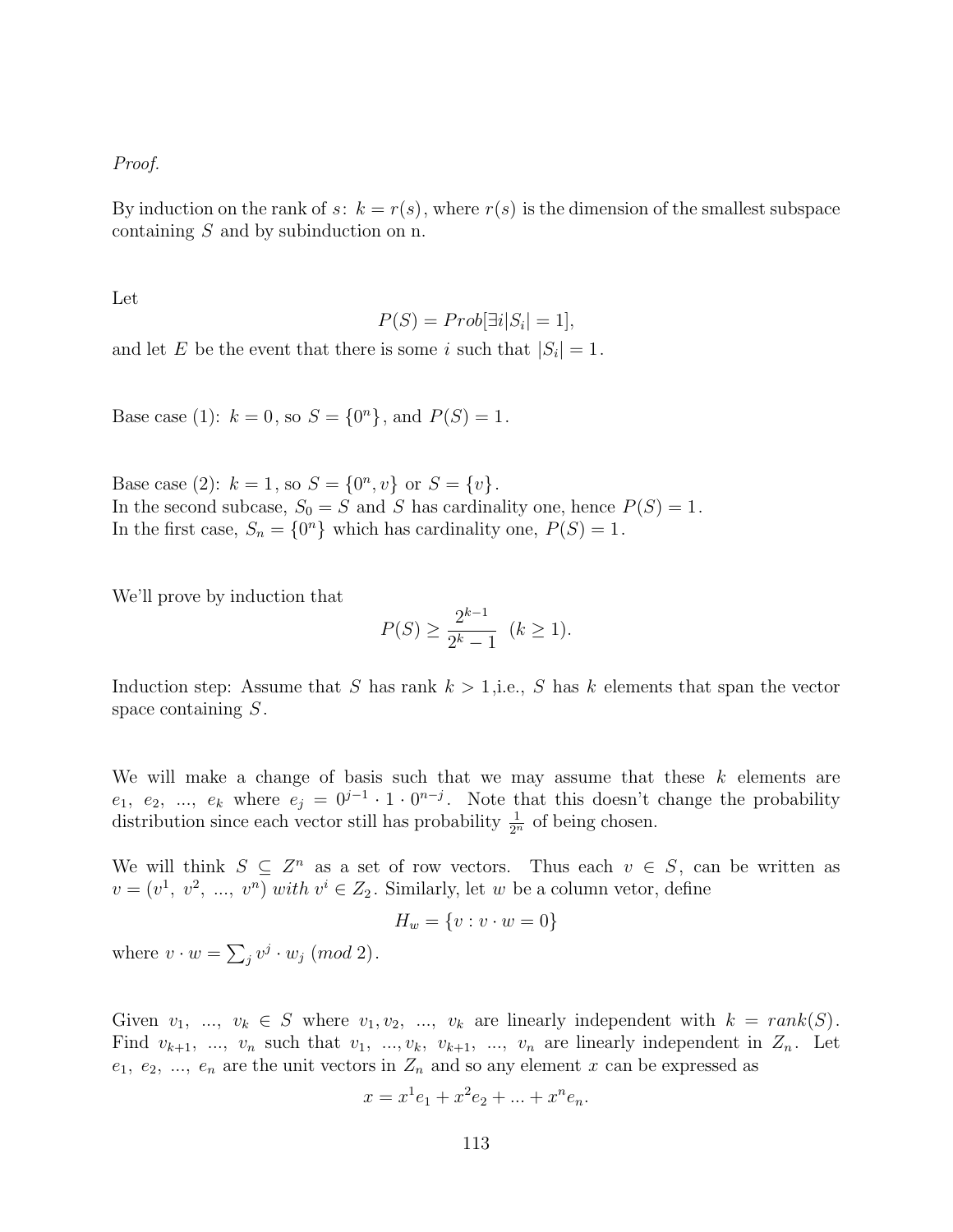There is a matrix M such that if

$$
(x1, ..., xn)M = (y1, ..., yn),
$$
  
 $x = y1v1 + ... + ynvn.$ 

then

To change the basis, we multiply row row vectors on the right by 
$$
M
$$
 and multiply column vectors on left by  $M^{-1}$ . So

$$
v \cdot w = (vM)(M^{-1}w).
$$

Suppose  $e_1$ , ...,  $e_k \in S$  where  $k = rank(S)$ . Given  $w$ ,  $H_w = \{v : v \cdot w = 0\}$ . (1). If  $H_w \cap S = \phi$ , then  $w \in 1^k \{0,1\}^{n-k}$  (column vector).

*Proof.* This is because  $e_j \cdot w \neq 0$  for  $j = 1, ..., k$ .

**Q.E.D.**

(2).  $rank(H_w \cap S) < rank(S)$  iff  $w \notin 0^k \{0,1\}^{n-k}$ .

*Proof.* "  $\Rightarrow$  " If  $w \in 0^k \{0, 1\}^{n-k}$ , then  $S \subseteq H_w$  and hence  $H_w \cap S = S$ . "  $\Leftarrow$ " If  $w \notin 0^k \{0, 1\}^{n-k}$ , let  $l_1, < l_2 < ... < l_j \le k$  be the positions where w has 1's (in the first  $k$  positions). Claim: The following  $k-1$  vectors span  $H_w \cap S$ . (a).  $e_i$  such that  $i \in \{1, ..., k\} \setminus \{l_1, ..., l_j\}$ (b).  $e_i - e_{l_i+1}$ , for  $i = 1, ..., j - 1$ . So  $rank(H_w \cap S) < k = rank(S)$ .

**Q.E.D.**

**Homework:** Prove the claim.

Let E denote the event that there exists an i such that  $|S_i| = 1$ . Let  $S_1 = H_w \cap S$ . We have

$$
Prob[E] = Prob[E \mid rank(S_1) = rank(S)] \cdot Prob[ rank(S_1) = rank(S)]
$$

$$
+ Prob[E \mid rank(S_1) < rank(S)] \cdot Prob[ rank(S_1) < rank(S)]
$$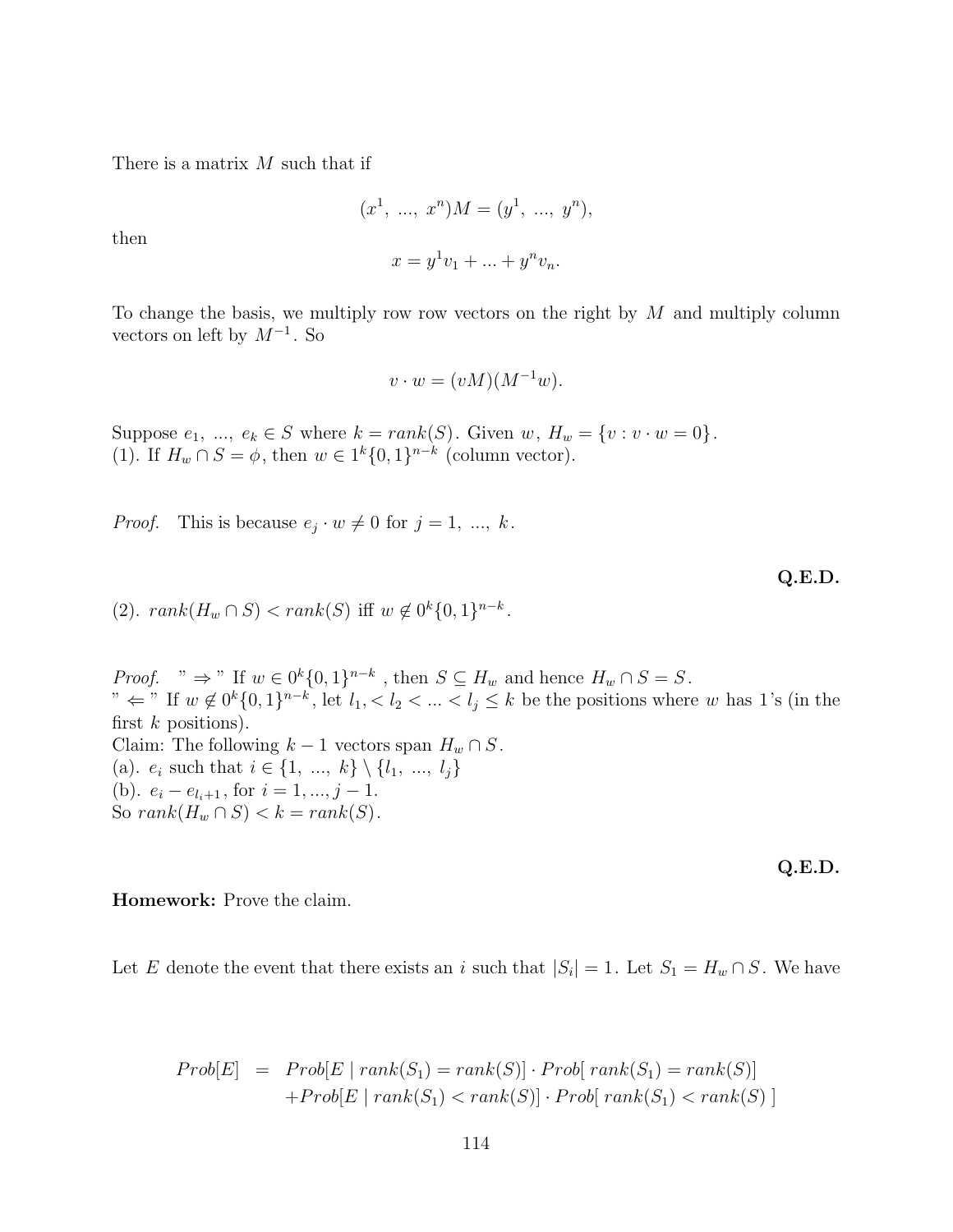by our subinduction on  $n$ ,

$$
Prob[E|rank(S_1) = rank(S)] > \frac{2^{k-1}}{2^k - 1}
$$

So it suffices to show that

$$
Prob[E \mid rank(S_1) < rank(S)] \ge \frac{2^{k-1}}{2^k - 1}.
$$

If  $rank(S_1) < rank(S)$ , then there are two possibilities: (a).  $rank(S_1) = 0$ , i.e.,  $S = \phi$ , E doesn't occur. (b).  $0 < rank(S_1) < rank(S)$ . In this case, we apply the induction hypothesis to  $S_1$  and get

$$
Prob[E] \ge \frac{2^{k-2}}{2^{k-1}-1}
$$
, since  $rank(S_1) \le k - 1$ .

The probability of case (a) occuring is:

$$
Prob[S_1 = \phi | rank(S_1) < rank(S)] \leq Prob[w_1 \in 1^k \{0, 1\}^{n-k} | w_1 \notin 0^k \{0, 1\}^{n-k}]
$$
\n(by facts 1. and 2.)

\n
$$
= \frac{2^{n-k}}{2^n - 2^{n-k}}
$$

So

$$
Prob[E \mid rank(S_1) < rank(S)] \ge \frac{2^{k-2}}{2^{k-1}-1} \cdot \frac{1-2^{n-k}}{2^n-2^{n-k}} \\
= \frac{2^{k-2}}{2^{k-1}-1} \cdot \frac{2^n-2 \cdot 2^{n-k}}{2^n-2^{n-k}} \\
= \frac{2^{k-2}}{2^{k-1}-1} \cdot \frac{2^k-2}{2^k-1} \\
= \frac{2^{k-2} \cdot 2}{2^k-1} \\
= \frac{2^{k-1}}{2^k-1}
$$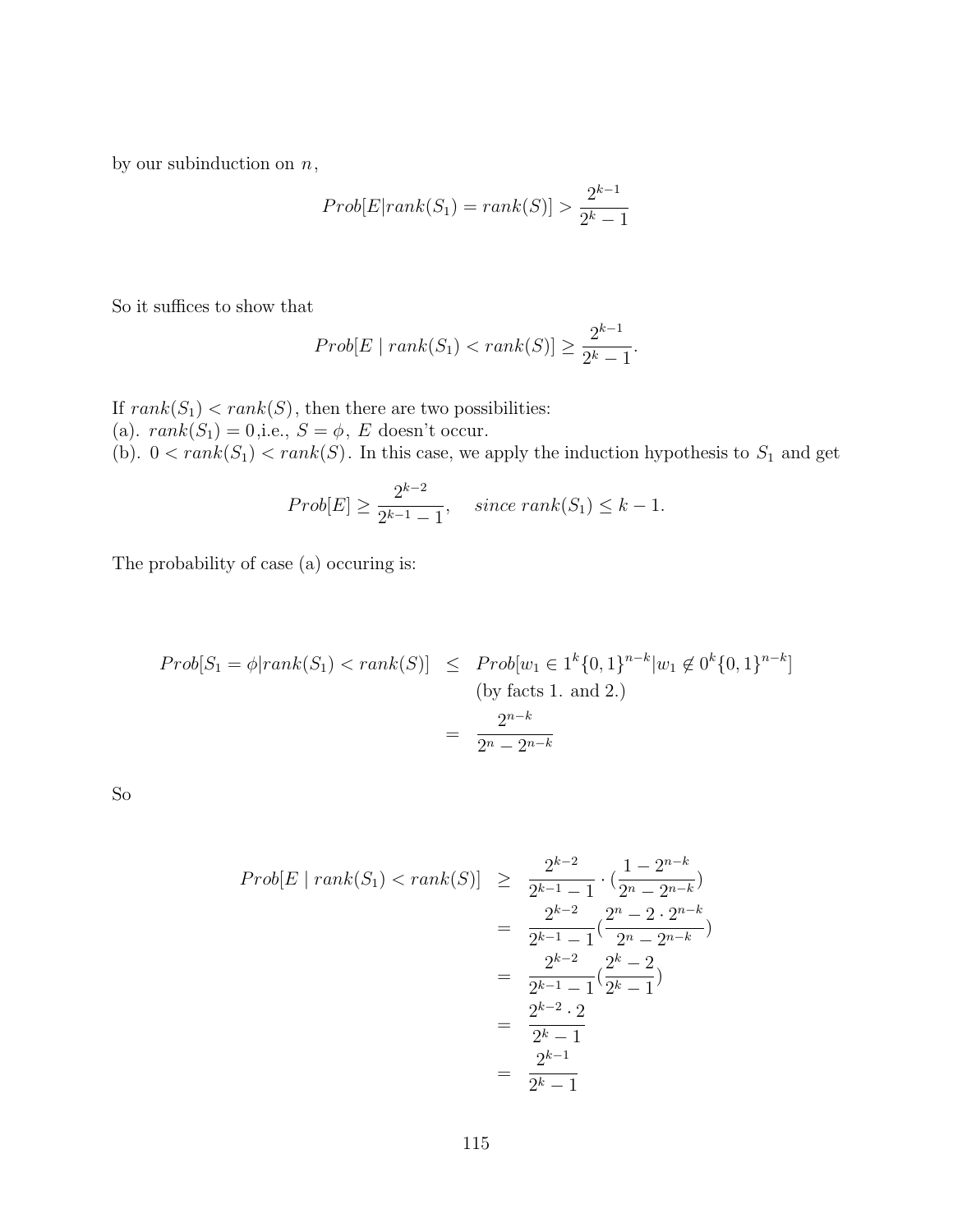### **Q.E.D.**

That completes the proof of Claim 100 and thus of the Vazirani-Valiant Theorem (Theorem 97).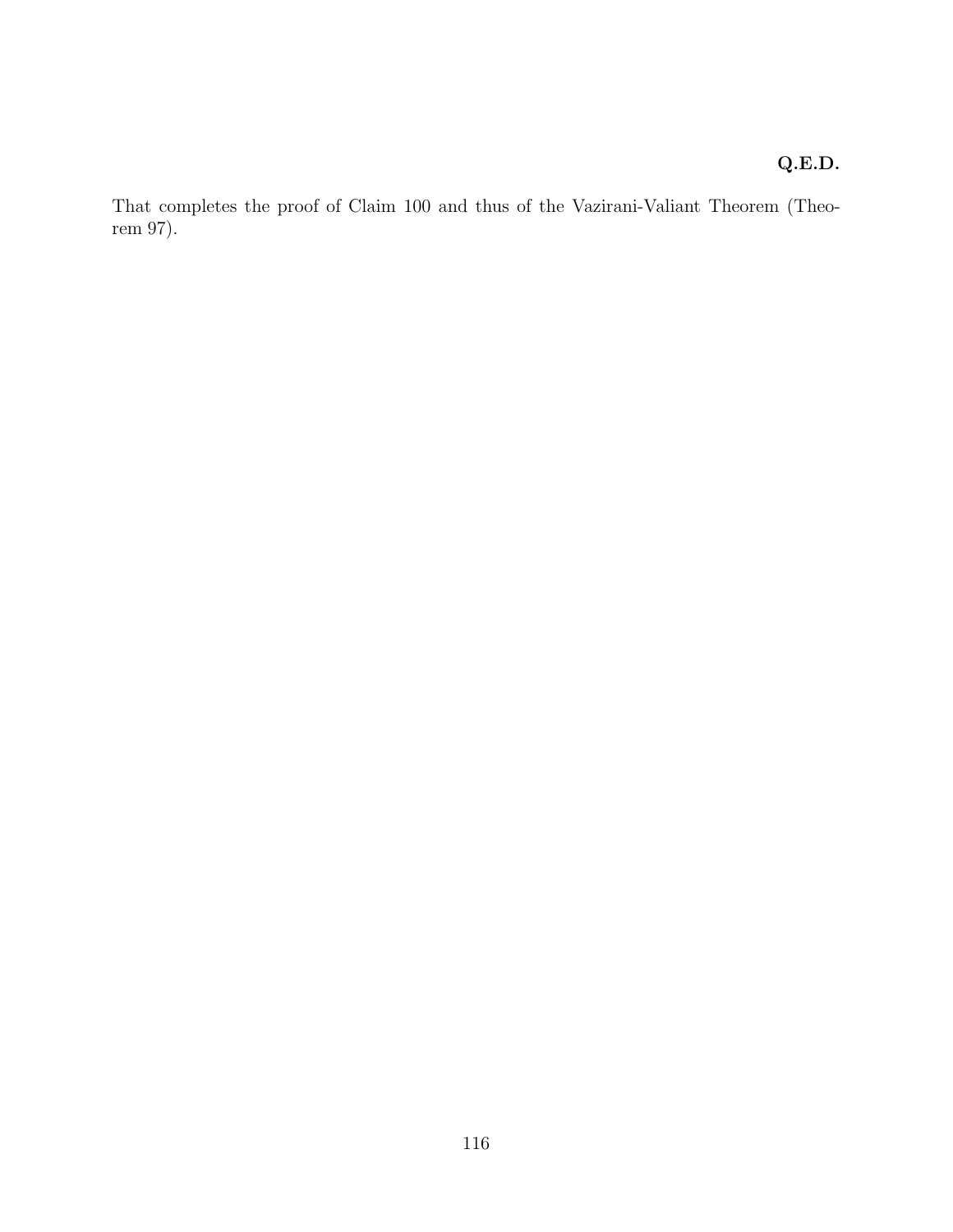**Instructor: Sam Buss Notes by: Jinghui Yang** 

**Lecture Date: 5 May 1992 Topic: Allender-Hertrampf theorem**

**Theorem 101 (Allender-Hertrampf)** Fix  $k \geq 1$ ,  $\{OR_n\}$  (n input OR's) can be computed by probabilistic circuits  ${B_n}$  consisting of a PARITY of  $n^{\overline{O}(\log^2(n) \log \log n)}$  ANDs of fanin  $O(\log^3 n)$  using  $O(k \log^3 n)$  probabilistic inputs and having error  $< \frac{1}{n^k}$ .

This improves earlier theorems. We proved (due to Allender) by reducing the number of probabilistic inputs from  $O(kn \log n)$  to  $O(k \log^3 n)$ .

#### Proof.

Fix n, build  $B_n$  as follows: Inputs  $x_1, ..., x_n$ . Let  $m = \lceil \log n \rceil$ . For  $l \in \{1, ..., n\}$ , we code l as a string of m bits and hence we can think l as a row vector from  $(Z_2)^m$ .

Let  ${b_{i,j}}_{i,j=1,\dots,m}$  be the probabilistic inputs. We write

$$
l \cdot b_i = \sum l^j b_{ij} \bmod 2
$$

where l is coded by  $l^1$ , ...,  $l^m$ .

Idea:  $S = \{l : x_l = 1\}$ , we use Valiant-Vazirani's method to build  $S_1, ..., S_m$  using  $\bar{b}_1, ..., \bar{b}_m$ .

(a) Build  $D_{l,i}$   $(l \in \{1, ..., n\}, i \in \{1, ..., m\})$ .  $D_{l,i}$  outputs 1 iff

$$
x_l = 1
$$
 and  $l \cdot \vec{b_1} = l \cdot \vec{b_2} = ... = l \cdot \vec{b_i} = 0$ 

 $l \cdot \vec{b_j}$  is computed by a PARITY of the form:

$$
(b_{j_1} \wedge l^1) \oplus (b_{j_2} \wedge l^2) \oplus ... \oplus (b_{j_i} \wedge l^i)
$$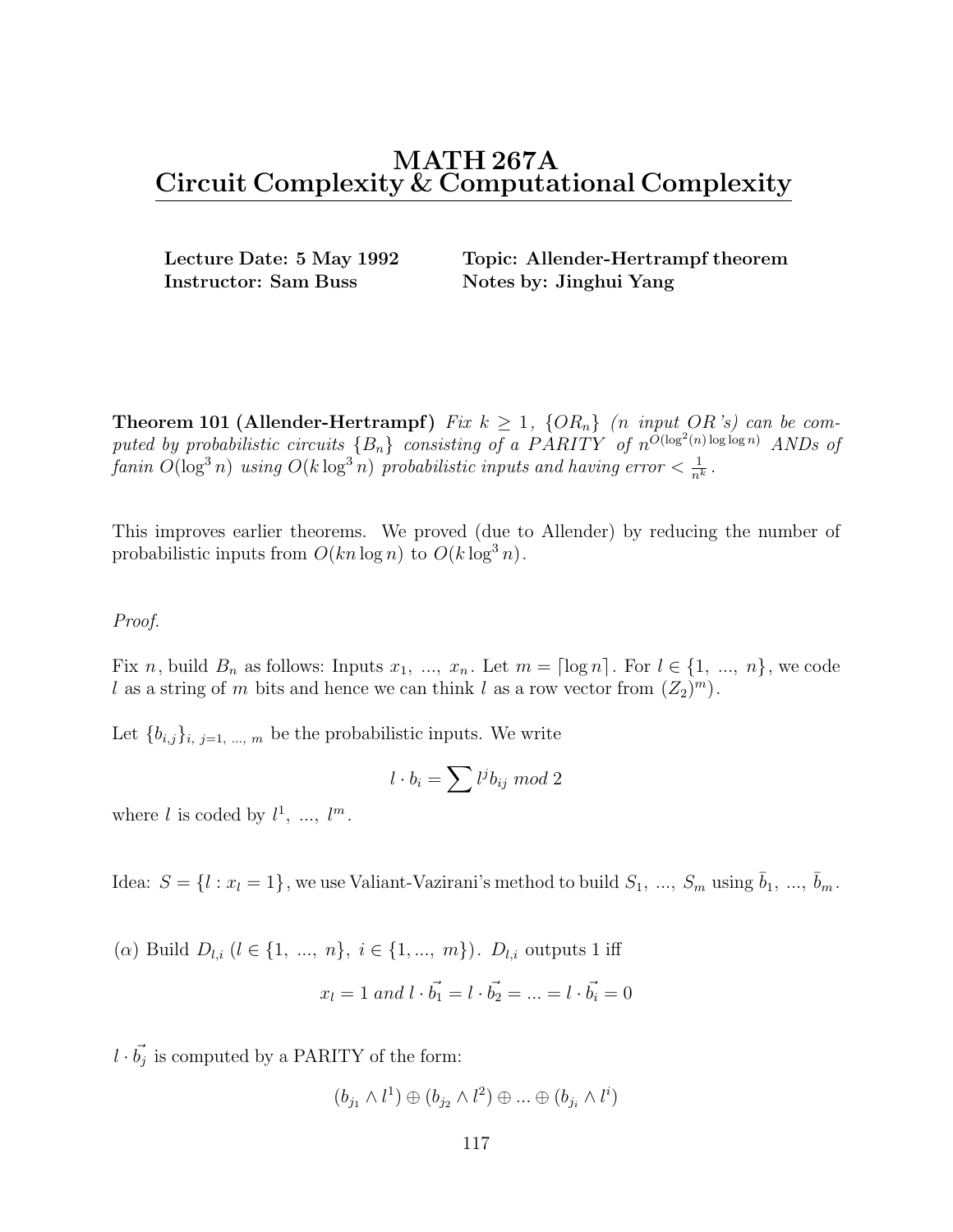where  $l^1$ , ...,  $l^i$  are constants, so by omitting  $l^k$ 's that are 1s and omitting any  $b_{jk} \wedge l^k$  where  $l^k = 0$  we can get a PARITY of a subset of  $b_{j,1}, \ldots, b_{j,i}$ .

Now  $D_{l,i}$  is an AND of  $(m + 1)$  Parity's of fanin  $\leq m$ , Rewrite  $D_{l,i}$  as a PARITY of  $m^{O(m)} = 2^{O(\log n \cdot \log \log n)}$  AND's of fanin  $O(\log n)$ .

(β). Fix i, let  $E_i$  be the PARITY of  $D_{1,i}$ , ...,  $D_{n,i}$ .  $E_i$  is a PARITY of AND's. In fact, a<br>DARITY of a  $2Q(\log n \log n)$   $Q(\log n)$  AND's of faction  $Q(\log n)$ PARITY of  $n \cdot 2^{O(\log n \log \log n)} = n^{O(\log \log n)}$  AND's of fanin  $O(\log n)$ .

 $E_i$  outputs 1 if an odd number of  $D_{1i}$ , ...,  $D_{ni}$  output 1. Let

$$
S_i = \{l : l \in S \text{ and } l \cdot \vec{b_1} = l \cdot \vec{b_2} = \dots = l \cdot \vec{b_i} = 0\}
$$

$$
S = \{l : x_l = 1\}
$$

So  $E_i$  outputs 1 iff  $|S_i|$  is odd, since  $D_{l,i}$  outputs 1 iff  $l \in S_i$ . If all  $x_l$ 's are zero, then  $S = \phi$ and  $E_i$  outputs 0. Otherwise,  $E_i$  might output 1.

(γ). From Valiant-Vazirani's theorem, if  $S \neq \phi$ ,  $\exists i$  such that  $E_i$  outputs 1 with probability  $\geq \frac{1}{4}$ .<br>Let Let  $\overline{E}_i = \neg E_i$  be obtained from  $E_i$  by letting an additional 1 be input x to the top PARITY gate.

Form a circuit F as the AND of  $\bar{E_1}$ , ...,  $\bar{E_m}$ . F will outputs 1 if  $x_l = 0$  for all l and will output 0 otherwise with probability  $\geq \frac{1}{4}$ . Rewrite F as a PARITY of  $n^{O(\log n \log \log n)}$  AND's of fanin  $O(\log^2 n)$ of fanin  $O(\log^2 n)$ .

Form  $3k \log n$  many copies of F with didstinct probabilistic inputs.

Form the AND of all of them and call this circuit  $\bar{B}_n$ .  $\bar{B}_n$  will output 1 if all  $x_l$ 's are 0, otherwise,  $\bar{B}_n$  will output 0 with probability  $\geq 1 - \left(\frac{3}{4}\right)^{3k \log n}$ . Since

$$
(\frac{3}{4})^{3k\log n}=\frac{1}{n^{3k\log(\frac{3}{4})}}=\frac{1}{n^{k\log(\frac{64}{27})}}<\frac{1}{n^k},
$$

 $\bar{B_n}$  computes NOR with error  $\langle \frac{1}{n^k}$ .

Rewrite  $\bar{B}_n$  as a PARITY of  $n^{O(\log^n \log \log n)}$  AND's of fanin  $O(\log^3 n)$  by putting another 1 input to the PARITY gate for the desired circuit  $B_n$ .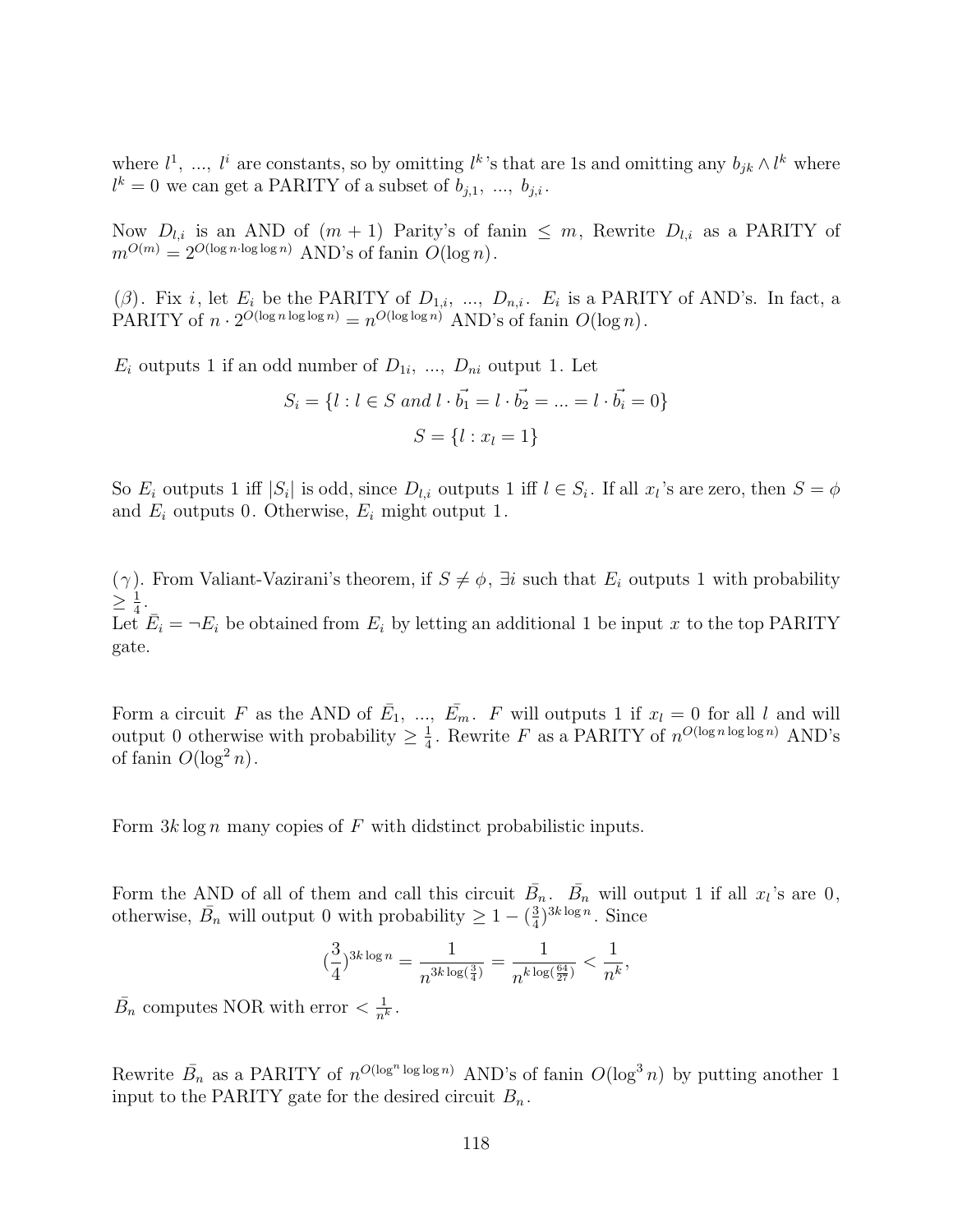**Corollary 102 (Allender-Hertrampf)** Fix k, let  $\{C_n\}$  be a family of  $AC^0$  circuits of depth d. Then  $C_n$  can be computed by probabilitic circuits of depth 2 consisting of PARITY of  $n^{\tilde{O}(\log n)^{3d}}$  AND's of fanin  $O((\log n)^{3d}$  using  $O((\log n)^3)$  many probabilistic inputs and having erro $r \leq \frac{1}{n^k}$ .

Proof. Exactly like the proof of the similar theorem of Allende proved in an earlier lecture.

**Q.E.D.**

The same theorem holds for  $C_n$  having depth d and size  $2^{(\log n)^{O(1)}}$ .

How can we remove randomness? One way is to try all possible choices for the probabilistic inputs. E.g., form MAJORITY of all  $2^{O(\log^3 n)}$  circuits obtained from all such choices. That is, a MAJORITY of  $2^O(\log^3 n)$  PARITYs of  $n^{O(\log n)^{3d}}$  AND's of fanin  $O((\log n)^{3d})$ .

We will discuss a better way to remove randomness in the next lecture.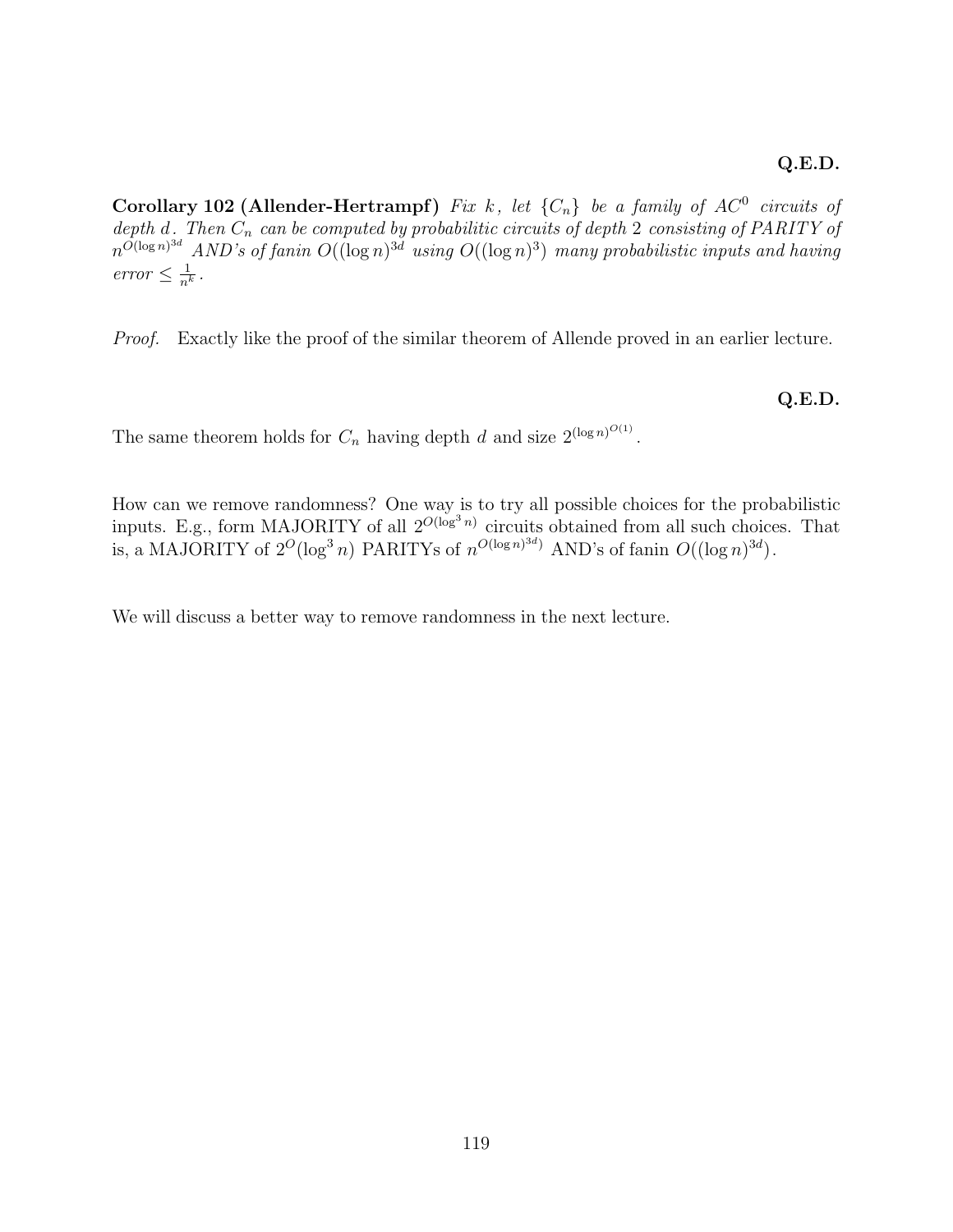**Lecture Date: 7 May 1992 Topic: Toda's Method Instructor: Sam Buss Notes by: Jinghui Yang** 

We will use Toda's method to get rid of randomness in previous theorems. We introduce Toda's polynomials:

Let

$$
g(n) = 3n4 + 4n3
$$

$$
f0(n) = n
$$

$$
fi+1 = g(fi(n))
$$

We have the following facts.

**Lemma 103** The degree of  $f_i$  is  $4^i$ .

**Lemma 104** For all  $x \geq 2$ ,  $x^{4i} \leq f_i(x) \leq x^{7i}$ .

*Proof.*  $g(x) = 3x^4 + 4x^3 \le 7x^4 \le x^7$  for  $x \ge 2$ . The lemma is now easy to prove by induction.

**Lemma 105** Let  $N \geq 2$ ,

a. If  $x \equiv 0 \mod N$ , then  $g(x) \equiv 0 \mod N^2$ . b. If  $x \equiv -1 \mod N$ , then  $g(x) \equiv -1 \mod N^2$ . c. If  $x \equiv 0 \mod N$ , then  $f_i(x) \equiv 0 \mod N^{2^i}$ . d. If  $x \equiv -1 \mod N$ , then  $f_i(x) \equiv -1 \mod N^{2^i}$ . **Q.E.D.**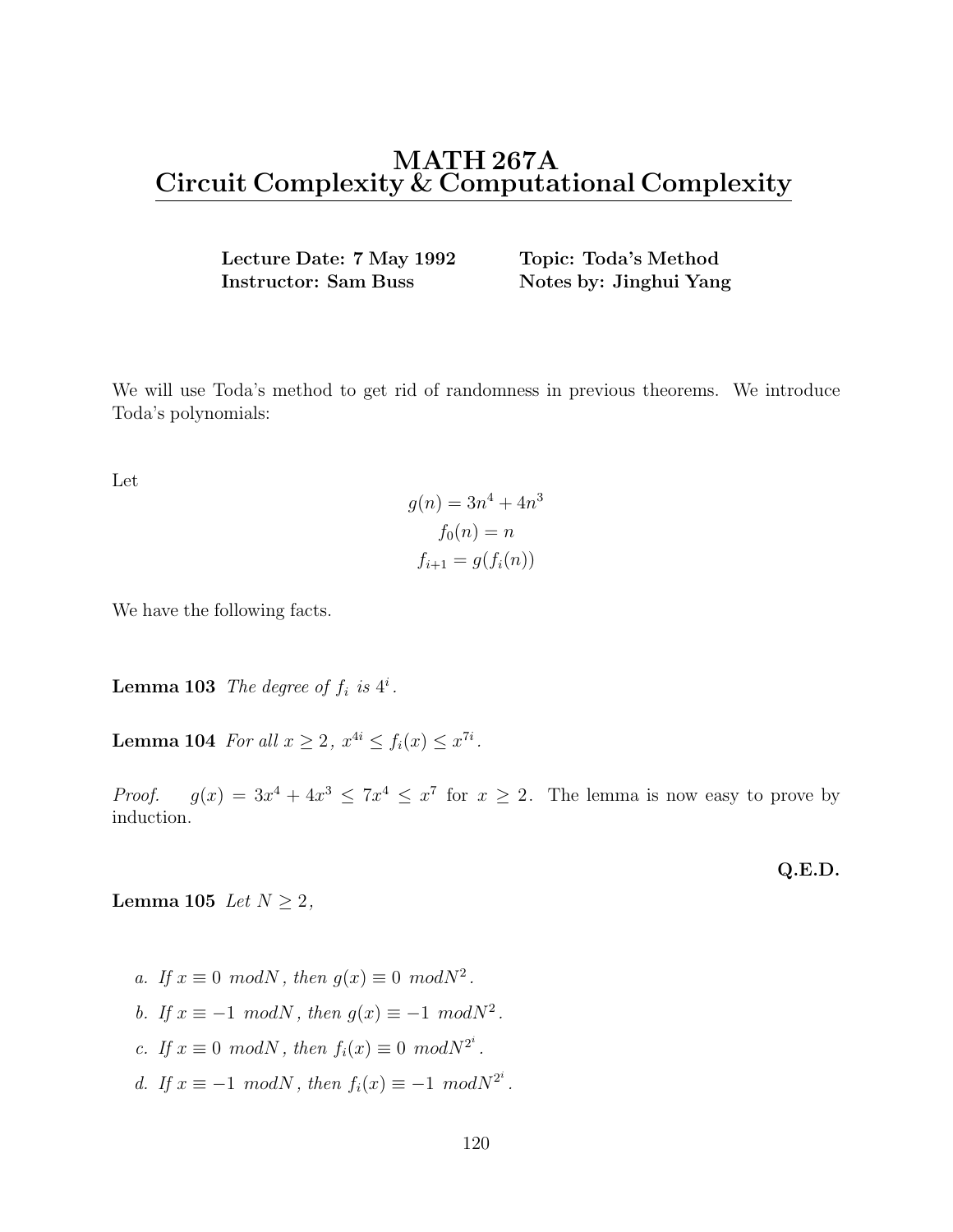Proof. 1.

$$
g(aN) = 3(aN)^4 + 4(aN)^3
$$
  

$$
\equiv 0 \mod N^2
$$

2.

$$
g(aN-1) = 3((aN)^4 - 4(aN)^3 + 6(aN)^2 - 4(aN) + 1)
$$
  
+4((aN)^3 + 3(aN)^2 + 3(aN) - 1)  
= 3(aN)^4 - 8(aN)^3 + 30(aN)^2 - 1  
= -1 modN^2

3. and 4. follow immediately from 1. and 2. by induction.

**Q.E.D.**

**Remark:** Toda's polynomials are also called modulus amplification polynomials.

**Homework:** Suppose we use  $g(x)=3x^2-2x^3$  instead of Toda's polynomial.

(a) Restate and prove the analogue of the above three lemmas use  $x \equiv 1 \mod N$  in place of  $x \equiv -1 \mod N$ ..

(b) Why wouldn't  $x^2 - 2x$  work?

Recall that the Allender Hertrampf theorem converted any  $AC^0$  circuit into a circuit which is a PARITY of  $2^{(\log n)^{O(1)}}$  AND's of fanin  $(\log n)^{O(1)}$  probabilistic bits.

**Proposition** Given q AND's of fanin  $\leq r$ , we can construct  $q(q)$  many AND's of fanin  $\leq 4r$ such that for all input values, if m of the original AND's have value true, then  $q(m)$  of the constructed AND's have value True.

### Proof.

Number the AND's from 1 to q. For each i, j,  $k \in \{1, ..., q\}$ , form the AND's of the i-th, j-th, k -th AND's. Make four copies of the AND's obtained this way. Now for each  $i, j, k$ ,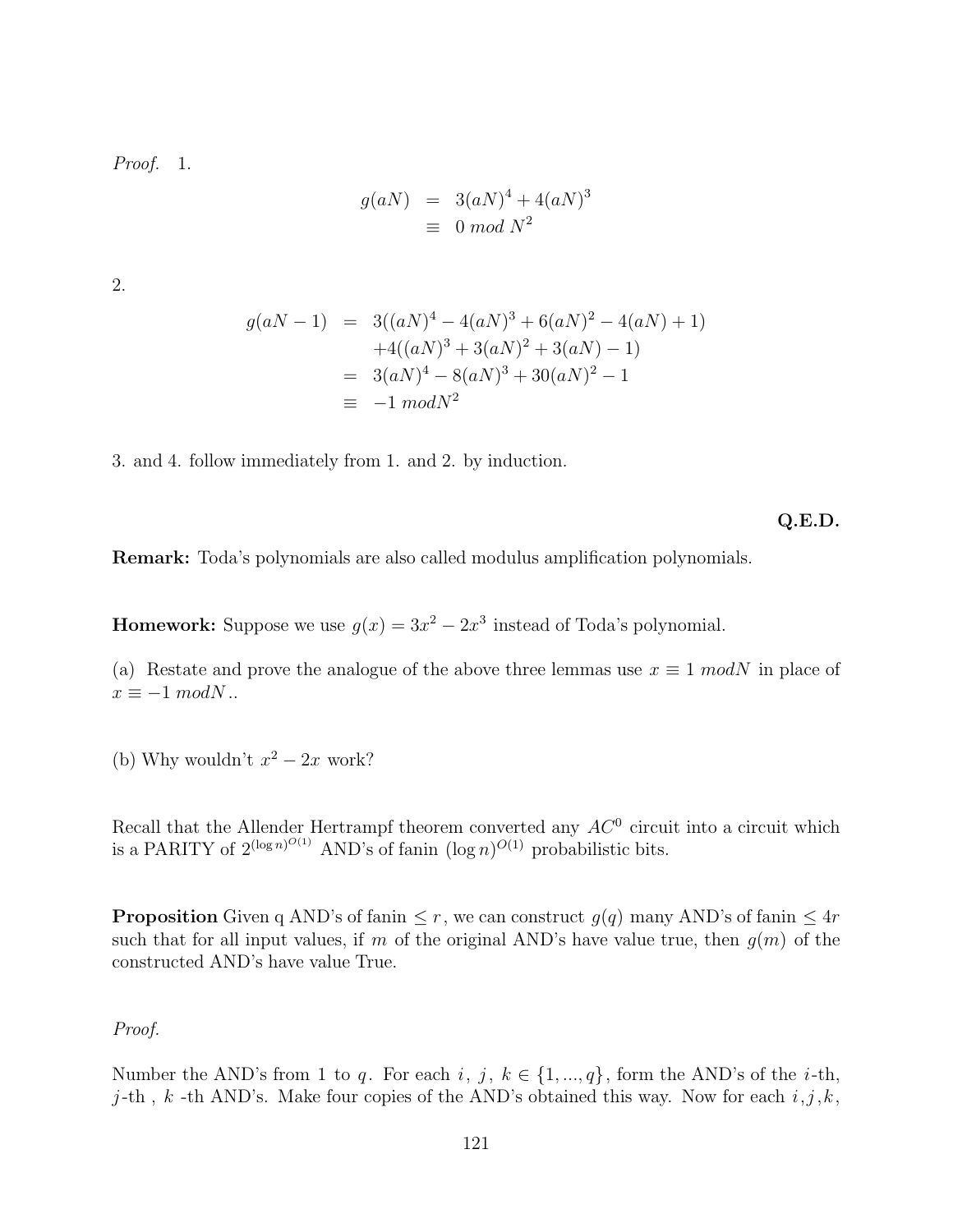$l \in \{1, ..., q\}$ , form the AND's of the *i*-th, *j*-th, *k*-th and *l*-th AND's and make three copies of these AND's.

#### **Q.E.D.**

**Corollary 106** Given q AND's of fanin  $\leq r$ , we can construct  $f_i(q)$  ANDs of fanin  $\leq 4^i r$ such that for all inputs, if m of the original AND's have value True, then  $f_i(m)$  of the constructed ANDs have value True.

Given a depth 2 circuit consisting of PARITY of  $2^{(\log n)^{O(1)}}$ , AND's of fanin  $(\log n)^{O(1)}$  using  $(\log n)^a$  many probabilistic inputs (*a* is a constant) making error  $\langle \frac{1}{2} \rangle$ .

We do the following construction:

Step 1: Pick i such that  $2^{2^i} > 2^{(\log n)^a}$ , i.e.,  $i = a \cdot \lceil \log \log n \rceil$ . Note that  $2^{\lceil \log n \rceil^a}$  is the number of possible values for probabilistic inputs.  $2^{2^i}$  will be the modulus after amplification.

Step 2: For each choice of probabilistic inputs, apply the corollary to the  $2^{(\log n)^{O(1)}}$  AND's in the circuit obtained by fixing the probabilistic inputs. So we get

$$
f_i(2^{(\log n)^{O(1)}}) \leq (2^{(\log n)^{O(1)}})^{7i}
$$
  
=  $2^{(\log n)^{O(1)}} \cdot 7^{\log \log n}$   
=  $2^{(\log n)^{O(1)}}$ 

many AND's of fanin  $\leq 4^i \cdot (\log n)^{O(1)} = 4^{O(\log \log n)} (\log n)^{O(1)} = (\log n)^{O(1)}$ .

For all choices of non-probabilistic inputs, the number of these AND's with value True will be congruent to 0 or  $-1$  mod  $2^{2^i}$ .

Step 3: Repeat step 2 for all  $2^{(\log n)^{O(1)}}$  choices of probabilistic inputs. Then the result is a total of  $2^{(\log n)^{O(1)}} \cdot 2^{(\log n)^{O(1)}} = 2^{\log n)^{O(1)}}$  many AND's.

Suppose for the probabilistic inputs and suppose that for M choices of the probabilistic inputs, the original "given" circuit had value True. Then the number of AND's constructed in step 3 which have True is congruent to  $-M \mod 2^{2^i}$ . Note here that  $0 \leq M \leq 2^{(\log n)^{O(1)}} < 2^{2^i}$ .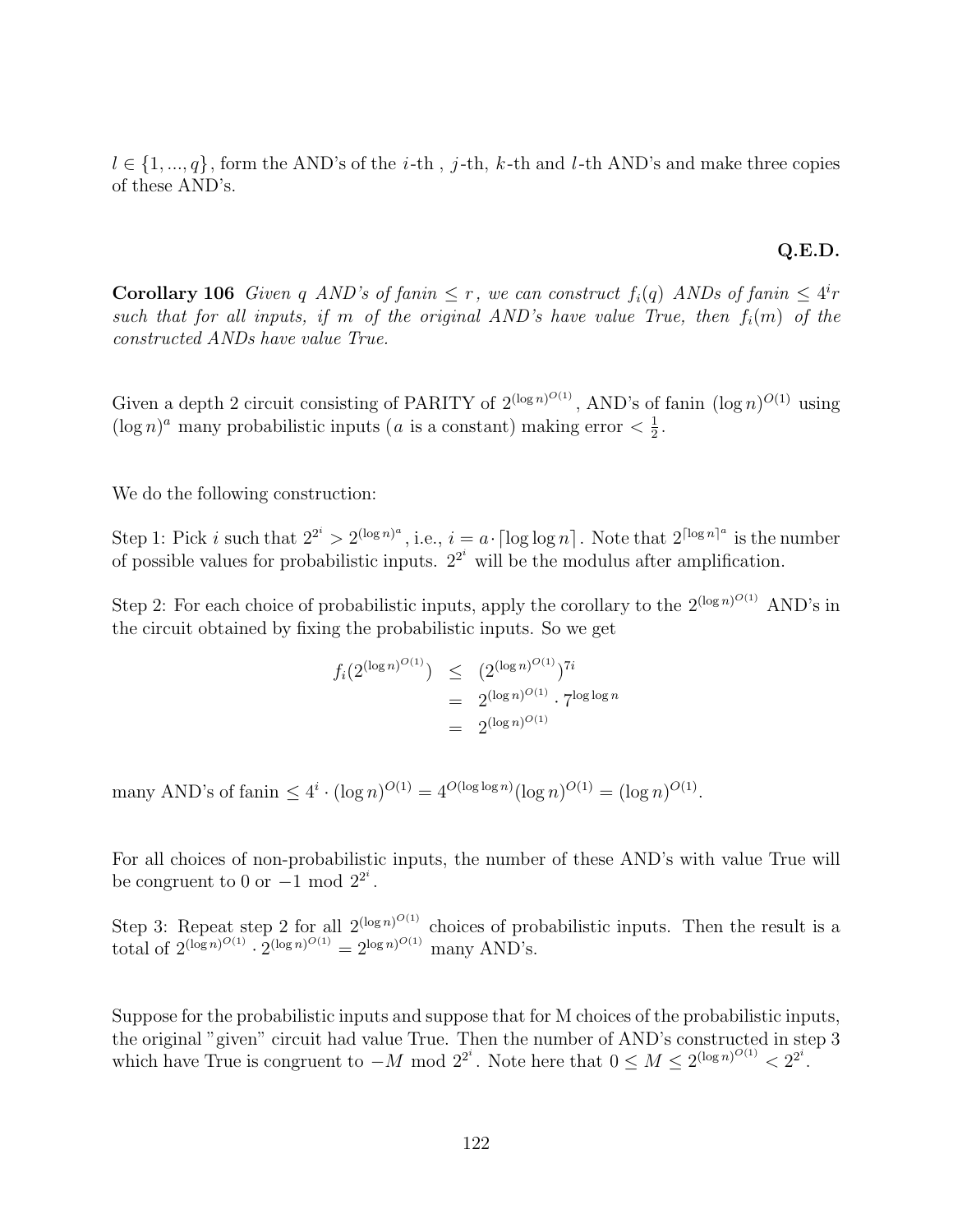Step 4: Form the depth 2 circuit consisting of a symmetric function q of all the ANDs from step 3, such that  $q$  accepts (outputs True) if and only if the number of inputs with value True is congruent to  $-M \mod 2^{2^i}$  with  $\frac{2^{(\log n)a}}{2} < M \leq 2^{(\log n)^a}$ .

This circuit has no probabilistic inputs.

So we've actually proved the following theorem.

**Theorem 107** If  $\{C_n\}$  is a family of AC<sub>0</sub> circuits, then  $\{C_n\}$  is equivalent to a family of depth 2 circuits which consist of a symmetric gate of  $2^{poly \log(n)}$  ANDs of fanin poly  $\log n$ .

This theorem has been generalized as follows:

**Theorem 108 (Yao, FOCS'90, Beigel-Tarui, FOCS'91)** If  $\{C_n\}$  is a family of ACC circuits (or even a family of depth k, size  $2^{(\log n)^{O(1)}}$  circuits of AND, OR, NOT, Mod m gates), then  ${C_n}$  is equivalent to a family of depth 2 circuits which consist of a symmetric gate of  $2^{poly \log(n)}$  ANDs of fanin poly  $\log n$ .

**Open Problem:** Can Majority of Majorities be expressed as a family of depth 2 circuits consisiting of a symmetric function of  $2^{poly \log(n)}$  ANDs of fanin  $poly \log(n)$ ?

We now just state a result due to Toda. Let P be the class of predicates which are recognizable in polynomial time. Define

$$
PP = \{Q : for some R(x, y) \in P \text{ and some polynomial } p(n),
$$
  

$$
\forall x Q(x) \Leftrightarrow (the number of y < 2^{p(|x|)} R(x, y) > 2^{p(|x|)-1})\}.
$$

PP is called "Probabilistic P".

Let  $P^{PP}$  denote the class of predicates recognizable in polynomial time with an oracle for a predicate in  $PP$ . Then Toda's result is

$$
PH \subseteq P^{PP}.
$$

If  $Q \in PH$ , Q is accepted by a depth k circuit of size  $2^{n^{O(1)}}$  for inputs of length n. Transform this to a depth 2 circuit consisting a symmetric gate g of  $2^{n^{O(1)}}$  ANDs of fanin  $N^{O(1)}$  by similar methods as used above.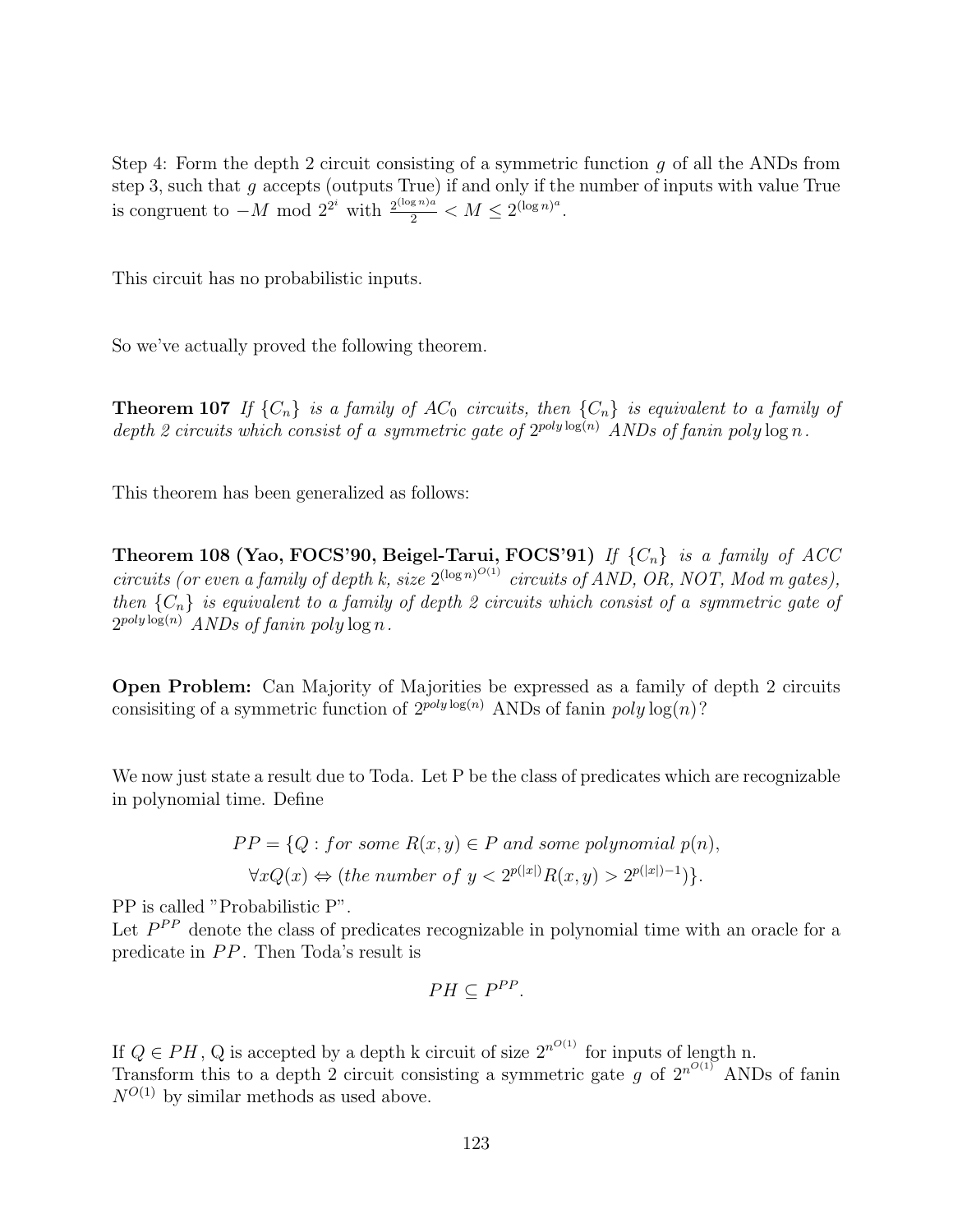Now whether a particular AND of fanin  $N^{O(1)}$  has value True can be decided in polynomial time.

To decide if the depth 2 circuit has value True, we use a  $PP$  oracle and binary search to get the number of ANDs with value True. Then accept according to the symmetric gate  $g$ .

**Homework\*:** Explain how to use  $g(x)=3x^2 - 2x^3$  for the circuit constructions. [The problem here is how to handle the minus sign].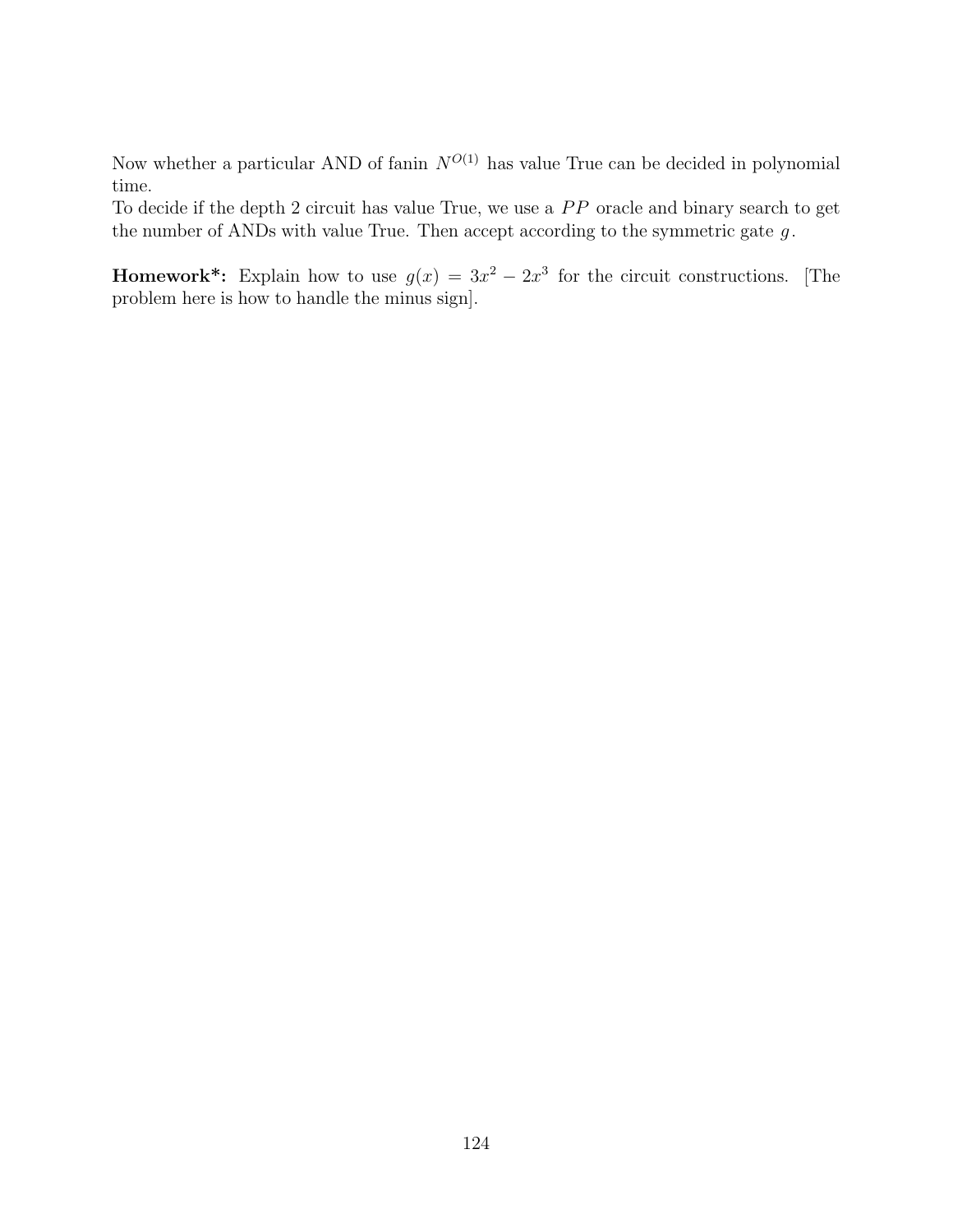**Instructor: Sam Buss Notes by: Dave Robinson** 

**Lecture Date: May 12, 1992 Topic: Uniform Circuit Families**

Reference: W. Ruzzo "On Uniform Circuit Complexity," JCSS 22, 1981 pp. 365–383.

The basic questions here are 1) how hard is it to generate a circuit family that computes a given function, and 2) how to make circuit families "uniform." Convention: circuits consist of unbounded fanin ORs, ANDs (and NOTs).

Suppose we are given a circuit family of size  $S(n)$  and depth  $D(n)$ . We begin coding each circuit by numbering the gates such that:

1) the output gate is numbered 0

2) the input gates are numbered 1 through  $n$ 

3) the rest have distinct numbers  $\leq (S(n))^{O(1)}$ 

The standard representation of a circuit is:

 $\{\langle g, t, g_L, g_R\rangle : g \text{ is a gate } \#$ , t is a gate type  $\in \{\wedge, \vee, \neg, x\}, g_L, g_R$  are gate  $\#$ 's of the up to 2 inputs to  $q$ . (All the gate numbers are in binary.)

**Definition:**  $\{C_n\}$  is a logspace-uniform family of circuits iff the map  $n \to \infty$  the std rep of  ${C_n}$  is in logspace. (The output of this function is the concatenation of the above tuples.)

**Definition:** Let  $\{C_n\}$  be a family of circuits of size  $S(n)$  and depth  $D(n)$ . Then  $\{C_n\}$  is  $U_B$ -uniform iff  $n \to$  the std rep of  $\{C_n\}$  is in  $SPACE(D(n))$ .

**Definition:**  $\{C_n\}$  is  $U_{BC}$ -uniform iff  $n \to \text{std rep of } \{C_n\}$  is in  $SPACE(\log(S(n))$ .

Note: " $B$ " = Borodin and " $C$ " = Cook.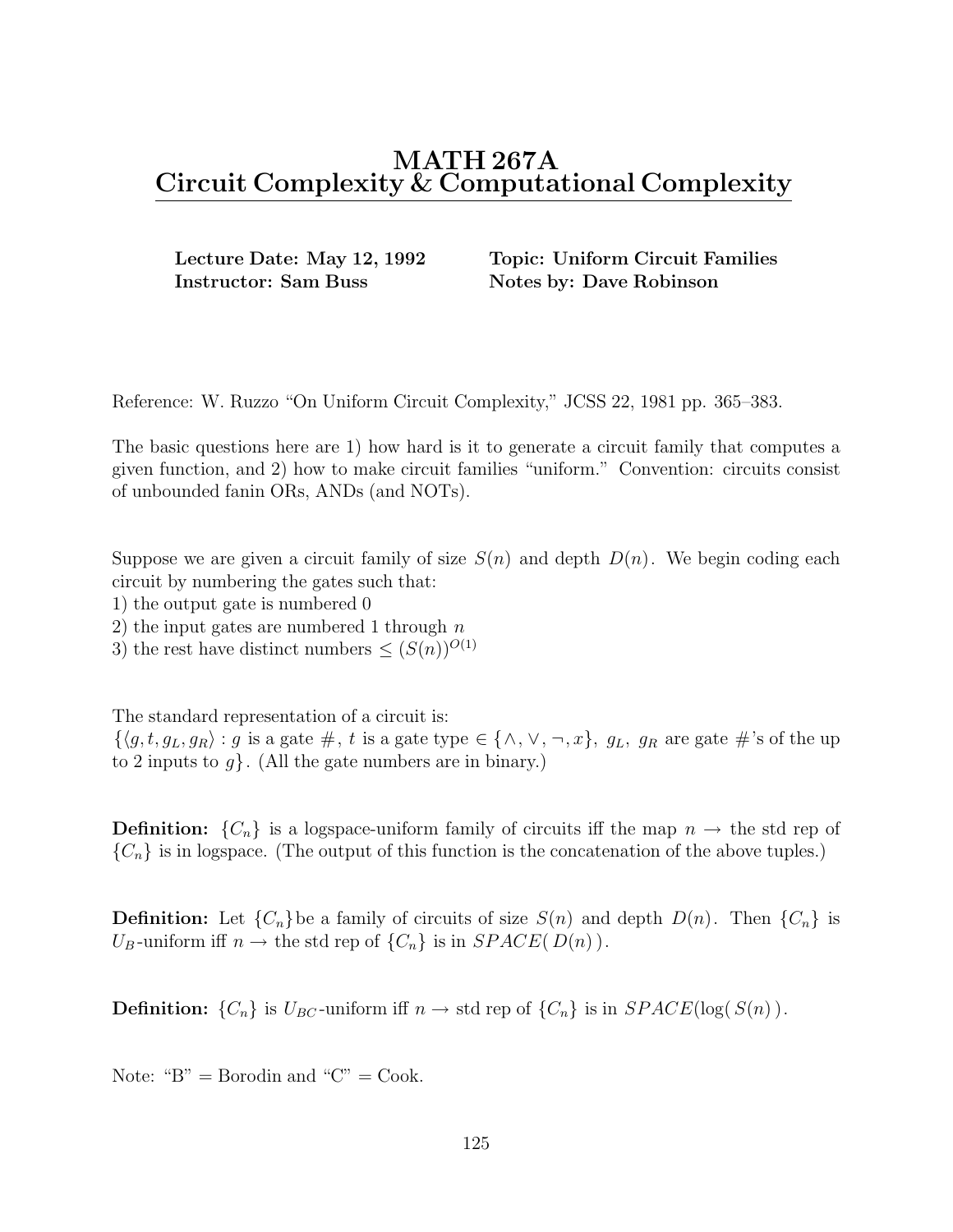$U_B$ -uniform  $NC^k = \log^k(n)$ -space uniform.

 $U_{BC}$ -uniform  $NC^k$  = logspace uniform.

The original definition of  $NC^k$  used  $U_{BC}$ -uniformity.

**Definition:** Let  $\{C_n\}$  be a circuit family. The direct connection language for  $\{C_n\}$  is:  $L_{DC} = \{ \langle n, g, p, g' \rangle : g \text{ is a gate } \#, p \in \{L, R, \epsilon\}, g' \text{ is the gate } \# \text{ of the Left/Right input to } \}$ g if  $p = L$  or R (resp.), and g' is the gate-type of g if  $p = \epsilon$ . In this definition the value of n must be coded in binary, and the symbol  $\epsilon$  denotes the empty string.

**Definition:** The extended connection language for  $\{C_n\}$  is:

 $L_{EC} = \{ \langle n, g, p, g' \rangle : g \text{ is a gate } \#, p \in \{L, R\}^*, |p| \leq \log(S(n)); \text{ if } p = \epsilon, \text{ then } g' \text{ is the gate }$ type of g, otherwise it is the  $\#$  of the gate reached by following the sequence of Left/Right inputs to the gate }.

**Theorem 109** Let  $Z(n) = \Omega(\log(S(n))$ . Then the following are equivalent:  $(1)$   $n \rightarrow$  the std rep of  $\{C_n\}$  is in  $SPACE(Z(N))$  $(2)$   $L_{DC} \in SPACE(Z(n))$ (3)  $L_{EC} \in SPACE(Z(n))$ 

*Proof:* (1)  $\iff$  (2):  $L_{DC}$  and the std representation are essentially equivalent.  $(3) \implies (2)$  is trivial.

(2)  $\implies$  (3): The obvious algorithm works. Given a candidate  $L_{EC}$  string follow the path using the  $L_{DC}$  algorithm and see if you end up at the correct gate.

**Definition:** let  $\{C_n\}$  be a family of size  $S(n)$  and depth  $D(n)$  circuits, with  $S(n) = \Omega(n)$ .

1)  $\{C_n\}$  is  $U_D$ -uniform iff  $L_{DC}$  is recognized by a DTM which on input  $\langle n, g, p, g' \rangle$  uses  $TIME(O(\log(S(n)))$ . (This is almost equivalent to saying that  $L_{DC} \in$  linear time because the length of the longest tuples for a given n are  $O(\log(S(n)))$ .

2)  $\{C_n\}$  is  $U_E$ -uniform iff  $L_{EC}$  is recognized by a DTM which on input  $\langle n, g, p, g'\rangle$  runs in time  $O(\log(S(n)))$ .

3)  $\{C_n\}$  is  $U_{E^*}$ -uniform iff  $L_{EC}$  if recognized by an ATM which on input  $\langle n, g, p, g \rangle$  runs simultaneously in  $TIME(D(n))$  and  $SPACE(log(S(n))$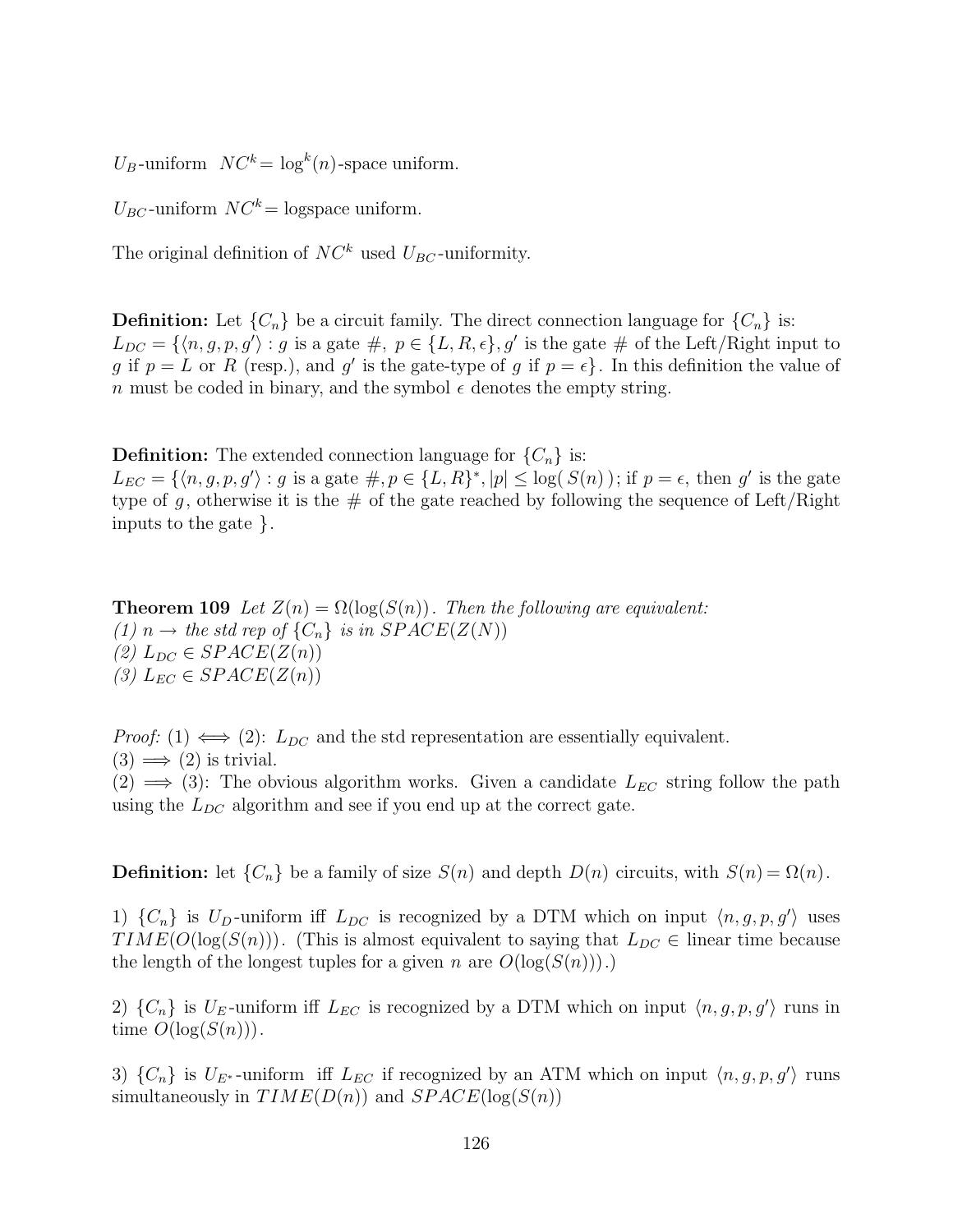In circuits of fanin 2:  $S(n) \leq 2^{D(n)}$ , and  $D(n) \geq \log(S(n))$ . Thus if  $\{C_n\}$  is  $U_E$ -uniform then  $\{C_n\}$  is  $U_{E^*}$ -uniform, and for the same reason if  $\{C_n\}$  is  $U_{BC}$ -uniform then  $\{C_n\}$  is  $U_B$ -uniform. Obviously, if  $\{C_n\}$  is  $U_E$ -uniform then it is  $U_D$ -uniform.

**Theorem 110** If  $D(n) = \Omega(\log^2(S(n)))$  then if  $\{C_n\}$  is a family of  $U_{BC}$ -uniform circuits then  $\{C_n\}$  is also  $U_{E^*}$ -uniform.

(Remark: the condition  $D(n) \geq \log^2(S(n))$  is nontrivial. So e.g. the theorem applies to  $NC^k$ circuits for  $k \geq 2$  but not to  $NC^1$  circuits.)

*Proof:*  $\{C_n\}$  is  $U_{BC}$ -uniform  $\Rightarrow$   $L_{EC}$  is in  $SPACE(O(\log(S(n))))$  —by earlier—  $\Rightarrow L_{EC} \in ATIME - SPACE(\log^2(S(n)), \log(S(n)))$  —proof: Savitch's Theorem—  $\Rightarrow$   $L_{EC}$  is in  $ATIME - SPACE(D(n), log(S(n)))$ .

Homework: Prove that if  $D(n) = \Omega(\log(S(n)) \cdot \log \log(S(n)))$  then if  $\{C_n\}$  is a  $U_D$ -uniform family of circuits then  $\{C_n\}$  is also  $U_{E^*}$ -uniform.

So far we've proved:



The solid lines show inclusions among uniformities. The upper dotted line applies only for circuit depth  $\geq \log^2 S(n)$ , and the lower dotted line applies only for circuit depth  $\geq \log S(n) \log \log S(n)$ .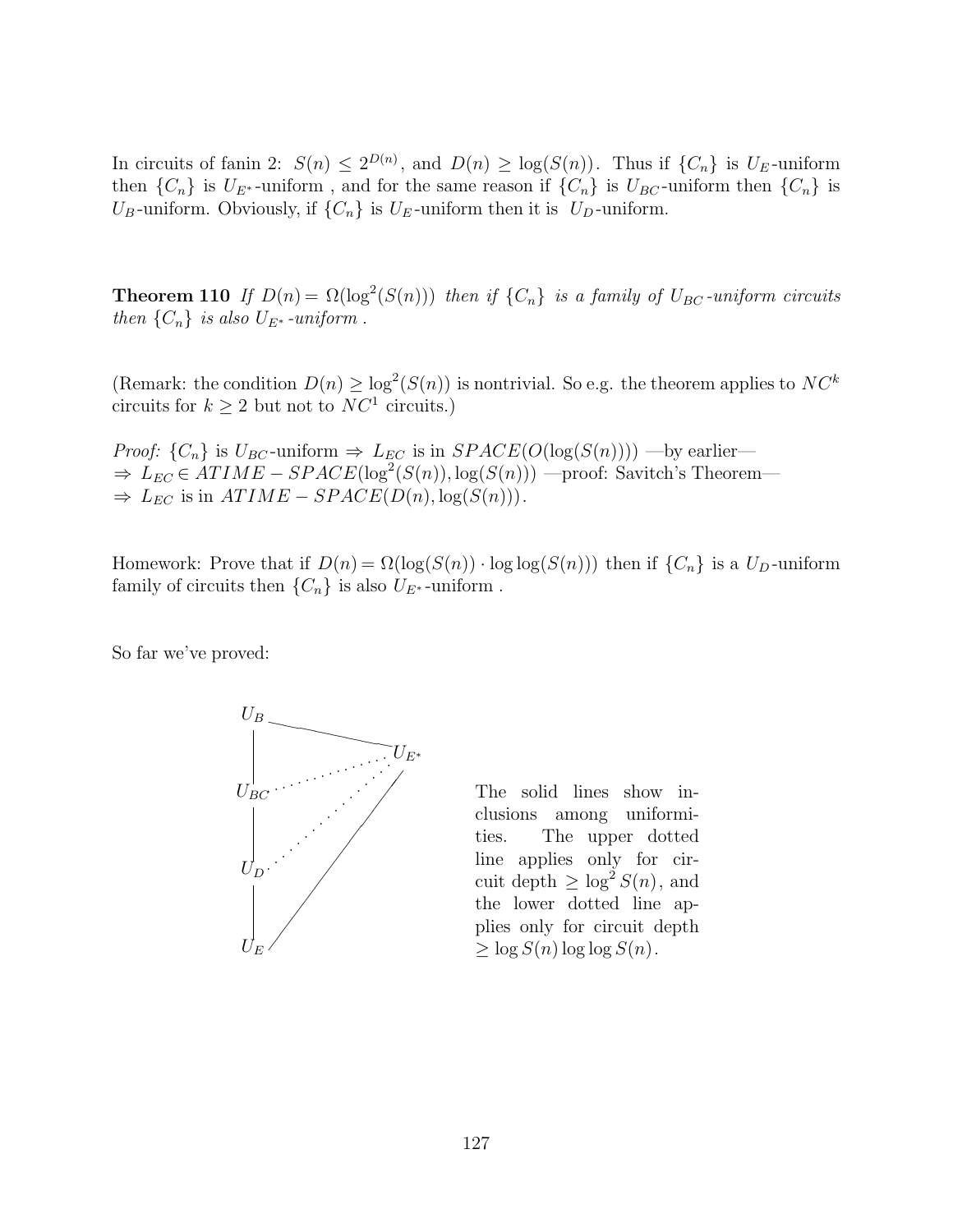**Instructor: Sam Buss Notes by: Dave Robinson** 

**Lecture Date: May 14, 1992 Topic: Uniform Circuit Families**

**Theorem 111** (Ruzzo): Let  $S(n) = n^{\Omega(1)}$ ,  $D(n) \geq \Omega(\log n)$ . Suppose  $S(n)$  and  $D(n)$  can be computed from n in time  $O(\log(S(n)))$ . Suppose L is a language. Then if L has  $U_{E^*}$ -uniform circuits of size  $S(n)$  and depth  $D(n)$  then L has  $U_E$ -uniform circuits of size  $(S(n))^{O(1)}$  and depth  $D(n)$ .

**Corollary 112** Let  $S(n)$ ,  $D(n)$  be as above, and suppose  $D(n) = \Omega(\log^2 S(n))$ . Then if L has  $U_{BC}$ -uniform circuits of size  $S(n)$  and depth  $D(n)$  then L has  $U_E$ -uniform circuits of size  $(S(n))^{O(1)}$  and depth  $D(n)$ .

**Corollary 113** Let  $k > 1$ . Then:  $U_{E^*}$ -uniform  $NC^k = U_E$ -uniform  $NC^k$ .

Proof: Immediate.

**Corollary 114** Let  $k \geq 2$ . Then:  $U_{BC}$ -uniform  $NC^k = U_D$ -uniform  $NC^k = U_{E^*}$ -uniform  $NC^k = U_E$ -uniform  $NC^k$ .

*Proof:* for  $k \geq 2$ ,  $U_{E^*}$ -uniform and  $U_E$ -uniform "sandwich" the others.

(Note: it is not known if  $\text{Log}^k$  space is in NC so this is why  $U_B$ -uniform is not on the list.

The original definition of uniform  $NC^k$  is  $U_{BC}$  but better than this is  $U_E$ . They are the same for  $k \geq 2$  but  $U_E$  is not "more powerful than the circuit class" for  $k = 1$ .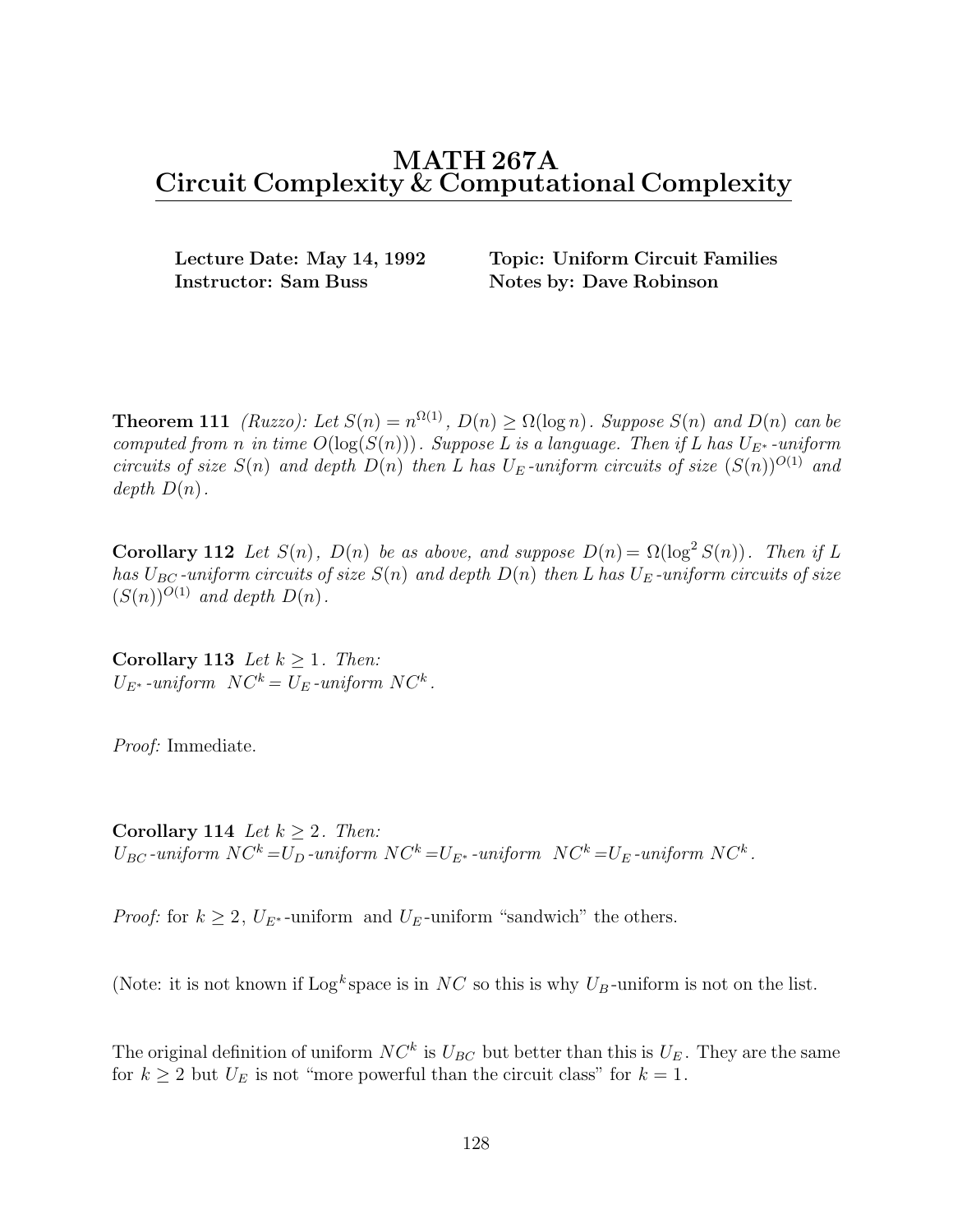**Lemma 115** Let  $S(n)$  and  $D(n)$  be as in the theorem. (Actually the constructibility part is not necessary for this lemma.) If L has  $U_{E^*}$ -uniform circuits of size  $S(n)$  and depth  $D(n)$ , then  $L \in A$ -SPACE-TIME( $D(n)$ ,  $log(S(n))$ ).

*Proof:* Let's assume wlog that circuit has gates of type AND and OR, and its inputs are  $x_i$ or  $\overline{x_i}$ . The basic idea is to have the ATM simultaneously guess and simulate the circuit while in parallel verifying the guesses.

### **Algorithm for ATM**

The algorithm will be a big loop, with the "loop variable"  $\langle q, p \rangle$ , where q is a gate  $#$  $p \in \{L, R\}^*, |p| < \log(S(n))$  $(g)p =$  the gate reached by path p from g

Initially we have  $\langle 0, \epsilon \rangle$ ,  $(0 = \text{output gate}, \epsilon = \text{the empty string.})$  If the gate type of  $(q)p$  is OR (resp. AND) then branch existentially (resp. universally) to  $(q)pL$  or  $(q)pR$ . If  $|pL|, |pR|$  is  $log(S(n))$  compute  $h = (g)p$ . Use  $\langle h, \epsilon \rangle$  for the next iteration. If  $(q)p$  is input then accept or reject.

In more detail: (1) Guess the gate type t of  $(g)p$  [time  $O(1)$ ] Universally choose to: (a) Verify t by Guess  $h = (g)p$  [time  $log(S(n))$ ] Universally choose to (i) verify h by checking if  $\langle n, g, p, h \rangle \in L_{EC}$ , accepting if so, rejecting otherwise. (ii) verify t is the type of h by checking if  $\langle n, h, \epsilon, t \rangle \in L_{EC}$  $[(i)$  and (ii) together take time-space  $(D(n),log(S(n)))$ ] (b) continue with step (2)  $(2)$  If t is AND or OR then either existentially set  $p = pL$  or pR or universally set  $p = pL$  or pR respectively. [time  $O(1)$ ] If  $|p| = \log(S(n))$ , guess  $h = (g)p$  and universally verify  $\langle m, g, p, h \rangle \in L_{EC}$  and goto (1) [time  $O(\log(S(n))$  but this step is done only once every  $\log(S(n))$  steps]  $(3)$  Otherwise t is input type Guess  $h = (g)p$  [time  $O(\log(S(n)))$  –only done once] Universally (a) verify  $h = (g)p$  by checking if  $\langle n, g, p, h \rangle \in L_{EC}$ (b) accept iff the input has value "true"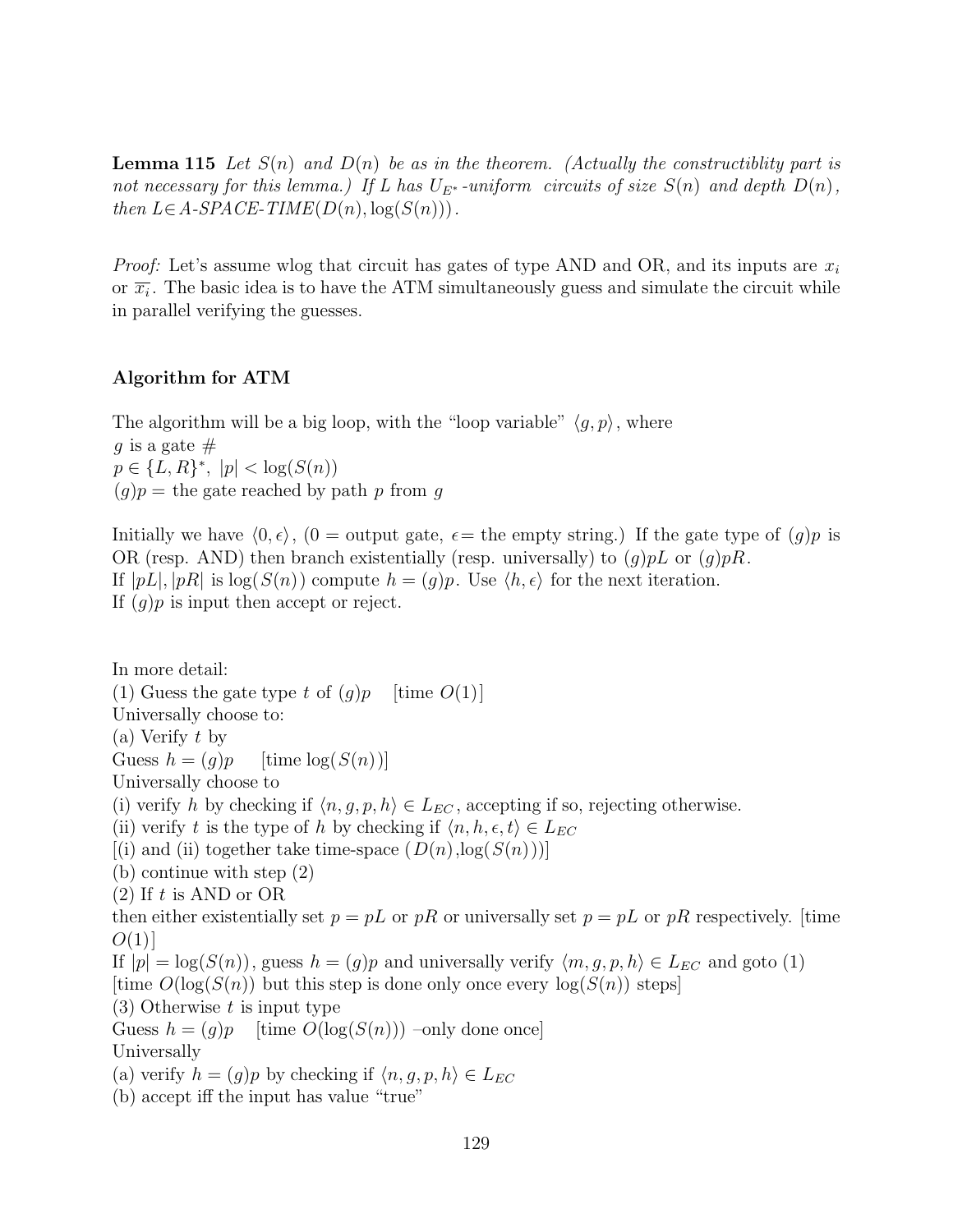One can confirm straightforwardly that (1) this algorithm simulates the circuit, (2) the space used is  $O(\log(S(n)))$ , and (3) the time used is  $O(D(n))$ . QED

**Lemma 116** (converse): Let  $S(n) = \Omega(\log n)$ ,  $D(n) = \Omega(\log n)$  be constructible in time  $log n$ . Then if  $L \in ATIME-SPACE$   $(D(n), S(n))$  then L has  $U_E$ -uniform circuits of size  $2^{\tilde{O}(S(n))}$  and depth  $D(n)$ .

**Corollary 117**  $U_{E^*}$ -uniform  $NC^k = ATIME\text{-}SPACE(\log^k n, \log n)$ .

*Proof of Corollary 117:*  $U_{E^*}$ -uniform  $NC^k \subseteq \text{ATIME-SPACE}(\log^k n, \log n)$  by Lemma 115, and ATIME-SPACE( $\log^k n$ ,  $\log n$ )  $\subseteq U_E$ -uniform  $NC^k$  by Lemma 116  $\subset U_{E^*}$ -uniform  $NC^k$ 

So loosely speaking  $NC^k$ -uniform  $NC^k$  is  $U_F$ -uniform  $NC^k$ .

Proof of Lemma 116: The circuits for L are based on the execution tree of the ATM for L. The ATM M uses time  $D(n)$  and space  $S(n)$ . So a configuration for M uses  $O(S(n))$  symbols (on input of length n). Gate #s for the circuit for L are pairs  $\langle t, c \rangle$ , where t represents a time between 0 and  $D(n)$ , and c is a configuration of M. There are  $D(n) \cdot (c')^{S(n)} \leq O(1)^{S(n)}$ .  $O(1)^{S(n)} = 2^{O(S(n))}$  of these.

Inputs to  $\langle t, c \rangle$  are  $\langle t + 1, c_L \rangle$  and  $\langle t + 1, c_R \rangle$ , where  $c_L$  and  $c_R$  are successor configurations to c.

The type of  $\langle t, c \rangle$  is AND or OR if c is a universal or existential (resp.) configuration, or is of type input if it's a halting configuration. W.l.o.g. we can look at the inputs only in halting configurations since inputs can be guessed and verified during the computation.

The depth is clearly  $D(n)$ . We need to check that  $\langle n, g, p, h \rangle \in L_{EC}$  can be determined in time  $O(\log 2^{O(S(n))}) = O(S(n))$ . This can be done by simulating the ATM and following the path p through the computation tree.

Note: this circuit will have "useless gates," i.e., ones that are not connected to the output gate.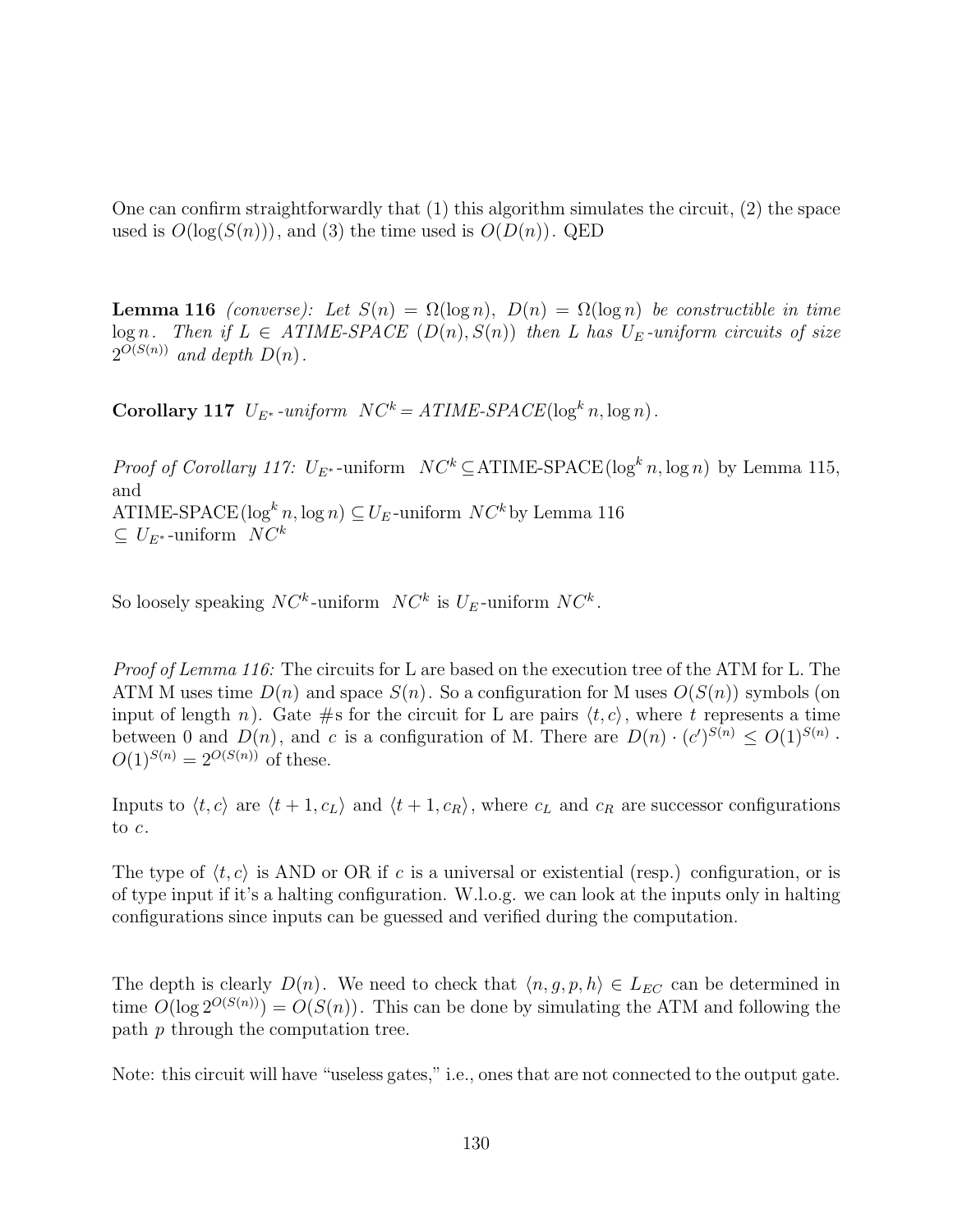**Homework:** Give another proof of Lemma 116 that constructs a circuit without "useless gates."

**Definition:** SC = DTIME-SPACE(poly, polylog).

It is open whether  $SC = NC$ .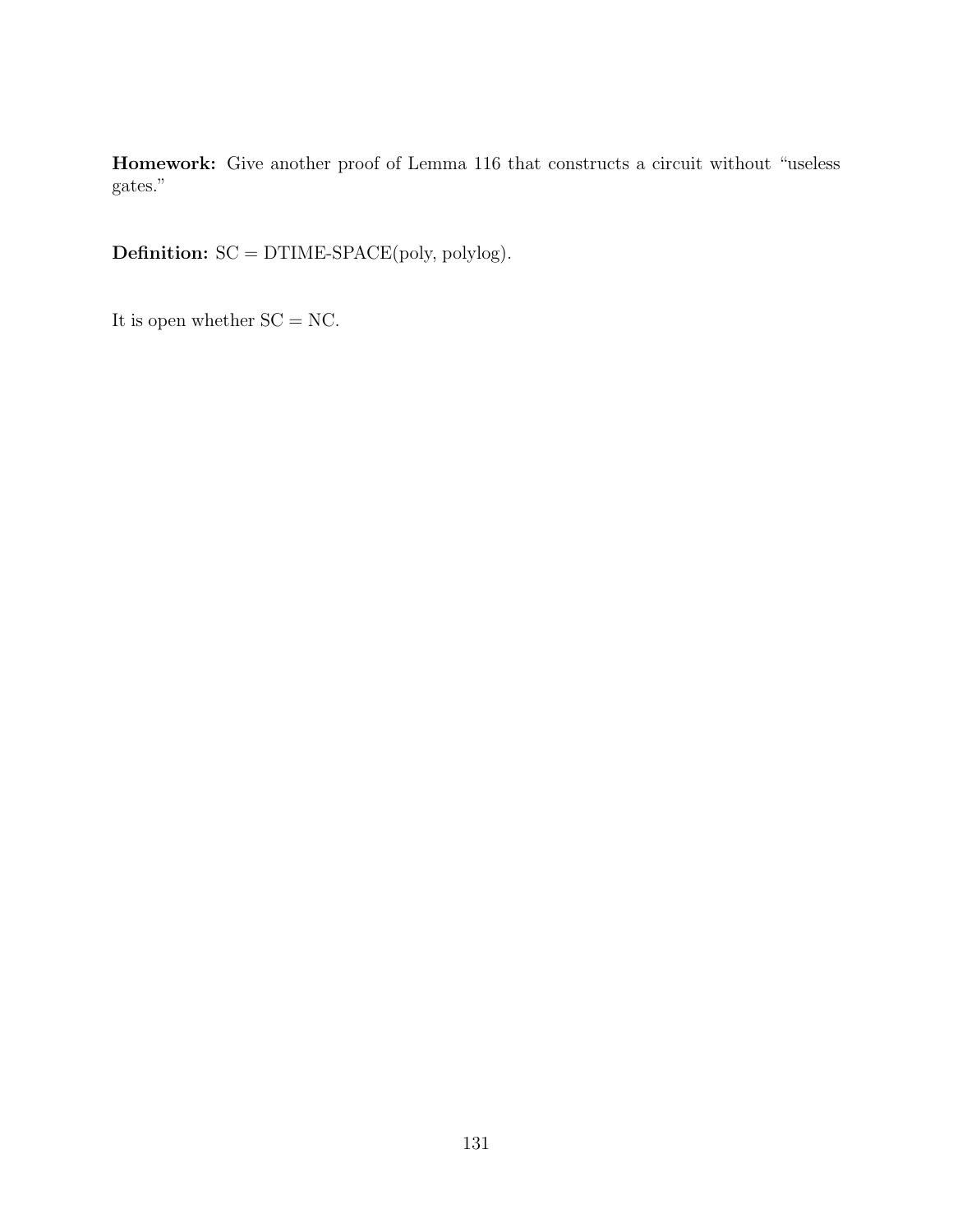**Instructor: Sam Buss Notes by: Dave Robinson** 

**Lecture Date: May 19, 1992 Topic: Uniform Circuit Families**

Papers related to the next topic: Buss, STOC 1987, section 3. Barrington, Immerman, Straubing "On Uniformity within  $NC<sup>1</sup>$ ," JCSS 41 (1990) 274-306.

**Definition:** A family  $\{C_n\}$  of circuits is in uniform  $AC^0$  iff the  $C_n$  are constant depth polynomial size unbounded fanin  $AND/OR/NOT$  circuits and the  $L_{DC}$  can be recognized in deterministic time  $O(\log n)$ , where:  $L_{DC} = \{ \langle n, g, 0, g' \rangle : g'$  is input to  $g \} \cup \{ \langle n, g, 1, t \rangle : t \}$ is the gate type of  $g$ . (In both of these, n is given in binary notation, and  $g, g'$  are gate numbers in  $C_n$ .

Equivalently  $L_{DC}$  is recognized in linear time in the length of its inputs.

**Definition:** A family  $\{C_n\}$  of circuits is in \*-uniform  $AC^0$  iff the above holds except that  $L_{DC}$  is recognizable by an ATM in time  $O(\log n)$  with constant alternations.

Equivalently,  $L_{DC}$  is in constant alternation linear time.

**Definition:** (Sipser) The logtime hierarchy (LH) is the set of predicates or languages L such that membership in L can be recognized in constant alternation logtime.

Convention: the ATM for sublinear time has an index tape that allows random access to the input tape. The index tape:

- (a) has address written in binary,
- (b) tape head position is unimportant during the query,
- (c) has a special "input query" state.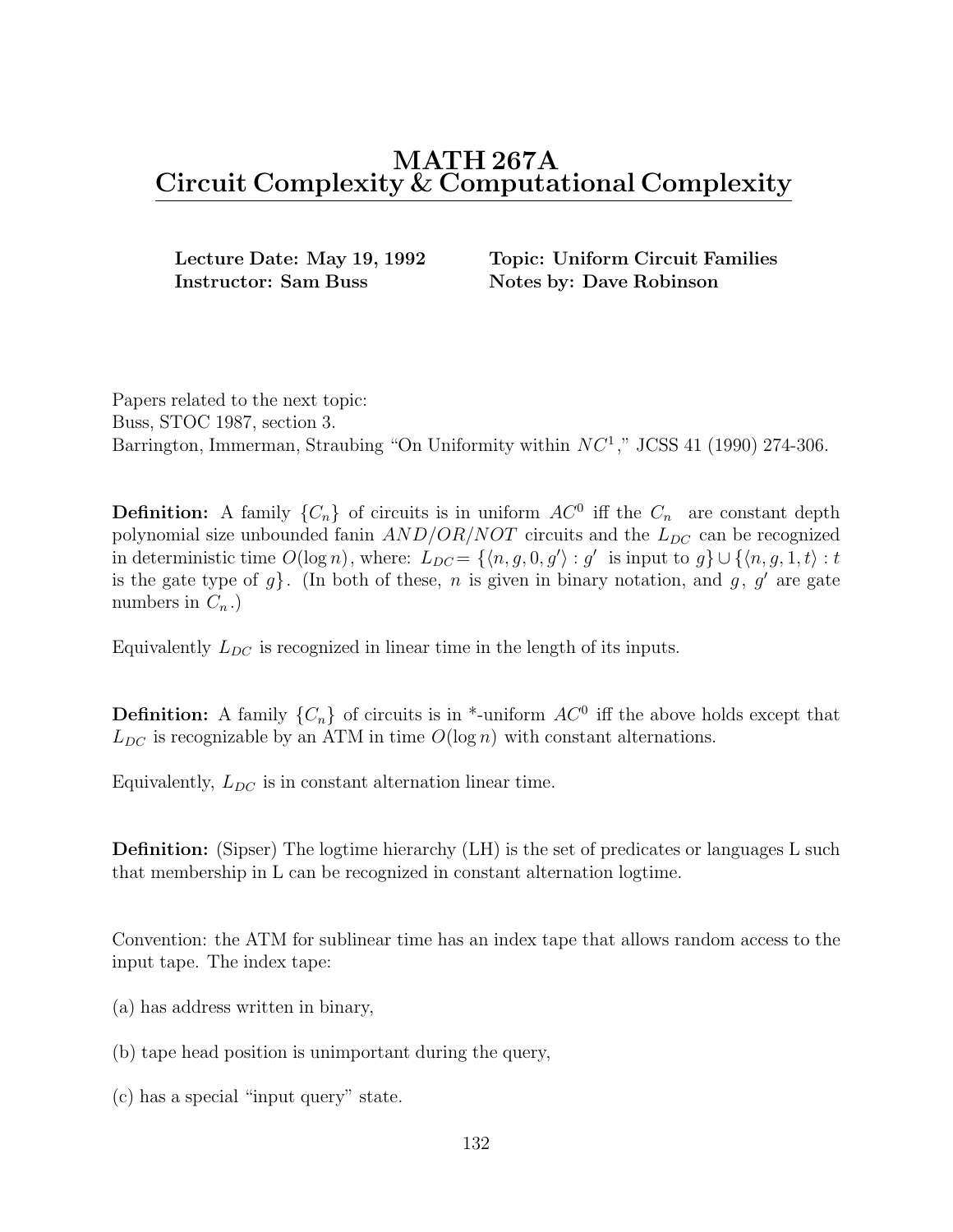Example: the following is a deterministic logtime algorithm for determining the length  $n$  of the input string. By convention, tape squares past the end of the the input string contain a special blank character.

- (I) determine length of input to within a power of 2
- (1) write 1 on the index tape
- (2) query the input. If blank goto (4)
- (3) append 0 to index tape contents and goto (2)
- (4) erase last 0 and return tape head to the most significant 1
- (II) do binary search to get actual length
- (5) move to the right one square. If blank halt
- (6) if it's a 0 then change it to a 1
- (7) query the input. If it's a blank then change the 1 back to 0
- (8) goto (5)

Aside: in deterministic logtime you can't do OR.

A desirable property (which is not satisfied above) is that input symbols only be queried in halting configurations. To this end we add six special halting states that accept/reject iff the input symbol being read is 1/0/blank.

Now given an ATM M that runs in time  $c \log n$  and makes k alternations we can construct a new machine M' with  $L(M') = L(M)$  such that M' makes all queries at halting states. M' does:

(1) Guesses input length in binary. (Some computation paths which will necessarily be nonaccepting are longer than  $O(\log n)$ .

(2) (wlog M starts in an existential state)

Do the following for a total of  $k$  blocks of alternations:

 $M'$  guesses  $c \log n$  bits existentially

then chooses  $c \log n$  bits universally

then guesses  $c \log n$  bits existentially

...

These guesses and choices will fully specify a computation of M. That is, every path in the computation tree of M will be represented by one of these sequences— but not vice versa. The  $i<sup>th</sup>$  round of guesses and choices gives  $c \log n$  bits which is enough to specify the (co)nondeterministic moves of M in its  $i^{th}$  block.

 $(3)$  (wlog k is odd, so we ended with existential choices in 2.)

Guess existentially the sequence of input symbols that will be queried by M on the computation using guesses and choices from (2).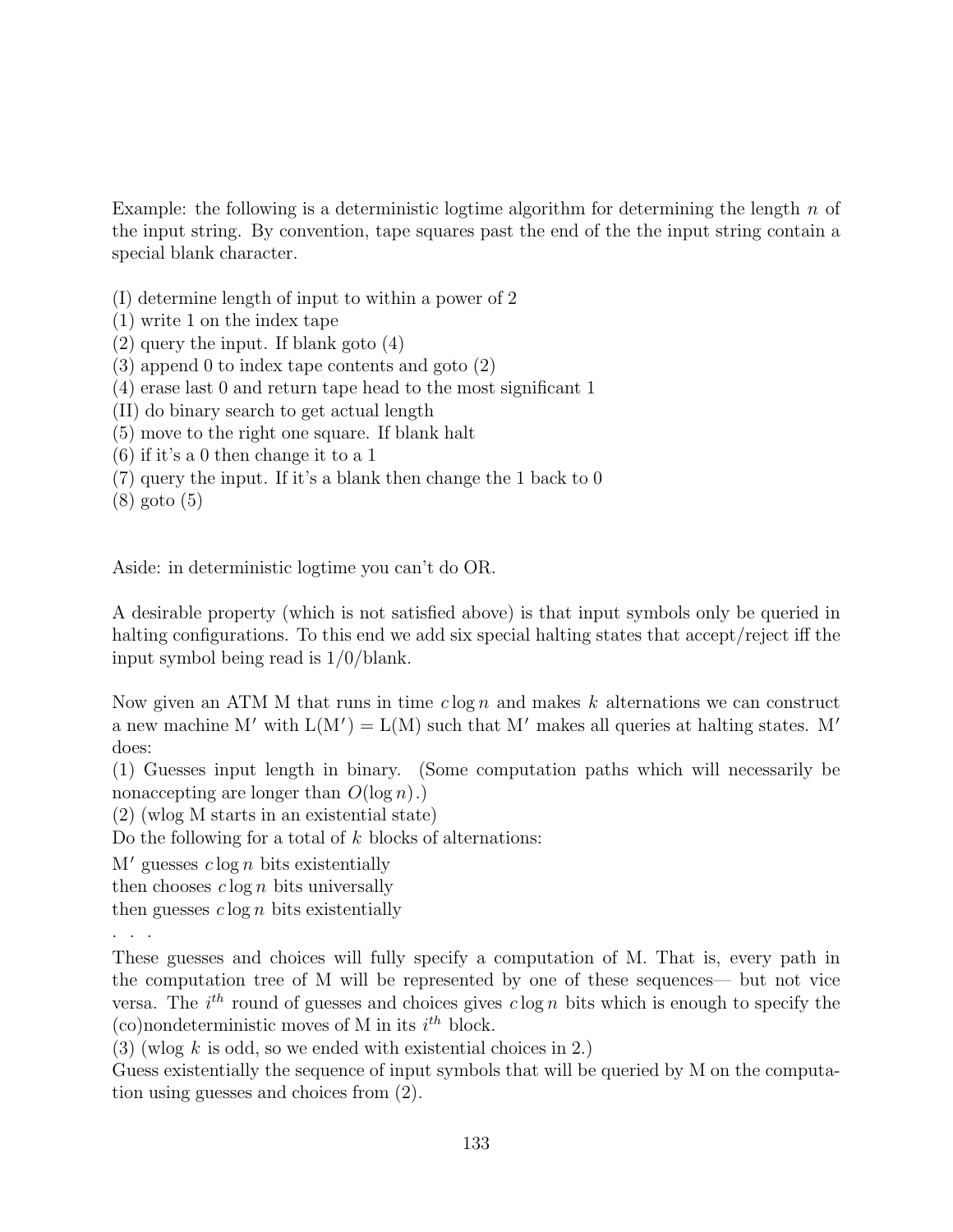(4) Choose universally  $j \leq c \log n + 1$ .

If  $j = 0$  verify that the guess of the input length is correct.

If  $1 \leq j \leq c \log n$ , run M deterministically until its  $j^{th}$  query to the input and accept iff the guess for that symbol was correct. (Assuming that the guessed values for the first  $j-1$ queries were correct.)

If  $j = c \log n + 1$ , run M deterministically using the guessed input symbols. Accept iff M does.

M' accepts in time  $O(\log n)$  iff M accepts in time  $c \log n$ . M' has  $k+1$  blocks of alternations.

**Homework:** If we use the convention that the index tape head must be on the left symbol of the address, can a DTM find the length of its input in time  $O(\log n)$ ? Or: can it find the length of its input to within a power of 2 in  $O(\log n)$  time?

In summary, we will always make the assumption that a constant alternaton logtime Turing machine begins by guessing the length of its input and that the machine will reject if this guessed length is erroneous. In addition, constant alternation Turing machines will be presumed to access input symbols only in halting configurations.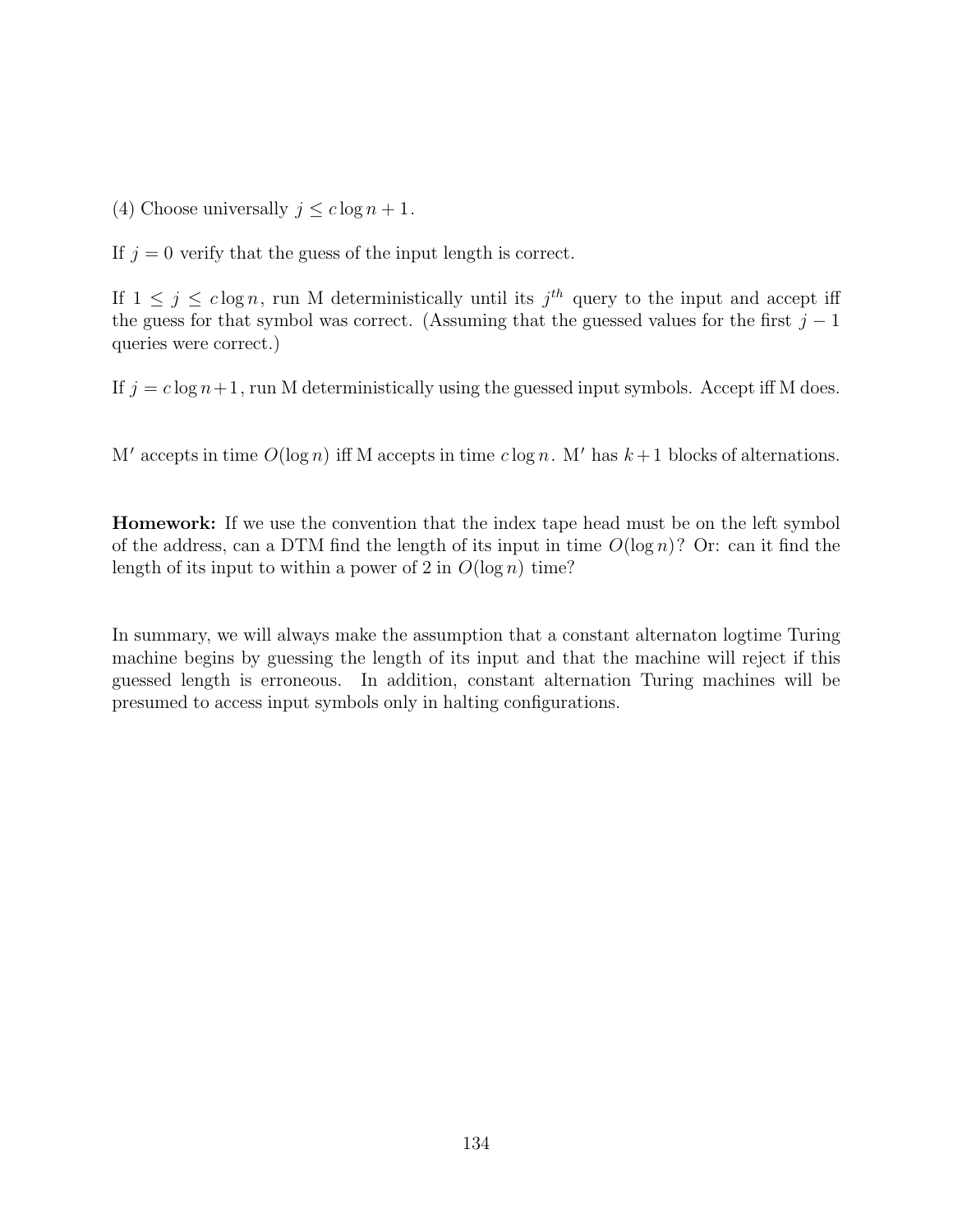Lecture Date: May 26 — June 2, 1992 Topic: Uniform  $AC^0$  Circuits **Instructor: Sam Buss Notes by: Elias Koutsoupias** 

We are going to prove this theorem:

**Theorem 118** . The following are equivalent:

- $L \in uniform \; AC^0$
- $L \in$  \*-uniform  $AC^0$
- $L \in LH$

The above theorem follows from the following two theorems.

**Theorem 119** If L is in LH then L has a family of uniform  $AC^0$  circuits.

Proof. [*of Theorem 2*] Let M be an ATM for L which makes k alternations and runs in time  $\mathcal{O}(\log n)$ . Without lost of generality, it operates by making kc log n universal/existential choices in alternating blocks of length  $c \log n$  and queries input symbols only in halting configurations, as discussed in the previous lectures.

Suppose M starts existentially. Gate numbers will have binary representation  $\in \{0,1\}^{ic \log n}$ (for a gate at depth  $i$ ) and the bits of this representation indicate the existential/universal choises made by M , so far. Looking at a gate one can tell the choices we have made so far. At a leaf, the gate type is  $x_l$  or  $\overline{x}_l$ , where the *l*-th input symbol is queried at the M's execution after the nondeterministic choices given by the gate number. To check if a gate proceeds another gate, just check if the representation of one is a prefix of the other.

**Q.E.D.**

**Theorem 120** If L has a \*-uniform  $AC^0$  circuit then  $L \in LH$ .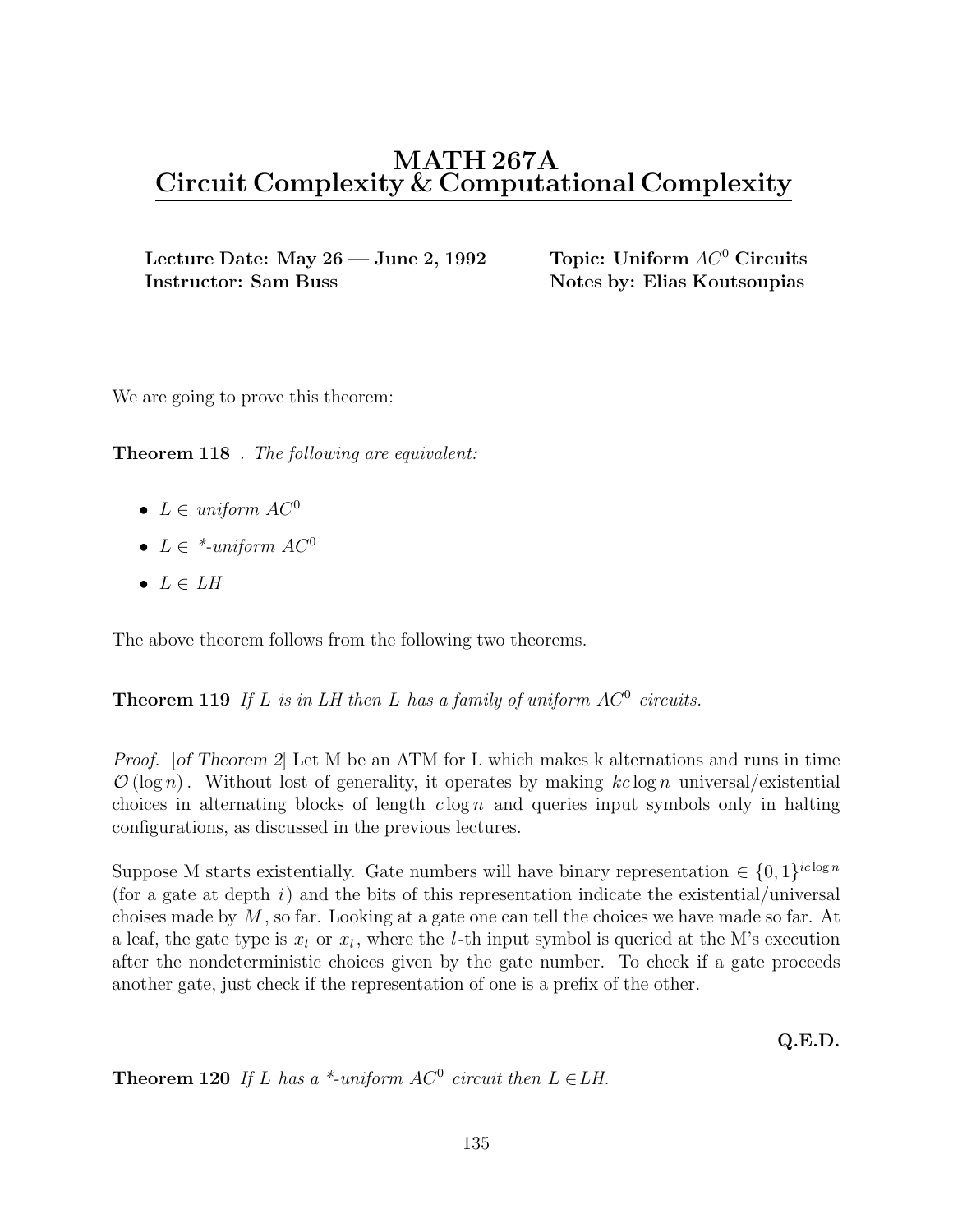*Proof.* [of Theorem 3] Let L have polysize circuits  $\{c_n\}$  of depth k, starting with an OR gate and having AND's and OR's in alternating layers.

An LH algorithm for  $L$  is:

- 1. Initially  $g_0 = 0$  (output gate);  $i = 0$ .
- 2. Guess  $g_{i+1}$  (intended to be input to  $g_i$ ). Universally do:
	- a. Verify  $g_{i+1}$  is an input to  $g_i$ . Accept if so, reject otherwise.
	- b. Continue.

Universally choose  $g_{i+2}$  (if  $i + 2 < k$ ).

Existentially do:

- a. Check if  $g_{i+2}$  is an input to  $g_{i+1}$ . Accept if not, otherwise reject.
- b. Continue, loop back to 2.
- 3. Once  $g_0, g_1, \ldots, g_k$  have been picked:

Guess the type  $t$  of  $g_k$  and universally do

a. Accept if  $g_k$  has type t, reject otherwise.

b. Accept if  $t = x_l$  or  $\overline{x}_l$  and the *l*-th input symbol is 1 or 0 respectively. Reject otherwise.

### **Q.E.D.**

# **0.1 Multiplication of n–bit numbers**

**Theorem 121** Multiplication is in Linear Time hierarchy.

*Proof.* We will have a TM that on input x, y can guess z with  $z = xy$ , where z has at most 2n bits.

The problem is how to verify that  $z = xy$ . The idea is to check  $z = xy \pmod{p}$ , for many small primes  $p$ . By Chebychev's theorem we know that there exists a constant  $b$  such that the product of all primes smaller that u is at least  $2^{bu}$ . So, using Chinese Remainder Theorem we get: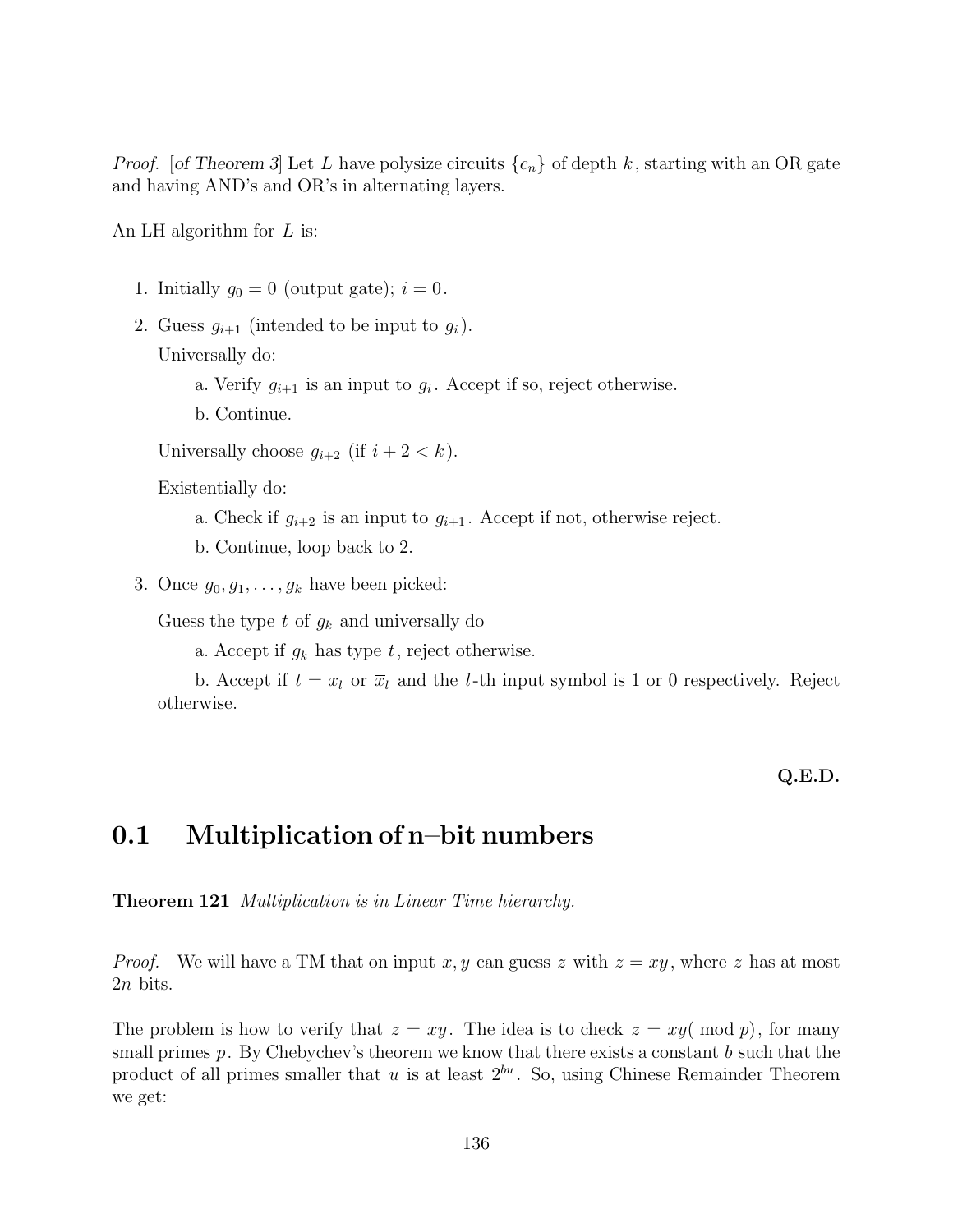**Corollary 122** If  $z \ge x, y$  then  $z = xy$  iff  $\forall p > 1, p \le \frac{2}{b} \log z$ :  $z = xy \pmod{p}$ .

Let  $m = \log n$ .

The algorithm is the following:

1. Universally choose  $p. \ 0 < p \leq \frac{2}{b}z \leq \frac{2}{b}2n. \ p \text{ has } m + \mathcal{O}(1) \text{ bits.}$ 

We want to verify  $z = xy \pmod{p}$ . Consider the binary representation of x. We group the bits of this representation into blocks of  $m$  bits each. In other words we consider the representation of x in base  $2^m$ . Thus x can be expressed as:

$$
x = \sum_{j=0}^{\lceil \frac{n}{m} \rceil} \overline{x}_j 2^{jm}
$$

where  $\overline{x}_j$  is an m-bit integer, namely  $\overline{x}_j$  is bits  $j \cdot m$  through  $j \cdot m + m - 1$  of x. We do the same for  $y$  and  $z$ .

- 2. Guess the following values:
	- a.  $x \mod p$ ,  $y \mod p$ ,  $z \mod p$ .
	- b. For all  $i < \lceil \frac{n}{m} \rceil$ ,  $\sum_{j=0}^{i-1} \overline{x}_{\lceil \frac{n}{m} \rceil + j + i} \cdot 2^{jm} \mod p$
	- c. The same as b. for  $y$  and  $z$ .
- 3. Universally verify (and accept if all are true)
	- a.  $((x \bmod p) \cdot (y \bmod p) = (z \bmod p)) \bmod p$
	- b. For all  $i < \lceil \frac{n}{m} \rceil$ :

$$
(\sum_{j=0}^{i-1} \overline{x}_{\lceil \frac{n}{m} \rceil + j - i} \cdot 2^{jm} \bmod p) 2^m + \overline{x}_{\lceil \frac{n}{m} \rceil - i - 1} = (\sum_{j=0}^{i} \overline{x}_{\lceil \frac{n}{m} \rceil + j - i} \cdot 2^{jm} \bmod p)
$$

c. The same as b. for  $y$  and  $z$ .

**Q.E.D.**

# **0.2 Division**

The rest of the course will treat material from Beame-Cook-Hoover, SIAM J. Comput. 15 (1986) 994-1003. We will start with a discussion of circuits for computing division and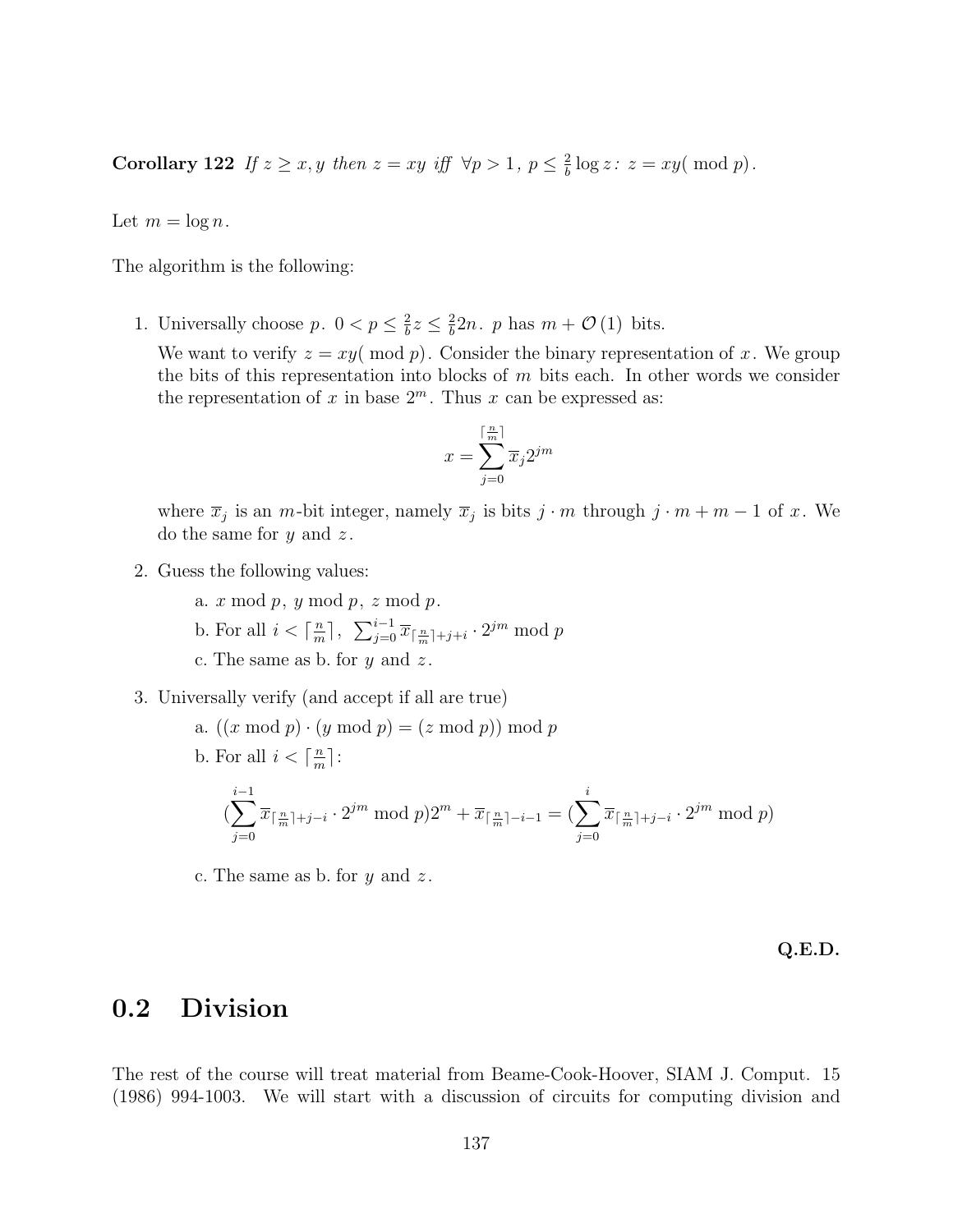reciprocals; see Knuth's Volume 1 for an overview. Additionally, Reif, SIAM J. Comput. 15 (1986) 138-145, has some of the best results to date on aymptotically efficient circuits for division.

**Definition 56** DIVISION is the following problem:

Input:  $x, y$ , two n-bit integers

Output:  $\lceil \frac{x}{y} \rceil$ , an n-bit integer.

**Definition 57** RECIPROCAL is the following problem:

Input:  $a, 1/2 \le a < 1$  with n significant bits.

Output: 1/a to the same accuracy.

How to compute  $1/a$ ? We can use Newton's Method. Consider  $f(x)=1/a - a(1/a - x)^2$ . This has  $1/a$  as a fixpoint. Equivalently  $f(x)=2x - ax^2$ .

Suppose  $1/2 < a < 1$ . Choose initially  $x_0 = 3/2$ , so that  $|1/a - x_0| \leq 1/2$  and set  $x_{i+1} = f(x_i)$ .

Let  $\epsilon_i = |x_i - 1/a|$ . Then  $\epsilon_{i+1} = |x_{i+1} - 1/a| = a\epsilon_i^2 < \epsilon_i^2$ , and we have quadratic convergence.

So,  $x_{\lceil \log n \rceil} \approx 1/a$  with error at most  $2^{-n}$ , i.e.  $x_{\lceil \log n \rceil}$  is accurate to n places.

This method yields a polynomial size circuit of depth  $\mathcal{O}(\log^2 n)$ .

Another method is to use higher order versions of Newton's Method. In this case we have  $f(x)=1/a - a^{k-1}(1/a - x)^k$ , for any  $k \ge 2$ . The function  $f(x)$  has  $1/a$  as a fixpoint and by a similar argument as above the order of convergence is  $k$ . Although large  $k$  means better convergence, the method is not in general better than the simple Newton's method, because as k increases the computational complexity of  $f(x_i)$  increases too.

We can also use Taylor series.

$$
\frac{1}{1-x} \approx 1 + x + x^2 + \ldots + x^{2^i - 1} = (1 + x)(1 + x^2) \cdots (1 + x^{2^{i-1}})
$$

This method also gives a  $\mathcal{O}(\log^2 n)$  depth circuit.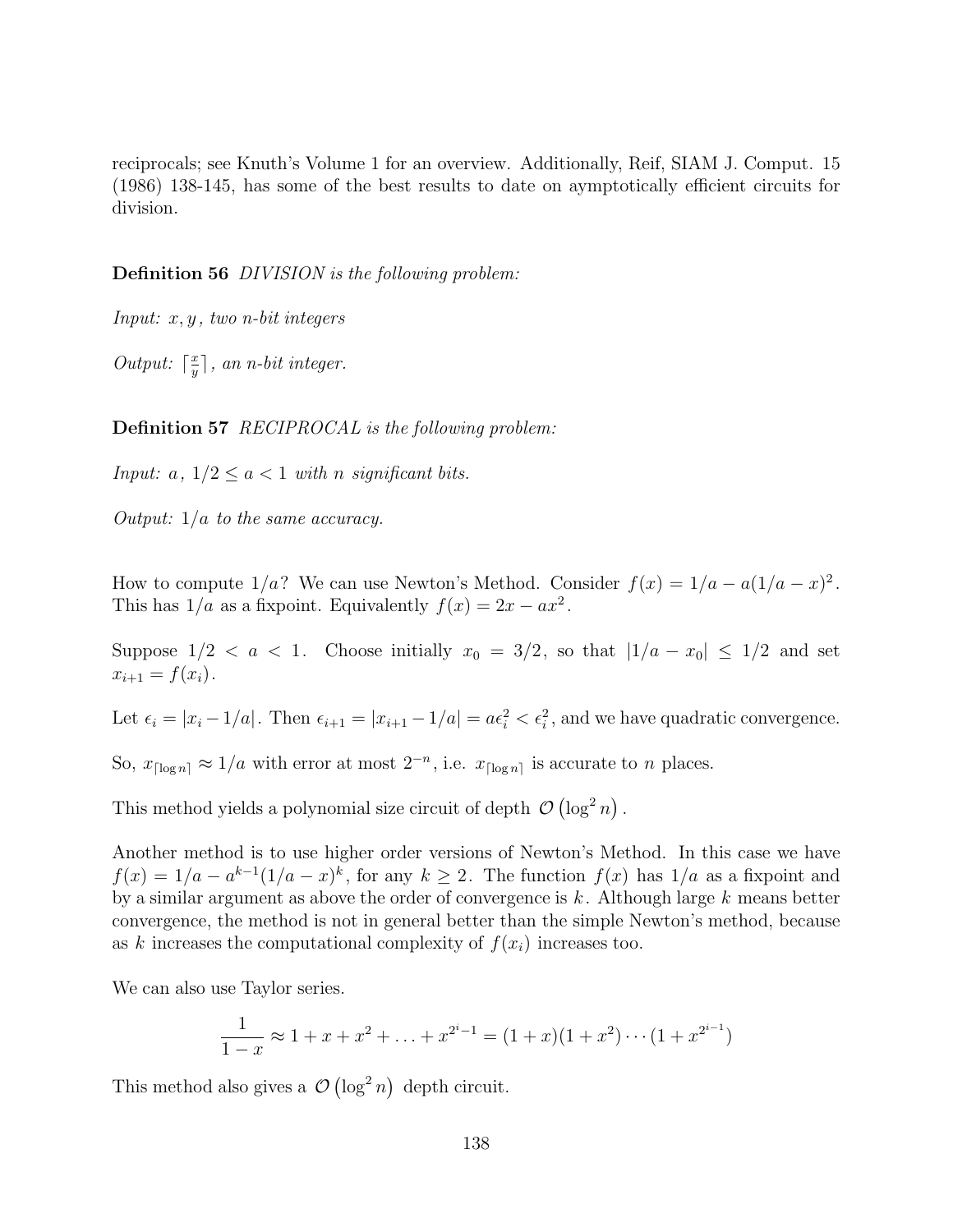**Definition 58** POWERING is the following problem:

Input: x an n-bit integer.

Output:  $x^0, x^1, x^2, \ldots, x^n$ , n many  $n^2$ -bit integers.

**Definition 59** ITERATED PRODUCT is the following problem:

Input:  $x_1, x_2, \ldots, x_n$ , n-bit integers.

Output:  $\prod_{i=1}^{n} x_i$ , an  $n^2$ -bit integer.

Obviously POWERING is a special case of ITERATED PRODUCT.

**Theorem 123** DIVISION is uniformly NC<sup>1</sup> reducible to POWERING.

Proof. By the following algorithm:

- 1. Find j such that  $2^{j-1} \le y < 2^j$ . Wlog  $j \ge 1$ Let  $u = 1 - 2<sup>j</sup>y$ , so that  $0 < u \le 1/2$ .
- 2. Compute with a POWERING circuit  $u^0, u^1, \ldots, u^n$ .
- 3. Let  $\overline{u} = u^0 + u^1 + \cdots + u^n$ , using Vector Addition. The idea is that  $\overline{u} \approx \frac{1}{1-u}$ . In fact  $\overline{u} < \frac{1}{1-u}$  and

$$
\left| \frac{1}{1-u} - \overline{u} \right| = u^{n+1} + u^{n+2} + \dots \le 2^{-n}
$$

- 4. Since  $y = (1 u)2<sup>j</sup>$ , approximate  $1/y$  by  $\overline{y} = \overline{u}2^{-j}$ .
- 5. Compute  $t = x\overline{y}$ .

We have:

$$
\frac{x}{y}-t=x(\frac{1}{y}-\overline{y})<2^n2^{-j-n}=2^{-j}\leq \frac{1}{2}
$$

Set  $r = x - \vert t \vert y$ .

If  $r < y$  output  $|t|$ , otherwise output  $|t| + 1$ .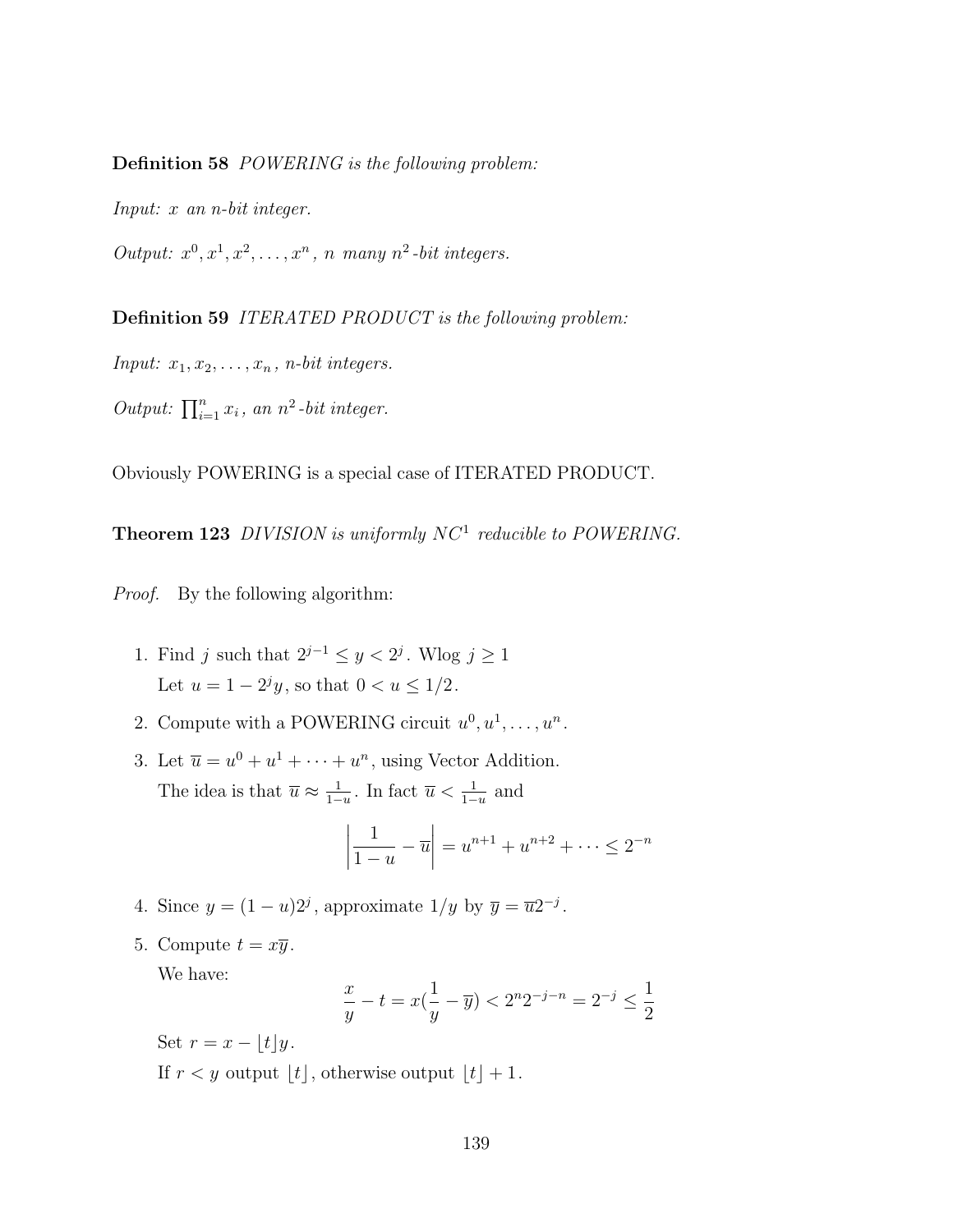**Theorem 124** POWERING is uniformly NC<sup>1</sup> reducible to DIVISION (or to RECIPRO-CAL).

Proof. By the following algorithm:

- 1. Set  $u = 2^{2n^3 + 2n^2}$ ,  $v = 2^{2n^2} x$ .
- 2. Compute  $\lfloor \frac{u}{v} \rfloor$ .

$$
\frac{u}{v} = 2^{2n^3} \frac{1}{1 - 2^{-2n^2} x} = 2^{2n^3} \sum_{i=0}^{\infty} 2^{-2n^2 i} x^i = \sum_{i=0}^{\infty} 2^{2n^2 (n-i)} x^i
$$

If  $i \leq n$  these terms are integers. If  $i > n$  they are  $\lt 1$ .

We estimate the tail:

$$
\sum_{i=n+1}^{\infty} 2^{2n^2(n-i)}x^i = \sum_{j=1}^{\infty} 2^{-2n^2j}x^{j+n} < 1
$$

since  $x < 2^n$ . So,

$$
\lfloor \frac{u}{v} \rfloor = \sum_{i=0}^{n} 2^{2n^2(n-i)} x^i
$$

and for  $i \leq n$   $x^{i}$  has at most  $n^{2}$  bits. Thus, for each i,  $x^{i}$  is written in columns  $2n^{2}(n-i)$ through  $2n^2(n-i+1)-1$  of the binary representation of  $\lfloor \frac{u}{v} \rfloor$ .

#### **Q.E.D.**

**Theorem 125** Computing  $\lfloor \frac{x}{m} \rfloor$ , where x is an n-bit integer and  $m \leq n$ , is in logspace-uniform  $NC^1$ .

*Proof.* What the theorem asserts is that division by small numbers is in  $NC<sup>1</sup>$ . It suffices to think of m as being fixed, since we can make n many circuits, one for each value of  $m \leq n$ .

The logspace circuit constructor precomputes the values  $a_i \equiv 2^i \mod m$ . The circuit does the following:

On input  $x = (x_{n-1},...,x_0)_2$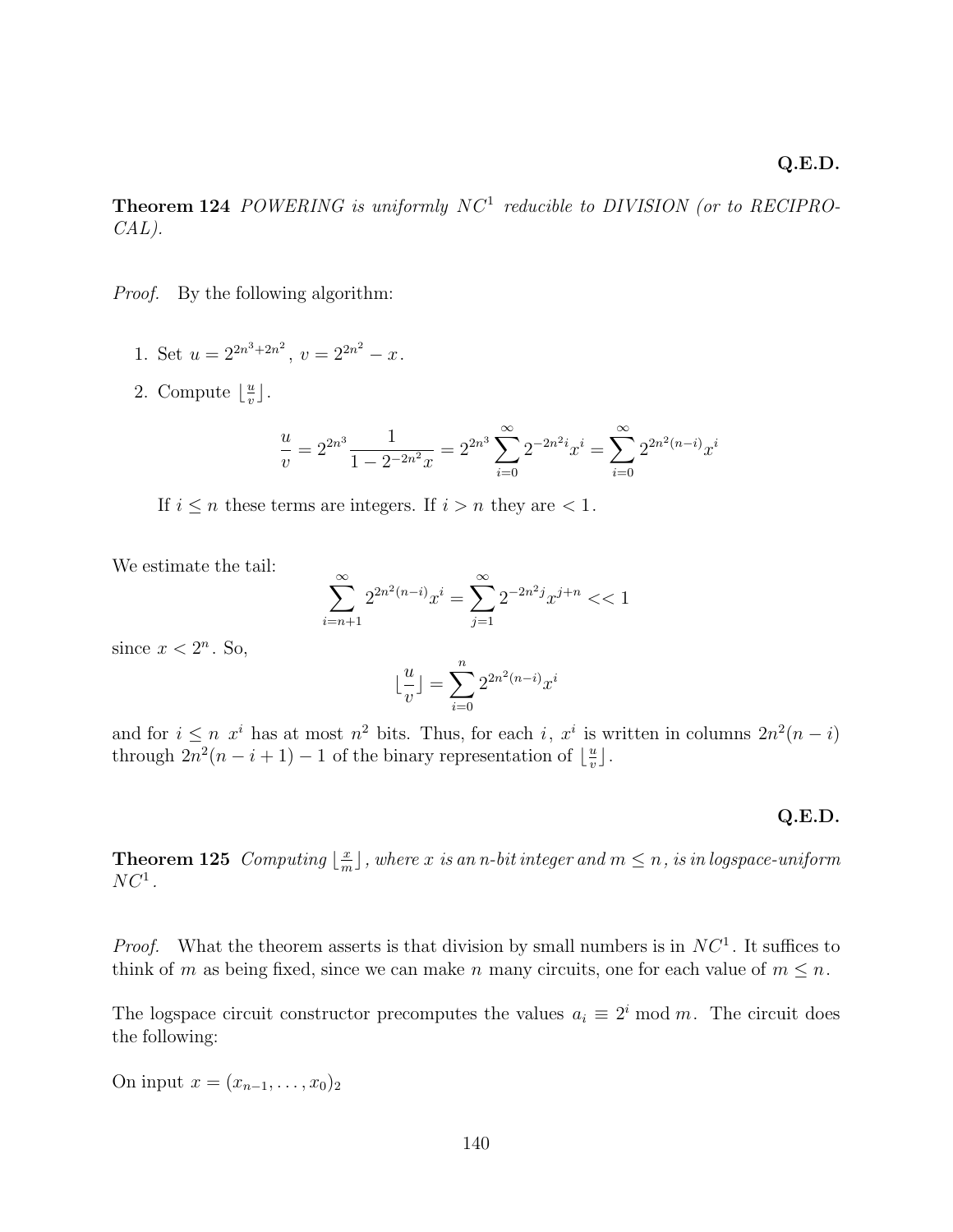- 1. It computes  $y = \sum a_i x_i$ . So,  $y \equiv x \mod m$  and  $0 \le y \le m(m-1) < m^2$ .
- 2. In parallel compute the m-numbers  $y tm$ , for  $t = 0, 1, \ldots, m 1$ .
- 3. Output the value  $y tm$  which is between  $0, m$ , i.e.  $0 \le y tm < m$

It suffices to note that each step can be done in logarithmic depth. The first by using Vector Addition circuits and the other two because multiplication can be done in logarithmic depth.

#### **Q.E.D.**

**Theorem 126** Computing x mod m, where x is an n-bit integer and  $m \leq n$ , is in logspaceuniform  $NC^1$ .

Proof. From Long-division algorithm,

if  $z = (z_{n-1} \ldots z_0)_2 = [(x_{n-1} \ldots x_0)_2/m]$  then  $z_i = 1$  if and only if  $2((x_{n-1} \ldots x_{i+1})_2 \mod m)+$  $x_i \geq m$ . We can compute  $(x_{n-1} \ldots x_{i+1})_2 \mod m$ , using the previous theorem.

### **Q.E.D.**

**Theorem 127** Computing  $x^{-1}$  mod m, x, m as above, is in logspace-uniform NC<sup>1</sup>.

*Proof.*  $x^{-1}$  mod  $m \equiv u$  iff  $xu \equiv 1 \pmod{m}$  and  $0 \le u \le m$ . We can in parallel try each value of u and use the previous theorem to check if  $xu \equiv 1 \pmod{m}$  or  $xu \not\equiv 1 \pmod{m}$ .

#### **Q.E.D.**

**Theorem 128** On input  $x_1, x_2, \ldots, x_n$ , n-bit integers, and on input  $p^l$ , p a prime,  $p^l \leq n$ the value  $\prod x_i \mod p$  can be computed in logspace-uniform  $NC^1$ .

*Proof.* We will need some facts from number theory. If  $Z_{p^l}^*$  is the multiplicative group mod  $p^l$  then there exists a generator for this group, i.e. there exists q such that  $q^0, q^1, \ldots$ contains all the elements of the group. The only exception is when  $p = 2$  and  $l \geq 3$ . In this case 5 and  $-1 \equiv 2^{l} - 1 \pmod{2^{l}}$  can generate all the elements of the group, i.e. every element in  $Z_{2^l}^*$  can be written uniquely as  $5^a(-1)^b$  with  $b \in \{0,1\}$  and  $0 \le a < 2^{l-2}$ .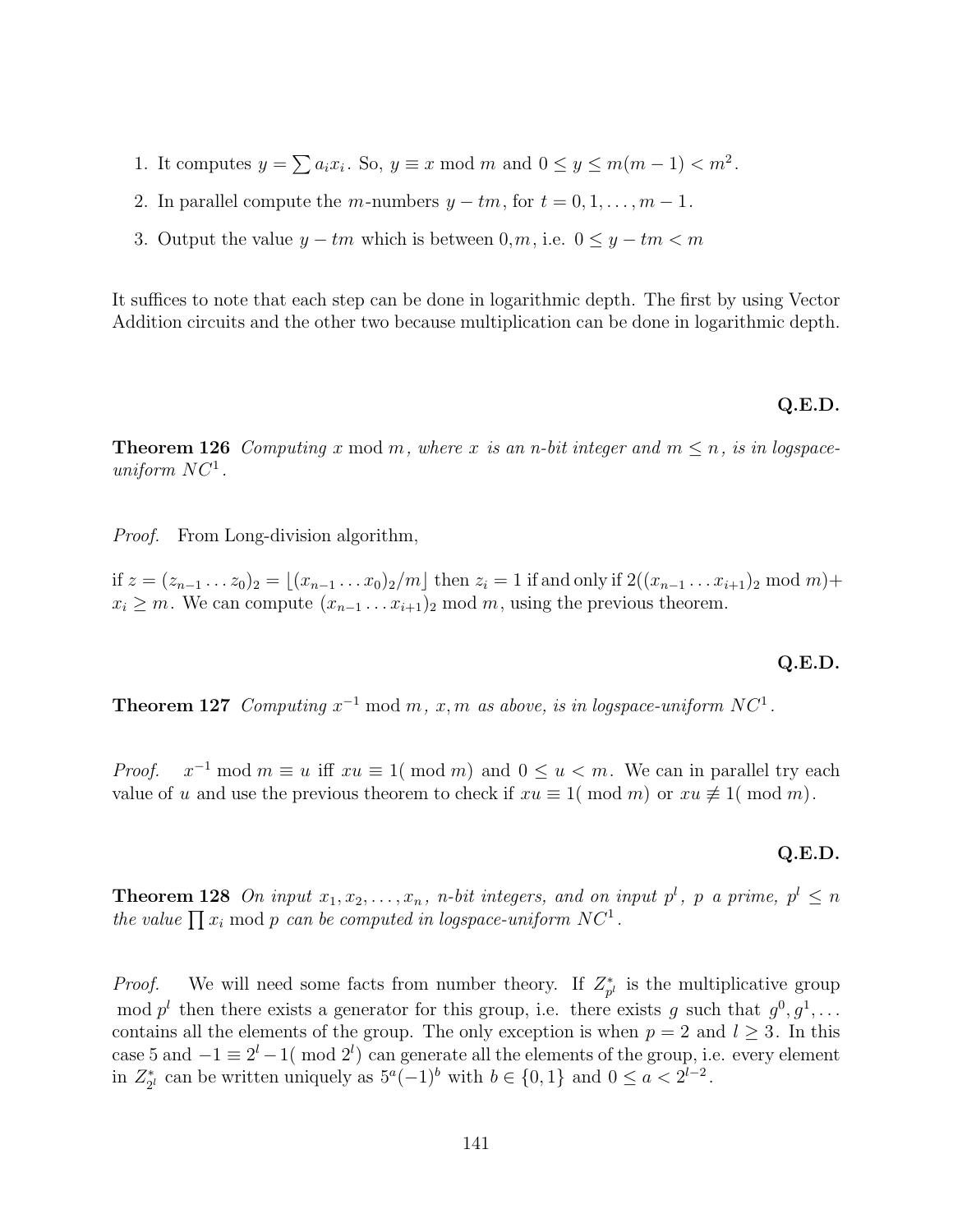The circuit constructor for the theorem finds a generator q for each  $p<sup>l</sup>$  (or uses 5,-1 for the special case).

For each  $0 \leq x < p^l$ , relatively prime to p,

```
'express x as g^i \mod p^l or 5^i(-1)^j \mod 2^l.
```
Hardwire into the circuit look up tables, for finding i (or i and j) form x and for finding x from i (or i and j). These are, of course, essentially the discrete logarithm and anti-logarihtm functions.

The circuit is constructed to do the following:

1. For each  $x_i$ , in parallel

compute all values  $(x_i \mod p^j)$ ,  $(p^j \leq n)$  and let  $j_i$  be the greatest value such that  $p^{j_i} | x_i$ . Compute  $y_i = (x_i \bmod p^l)/p^{j_i}$ .

2. Compute  $j = \sum j_i$  (Vector addition). So,

$$
\prod x_i \equiv p^i \prod y^i (\text{ mod } p^l)
$$

From now on we treat two cases, depending on whether there are one or two generators of the group. The two cases are similar. We give the algorithm for the first case.

- 3. Find  $a_i$ 's so that  $y_i = g^{a_i}$ , where g is the generator of the group, i.e. we take logarithms by table look up. We do this in parallel for all  $i$ .
- 4. Compute  $a = \sum a_i$  (Vector addition).
- 5. Compute  $\overline{a} = a \mod p^l p^{l-1}$ .
- 6. Compute  $y = g^{\overline{a}}$ , using table look up (anti-logarithm).
- 7. Compute  $p^j y \mod p^l$  and output this.

We can do this because if  $j \geq l$  then output 0, otherwise  $p^j \leq n$  and  $p^j y$  is a product of 'small' numbers.

### **Q.E.D.**

As a by-product of the proof method we get the following corollary:

**Corollary 129** On input two n-bit integers x, y and  $m \leq n$  the value  $x^y$  mod m can be computed in logspace-uniform  $NC<sup>1</sup>$ .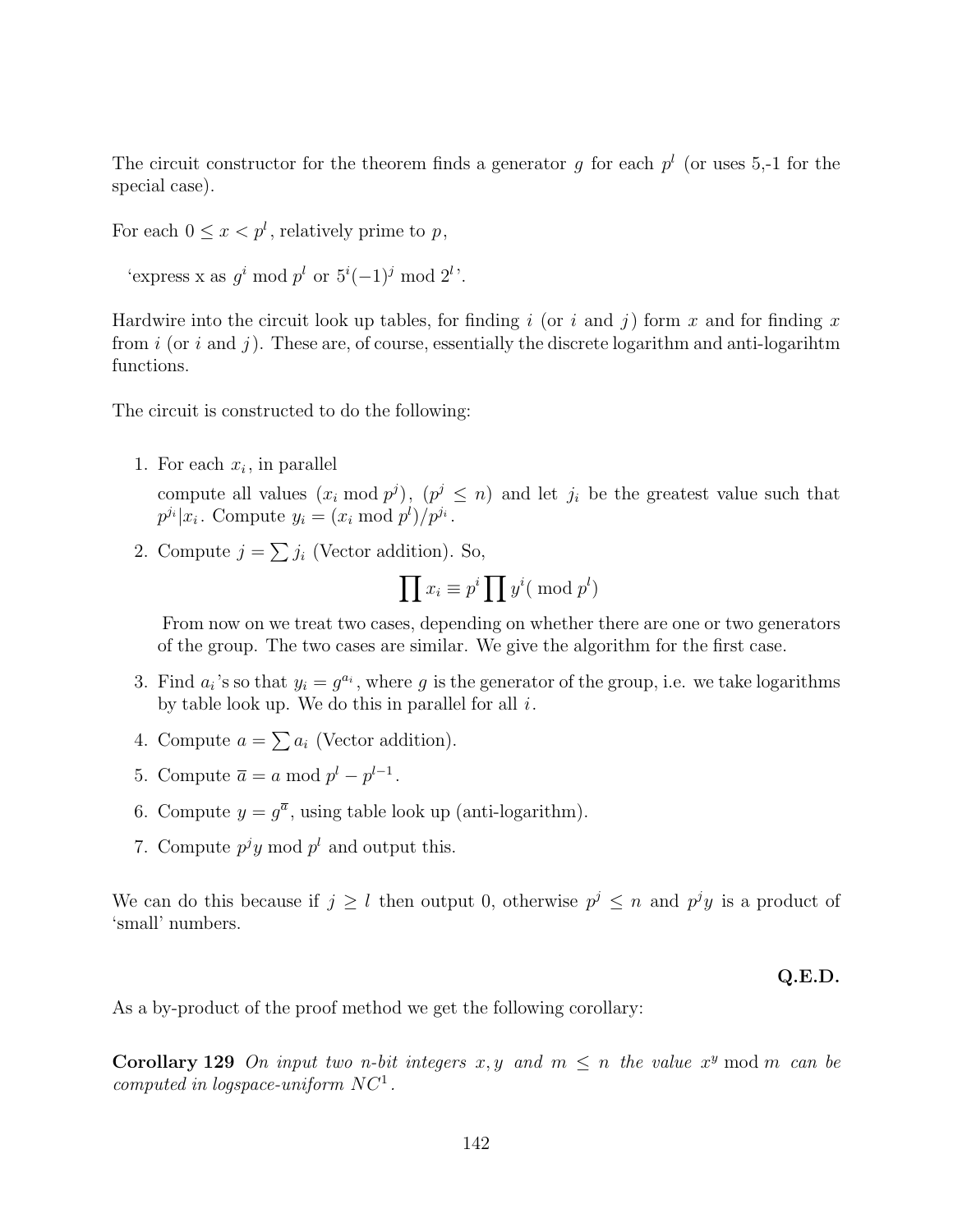- Proof. The circuit does the following:
	- 1. Finds each  $p^{l}$ |m such that p is prime and  $p^{l+1}$  does not divide m (hardwired).
	- 2. For each such  $p^l$

take  $\overline{y} \equiv y \pmod{p^{l} - p^{l-1}}$  and compute  $x^{\overline{y}} \bmod p^{l}$ , by the circuit of the previous theorem. This is equal to  $x^y \mod p^l$ , since  $Z_{p^l}^*$  has order  $p^l - p^{l-1}$ .

3. Given  $x^y$  mod  $p^l$  for such  $p^l$  the Chinese Remainder Theorem says that there exists a unique z,  $0 \leq z < m$ , such that  $z \equiv x^y \pmod{p^l}$  for all the  $p^l$ 's. This z can be found from the values  $x^y$  mod  $p^l$  by the table look up (hardwired by the logspace circuit constructor).

Alternatively [Dave Robinson's algorithm]:

- 1. Compute  $\overline{y} \equiv y \mod \phi(m)$ , where  $\phi(m)$  is the number of relative primes to m and smaller than  $m$ .
- 2. Compute  $\overline{x} \equiv x \mod m$ .
- 3. Compute  $\overline{x}^{\overline{y}}$  mod m by table lookups.

**Q.E.D.**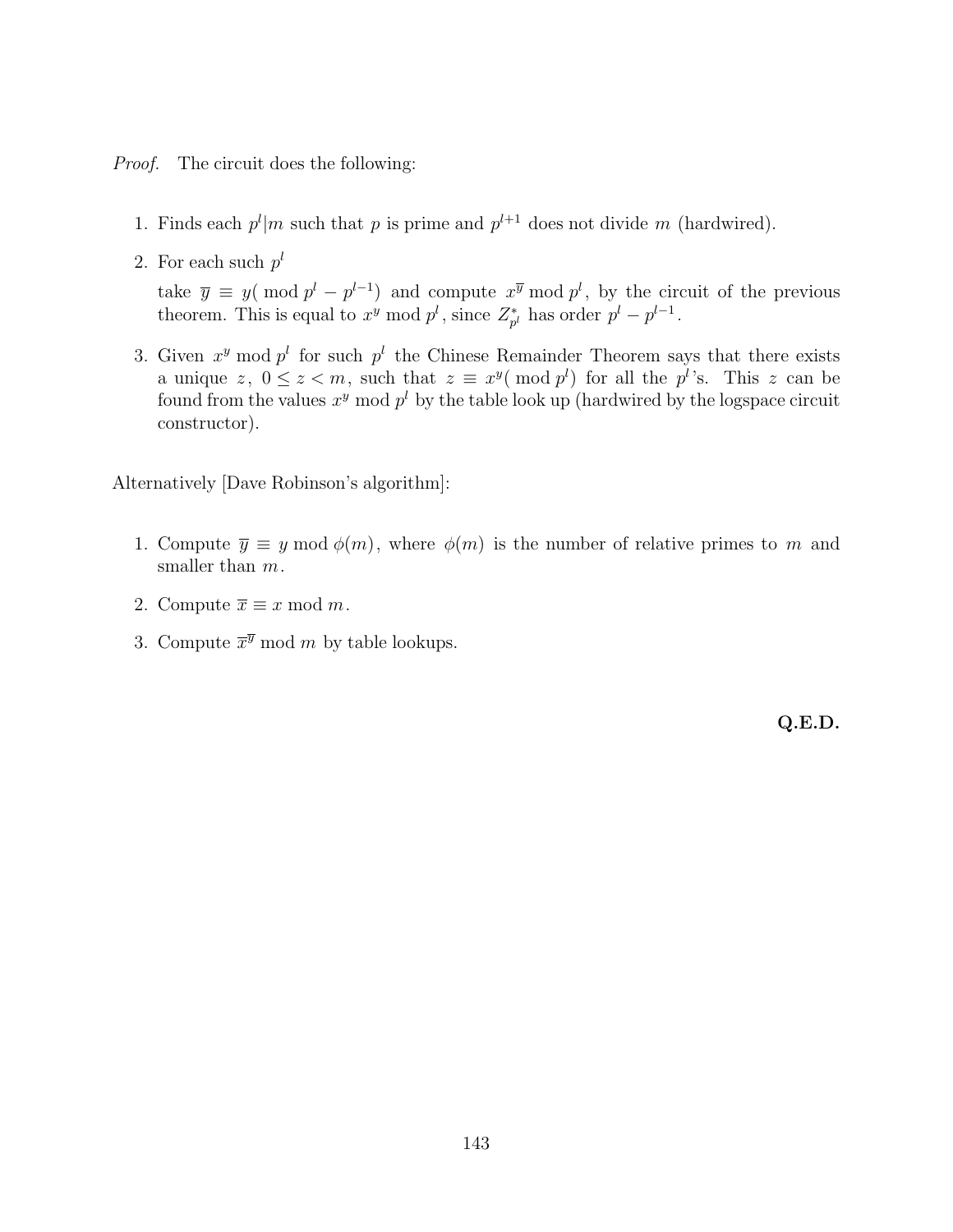**Instructor: Sam Buss Notes by: Sam Buss** 

**Lecture Date: June 4, 1992 Topic: Division and Powering**

This lecture continues the material from Beame, Cook and Hoover. So far, we have established that the following problems have logspace-uniform  $NC<sup>1</sup>$  circuits (we say a number is 'small' iff it is  $n^{O(1)}$  where *n* is the input length):

- Division by a small number (Theorem 125),
- Remainder w.r.t a small number (Theorem 126),
- Computing reciprocal modulo a small number (Theorem 127),
- Powering modulo a small number (Theorem 128),
- Exponentiation modulo a small number (Theorem 129).

The CHINESE REMAINDERING problem is defined as follows:

### CHINESE REMAINDERING PROBLEM:

#### INPUTS:

Pairwise relatively prime integers  $c_1, \ldots, c_n \leq n^2$  (so each  $c_i$  is a  $2 \lceil \log n \rceil$ -bit number). Integers  $x_1, \ldots, x_n$  such that  $0 \le x_i \le c_i$  for all *i*.

*OUTPUT:* An integer x s.t.  $0 \le x \le \prod_i c_i$  and such that x mod  $c_j = x_i$  for all i.

Since  $c_1, \ldots c_n$  are presumed to be relatively prime, there will always be a unique value x to be output as the solution of the Chinese Remaindering problem. This is, of course, the content of the Chinese Remainder Theorem.

It is useful to recall the proof of the Chinese Remainder Theorem: the main step in the proof is to show that there exists numbers  $u_1, \ldots, u_n$  such that each  $u_s$  is congruent to 1 mod  $c_s$ and is congruent to 0 mod  $c_{s'}$  for all  $s' \neq s$ . Then we let

$$
y = x_1 \cdot u_1 + x_2 \cdot u_2 + \cdots + x_n \cdot u_n.
$$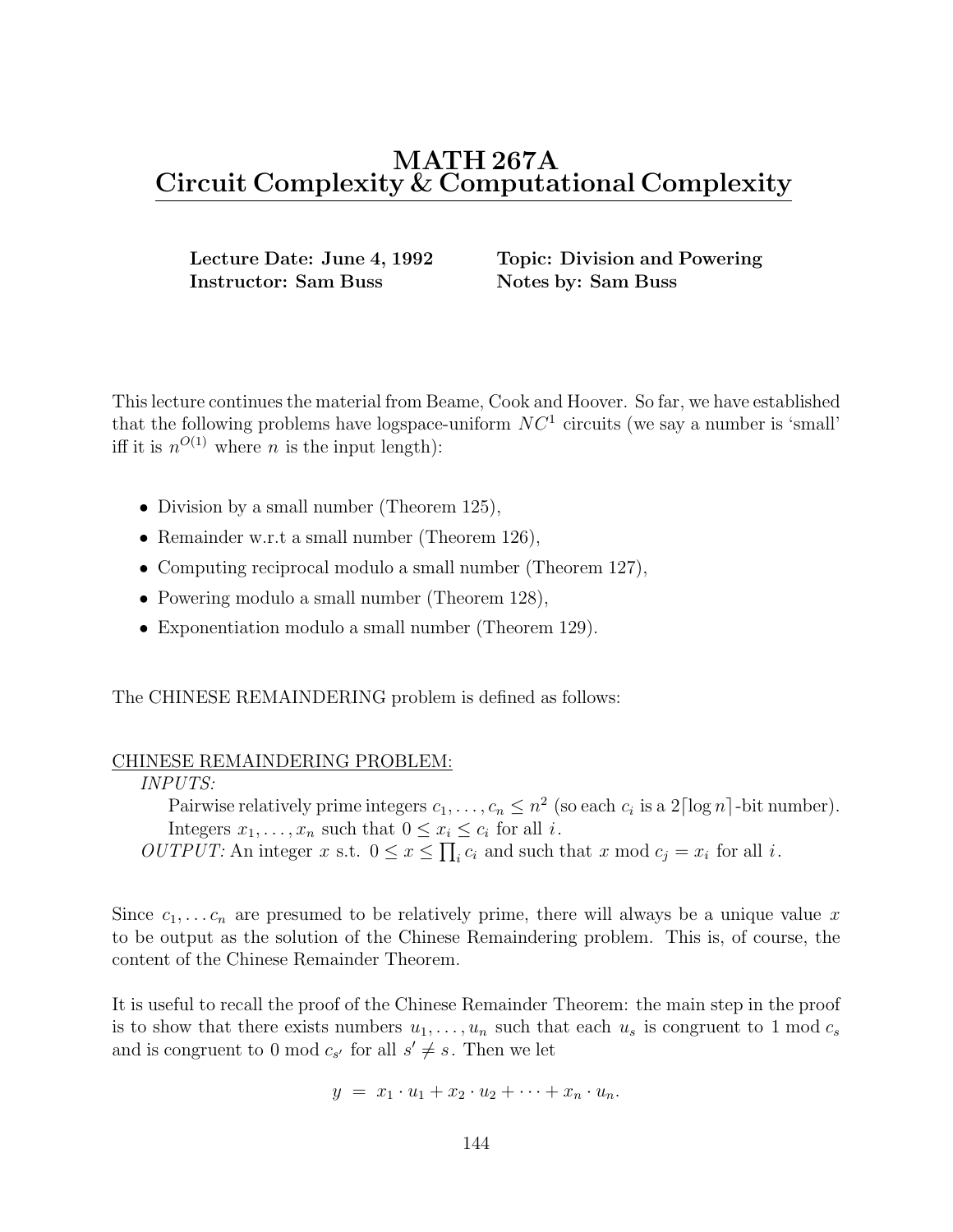Clearly  $y \equiv x_s \mod c_s$  for all s. Then we let x be y plus an appropriate multiple of  $(\prod_s c_s)$ so that  $0 \leq x < \prod_x c_s$ . That suffices proves the existence part of the Chinese Remainder Theorem, and the uniqueness follows by a pigeonhole argument. It still remains to show that the numbers  $u_s$  can be obtained. The usual proof is based on Euclid's algorithm; however, another proof is to let  $u_s$  be defined as

$$
u_s = \left(\prod_{i \neq s} c_i\right)^{-1} \mod c_s.
$$

This latter definition of  $u<sub>s</sub>$  is not as elementary as the Euclid algorithm proof, however, it yields a computationally tractable method of obtaining  $u_s$  (with the aid of Theorem 127).

**Lemma 130** Chinese Remaindering modulo  $c_1, \ldots, c_n < n^2$  is logspace-uniform-NC<sup>1</sup> reducible to the problem of computing the product  $\prod_{i=1}^{n} c_i$ .

Lemma 130 says that if one has efficient circuits for computing the product of 'small' numbers than one can build efficient circuits for solving Chinese Remaindering.

Proof. Lemma 130 is proved by using the following algorithm for Chinese Remaindering. We leave it to the reader to check that the algorithm can be tranformed into a log-depth circuit.

INPUT: Integers  $x_1, \ldots, x_n$  and  $c_1, \ldots, c_n$  with  $0 \le x_s < c_s \le n^2$ .

- (1) Use oracle to get the product  $c = \prod_{i=1}^{n} c_i$ .
- (2) Compute  $v_s = c/c_s = \prod_{i \neq c_j} c_i$  for all s, (in parallel). This can be done in log depth since  $c_s$  is 'small'.
- (3) Compute  $w_s = v_s^{-1} \mod c_s$  for all s (in parallel). Thus  $0 \leq w_s < c_s$  and  $v_s \cdot w_s \equiv 1 \mod c_s$ . This is computable in log depth since  $c_s$  is 'small'.
- (4) Compute  $u_s = v_s \cdot w_s$  for all s in parallel, using log-depth multiplication circuits. Note  $u_s = w_s \cdot \frac{c}{c_s} \leq c$ .
- (5) Compute  $y = \sum_{i=1}^{n} x_s \cdot u_s$  (using log-depth vector addition circuits). Now y mod  $c_s = x_s$  for all s. And  $0 \leq y < n(n^2 \cdot c) = n^3 \cdot c$ .
- (6) Compute, in parallel, the values  $y tc$  for  $t = 0, 1, 2, ..., n^3 1$ . Output the (unique) value  $x = y - tc$  such that  $0 \le y - tc < c$ . By construction, x mod  $c_s = x_s$  for all s.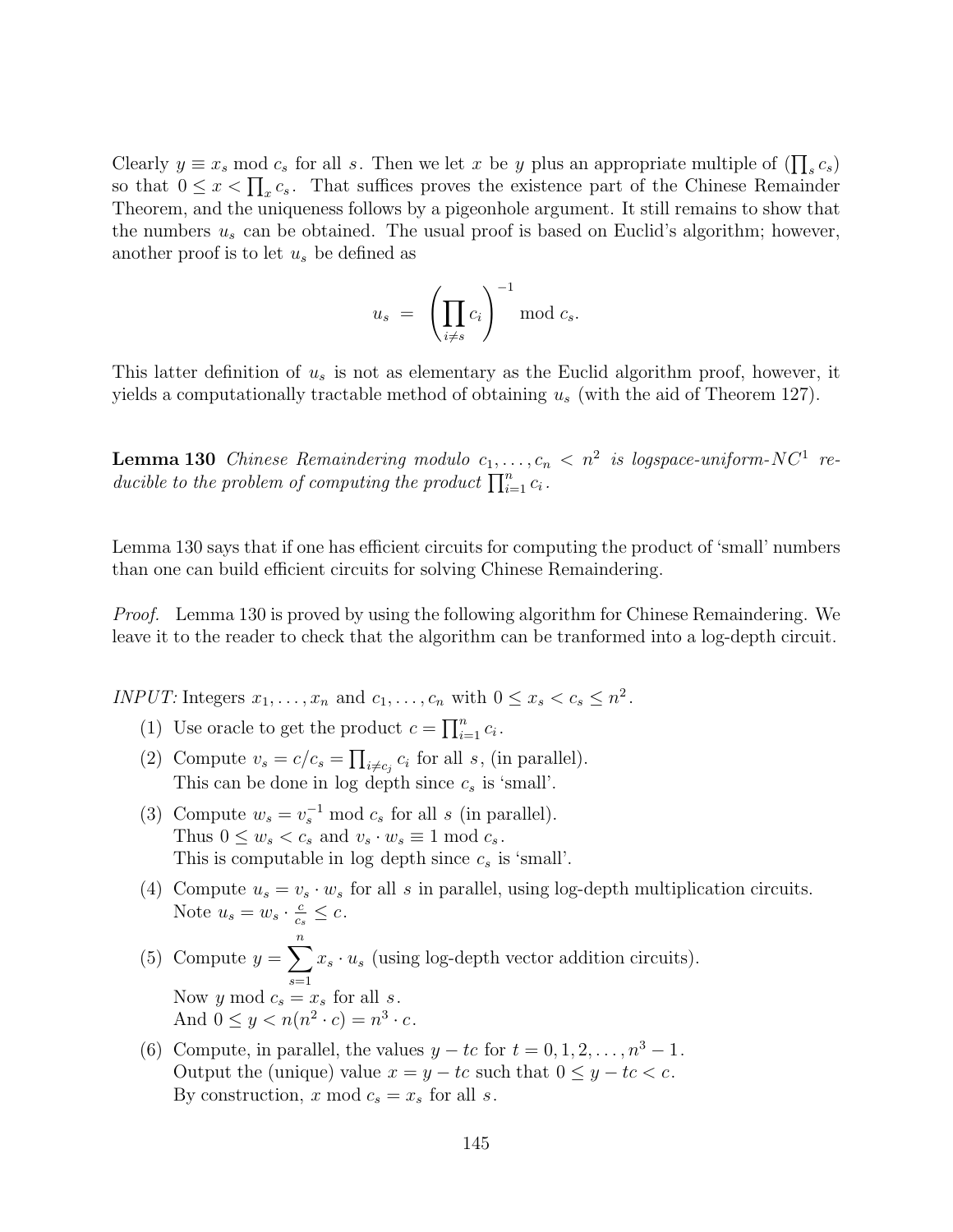In the previous lemma, the Chinese Remaindering Theorem was reduced to the problem of computing a product of small numbers; indeed, knowing any product of small numbers would be enough. This motivates the next definition:

**Definition 60** A good modulus sequence is a sequence of integers  $M_1, M_2, M_3, \ldots$  such that there is a constant  $d \geq 1$  and a polynomial  $r(n)$  so that

- (1)  $2^n \le m_n \le 2^{n^d}$ , and
- (2) For all prime powers  $p^{\ell} | M_n$ , we have  $p^{\ell} \leq r(n)$ .

In other words a good modulus sequence is a sequence of integers (of length polynomial in  $n$ ) which have only small prime power factors.

**Example:**The following are good modulus sequences:

- (1)  $M_n$  equal to the product of the first n primes.
- (2)  $M_n = \prod \{ p^{\ell} : p^{\ell} \leq n < p^{\ell+1} \text{ and } p \text{ is prime} \}.$

**Theorem 131** ITERATED PRODUCT is logspace-uniform- $NC<sup>1</sup>$  reducible to the problem of computing any good modulus sequence.

*Proof.* We describe an algorithm which has as input n many n-bit integers  $x_1, \ldots, x_n$  and which outputs their product  $\prod x_i < 2^{n^2}$ :

- (1) Use oracle to get the value  $M_{n^2}$ .
- (2) Factor  $M_{n^2}$  by checking, in parallel, for each prime power  $p^{\ell} < r(n^2)$  whether  $p^{\ell} | M_{n^2}$  and  $p^{\ell+1} \nmid M_{n^2}$ . This finds all maximal prime power factors of  $M_{n^2}$ , since  $M_{n^2}$  belongs to a good modulus sequence. Let  $c_1 = p_1^{\ell_1} \cdot c_2 = p_2^{\ell_2} \cdot \ldots c_k = p_k^{\ell_k}$  be the prime factorization of  $M_n^2$ .
- (3) Compute  $B_s = \prod x_i \mod c_s$  for all s, in parallel.
- (4) Use Chinese Remaindering to find  $\prod x_i$ . (Using the known factorization of  $M_{n^2}$ ).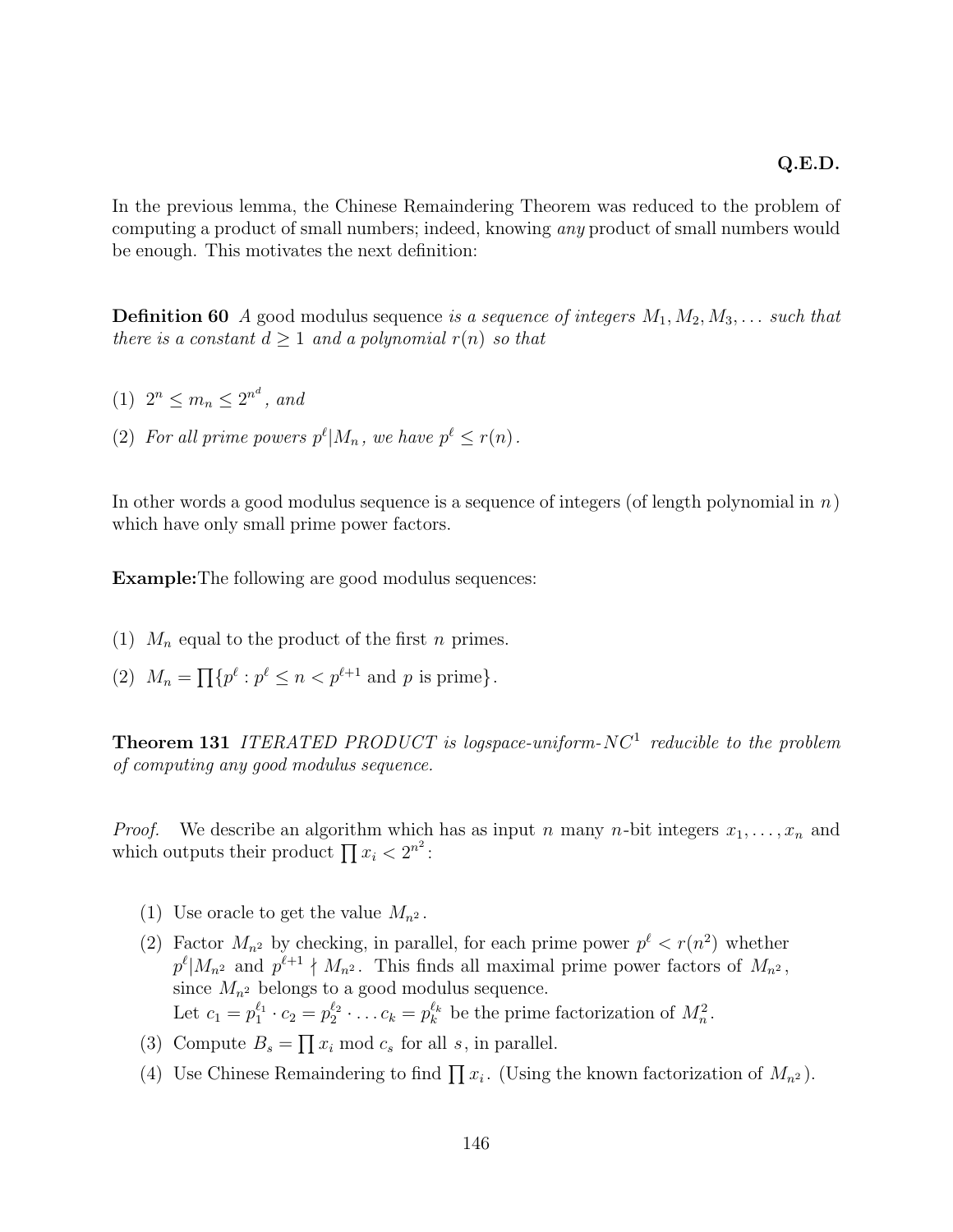We can now prove the main results of Beame-Cook-Hoover:

**Theorem 132** ITERATED PRODUCT is in P-uniform  $NC<sup>1</sup>$ .

Proof. In polynomial time we can compute the good modulus sequence from Example (1) above. This involves (on input  $n$ ), finding the first  $n$  primes and computing their product. The straightfoward (highschool) algorithms for this take time polynomial in  $n$ .

Now the proof of Theorem 131 shows that there are P -uniform log-depth circuits for ITER-ATED PRODUCT since the value of  $M_{n^2}$  may be hardwired into the circuit by a polynomial time circuit constructor.

**Q.E.D.**

Corollary 133 DIVISION and POWERING have P-uniform NC<sup>1</sup> circuits.

**Open Problem 3** Give a logspace construction of a good modulus sequence. More generally show the division is in logspace.

**Theorem 134** ITERATED PRODUCT is logspace-uniform-NC<sup>1</sup> reducible to POWERING.

**Corollary 135** DIVISION, POWERING and ITERATED PRODUCT are equivalent under  $logspace-uniform-NC<sup>1</sup>~reductions.$ 

*Proof.* We shall prove Theorem 134 by proving that  $M_n = \binom{2n}{n}$  forms a good modulus sequence and is computable by logspace-uniform  $NC<sup>1</sup>$  circuits with an oracle for POWERING.

The circuit for computing  $\binom{2n}{n}$  is quite simple: form the  $2n + 1$  bit binary number  $2^{2n} + 1$ , then use a powering circuit to compute  $(2^{2n} + 1)^2 n$ . We need to prove three things:

*Claim 1:*  $2^n \n\t\leq {2n \choose n} < 2^{2n}$ . This is an elementary fact about Pascal's triangle.

*Claim 2:* The binary representation of  $(2^{2n}+1)^2n$  contains the 2n-th row of Pascal's triangle with the binary representation of each entry from that row of Pascal's triangle in a block of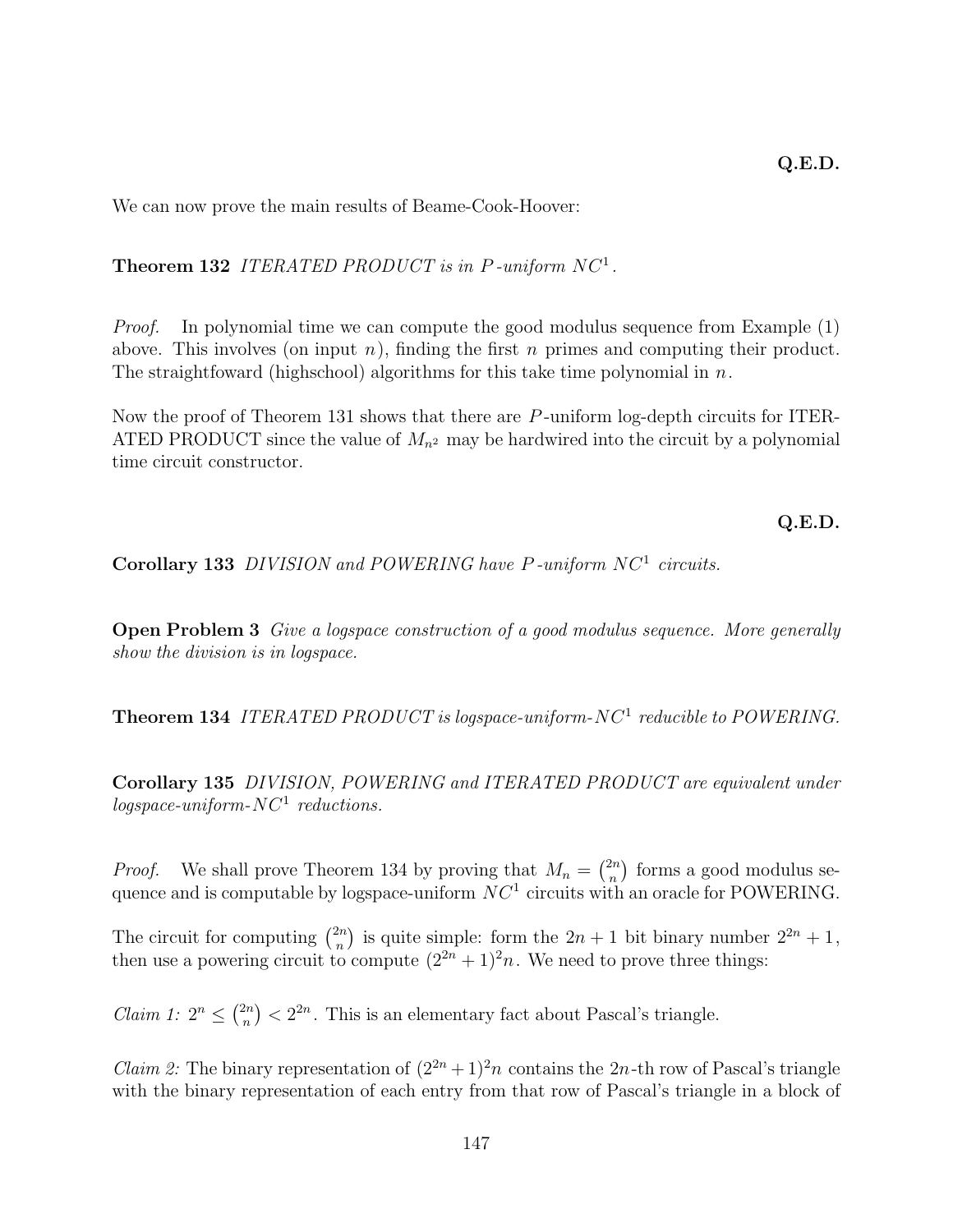2n-bits. This is easily proved from the binomial theorem, using the fact that  $\binom{2n}{i} < 2^{2n}$  for all i.

From this  $M_n = \binom{2n}{n}$  is easily computed.

*Claim 3:* Finally, we must show that if p is prime and  $p^{\ell}$  divides  $\binom{2n}{n}$ , then  $p^{\ell} \leq 2n$ .

For this we recall that  $\binom{2n}{n} = \frac{(2n)!}{n!n!}$ . Now we need the fact that, for p prime, the maximum value  $\ell$  for which  $p^{\ell}$  divides n! is equal to

$$
\sum_{i>0}\left\lfloor\frac{n}{p^i}\right\rfloor.
$$

This not too difficult to prove if one notes that  $\lfloor n/p \rfloor$  is the number of multiples of p in the product  $n(n-1)\cdots 2\cdot 1$ , that  $\lfloor n/p^2 \rfloor$  is the number of multiples of  $p^2$  in the product, and so forth.

Thus, the maximum value  $\ell$  for which  $p^{\ell}$  divides  $\binom{2n}{n}$  is equal to

$$
\sum_{i>0} \left( \left\lfloor \frac{2n}{p^i} \right\rfloor - 2 \cdot \left\lfloor \frac{n}{p^i} \right\rfloor \right) \leq \sum_{p^i \leq 2n} 1 \leq \log_p(2n).
$$

Thus, if  $p^{\ell} | M_n$ , we have  $p^{\ell} \leq 2n$ . That establishes that  $\{M_n\}_n$  is a good modulus sequence.

**Q.E.D.**

It remains an open question whether  $\binom{2n}{n}$  can be computed in space  $O(\log n)$ .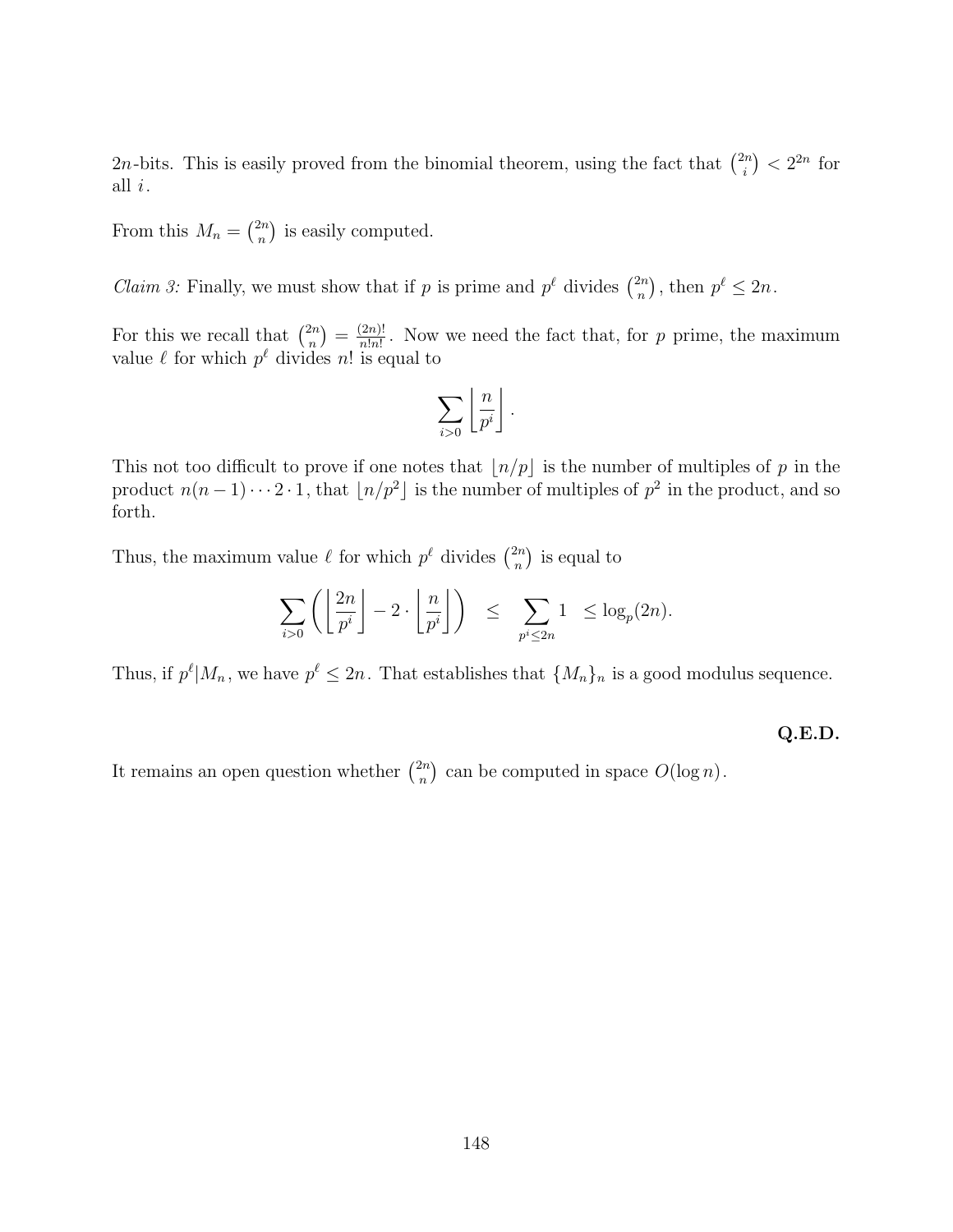## **MATH 267A Circuit Complexity and Computational Complexity**

Instructor: Sam Buss Winter and Spring Quarters 1992, UCSD

## **Homework Problems**

Starred  $(\star)$  problems are ones that Sam does not know how to solve at the time that he assigns them.

- **1** Prove that  $C_{\{\land,\lor,\neg\}}(\oplus) \leq 4$  by explicitly describing a circuit of size 4. Your example should also show  $L_{\{\wedge,\vee,\neg\}}(\oplus) \leq 4$ . Here  $\oplus$  denotes the binary parity function.
- **2** Prove that  $C_{\{\wedge,\vee,\neg\}}(\oplus) = 4$ .
- **3**<sup>*★*</sup> Show that there is no  $\{\wedge, \vee, \neg\}$ -formula of size  $2^{2^n} n$  which computes all the Boolean functions of  $n$  variables. Give the best lower bound you can for the size of such a formula.

Best answer so far: Size is  $\geq \frac{3}{2} \cdot 2^{2^n} (1 - o(1))$  [F. Bäuerle and D. Robinson]. Similar size bound also obtained by M. Clegg size bound also obtained by M. Clegg.

- $4\star$  Define  $g(1) = 1$  and, for  $n > 1$ , define  $g(n) = 2^n + g(\lceil \frac{n}{2} \rceil) + g(\lceil \frac{n}{2} \rceil)$ . Prove or disprove:  $g(n)$  is the optimal size of a circuit computing all the full minterms on n variables. [This problem is still open as of June 1992.]
- **5** In part (b) of the second Shannon theorem, we showed that for any set of m Boolean functions of *n* variables, there is a circuit of size  $(m+1)\frac{2^n}{n}(1+o(1))$  computing all m functions. Improve this bound to  $m\frac{2^n}{n}(1+o(1))$ .
- **6** Let m be fixed. Generalize the first Shannon theorem to give a lower bound on the size of a circuit computing m Boolean functions of n variables, for almost all sets of m functions.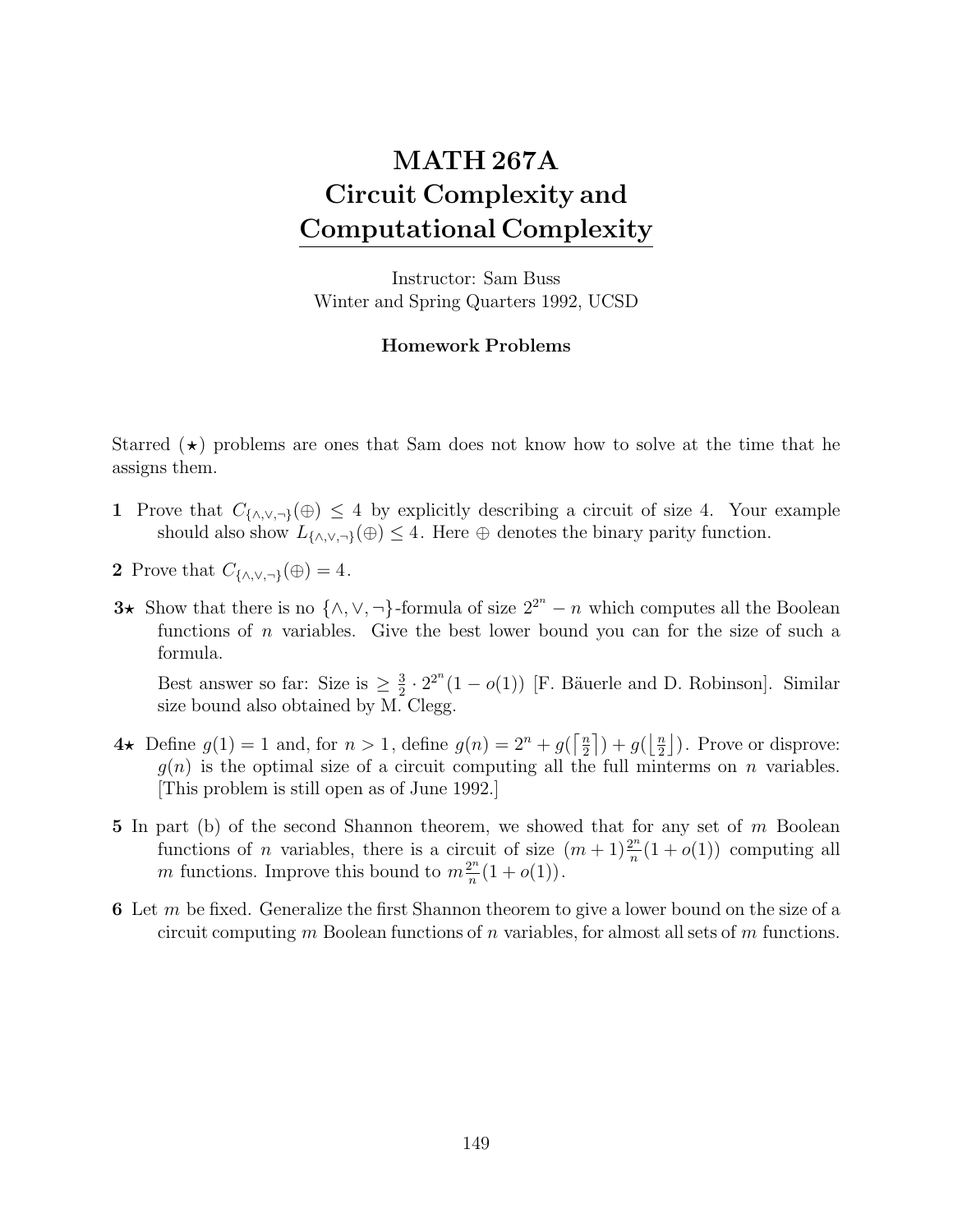The next three problems discuss improvements to part (a) of the Spira-Brent theorem. Recall that this stated that if C is an  $\{\wedge, \vee, \neg\}$ -circuit of leaf-size m, then there is an equivalent  $\{\wedge, \vee, \neg\}$  circuit of depth  $\beta \log m$  and of leaf-size  $m^{\alpha}$ , where  $\beta = \frac{2}{\log 3 - 1} \approx 3.419$  and  $\alpha = 2.1963$  (so  $\alpha$  satisfies  $\frac{1+2^{\alpha}}{3^{\alpha}} \leq \frac{1}{2}$ ). Problems 7 and 8 both depend on the following construction: If  $C_0$  and  $C_1$  are defined as in class, then either  $C_0$  logically implies  $C_1$  or vice-versa (in symbols  $C_1 \geq C_0$  or  $C_0 \geq C_1$ ). In the first case we have the equivalences:

$$
C \equiv C_0 \vee (D \wedge C_1) \equiv (C_0 \vee D) \wedge C_1.
$$

and in the second case, we have:

$$
C \equiv C_1 \vee ((\neg D) \wedge C_0) \equiv (C_1 \vee \neg D) \wedge C_0
$$

- **7** Improve part (a) of the Spira-Brent theorem to have  $\alpha = 2$  with the same value for  $\beta$ . [Hint: Use the above constuction and otherwise follow the outline of the proof given in class.]
- **8** Now improve part (a) of the Spira-Brent theorem to have  $\alpha = 1.735$  with  $\beta = \frac{1}{2-\log 3} \approx$ <br>2.4094 Here  $\alpha$  is picked so that 2.4094. Here,  $\alpha$  is picked so that

$$
\frac{1+2^{\alpha}+3^{\alpha}}{4^{\alpha}}\leq 1.
$$

[Hint: Show that the proof for problem 7, can be modified so that the leaf-size of D is  $\leq \frac{m}{2}$ , so that  $C_i$  is equivalent to a formula with leaf size  $\leq \frac{m}{2}$  and so that  $C_{1-i}$  is equivalent to a formula with leaf size  $\leq \frac{3m}{2}$  (for at least one value of  $i = 0, 1$ ). Then equivalent to a formula with leaf size  $\leq \frac{3}{4}m$  (for at least one value of  $i = 0, 1$ ). Then use an appropriate equivalence from the hint above.]

 $9\star$  Further improve the constants for part (a) and/or part (b) of Spira's theorem.

Best answer so far: Based partly on the technique of problem 7, Luisa Bonet has shown that for any  $\alpha > 1$  there is a  $\beta$  for which part (a) of Spira's theorem holds. This is also shown by Bshouty-Cleve-Eberly in the 32nd FOCS, 1991.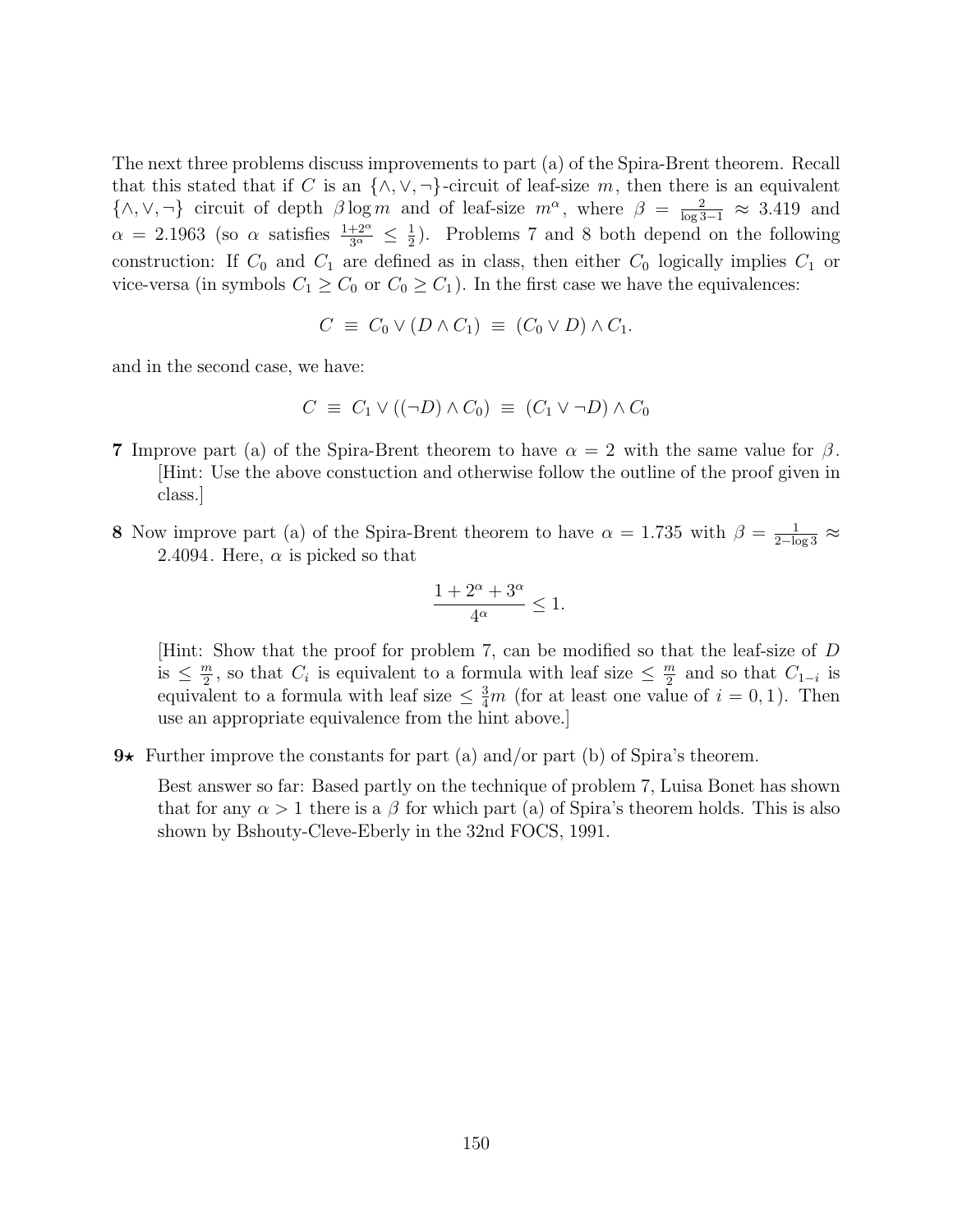The next two problems are due to [Paul '77]. Let  $ISA_n$  be the n-ary Boolean function defined as follows: Suppose  $p = 2^{2^{\ell}}$  and  $b = \log p$  and  $k = \log p - \log \log p$  and that  $n = 2p + k$ . For  $a_1, \ldots, a_r \in \{0,1\}$ , let  $(a_1 \cdots a_k)_2$  be the integer with binary representation given by the  $a_i$ 's. Then  $ISA_n(z_1,...,z_k, x_0,...,x_{p-1}, y_0,...,y_{p-1})$  is defined by letting  $i = (z_1 \cdots z_k)_2$ and letting

$$
j = (x_{ib}x_{ib+1}\cdots x_{ib+b-1})_2
$$

and then setting

$$
ISA_n(z_1,\ldots,z_k,x_0,\ldots,x_{p-1},y_0,\ldots,y_{p-1})=y_j.
$$

Note that  $ISA_n$  implements an indirect addressing function.

- (10) Show that  $L_{B_2}^*(ISA_n) = \Omega\left(\frac{n^2}{\log n}\right)$ ´ . [Hint: Use Neciporuk's theorem, letting the blocks  $Y_i$  be the *i*-th block of the  $\vec{x}$  inputs, namely,  $Y_i = \{x_{ib}, \ldots, x_{ib+b-1}\}.$
- (11) Show that  $C_{\{\wedge, \vee, \neg\}}(ISA_n) = O(n)$ . [Hint: Recall the circuits for computing all full minterms.]
- **(12)** Here is an improvement of Krapchenko's theorem due to [Elias Koutsoupias, 1992]. If x is a truth assignment and A is a set of truth assignments, define  $d_A(x)$  to be equal to the number of neighbors of x in the set A. Let f be a Boolean function. Let A and B disjoint, nonempty sets of truth assignments such that  $A \subseteq f^{-1}(0)$  and  $B \subseteq f^{-1}(1)$ , or vice-versa.
	- (a)  $L^*_{\{\wedge,\vee,\neg\}}(f) + 1$  is greater than or equal to

$$
K'_{A,B}(f) = \frac{1}{|A|} \sum_{x \in B} (d_A(x))^2.
$$

**(b)** Letting  $K_{A,B}(f)$  be the lower bound from Krapchenko's theorem as discussed in class, prove that

$$
K_{A,B}(f) \leq K'_{A,B}(f) \leq n^2.
$$

- (c) Apply the lower bound from (a) to the functions defined by  $f_k(\vec{x}) = 1$  iff exactly k of  $\vec{x}$  have value True (for fixed k). Compare this lower bound to the lower bound Krapchenko's theorem gives. (Try  $k = 2$ , for instance.)
- **13**<sup> $\star$ </sup> In class, we gave a {∧,∨, ¬} formula for the fulladder with 9 gates. Is this size optimal? This fulladder had seven AND and OR gates. Is this optimal?
- **14**<sup> $\star$ </sup> Find (and try to improve) the claimed  $O(n \log n)$ -size, depth  $O(\log n)$  circuits for the comp.theory problem.
- **15** (Cumulative Counting) Define  $CC(x_1, \ldots, x_n)$  to be the function with value the vector of n log n bits  $y_i, j$ , for  $1 \leq i \leq n$  and  $1 \leq j \leq \lceil \log(n+1) \rceil$ , such that for each value of i, the signals  $y_{i,j}$  code (in binary notation) the number of 1's among  $x_1, \ldots, x_i$ . Find  $O(n \log n)$ -size,  $O(\log n)$ -depth circuits for  $CC(x_1,...,x_n)$ . [Hint: combine techniques used for Vector Addition and for Parallel Prefix.]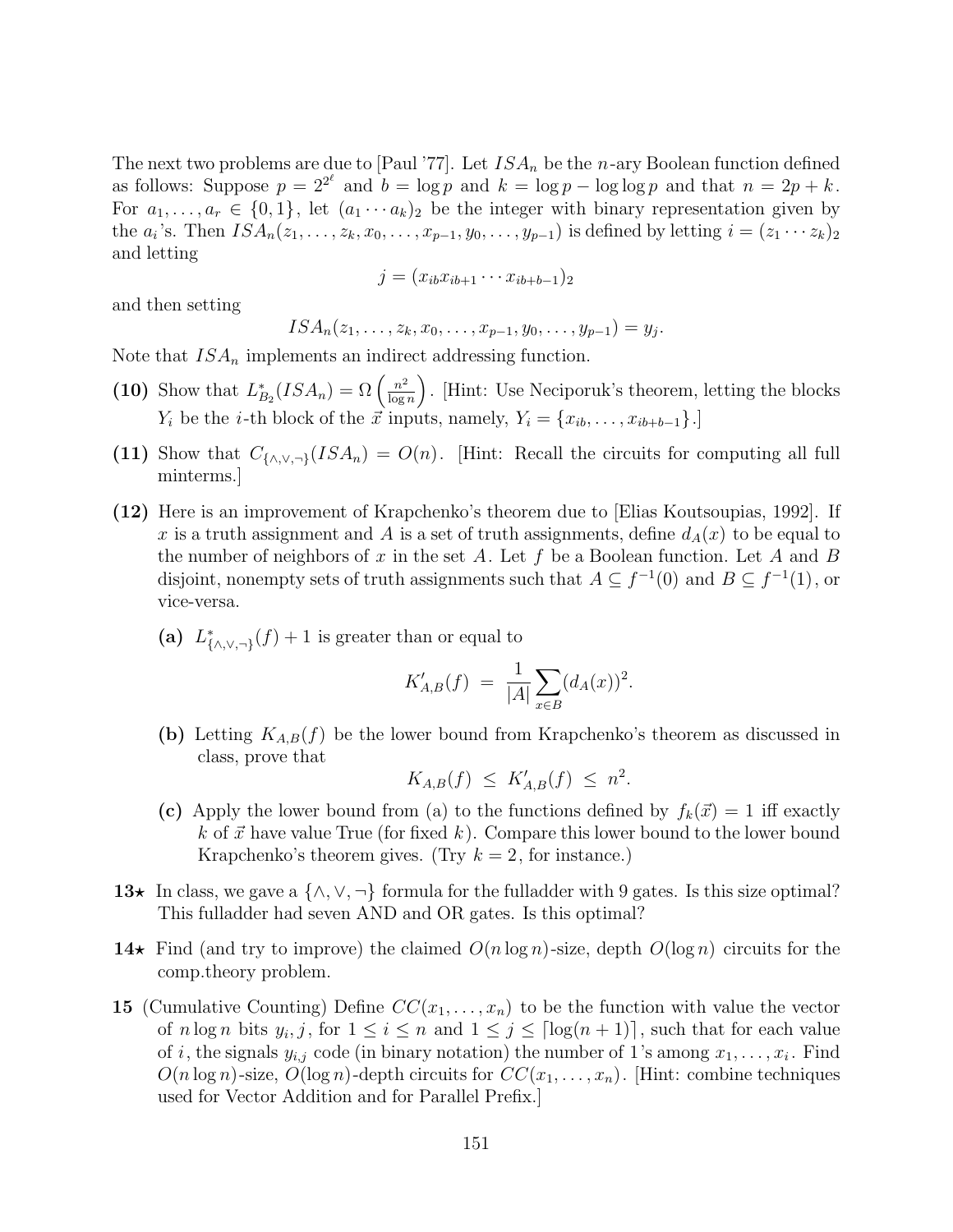**16** (Unary Sorting) Let  $T_n^k(x_1,\ldots,x_n)$  be the k-threshhold function which has value 1 iff at least  $k$  of its inputs equal 1. Consider the *n*-ary unary sorting function

 $\langle x_1,\ldots,x_n\rangle \mapsto \langle T_n^n(\vec{x}),T_n^{n-1}(\vec{x}),\ldots,T_n^2(\vec{x}),T_n^1(\vec{x})\rangle.$ 

Show that this function has circuits of size  $O(n)$  and depth  $O(\log n)$ .

**17** (due to W. Paul). Show that the storage access function

$$
SA(a_1,\ldots,a_{\log n},x_0,\ldots,x_{n-1})=x_{|\vec{a}|}
$$

has  $\{\wedge, \vee, \neg\}$ -circuits of size  $2n + o(n)$ .

- **18** (due to W. Paul). Show that any  $B_2$ -circuit for the storage access function SA has size  $\geq 2n-2$ . [Hint: Given a circuit C for the storage access function, let P be the set of gates that are (explicitly) the parity or negated parity of some set of inputs. Write X or A to mean the parity (or negation of the parity) of the nonempty subset X or A of the inputs  $\vec{x}$  or  $\vec{a}$ , respectively. Find an ∧-type gate which has at least one input from P of the form X or  $X \oplus A$  or a negation of one of these. By setting one of the conditions  $X = c$  or  $X = c \oplus A$ , where c is a constant, the ∧-type gate can be forced to a constant — this eliminates this gate and any gate it feeds into. Iterate this process, with the proviso that subsequent sets X must be linearly independent of the prior  $X$ 's. Either the process continues for  $n-1$  rounds, so  $\geq 2n-2$  gates are eliminated from the circuit; or we arrive at a point where there is a particular  $x_i$  such that for any setting of the values of  $\vec{a}$ , there are two settings of values for the  $x_i$ 's for which the circuit has the same value but with  $x_j$  receiving different values under the two settings. This gives a contradiction when  $|\vec{a}| = j$ . This hint is Buss's method; Paul (1977) has a somewhat simpler proof.
- **19** Prove or disprove: If a Boolean function can be written as an OR of ANDs of fanin  $\leq s$ then every minterm of f has size  $\leq s$ .
- **20** From results proved in class, we know that  $Parity_n$  has polynomial size, unbounded fanin circuits of depth  $(\log n)/(\log \log n)$ . Prove that, for  $c > 0$ , it has polynomial size unbounded fanin circuits of depth  $(\log n)/(c + \log \log n)$ .
- 21 Is the  $\leq_{cd-tt}$  reduction of Vector Addition to Binary Count logtime or log hierarchy uniform? (It is fairly easy to see that it is logspace uniform.)
- **22** Show Binary Count  $\leq_{cd-tt}$  Majority (Note that it suffices to show Unary Count  $\leq_{cd-tt}$ Majority).
- **23** Show, for  $q \in N$ , that  $Mod_q \leq_{cd-tt} Binary Count$ .
- **24** Is  $\{Y_1, \ldots, Y_n\}$  U<sub>F</sub>-complete for  $h \in F \setminus \{0, 1\}$ ?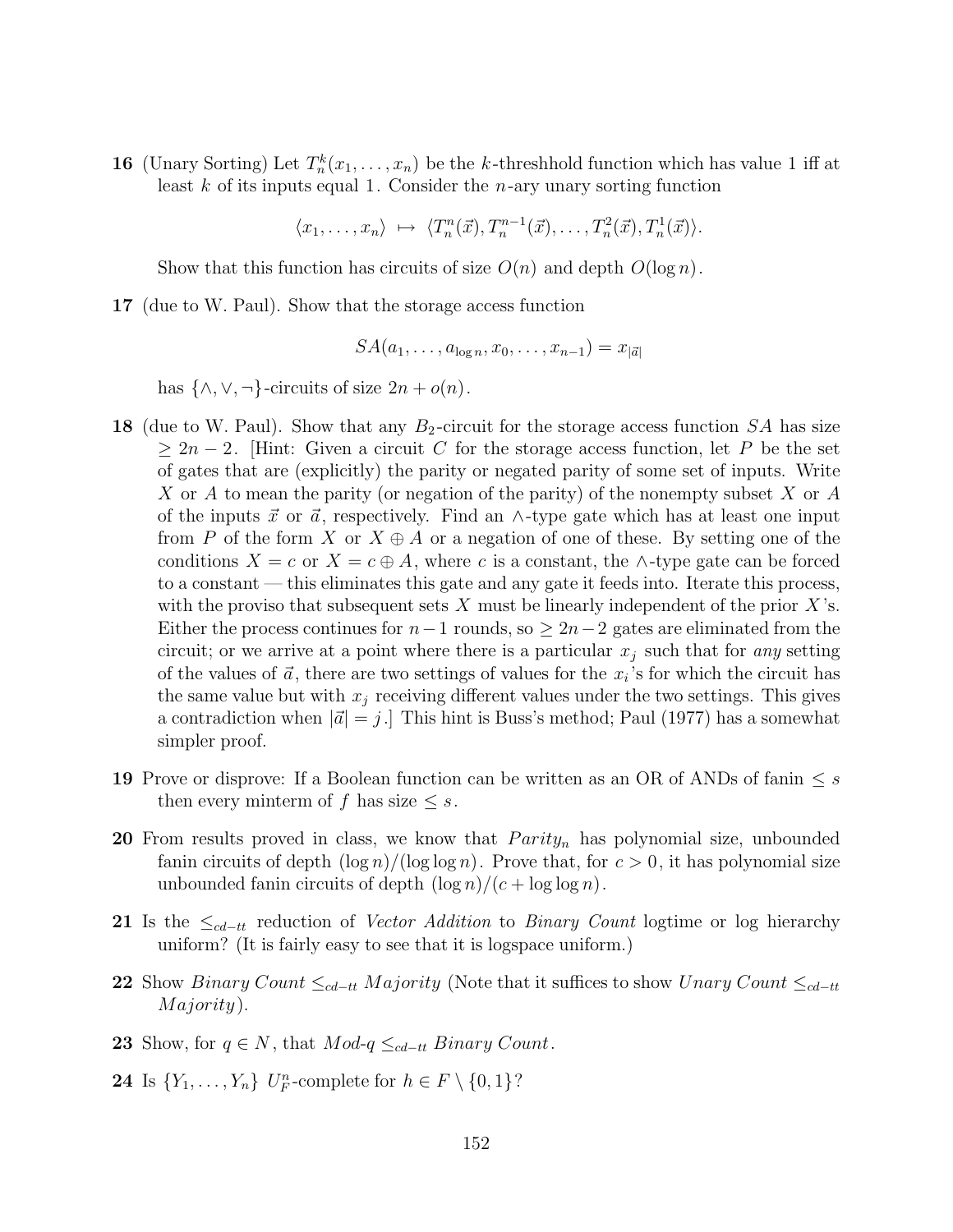**25** Is  $\prod_{i=1}^{n} X_i$   $U_F^n$ -complete?

- **26** Suppose  $f_n$  is a family of functions which are not computable by circuits of depth  $k$  of at most  $2^{o(n^{\frac{1}{2k}})}$  many nearly F-easy gates for any k. Further suppose  $\{f_n\} \leq_{cd} \{g_n\}.$ Prove that there is a constant r such that it is not the case that  ${g_n}$  has circuits of depth k with  $2^{o(n\bar{r}\bar{k})}$  many nearly F-easy gates.
- **27** (Smolensky-Barrington). Prove that depth k circuits for *Majority* require  $2^{\Omega(n\bar{2k})}$  many nearly  $F$ -easy gates.
- **28** Prove the claim made at the end of the proof of the Claim 100 (which was part of the proof of Valiant-Vazirani theorem, Theorem 97).
- 29 $\star$  Try to make improvements to the constants in the Valiant-Vazirani theorem. Especially, can the probability that there is some i with  $|S_i|$  is odd be made as large as  $1 - \delta^n$  or  $1 - \left(\frac{1}{n}\right)$ ? (Where  $\delta$  is a constant.)
- **30** This question concerns alternatives to the choice of Toda polynomials (which were based on  $q(n)=3n^4 + 4n^3$ .
	- (a) Suppose we set  $g(n)=3n^2 2n^3$ . State and prove analogues of Lemmas 103-105. [Hint: use  $x \equiv 1 \mod N$  in place of  $x \equiv -1 \mod N$ .]
	- (b) Why wouldn't a second-degree polynomial, say  $g(n) = x^2 2x$ , work?
	- (c\*) How can Corollary 106 or Theorem 107 be proved using  $g(n)=3n^2 -2n^3$  in place of the Toda polynomial used in class?
- **31** Prove that if  $D(n) \ge \Omega(\log n \log \log n)$ , then if  $\{C_n\}$  is a family of  $U_D$ -uniform circuits of depth  $D(n)$ , then  $\{C_n\}$  is also  $U_{E^*}$ -uniform. [Hint: binary search.]
- **32**★ Work out the theory of uniform  $AC^k$  for  $k \ge 1$ .
- **33**<sup> $\star$ </sup> Rework the proof of Ruzzo's Theorem 116 so that every gate in the (encoded) circuit s connected (possibly, indirectly) to the output gate. This might increase the depth a little.
- **34** Recall that deterministic log time Turing machines can compute the length n of their input. Suppose that the definition of Turing machines which have an address tape for accessing input symbols is changed, so that the tape head is required to be at the most significant (i.e., leftmost) bit of the address of the input tape in order to read an input symbol. Can a deterministic Turing machine (with this restriction) find the length of its input in  $O(\log n)$  time? Can it approximate the length of its input to within a factor of two? [The problem of whether the precise length can be computed is open.]